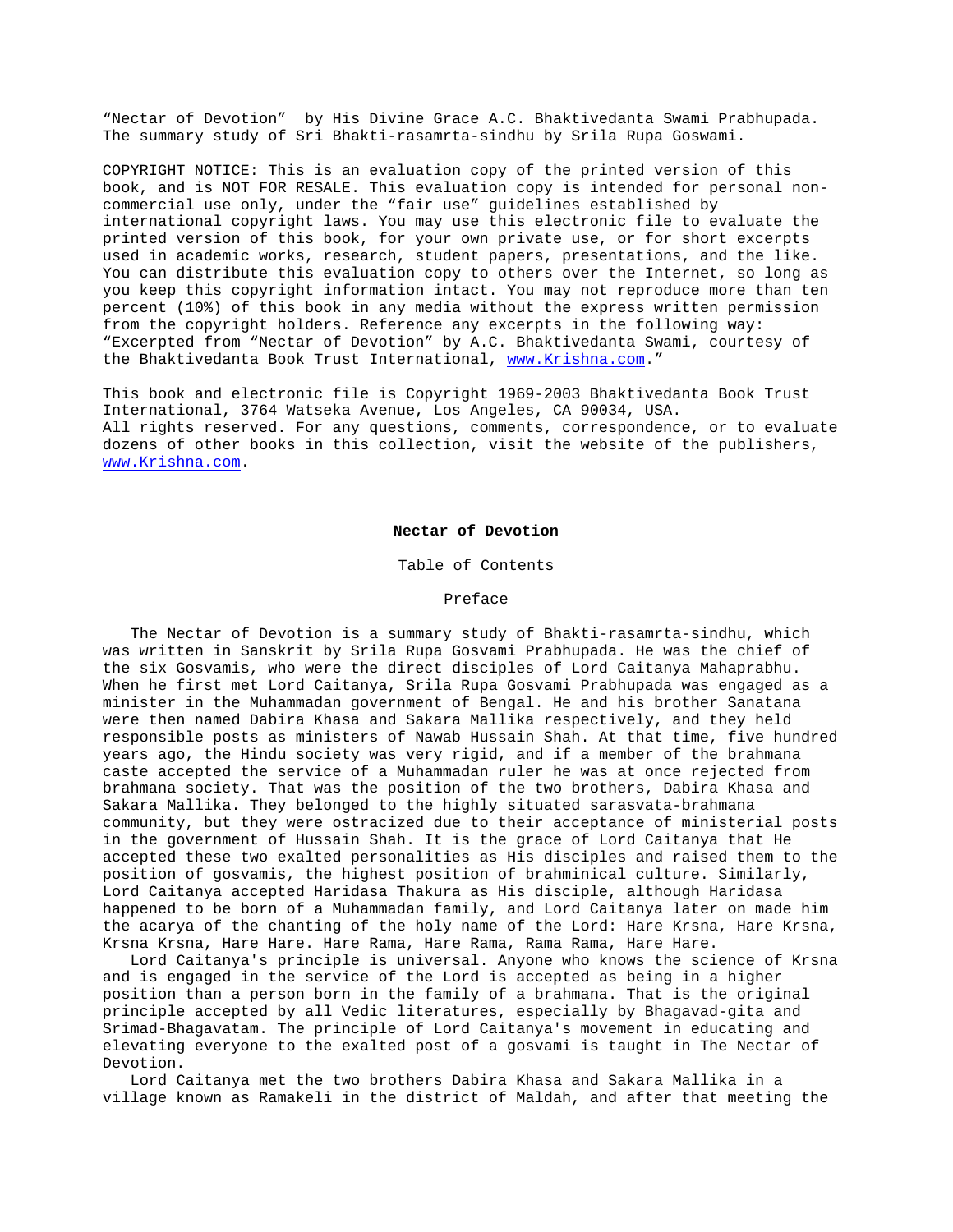brothers decided to retire from government service and join Lord Caitanya. Dabira Khasa, who was later to become Rupa Gosvami, retired from his post and collected all the money he had accumulated during his service. It is described in the Caitanya-caritamrta that his accumulated savings in gold coins equaled millions of dollars and filled a large boat. He divided the money in a very exemplary manner, which should be followed by devotees in particular and by humanity in general. Fifty percent of his accumulated wealth was distributed to the Krsna conscious persons, namely the brahmanas and the Vaisnavas; twenty-five percent was distributed to relatives; and twenty-five percent was kept against emergency expenditures and personal difficulties. Later on, when Sakara Mallika also proposed to retire, the Nawab was very much agitated and put him into jail. But Sakara Mallika, who was later to become Srila Sanatana Gosvami, took advantage of his brother's personal money, which had been deposited with a village banker, and escaped from the prison of Hussain Shah. In this way both brothers joined Lord Caitanya Mahaprabhu.

 Rupa Gosvami first met Lord Caitanya at Prayaga (Allahabad, India), and on the Dasasvamedha bathing ghata of that holy city the Lord instructed him continually for ten days. The Lord particularly instructed Rupa Gosvami on the science of Krsna consciousness. These teachings of Lord Caitanya to Srila Rupa Gosvami Prabhupada are narrated in our book Teachings of Lord Caitanya.

 Later, Srila Rupa Gosvami Prabhupada elaborated the teachings of the Lord with profound knowledge of revealed scriptures and authoritative references from various Vedic literatures. Srila Srinivasa Acarya describes in his prayers to the six Gosvamis that they were all highly learned scholars, not only in Sanskrit but also in foreign languages such as Persian and Arabic. They very scrutinizingly studied all the Vedic scriptures in order to establish the cult of Caitanya Mahaprabhu on the authorized principles of Vedic knowledge. The present Krsna consciousness movement is also based on the authority of Srila Rupa Gosvami Prabhupada. We are therefore generally known as rupanugas, or followers in the footsteps of Srila Rupa Gosvami Prabhupada. It is only for our guidance that Srila Rupa Gosvami prepared his book Bhakti-rasamrta-sindhu, which is now presented in the form of The Nectar of Devotion. Persons engaged in the Krsna consciousness movement may take advantage of this great literature and be very solidly situated in Krsna consciousness.

 Bhakti means "devotional service." Every service has some attractive feature which drives the servitor progressively on and on. Every one of us within this world is perpetually engaged in some sort of service, and the impetus for such service is the pleasure we derive from it. Driven by affection for his wife and children, a family man works day and night. A philanthropist works in the same way for love of the greater family, and a nationalist for the cause of his country and countrymen. That force which drives the philanthropist, the householder and the nationalist is called rasa, or a kind of mellow (relationship) whose taste is very sweet. Bhakti-rasa is a mellow different from the ordinary rasa enjoyed by mundane workers. Mundane workers labor very hard day and night in order to relish a certain kind of rasa which is understood as sense gratification. The relish or taste of the mundane rasa does not long endure, and therefore mundane workers are always apt to change their position of enjoyment. A businessman is not satisfied by working the whole week; therefore, wanting a change for the weekend, he goes to a place where he tries to forget his business activities. Then, after the weekend is spent in forgetfulness, he again changes his position and resumes his actual business activities. Material engagement means accepting a particular status for some time and then changing it. This position of changing back and forth is technically known as bhogatyaga, which means a position of alternating sense enjoyment and renunciation. A living entity cannot steadily remain either in sense enjoyment or in renunciation. Change is going on perpetually, and we cannot be happy in either state, because of our eternal constitutional position. Sense gratification does not endure for long, and it is therefore called capala-sukha, or flickering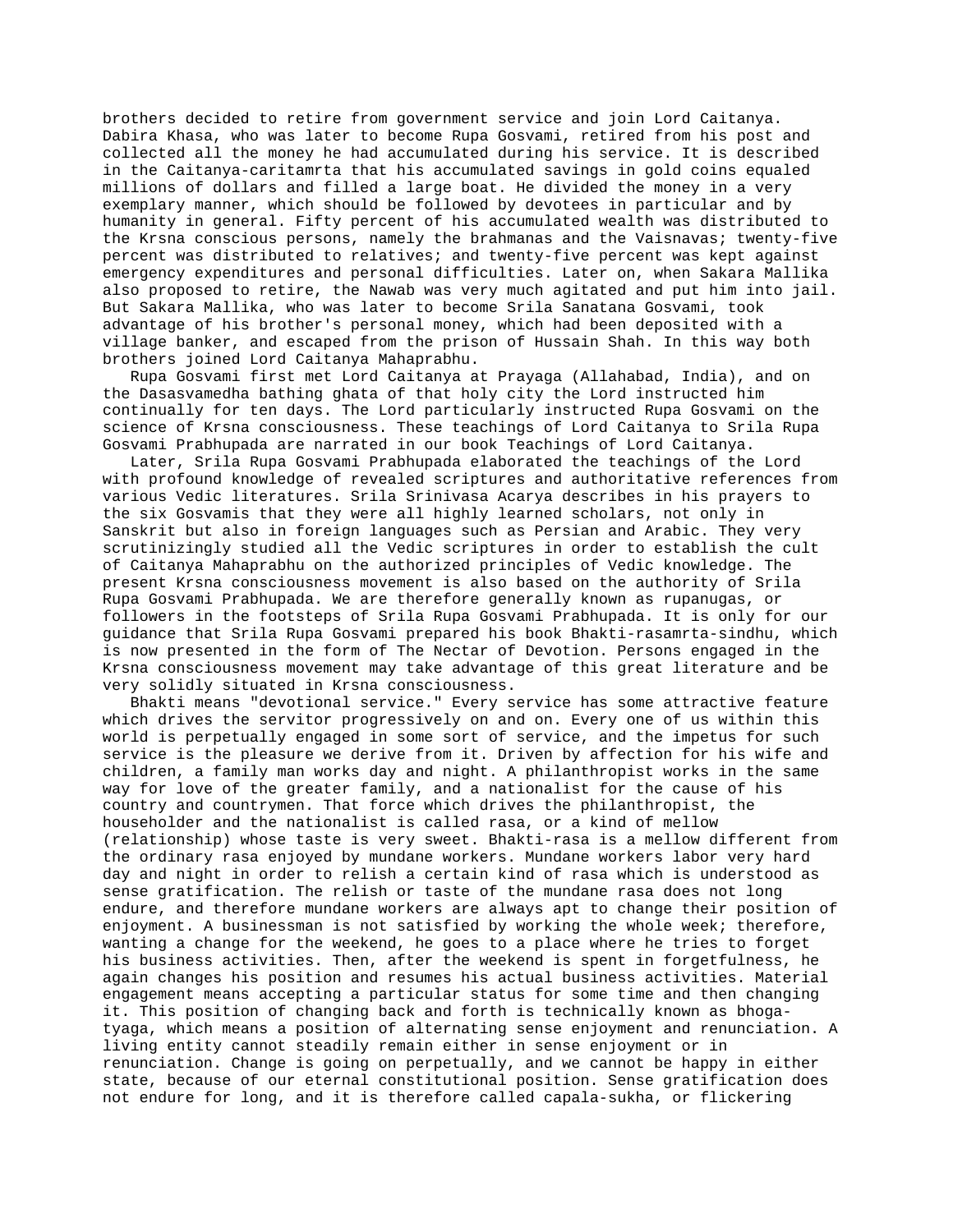happiness. For example, an ordinary family man who works very hard day and night and is successful in giving comforts to the members of his family thereby relishes a kind of mellow, but his whole advancement of material happiness immediately terminates along with his body as soon as his life is over. Death is therefore taken as the representative of God for the atheistic class of men. The devotee realizes the presence of God by devotional service, whereas the atheist realizes the presence of God in the shape of death. At death everything is finished, and one has to begin a new chapter of life in a new situation, perhaps higher or lower than the last one. In any field of activity--political, social, national or international--the result of our actions will be finished with the end of life. That is sure.

 Bhakti-rasa, however, the mellow relished in the transcendental loving service of the Lord, does not finish with the end of life. It continues perpetually and is therefore called amrta, that which does not die but exists eternally. This is confirmed in all Vedic literatures. Bhagavad-gita says that a little advancement in bhakti-rasa can save the devotee from the greatest danger- -that of missing the opportunity for human life. The rasas derived from our feelings in social life, in family life or in the greater family life of altruism, philanthropy, nationalism, socialism, communism, etc., do not guarantee that one's next life will be as a human being. We prepare our next life by our actual activities in the present life. A living entity is offered a particular type of body as a result of his action in the present body. These activities are taken into account by a superior authority known as daiva, or the authority of God. This daiva is explained in Bhagavad-gita as the prime cause of everything, and in Srimad-Bhagavatam it is stated that a man takes his next body by daiva-netrena, which means by the supervision of the authority of the Supreme. In an ordinary sense, daiva is explained as forms; the choice does not depend on our selection, but is awarded to us according to our destiny. If our body at present is engaged in the activities of Krsna consciousness, then it is guaranteed that we will have at least a human body in our next life. A human being engaged in Krsna consciousness, even if unable to complete the course of bhakti-yoga, takes birth in the higher divisions of human society so that he can automatically further his advancement in Krsna consciousness. Therefore, all bona fide activities in Krsna consciousness are amrta, or permanent. This is the subject matter of The Nectar of Devotion.

 This eternal engagement in bhakti-rasa can be understood by a serious student upon studying The Nectar of Devotion. Adoption of bhakti-rasa, or Krsna consciousness, will immediately bring one to an auspicious life free from anxieties and will bless one with transcendental existence, thus minimizing the value of liberation. Bhakti-rasa itself is sufficient to produce a feeling of liberation, because it attracts the attention of the Supreme Lord, Krsna. Generally, neophyte devotees are anxious to see Krsna, or God, but God cannot be seen or known by our present materially blunt senses. The process of devotional service as it is recommended in The Nectar of Devotion will gradually elevate one from the material condition of life to the spiritual status, wherein the devotee becomes purified of all designations. The senses can then become uncontaminated, being constantly in touch with bhakti-rasa. When the purified senses are employed in the service of the Lord, one becomes situated in bhaktirasa life, and any action performed for the satisfaction of Krsna in this transcendental bhakti-rasa stage of life can be relished perpetually. When one is thus engaged in devotional service, all varieties of rasas, or mellows, turn into eternity. In the beginning one is trained according to the principles of regulation under the guidance of the acarya, or spiritual master, and gradually, when one is elevated, devotional service becomes automatic and spontaneous eagerness to serve Krsna. There are twelve kinds of rasas, as will be explained in this book, and by renovating our relationship with Krsna in five primary rasas we can live eternally in full knowledge and bliss.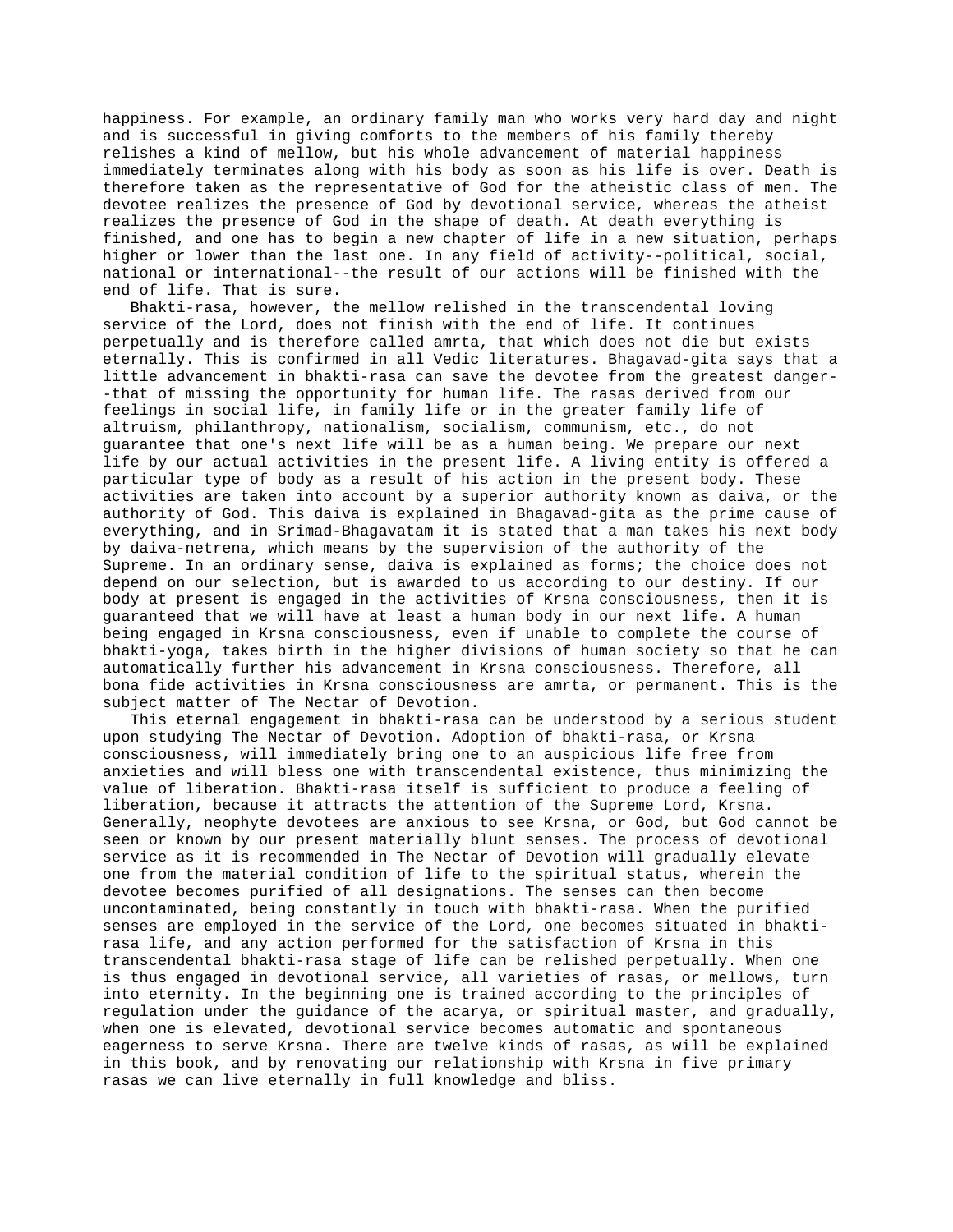The basic principle of the living condition is that we have a general propensity to love someone. No one can live without loving someone else. This propensity is present in every living being. Even an animal like a tiger has this loving propensity at least in a dormant stage, and it is certainly present in the human beings. The missing point, however, is where to repose our love so that everyone can become happy. At the present moment the human society teaches one to love his country or family or his personal self, but there is no information where to repose the loving propensity so that everyone can become happy. That missing point is Krsna, and The Nectar of Devotion teaches us how to stimulate our original love for Krsna and how to be situated in that position where we can enjoy our blissful life.

 In the primary stage a child loves his parents, then his brothers and sisters, and as he daily grows up he begins to love his family, society, community, country, nation, or even the whole human society. But the loving propensity is not satisfied even by loving all human society; that loving propensity remains imperfectly fulfilled until we know who is the supreme beloved. Our love can be fully satisfied only when it is reposed in Krsna. This theme is the sum and substance of The Nectar of Devotion, which teaches us how to love Krsna in five different transcendental mellows.

 Our loving propensity expands just as a vibration of light or air expands, but we do not know where it ends. The Nectar of Devotion teaches us the science of loving every one of the living entities perfectly by the easy method of loving Krsna. We have failed to create peace and harmony in human society, even by such great attempts as the United Nations, because we do not know the right method. The method is very simple, but one has to understand it with a cool head. The Nectar of Devotion teaches all men how to perform the simple and natural method of loving Krsna, the Supreme Personality of Godhead. If we learn how to love Krsna, then it is very easy to immediately and simultaneously love every living being. It is like pouring water on the root of a tree or supplying food to one's stomach. The method of pouring water on the root of a tree or supplying foodstuffs to the stomach is universally scientific and practical, as every one of us has experienced. Everyone knows well that when we eat something, or in other words, when we put foodstuffs in the stomach, the energy created by such action is immediately distributed throughout the whole body. Similarly, when we pour water on the root, the energy thus created is immediately distributed throughout the entirety of even the largest tree. It is not possible to water the tree part by part, nor is it possible to feed the different parts of the body separately. The Nectar of Devotion will teach us how to turn the one switch that will immediately brighten everything, everywhere. One who does not know this method is missing the point of life.

 As far as material necessities are concerned, the human civilization at the present moment is very much advanced in living comfortably, but still we are not happy, because we are missing the point. The material comforts of life alone are not sufficient to make us happy. The vivid example is America: the richest nation of the world, having all facilities for material comfort, is producing a class of men completely confused and frustrated in life. I am appealing herewith to such confused men to learn the art of devotional service as directed in The Nectar of Devotion, and I am sure that the fire of material existence burning within their hearts will be immediately extinguished. The root cause of our dissatisfaction is that our dormant loving propensity has not been fulfilled despite our great advancement in the materialistic way of life. The Nectar of Devotion will give us practical hints how we can live in this material world perfectly engaged in devotional service and thus fulfill all our desires in this life and the next. The Nectar of Devotion is not presented to condemn any way of materialistic life, but the attempt is to give information to religionists, philosophers and people in general how to love Krsna. One may live without material discomfiture, but at the same time he should learn the art of loving Krsna. At the present moment we are inventing so many ways to utilize our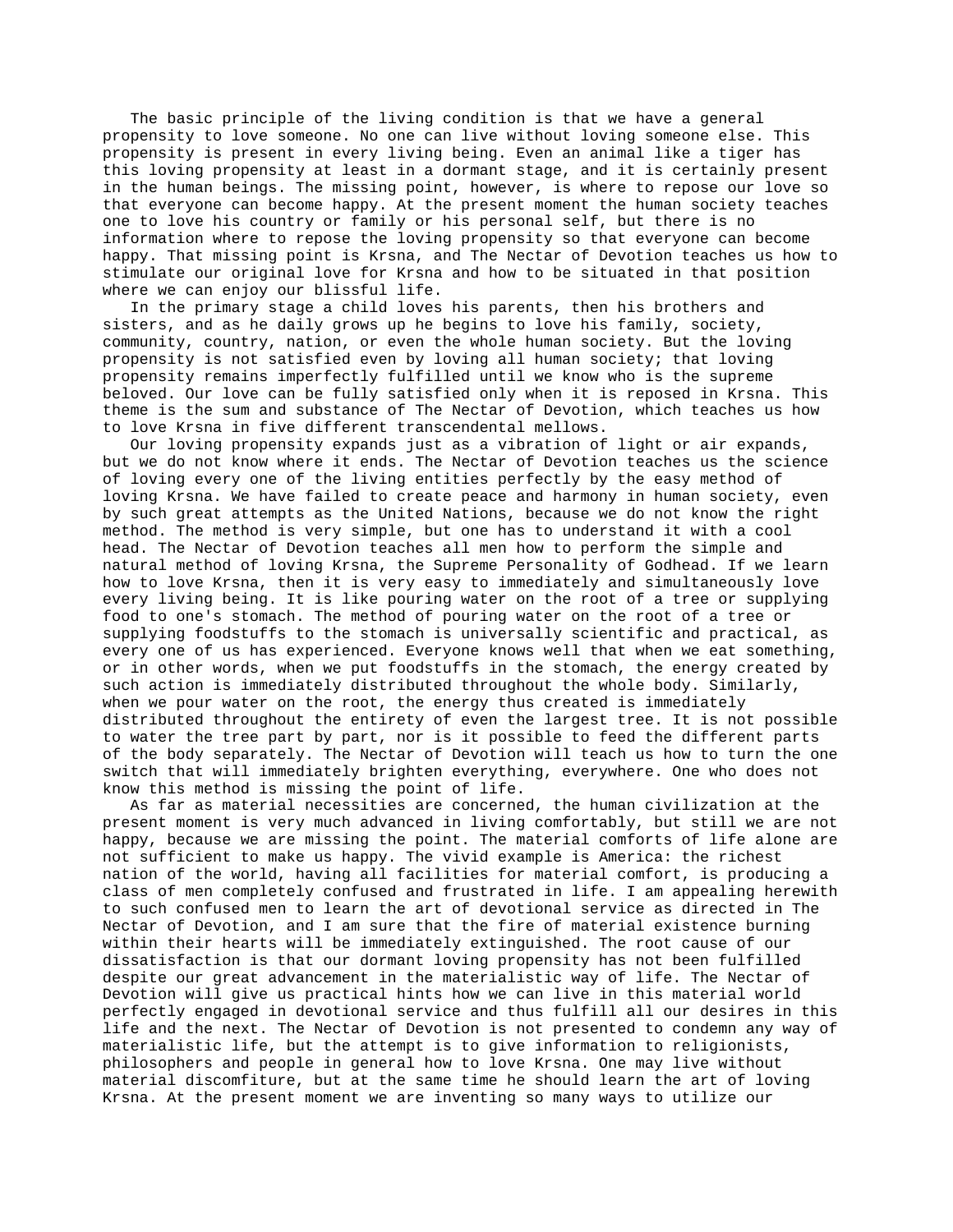propensity to love, but factually we are missing the real point: Krsna. We are watering all parts of the tree, but missing the tree's root. We are trying to keep our body fit by all means, but we are neglecting to supply foodstuffs to the stomach. Missing Krsna means missing one's self also. Real self-realization and realization of Krsna go together simultaneously. For example, seeing oneself in the morning means seeing the sunrise also; without seeing the sunshine no one can see himself. Similarly, unless one has realized Krsna there is no question of self-realization.

 The Nectar of Devotion is specifically presented for persons who are now engaged in the Krsna consciousness movement. I beg to offer my sincere thanks to all my friends and disciples who are helping me to push forward the Krsna consciousness movement in the Western countries, and I beg to acknowledge, with thanks, the contribution made by my beloved disciple Sriman Jayananda brahmacari. My thanks are due as well to the directors of ISKCON Press, who have taken so much care in publishing this great literature. Hare Krsna.

 A. C. Bhaktivedanta Swami ISKCON Headquarters Los Angeles, California

### Introduction

 Invoking auspiciousness: Lord Sri Krsna is the Supreme Personality of Godhead, the cause of all causes, the reservoir of all rasas, or relationships, which are called neutrality (passive adoration), servitorship, friendship, parenthood, conjugal love, comedy, compassion, fear, chivalry, ghastliness, wonder and devastation. He is the supreme attractive form, and by His universal and transcendental attractive features He has captivated all the gopis, headed by Taraka, Palika, Syama, Lalita, and ultimately Srimati Radharani. Let His Lordship's grace be on us so that there may not be any hindrance in the execution of this duty of writing The Nectar of Devotion, impelled by His Divine Grace Sri Srimad Bhaktisiddhanta Sarasvati Gosvami Prabhupada.

 Let me offer my respectful obeisances unto the lotus feet of Srila Rupa Gosvami Prabhupada and of Srila Bhaktisiddhanta Sarasvati Gosvami Prabhupada, by whose inspiration I have been engaged in the matter of compiling this summary study of Bhakti-rasamrta-sindhu. This is the sublime science of devotional service as propounded by Sri Caitanya Mahaprabhu, who appeared five hundred years ago in West Bengal, India, to propagate the movement of Krsna consciousness.

 Srila Rupa Gosvami begins his great book by offering his respectful obeisances unto Sri Sanatana Gosvami, who is his elder brother and spiritual master, and he prays that Bhakti-rasamrta-sindhu may be very pleasing to him. He further prays that by residing in that ocean of nectar, Sri Sanatana Gosvami may always feel transcendental pleasure in the service of Radha and Krsna.

 Let us offer our respectful obeisances to all the great devotees and acaryas (holy teachers), who are compared to sharks in the great ocean of nectar and who do not care for the various rivers of liberation. Impersonalists are very fond of merging into the Supreme, like rivers that come down and merge into the ocean. The ocean can be compared to liberation, and the rivers to all the different paths of liberation. The impersonalists are dwelling in the river water, which eventually comes to mix with the ocean. They have no information, however, that within the ocean, as within the river, there are innumerable aquatic living entities. The sharks who dwell in the ocean do not care for the rivers which are gliding down into it. The devotees eternally live in the ocean of devotional service, and they do not care for the rivers. In other words, those who are pure devotees always remain in the ocean of transcendental loving service to the Lord and have no business with the other processes, which are compared to the rivers that only gradually come to the ocean.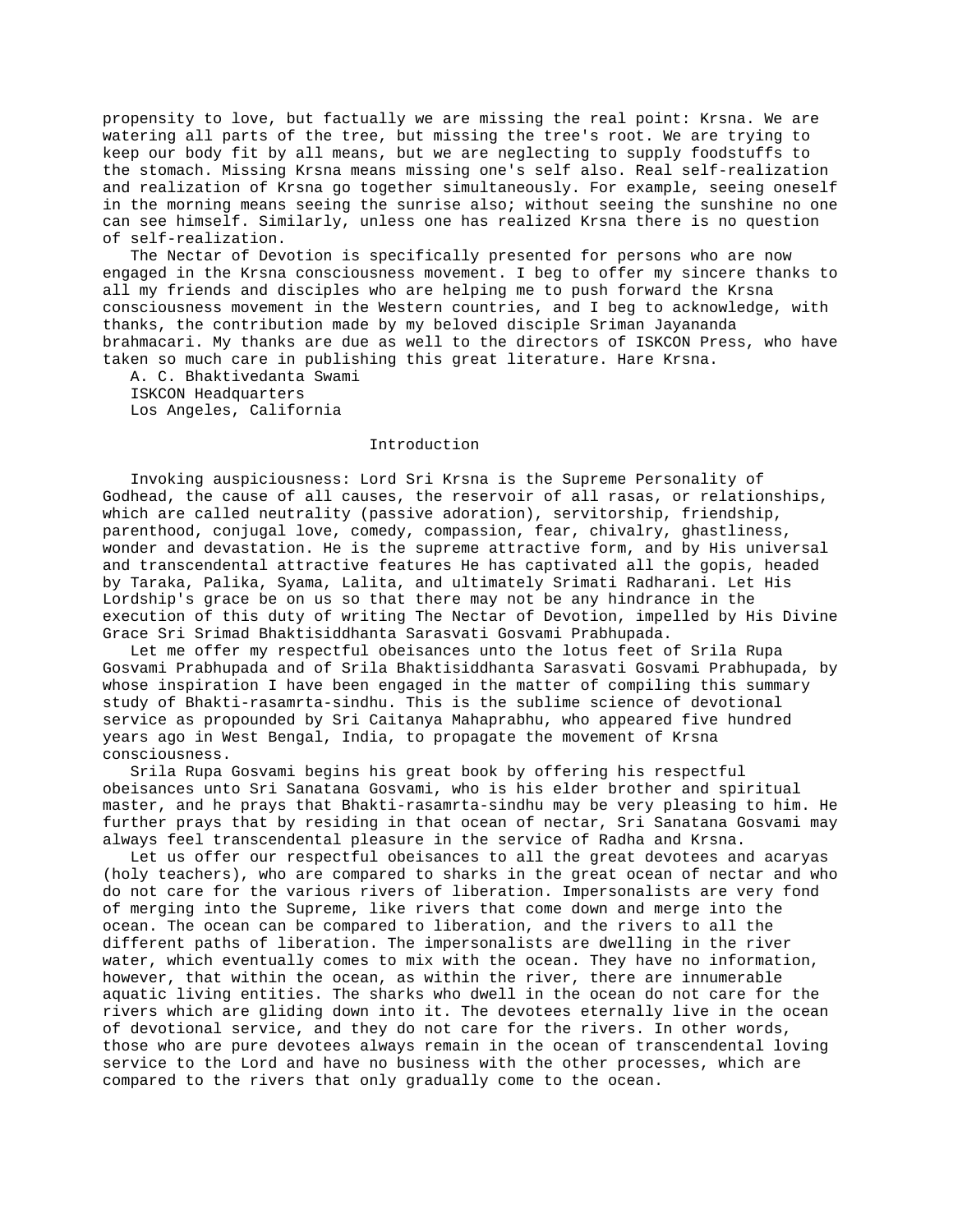Srila Rupa Gosvami prays to his spiritual master, Srila Sanatana Gosvami, for the protection of Bhakti-rasamrta-sindhu--"The Ocean of the Pure Nectar of Devotional Service"--from the argumentative logicians who unnecessarily meddle in the science of service to the Lord. He compares their arguments and logic to volcanic eruptions in the midst of the ocean. In the midst of the ocean, volcanic eruptions can do very little harm, and similarly, those who are against devotional service to the Lord and who put forward many philosophical theses about the ultimate transcendental realization cannot disturb this great ocean of devotional service.

 The author of Bhakti-rasamrta-sindhu, Srila Rupa Gosvami, very humbly submits that he is just trying to spread Krsna consciousness all over the world, although he humbly thinks himself unfit for this work. That should be the attitude of all preachers of the Krsna consciousness movement, following in the footsteps of Srila Rupa Gosvami. We should never think of ourselves as great preachers, but should always consider that we are simply instrumental to the previous acaryas, and simply by following in their footsteps we may be able to do something for the benefit of suffering humanity.

 Bhakti-rasamrta-sindhu is divided into four parts, just as the ocean is sometimes divided into four parts, and there are different sections within each of these four divisions. Originally, in Bhakti-rasamrta-sindhu, the ocean is divided like the watery ocean into east, south, west and north, while the subsections within these different divisions are called waves. As in the ocean there are always different waves, either on the eastern side, the southern side, the western side or the northern side, Bhakti-rasamrta-sindhu similarly has different waves. In the first part there are four waves, the first being a general description of devotional service. The second concerns the regulative principles for executing devotional service, and the third wave, devotional service in ecstasy. In the fourth is the ultimate goal, love of God. These will be explicitly described along with their different symptoms.

 The authorized descriptions of bhakti, or devotional service, following in the footsteps of previous acaryas, can be summarized in the following statement by Srila Rupa Gosvami: "First-class devotional service is known by one's tendency to be fully engaged in Krsna consciousness, serving the Lord favorably." The purport is that one may also be in Krsna consciousness unfavorably, but that cannot be counted as pure devotional service. Pure devotional service should be free from the desire for any material benefit or for sense gratification, as these desires are cultivated through fruitive activities and philosophical speculation. Generally, people are engaged in different activities to get some material profit, while most philosophers are engaged in proposing transcendental realization through volumes of word jugglery and speculation. Pure devotional service must always be free from such fruitive activities and philosophical speculations. One has to learn Krsna consciousness, or pure devotional service, from the authorities by spontaneous loving service.

 This devotional service is a sort of cultivation. It is not simply inaction for people who like to be inactive or devote their time to silent meditation. There are many different methods for people who want this, but cultivation of Krsna consciousness is different. The particular word used by Srila Rupa Gosvami in this connection is anusilana, or cultivation by following the predecessor teachers (acaryas). As soon as we say "cultivation," we must refer to activity. Without activity, consciousness alone cannot help us. All activities may be divided into two classes: one class may be for achieving a certain goal, and the other may be for avoiding some unfavorable circumstance. In Sanskrit, these activities are called pravrtti and nivrtti--positive and negative action. There are many examples of negative action. For instance, a diseased person has to be cautious and take medicine in order to avoid some unfavorable illness.

 Those who are cultivating spiritual life and executing devotional service are always engaged in activity. Such activity can be performed with the body or with the mind. Thinking, feeling and willing are all activities of the mind, and when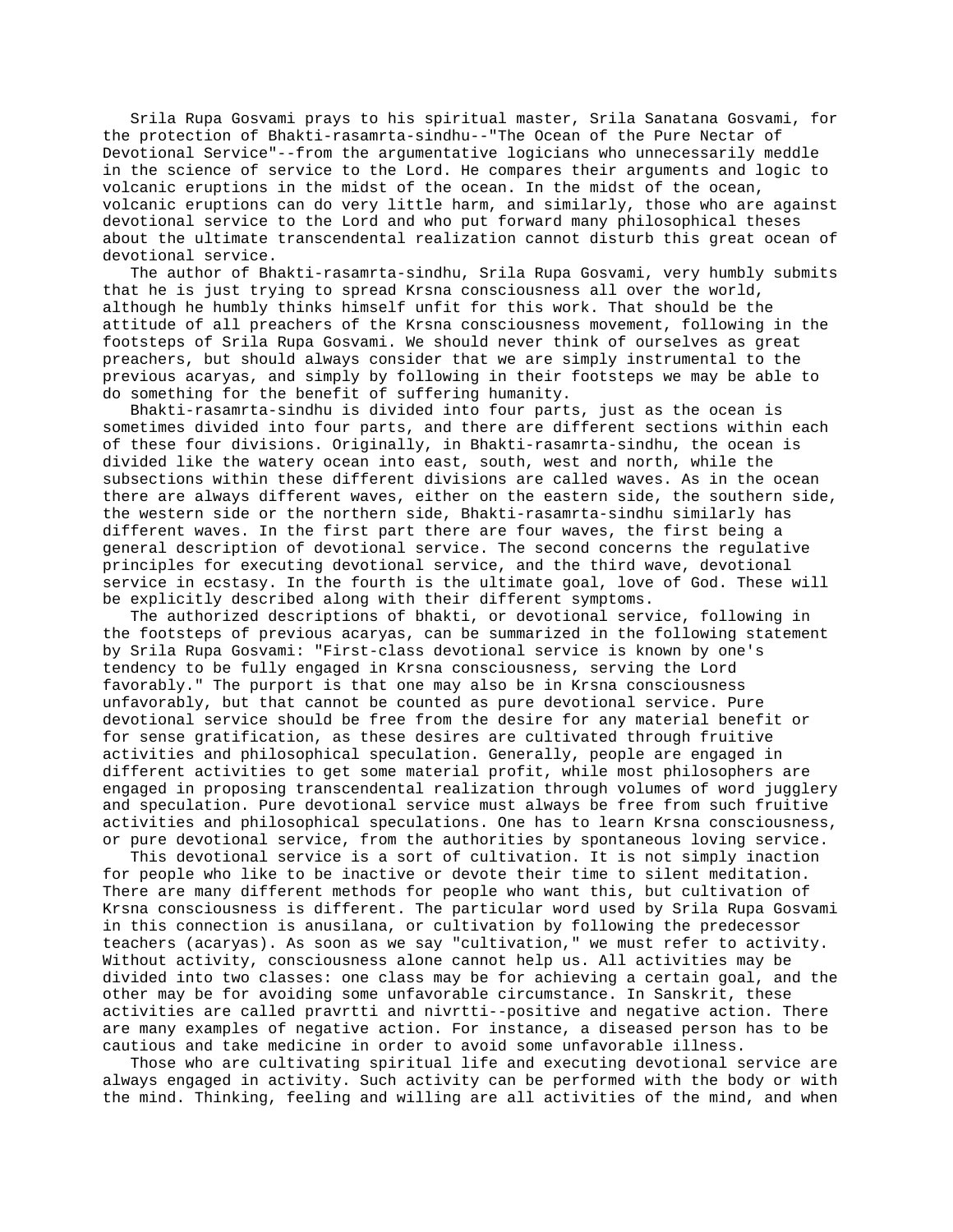we will to do something, the activity comes to be manifest by the gross bodily senses. Thus, in our mental activities we should always try to think of Krsna and try to plan how to please Him, following in the footsteps of the great acaryas and the personal spiritual master. There are activities of the body, activities of the mind and activities of speech. A Krsna conscious person engages his words in preaching the glories of the Lord. This is called kirtana. And by his mind a Krsna conscious person always thinks of the activities of the Lord--as He is speaking on the Battlefield of Kuruksetra or engaging in His various pastimes in Vrndavana with His devotees. In this way one can always think of the activities and pastimes of the Lord. This is the mental culture of Krsna consciousness.

 Similarly, we can offer many services with our bodily activities. But all such activities must be in relationship with Krsna. This relationship is established by connecting oneself with the bona fide spiritual master, who is the direct representative of Krsna in disciplic succession. Therefore, the execution of Krsna conscious activities with the body should be directed by the spiritual master and then performed with faith. The connection with the spiritual master is called initiation. From the date of initiation by the spiritual master, the connection between Krsna and a person cultivating Krsna consciousness is established. Without initiation by a bona fide spiritual master, the actual connection with Krsna consciousness is never performed.

 This cultivation of Krsna consciousness is not material. The Lord has three general energies--namely the external energy, the internal energy and the marginal energy. The living entities are called marginal energy, and the material cosmic manifestation is the action of the external, or material, energy. Then there is the spiritual world, which is a manifestation of the internal energy. The living entities, who are called marginal energy, perform material activities when acting under the inferior, external energy. And when they engage in activities under the internal, spiritual energy, their activities are called Krsna conscious. This means that those who are great souls or great devotees do not act under the spell of material energy, but act instead under the protection of the spiritual energy. Any activities done in devotional service, or in Krsna consciousness, are directly under the control of spiritual energy. In other words, energy is a sort of strength, and this strength can be spiritualized by the mercy of both the bona fide spiritual master and Krsna.

 In the Caitanya-caritamrta, by Krsnadasa Kaviraja Gosvami, Lord Caitanya states that it is a fortunate person who comes in contact with a bona fide spiritual master by the grace of Krsna. One who is serious about spiritual life is given by Krsna the intelligence to come in contact with a bona fide spiritual master, and then by the grace of the spiritual master one becomes advanced in Krsna consciousness. In this way the whole jurisdiction of Krsna consciousness is directly under the spiritual energy--Krsna and the spiritual master. This has nothing to do with the material world. When we speak of "Krsna" we refer to the Supreme Personality of Godhead, along with His many expansions. He is expanded by His plenary parts and parcels, His differentiated parts and parcels and His different energies. "Krsna," in other words, means everything and includes everything. Generally, however, we should understand "Krsna" to mean Krsna and His personal expansions. Krsna expands Himself as Baladeva, Sankarsana, Vasudeva, Aniruddha, Pradyumna, Rama, Nrsimha and Varaha, as well as many other incarnations and innumerable Visnu expansions. These are described in the Srimad-Bhagavatam to be as numerous as the uncountable waves. So Krsna includes all such expansions, as well as His pure devotees. In the Brahma-samhita it is stated that Krsna's expansions are all complete in eternity, blissfulness and cognizance.

 Devotional service means to prosecute Krsna conscious activities which are favorable to the transcendental pleasure of the Supreme Lord, Krsna, and any activities which are not favorable to the transcendental favor of the Lord cannot be accepted as devotional service. For example, great demons like Ravana,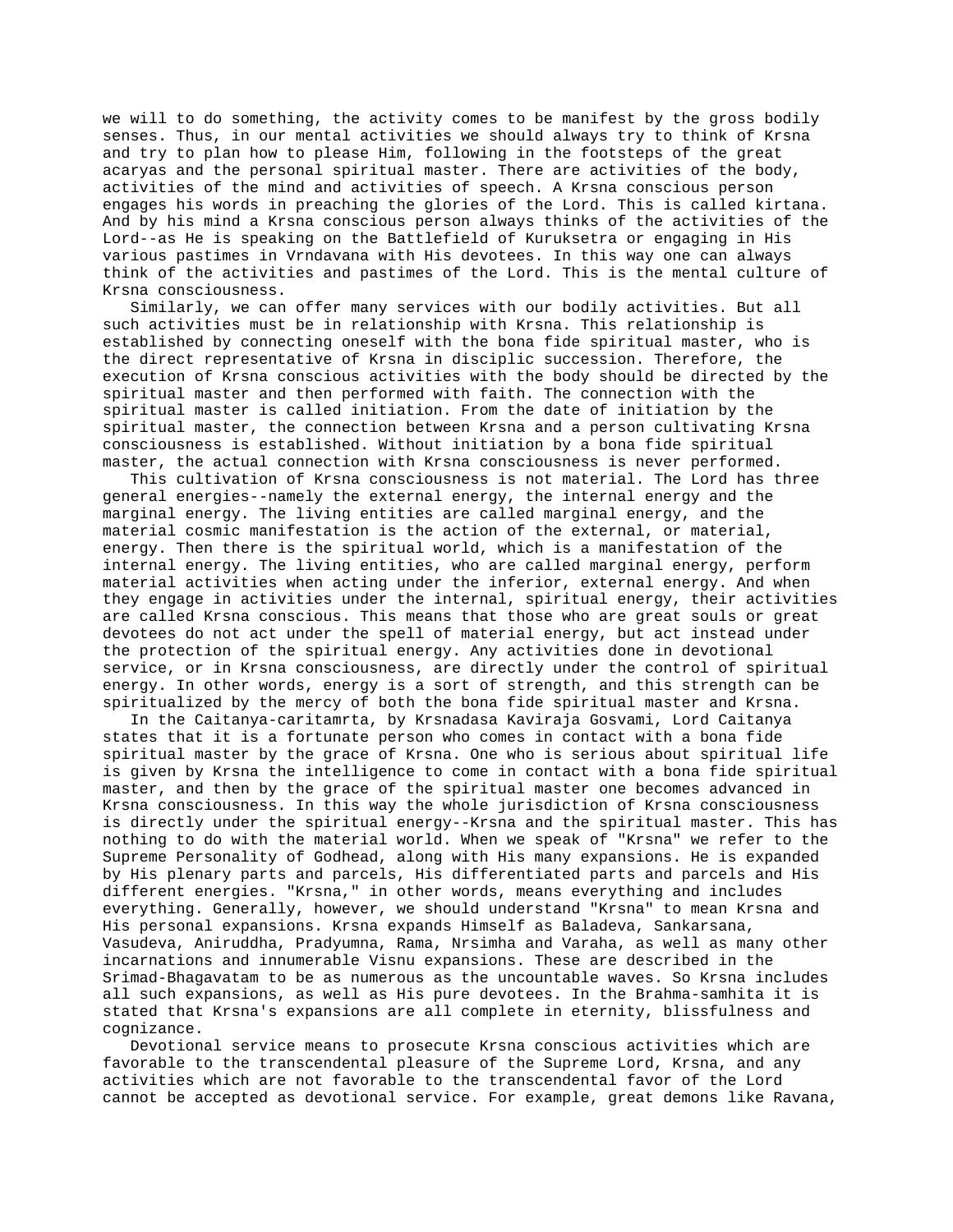Kamsa and Hiranyakasipu were always thinking of Krsna, but they were thinking of Him as their enemy. This sort of thinking cannot be accepted as bhakti, or Krsna consciousness.

 The impersonalists sometimes misunderstand devotional service in such a way that they divide Krsna from His paraphernalia and pastimes. For example, the Bhagavad-gita is spoken on the Battlefield of Kuruksetra, and the impersonalists say that although Krsna is of interest, the Battlefield of Kuruksetra isn't. The devotees, however, also know that the Battlefield of Kuruksetra by itself has nothing to do with their business, but in addition they know that "Krsna" does not mean just Krsna alone. He is always with His associates and paraphernalia. For instance, if someone says, "Give something to eat to the man with the weapons," the eating process is done by the man and not by the weapons. Similarly, in Krsna consciousness, a devotee may be interested in the paraphernalia and locations--such as the Battlefield of Kuruksetra--which are associated with Krsna, but he is not concerned with simply any battlefield. He is concerned with Krsna--His speech, His instructions, etc. It is because Krsna is there that the battlefield is so important.

 This is the summary understanding of what Krsna consciousness is. Without this understanding one is sure to misunderstand why the devotees are interested in the Battlefield of Kuruksetra. One who is interested in Krsna becomes interested in His different pastimes and activities.

 The definition of a pure devotee, as given by Rupa Gosvami in Bhaktirasamrta-sindhu, can be summarized thus: his service is favorable and is always in relation to Krsna. In order to keep the purity of such Krsna conscious activities, one must be freed from all material desires and philosophical speculation. Any desire except for the service of the Lord is called material desire. And "philosophical speculation" refers to the sort of speculation which ultimately arrives at a conclusion of voidism or impersonalism. This conclusion is useless for a Krsna conscious person. Only rarely by philosophical speculation can one reach the conclusion of worshiping Vasudeva, Krsna. This is confirmed in the Bhagavad-gita itself. The ultimate end of philosophical speculation, then, must be Krsna, with the understanding that Krsna is everything, the cause of all causes, and that one should therefore surrender unto Him. If this ultimate goal is reached, then philosophical advancement is favorable, but if the conclusion of philosophical speculation is voidism or impersonalism, that is not bhakti.

 Karma, or fruitive activities, are sometimes understood to be ritualistic activities. There are many persons who are very much attracted by the ritualistic activities described in the Vedas. But if one becomes attracted simply to ritualistic activities without understanding Krsna, his activities are unfavorable to Krsna consciousness. Actually, Krsna consciousness can be based simply on hearing, chanting, remembering, etc. Described in the Srimad-Bhagavatam are nine different processes, besides which everything done is unfavorable to Krsna consciousness. Thus, one should always be guarding against falldowns.

 Srila Rupa Gosvami has also mentioned in this definition of bhakti the word jnana-karmadi. This karmadi (fruitive work) consists of activities which are unable to help one attain to pure devotional service. Many forms of so-called renunciation are also not favorable to Krsna conscious devotional service.

 Srila Rupa Gosvami has also quoted a definition from the Narada-pancaratra, as follows: "One should be free from all material designations and, by Krsna consciousness, must be cleansed of all material contamination. He should be restored to his pure identity, in which he engages his senses in the service of the proprietor of the senses." So when our senses are engaged for the actual proprietor of the senses, that is called devotional service. In our conditional state, our senses are engaged in serving these bodily demands. When the same senses are engaged in executing the order of Krsna, our activities are called bhakti.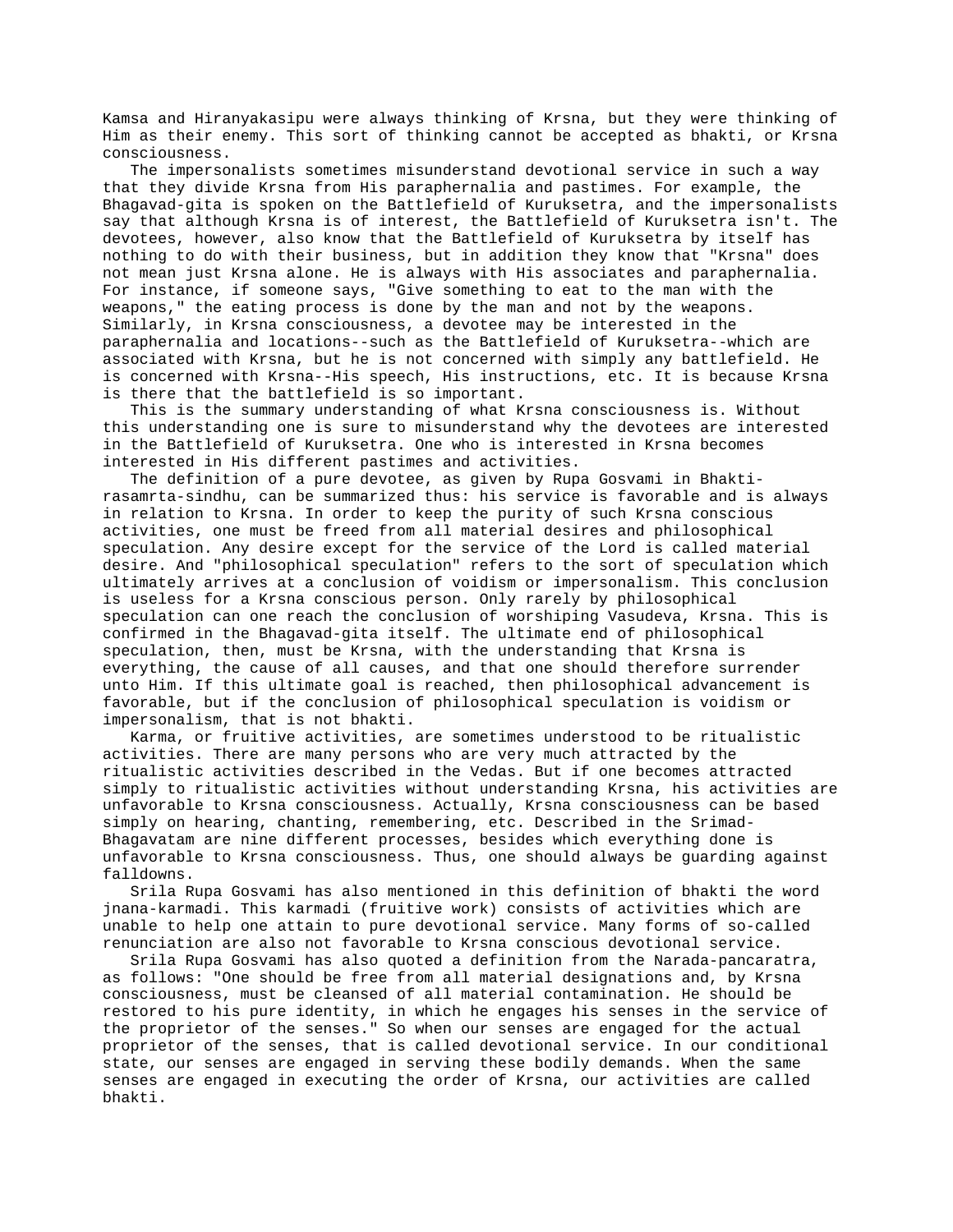As long as one identifies himself as belonging to a certain family, a certain society or a certain person, he is said to be covered with designations. When one is fully aware that he does not belong to any family, society or country, but is eternally related to Krsna, he then realizes that his energy should be employed not in the interests of so-called family, society or country, but in the interests of Krsna. This is purity of purpose and the platform of pure devotional service in Krsna consciousness.

## Chapter One Characteristics of Pure Devotional Service

 In Srimad-Bhagavatam, Third Canto, Twenty-ninth Chapter, verses 12 and 13, Srila Kapiladeva, while instructing His mother, has given the following characteristics of pure devotional service: "My dear mother, those who are My pure devotees, and who have no desire for material benefit or philosophical speculation, have their minds so much engaged in My service that they are never interested in asking Me for anything--except to be engaged in that service. They do not even beg to live in My abode with Me."

 There are five kinds of liberation, namely to become one with the Lord, to live with the Supreme Lord on the same planet, to have the same features as the Lord, to enjoy the same opulences as the Lord and to live as a companion of the Lord. A devotee, what to speak of rejecting material sense gratification, does not even want any of the five kinds of liberation. He is satisfied simply by discharging loving service to the Lord. That is the characteristic of pure devotion.

 In the above statement by Kapiladeva from Srimad-Bhagavatam, the actual position of a pure devotee is described, and the primary characteristics of devotional service are also defined. Further characteristics of devotional service are described by Rupa Gosvami with evidences from different scriptures. He states that there are six characteristics of pure devotional service, which are as follows:

 (1) Pure devotional service brings immediate relief from all kinds of material distress.

(2) Pure devotional service is the beginning of all auspiciousness.

 (3) Pure devotional service automatically puts one in transcendental pleasure.

(4) Pure devotional service is rarely achieved.

 (5) Those in pure devotional service deride even the conception of liberation.

(6) Pure devotional service is the only means to attract Krsna.

 Krsna is all-attractive, but pure devotional service attracts even Him. This means that pure devotional service is even transcendentally stronger than Krsna Himself, because it is Krsna's internal potency.

#### Relief from Material Distress

 In Bhagavad-gita, the Lord says that one should surrender unto Him, giving up all other engagements. The Lord also gives His word there that He will protect surrendered souls from the reactions of all sinful activities. Srila Rupa Gosvami says that the distresses from sinful activities are due both to the sins themselves and to sins committed in our past lives. Generally, one commits sinful activities due to ignorance. But ignorance is no excuse for evading the reaction--sinful activities. Sinful activities are of two kinds: those which are mature and those which are not mature. The sinful activities for which we are suffering at the present moment are called mature. The many sinful activities stored within us for which we have not yet suffered are considered immature. For example, a man may have committed criminal acts, but not yet been arrested for them. Now, as soon as he is detected, arrest is awaiting him. Similarly, for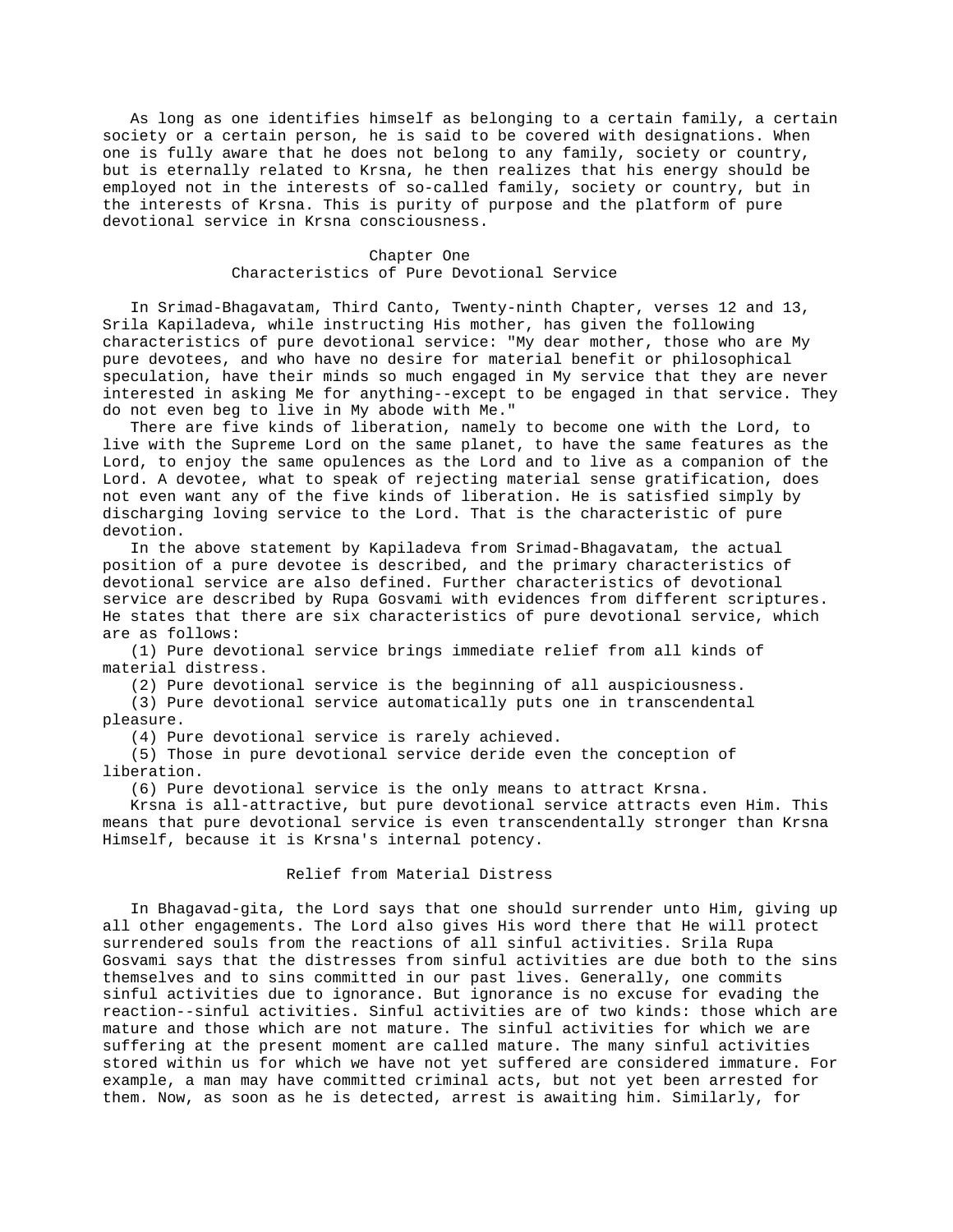some of our sinful activities we are awaiting distresses in the future, and for others, which are mature, we are suffering at the present moment.

 In this way there is a chain of sinful activities and their concomitant distresses, and the conditioned soul is suffering life after life due to these sins. He is suffering in the present life the results of sinful activities from his past life, and he is meanwhile creating further sufferings for his future life. Mature sinful activities are exhibited if one is suffering from some chronic disease, if one is suffering from some legal implication, if one is born in a low and degraded family or if one is uneducated or very ugly.

 There are many results of past sinful activities for which we are suffering at the present moment, and we may be suffering in the future due to our present sinful activities. But all of these reactions to sinful deeds can immediately be stopped if we take to Krsna consciousness. As evidence for this, Rupa Gosvami quotes from Srimad-Bhagavatam, Eleventh Canto, Fourteenth Chapter, verse 19. This verse is in connection with Lord Krsna's instruction to Uddhava, where He says, "My dear Uddhava, devotional service unto Me is just like a blazing fire which can burn into ashes unlimited fuel supplied to it." The purport is that as the blazing fire can burn any amount of fuel to ashes, so devotional service to the Lord in Krsna consciousness can burn up all the fuel of sinful activities. For example, in the Gita Arjuna thought that fighting was a sinful activity, but Krsna engaged him on the battlefield under His order, and so the fighting became devotional service. Therefore, Arjuna was not subjected to any sinful reaction.

 Srila Rupa Gosvami quotes another verse from the Third Canto of Srimad-Bhagavatam, Thirty-third Chapter, verse 6, in which Devahuti addresses her son, Kapiladeva, and says, "My dear Lord, there are nine different kinds of devotional service, beginning from hearing and chanting. Anyone who hears about Your pastimes, who chants about Your glories, who offers You obeisances, who thinks of You and, in this way, executes any of the nine kinds of devotional service--even if he is born in a family of dog-eaters [the lowest grade of mankind]--becomes immediately qualified to perform sacrifices." As such, how is it possible that anyone actually engaged in devotional service in full Krsna consciousness has not become purified? It is not possible. One who is engaged in Krsna consciousness and devotional service has without doubt become freed from all contaminations of material sinful activities. Devotional service therefore has the power to actually nullify all kinds of reactions to sinful deeds. A devotee is nevertheless always alert not to commit any sinful activities; this is his specific qualification as a devotee. Thus Srimad-Bhagavatam states that by performing devotional service a person who was born even in a family of dogeaters may become eligible to take part in the performance of the ritualistic ceremonies recommended in the Vedas. It is implicit in this statement that a person born into a family of dog-eaters is generally not fit for performing yajna, or sacrifice. The priestly caste in charge of performing these ritualistic ceremonies recommended in the Vedas is called the brahmana order. Unless one is a brahmana, he cannot perform these ceremonies.

 A person is born in a brahmana family or in a family of dog-eaters due to his past activities. If a person is born in a family of dog-eaters it means that his past activities were all sinful. But if even such a person takes to the path of devotional service and begins to chant the holy names of the Lord--Hare Krsna, Hare Krsna, Krsna Krsna, Hare Hare. Hare Rama, Hare Rama, Rama Rama, Hare Hare- he is at once fit to perform the ritualistic ceremonies. This means that his sinful reactions have immediately become neutralized.

 It is stated in the padma Purana that there are four kinds of effects due to sinful activities, which are listed as follows: (1) the effect which is not yet fructified, (2) the effect which is lying as seed, (3) the effect which is already mature and (4) the effect which is almost mature. It is also stated that all these four effects become immediately vanquished for those who surrender unto the Supreme Personality of Godhead, Visnu, and become engaged in His devotional service in full Krsna consciousness.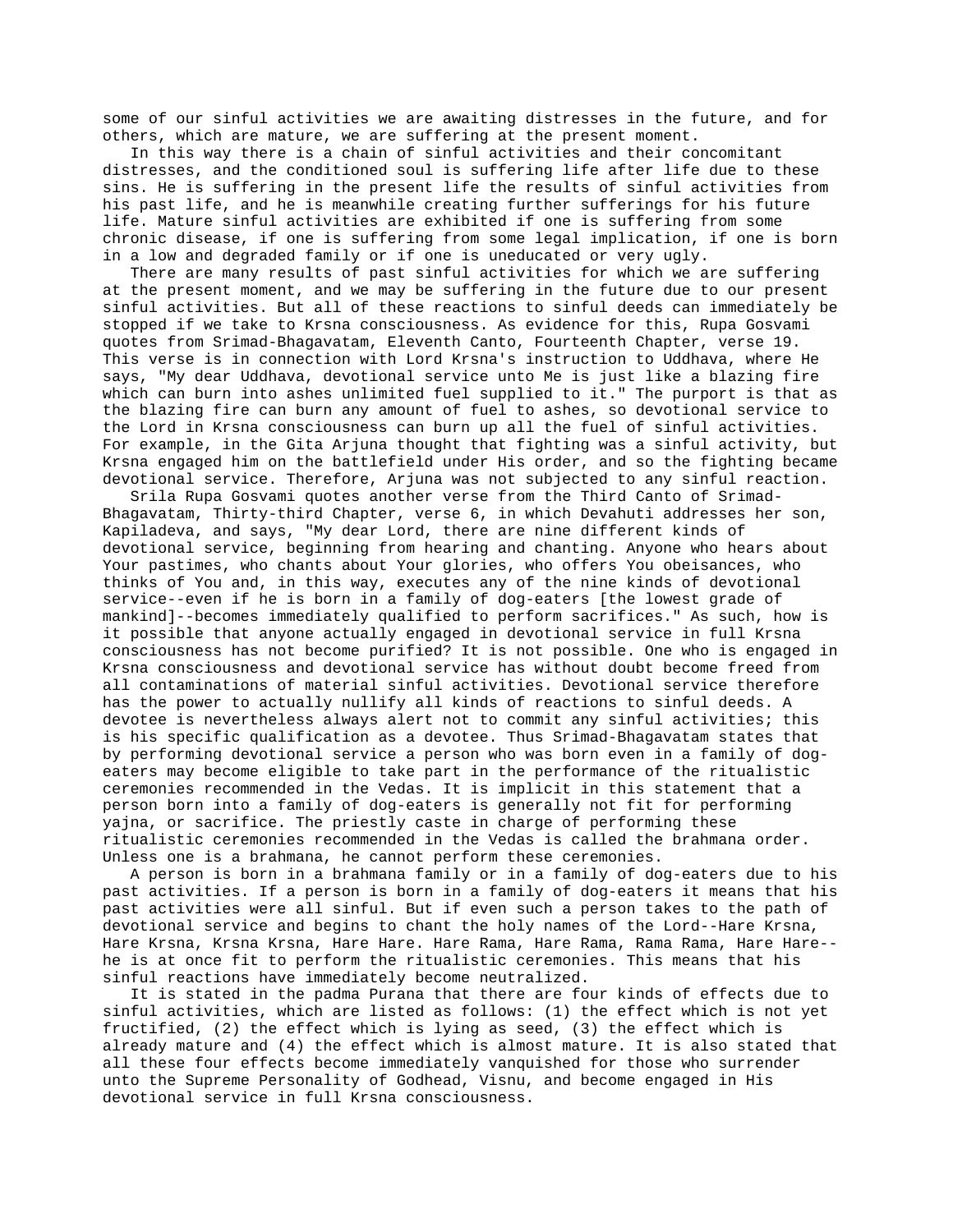Those effects described as "almost mature" refer to the distress from which one is suffering at present, and the effects "lying as seed" are in the core of the heart, where there is a certain stock of sinful desires which are like seeds. The Sanskrit word kutam means that they are almost ready to produce the seed, or the effect of the seed. "An immature effect" refers to the case where the seedling has not begun. From this statement of padma Purana it is understood that material contamination is very subtle. Its beginning, its fruition and results, and how one suffers such results in the form of distress, are part of a great chain. When one catches some disease, it is often very difficult to ascertain the cause of the disease, where it originated and how it is maturing. The suffering of a disease, however, does not appear all of a sudden. It actually takes time. And as in the medical field, for precaution's sake, the doctor injects a vaccination to prevent the growing of contamination, the practical injection to stop all the fructifications of the seeds of our sinful activities is simply engagement in Krsna consciousness.

 In this connection, Sukadeva Gosvami speaks in the Sixth Canto of Srimad-Bhagavatam, Second Chapter, verse 17, about the story of Ajamila, who began life as a fine and dutiful brahmana, but in his young manhood became wholly corrupted by a prostitute. At the end of his wicked life, just by calling the name "Narayana [Krsna]," he was saved despite so much sin. Sukadeva points out that austerity, charity and the performance of ritualistic ceremonies for counteracting sinful activities are recommended processes, but that by performing them one cannot remove the sinful desire-seed from the heart, as was the case with Ajamila in his youth. This sinful desire-seed can be removed only by achieving Krsna consciousness. And this can be accomplished very easily by chanting the maha-mantra, or Hare Krsna mantra, as recommended by Sri Caitanya Mahaprabhu. In other words, unless one adopts the path of devotional service, he cannot be one-hundred-percent clean from all the reactions of sinful activities.

 By performing Vedic ritualistic activities, by giving money in charity and by undergoing austerity, one can temporarily become free from the reactions of sinful activities, but at the next moment he must again become engaged in sinful activities. For example, a person suffering from venereal disease on account of excessive indulgence in sex life has to undergo some severe pain in medical treatment, and he is then cured for the time being. But because he has not been able to remove the sex desire from his heart, he must again indulge in the same thing and become a victim of the same disease. So medical treatment may give temporary relief from the distress of such venereal disease, but unless one is trained to understand that sex life is abominable, it is impossible to be saved from such repeated distress. Similarly, the ritualistic performances, charity and austerity which are recommended in the Vedas may temporarily stop one from acting in sinful ways, but as long as the heart is not clear, one will have to repeat sinful activities again and again.

 Another example given in Srimad-Bhagavatam concerns the elephant who enters into a lake and takes a bath very seriously, cleansing his body thoroughly. Then as soon as he comes onto shore he again takes some dust from the earth and throws it over his body. Similarly, a person who is not trained in Krsna consciousness cannot become completely free from the desire for sinful activities. Neither the yoga process nor philosophical speculations nor fruitive activities can save one from the seeds of sinful desires. Only by being engaged in devotional service can this be done.

 There is another evidence in the Fourth Canto of Srimad-Bhagavatam, Twentysecond Chapter, verse 39, wherein Sanat-kumara says, "My dear King, the false ego of a human being is so strong that it keeps him in material existence as if tied up by a strong rope. Only the devotees can cut off the knot of this strong rope very easily, by engaging themselves in Krsna consciousness. Others, who are not in Krsna consciousness but are trying to become great mystics or great ritual performers, cannot advance like the devotees. Therefore, it is the duty of everyone to engage himself in the activities of Krsna consciousness in order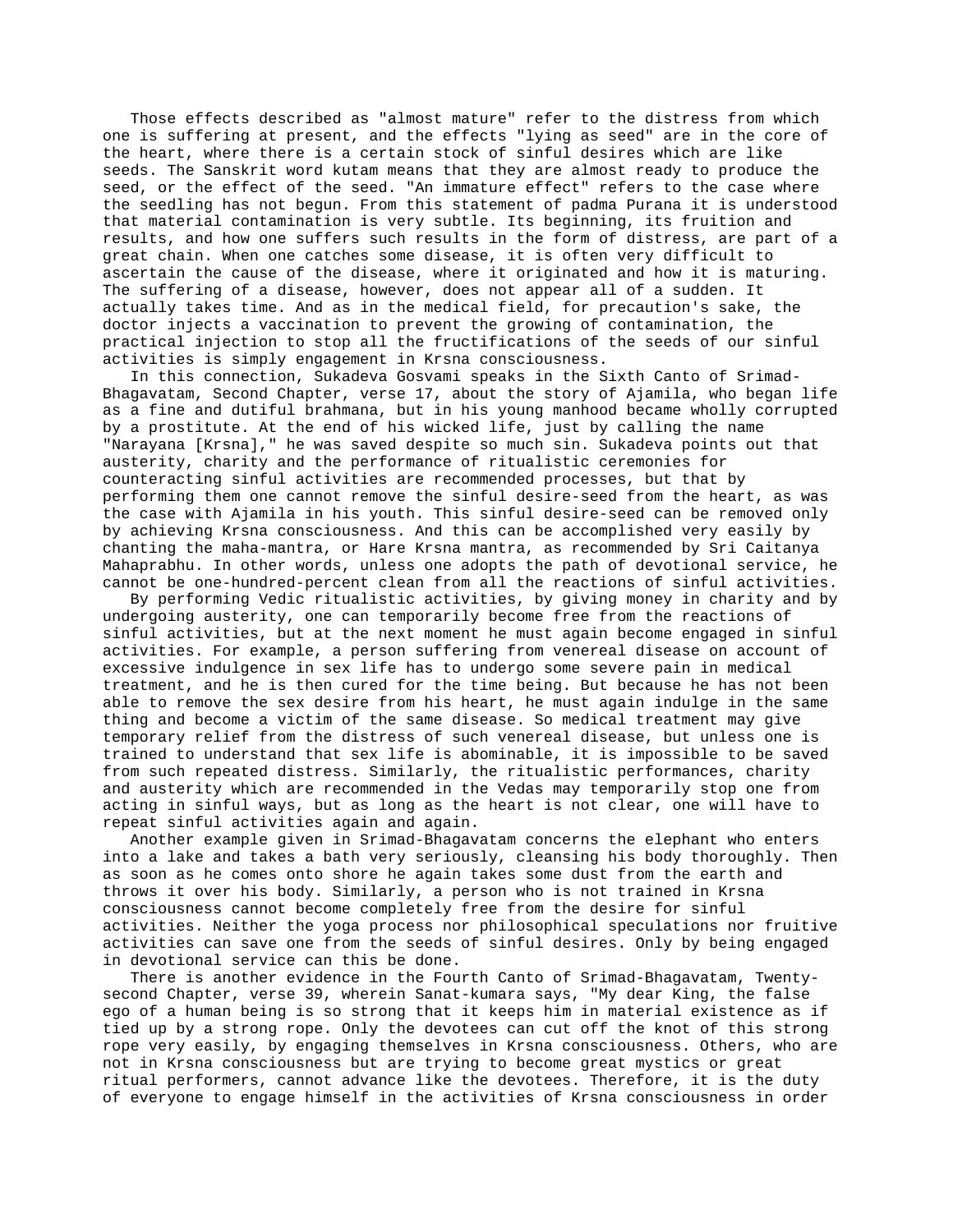to be freed from the tight knot of false ego and engagement in material activities."

 This tight knot of false ego is due to ignorance. As long as one is ignorant about his identity, he is sure to act wrongly and thereby become entangled in material contamination. This ignorance of factual knowledge can also be dissipated by Krsna consciousness, as is confirmed in the Padma Purana as follows: "Pure devotional service in Krsna consciousness is the highest enlightenment, and when such enlightenment is there, it is just like a blazing forest fire, killing all the inauspicious snakes of desire." The example is being given in this connection that when there is a forest fire the extensive blazing automatically kills all the snakes in the forest. There are many, many snakes on the ground of the forest, and when a fire takes place, it burns the dried foliage, and the snakes are immediately attacked. Animals who have four legs can flee from the fire or can at least try to flee, but the snakes are immediately killed. Similarly, the blazing fire of Krsna consciousness is so strong that the snakes of ignorance are immediately killed.

# Krsna Consciousness Is All-auspicious

 Srila Rupa Gosvami has given a definition of auspiciousness. He says that actual auspiciousness means welfare activities for all the people of the world. At the present moment groups of people are engaged in welfare activities in terms of society, community or nation. There is even an attempt in the form of the United Nations for world-help activity. But due to the shortcomings of limited national activities, such a general mass welfare program for the whole world is not practically possible. The Krsna consciousness movement, however, is so nice that it can render the highest benefit to the entire human race. Everyone can be attracted by this movement, and everyone can feel the result. Therefore, Rupa Gosvami and other learned scholars agree that a broad propaganda program for the Krsna consciousness movement of devotional service all over the world is the highest humanitarian welfare activity.

 How the Krsna consciousness movement can attract the attention of the whole world and how each and every man can feel pleasure in this Krsna consciousness is stated in the padma Purana as follows: "A person who is engaged in devotional service in full Krsna consciousness is to be understood to be doing the best service to the whole world and to be pleasing everyone in the world. In addition to human society, he is pleasing even the trees and animals, because they also become attracted by such a movement." A practical example of this was shown by Lord Caitanya when He was traveling through the forests of Jharikhanda in central India for spreading His sankirtana movement. The tigers, the elephants, the deer and all the other wild animals joined Him and were participating, in their own ways, by dancing and chanting Hare Krsna.

 Furthermore, a person engaged in Krsna consciousness, acting in devotional service, can develop all the good qualities that are generally found in the demigods. It is said by Sukadeva Gosvami in the Fifth Canto of Srimad-Bhagavatam, Eighteenth Chapter, verse 12, "My dear King, persons who have unflinching faith in Krsna and are without any duplicity can develop all the good qualities of the demigods. On account of a devotee's high grade of Krsna consciousness, even the demigods like to live with him, and therefore it can be understood that the qualities of the demigods have developed within his body."

 On the other hand, a person who is not in Krsna consciousness has no good qualities. He may be highly educated from the academic point of view, but in the actual field of his activities he can be seen to be baser than the animals. Even though a person is highly educated academically, if he cannot go beyond the sphere of mental activities then he is sure to perform only material activities and thus remain impure. There are so many persons in the modern world who have been highly educated in the materialistic universities, but it is seen that they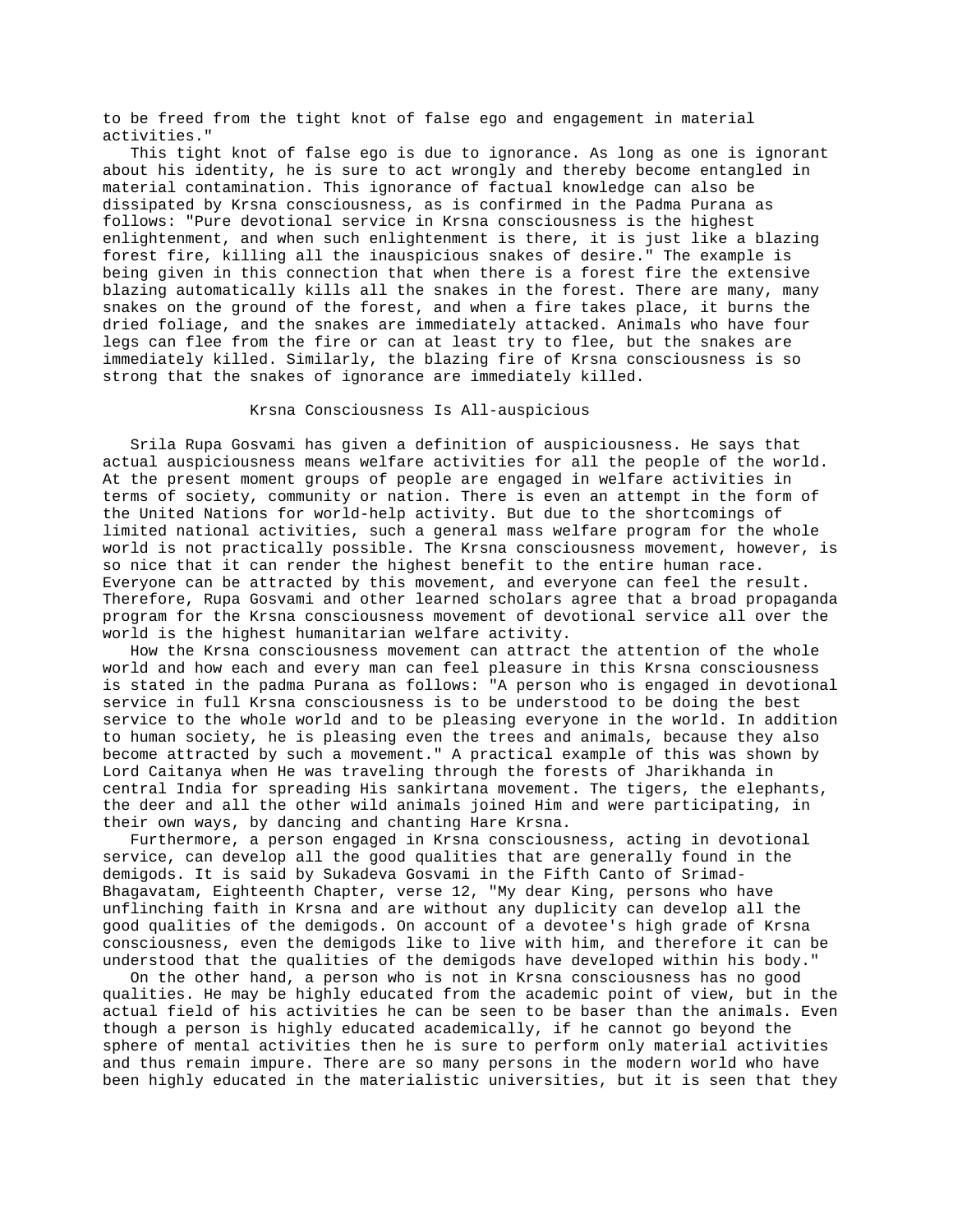cannot take up the movement of Krsna consciousness and develop the high qualities of the demigods.

 For example, a Krsna conscious boy, even if he is not very well educated by the university standard, can immediately give up all illicit sex life, gambling, meat-eating and intoxication, whereas those who are not in Krsna consciousness, although very highly educated, are often drunkards, meat-eaters, sexmongers and gamblers. These are practical proofs of how a Krsna conscious person becomes highly developed in good qualities, whereas a person who is not in Krsna consciousness cannot do so. We experience that even a young boy in Krsna consciousness is unattached to cinemas, nightclubs, naked dance shows, restaurants, liquor shops, etc. He becomes completely freed. He saves his valuable time from being extravagantly spent in the way of smoking, drinking, attending the theater and dancing.

 One who is not in Krsna consciousness usually cannot sit silently even for half an hour. The yoga system teaches that if you become silent you will realize that you are God. This system may be all right for materialistic persons, but how long will they be able to keep themselves silent? Artificially, they may sit down for so-called meditation, but immediately after their yogic performance they will engage themselves again in such activities as illicit sex life, gambling, meat-eating and many other nonsensical things. But a Krsna conscious person gradually elevates himself without endeavoring for this so-called silent meditation. Simply because he is engaged in Krsna consciousness he automatically gives up all this nonsense and develops a high character. One develops the highest character by becoming a pure devotee of Krsna. The conclusion is that no one can truly have any good qualities if he is lacking Krsna consciousness.

#### Happiness in Krsna Consciousness

 Srila Rupa Gosvami has analyzed the different sources of happiness. He has divided happiness into three categories, which are (1) happiness derived from material enjoyment, (2) happiness derived by identifying oneself with the Supreme Brahman and (3) happiness derived from Krsna consciousness.

 In the tantra-sastra Lord Siva speaks to his wife, Sati, in this way: "My dear wife, a person who has surrendered himself at the lotus feet of Govinda and who has thus developed pure Krsna consciousness can be very easily awarded all the perfections desired by the impersonalists; and beyond this, he can enjoy the happiness achieved by the pure devotees."

 Happiness derived from pure devotional service is the highest, because it is eternal. The happiness derived from material perfection or understanding oneself to be Brahman is inferior because it is temporary. There is no preventing one's falling down from material happiness, and there is even every chance of falling down from the spiritual happiness derived out of identifying oneself with the impersonal Brahman.

 It has been seen that great Mayavadi (impersonalist) sannyasis--very highly educated and almost realized souls--may sometimes take to political activities or to social welfare activities. The reason is that they actually do not derive any ultimate transcendental happiness in the impersonal understanding and therefore must come down to the material platform and take to such mundane affairs. There are many instances, especially in India, where these Mayavadi sannyasis descend to the material platform again. But a person who is fully in Krsna consciousness will never return to any sort of material platform. However alluring and attracting they may be, he always knows that no material welfare activities can compare to the spiritual activity of Krsna consciousness.

 The mystic perfections achieved by actually successful yogis are eight in number. Anima-siddhi refers to the power by which one can become so small that he can enter into a stone. Modern scientific improvements also enable us to enter into stone, because they provide for excavating so many subways, penetrating the hills, etc. So anima-siddhi, the mystic perfection of trying to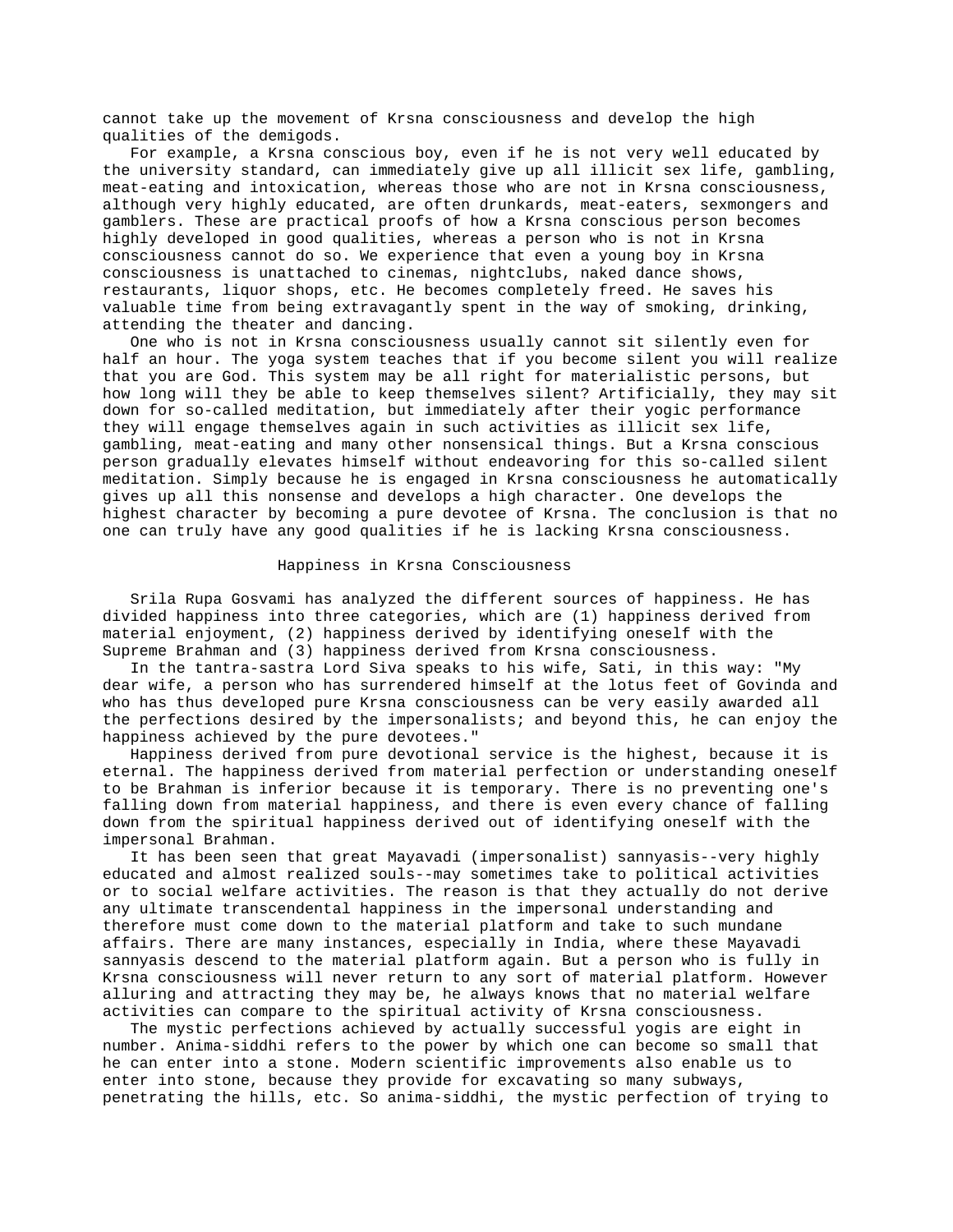enter into stone, has also been achieved by material science. Similarly, all of the yoga-siddhis, or perfections, are material arts. For example, in one yogasiddhi there is development of the power to become so light that one can float in the air or on water. That is also being performed by modern scientists. They are flying in the air, they are floating on the surface of the water, and they are traveling under the water.

 After comparing all these mystic yoga-siddhis to materialistic perfections, we find that the materialistic scientists try for the same perfections. So actually there is no difference between mystic perfection and materialistic perfection. A German scholar once said that the so-called yoga perfections had already been achieved by the modern scientists, and so he was not concerned with them. He intelligently went to India to learn how he could understand his eternal relationship with the Supreme Lord by means of bhakti-yoga, devotional service.

 Of course, in the categories of mystic perfection there are certain processes which the material scientists have not yet been able to develop. For instance, a mystic yogi can enter into the sun planet simply by using the rays of the sunshine. This perfection is called laghima. Similarly, a yogi can touch the moon with his finger. Though the modern astronauts go to the moon with the help of spaceships, they undergo many difficulties, whereas a person with mystic perfection can extend his hand and touch the moon with his finger. This siddhi is called prapti, or acquisition. With this prapti-siddhi, not only can the perfect mystic yogi touch the moon planet, but he can extend his hand anywhere and take whatever he likes. He may be sitting thousands of miles away from a certain place, and if he likes he can take fruit from a garden there. This is prapti-siddhi.

 The modern scientists have manufactured nuclear weapons with which they can destroy an insignificant part of this planet, but by the yoga-siddhi known as isita one can create and destroy an entire planet simply at will. Another perfection is called vasita, and by this perfection one can bring anyone under his control. This is a kind of hypnotism which is almost irresistible. Sometimes it is found that a yogi who may have attained a little perfection in this vasita mystic power comes out among the people and speaks all sorts of nonsense, controls their minds, exploits them, takes their money and then goes away.

 There is another mystic perfection, which is known as prakamya (magic). By this prakamya power one can achieve anything he likes. For example, one can make water enter into his eye and then again come out from within the eye. Simply by his will he can perform such wonderful activities.

 The highest perfection of mystic power is called kamavasayita. This is also magic, but whereas the prakamya power acts to create wonderful effects within the scope of nature, kamavasayita permits one to contradict nature--in other words, to do the impossible. Of course, one can derive great amounts of temporary happiness by achieving such yogic materialistic perfections.

 Foolishly, people who are enamored of the glimmer of modern materialistic advancement are thinking that the Krsna consciousness movement is for less intelligent men. "I am better off being busy with my material comforts- maintaining a nice apartment, family and sex life." These people do not know that at any moment they can be kicked out of their material situation. Due to ignorance, they do not know that real life is eternal. The temporary comforts of the body are not the goal of life, and it is due only to darkest ignorance that people become enamored of the glimmering advancement of material comforts. Srila Bhaktivinoda Thakura has therefore said that the advancement of material knowledge renders a person more foolish, because it causes one to forget his real identity by its glimmer. This is doom for him, because this human form of life is meant for getting out of material contamination. By the advancement of material knowledge, people are becoming more and more entangled in material existence. They have no hope of being liberated from this catastrophe.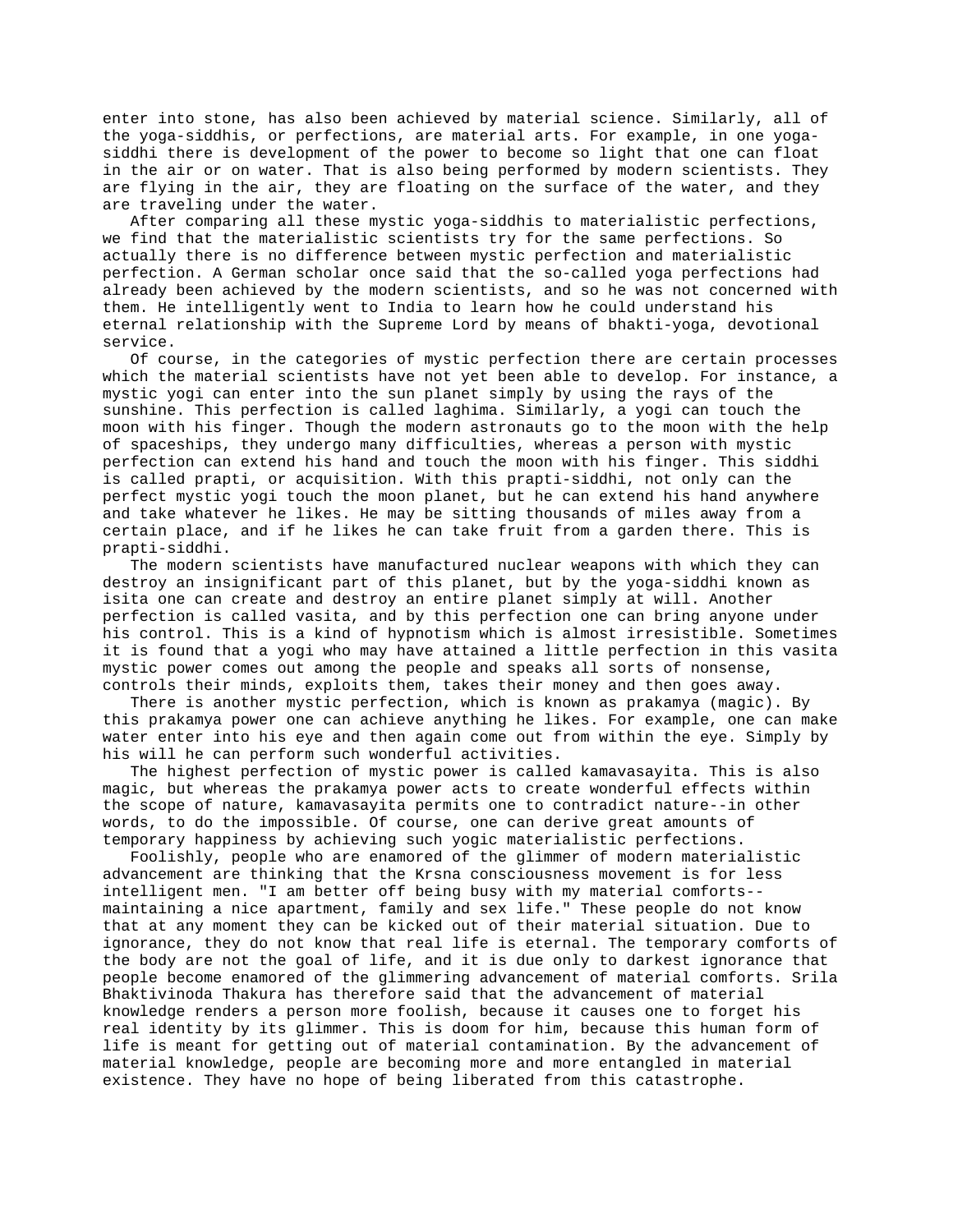In the Hari-bhakti-sudhodaya it is stated that Prahlada Maharaja, a great devotee of the Lord, prayed to Nrsimhadeva (the half-lion, half-man incarnation) as follows: "My dear Lord, I repeatedly pray unto Your lotus feet that I may simply be stronger in devotional service. I simply pray that my Krsna consciousness may be more strong and steady, because happiness derived out of Krsna consciousness and devotional service is so powerful that with it one can have all the other perfections of religiousness, economic development, sense gratification and even the attainment of liberation from material existence."

 Actually, a pure devotee does not aspire after any of these perfections, because the happiness derived from devotional service in Krsna consciousness is so transcendental and so unlimited that no other happiness can compare to it. It is said that even one drop of happiness in Krsna consciousness stands beyond comparison with an ocean of happiness derived from any other activity. Thus, any person who has developed even a little quantity of pure devotional service can very easily kick out all the other kinds of happiness derived from religiousness, economic development, sense gratification and liberation.

 There was a great devotee of Lord Caitanya known as Kholaveca Sridhara, who was a very poor man. He was doing a small business selling cups made from the leaves of plantain trees, and his income was almost nothing. Still, he was spending fifty percent of his small income on the worship of the Ganges, and with the other fifty percent he was somehow living. Lord Caitanya once revealed Himself to this confidential devotee, Kholaveca Sridhara, and offered him any opulence he liked. But Sridhara informed the Lord that he did not want any material opulence. He was quite happy in his present position and wanted only to gain unflinching faith and devotion unto the lotus feet of Lord Caitanya. That is the position of pure devotees. If they can be engaged twenty-four hours each day in devotional service they do not want anything else, not even the happiness of liberation or of becoming one with the Supreme.

 In the Narada-pancaratra it is also said that any person who has developed even a small amount of devotional service doesn't care a fig for any kind of happiness derived from religiousness, economic development, sense gratification or the five kinds of liberation. Any kind of happiness derived from religiousness, economic development, liberation or sense gratification cannot even dare to enter into the heart of a pure devotee. It is stated that as the personal attendants and maidservants of a queen follow the queen with all respect and obeisances, similarly the joys of religiousness, economic development, sense gratification and liberation follow the devotional service of the Lord. In other words, a pure devotee does not lack any kind of happiness derived from any source. He does not want anything but service to Krsna, but even if he should have another desire, the Lord fulfills this without the devotee's asking.

#### The Rareness of Pure Devotional Service

 In the preliminary phase of spiritual life there are different kinds of austerities, penances and similar processes for attaining self-realization. However, even if an executor of these processes is without any material desire, he still cannot achieve devotional service. And aspiring by oneself alone to achieve devotional service is also not very hopeful, because Krsna does not agree to award devotional service to merely anyone. Krsna can easily offer a person material happiness or even liberation, but He does not agree very easily to award a person engagement in His devotional service. Devotional service can in fact be attained only through the mercy of a pure devotee. In the Caitanyacaritamrta (Madhya 19.151) it is said, "By the mercy of the spiritual master who is a pure devotee and by the mercy of Krsna one can achieve the platform of devotional service. There is no other way."

 The rarity of devotional service is also confirmed in the tantra-sastra, where Lord Siva says to Sati, "My dear Sati, if one is a very fine philosopher,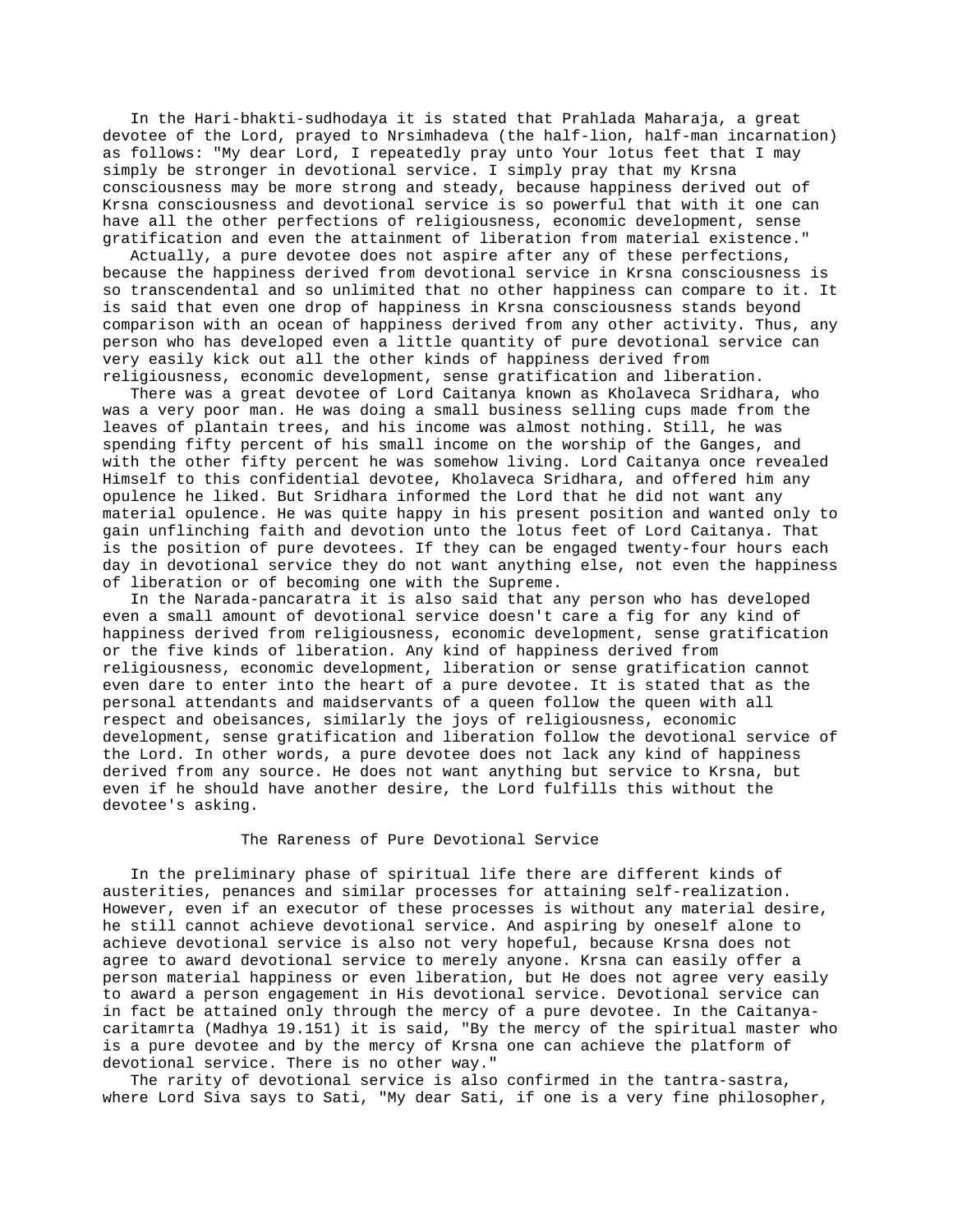analyzing the different processes of knowledge, he can achieve liberation from the material entanglement. By performance of the ritualistic sacrifices recommended in the Vedas one can be elevated to the platform of pious activities and thereby enjoy the material comforts of life to the fullest extent. But all such endeavors can hardly offer anyone devotional service to the Lord, not even if one tries for it by such processes for many, many thousands of births."

 In Srimad-Bhagavatam it is also confirmed by Prahlada Maharaja that merely by personal efforts or by the instructions of higher authorities one cannot attain to the stage of devotional service. One must become blessed by the dust of the lotus feet of a pure devotee, who is completely freed from the contamination of material desires.

 In the Fifth Canto of Srimad-Bhagavatam, Sixth Chapter, verse 18, Narada also says to Yudhisthira, "My dear King, it is Lord Krsna, known as Mukunda, who is the eternal protector of the Pandavas and the Yadus. He is also your spiritual master and instructor in every respect. He is the only worshipable God for you. He is very dear and affectionate, and He is the director of all your activities, both individual and familial. And what's more, He sometimes carries out your orders as if He were your messenger! My dear King, how very fortunate you are, because for others all these favors given to you by the Supreme Lord would not even be dreamt of." The purport to this verse is that the Lord easily offers liberation, but He rarely agrees to offer a soul devotional service, because by devotional service the Lord Himself becomes purchased by the devotee.

### The Happiness of Becoming One with the Supreme

 Srila Rupa Gosvami says that if brahmananda, or the happiness of becoming one with the Supreme, is multiplied by one trillionfold, it still cannot compare to an atomic fraction of the happiness derived from the ocean of devotional service.

 In the Hari-bhakti-sudhodaya Prahlada Maharaja, while satisfying Lord Nrsimhadeva by his prayers, says, "My dear Lord of the universe, I am feeling transcendental pleasure in Your presence and have become merged in the ocean of happiness. I now consider the happiness of brahmananda to be no more than the water in the impression left by a cow's hoof in the earth, compared to this ocean of bliss." Similarly, it is confirmed in the Bhavartha-dipika, Sridhara Svami's commentary on the Srimad-Bhagavatam, "My dear Lord, some of the fortunate persons who are swimming in the ocean of Your nectar of devotion, and who are relishing the nectar of the narration of Your pastimes, certainly know ecstasies which immediately minimize the value of the happiness derived from religiousness, economic development, sense gratification and liberation. Such a transcendental devotee regards any kind of happiness other than devotional service as no better than straw in the street."

### Attracting Krsna

 Srila Rupa Gosvami has stated that devotional service attracts even Krsna. Krsna attracts everyone, but devotional service attracts Krsna. The symbol of devotional service in the highest degree is Radharani. Krsna is called Madanamohana, which means that He is so attractive that He can defeat the attraction of thousands of Cupids. But Radharani is still more attractive, for She can even attract Krsna. Therefore devotees call Her Madana-mohana-mohini--the attractor of the attractor of Cupid.

 To perform devotional service means to follow in the footsteps of Radharani, and devotees in Vrndavana put themselves under the care of Radharani in order to achieve perfection in their devotional service. In other words, devotional service is not an activity of the material world; it is directly under the control of Radharani. In Bhagavad-gita it is confirmed that the mahatmas, or great souls, are under the protection of daivi prakrti, the internal energy--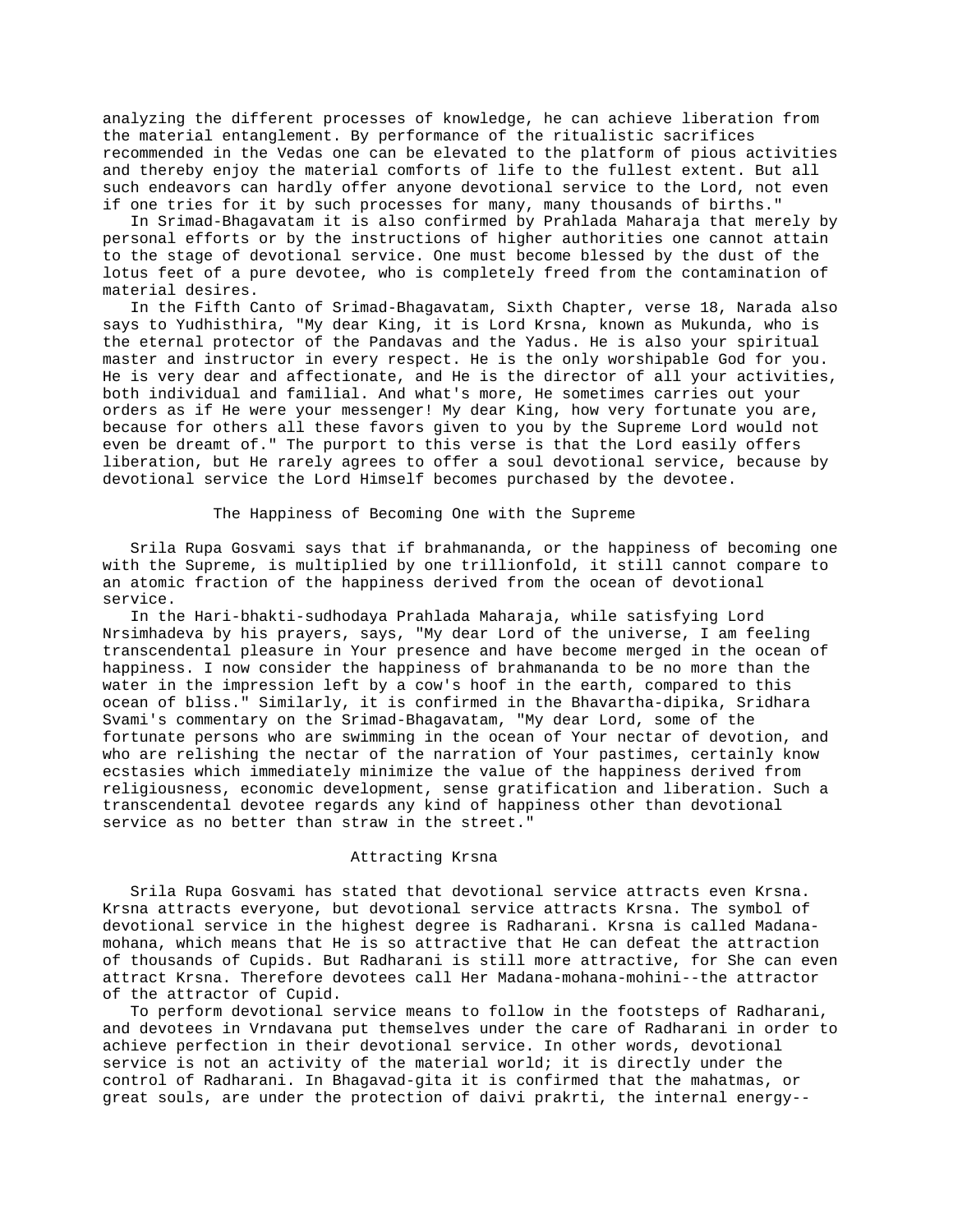Radharani. So, being directly under the control of the internal potency of Krsna, devotional service attracts even Krsna Himself.

 This fact is corroborated by Krsna in the Eleventh Canto of Srimad-Bhagavatam, Fourteenth Chapter, verse 20, where He says, "My dear Uddhava, you may know it from Me that the attraction I feel for devotional service rendered by My devotees is not to be attained even by the performance of mystic yoga, philosophical speculation, ritualistic sacrifices, the study of Vedanta, the practice of severe austerities or the giving of everything in charity. These are, of course, very nice activities, but they are not as attractive to Me as the transcendental loving service rendered by My devotees."

 How Krsna becomes attracted by the devotional service of His devotees is described by Narada in Srimad-Bhagavatam, Seventh Canto, Tenth Chapter, verses 48 and 49. There Narada addresses King Yudhisthira while the King is appreciating the glories of the character of Prahlada Maharaja. A devotee always appreciates the activities of other devotees. Yudhisthira Maharaja was appreciating the qualities of Prahlada, and that is one symptom of a pure devotee. A pure devotee never thinks himself great; he always thinks that other devotees are greater than himself. The King was thinking, "Prahlada Maharaja is actually a devotee of the Lord, while I am nothing," and while thinking this he was addressed by Narada as follows: "My dear King Yudhisthira, you [the Pandava brothers] are the only fortunate people in this world. The Supreme Personality of Godhead has appeared on this planet and is presenting Himself to you as an ordinary human being. He is always with you in all circumstances. He is living with you and covering Himself from the eyes of others. Others cannot understand that He is the Supreme Lord, but He is still living with you as your cousin, as your friend and even as your messenger. Therefore you must know that nobody in this world is more fortunate than you."

 In Bhagavad-gita when Krsna appeared in His universal form Arjuna prayed, "My dear Krsna, I thought of You as my cousin-brother, and so I have shown disrespect to You in so many ways, calling You 'Krsna' or 'friend.' But You are so great that I could not understand." So that was the position of the Pandavas; although Krsna is the Supreme Personality of Godhead, the greatest among all greats, He remained with those royal brothers, being attracted by their devotion, by their friendship and by their love. That is the proof of how great this process of devotional service is. It can attract even the Supreme Personality of Godhead. God is great, but devotional service is greater than God because it attracts Him. People who are not in devotional service can never understand what great value there is in rendering service to the Lord.

# Chapter Two The First Stages of Devotion

 The three categories of devotional service which Srila Rupa Gosvami describes in Bhakti-rasamrta-sindhu are listed as devotional service in practice, devotional service in ecstasy and devotional service in pure love of Godhead. There are many subheadings in each of these categories. Generally it is understood that in the category of devotional service in practice there are two different qualities, devotional service in ecstasy has four qualities, and devotional service in pure love of Godhead has six qualities. These qualities will be explained by Srila Rupa Gosvami later on.

 In this connection, Srila Rupa Gosvami suggests that the person eligible for Krsna consciousness, or devotional service, can be classified by his particular taste. He says that devotional service is a continual process from one's previous life. No one can take to devotional service unless he has had some previous connection with it. For example, suppose in this life I practice devotional service to some extent. Even though it is not one-hundred-percent perfectly performed, whatever I have done will not be lost. In my next life, from the very point where I stop in this life, I shall begin again. In this way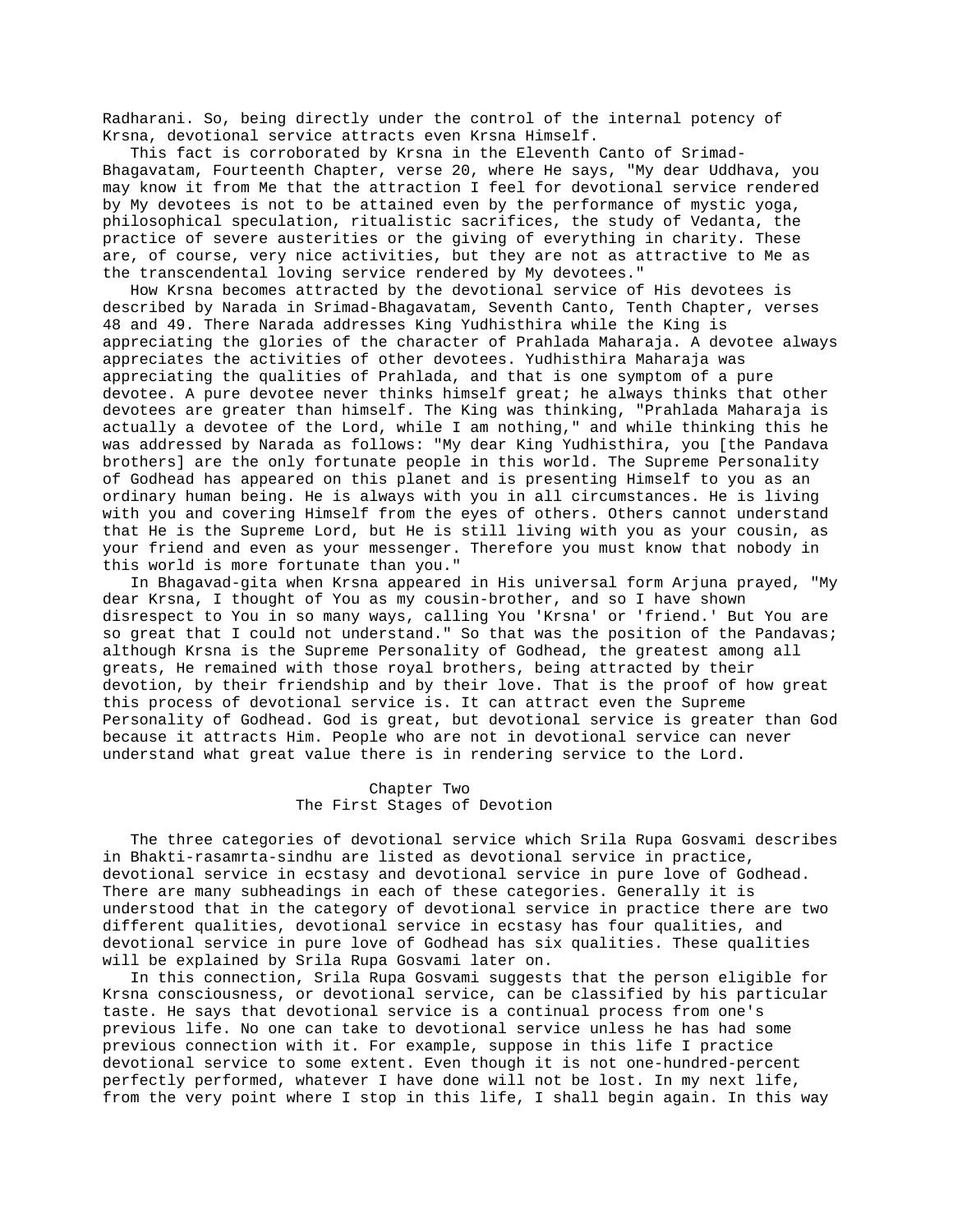there is always a continuity. But even if there is no continuity, if only by chance a person takes interest in a pure devotee's instruction, he can be accepted and can advance in devotional service. Anyway, for persons who have a natural taste for understanding books like Bhagavad-gita and Srimad-Bhagavatam, devotional service is easier than for those who are simply accustomed to mental speculation and argumentative processes.

 To support this statement there are many authoritative assertions by the learned scholars of bygone ages. According to their general opinion, a person may become governed by certain convictions derived by his own arguments and decisions. Then another person, who may be a greater logician, will nullify these conclusions and establish another thesis. In this way the path of argument will never be safe or conclusive. Srimad-Bhagavatam recommends, therefore, that one follow in the footsteps of the authorities.

 Here is a general description of devotional service given by Sri Rupa Gosvami in his Bhakti-rasamrta-sindhu. Previously, it has been stated that devotional service can be divided into three categories--namely devotional service in practice, devotional service in ecstasy and devotional service in pure love of God. Now Sri Rupa Gosvami proposes to describe devotional service in practice.

 Practice means employing our senses in some particular type of work. Therefore devotional service in practice means utilizing our different sensory organs in service to Krsna. Some of the senses are meant for acquiring knowledge, and some are meant for executing the conclusions of our thinking, feeling and willing. So practice means employing both the mind and the senses in practical devotional service. This practice is not for developing something artificial. For example, a child learns or practices to walk. This walking is not unnatural. The walking capacity is there originally in the child, and simply by a little practice he walks very nicely. Similarly, devotional service to the Supreme Lord is the natural instinct of every living entity. Even uncivilized men like the aborigines offer their respectful obeisances to something wonderful exhibited by nature's law, and they appreciate that behind some wonderful exhibition or action there is something supreme. So this consciousness, though lying dormant in those who are materially contaminated, is found in every living entity. And, when purified, this is called Krsna consciousness.

 There are certain prescribed methods for employing our senses and mind in such a way that our dormant consciousness for loving Krsna will be invoked, as much as the child, with a little practice, can begin to walk. One who has no basic walking capacity cannot walk by practice. Similarly, Krsna consciousness cannot be aroused simply by practice. Actually there is no such practice. When we wish to develop our innate capacity for devotional service, there are certain processes which, by our accepting and executing them, will cause that dormant capacity to be invoked. Such practice is called sadhana-bhakti.

 Every living entity under the spell of material energy is held to be in an abnormal condition of madness. In Srimad-Bhagavatam it is said, "Generally, the conditioned soul is mad, because he is always engaged in activities which are the causes of bondage and suffering." Spirit soul in his original condition is joyful, blissful, eternal and full of knowledge. Only by his implication in material activities has he become miserable, temporary and full of ignorance. This is due to vikarma. Vikarma means "actions which should not be done." Therefore, we must practice sadhana-bhakti--which means to offer mangala-arati (Deity worship) in the morning, to refrain from certain material activities, to offer obeisances to the spiritual master and to follow many other rules and regulations which will be discussed here one after another. These practices will help one become cured of madness. As a man's mental disease is cured by the directions of a psychiatrist, so this sadhana-bhakti cures the conditioned soul of his madness under the spell of maya, material illusion.

 Narada Muni mentions this sadhana-bhakti in Srimad-Bhagavatam, Seventh Canto, First Chapter, verse 32. He says there to King Yudhisthira, "My dear King, one has to fix his mind on Krsna by any means." That is called Krsna consciousness.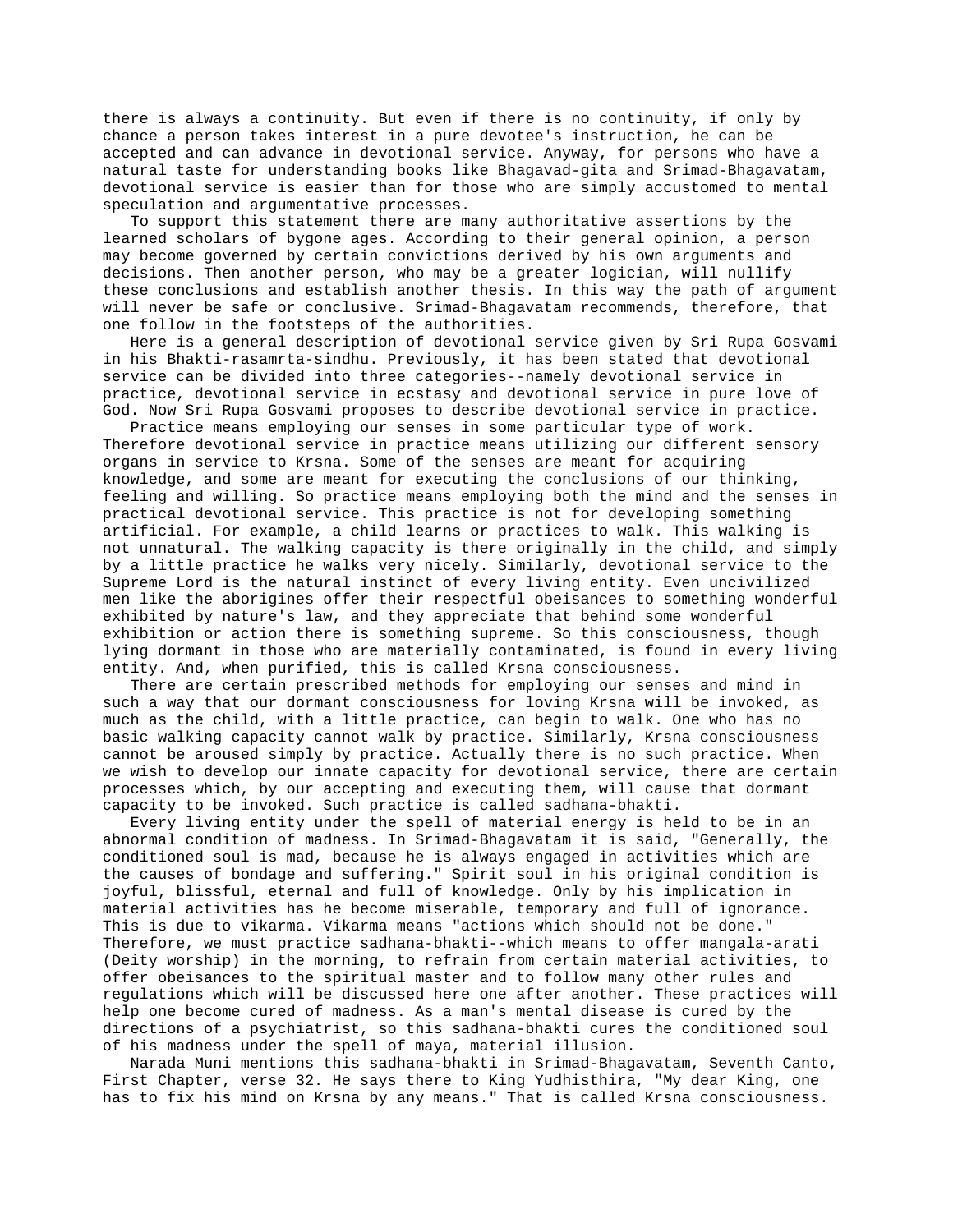It is the duty of the acarya, the spiritual master, to find the ways and means for his disciple to fix his mind on Krsna. That is the beginning of sadhanabhakti.

 Sri Caitanya Mahaprabhu has given us an authorized program for this purpose, centered around the chanting of the Hare Krsna mantra. This chanting has so much power that it immediately attaches one to Krsna. That is the beginning of sadhana-bhakti. Somehow or other, one has to fix his mind on Krsna. The great saint Ambarisa Maharaja, although a responsible king, fixed his mind on Krsna, and similarly anyone who tries to fix his mind in this way will very rapidly make progress in successfully reviving his original Krsna consciousness.

 Now this sadhana-bhakti, or practice of devotional service, may also be divided into two parts. The first part is called service according to regulative principles: one has to follow these different regulative principles by the order of the spiritual master or on the strength of authoritative scriptures, and there can be no question of refusal. That is called vaidhi, or regulated. One has to do it without argument. Another part of sadhana-bhakti is called raganuga. Raganuga refers to the point at which, by following the regulative principles, one becomes a little more attached to Krsna and executes devotional service out of natural love. For example, a person engaged in devotional service may be ordered to rise early in the morning and offer arati, which is a form of Deity worship. In the beginning, by the order of his spiritual master, one rises early in the morning and offers arati, but then he develops real attachment. When he gets this attachment, he automatically tries to decorate the Deity and prepare different kinds of dresses and thinks of different plans to execute his devotional service nicely. Although it is within the category of practice, this offering of loving service is spontaneous. So the practice of devotional service, sadhana-bhakti, can be divided into two parts--namely, regulative and spontaneous.

 Rupa Gosvami defines the first part of devotional practice, or vaidhi-bhakti, as follows: "When there is no attachment or no spontaneous loving service to the Lord, and one is engaged in the service of the Lord simply out of obedience to the order of the spiritual master or in pursuance of the scriptures, such obligatory service is called vaidhi-bhakti."

 These principles of vaidhi-bhakti are also described in Srimad-Bhagavatam, Second Canto, First Chapter, verse 5, where Sukadeva Gosvami instructs the dying Maharaja Pariksit as to his course of action. Maharaja Pariksit met Sukadeva Gosvami just a week before his death, and the King was perplexed as to what should be done before he was to pass on. Many other sages also arrived there, but no one could give him the proper direction. Sukadeva Gosvami, however, gave this direction to him as follows: "My dear King, if you want to be fearless in meeting your death next week (for actually everyone is afraid at the point of death), then you must immediately begin the process of hearing and chanting and remembering God." If one can chant and hear Hare Krsna and always remember Lord Krsna, then he is sure to become fearless of death, which may come at any moment.

 In the statements of Sukadeva Gosvami it is said that the Supreme Personality of Godhead is Krsna. Therefore Sukadeva recommends that one should always hear about Krsna. He does not recommend that one hear and chant about the demigods. The Mayavadis (impersonalists) say that one may chant any name, either that of Krsna or those of the demigods, and the result will be the same. But actually this is not a fact. According to the authorized version of Srimad-Bhagavatam, one has to hear and chant about Lord Visnu (Krsna) only.

 So Sukadeva Gosvami has recommended to Pariksit Maharaja that in order to be fearless of death, one has to hear and chant and remember the Supreme Personality of Godhead, Krsna, by all means. He also mentions that the Supreme Personality of Godhead is sarvatma. Sarvatma means "the Supersoul of everyone." Krsna is also mentioned as isvara, the supreme controller who is situated in everyone's heart. Therefore, if some way or other we become attached to Krsna,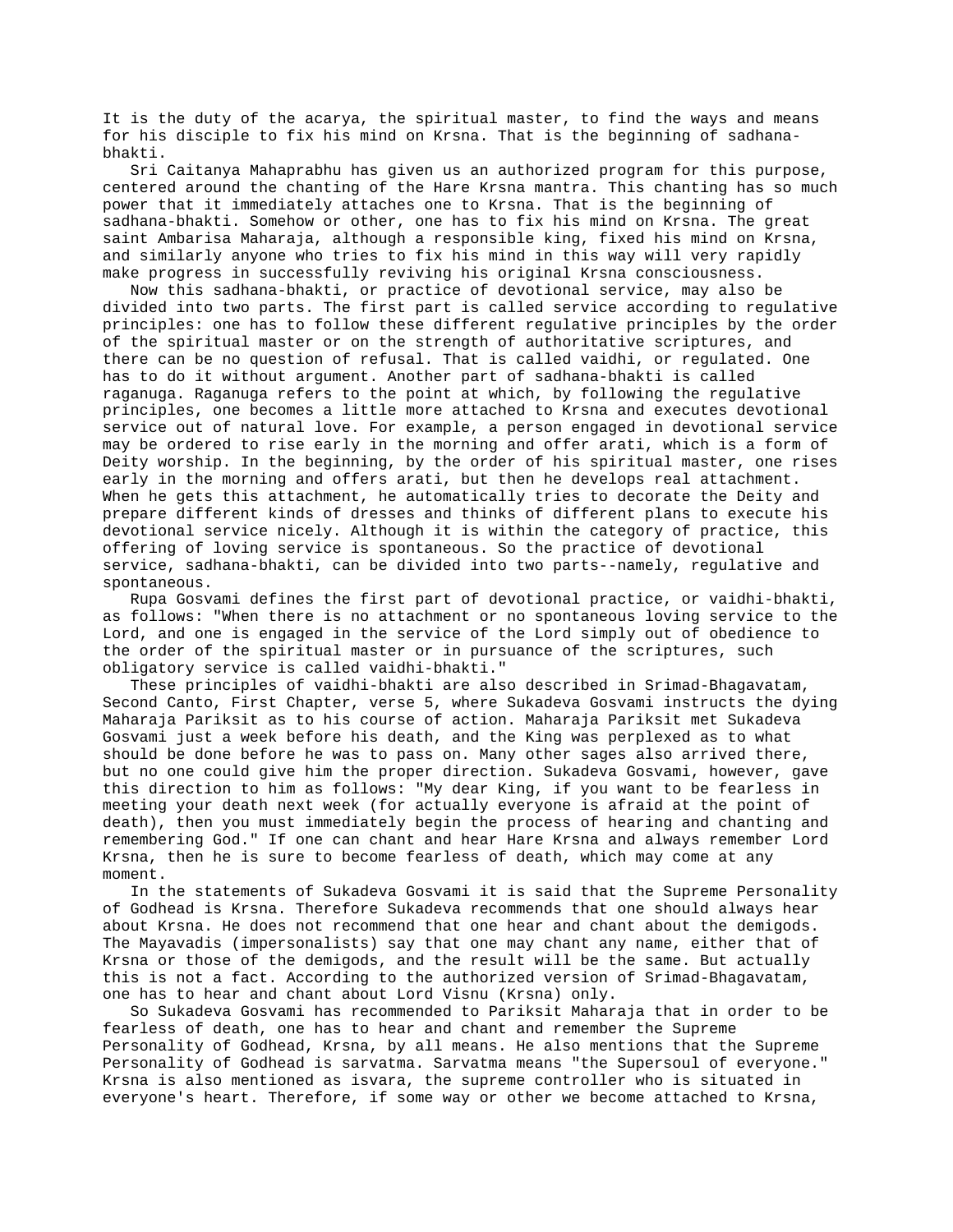He will make us free from all danger. In Bhagavad-gita it is said that anyone who becomes a devotee of the Lord is never vanquished. Others, however, are always vanquished. "Vanquished" means that after getting this human form of life, a person does not come out of the entanglement of birth and death and thus misses his golden opportunity. Such a person does not know where he is being thrown by the laws of nature.

 Suppose one does not develop Krsna consciousness in this human form of life. He will be thrown into the cycle of birth and death, involving does not know whether he is going to be a plant, or a beast, or a bird, or something like that, because there are so many species of life. The recommendation of Rupa Gosvami for reviving our original Krsna consciousness is that somehow or other we should apply our minds to Krsna very seriously and thus also become fearless of death. After death we do not know our destination, because we are completely under the control of the laws of nature. Only Krsna, the Supreme Personality of Godhead, is controller over the laws of nature. Therefore, if we take shelter of Krsna seriously, there will be no fear of being thrown back into the cycle of so many species of life. A sincere devotee will surely be transferred to the abode of Krsna, as affirmed in Bhagavad-gita.

 In the Padma Purana, also, the same process is advised. There it is said that one should always remember Lord Visnu. This is called dhyana, or meditation- always remembering Krsna. It is said that one has to meditate with his mind fixed upon Visnu. Padma Purana recommends that one always fix his mind on the form of Visnu by meditation and not forget Him at any moment. And this state of consciousness is called samadhi, or trance.

 We should always try to mold the activities of our lives in such a way that we will constantly remember Visnu, or Krsna. That is Krsna consciousness. Whether one concentrates his mind on the four-handed form of Visnu or on the form of two-handed Krsna, it is the same. The Padma Purana recommends: somehow or other always think of Visnu, without forgetting Him under any circumstances. Actually this is the most basic of all regulative principles. For, when there is an order from a superior about doing something, there is simultaneously a prohibition. When the order is that one should always remember Krsna, the prohibition is that one should never forget Him. Within this simple order and prohibition, all regulative principles are found complete.

 This regulative principle is applicable to all varnas and asramas, the castes and occupations of life. There are four varnas, namely the brahmanas (priests and intellectuals), the ksatriyas (warriors and statesmen), the vaisyas (businessmen and farmers) and the sudras (laborers and servants). There are also four standard asramas, namely brahmacarya (student life), grhastha (householder), vanaprastha (retired) and sannyasa (renounced). The regulative principles are not only for the brahmacaris (celibate students) to follow, but are applicable for all. It doesn't matter whether one is a beginner--a brahmacari--or is very advanced--a sannyasi. The principle of remembering the Supreme Personality of Godhead constantly and not forgetting Him at any moment is meant to be followed by everyone without fail.

 If this injunction is followed, then all other rules and regulations will automatically fall into line. All other rules and regulations should be treated as assistants or servants to this one basic principle. The injunctions of rules and regulations and the resultant reactions are mentioned in the Eleventh Canto of Srimad-Bhagavatam, Fifth Chapter, verses 2 and 3. Camasa Muni, one of the nine sages who came to instruct King Nimi, addressed the King and said, "The four social orders, namely the brahmanas, the ksatriyas, the vaisyas and the sudras, have come out of the different parts of the universal form of the Supreme Lord as follows: the brahmanas have come out from the head, the ksatriyas have come out from the arms, the vaisyas have come out from the waist, and the sudras have come out from the legs. Similarly, the sannyasis have come out from the head, the vanaprasthas from the arms, the grhasthas from the waist and the brahmacaris from the legs."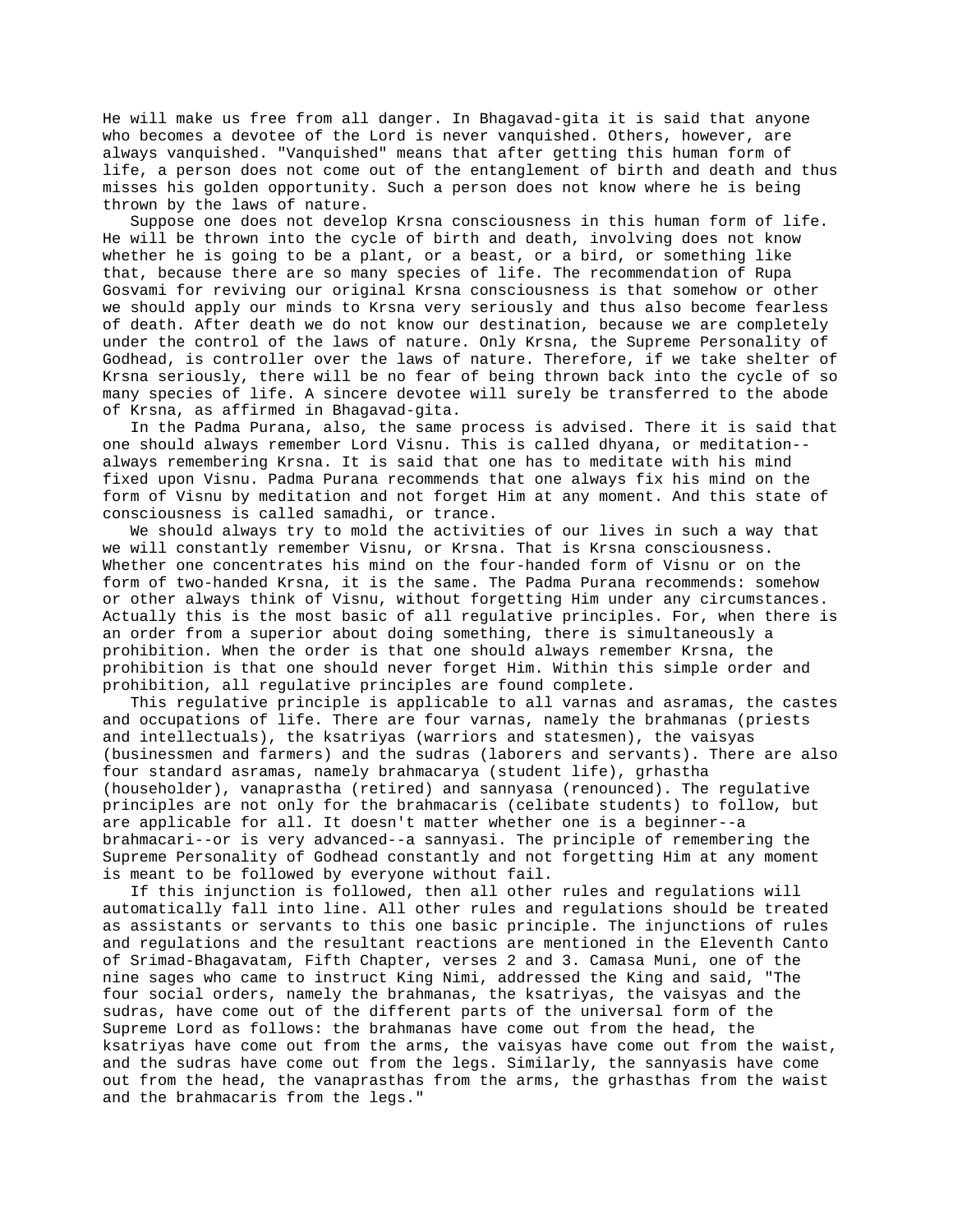These different orders of society and grades of spiritual advancement are conceived in terms of qualification. It is confirmed in Bhagavad-gita that the four social orders and the four spiritual orders are created by the Lord Himself, in terms of different individual qualities. As the different parts of the body have different types of activities, so the social orders and spiritual orders also have different types of activities in terms of qualification and position. The target of these activities, however, is always the Supreme Personality of Godhead. As confirmed in Bhagavad-gita, "He is the supreme enjoyer." So, whether one is a brahmana or a sudra, one has to satisfy the Supreme Lord by one's activities. This is also confirmed in Srimad-Bhagavatam by a verse which reads, "Everyone must be engaged in his particular duty, but the perfection of such work should be tested by how far the Lord is satisfied with such activities." The injunction herein is that one has to act according to his position, and by such activities one must either satisfy the Supreme Personality or else fall down from one's position.

 For example a brahmana, who is born out of the head of the Lord, has as his business to preach the transcendental Vedic sounds, or sabda-brahma. Because the brahmana is the head, he has to preach the transcendental sound, and he also has to eat on behalf of the Supreme Lord. According to Vedic injunctions, when a brahmana eats it is to be understood that the Personality of Godhead is eating through him. It is not, however, that the brahmana should simply eat on behalf of the Lord and not preach the message of Bhagavad-gita to the world. Actually, one who preaches the message of the Gita is very dear to Krsna, as is confirmed in the Gita itself. Such a preacher is factually a brahmana, and thus by feeding him one feeds the Supreme Lord directly.

 Similarly, the ksatriya has to protect people from the onslaughts of maya. That is his duty. For example, as soon as Maharaja Pariksit saw that a black man was attempting to kill a cow, he immediately took his sword, wanting to kill the black man, whose name was Kali.<footnote> Not to be confused with Kali, the demigoddess who is the devastating feature That is a ksatriya's duty. Violence is required in order to give protection. In Bhagavad-gita Lord Krsna directly gave His order to Arjuna to commit violence on the Battlefield of Kuruksetra, just to give protection to the people in general.

 The vaisyas are meant for producing agricultural products, trading them and distributing them. And the working class, or sudras, are those who haven't the intelligence of the brahmanas or the ksatriyas or the vaisyas, and therefore they are meant to help these higher classes by bodily labor. In this way, there is full cooperation and spiritual advancement among all the different orders of society. And when there is no such cooperation, the members of society will fall down. That is the present position in the Kali-yuga, this age of quarrel. Nobody is doing his duty, and everyone is simply puffed up by calling himself a brahmana (intellectual) or a ksatriya (soldier or statesman). But actually such people are without status. They are out of touch with the Supreme Personality of Godhead because they are not Krsna conscious. Therefore, the Krsna consciousness movement is intended to set the whole of human society in proper condition, so that everyone will be happy and take profit from developing Krsna consciousness.

 Lord Sri Krsna instructed Uddhava that by following the injunctions of the social and spiritual orders of human society, one can satisfy the Supreme Personality of Godhead, and as a result of such satisfaction the whole society gets all the necessities of life amply and without difficulty. This is because, after all, the Supreme Personality of Godhead maintains all other living entities. If the whole society performs its respective duties and remains in Krsna consciousness, there is no doubt that all of its members will live very peacefully and happily. Without wanting the necessities of life, the whole world will be turned into Vaikuntha, a spiritual abode. Even without being transferred to the kingdom of God, by following the injunctions of Srimad-Bhagavatam and prosecuting the duties of Krsna consciousness all human society will be happy in all respects.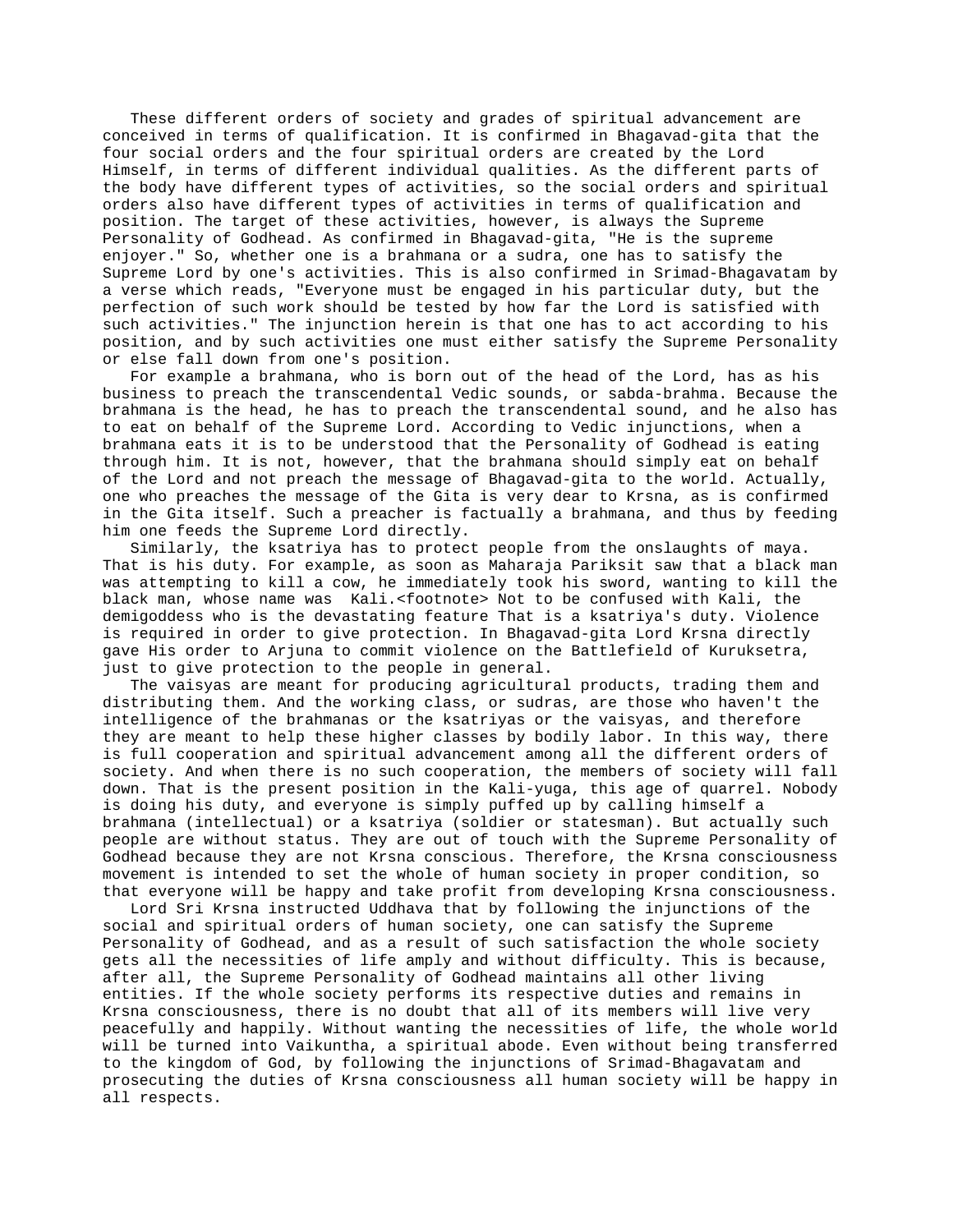There is a similar statement by Sri Krsna Himself to Uddhava, in the Eleventh Canto of Srimad-Bhagavatam, Twenty-seventh Chapter, verse 49. The Lord says there, "My dear Uddhava, all persons are engaged in activities, whether those indicated in the revealed scriptures or ordinary worldly activities. If by the result of either of such activities they worship Me in Krsna consciousness, then automatically they become very happy within this world, as well as in the next. Of this there is no doubt." We can conclude from this statement by Krsna that activities in Krsna consciousness will give everyone all perfection in all desires.

 Thus the Krsna consciousness movement is so nice that there is no need of even designating oneself brahmana, ksatriya, vaisya, sudra, brahmacari, grhastha, vanaprastha or sannyasi. Let everyone be engaged in whatever occupation he now has. Simply let him worship Lord Krsna by the result of his activities in Krsna consciousness. That will adjust the whole situation, and everyone will be happy and peaceful within this world. In the Narada-pancaratra the regulative principles of devotional service are described as follows: "Any activities sanctioned in the revealed scriptures and aiming at the satisfaction of the Supreme Personality of Godhead are accepted by saintly teachers as the regulative principles of devotional service. If one regularly executes such service unto the Supreme Personality of Godhead under the direction of a bona fide spiritual master, then gradually he rises to the platform of serving in pure love of God."

# Chapter Three Eligibility of the Candidate for Accepting Devotional Service

 On account of his association with mahatmas, or great souls one hundredpercent in the devotional service of the Lord, one may attain a little bit of attraction for Sri Krsna. But at the same time one may remain very much attached to fruitive activities and material sense enjoyment and not be prepared to undergo the different types of renunciation. Such a person, if he has unflinching attraction to Krsna, becomes an eligible candidate for discharging devotional service.

 This attraction for Krsna consciousness in association with pure devotees is the sign of great fortune. It is confirmed by Lord Caitanya that only the fortunate persons, by the mercy of both a bona fide spiritual master and Krsna, will get the seed of devotional service. In this connection, Lord Krsna says in Srimad-Bhagavatam, Eleventh Canto, Twentieth Chapter, verse 8, "My dear Uddhava, only by exceptional fortune does someone become attracted to Me. And even if one is not completely detached from fruitive activities, or is not completely attached to devotional service, such service is quickly effective."

 Devotees may be divided into three classes. The devotee in the first or uppermost class is described as follows. He is very expert in the study of relevant scriptures, and he is also expert in putting forward arguments in terms of those scriptures. He can very nicely present conclusions with perfect discretion and can consider the ways of devotional service in a decisive way. He understands perfectly that the ultimate goal of life is to attain to the transcendental loving service of Krsna, and he knows that Krsna is the only object of worship and love. This first-class devotee is one who has strictly followed the rules and regulations under the training of a bona fide spiritual master and has sincerely obeyed him in accord with revealed scriptures. Thus, being fully trained to preach and become a spiritual master himself, he is considered first class. The first-class devotee never deviates from the principles of higher authority, and he attains firm faith in the scriptures by understanding with all reason and arguments. When we speak of arguments and reason, it means arguments and reason on the basis of revealed scriptures. The first-class devotee is not interested in dry speculative methods meant for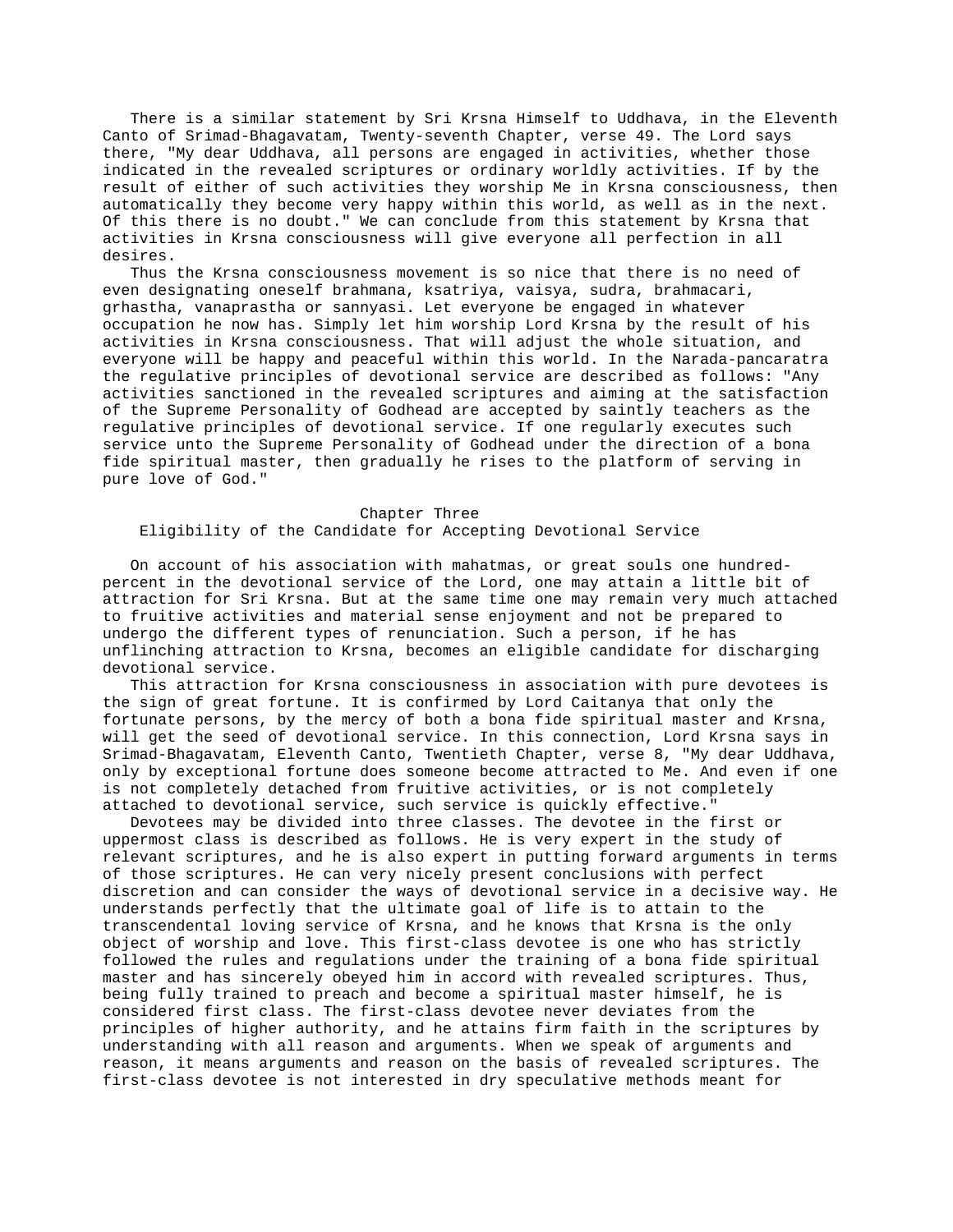wasting time. In other words, one who has attained a mature determination in the matter of devotional service can be accepted as the first-class devotee.

 The second-class devotee has been defined by the following symptoms: he is not very expert in arguing on the strength of revealed scripture, but he has firm faith in the objective. The purport of this description is that the secondclass devotee has firm faith in the procedure of devotional service unto Krsna, but he may sometimes fail to offer arguments and decisions on the strength of revealed scripture to an opposing party. But at the same time he is still undaunted within himself as to his decision that Krsna is the supreme object of worship.

 The neophyte or third-class devotee is one whose faith is not strong and who, at the same time, does not recognize the decision of the revealed scripture. The neophyte's faith can be changed by someone else with strong arguments or by an opposite decision. Unlike the second-class devotee, who also cannot put forward arguments and evidences from the scripture, but who still has all faith in the objective, the neophyte has no firm faith in the objective. Thus he is called the neophyte devotee.

 Further classification of the neophyte devotee is made in the Bhagavad-gita. It is stated there that four classes of men--namely those who are distressed, those who are in need of money, those who are inquisitive and those who are wise--begin devotional service and come to the Lord for relief in the matter of their respective self-satisfaction. They go into some place of worship and pray to God for mitigation of material distress, or for some economic development, or to satisfy their inquisitiveness. And a wise man who simply realizes the greatness of God is also counted among the neophytes. Such beginners can be elevated to the second-class or first-class platform if they associate with pure devotees.

 An example of the neophyte class is Maharaja Dhruva. He was in need of his father's kingdom and therefore engaged himself in devotional service to the Lord. Then in the end, when he was completely purified, he declined to accept any material benediction from the Lord. Similarly, Gajendra was distressed and prayed to Krsna for protection, after which he became a pure devotee. Similarly Sanaka, Sanatana, Sananda and Sanat-kumara were all in the category of wise, saintly persons, and they were also attracted by devotional service. A similar thing happened to the assemblage in the Naimisaranya Forest, headed by the sage Saunaka. They were inquisitive and were always asking Suta Gosvami about Krsna. Thus they achieved the association of a pure devotee and became pure devotees themselves. So that is the way of elevating oneself. In whatever condition one may be, if he is fortunate enough to associate with pure devotees, then very quickly he is elevated to the second-class or first-class platform.

 These four types of devotees have been described in the Seventh Chapter of Bhagavad-gita, and they have all been accepted as pious. Without becoming pious, no one can come to devotional service. It is explained in Bhagavad-gita that only one who has continually executed pious activities and whose sinful reactions in life have completely stopped can take to Krsna consciousness. Others cannot. The neophyte devotees are classified into four groups--the distressed, those in need of money, the inquisitive and the wise--according to their gradations of pious activities. Without pious activities, if a man is in a distressed condition he becomes an agnostic, a communist or something like that. Because he does not firmly believe in God, he thinks that he can adjust his distressed condition by totally disbelieving in Him.

 Lord Krsna, however, has explained in the Gita that out of these four types of neophytes, the one who is wise is very dear to Him, because a wise man, if he is attached to Krsna, is not seeking an exchange of material benefits. A wise man who becomes attached to Krsna does not want any return from Him, either in the form of relieving distress or in gaining money. This means that from the very beginning his basic principle of attachment to Krsna is, more or less,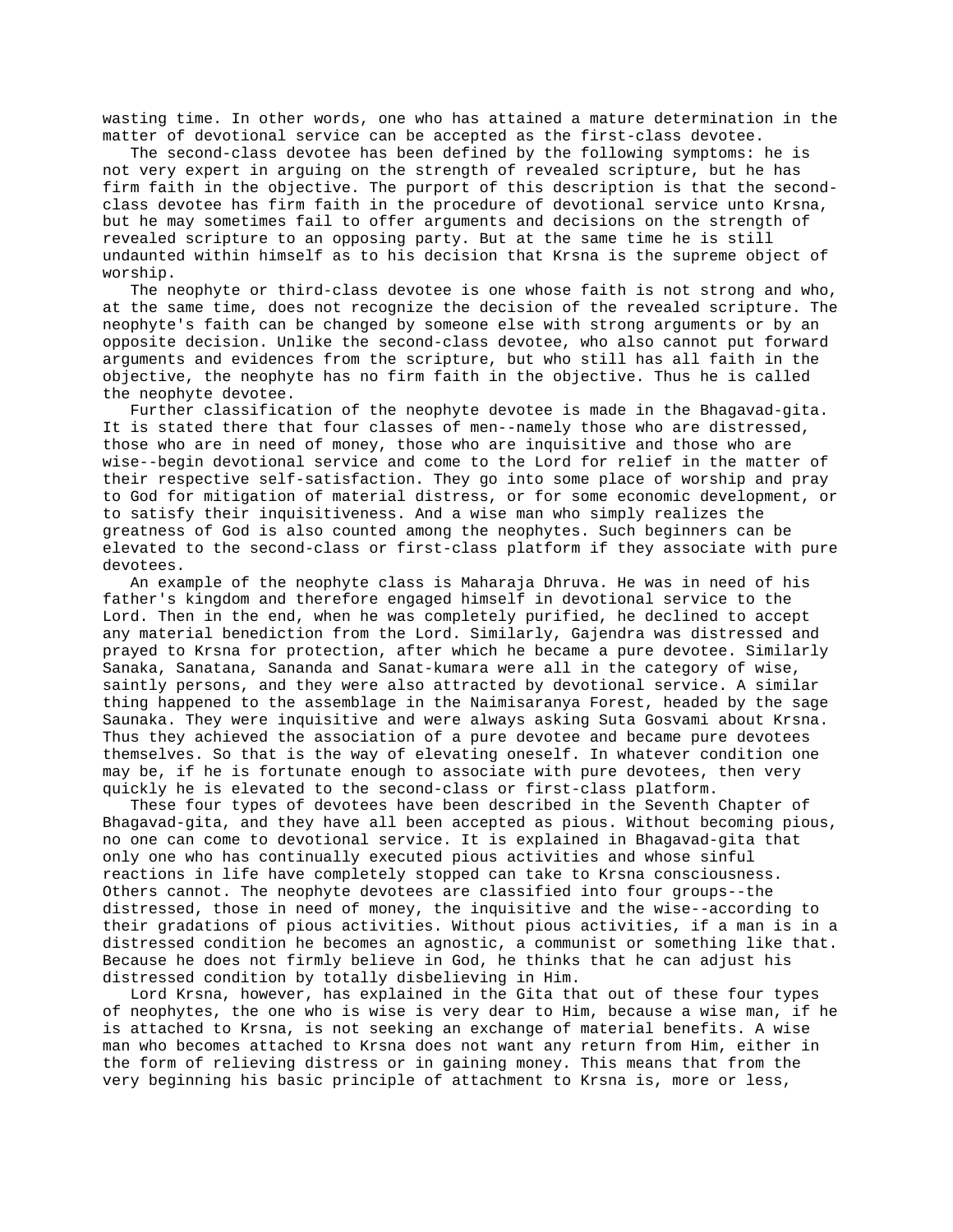love. Furthermore, due to his wisdom and study of sastras (scriptures), he can understand also that Krsna is the Supreme Personality of Godhead.

 It is confirmed in Bhagavad-gita that after many, many births, when one becomes actually wise, he surrenders unto Vasudeva, knowing perfectly well that Krsna (Vasudeva) is the origin and cause of all causes. Therefore, he sticks to the lotus feet of Krsna and gradually develops love for Him. Although such a wise man is very dear to Krsna, the others are also accepted as very magnanimous, because even though they are distressed or in need of money, they have come to Krsna for satisfaction. Thus they are accepted as liberal, broadminded mahatmas.

 Without being elevated to the position of a jnani, or wise man, one cannot stick to the principle of worshiping the Supreme Personality of Godhead. The less intelligent or those whose intelligence has been taken away by the spell of maya are attached to different demigods on account of the influence of the modes of nature. The wise man is he who has thoroughly understood that he is spirit soul and not simply a body. Because he realizes that he is spirit and Krsna is the supreme spirit, he knows that his intimate relationship should be with Krsna, not with this body. The distressed and the man in want of money are in the material concept of life, because distress and need of money are both in relationship with this body. One who is inquisitive may be a little above the distressed and the man in need of money, but still he is on the material platform. But a wise man who seeks Krsna knows perfectly well that he is spirit soul, or Brahman, and that Krsna is the supreme spirit soul, or Parabrahman. He knows that the spirit soul, being subordinate and finite, should always dovetail himself with the infinite and supreme soul, Krsna. That is the relationship of the wise man with Krsna.

 It can be concluded that a person who is freed from the bodily concept of life is an eligible candidate for pure devotional service. It is also confirmed in the Bhagavad-gita that after Brahman realization, when one is freed from material anxieties and can see every living entity on an equal level, he is eligible to enter into devotional service.

 As stated before, there are three kinds of happiness--material, spiritual and devotional. Devotional service and the happiness due to its execution are not possible as long as one is materially affected. If someone has desire for material enjoyment or for becoming one with the Supreme, these are both considered material concepts. Because the impersonalists cannot appreciate the spiritual happiness of association and the exchange of loving affairs with the Supreme Personality of Godhead, their ultimate goal is to become one with the Lord. This concept is simply an extension of the material idea. In the material world, everyone is trying to be the topmost head man among all his fellow men or neighbors. Either communally, socially or nationally, everyone is competing to be greater than all others, in the material concept of life. This greatness can be extended to the unlimited, so that one actually wants to become one with the greatest of all, the Supreme Lord. This is also a material concept, although maybe a little more advanced.

 However, the perfect spiritual concept of life is complete knowledge of one's constitutional position, in which one knows enough to dovetail himself in the transcendental loving service of the Lord. One must know that he is finite and that the Lord is infinite. Thus it is not possible to actually become one with the Lord even if one aspires for this. It is simply not possible. Therefore, anyone who has any desire or aspiration for satisfying his senses by becoming more and more important, either in the material sense or in the spiritual sense, cannot actually relish the really sweet taste of devotional service. Srila Rupa Gosvami has therefore compared possessing these bhukti (material) and mukti (liberation) desires with being influenced by the black art of a witch: in both cases one is in trouble. Bhukti means material enjoyment, and mukti means to become freed from material anxiety and to become one with the Lord. These desires are compared to being haunted by ghosts and witches, because while these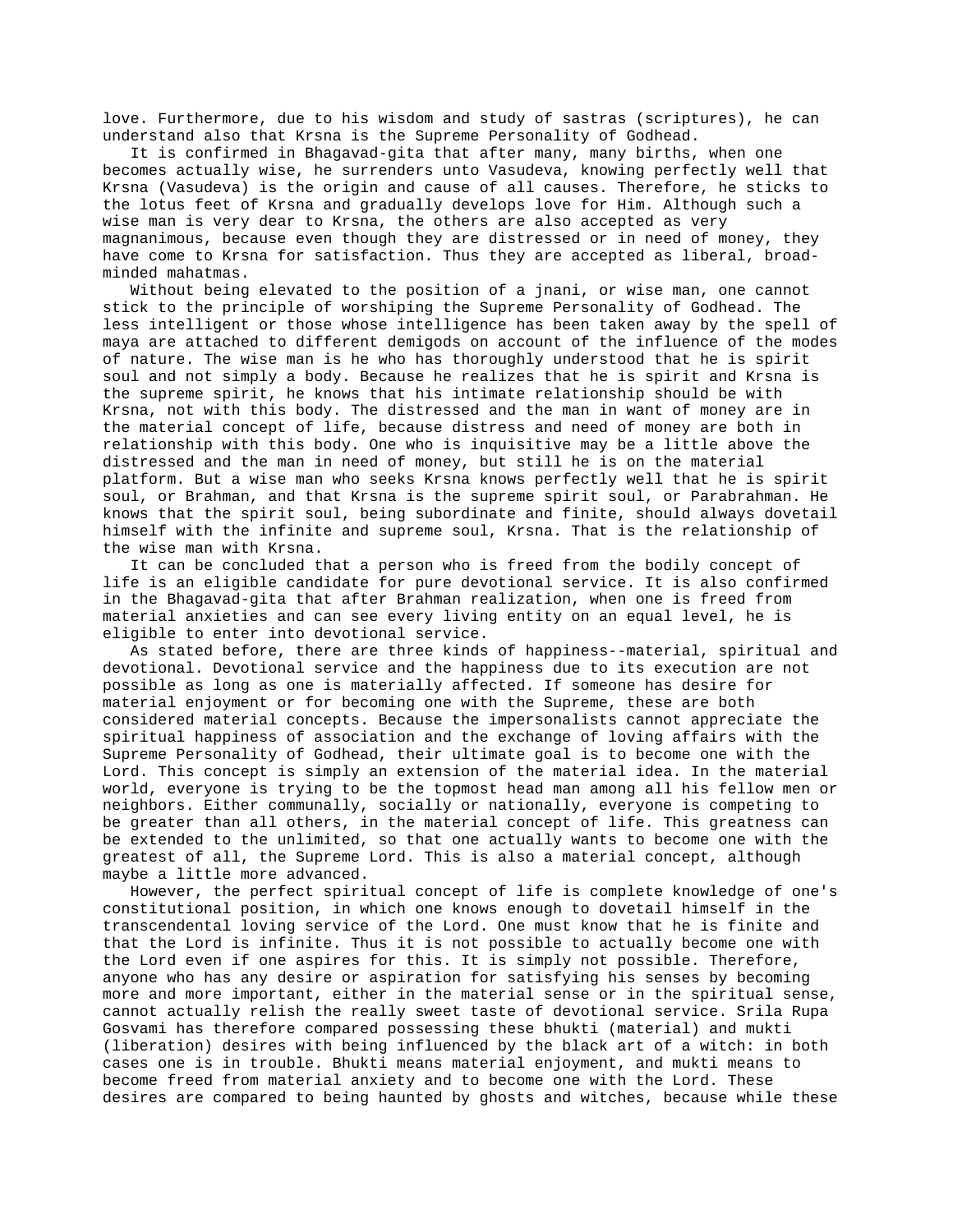aspirations for material enjoyment or spiritual oneness with the Supreme remain, no one can relish the actual transcendental taste of devotional service.

 A pure devotee never cares for liberation. Lord Caitanya Mahaprabhu prayed to Krsna, "My dear son of Nanda, I do not want any material happiness in the shape of many followers, nor immense opulence in wealth, nor any beautiful wife, nor do I want cessation from material existence. I may take birth many times, one after another, but what I pray from You is that my devotion unto You may always remain unflinching."

 The attention of a pure devotee is so much attracted to glorification of the Lord's pastimes, name, qualities, forms, etc., that the devotee does not care for mukti. Sri Bilvamangala Thakura has said, "If I am engaged in devotional service unto You, my dear Lord, then very easily can I perceive Your presence everywhere. And as far as liberation is concerned, I think liberation stands at my door with folded hands, waiting to serve me." To pure devotees, therefore, liberation and spiritual emancipation are not very important things.

 In this connection, in the Third Canto of Srimad-Bhagavatam, Chapter Twentyfive, verse 36, Kapiladeva has advised His mother, Devahuti, as follows: "My dear mother, My pure devotees are charmed by seeing My different forms, the beauty of My face, the structure of My body so enchanting. My laughing, My pastimes and My glance appear to them so beautiful that their minds are always absorbed in thoughts of Me and their lives are dedicated fully unto Me. Although such people do not desire any kind of liberation or any kind of material happiness, still I give them a place among My associates in the supreme abode."

 This evidence from Srimad-Bhagavatam gives assurance to the pure devotee of being elevated to association with the Supreme Personality of Godhead. Srila Rupa Gosvami remarks in this connection that one who is actually attracted by the beauty of the lotus feet of Sri Krsna or His service, and whose heart, by such attraction, is always full with transcendental bliss, will naturally never aspire after the liberation which is so valuable to the impersonalists.

 A similar passage is also there in the Third Canto, Fourth Chapter, verse 15, of the same book, wherein Uddhava addresses Lord Krsna and says, "My dear Lord, for persons who are engaged in Your transcendental loving service there is nothing worth obtaining from religiousness, economic development, sense gratification or liberation--although happiness from these different sources can be very easily had by them. In spite of such facilities, my dear Lord, I do not aspire to achieve any such results. My only prayer is that I may have unflinching faith and devotion unto Your lotus feet."

 A similar passage appears in the Third Canto, Twenty-fifth Chapter, verse 34, wherein Kapiladeva instructs His mother and says, "My dear mother, devotees whose hearts are always filled in the service of My lotus feet and who are prepared to do anything for My satisfaction, especially those fortunate devotees who assemble together to understand My qualities, pastimes and form and thus glorify Me congregationally and derive transcendental pleasure therefrom, never desire to become one with Me. And what to speak of becoming one with Me, if they are offered a post like Mine in My abode, or opulence like Mine, or even personal association with Me with similar bodily features, they refuse to accept, because they are satisfied simply by being engaged in My devotional service."

 In Srimad-Bhagavatam, Fourth Canto, Ninth Chapter, verse 10, King Dhruva says, "My dear Lord, the transcendental pleasure derived by meditation upon Your lotus feet, which is enjoyed by the pure devotees, cannot be approached by the transcendental pleasure derived by the impersonalists through self-realization. So how can the fruitive workers, who at most can aspire to promotion to the higher heavenly planets, understand You, and how can they be described as enjoying a happiness similar to the devotees' happiness?"

> Chapter Four Devotional Service Surpasses All Liberation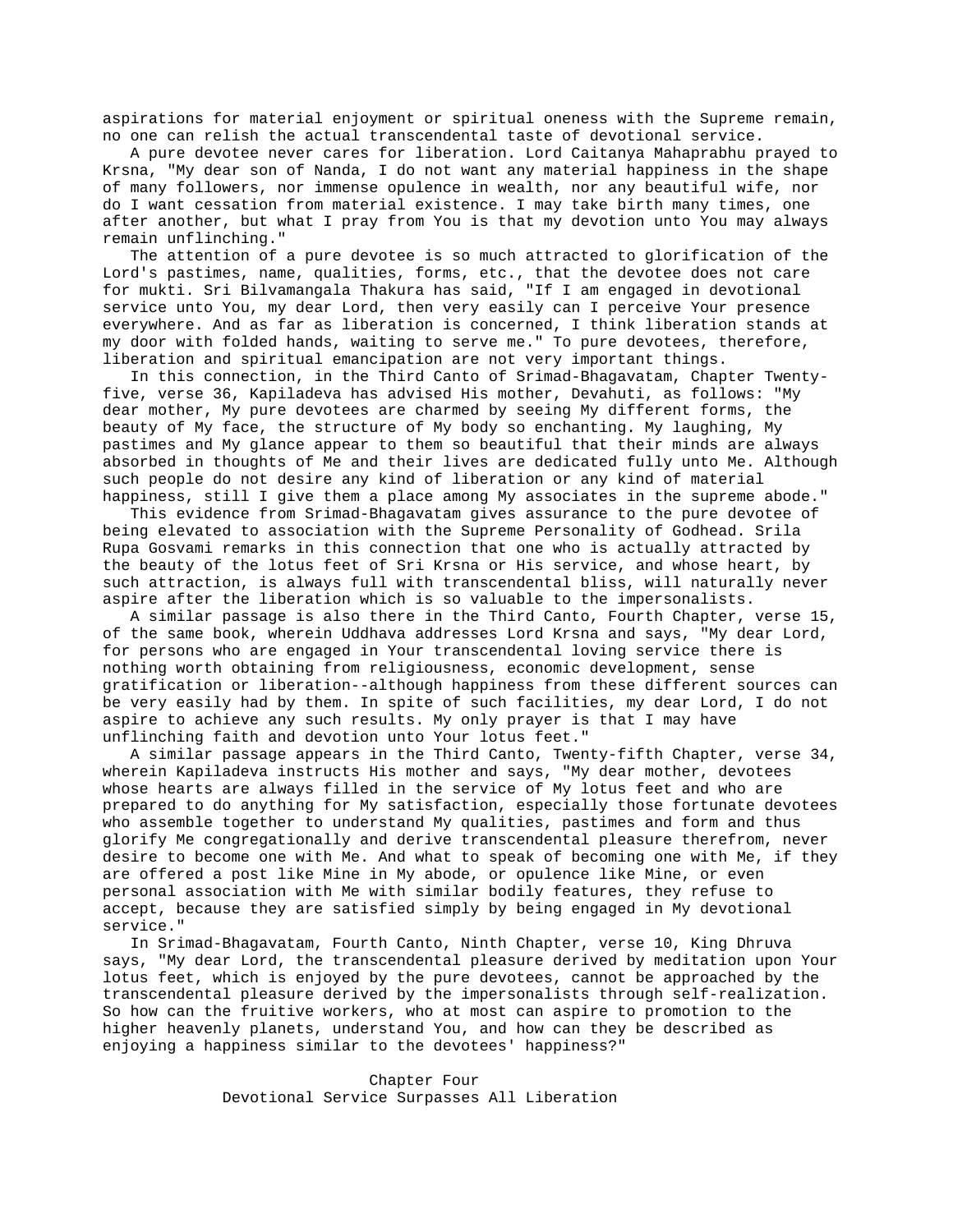How much a devotee is seriously attached to the devotional service of the Supreme Personality of Godhead can be understood from the statement of Maharaja Prthu (Adi-raja) which is described in Srimad-Bhagavatam, Fourth Canto, Twentieth Chapter, verse 24. He prays to the Supreme Personality of Godhead thus: "My dear Lord, if after taking liberation I have no chance of hearing the glories of Your Lordship, glories chanted by pure devotees from the core of their hearts in praise of Your lotus feet, and if I have no chance for this honey of transcendental bliss, then I shall never ask for liberation or this socalled spiritual emancipation. I shall simply always pray unto Your Lordship that You may give me millions of tongues and millions of ears, so that I can constantly chant and hear of Your transcendental glories."

 The impersonalists desire to merge into the existence of the Supreme, but without keeping their individuality they have no chance of hearing and chanting the glories of the Supreme Lord. Because they have no idea of the transcendental form of the Supreme Lord, there is no chance of their chanting and hearing of His transcendental activities. In other words, unless one is already beyond liberation, one cannot relish the transcendental glories of the Lord, nor can one understand the transcendental form of the Lord.

 A similar statement is found in Srimad-Bhagavatam, Fifth Canto, Fourteenth Chapter, verse 44. Sukadeva Gosvami addresses Pariksit Maharaja there and says, "The great soul King Bharata was so much attached to the service of the lotus feet of Krsna that he very easily gave up his lordship over the earthly planet and his affection for his children, society, friends, royal opulence and beautiful wife. He was so very lucky that the goddess of fortune was pleased to offer him all kinds of material concessions, but he never accepted any of these material opulences." Sukadeva Gosvami praises this behavior of King Bharata very highly. He says, "Any person whose heart is attracted by the transcendental qualities of the Supreme Personality of Godhead, Madhusudana, does not care even for that liberation which is aspired to by many great sages, what to speak of material opulences."

 In the Bhagavatam, Sixth Canto, Eleventh Chapter, verse 25, there is a similar statement by Vrtrasura, who addresses the Lord as follows: "My dear Lord, by leaving Your transcendental service I may be promoted to the planet called Dhruvaloka [the polestar], or I may gain lordship over all the planetary systems of the universe. But I do not aspire to this. Nor do I wish the mystic perfections of yoga practice, nor do I aspire to spiritual emancipation. All I wish for, my Lord, is Your association and transcendental service eternally."

 This statement is confirmed by Lord Siva in Srimad-Bhagavatam, Sixth Canto, Seventeenth Chapter, verse 28, wherein Lord Siva addresses Sati thus: "My dear Sati, persons who are devoted to Narayana [Krsna] are not afraid of anything. If they are elevated to the higher planetary systems, or if they get liberation from material contamination, or if they are pushed down to the hellish condition of life--or, in fact, in any situation whatever--they are not afraid of anything. Simply because they have taken shelter of the lotus feet of Narayana, for them any position in the material world is as good as another."

 There is a similar statement by Indra, the King of heaven, in Srimad-Bhagavatam, Sixth Canto, Eighteenth Chapter, verse 74. There Indra addresses mother Diti in this manner: "My dear mother, persons who have given up all kinds of desire and are simply engaged in devotional service to the Lord know what is actually their self-interest. Such persons are actually serving their selfinterests and are considered first-class experts in the matter of advancing to the perfectional stage of life."

 In the Seventh Canto of the Bhagavatam, Sixth Chapter, verse 25, Maharaja Prahlada says, "My dear friends born into atheistic families, if you can please the Supreme Personality of Godhead, Krsna, then there is nothing more rare in this world. In other words, if the Supreme Lord Krsna is pleased with you, then any desire you may have within the core of your heart can be fulfilled without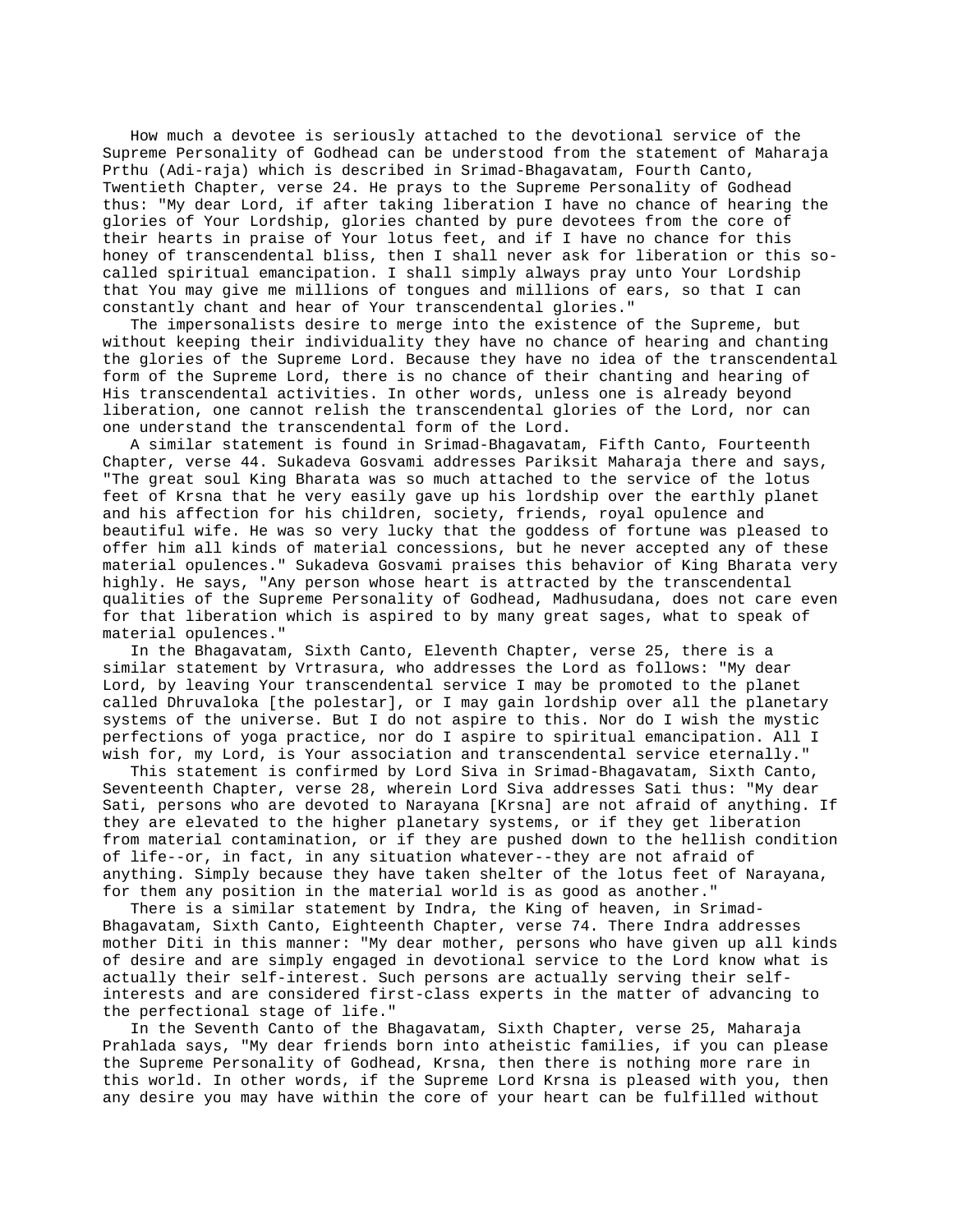any doubt. As such, what is the use of elevating yourself by the results of fruitive activities, which are automatically achieved in all events by the modes of material nature? And what is the use for you of spiritual emancipation or liberation from material bondage? If you are always engaged in chanting the glories of the Supreme Lord and always relishing the nectar of the lotus feet of the Lord, then there is no necessity for any of these." By this statement of Prahlada Maharaja it is clearly understood that one who takes pleasure in chanting and hearing the transcendental glories of the Lord has already surpassed all kinds of material benedictions, including the results of pious fruitive activities, sacrifices and even liberation from material bondage.

 Similarly, in the same Seventh Canto, Eighth Chapter, verse 42, when the demigods are offering prayers to Lord Nrsimha, Indra the King of heaven says, "O supreme one, these demons talk of our share of participation in the performances of ritualistic sacrifices, but simply by Your appearance as Lord Nrsimhadeva You have saved us from terrible fears. Actually, our shares in the sacrificial performances are due to You only, because You are the supreme enjoyer of all sacrifices. You are the Supersoul of every living entity, and therefore You are the actual owner of everything. Long were our hearts always filled with fear of this demon, Hiranyakasipu. But You are so kind toward us that by killing him You have removed that fear from within our hearts and have given us the chance to place Your Lordship within our hearts again. For persons who are engaged in the transcendental loving service of Your Lordship, all the opulences which were taken away from us by the demons are counted as nothing. Devotees do not care even for liberation, what to speak of these material opulences. Actually, we are not enjoyers of the fruits of sacrifices. Our only duty is to always be engaged in Your service, for You are the enjoyer of everything."

 The purport of this statement by Indra is that beginning from Brahma down to the insignificant ant, no living entities are meant for enjoying the material opulences. They are simply meant for offering everything to the supreme proprietor, the Personality of Godhead. By doing so, they automatically enjoy the benefit. The example can be cited again of the different parts of the body collecting foodstuffs and cooking them so that ultimately a meal may be offered to the stomach. After it has gone to the stomach, all the parts of the body equally enjoy the benefit of the meal. So, similarly, everyone's duty is to satisfy the Supreme Lord, and then automatically everyone will become satisfied.

 A similar verse is found in the Eighth Canto, Third Chapter, of Srimad-Bhagavatam, verse 20. Gajendra says there, "My dear Lord, I have no experience of the transcendental bliss derived from Your devotional service, so therefore I have asked from You some favor. But I know that persons who are pure devotees and have, by serving the lotus feet of great souls, become freed from all material desires, are always merged in the ocean of transcendental bliss and, as such, are always satisfied simply by glorifying Your auspicious characteristics. For them there is nothing else to aspire to or pray for."

 In the Ninth Canto of the Bhagavatam, Fourth Chapter, verse 67, the Lord of Vaikuntha replies to Durvasa Muni thus: "My pure devotees are always satisfied being engaged in devotional service, and therefore they do not aspire even after the five liberated stages, which are (1) to be one with Me, (2) to achieve residence on My planet, (3) to have My opulences, (4) to possess bodily features similar to Mine and (5) to gain personal association with Me. So when they are not interested even in these liberated positions, you can know how little they care for material opulences or material liberation."

 There is a similar prayer by the naga-patnis (wives of the Kaliya serpent), in the Tenth Canto of Srimad-Bhagavatam, Sixteenth Chapter, verse 37. The nagapatnis say there, "Dear Lord, the dust of Your lotus feet is very wonderful. Any person who is fortunate enough to achieve this dust does not care for heavenly planets, lordship over all the planetary systems, the mystic perfections of yoga, or even liberation from material existence. In other words, anyone who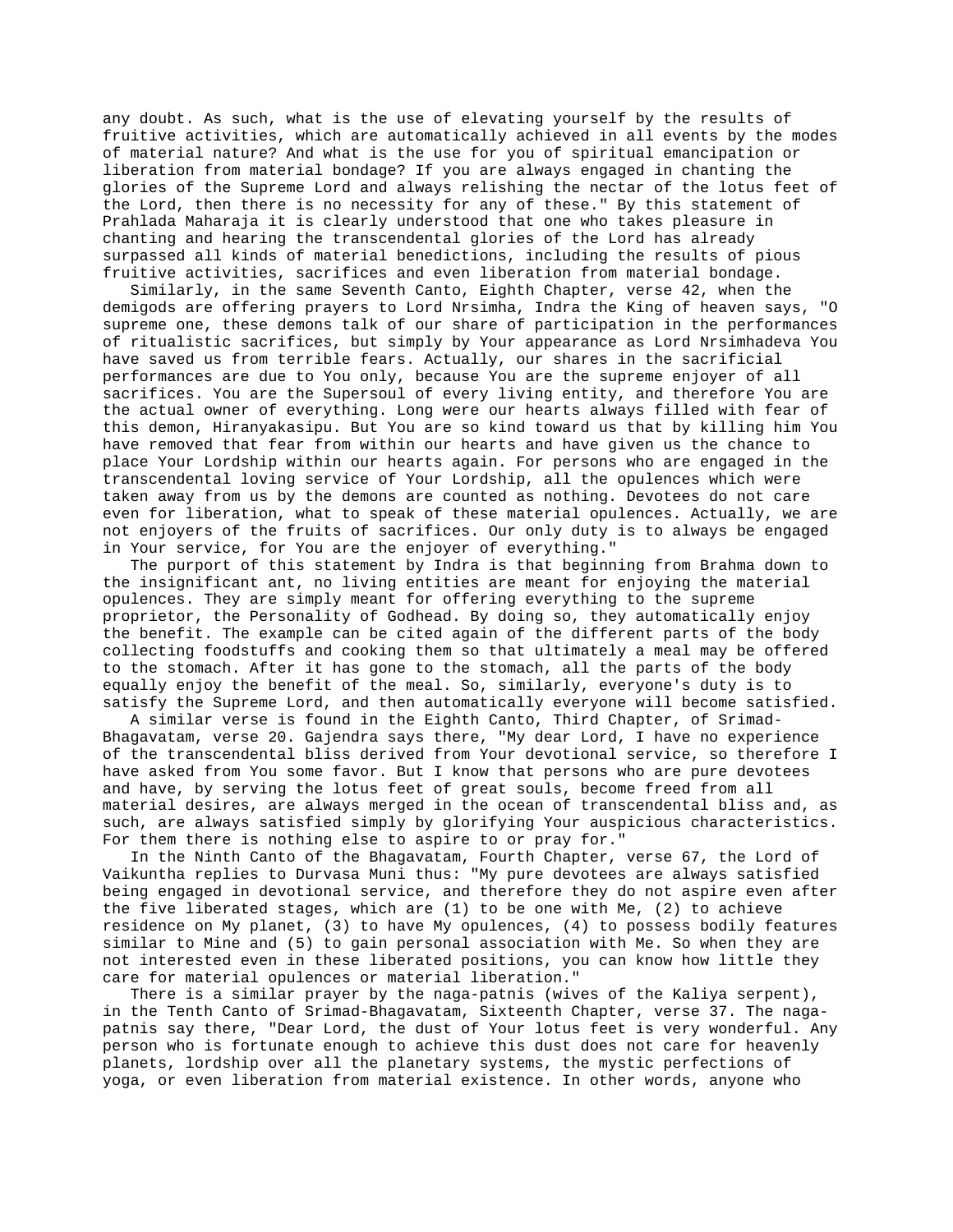adores the dust of Your lotus feet does not care a fig for all other perfectional stages."

 There is a similar statement in the Tenth Canto, Eighty-seventh Chapter, verse 21, wherein the Srutis, the Vedas personified, pray to the Lord as follows: "Dear Lord, it is very difficult to understand spiritual knowledge. Your appearance here, just as You are, is to explain to us this most difficult subject of knowledge of the spirit. As such, Your devotees who have left their domestic comforts to associate with the liberated acaryas [teachers] are now fully merged in the devotional service of Your Lordship, and thus they do not care for any so-called liberation."

 In explaining this verse it should be noted that spiritual knowledge means understanding the self and the Supersoul, or Superself. The individual soul and the Supersoul are qualitatively one, and therefore both of them are known as Brahman, or spirit. But knowledge of Brahman is very difficult to understand. There are so many philosophers engaged in the matter of understanding the soul, but they are unable to make any tangible advancement. It is confirmed in Bhagavad-gita that out of many millions of persons, only one may try to understand what is spiritual knowledge, and out of many such persons who are trying to understand, only one or a few may know what is the Supreme Personality of Godhead. So this verse says that spiritual knowledge is very difficult to achieve, and so in order to make it more easily attainable, the Supreme Lord Himself comes in His original form as Sri Krsna and gives His instruction directly to an associate like Arjuna, just so that the people in general may take advantage of this spiritual knowledge. This verse also explains that liberation means having completely given up all the material comforts of life. Those who are impersonalists are satisfied by simply being liberated from the material circumstances, but those who are devotees can automatically give up material life and also enjoy the transcendental bliss of hearing and chanting the wonderful activities of Lord Krsna.

 In the Eleventh Canto of Srimad-Bhagavatam, Twentieth Chapter, verse 34, Lord Krsna says to Uddhava, "My dear Uddhava, the devotees who have completely taken shelter of My service are so steadfast in devotional service that they have no other desire. Even if they are offered the four kinds of spiritual opulences, \*<footnote> The fifth kind of liberation, merging with the Supreme, is not considered an opulence in spiritual they will refuse to accept them. So what to speak of their desiring anything within the material world!" Similarly, Lord Krsna says in another passage of the Bhagavatam, Eleventh Canto, Fourteenth Chapter, verse 14, "My dear Uddhava, a person whose consciousness is completely absorbed in My thought and activities does not aspire even to occupy the post of Brahma, or the post of Indra, or the post of lordship over the planets, or the eight kinds of mystic perfections, or even liberation itself." In the Twelfth Canto of Srimad-Bhagavatam, Tenth Chapter, verse 6, Lord Siva says to Devi, "My dear Devi, this great brahmana sage Markandeya has attained unflinching faith and devotion unto the Supreme Personality of Godhead, and as such he does not aspire after any benedictions, including liberation from the material world."

 Similarly, there is a statement in Padma Purana describing the ritualistic function during the month of Karttika (October-November). During this month, in Vrndavana it is the regulative principle to pray daily to Lord Krsna in His Damodara form. The Damodara form refers to Krsna in His childhood when He was tied up with rope by His mother, Yasoda. Dama means "ropes," and udara means "the abdomen." So mother Yasoda, being very disturbed by naughty Krsna, bound Him round the abdomen with a rope, and thus Krsna is named Damodara. During the month of Karttika, Damodara is prayed to as follows: "My dear Lord, You are the Lord of all, the giver of all benedictions." There are many demigods, like Lord Brahma and Lord Siva, who sometimes offer benedictions to their respective devotees. For example, Ravana was blessed with many benedictions by Lord Siva, and Hiranyakasipu was blessed by Lord Brahma. But even Lord Siva and Lord Brahma depend upon the benedictions of Lord Krsna, and therefore Krsna is addressed as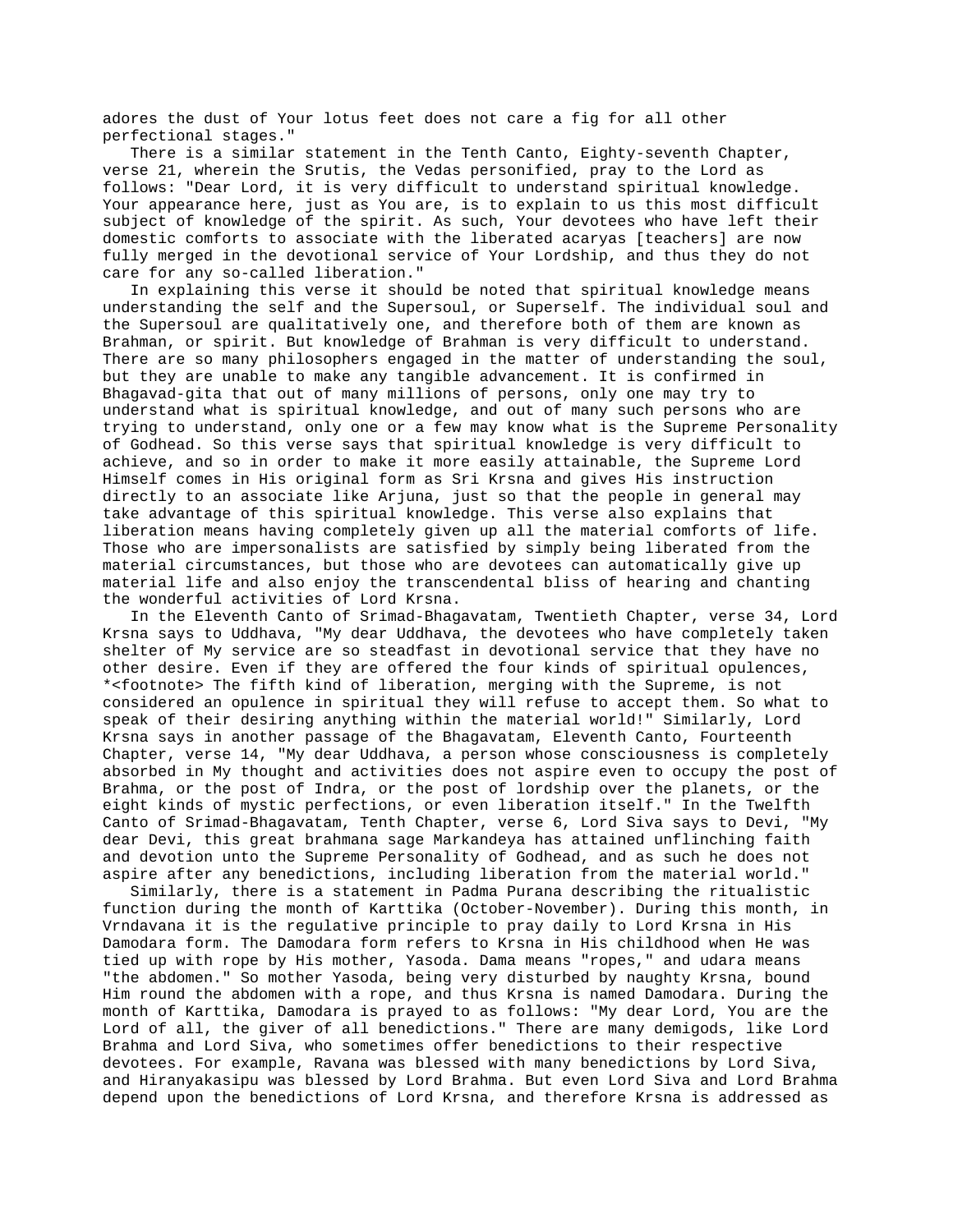the Lord of all benefactors. As such, Lord Krsna can offer His devotees anything they want, but still, the devotee's prayer continues, "I do not ask You for liberation or any material facility up to the point of liberation. What I want as Your favor is that I may always think of Your form in which I see You now, as Damodara. You are so beautiful and attractive that my mind does not want anything besides this wonderful form." In this same prayer, there is another passage, in which it is said, "My dear Lord Damodara, once when You were playing as a naughty boy in the house of Nanda Maharaja, You broke the box containing yogurt, and because of that, mother Yasoda considered You an offender and tied You with rope to the household grinding mortar. At that time You delivered two sons of Kuvera, Nalakuvara and Manigriva, who were staying there as two arjuna trees in the yard of Nanda Maharaja. My only request is that by Your merciful pastimes You may similarly deliver me."

 The story behind this verse is that the two sons of Kuvera (the treasurer of the demigods) were puffed up on account of the opulence of their father, and so once on a heavenly planet they were enjoying themselves in a lake with some naked damsels of heaven. At that time the great saint Narada Muni was passing on the road and was sorry to see the behavior of the sons of Kuvera. Seeing Narada passing by, the damsels of heaven covered their bodies with cloth, but the two sons, being drunkards, did not have this decency. Narada became angry with their behavior and cursed them thus: "You have no sense, so it is better if you become trees instead of the sons of Kuvera." Upon hearing this, the boys came to their senses and begged Narada to be pardoned for their offenses. Narada then said, "Yes, you shall become trees, arjuna trees, and you will stand in the courtyard of Nanda Maharaja. But Krsna Himself will appear in time as the foster son of Nanda, and He will deliver you." In other words, the curse of Narada was a benediction to the sons of Kuvera because indirectly it was foretold that they would be able to receive the favor of Lord Krsna. After that, Kuvera's two sons stood as two big arjuna trees in the courtyard of Nanda Maharaja until Lord Damodara, in order to fulfill the desire of Narada, dragged the grinding mortar to which He was tied and struck the two trees, violently causing them to fall down. From out of these fallen trees came Nalakuvara and Manigriva, who had by then become great devotees of the Lord.

 There is a passage in the Hayasirsa-pancaratra which states, "My dear Lord, O Supreme Personality of Godhead, I do not want any resultant benediction from my religious life, nor do I want any economic development, nor do I want to enjoy sense gratification, nor liberation. I simply pray to be an eternal servant at Your lotus feet. Kindly oblige me and give me this benediction."

 In the same Hayasirsa-pancaratra, after Nrsimhadeva wanted to give benedictions to Prahlada Maharaja, Prahlada did not accept any material benediction and simply asked the favor of the Lord to remain His eternal devotee. In this connection, Prahlada Maharaja cited the example of Hanuman, the eternal servitor of Lord Ramacandra, who also set an example by never asking any material favor from the Lord. He always remained engaged in the Lord's service. That is the ideal character of Hanuman, for which he is still worshiped by all devotees. Prahlada Maharaja also offered his respectful obeisances unto Hanuman. There is a well-known verse spoken by Hanuman in which he says, "My dear Lord, if You like You can give me salvation from this material existence, or the privilege of merging into Your existence, but I do not wish any of these things. I do not want anything which diminishes my relationship with You as servant to master, even after liberation."

 In a similar passage in the Narada-pancaratra it is stated, "My dear Lord, I do not wish any perfectional stage by performing the ritualistic religious ceremonies or by economic development or by sense gratification or liberation. I simply pray that You grant me the favor of keeping me under Your lotus feet. I do not wish any kind of liberation such as salokya (to reside on Your planet) or sarupya (to have the same bodily features as You). I simply pray for Your favor that I may be always engaged in Your loving service."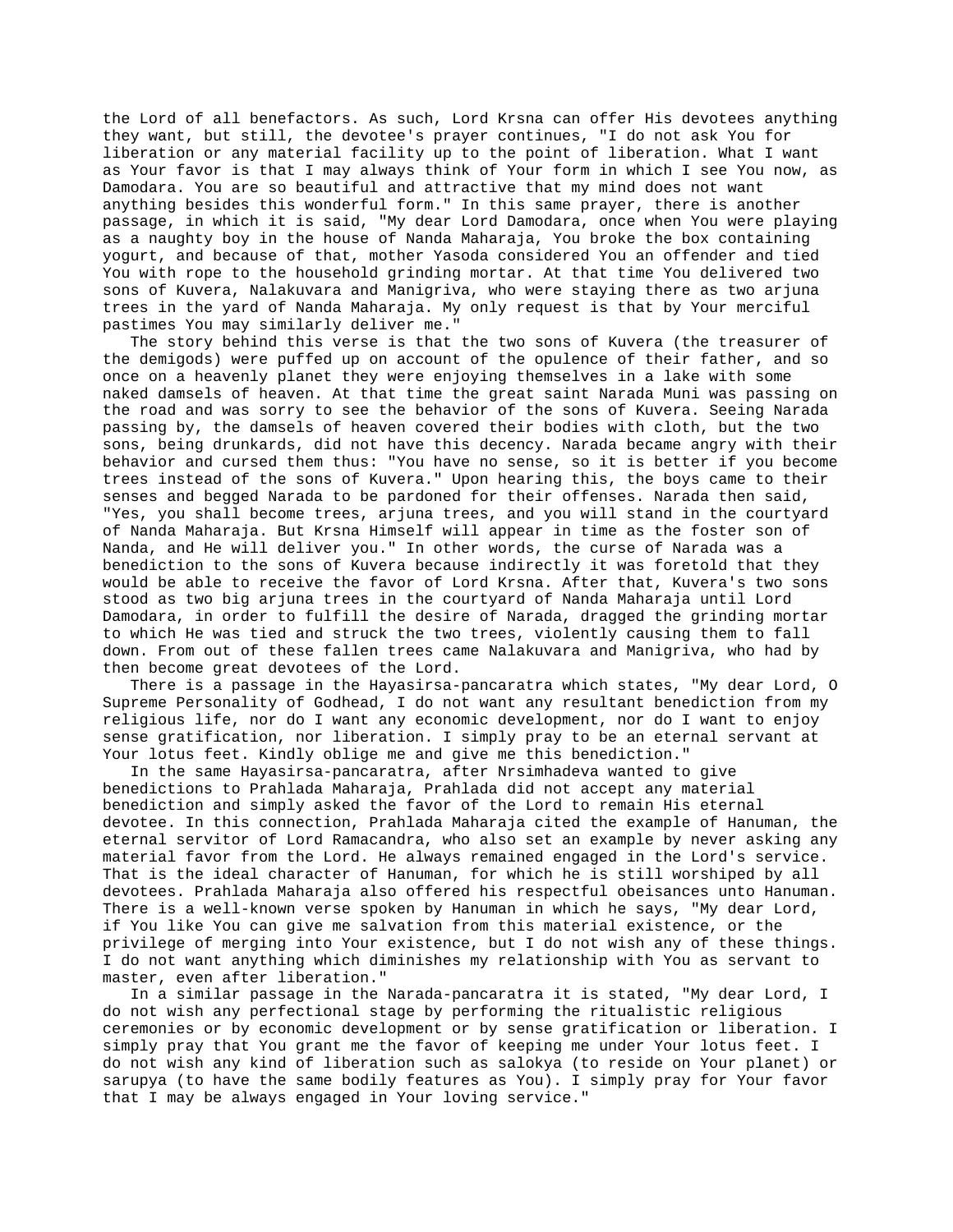Similarly, in the Sixth Canto, Fourteenth Chapter, verse 5, of Srimad-Bhagavatam, Maharaja Pariksit inquires from Sukadeva Gosvami, "My dear brahmana, I understand that the demon Vrtrasura was a greatly sinful person and that his mentality was completely absorbed in the modes of passion and ignorance. How did he develop to such a perfectional stage of devotional service to Narayana? I have heard that even great persons who have undergone severe austerities and who are liberated with full knowledge must strive to become devotees of the Lord. It is understood that such persons are very rare and almost never to be seen, so I am astonished that Vrtrasura became such a devotee!"

 In the above verse, the most important thing to be noted is that there may be many liberated persons who have merged into the existence of the impersonal Brahman, but a devotee of the Supreme Personality of Godhead, Narayana, is very, very rare. Even out of millions of liberated persons, only one is fortunate enough to become a devotee.

 In Srimad-Bhagavatam, First Canto, Eighth Chapter, verse 20, Queen Kunti is praying to Lord Krsna at the time of His departure, "My dear Krsna, You are so great that You are inconceivable even to great stalwart scholars and paramahamsas [fully liberated souls]. So if such great sages, who are transcendental to all the reactions of material existence, are unable to know You, then as far as we are concerned, belonging to the less intelligent woman class, how is it possible for us to know Your glories? How can we understand You?" In this verse, the particular thing to be noted is that the Personality of Godhead is not understood by great liberated persons, but only by devotees such as Queen Kunti in her humbleness. Although she was a woman and was considered less intelligent than a man, still she realized the glories of Krsna. That is the purport of this verse.

 Another passage which is very important is in Srimad-Bhagavatam, First Canto, Seventh Chapter, verse 10, and is called "the atmarama verse." In this atmarama verse it is stated that even those who are completely liberated from material contamination are attracted by the transcendental qualities of Lord Krsna.\*<footnote> This atmarama verse was once nicely explained by Lord Caitanya to Sanatana Goswami. There is a detailed explanation The purport of this verse is that a liberated soul has absolutely no desire at all for material enjoyment; he is wholly freed from all kinds of material desires, yet still he is irresistibly attracted by the desire to hear and understand the pastimes of the Lord. We may therefore conclude that the glories and pastimes of the Lord are not material. Otherwise, how could the liberated persons known as atmaramas be attracted by such pastimes? That is the important point in this verse.

 From the above statement it is found that a devotee is not after any of the stages of liberation. There are five stages of liberation, already explained as being (1) to become one with the Lord, (2) to live on the same planet as the Lord, (3) to obtain the same bodily features as the Lord, (4) to have the same opulences as the Lord and (5) to have constant association with the Lord. Out of these five liberated stages, the one which is known as sayujya, or to merge into the existence of the Lord, is the last to be accepted by a devotee. The other four liberations, although not desired by devotees, still are not against the devotional ideals. Some of the liberated persons who have achieved these four stages of liberation may also develop affection for Krsna and be promoted to the Goloka Vrndavana planet in the spiritual sky. In other words, those who are already promoted to the Vaikuntha planets and who possess the four kinds of liberation may also sometimes develop affection for Krsna and become promoted to Krsnaloka.

 So those who are in the four liberated states may still be going through different stages of existence. In the beginning they may want the opulences of Krsna, but at the mature stage the dormant love for Krsna exhibited in Vrndavana becomes prominent in their hearts. As such, the pure devotees never accept the liberation of sayujya, to become one with the Supreme, though sometimes they may accept as favorable the other four liberated states.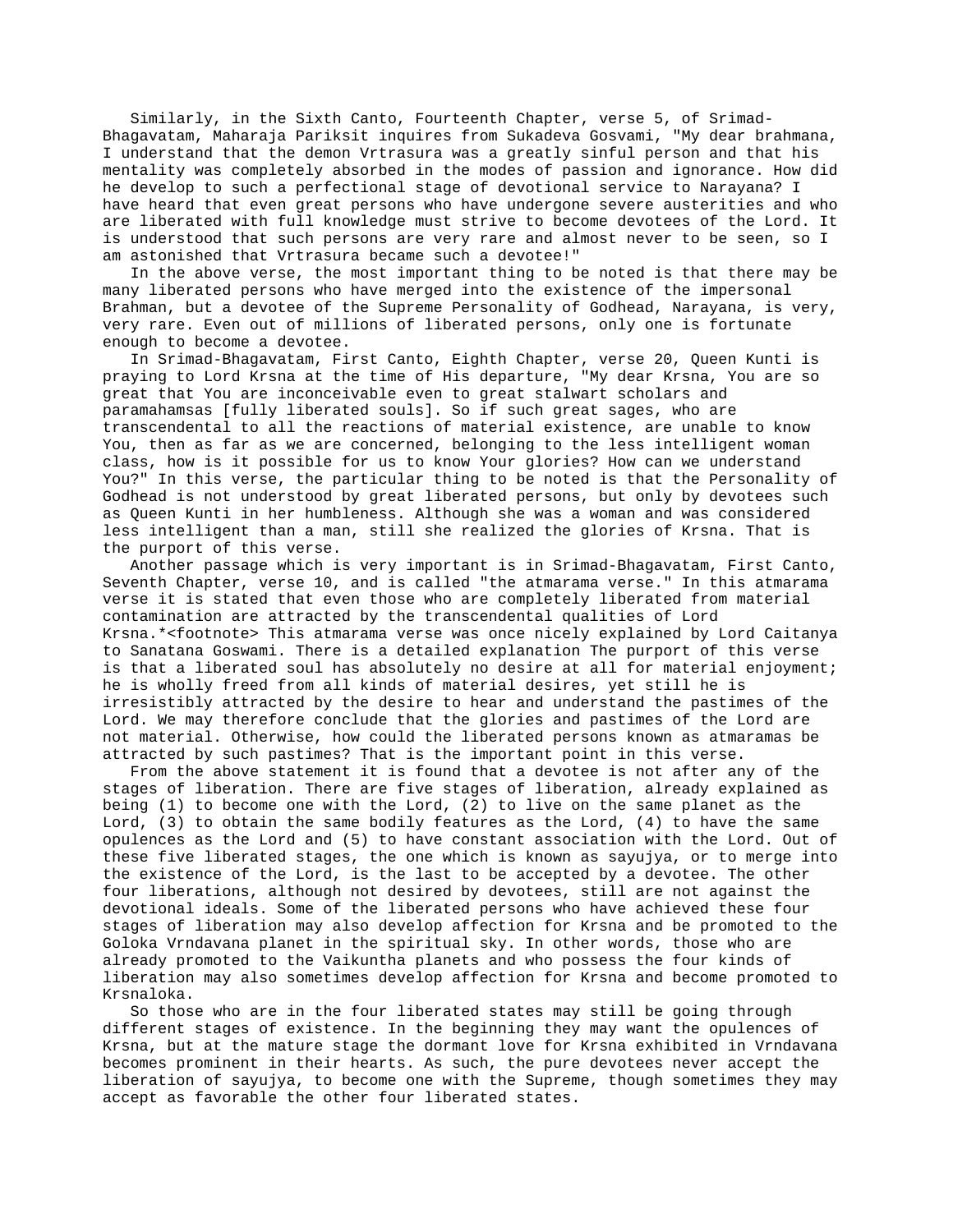Out of many kinds of devotees of the Supreme Personality of Godhead, the one who is attracted to the original form of the Lord, Krsna in Vrndavana, is considered to be the foremost, first-class devotee. Such a devotee is never attracted by the opulences of Vaikuntha, or even of Dvaraka, the royal city where Krsna ruled. The conclusion of Sri Rupa Gosvami is that the devotees who are attracted by the pastimes of the Lord in Gokula, or Vrndavana,<footnote> Vrndavana is the transcendental place where Krsna enjoys His eternal pastimes as a boy, and it is considered the topmost sphere in all existence. When this Vrndavana is exhibited in the material world the place is called Gokula, and are the topmost devotees.

 A devotee who is attached to a particular form of the Lord does not wish to redirect his devotion to other forms. For example, Hanuman, the devotee of Lord Ramacandra, knew that there is no difference between Lord Ramacandra and Lord Narayana, and yet he still wanted to render service only unto Lord Ramacandra. That is due to the specific attraction of a particular devotee. There are many, many forms of the Lord, but Krsna is still the original form. Though all of the devotees of the different forms of the Lord are in the same category, still it is said that those who are devotees of Lord Krsna are the topmost in the list of all devotees.

# Chapter Five The Purity of Devotional Service

 All of the previous instructions imparted by Srila Rupa Gosvami in his broad statements can be summarized thus: as long as one is materially inclined or desirous of merging into the spiritual effulgence, one cannot enter into the realm of pure devotional service. Next, Rupa Gosvami states that devotional service is transcendental to all material considerations and that it is not limited to any particular country, class, society or circumstance. As stated in Srimad-Bhagavatam, devotional service is transcendental and has no cause. Devotional service is executed without any hope for gain, and it cannot be checked by any material circumstances. It is open for all, without any distinction, and it is the constitutional occupation of the living entities.

 In the Middle Ages, after the disappearance of Lord Caitanya's great associate Lord Nityananda, a class of priestly persons claimed to be the descendants of Nityananda, calling themselves the gosvami caste. They further claimed that the practice and spreading of devotional service belonged only to their particular class, which was known as Nityananda-vamsa. In this way, they exercised their artificial power for some time, until Srila Bhaktisiddhanta Sarasvati Thakura, the powerful acarya of the Gaudiya Vaisnava sampradaya, completely smashed their idea. There was a great hard struggle for some time, but it has turned out successfully, and it is now correctly and practically established that devotional service is not restricted to a particular class of men. Besides that, anyone who is engaged in devotional service is already at the status of being a high-class brahmana. So Srila Bhaktisiddhanta Sarasvati Thakura's struggle for this movement has come out successful.

 It is on the basis of his position that anyone can now become a Gaudiya Vaisnava, from any part of the world or any part of the universe. Anyone who is a pure Vaisnava is situated transcendentally, and therefore the highest qualification in the material world, namely to be in the mode of goodness, has already been achieved by such a person. Our Krsna consciousness movement in the Western world is based on the above-mentioned proposition of Srila Bhaktisiddhanta Sarasvati Gosvami Prabhupada, our spiritual master. On his authority, we are claiming members from all sections of the Western countries. The so-called brahmanas claim that one who is not born into a brahmana family cannot receive the sacred thread and cannot become a high-grade Vaisnava. But we do not accept such a theory, because it is not supported by Rupa Gosvami nor by the strength of the various scriptures.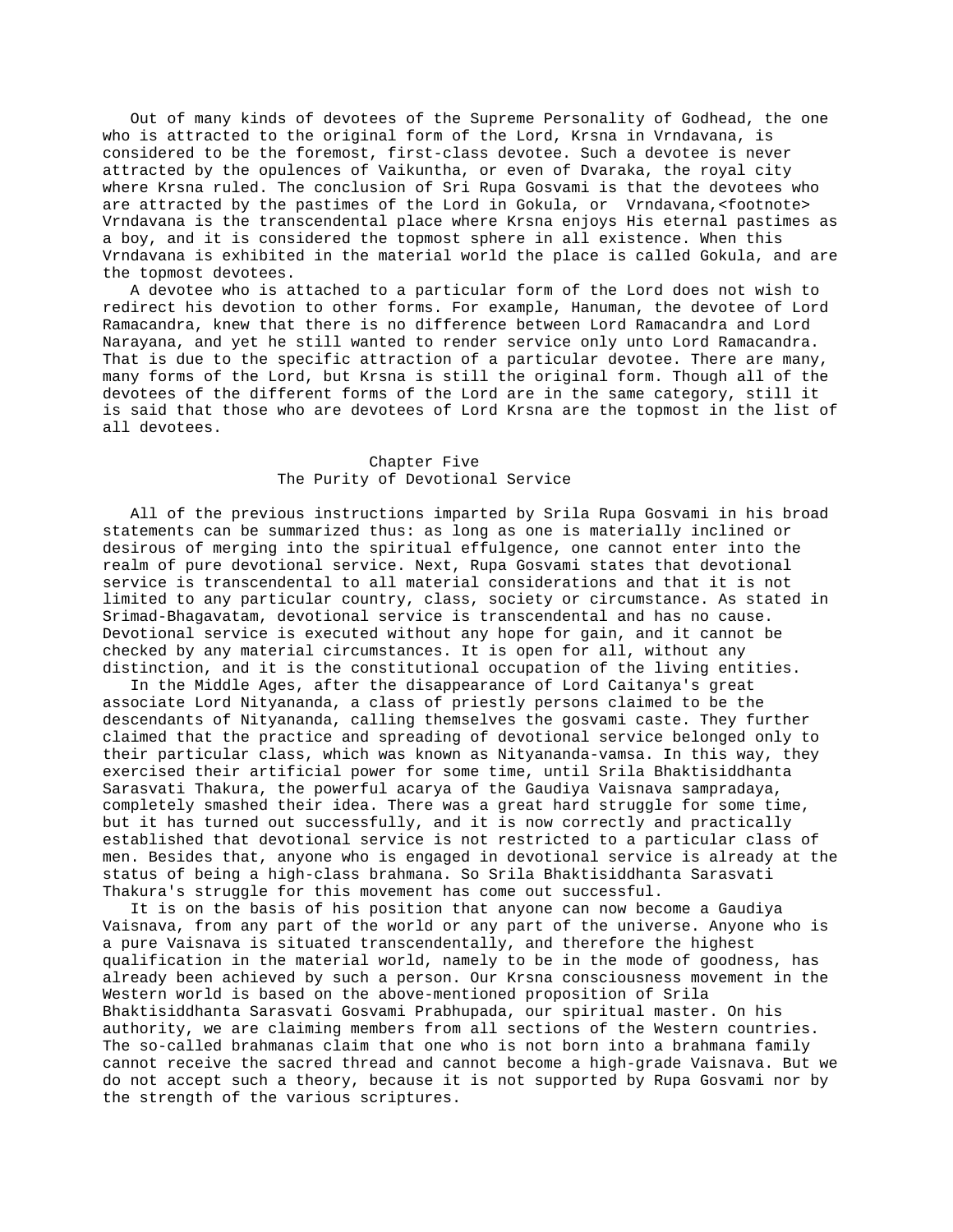Srila Rupa Gosvami specifically mentions herein that every man has the birthright to accept devotional service and to become Krsna conscious. He has given many evidences from many scriptures, and he has especially quoted one passage from Padma Purana, wherein the sage Vasistha tells King Dilipa, "My dear King, everyone has the right to execute devotional service, just as he has the right to take early bath in the month of Magha [December-January]." There is more evidence in the Skanda Purana, in the Kasi-khanda portion, where it is said, "In the country known as Mayuradhvaja, the lower-caste people who are considered less than sudras are also initiated in the Vaisnava cult of devotional service. And when they are properly dressed, with tilaka on their bodies and beads in their hands and on their necks, they appear to be coming from Vaikuntha. In fact, they look so very beautiful that immediately they surpass the ordinary brahmanas."

 Thus a Vaisnava automatically becomes a brahmana. This idea is also supported by Sanatana Gosvami in his book Hari-bhakti-vilasa, which is the Vaisnava guide. Therein he has clearly stated that any person who is properly initiated into the Vaisnava cult certainly becomes a brahmana, as much as the metal known as kamsa (bell metal) is turned into gold by the mixture of mercury. A bona fide spiritual master, under the guidance of authorities, can turn anyone to the Vaisnava cult so that naturally he may come to the topmost position of a brahmana.

 Srila Rupa Gosvami warns, however, that if a person is properly initiated by a bona fide spiritual master, he should not think that simply by the acceptance of such initiation his business is then finished. One still has to follow the rules and regulations very carefully. If after accepting the spiritual master and being initiated one does not follow the rules and regulations of devotional service, then he is again fallen. One must be very vigilant to remember that he is the part and parcel of the transcendental body of Krsna, and that it is his duty as part and parcel to give service to the whole, or Krsna. If we do not render service to Krsna then again we fall down. In other words, simply becoming initiated does not elevate one to the position of a high-class brahmana. One also has to discharge the duties and follow the regulative principles very rigidly.

 Sri Rupa Gosvami also says that if one is regularly discharging devotional service, there will be no question of a falldown. But even if circumstantially there is some falldown, the Vaisnava need have nothing to do with the prayascitta, the ritualistic ceremony for purification. If someone falls down from the principles of devotional service, he need not take to the prayascitta performances for reformation. He simply has to execute the rules and regulations for discharging devotional service, and this is sufficient for his reinstatement. This is the mystery of the Vaisnava (devotional) cult.

 Practically there are three processes for elevating one to the platform of spiritual consciousness. These processes are called karma, jnana and bhakti. Ritualistic performances are in the field of karma. Speculative processes are in the field of jnana. One who has taken to bhakti, the devotional service of the Lord, need have nothing to do with karma or jnana. It has been already explained that pure devotional service is without any tinge of karma or jnana. Bhakti should have no tinge of philosophical speculation or ritualistic performances.

 In this connection Srila Rupa Gosvami gives evidence from Srimad-Bhagavatam, Eleventh Canto, Twenty-first Chapter, verse 2, in which Lord Krsna says to Uddhava, "The distinction between qualification and disqualification may be made in this way: persons who are already elevated in discharging devotional service will never again take shelter of the processes of fruitive activity or philosophical speculation. If one sticks to devotional service and is conducted by regulative principles given by the authorities and acaryas, that is the best qualification."

 This statement is supported in Srimad-Bhagavatam, First Canto, Fifth Chapter, verse 17, wherein Sri Narada Muni advises Vyasadeva thus: "Even if one does not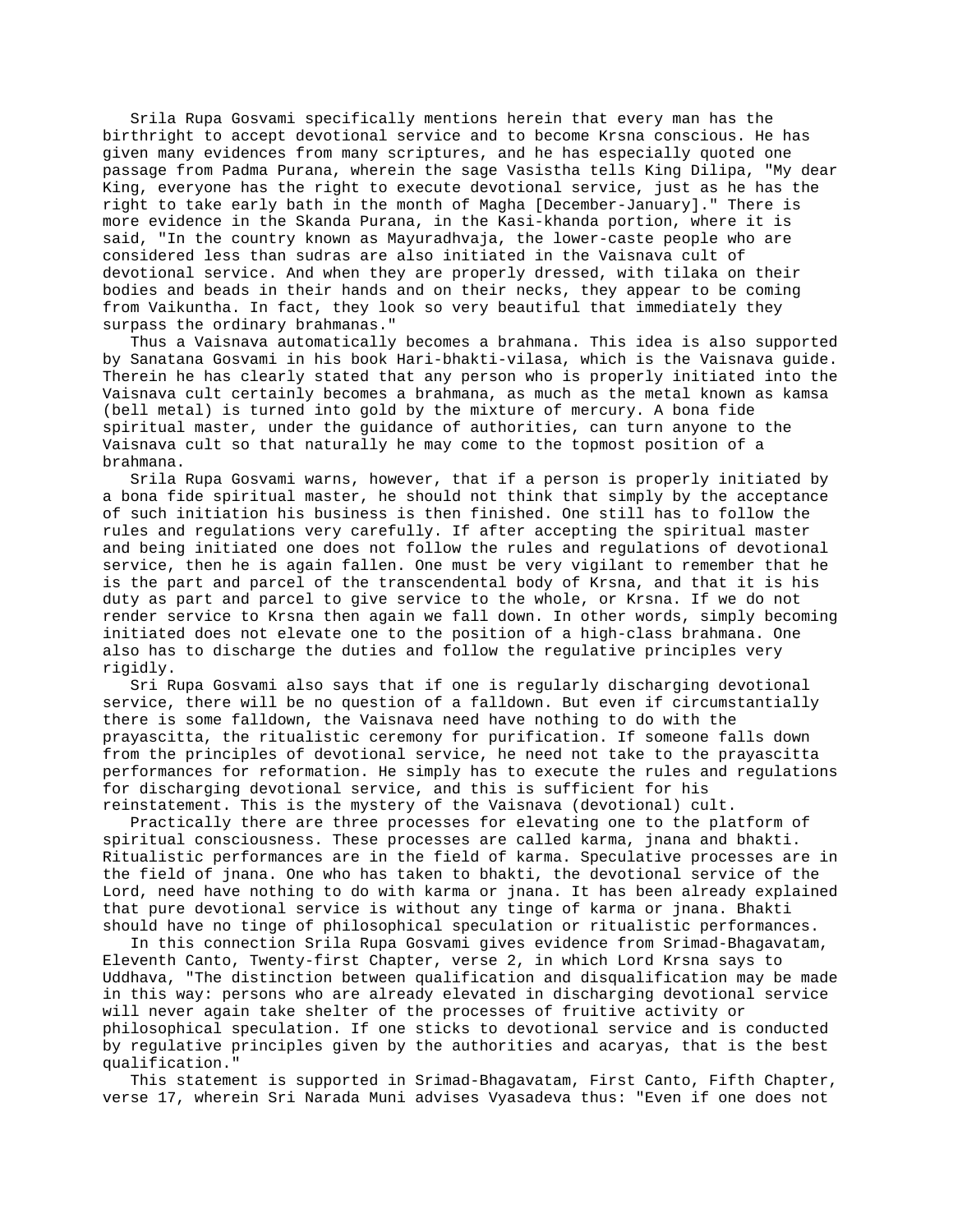execute his specific occupational duty, but immediately takes direct shelter of the lotus feet of Hari [Krsna], there will be no fault on his part, and in all circumstances his position is secure. Even if, by some bad association, he falls down while executing devotional service, or if he doesn't finish the complete course of devotional service and dies untimely, still he is not at a loss. A person who is simply discharging his occupational duty in varna and asrama, however, with no Krsna consciousness, practically does not gain the true benefit of human life." The purport is that all conditioned souls who are engaged very frantically in activities for sense gratification, without knowing that this process will never help them get out of material contamination, are awarded only with repeated births and deaths.

 In the Fifth Canto of Srimad-Bhagavatam it is clearly stated by Rsabhadeva to His sons, "Persons engaged in fruitive activities are repeatedly accepting birth and death, and until they develop a loving feeling for Vasudeva, there will be no question of getting out from these stringent laws of material nature." As such, any person who is very seriously engaged in his occupational duties in the varnas and asramas, and who does not develop love for the Supreme Personality of Godhead, Vasudeva, should be understood to be simply spoiling his human form of life.

 This is confirmed also in the Eleventh Canto of Srimad-Bhagavatam, Eleventh Chapter, verse 32, in which. the Lord says to Uddhava, "My dear Uddhava, any person who takes shelter of Me in complete surrender and follows My instructions, giving up all occupational duties, is to be considered the firstclass man." In this statement of the Supreme Personality of Godhead, it is understood that people who are generally attracted to philanthropic, ethical, moral, altruistic, political and social welfare activities may be considered nice men only in the calculation of the material world. From Srimad-Bhagavatam and other authentic Vedic scriptures we learn further that if a person simply acts in Krsna consciousness and discharges devotional service, he is considered to be far, far better situated than all of those persons engaged in philanthropic, ethical, moral, altruistic and social welfare activities.

 The same thing is still more emphatically confirmed in Srimad-Bhagavatam, Eleventh Canto, Fifth Chapter, verse 41, in which Karabhajana Muni addresses Maharaja Nimi as follows: "My dear King, if someone gives up his occupational duties as they are prescribed for the different varnas and asramas, but takes complete shelter, surrendering himself unto the lotus feet of the Lord, such a person is no more a debtor, nor has he any obligation to perform the different kinds of activities we render to the great sages, ancestors, living entities and family and society members. Nor has he any need to bother executing the five kinds of yajnas [sacrifices] for becoming free from sinful contamination. Simply by discharging devotional service, he is freed from all kinds of obligations." The purport is that as soon as a man takes his birth, he is immediately indebted to so many sources. He is indebted to the great sages because he profits by reading their authoritative scriptures and books. For example, we take advantage of the books written by Vyasadeva. Vyasadeva has left for us all the Vedas. Before Vyasadeva's writing, the Vedic literature was simply heard, and the disciples would learn the mantras quickly by hearing and not by reading. Later on, Vyasadeva thought it wise to write down the Vedas, because in this age people are short-memoried and unable to remember all the instructions given by the spiritual master. Therefore, he left all the Vedic knowledge in the form of books, such as the Puranas, Vedanta, Mahabharata and Srimad-Bhagavatam.

 There are many other sages, like Sankaracarya, Gautama Muni and Narada Muni, to whom we are indebted because we take advantage of their knowledge. Similarly, we are obliged to our forefathers, because we take our birth in a particular family, where we take all advantages and inherit property. Therefore, we are indebted to the forefathers and have to offer them pinda (prasada) after they are dead. Similarly, to the people in general we are also indebted, as well as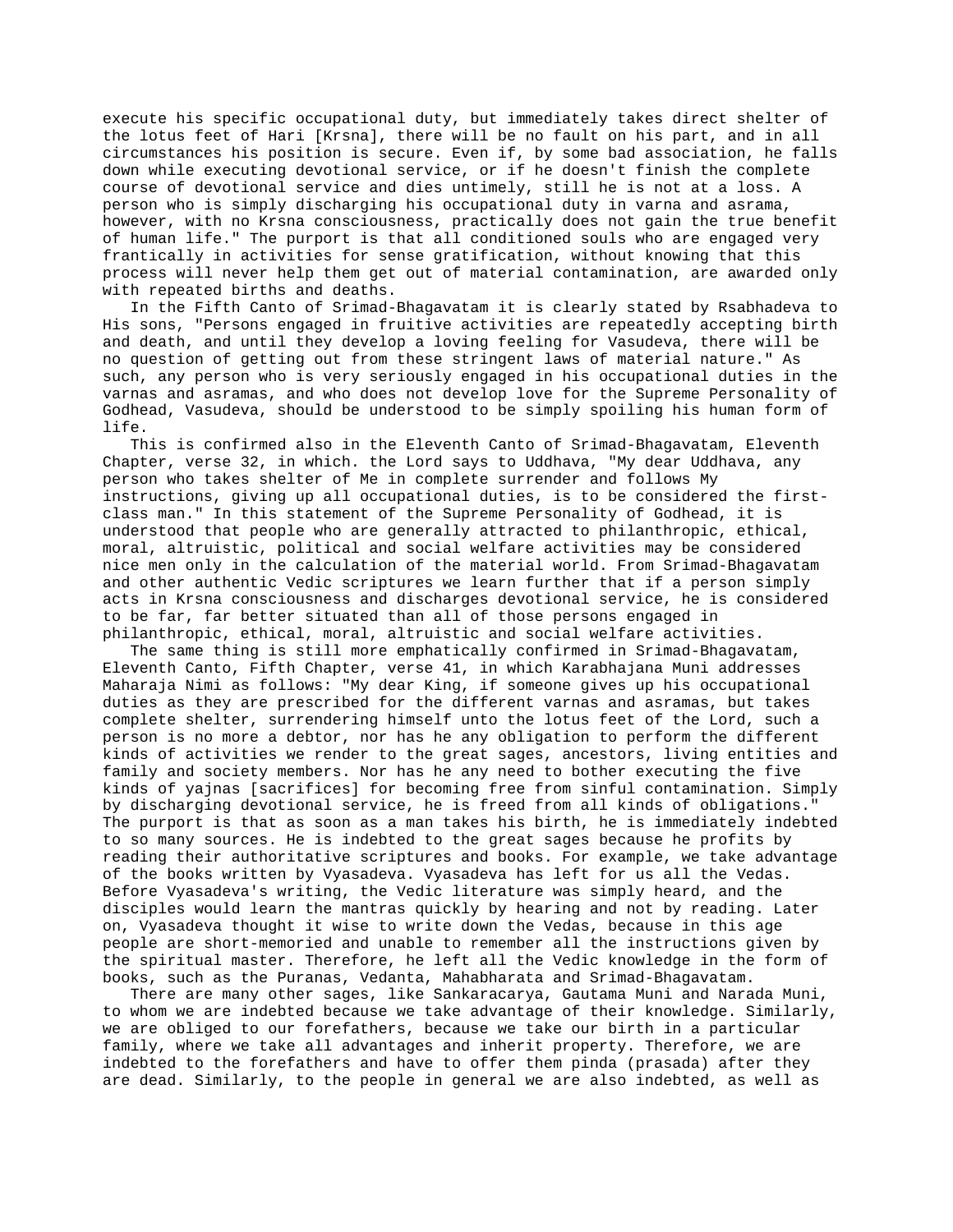to our relatives, friends and even animals such as cows and dogs who render us so much service.

 In this way, we are indebted to the demigods, to the forefathers, to the sages, to the animals and to society in general. It is our duty to repay them all by proper discharge of service. But by the one stroke of devotional service, if someone gives up all obligations and simply surrenders unto the Supreme Personality of Godhead, he is no longer a debtor, nor obliged to any other source of benefit.

 In Bhagavad-gita also, the Lord says, "Give up all your occupations and just become surrendered unto Me. I give you assurance that I shall give you protection from all sinful reactions." One may think that because he is surrendering unto the Supreme Personality of Godhead he will not be able to perform all of his other obligations. But the Lord says repeatedly, "Don't hesitate. Don't consider that because you are giving up all other engagements there will be some flaw in your life. Don't think like that. I will give you all protection." That is the assurance of Lord Krsna in Bhagavad-gita.

 There is additional evidence in the Agastya-samhita: "As the regulative principles of scripture are not required by a liberated person, so the ritualistic principles indicated in the Vedic supplements are also not required for a person duly engaged in the service of Lord Ramacandra." In other words, the devotees of Lord Ramacandra, or Krsna, are already liberated persons and are not required to follow all the regulative principles mentioned in the ritualistic portions of the Vedic literature.

 Similarly, in the Eleventh Canto of Srimad-Bhagavatam, Fifth Chapter, verse 42, Karabhajana Muni addresses King Nimi and says, "My dear King, a person who has given up the worship of the demigods and has completely concentrated his energy in the devotional service of the Supreme Personality of Godhead has become very, very dear to the Lord. As such, if by chance or mistake he does something which is forbidden, there is no need for him to perform any purificatory ceremonies. Because the Lord is situated within his heart, He takes compassion for the devotee's accidental mistake and corrects him from within." It is also confirmed in Bhagavad-gita in many places that the Supreme Personality of Godhead, Krsna, takes a special interest in His devotees and declares emphatically that nothing can cause His devotees to fall down. He is always protecting them.

### Chapter Six How to Discharge Devotional Service

 Srila Rupa Gosvami states that his elder brother (Sanatana Gosvami) has compiled Hari-bhakti-vilasa for the guidance of the Vaisnavas and therein has mentioned many rules and regulations to be followed by the Vaisnavas. Some of them are very important and prominent, and Srila Rupa Gosvami will now mention these very important items for our benefit. The purport of this statement is that Srila Rupa Gosvami proposes to mention only basic principles, not details. For example, a basic principle is that one has to accept a spiritual master. Exactly how one follows the instructions of his spiritual master is considered a detail. For example, if one is following the instruction of his spiritual master and that instruction is different from the instructions of another spiritual master, this is called detailed information. But the basic principle of acceptance of a spiritual master is good everywhere, although the details may be different. Srila Rupa Gosvami does not wish to enter into details here, but wants to place before us only the principles.

 He mentions the basic principles as follows: (1) accepting the shelter of the lotus feet of a bona fide spiritual master, (2) becoming initiated by the spiritual master and learning how to discharge devotional service from him, (3) obeying the orders of the spiritual master with faith and devotion,  $(4)$ following in the footsteps of great acaryas (teachers) under the direction of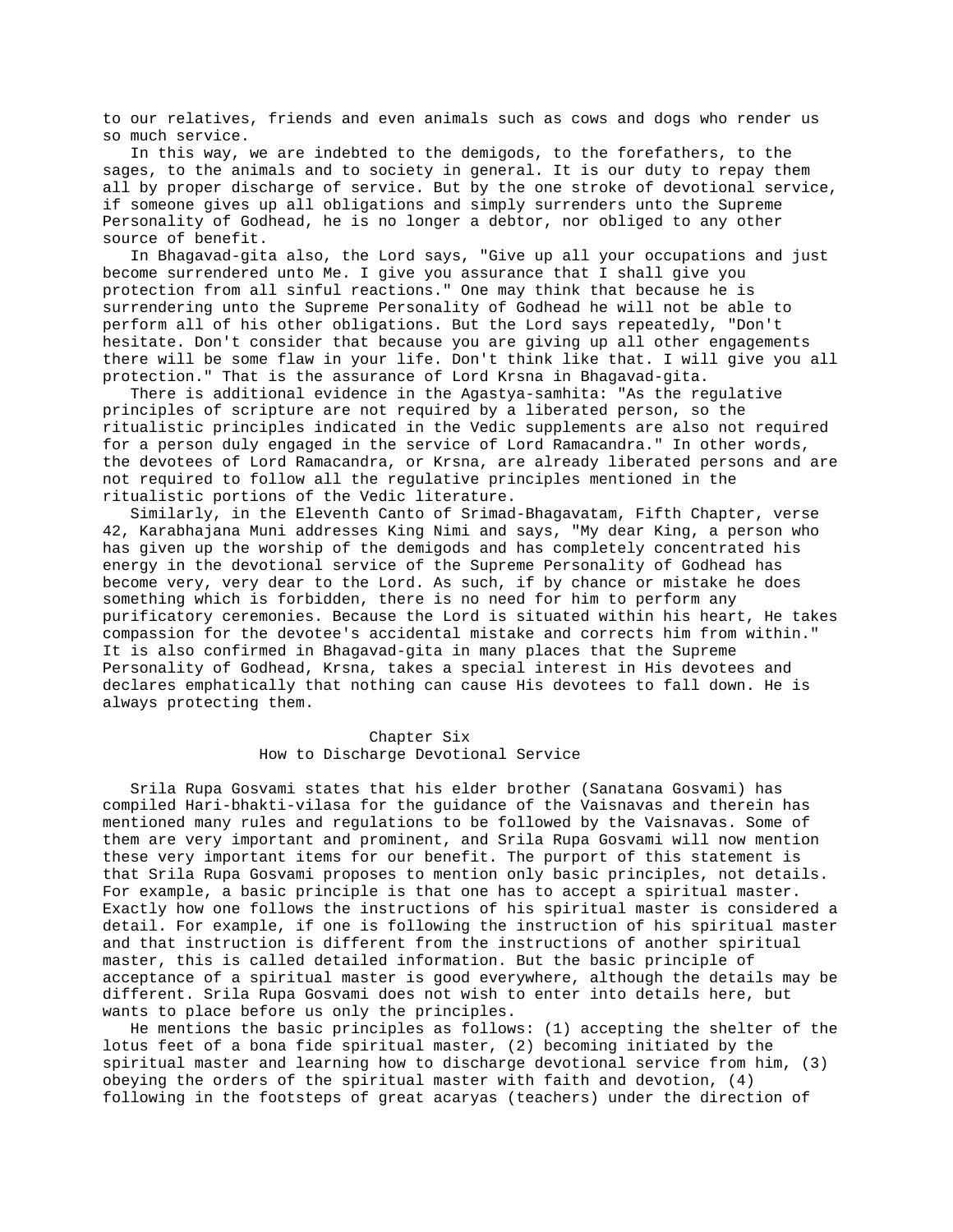the spiritual master, (5) inquiring from the spiritual master how to advance in Krsna consciousness, (6) being prepared to give up anything material for the satisfaction of the Supreme Personality of Godhead, Sri Krsna (this means that when we are engaged in the devotional service of Krsna, we must be prepared to give up something which we may not like to give up, and also we have to accept something which we may not like to accept), (7) residing in a sacred place of pilgrimage like Dvaraka or Vrndavana, (8) accepting only what is necessary, or dealing with the material world only as far as necessary, (9) observing the fasting day on Ekadasi and (10) worshiping sacred trees like the banyan tree.

 These ten items are preliminary necessities for beginning the discharge of devotional service in regulative principles. In the beginning, if a neophyte devotee observes the above-mentioned ten principles, surely he will quickly make good advancement in Krsna consciousness.

 The next set of instructions is listed as follows: (1) One should rigidly give up the company of nondevotees. (2) One should not instruct a person who is not desirous of accepting devotional service. (3) One should not be very enthusiastic about constructing costly temples or monasteries. (4) One should not try to read too many books, nor should one develop the idea of earning his livelihood by lecturing on or professionally reciting Srimad-Bhagavatam or Bhagavad-gita. (5) One should not be neglectful in ordinary dealings. (6) One should not be under the spell of lamentation in loss or jubilation in gain. (7) One should not disrespect the demigods. (8) One should not give unnecessary trouble to any living entity. (9) One should carefully avoid the various offenses in chanting the holy name of the Lord or in worshiping the Deity in the temple. (10) One should be very intolerant toward the blasphemy of the Supreme Personality of Godhead, Krsna, or His devotees.

 Without following the above-mentioned ten principles, one cannot properly elevate himself to the platform of sadhana-bhakti, or devotional service in practice. Altogether, Srila Rupa Gosvami mentions twenty items, and all of them are very important. Out of the twenty, the first three--namely accepting the shelter of a bona fide spiritual master, taking initiation from him and serving him with respect and reverence--are the most important.

 The next important items are as follows: (1) One should decorate the body with tilaka, which is the sign of the Vaisnavas. (The idea is that as soon as a person sees these marks on the body of the Vaisnava, he will immediately remember Krsna. Lord Caitanya said that a Vaisnava is he who, when seen, reminds one of Krsna. Therefore, it is essential that a Vaisnava mark his body with tilaka to remind others of Krsna.) (2) In marking such tilaka, sometimes one may write Hare Krsna on the body. (3) One should accept flowers and garlands that have been offered to the Deity and the spiritual master and put them on one's body. (4) One should learn to dance before the Deity. (5) One should learn to bow down immediately upon seeing the Deity or the spiritual master. (6) As soon as one visits a temple of Lord Krsna, one must stand up. (7) When the Deity is being borne for a stroll in the street, a devotee should immediately follow the procession. (In this connection it may be noted that in India, especially in Visnu temples, the system is that apart from the big Deity who is permanently situated in the main area of the temple, there is a set of smaller Deities which are taken in procession in the evening. In some temples it is the custom to hold a big procession in the evening with a band playing and a nice big umbrella over the Deities, who sit on decorated thrones on the cart or palanquin, which is carried by devotees. The Deities come out onto the street and travel in the neighborhood while the people of the neighborhood come out to offer prasada. The residents of the neighborhood all follow the procession, so it is a very nice scene. When the Deity is coming out, the servitors in the temple put forward the daily accounts before Them: so much was the collection, so much was the expenditure. The whole idea is that the Deity is considered to be the proprietor of the whole establishment, and all the priests and other people taking care of the temple are considered to be the servants of the Deity. This system is very,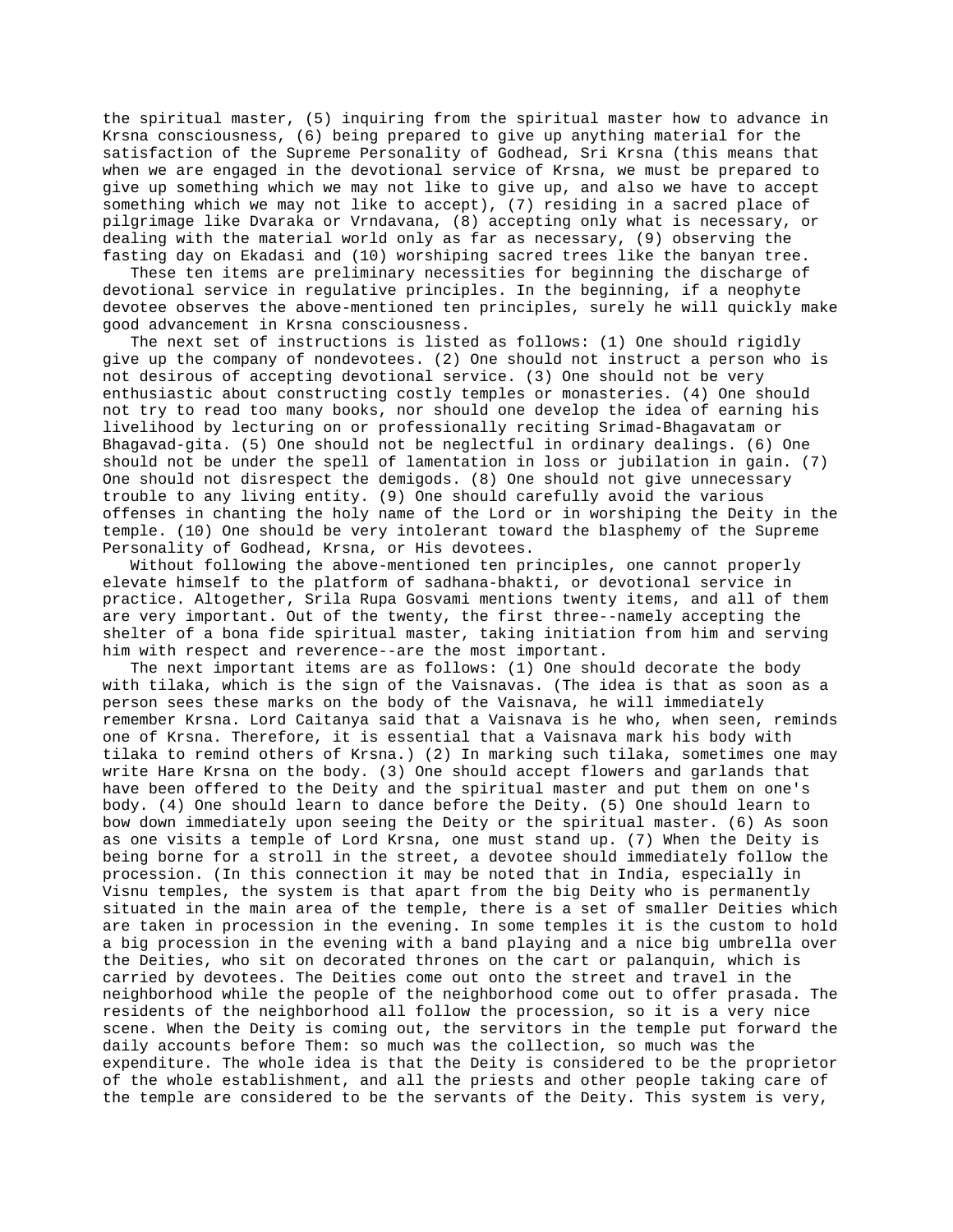very old and is still followed. So, therefore, it is mentioned here that when the Deity is on stroll the people should follow behind.) (8) A devotee must visit a Visnu temple at least once or twice every day, morning and evening. (In Vrndavana this system is followed very strictly. All the devotees in town go every morning and evening to visit different temples. Therefore during these times there are considerable crowds all over the city. There are about five thousand temples in Vrndavana city. Of course it is not possible to visit all the temples, but there are at least one dozen very big and important temples which were started by the Gosvamis and which should be visited.) (9) One must circumambulate the temple building at least three times. (In every temple there is an arrangement to go around the temple at least three times. Some devotees go around more than three times--ten times, fifteen times--according to their vows. The Gosvamis used to circumambulate Govardhana Hill.) One should also circumambulate the whole Vrndavana area. (10) One must worship the Deity in the temple according to the regulative principles. (Offering arati and prasada, decorating the Deity, etc.--these things must be observed regularly.) (11) One must render personal service to the Deities. (12) One must sing. (13) One must perform sankirtana. (14) One must chant. (15) One must offer prayers. (16) One must recite notable prayers. (17) One must taste maha-prasada (food from the very plate offered before the Deities). (18) One must drink caranamrta (water from the bathing of the Deities, which is offered to guests). (19) One must smell the incense and flowers offered to the Deity. (20) One must touch the lotus feet of the Deity. (21) One must see the Deity with great devotion. (22) One must offer arati (aratrika) at different times. (23) One must hear about the Lord and His pastimes from Srimad-Bhagavatam, Bhagavad-gita and similar books. (24) One must pray to the Deity for His mercy. (25) One should remember the Deity. (26) One should meditate upon the Deity. (27) One should render some voluntary service. (28) One should think of the Lord as one's friend. (29) One should offer everything to the Lord. (30) One should offer a favorite article (such as food or a garment). (31) One should take all kinds of risks and perform all endeavors for Krsna's benefit. (32) In every condition, one should be a surrendered soul. (33) One should pour water on the tulasi tree. (34) One should regularly hear Srimad-Bhagavatam and similar literature. (35) One should live in a sacred place like Mathura, Vrndavana or Dvaraka. (36) One should offer service to Vaisnavas (devotees). (37) One should arrange one's devotional service according to one's means. (38) In the month of Karttika (October and November), one should make arrangements for special services. (39) During Janmastami (the time of Krsna's appearance in this world) one should observe a special service. (40) One should do whatever is done with great care and devotion for the Deity. (41) One should relish the pleasure of Bhagavatam reading among devotees and not among outsiders. (42) One should associate with devotees who are considered more advanced. (43) One should chant the holy name of the Lord. (44) One should live in the jurisdiction of Mathura.

 Now, the total regulative principles come to an aggregate of sixty-four items. As we have mentioned, the first are the primary ten regulative principles. Then come the secondary ten regulative principles, and added to these are forty-four other activities. So all together there are sixty-four items for discharging the regulative practice of devotional service. Out of these sixty-four items, five items--namely worshiping the Deity, hearing Srimad-Bhagavatam, associating among the devotees, sankirtana, and living in Mathura- are very important.

 The sixty-four items of devotional service should include all of our activities of body, mind and speech. As stated in the beginning, the regulative principle of devotional service enjoins that all of our senses must be employed in the service of the Lord. Exactly how they can be thus employed is described in the above sixty-four items. Now, Srila Rupa Gosvami will give evidence from different scriptures supporting the authenticity of many of these points.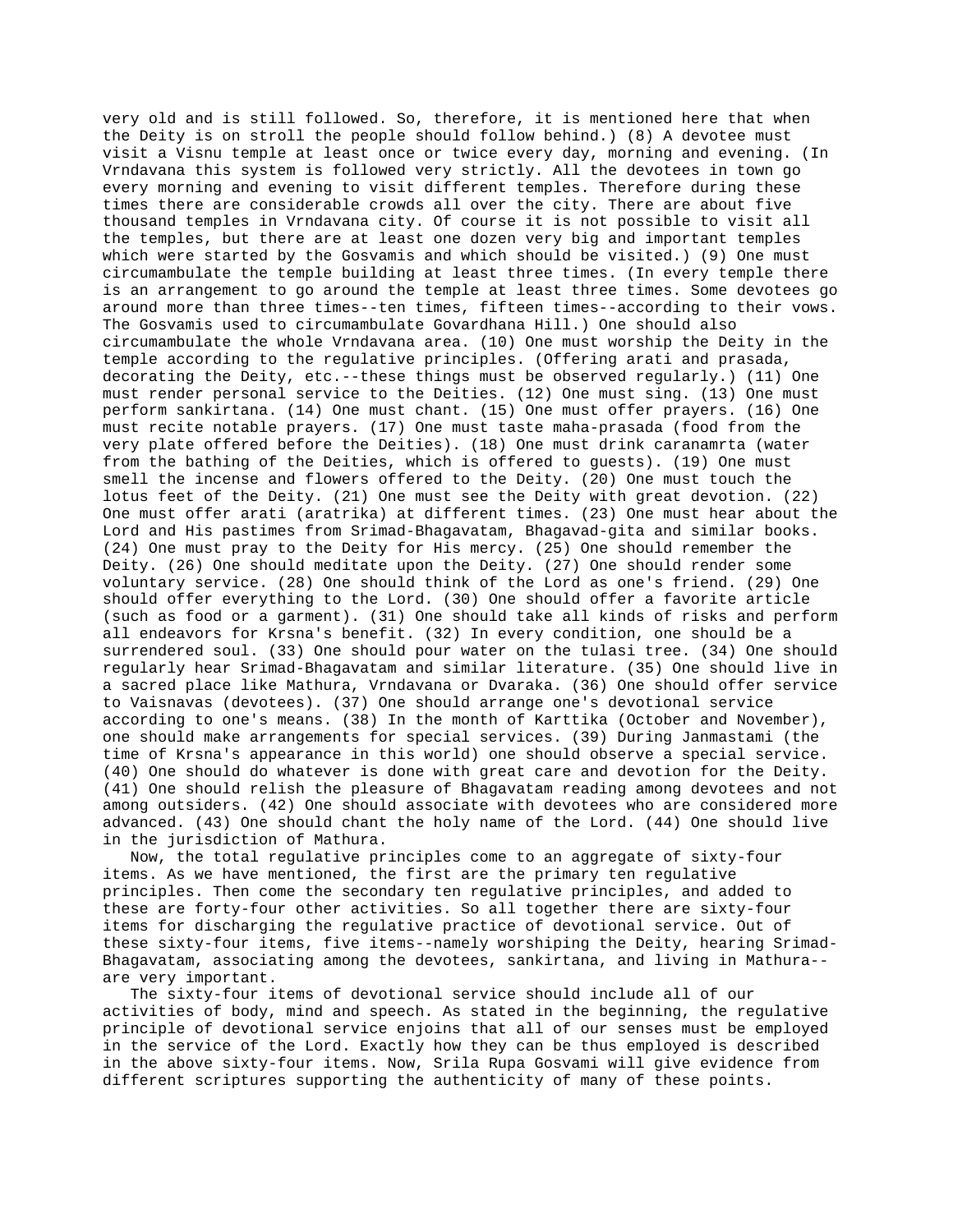# Chapter Seven Evidence Regarding Devotional Principles

Accepting the Shelter of a Bona Fide Spiritual Master

 In the Eleventh Canto of Srimad-Bhagavatam, Third Chapter, verse 21, Prabuddha tells Maharaja Nimi, "My dear King, please know for certain that in the material world there is no happiness. It is simply a mistake to think that there is happiness here, because this place is full of nothing but miserable conditions. Any person who is seriously desirous of achieving real happiness must seek out a bona fide spiritual master and take shelter of him by initiation. The qualification of a spiritual master is that he must have realized the conclusion of the scriptures by deliberation and arguments and thus be able to convince others of these conclusions. Such great personalities who have taken shelter of the Supreme Godhead, leaving aside all material considerations, are to be understood as bona fide spiritual masters. Everyone should try to find such a bona fide spiritual master in order to fulfill his mission of life, which is to transfer himself to the plane of spiritual bliss."

 The purport is that one should not accept as a spiritual master someone who is fool number one, who has no direction according to the scriptural injunctions, whose character is doubtful, who does not follow the principles of devotional service, or who has not conquered the influence of the six sensegratifying agents. The six agents of sense gratification are the tongue, the genitals, the belly, anger, the mind and words. Anyone who has practiced controlling these six is permitted to make disciples all over the world. To accept such a spiritual master is the crucial point for advancement in spiritual life. One who is fortunate enough to come under the shelter of a bona fide spiritual master is sure to traverse the path of spiritual salvation without any doubt.

# Accepting Initiation from the Spiritual Master and the contract of the contract of the contract of the contract of the contract of the contract of the contract of the contract of the contract of the contract of the contract of the contract of the contract of the contra Receiving Instructions from Him

 Sage Prabuddha continued to speak to the King as follows: "My dear King, a disciple has to accept the spiritual master not only as spiritual master, but also as the representative of the Supreme Personality of Godhead and the Supersoul. In other words, the disciple should accept the spiritual master as God, because he is the external manifestation of Krsna. This is confirmed in every scripture, and a disciple should accept the spiritual master as such. One should learn Srimad-Bhagavatam seriously and with all respect and veneration for the spiritual master. Hearing and speaking Srimad-Bhagavatam is the religious process which elevates one to the platform of serving and loving the Supreme Personality of Godhead."

 The attitude of the disciple should be to satisfy the bona fide spiritual master. Then it will be very easy for him to understand spiritual knowledge. This is confirmed in the Vedas, and Rupa Gosvami will further explain that for a person who has unflinching faith in God and the spiritual master, everything becomes revealed very easily.

# Serving the Spiritual Master with Faith and Confidence

 Regarding accepting initiation from the spiritual master, in the Eleventh Canto of Srimad-Bhagavatam, Seventeenth Chapter, verse 27, it is stated by Lord Krsna, "My dear Uddhava, the spiritual master must be accepted not only as My representative, but as My very self. He must never be considered on the same level with an ordinary human being. One should never be envious of the spiritual master, as one may be envious of an ordinary man. The spiritual master should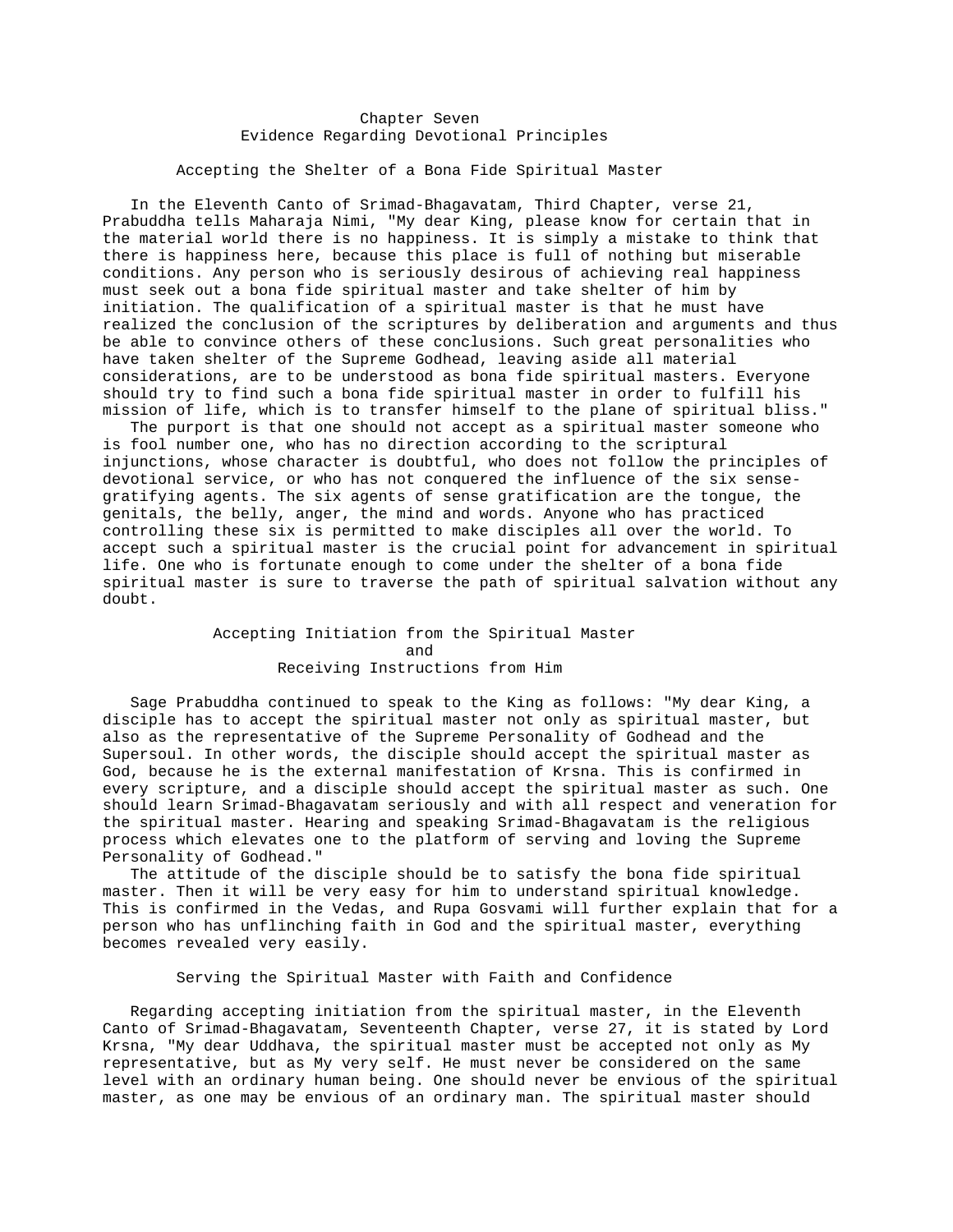always be seen as the representative of the Supreme Personality of Godhead, and by serving the spiritual master one is able to serve all the demigods."

## Following in the Footsteps of Saintly Persons

 In the Skanda Purana it is advised that a devotee follow the past acaryas and saintly persons, because by such following one can achieve the desired results, with no chance of lamenting or being baffled in his progress.

 The scripture known as Brahma-yamala states as follows: "If someone wants to pose himself as a great devotee without following the authorities of the revealed scriptures, then his activities will never help him to make progress in devotional service. Instead, he will simply create disturbances for the sincere students of devotional service." Those who do not strictly follow the principles of revealed scriptures are generally called sahajiyas--those who have imagined everything to be cheap, who have their own concocted ideas, and who do not follow the scriptural injunctions. Such persons are simply creating disturbances in the discharge of devotional service.

 In this connection, an objection may be raised by those who are not in devotional service and who do not care for the revealed scriptures. An example of this is seen in Buddhist philosophy. Lord Buddha appeared in the family of a high-grade ksatriya king, but his philosophy was not in accord with the Vedic conclusions and therefore was rejected. Under the patronage of a Hindu king, Maharaja Asoka, the Buddhist religion was spread all over India and the adjoining countries. However, after the appearance of the great stalwart teacher Sankaracarya, this Buddhism was driven out beyond the borders of India.

 The Buddhists or other religionists who do not care for revealed scriptures sometimes say that there are many devotees of Lord Buddha who show devotional service to Lord Buddha, and who therefore should be considered devotees. In answer to this argument, Rupa Gosvami says that the followers of Buddha cannot be accepted as devotees. Although Lord Buddha is accepted as an incarnation of Krsna, the followers of such incarnations are not very advanced in their knowledge of the Vedas. To study the Vedas means to come to the conclusion of the supremacy of the Personality of Godhead. Therefore any religious principle which denies the supremacy of the Personality of Godhead is not accepted and is called atheism. Atheism means defying the authority of the Vedas and decrying the great acaryas who teach Vedic scriptures for the benefit of the people in general.

 Lord Buddha is accepted as an incarnation of Krsna in the Srimad-Bhagavatam, but in the same Srimad-Bhagavatam it is stated that Lord Buddha appeared in order to bewilder the atheistic class of men. Therefore his philosophy is meant for bewildering the atheists and should not be accepted. If someone asks, "Why should Krsna propagate atheistic principles?" the answer is that it was the desire of the Supreme Personality of Godhead to end the violence which was then being committed in the name of the Vedas. The so-called religionists were falsely using the Vedas to justify such violent acts as meat-eating, and Lord Buddha came to lead the fallen people away from such a false interpretation of the Vedas. Also, for the atheists Lord Buddha preached atheism so that they would follow him and thus be tricked into devotional service to Lord Buddha, or Krsna.

# Inquiring About Eternal Religious principles

 In the Naradiya Purana it is said, "If one is actually very serious about devotional service, then all of his purposes will be served without any delay."

Being Prepared to Give Up Everything Material for Krsna's Satisfaction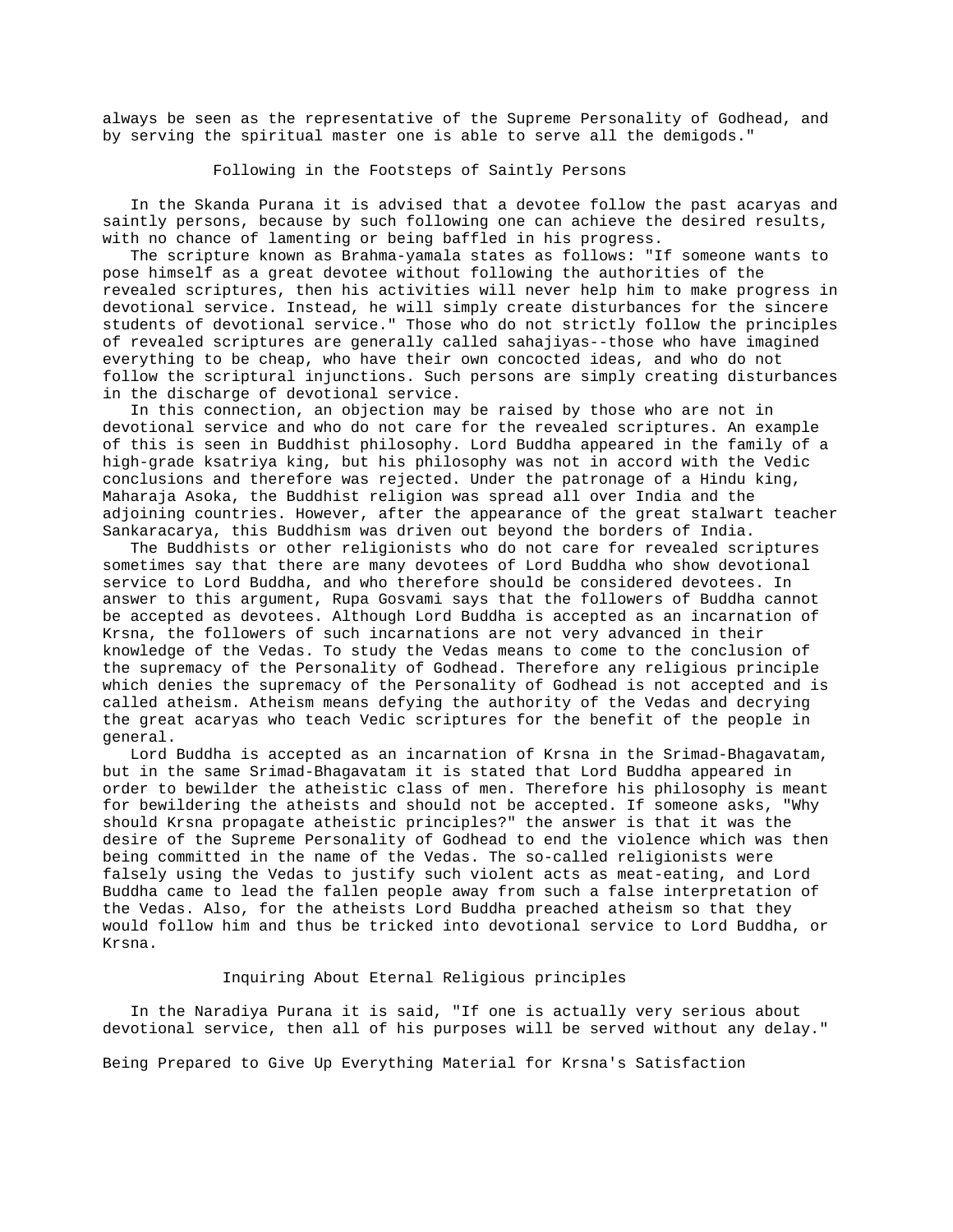In the Padma Purana it is stated, "For one who has given up his material sense enjoyment and has accepted the principles of devotional service, the opulence of Visnuloka [the kingdom of God] is awaiting."

#### Residing in a Sacred Place

 In the Skanda Purana it is also said that for a person who has lived in Dvaraka for six months, for one month, or even for one fortnight, there is awaiting elevation to the Vaikunthalokas and all the profits of sarupya-mukti (the privilege of having the same four-handed bodily features as Narayana).

 In the Brahma Purana it is said, "The transcendental significance of Purusottama-ksetra, which is the eighty-square-mile field of Lord Jagannatha, cannot be properly described. Even the demigods from higher planetary systems see the inhabitants of this Jagannatha Puri as having exactly the same bodily features possessed by one in Vaikuntha. That is, the demigods see the inhabitants of Jagannatha Puri as being four-handed."

 When there was a meeting of great sages at Naimisaranya, Suta Gosvami was reciting Srimad-Bhagavatam, and the importance of the Ganges was stated as follows: "The waters of the Ganges are always carrying the flavor of tulasi offered at the lotus feet of Sri Krsna, and as such the waters of the Ganges are ever flowing, spreading the glories of Lord Krsna. Wherever the waters of the Ganges are flowing, all will be sanctified, both externally and internally."

# Accepting Only What Is Necessary

 In the Naradiya Purana it is directed, "One should not accept more than necessary if he is serious about discharging devotional service." The purport is that one should not neglect following the principles of devotional service, nor should one accept the rulings of devotional service which are more than what he can easily perform. For example, it may be said that one should chant the Hare Krsna mantra at least one hundred thousand times daily on his beads. But if this is not possible, then one must minimize his chanting according to his own capacity. Generally, we recommend our disciples to chant at least sixteen rounds on their japa beads daily, and this should be completed. But if one is not even able to chant sixteen rounds, then he must make it up the next day. He must be sure to keep his vow. If he does not strictly follow this out, then he is sure to be negligent. That is offensive in the service of the Lord. If we encourage offenses, we shall not be able to make progress in devotional service. It is better if one fixes up a regulative principle according to his own ability and then follows that vow without fail. That will make him advanced in spiritual life.

#### Observing Fasting on Ekadasi

 In the Brahma-vaivarta Purana it is said that one who observes fasting on Ekadasi day is freed from all kinds of reactions to sinful activities and advances in pious life. The basic principle is not just to fast, but to increase one's faith and love for Govinda, or Krsna. The real reason for observing fasting on Ekadasi is to minimize the demands of the body and to engage our time in the service of the Lord by chanting or performing similar service. The best thing to do on fasting days is to remember the pastimes of Govinda and to hear His holy name constantly.

#### Offering Respect to the Banyan Trees

 In the Skanda Purana it is directed that a devotee should offer water to the tulasi plant and amalaka trees. He should offer respect to the cows and to the brahmanas and should serve the Vaisnavas by offering them respectful obeisances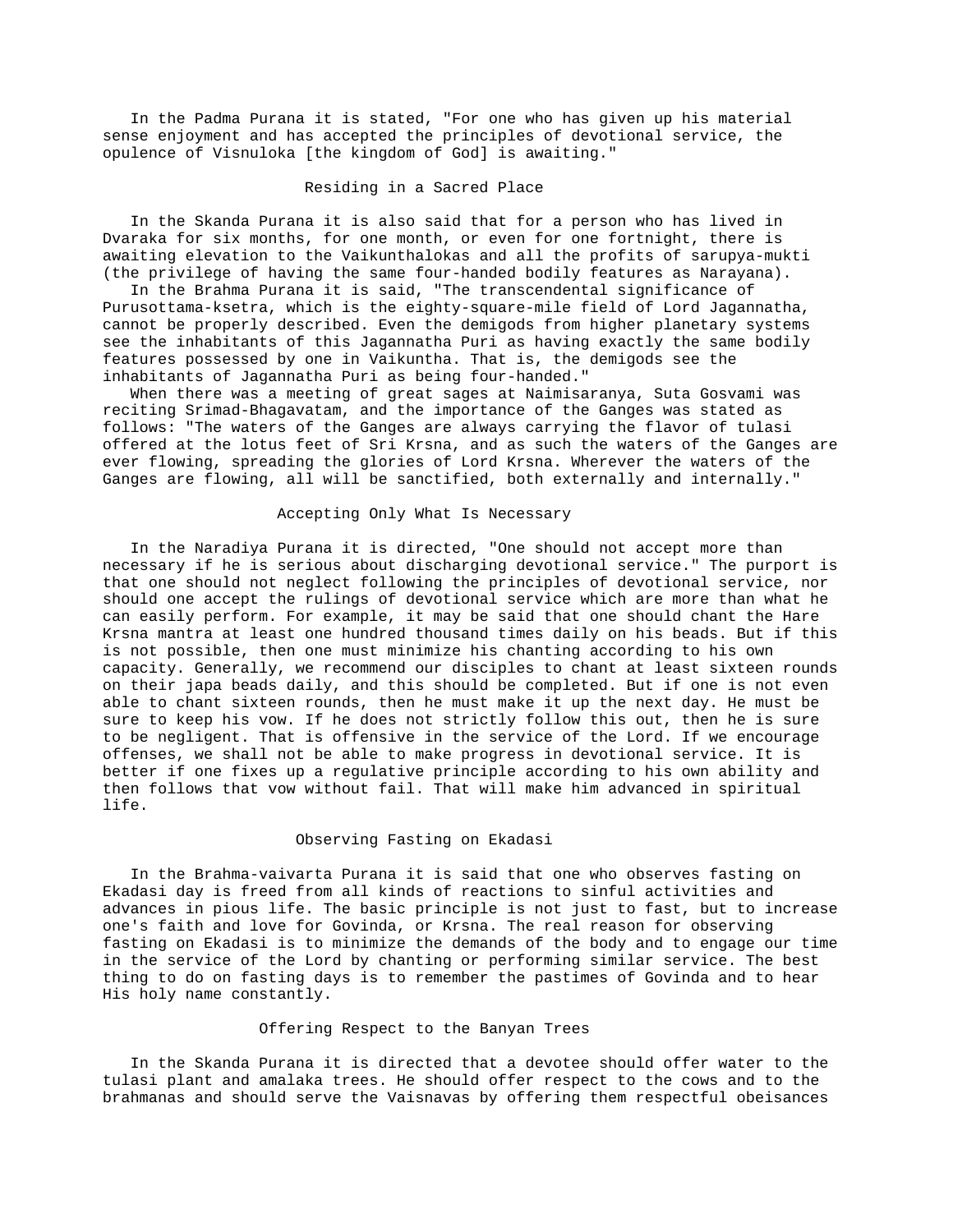and meditating upon them. All of these processes will help the devotee to diminish the reactions to his past sinful activities.

## Giving Up the Company of Nondevotees

 Lord Caitanya was once asked by one of His householder devotees what the general behavior of a Vaisnava should be. In this connection, Lord Caitanya replied that a Vaisnava should always give up the company of nondevotees. Then He explained that there are two kinds of nondevotees: one class is against the supremacy of Krsna, and another class is too materialistic. In other words, those who are after material enjoyment and those who are against the supremacy of the Lord are called avaisnava, and their company should be strictly avoided.

 In the Katyayana-samhita it is stated that even if one is forced to live within a cage of iron or in the midst of a blazing fire, he should accept this position rather than live with nondevotees who are through and through against the supremacy of the Lord. Similarly, in the Visnu-rahasya there is a statement to the effect that one should prefer to embrace a snake, a tiger or an alligator rather than associate with persons who are worshipers of various demigods and who are impelled by material desire.

 In the scriptures it is instructed that one may worship a certain demigod if he is desirous of achieving some material gain. For example, one is advised to worship the sun-god if he is desirous of getting rid of a diseased condition. For a beautiful wife, one may worship Uma, the wife of Lord Siva, and for advanced education one may worship Sarasvati. Similarly, there is a list in the Srimad-Bhagavatam for worshipers of all demigods, according to different material desires. But all of these worshipers, although they appear to be very good devotees of the demigods, are still considered to be nondevotees. They cannot be accepted as devotees.

 The Mayavadis (impersonalists) say that one may worship any form of the Lord and that it doesn't matter, because one reaches the same destination anyway. But it is clearly stated in the Bhagavad-gita that those who are worshipers of the demigods will ultimately reach only the planets of those demigods, while those who are devotees of the Lord Himself will be promoted to the Lord's abode, the kingdom of God. So actually these persons who are worshipers of demigods have been condemned in the Gita. It is described that due to their lusty desires they have lost their intelligence and have therefore taken to worshiping the different demigods. So in the Visnu-rahasya these demigod worshipers are forcefully condemned by the statement that it is better to live with the most dangerous animals than to associate with these persons.

> Not Accepting Unfit Disciples, Constructing Many Temples or Reading Many Books

 Another stricture is that a person may have many disciples, but he should not act in such a way that he will be obliged to any of them for some particular action or some favor. And one should also not be very enthusiastic about constructing new temples, nor should one be enthusiastic about reading various types of books, save and except the ones which lead to the advancement of devotional service. Practically, if one very carefully reads Bhagavad-gita, Srimad-Bhagavatam, Teachings of Lord Caitanya and this Nectar of Devotion, that will give him sufficient knowledge to understand the science of Krsna consciousness. One need not take the trouble of reading other books.

 In the Seventh Canto of Srimad-Bhagavatam, Thirteenth Chapter, verse 8, Narada Muni, while discussing with Maharaja Yudhisthira the various functions of the different orders in society, especially mentions rules for the sannyasis, those persons who have renounced this material world. One who has accepted the sannyasa order of life is forbidden to accept as a disciple anyone who is not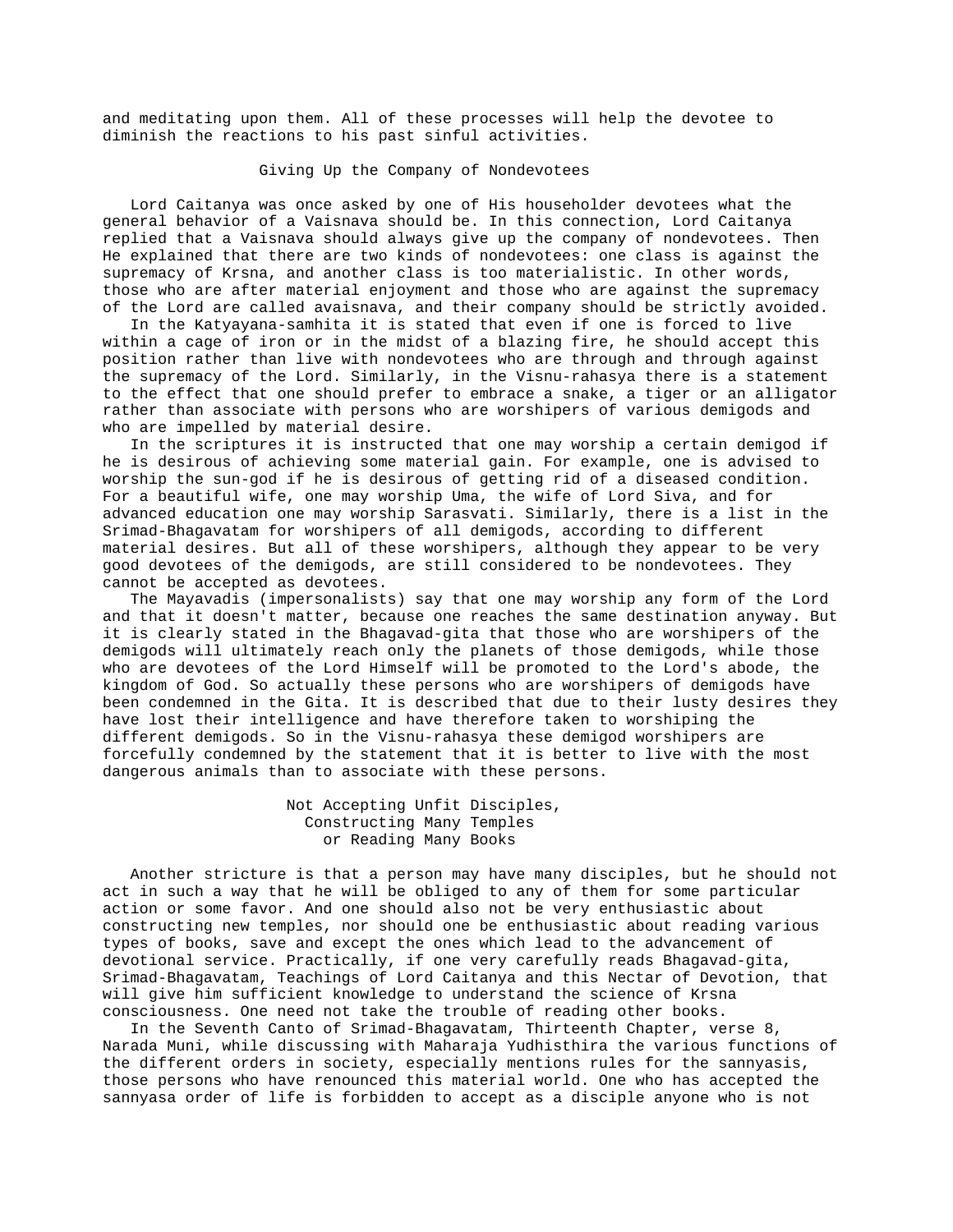fit. A sannyasi should first of all examine whether a prospective student is sincerely seeking Krsna consciousness. If he is not, he should not be accepted. However, Lord Caitanya's causeless mercy is such that He advised all bona fide spiritual masters to speak about Krsna consciousness everywhere. Therefore, in the line of Lord Caitanya even the sannyasis can speak about Krsna consciousness everywhere, and if someone is seriously inclined to become a disciple, the sannyasi always accepts him.

 The one point is that without increasing the number of disciples, there is no propagation of the cult of Krsna consciousness. Therefore, sometimes even at a risk, a sannyasi in the line of Caitanya Mahaprabhu may accept even a person who is not thoroughly fit to become a disciple. Later on, by the mercy of such a bona fide spiritual master, the disciple is gradually elevated. However, if one increases the number of disciples simply for some prestige or false honor, he will surely fall down in the matter of executing Krsna consciousness.

 Similarly, a bona fide spiritual master has no business reading many books simply to show his proficiency or to get popularity by lecturing in different places. One should avoid all these things. It is also stated that a sannyasi should not be enthusiastic about constructing temples. We can see in the lives of various acaryas in the line of Sri Caitanya Mahaprabhu that they are not very enthusiastic about constructing temples. However, if somebody comes forward to offer some service, the same reluctant acaryas will encourage the building of costly temples by such servitors. For example, Rupa Gosvami was offered a favor by Maharaja Mansingh, the commander-in-chief of Emperor Akhbar, and Rupa Gosvami instructed him to construct a large temple for Govindaji, which cost vast amounts of money.

 So a bona fide spiritual master should not personally take any responsibility for constructing temples, but if someone has money and wants to spend it in the service of Krsna, an acarya like Rupa Gosvami may utilize the devotee's money to construct a nice, costly temple for the service of the Lord. Unfortunately, it happens that someone who is not fit to become a spiritual master may approach wealthy persons to contribute for temple constructions. If such money is utilized by unqualified spiritual masters for living comfortably in costly temples without actually doing any preaching work, this is not acceptable. In other words, a spiritual master needn't be very enthusiastic for constructing temple buildings simply in the name of so-called spiritual advancement. Rather, his first and foremost activity should be to preach. In this connection, Srila Bhaktisiddhanta Sarasvati Gosvami Maharaja recommended that a spiritual master print books. If one has money, instead of constructing costly temples, one should spend his money for the publication of authorized books in different languages for propagating the Krsna consciousness movement.

# Straightforwardness in Ordinary Dealings and and a state of the state of the state of the state of the state of the state of the state of the state of the state of the state of the state of the state of the state of the state of the state of the state of the stat Equilibrium in Loss and Gain

 There is a statement in the Padma Purana: "Persons who are engaged in Krsna consciousness should never be disturbed by some material gain or loss. Even if there is some material loss, one should not be perturbed, but should always think of Krsna within himself." The purport is that every conditioned soul is always absorbed in thinking of materialistic activities; he has to free himself from such thoughts and transfer himself completely to Krsna consciousness. As we have already explained, the basic principle of Krsna consciousness is to always think of Krsna. One should not be disturbed in material loss, but, rather, should concentrate his mind upon the lotus feet of the Lord.

 A devotee should not be subjected to lamentation or illusion. There is the following statement in the Padma Purana: "Within the heart of a person who is overpowered by lamentation or anger, there is no possibility of Krsna's being manifested."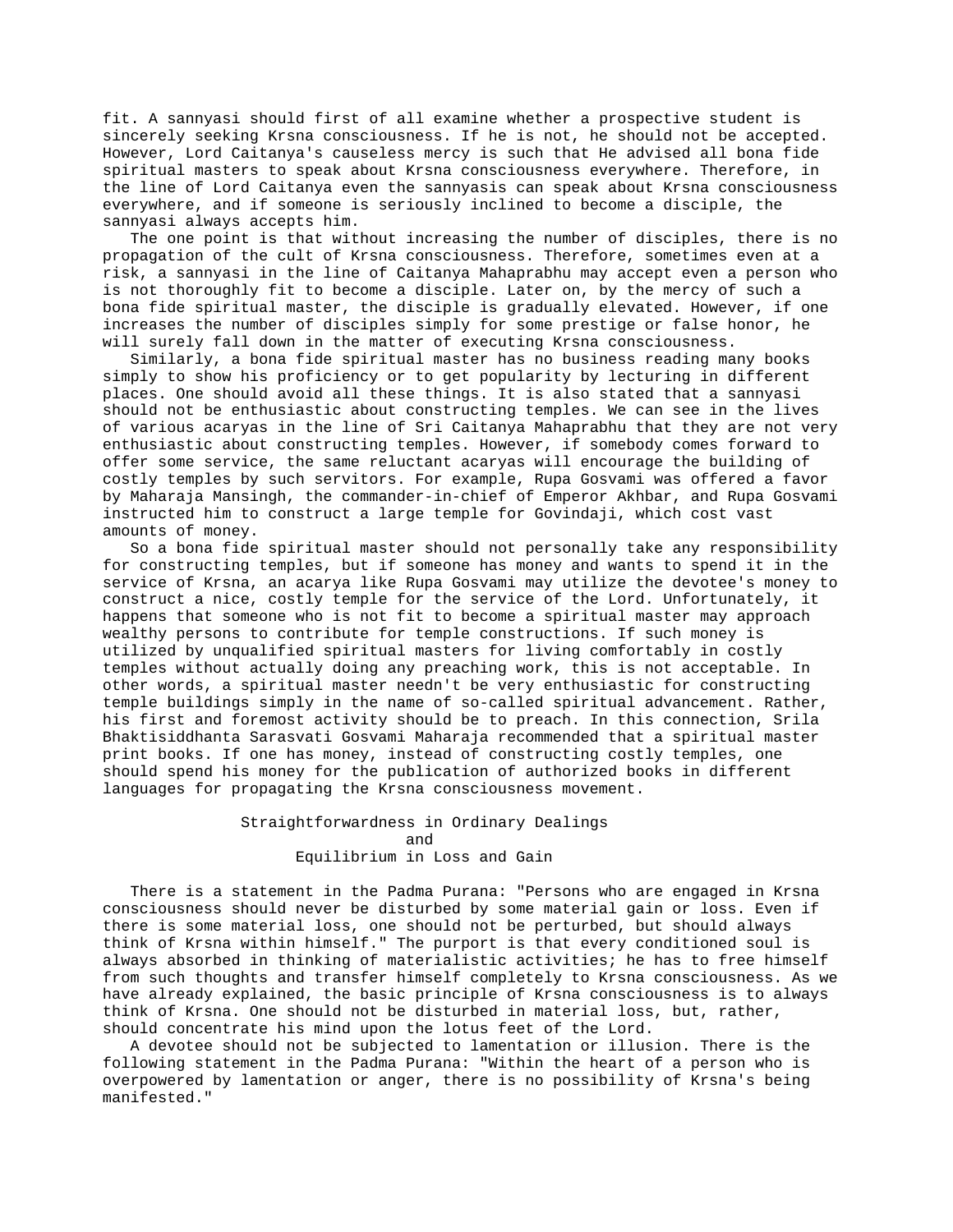#### The Demigods

 One should not neglect to offer due respect to the demigods. One may not be a devotee of demigods, but that does not mean that he should be disrespectful to them. For example, a Vaisnava is not a devotee of Lord Siva or Lord Brahma, but he is duty-bound to offer all respects to such highly positioned demigods. According to Vaisnava philosophy, one should offer respect even to an ant, so then what is there to speak of such exalted persons as Lord Siva and Lord Brahma?

 In the Padma Purana it is said, "Krsna, or Hari, is the master of all demigods, and therefore He is always worshipable. But this does not mean that one should not offer respect to the demigods."

## Not Giving Pain to Any Living Entity

 This is the statement of Mahabharata: "A person who does not disturb or cause painful action in the mind of any living entity, who treats everyone just like a loving father does his children, whose heart is so pure, certainly very soon becomes favored by the Supreme Personality of Godhead."

 In so-called civilized society there is sometimes agitation against cruelty to animals, but at the same time regular slaughterhouses are always maintained. A Vaisnava is not like that. A Vaisnava can never support animal slaughter or even give pain to any living entity.

# Chapter Eight Offenses to Be Avoided

 In the supplementary Vedic literature, there is the following list of thirtytwo offenses in the matter of serving the Lord: (1) One should not enter the temple of the Deity in a car or palanquin or with shoes on the feet. (2) One should not fail to observe the various festivals for the pleasure of the Supreme Personality of Godhead, such as Janmastami and Ratha-yatra. (3) One should not avoid bowing down before the Deity. (4) One should not enter the temple to worship the Lord without having washed one's hands and feet after eating. (5) One should not enter the temple in a contaminated state. (According to Vedic scripture, if someone dies in the family the whole family becomes contaminated for some time, according to its status. For example, if the family is brahmana their contamination period is twelve days, for the ksatriyas and vaisyas it is fifteen days, and for sudras thirty days.) (6) One should not bow down on one hand. (7) One should not circumambulate in front of Sri Krsna. (The process of circumambulating the temple is that one should begin circumambulating from the Deity's right-hand side of the temple and come round. Such circumambulation should be performed outside the temple structure at least three times daily.) (8) One should not spread his legs before the Deity. (9) One should not sit before the Deity holding the ankles, elbows or knees with one's hands. (10) One should not lie down before the Deity of Krsna. (11) One should not accept prasada before the Deity. (12) One should never speak a lie before the Deity. (13) One should not talk very loudly before the Deity. (14) One should not talk with others before the Deity. (15) One should not cry or howl before the Deity. (16) One should not quarrel or fight before the Deity. (17) One should not chastise anyone before the Deity. (18) One should not be charitable to beggars before the Deity. (19) One should not speak very harshly to others before the Deity. (20) One should not wear a fur blanket before the Deity. (21) One should not eulogize or praise anyone else before the Deity. (22) One should not speak any ill names before the Deity. (23) One should not pass air before the Deity. (24) One should not fail to worship the Deity according to one's means. (In Bhagavad-gita it is stated that the Lord is satisfied if some devotee offers Him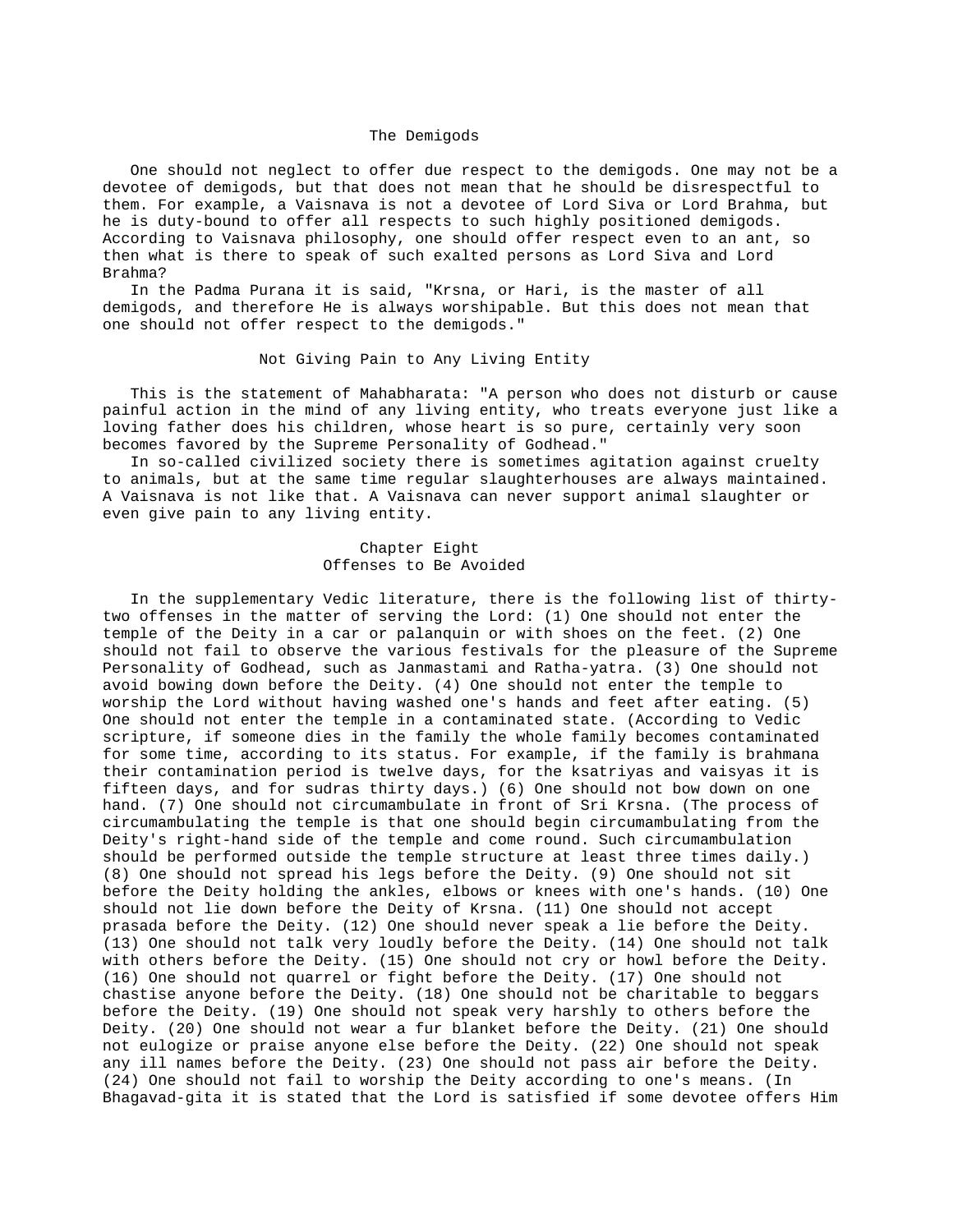even a leaf or a little water. This formula prescribed by the Lord is universally applicable, even for the poorest man. But that does not mean that one who has sufficient means to worship the Lord very nicely should also adopt this method and try to satisfy the Lord simply by offering water and a leaf. If he has sufficient means, he should offer nice decorations, nice flowers and nice foodstuffs and observe all ceremonies. It is not that one should try to satisfy the Supreme Lord with a little water and a leaf, and for himself spend all his money in sense gratification.) (25) One should not eat anything which is not offered first to Krsna. (26) One should not fail to offer fresh fruit and grains to Krsna, according to the season. (27) After food has been cooked, no one should be offered any foodstuff unless it is first offered to the Deity. (28) One should not sit with his back toward the Deity. (29) One should not offer obeisances silently to the spiritual master, or in other words, one should recite aloud the prayers to the spiritual master while offering obeisances. (30) One should not fail to offer some praise in the presence of the spiritual master. (31) One should not praise himself before the spiritual master. (32) One should not deride the demigods before the Deity.

 This is a list of thirty-two offenses. Besides these, there are a number of offenses which are mentioned in the Varaha Purana. They are as follows: (1) One should not touch the Deity in a dark room. (2) One should not fail to strictly follow the rules and regulations in worshiping the Deity. (3) One should not enter the temple of the Deity without first making some sound. (4) One should not offer any foodstuff to the Deity which has been seen by dogs or other lower animals. (5) One should not break silence while worshiping. (6) One should not pass urine or evacuate while engaged in worshiping. (7) One should not offer incense without offering some flower. (8) Useless flowers without any fragrance should not be offered. (9) One should not fail to wash his teeth very carefully every day. (10) One should not enter the temple directly after sexual intercourse. (11) One should not touch a woman during her menstrual period. (12) One should not enter the temple after touching a dead body. (13) One should not enter the temple wearing garments of red or blue color or garments which are unwashed. (14) One should not enter the temple after seeing a dead body. (15) One should not pass air within the temple. (16) One should not be angry within the temple. (17) One should not enter the temple after visiting a crematorium. (18) One should not belch before the Deity. So, until one has fully digested his food, he should not enter the temple. (19) One should not smoke marijuana, or ganja. (20) One should not take opium or similar intoxicants. (21) One should not enter the Deity room or touch the body of the Deity after having smeared oil over his body. (22) One should not show disrespect to a scripture teaching about the supremacy of the Lord. (23) One should not introduce any opposing scripture. (24) One should not chew betel before the Deity. (25) One should not offer a flower which was kept in an unclean pot. (26) One should not worship the Lord while sitting on the bare floor; one must have a sitting place or carpet. (27) One should not touch the Deity before one has completed taking bath. (28) One should not decorate his forehead with the three-lined tilaka. (29) One should not enter the temple without washing his hands and feet.

 Other rules are that one should not offer foodstuff which is cooked by a non-Vaisnava, one should not worship the Deity before a nondevotee, and one should not engage himself in the worship of the Lord while seeing a nondevotee. One should begin the worship of the demigod Ganapati, who drives away all impediments in the execution of devotional service. In the Brahma-samhita it is stated that Ganapati worships the lotus feet of Lord Nrsimhadeva and in that way has become auspicious for the devotees in clearing out all impediments. Therefore, all devotees should worship Ganapati. The Deities should not be bathed in water which has been touched by the nails or fingers. When a devotee is perspiring, he should not engage himself in worshiping the Deity. Similarly, there are many other prohibitions. For example, one should not cross or step over the flowers offered to the Deities, nor should one take a vow in the name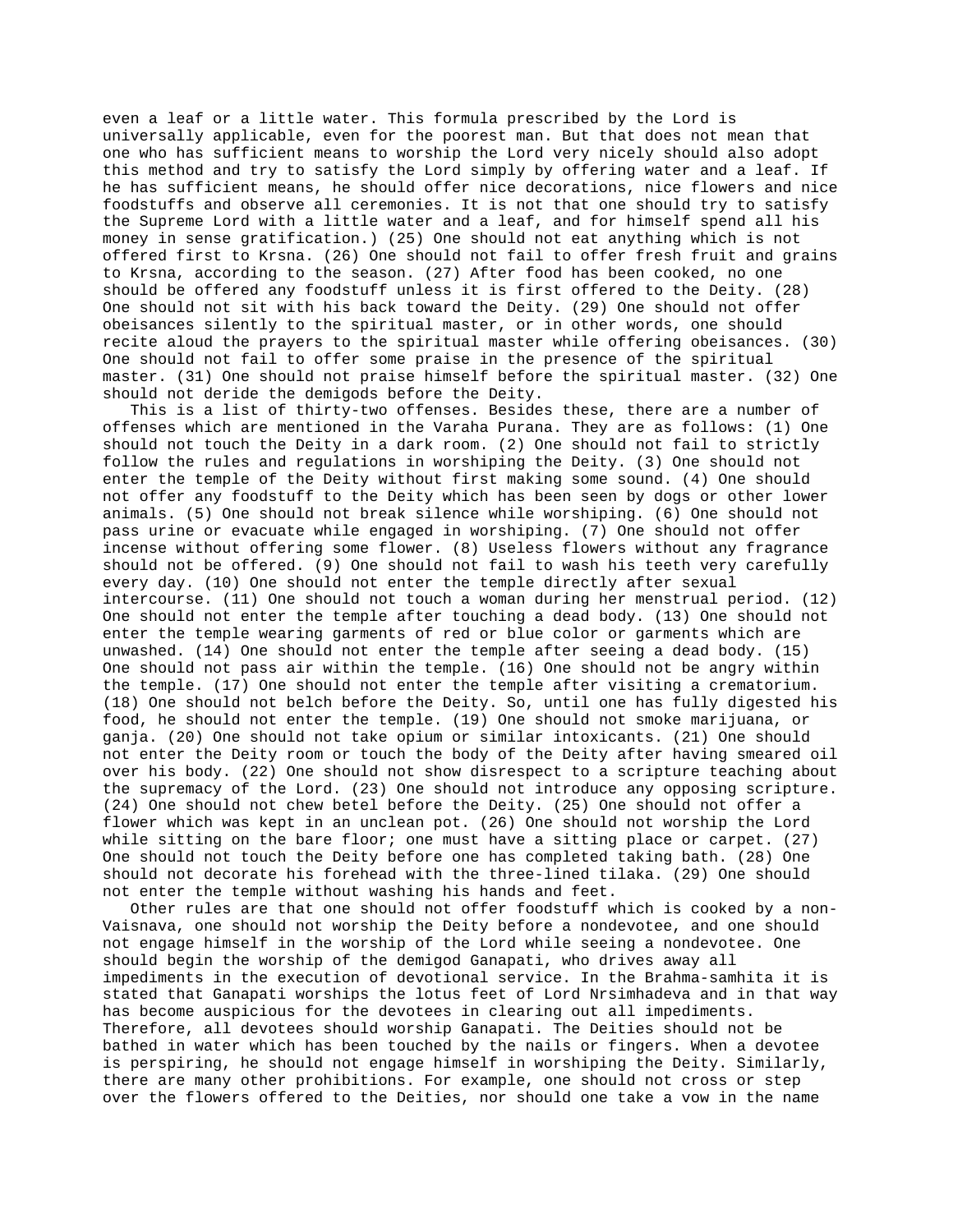of God. These are all different kinds of offenses in the matter of executing devotional service, and one should be careful to avoid them.

 In the Padma Purana it is stated that even a person whose life is completely sinful will be completely protected by the Lord if he simply surrenders unto Him. So it is accepted that one who surrenders unto the Supreme Personality of Godhead becomes free from all sinful reactions. And even when a person becomes an offender unto the Supreme Personality of Godhead Himself, he can still be delivered simply by taking shelter of the holy names of the Lord: Hare Krsna, Hare Krsna, Krsna Krsna, Hare Hare. Hare Rama, Hare Rama, Rama Rama, Hare Hare. In other words, the chanting of Hare Krsna is beneficial for eradicating all sins, but if one becomes an offender to the holy names of the Lord, then he has no chance of being delivered.

 The offenses against the chanting of the holy name are as follows: (1) To blaspheme the devotees who have dedicated their lives for propagating the holy name of the Lord. (2) To consider the names of demigods like Lord Siva or Lord Brahma to be equal to, or independent of, the name of Lord Visnu. (Sometimes the atheistic class of men take it that any demigod is as good as the Supreme Personality of Godhead, Visnu. But one who is a devotee knows that no demigod, however great he may be, is independently as good as the Supreme Personality of Godhead. Therefore, if someone thinks that he can chant "Kali, Kali!" or "Durga, Durga!"and it is the same as Hare Krsna, that is the greatest offense.) (3) To disobey the orders of the spiritual master. (4) To blaspheme the Vedic literature or literature in pursuance of the Vedic version. (5) To consider the glories of chanting Hare Krsna to be imagination. (6) To give some interpretation on the holy name of the Lord. (7) To commit sinful activities on the strength of the holy name of the Lord. (It should not be taken that because by chanting the holy name of the Lord one can be freed from all kinds of sinful reaction, one may continue to act sinfully and after that chant Hare Krsna to neutralize his sins. Such a dangerous mentality is very offensive and should be avoided.) (8) To consider the chanting of Hare Krsna one of the auspicious ritualistic activities offered in the Vedas as fruitive activities (karmakanda). (9) To instruct a faithless person about the glories of the holy name. (Anyone can take part in chanting the holy name of the Lord, but in the beginning one should not be instructed about the transcendental potency of the Lord. Those who are too sinful cannot appreciate the transcendental glories of the Lord, and therefore it is better not to instruct them in this matter.) (10) To not have complete faith in the chanting of the holy names and to maintain material attachments, even after understanding so many instructions on this matter.

 Every devotee who claims to be a Vaisnava must guard against these offenses in order to quickly achieve the desired success.

> Chapter Nine Further Considerations of Devotional Principles

#### Blasphemy

 One should not tolerate blasphemy of the Lord or His devotees. In this connection, in the Tenth Canto, Seventy-fourth Chapter, verse 40, of Srimad-Bhagavatam, Sukadeva Gosvami tells Pariksit Maharaja, "My dear King, if a person, after hearing blasphemous propaganda against the Lord and His devotees, does not go away from that place, he becomes bereft of the effect of all pious activities."

 In one of Lord Caitanya's Siksastaka verses it is stated, "The devotee should be more tolerant than the tree and more submissive than the grass. He should offer all honor to others, but may not accept any honor for himself." In spite of Lord Caitanya's being so humble and meek as a devotee, when He was informed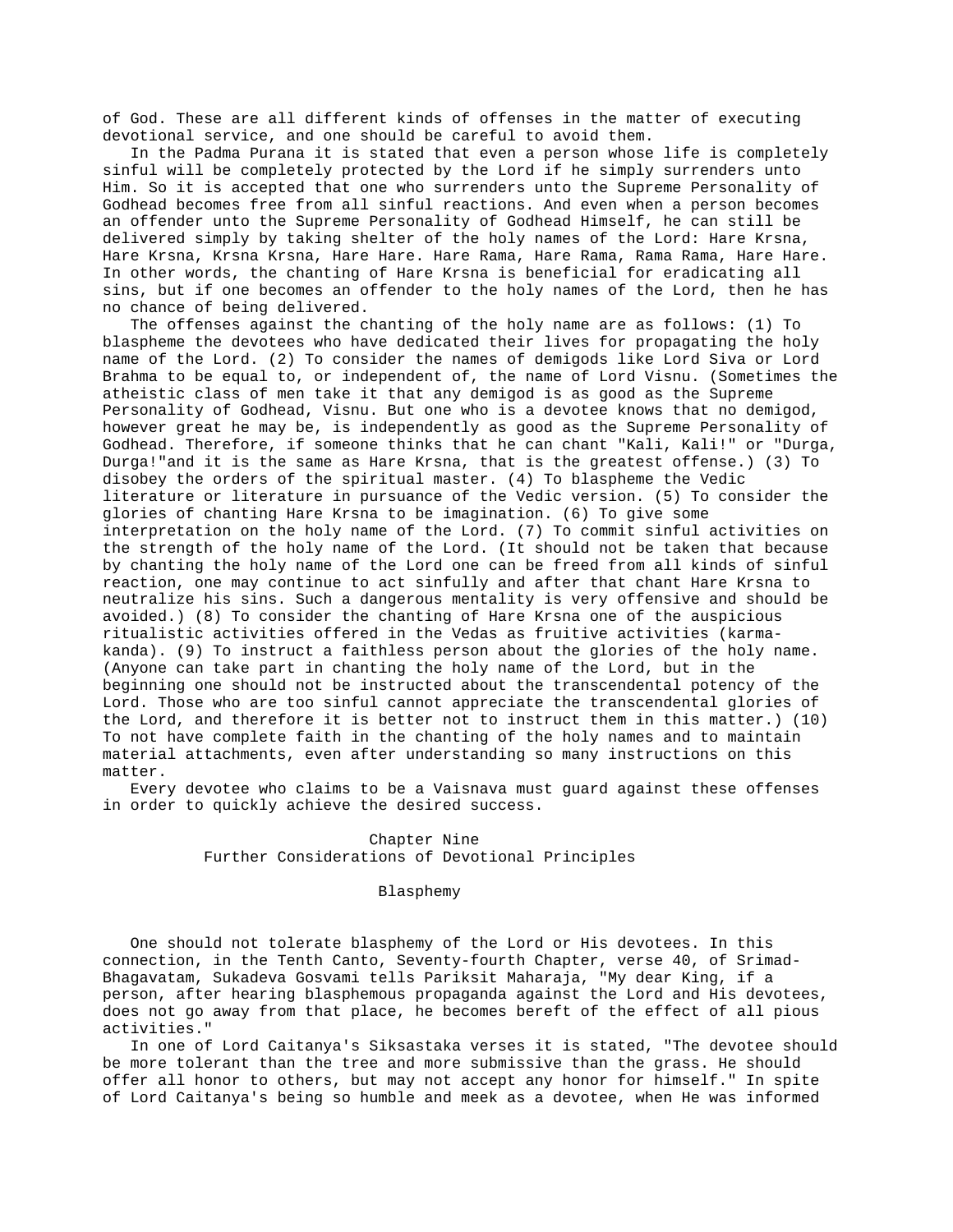about injuries inflicted on the body of Sri Nityananda, He immediately ran to the spot and wanted to kill the offenders, Jagai and Madhai. This behavior of Lord Caitanya's is very significant. It shows that a Vaisnava may be very tolerant and meek, foregoing everything for his personal honor, but when it is a question of the honor of Krsna or His devotee, he will not tolerate any insult.

 There are three ways of dealing with such insults. If someone is heard blaspheming by words, one should be so expert that he can defeat the opposing party by argument. If he is unable to defeat the opposing party, then the next step is that he should not just stand there meekly, but should give up his life. The third process is followed if he is unable to execute the above-mentioned two processes, and this is that one must leave the place and go away. If a devotee does not follow any of the above-mentioned three processes, he falls down from his position of devotion.

## Tilaka and Tulasi Beads

 In the Padma Purana there is a statement describing how a Vaisnava should decorate his body with tilaka and beads: "Persons who put tulasi beads on the neck, who mark twelve places of their bodies as Visnu temples with Visnu's symbolic representations [the four items held in the four hands of Lord Visnu- conch, mace, disc and lotus], and who have visnu-tilaka on their foreheads, are to be understood as the devotees of Lord Visnu in this world. Their presence makes the world purified, and anywhere they remain, they make that place as good as Vaikuntha."

 A similar statement is in the Skanda Purana, which says, "Persons who are decorated with tilaka or gopi-candana [a kind of clay resembling fuller's earth which is produced in certain quarters of Vrndavana], and who mark their bodies all over with the holy names of the Lord, and on whose necks and breasts there are tulasi beads, are never approached by the Yamadutas." The Yamadutas are the constables of King Yama (the lord of death), who punishes all sinful men. Vaisnavas are never called for by such constables of Yamaraja. In the Srimad-Bhagavatam, in the narration of Ajamila's deliverance, it is said that Yamaraja gave clear instructions to his assistants not to approach the Vaisnavas. Vaisnavas are beyond the jurisdiction of Yamaraja's activities.

 The Padma Purana also mentions, "A person whose body is decorated with the pulp of sandalwood, with paintings of the holy name of the Lord, is delivered from all sinful reactions, and after his death he goes directly to Krsnaloka to live in association with the Supreme Personality of Godhead."

# Accepting Flower Garlands

 The next instruction is that one should put on flower garlands which are offered to the Deity. In this connection, in the Eleventh Canto, Sixth Chapter, verse 46, of Srimad-Bhagavatam, Uddhava says to Krsna, "My dear Krsna, I have taken things which You have used and enjoyed, such as garlands of flowers, saintly articles, garments and ornaments, and I eat only the remnants of Your foodstuff, because I am Your menial servant. So, therefore, I am sure that I shall not be attacked by the spell of material energy." The purport of this verse is that for any person who simply follows these rules and regulations of decorating the body with the marks of tilaka of gopi-candana or sandalwood pulp, and who puts on the garlands which were offered to Krsna, there is no question of being conquered by the spell of material energy. At the time of death, there is no question of such a person's being called by the constables of Yamaraja. Even if one does not accept all the Vaisnava principles, but still takes the remnants of foodstuff offered to Krsna, or krsna-prasada, he will gradually become qualified to rise to the platform of a Vaisnava.

 Similarly, in the Skanda Purana Lord Brahma tells Narada, "My dear Narada, anyone who puts on his neck the flower garland which was formerly used by Krsna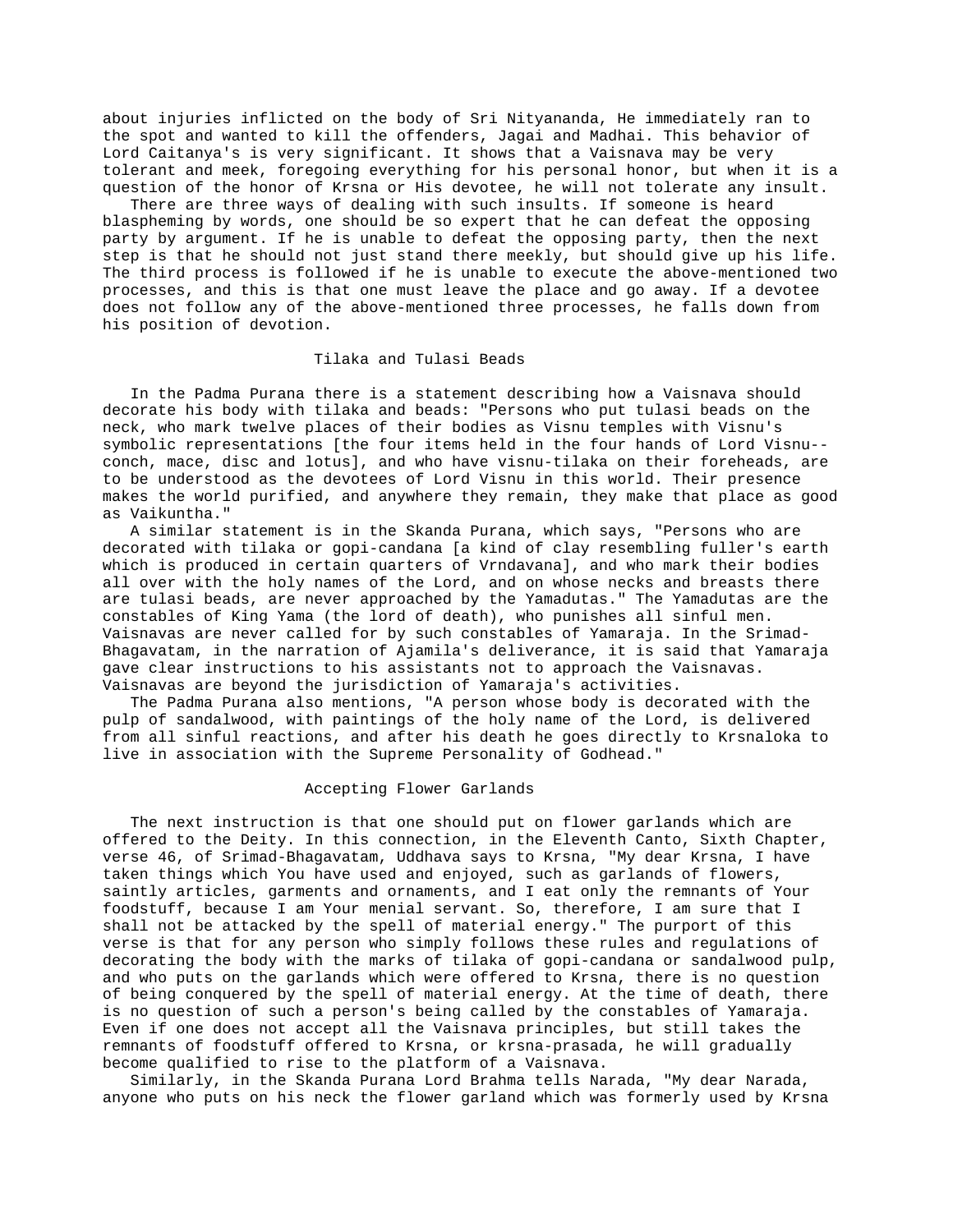becomes relieved from all disease and reactions to sinful activities, and gradually he is liberated from the contamination of matter."

## Dancing Before the Deity

 In the Dvaraka-mahatmya the importance of dancing before the Deity is stated by Lord Krsna as follows: "A person who is in a jubilant spirit, who feels profound devotional ecstasy while dancing before Me, and who manifests different features of bodily expression can burn away all the accumulated sinful reactions he has stocked up for many, many thousands of years." In the same book there is a statement by Narada wherein he asserts, "From the body of any person who claps and dances before the Deity, showing manifestations of ecstasy, all the birds of sinful activities fly away upward." Just as by clapping the hands one can cause many birds to fly away, similarly the birds of all sinful activities which are sitting on the body can be made to fly away simply by dancing and clapping before the Deity of Krsna.

# Bowing Down in Honor of the Deity

 In the Naradiya Purana there is a statement about bowing down and offering respect to the Deity. It is said there, "A person who has performed a great ritualistic sacrifice and a person who has simply offered his respectful obeisances by bowing down before the Lord cannot be held as equals." The person who has executed many great sacrifices will attain the result of his pious activities, but when such results are finished, he has to take birth again on the earthly planet; however, the person who has once offered respects, bowing down before the Deity, will not come back to this world, because he will go directly to the abode of Krsna.

## Standing Up to Receive the Lord

 In the Brahmanda Purana it is said, "A person who sees the Lord's Ratha-yatra car festival and then stands up to receive the Lord can purge all kinds of sinful results from his body."

# Following the Deity

 A similar statement is there in the Bhavisya Purana, in which it is said, "Even if born of a lowly family, a person who follows the Ratha-yatra car when the Deities pass in front or from behind will surely be elevated to the position of achieving equal opulence with Visnu."

#### Going to the Temple of Visnu or to Places of Pilgrimage

 It is stated in the Puranas, "Persons who attempt to visit the holy places of pilgrimage, like Vrndavana, Mathura or Dvaraka, are actually glorified. By such traveling activities, they can pass over the desert of material existence."

 In the Hari-bhakti-sudhodaya there is a statement about the benefit of visiting the temples of Lord Krsna. As we have explained previously, in Vrndavana, Mathura and Dvaraka the system is that all the devotees take advantage of visiting various temples situated in those holy places. It is stated in the Hari-bhakti-sudhodaya, "Persons who are impelled by pure devotional service in Krsna consciousness and who therefore go to see the Deities of Visnu in the temple will surely get relief from entering again into the prison house of a mother's womb." The conditioned soul forgets the trouble of living within the mother's womb during birth, but it is a very painful and terrible experience. In order to make an escape from this material condition,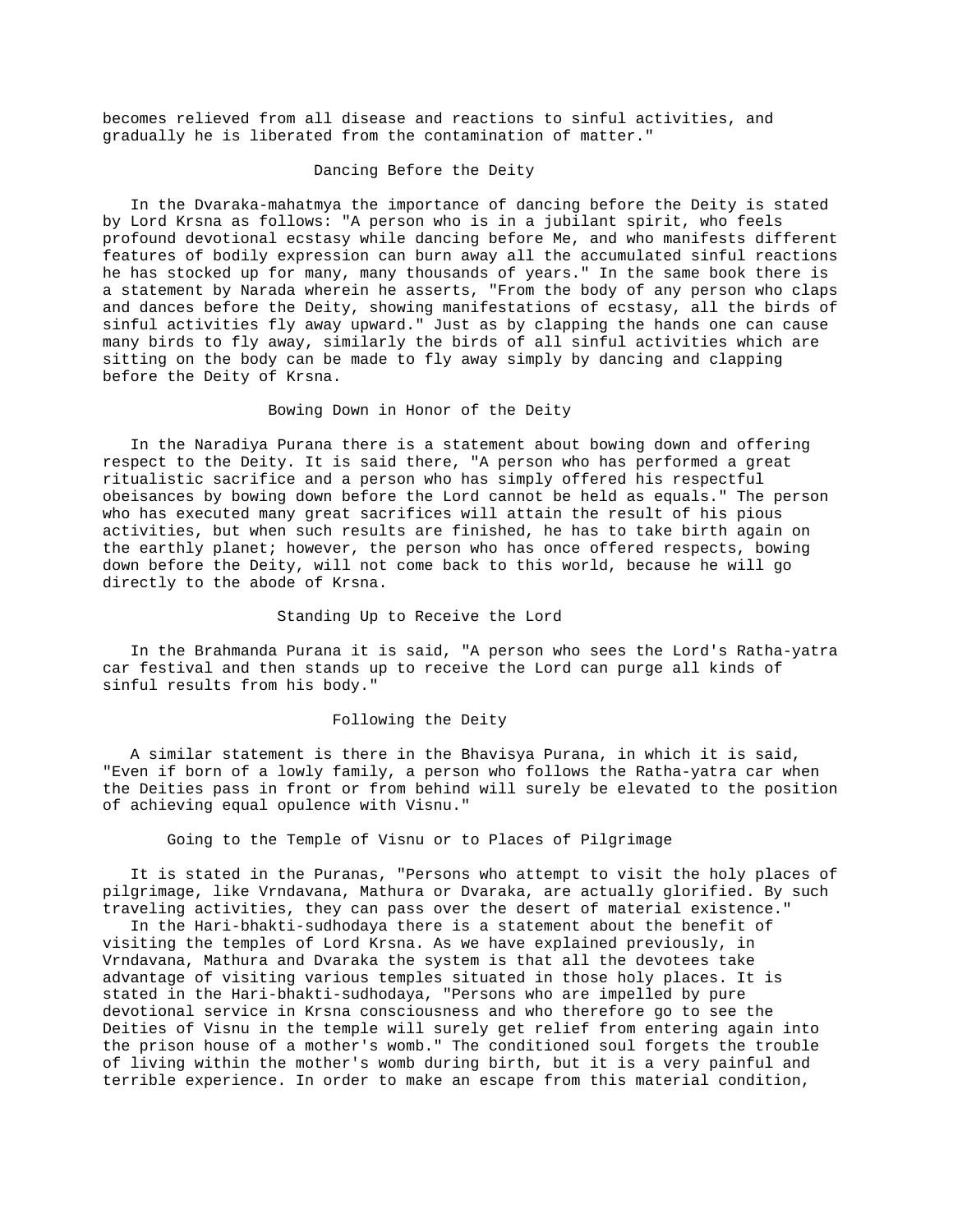one is advised to visit a temple of Visnu with devotional consciousness. Then one can very easily get out of the miserable condition of material birth.

## Circumambulating the Temple of Visnu

 It is said in the Hari-bhakti-sudhodaya, "A person who is circumambulating the Deity of Visnu can counteract the circumambulation of repeated birth and death in this material world." The conditioned soul is circumambulating through repeated births and deaths on account of his material existence, and this can be counteracted simply by circumambulating the Deity in the temple.

 The Caturmasya ceremony is observed during the four months of the rainy season in India (approximately July, August, September and October), beginning from Sravana. During these four months, saintly persons who are accustomed to travel from one place to another to propagate Krsna consciousness remain at one place, usually a holy place of pilgrimage. During these times, there are certain special rules and regulations which are strictly followed. It is stated in the Skanda Purana that during this period, if someone circumambulates the temple of Visnu at least four times, it is understood that he has traveled all over the universe. By such circumambulation, one is understood to have seen all the holy places where the Ganges water is flowing, and by following the regulative principles of Caturmasya one can very quickly be raised to the platform of devotional service.

#### Arcana

 Arcana means worship of the Deity in the temple. By executing this process one confirms himself to be not the body but spirit soul. In the Tenth Canto, Eighty-first Chapter, verse 19, of Srimad-Bhagavatam, it is told how Sudama, an intimate friend of Krsna's, while going to the house of a brahmana, murmured to himself, "Simply by worshiping Krsna one can easily achieve all the results of heavenly opulence, liberation, supremacy over the planetary systems of the universe, all the opulences of this material world, and the mystic power of performing the yoga system.

 The events leading to Sudama's murmuring this statement are as follows. Sri Krsna had ordered His friend Sudama to go to a brahmana's house and ask for some food. The brahmanas were performing a great sacrifice, and Sri Krsna told Sudama to plead with them that He and Balarama were feeling hungry and needed some food. When Sudama went there, the brahmanas refused to offer anything, but the wives of the brahmanas, upon hearing that Sri Krsna wanted some foodstuff, immediately took many palatable dishes and went to offer them to Sri Krsna. In the Visnu-rahasya, also, it is stated, "Any person within this world who is engaged in the worship of Visnu can very easily achieve the ever-blissful kingdom of God, known as Vaikunthaloka."

# Rendering Service to the Lord

 It is stated in the Visnu-rahasya, "Any person who can arrange for service to the Lord in the same way that a king is given service by his attendants is surely elevated to the abode of Krsna after death." Actually, in India the temples are just like royal palaces. They are not ordinary buildings, because the worship of Krsna should be performed in just the way that a king is worshiped in his palace. So in Vrndavana there are many hundreds of temples wherein the Deity is worshiped exactly like a king. In the Naradiya Purana it is stated, "H a person stays in the Lord's temple even for a few moments, he can surely achieve the transcendental kingdom of God."

 The conclusion is that those who are rich men in society should construct beautiful temples and arrange for the worship of Visnu, so that people may be attracted to visit such temples and thereby be offered the opportunity of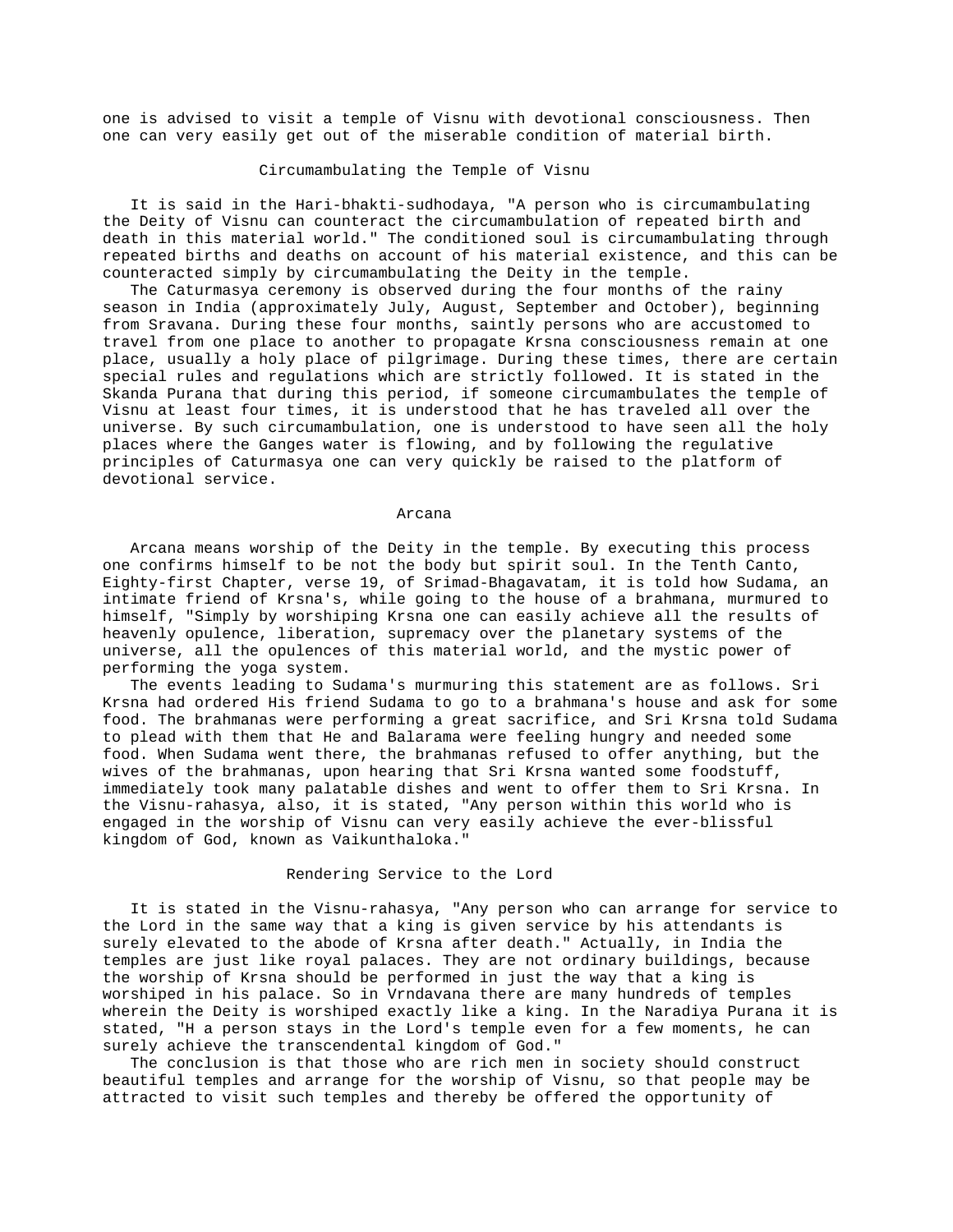dancing before the Lord or chanting the holy name of the Lord, or else of hearing the holy name of the Lord. In this way, everyone will be given the chance to elevate himself to the kingdom of God. In other words, even a common man, simply by visiting such a temple, will be able to attain the highest benedictions, not to mention the devotees who are constantly engaged in the service of the Lord in full Krsna consciousness.

 In this connection, there is a statement in the Fourth Canto, Twenty-first Chapter, verse 31, of the Srimad-Bhagavatam, wherein King Prthu says to his subjects, "My dear citizens, please note that the Supreme Personality of Godhead, Hari, is actually the deliverer of all fallen, conditioned souls. No demigod can perform this act of delivering the conditioned souls, because the demigods themselves are conditioned. A conditioned soul cannot deliver another conditioned soul. Only Krsna or His bona fide representative can deliver him. The Ganges water which is flowing down from the toe of Lord Visnu falls upon the earthly planet and other planets and thereby delivers all the conditioned sinful living entities. So what need is there to speak of the deliverance of persons who are always engaged in the service of the Lord? There is no doubt about their liberation, even if they have stocks of sinful activities from many, many births." In other words, a person who is engaged in the worship of the Deities can minimize his stock of sinful reactions coming from many, many previous births. This process of worshiping the Deity has already been described, and one should try to follow these rules and regulations seriously.

#### Singing

 In the Linga Purana there is a statement about glorifying and singing about the Lord. It is said there, "A brahmana who is constantly engaged in singing the glories of the Lord is surely elevated to the same planet as the Supreme Personality of Godhead. Lord Krsna appreciates this singing even more than the prayers offered by Lord Siva."

#### Sankirtana

 When a person loudly chants the glories of the Lord's activities, qualities, form, etc., his chanting is called sankirtana. Sankirtana also refers to the congregational chanting of the holy name of the Lord.

 In the Visnu-dharma there is a statement glorifying this process of congregational chanting: "My dear King, this word Krsna is so auspicious that anyone who chants this holy name immediately gets rid of the resultant actions of sinful activities from many, many births." That is a fact. There is the following statement in Caitanya-caritamrta: "A person who chants the holy name of Krsna once can counteract the resultant actions of more sinful activities than he is able to perform." A sinful man can perform many, many sinful activities, but he is unable to perform so many that they cannot be wiped out by one single uttering of Krsna.

 In the Seventh Canto, Ninth Chapter, verse 18, of Srimad-Bhagavatam, Maharaja Prahlada offers the following prayers to the Lord: "My dear Lord Nrsimha, if I can be elevated to the position of Your servant, then it will be possible for me to hear about Your activities. You are the supreme friend, the supreme worshipable Deity. Your pastimes are transcendental, and simply by hearing of them one can counteract all his sinful activities. Therefore, I shall not care for all those sinful activities, because simply by hearing about Your pastimes I shall get out of all the contamination of material attachment."

 There are many songs about the Lord's activities. For example, there is the Brahma-samhita, sung by Lord Brahma; Narada-pancaratra, sung by Narada Muni; and Srimad-Bhagavatam, sung by Sukadeva Gosvami. If these songs are heard by any person, he can easily get out of the clutches of material contamination. There should be no difficulty in hearing these songs of God. They are coming down from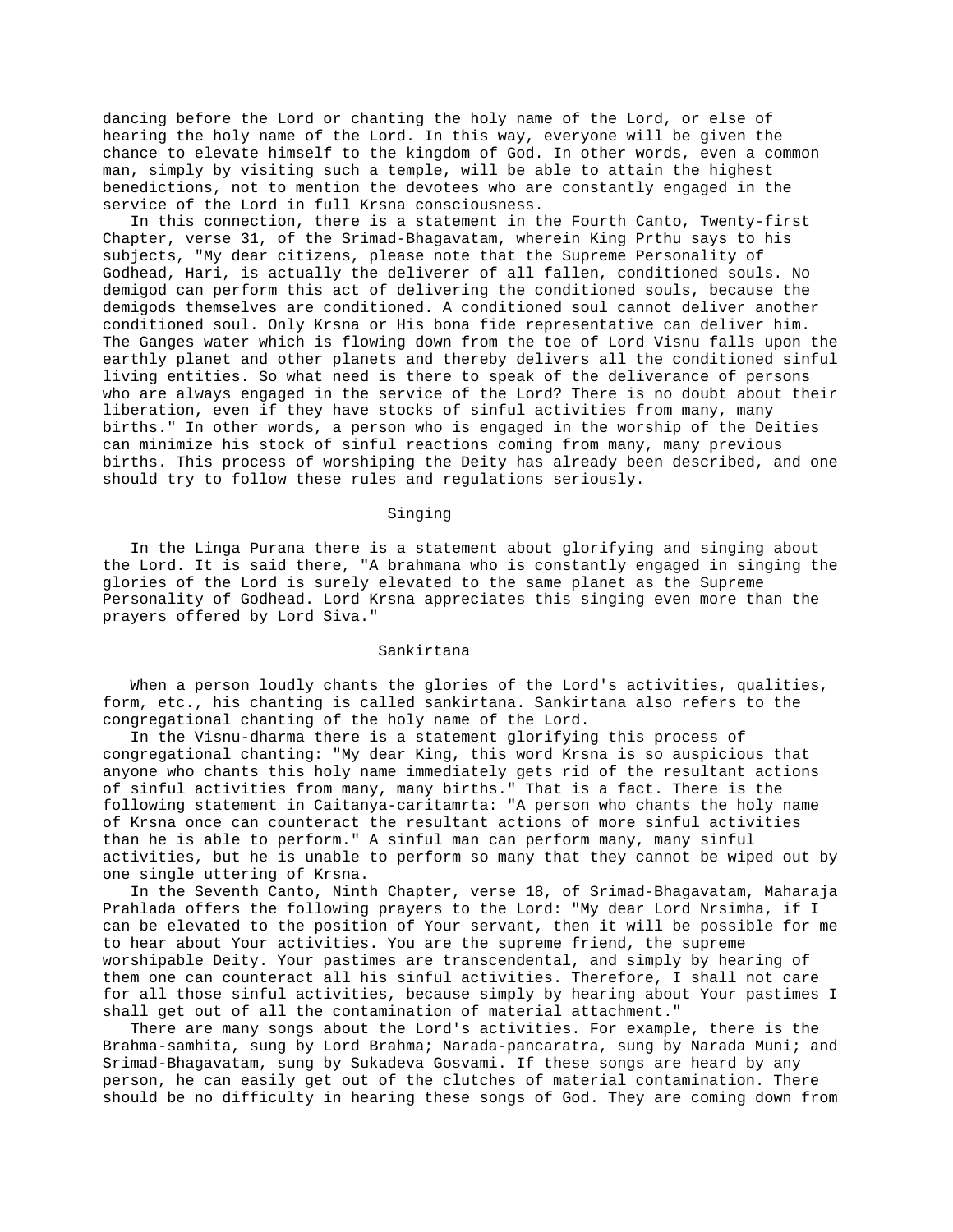many, many millions of years ago, and people are still taking advantage of them. So why, at this time, should one not take full advantage and thus become liberated?

 In the First Canto, Fifth Chapter, verse 22, of Srimad-Bhagavatam, Narada Muni tells his disciple Vyasadeva, "My dear Vyasa, you should know that persons who are engaged in executing austerities and penances, studying the Vedas, performing big sacrifices, chanting the hymns of the Vedas, speculating on transcendental knowledge and performing charitable functions have for all their auspicious activities simply to gain a place in the association of devotees and chant the glories of the Lord." It is indicated here that chanting about and glorifying the Lord is the ultimate activity of the living entity.

#### Japa

 Chanting a mantra or hymn softly and slowly is called japa, and chanting the same mantra loudly is called kirtana. For example, uttering the maha-mantra (Hare Krsna, Hare Krsna, Krsna Krsna, Hare Hare. Hare Rama, Hare Rama, Rama Rama, Hare Hare) very softly, only for one's own hearing, is called japa. Chanting the same mantra loudly for being heard by all others is called kirtana. The maha-mantra can be used for japa and kirtana also. When japa is practiced it is for the personal benefit of the chanter, but when kirtana is performed it is for the benefit of all others who may hear.

 In the Padma Purana there is a statement: "For any person who is chanting the holy name either softly or loudly, the paths to liberation and even heavenly happiness are at once open."

#### Submission

 In the Skanda Purana there is a statement about submission unto the lotus feet of the Lord. It is said there that those who are sober devotees can offer their submission to Krsna in the following three ways: (1) samprarthanatmika, very feelingly offering prayers; (2) dainyavodhika, humbly submitting oneself; (3) lalasamayi, desiring some perfectional stage. This desiring some perfectional stage in spiritual life is not sense gratification. When one realizes something of his constitutional relationship with the Supreme Personality of Godhead, he understands his original position and wants to be reinstated in this position, either as friend, servant, parent or conjugal lover of Krsna. That is called lalasamayi, or very eagerly desiring to go to one's natural position. This lalasamayi stage of submission comes in the stage of perfect liberation, which is technically called svarupa-siddhi, when the living entity understands, by perfect spiritual advancement and revelation, his original relationship with the Lord.

 In the Padma Purana there is a statement of submission in feeling by devotees praying to the Lord: "My Lord, I know that young girls have natural affection for young boys, and that young boys have natural affection for young girls. I am praying at Your lotus feet that my mind may become attracted unto You in the same spontaneous way." The example is very appropriate. When a young boy or girl sees a member of the opposite sex there is a natural attraction, without the need for any introduction. Without any training there is a natural attraction due to the sex impulse. This is a material example, but the devotee is praying that he may develop a similar spontaneous attachment for the Supreme Lord, free from any desire for profit and without any other cause. This natural attraction for the Lord is the perfectional stage of self-realization.

 In the same Padma Purana there is a statement about submission in humbleness. It is stated there, "My dear Lord, there is no sinful living entity who is more of a sinner than myself. Nor is there a greater offender than myself. I am so greatly sinful and offensive that when I come to confess my sinful activities before You, I am ashamed." This is a natural position for a devotee. As far as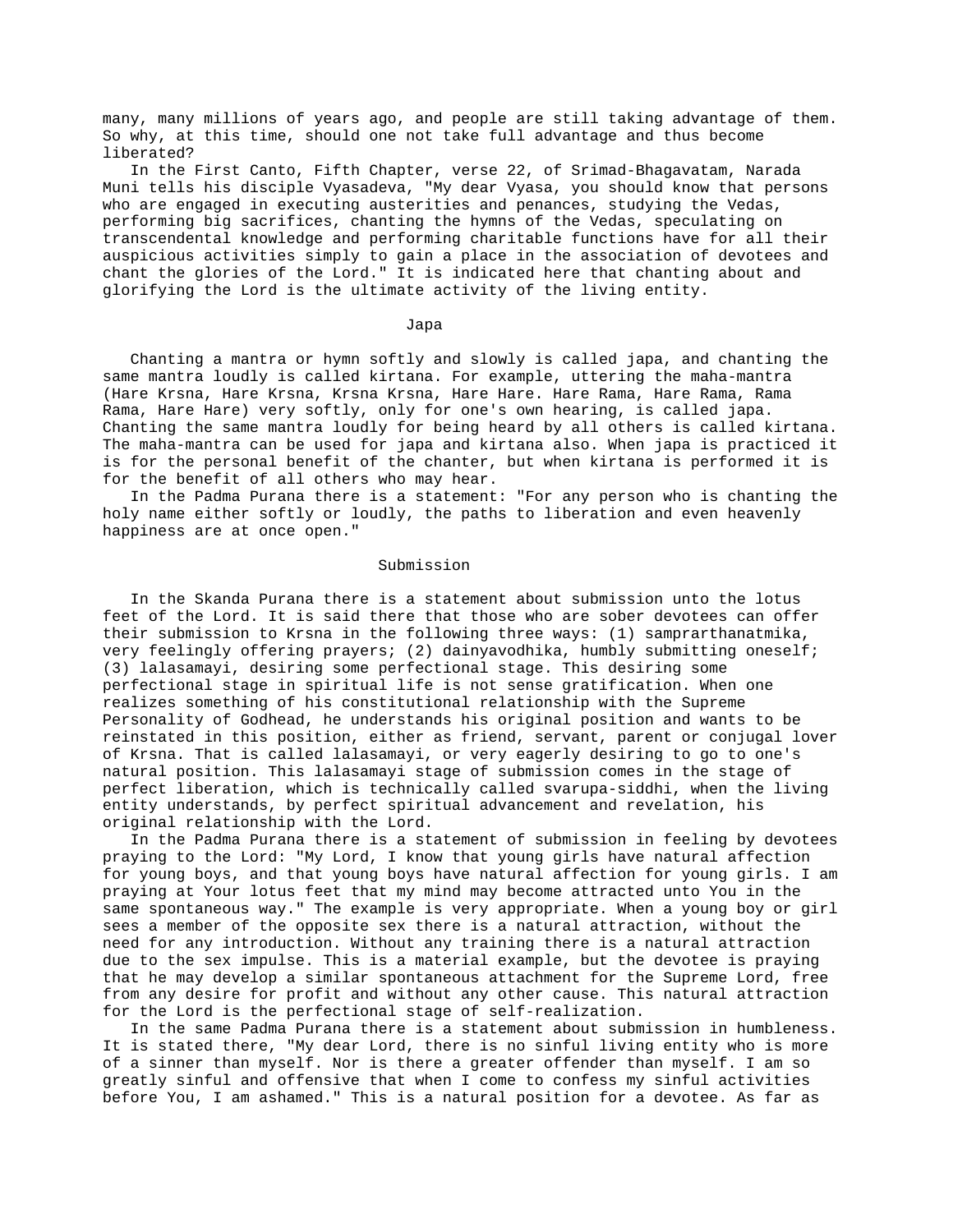the conditioned soul is concerned, there is no wonder that he has some sinful activities in his past life, and this should be admitted and confessed before the Lord. As soon as this is done, the Lord excuses the sincere devotee. But that does not mean that one should take advantage of the Lord's causeless mercy and expect to be excused over and over again, while he commits the same sinful activities. Such a mentality is only for shameless persons. Here it is clearly said, "When I come to confess my sinful activities I become ashamed." So if a person is not ashamed of his sinful activities and continues to commit the same sinful activities with the knowledge that the Lord will excuse him, that is a most nonsensical proposition. Such an idea is not accepted in any part of the Vedic literature. It is a fact that by chanting the holy name of the Lord one becomes washed clean of all sinful activities from his past life. But that does not mean that after being washed off, one should again begin sinful activities and expect to be washed again. These are nonsensical propositions and are not admitted in devotional service. Someone may think, "For a whole week I may commit sinful activities, and for one day I will go to the temple or church and admit my sinful activities so that I can become washed off and again begin my sinning." This is most nonsensical and offensive and is not acceptable to the author of Bhakti-rasamrta-sindhu.

 In the Narada-pancaratra there is a statement of submission accompanied by the desire for perfection. The devotee says, "My dear Lord, when shall that day come when You will ask me to fan Your body, and according to Your pleasure, You will say, 'You just fan Me in this way'?" The idea in this verse is that the devotee is desiring to personally fan the body of the Supreme Personality of Godhead. That means that he is desiring to become the personal associate of the Supreme Lord. Of course, any devotee in any capacity, either as servant, friend or conjugal lover, always has direct association with the Lord. But according to his different individual taste, a person desires for just one of these relationships. Here the devotee is desiring to become a servant of the Lord and desires to fan the Lord, as does His internal energy, Laksmi, the goddess of fortune. He also wishes that the Personality of Godhead will be pleased to give him directions as to how to fan. This submission with transcendental desire, or lalasamayi vijnapti, is the highest perfectional stage of spiritual realization.

 In the same Narada-pancaratra, there is another expression of submission, wherein the devotee says, "My dear Lord, O lotus-eyed one, when will that day come when on the bank of the Yamuna I shall become just like a madman and continue to chant Your holy name while incessant tears flow from my eyes?" This is another perfectional stage. Lord Caitanya also desired that "a moment will appear unto me as twelve years of time, and the whole world will appear to me as vacant on account of not seeing You, my dear Lord." One should feelingly pray and become eager to render his particular type of service to the Lord. This is the teaching of all great devotees, especially Lord Caitanya.

 In other words, one should learn how to cry for the Lord. One should learn this small technique, and he should be very eager and actually cry to become engaged in some particular type of service. This is called laulyam, and such tears are the price for the highest perfection. If one develops this laulyam, or excessive eagerness for meeting and serving the Lord in a particular way, that is the price to enter into the kingdom of God. Otherwise, there is no material calculation for the value of the ticket by which one can enter the kingdom of God. The only price for such entrance is this laulyam lalasamayi, or desire and great eagerness.

# Reciting Notable Prayers

 According to great learned scholars, the whole Bhagavad-gita contains many authorized prayers, especially in the Eleventh Chapter, where Arjuna prays to the universal form of the Lord. Similarly, in the Gautamiya-tantra all the verses are called prayers. Again, in Srimad-Bhagavatam there are hundreds of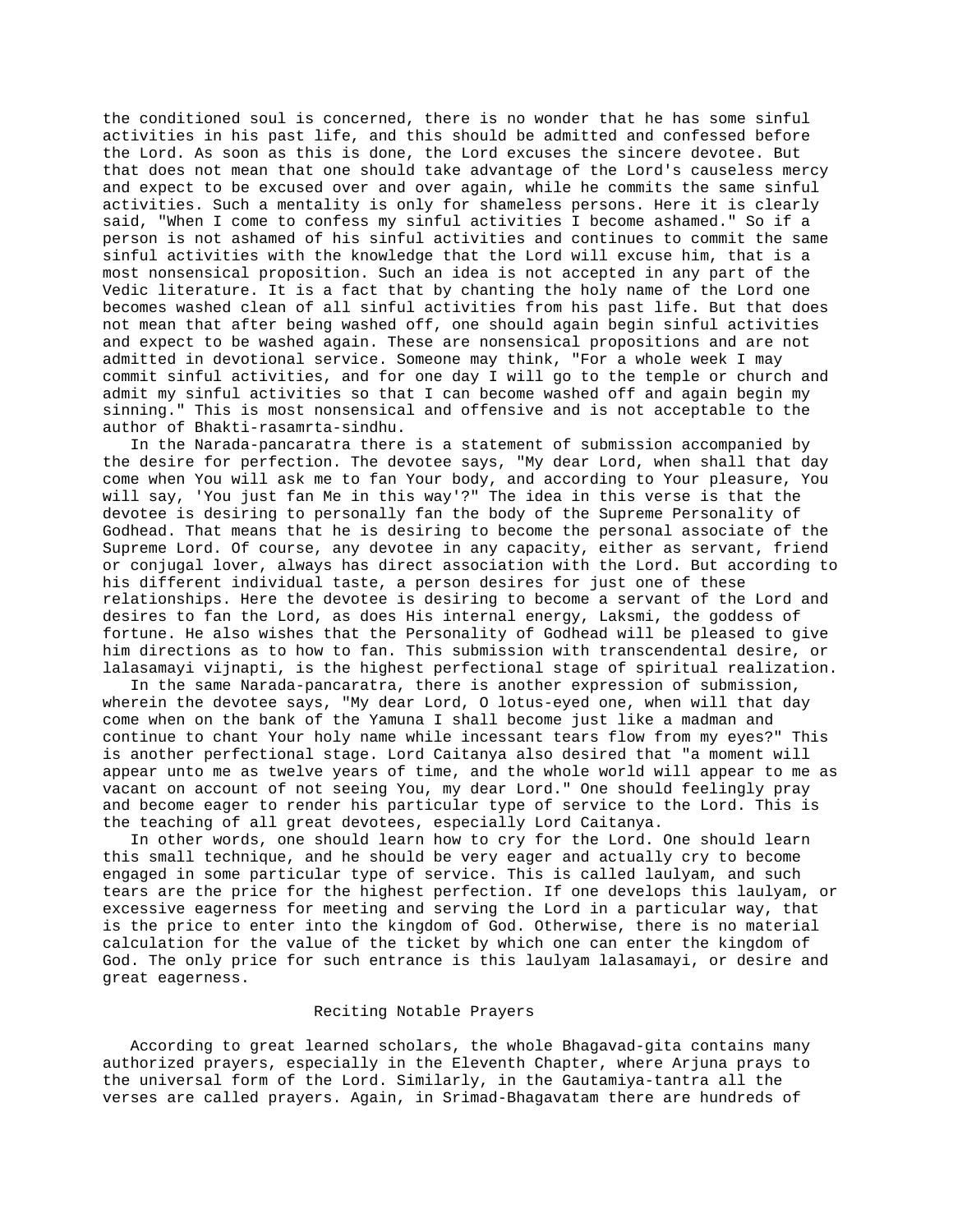prayers to the Lord. So a devotee should select some of these prayers for his recitation. In Skanda Purana the glories of these prayers are stated as follows: "Devotees whose tongues are decorated always with prayers to Lord Krsna are always given respect even by the great saintly persons and sages, and such devotees are actually worshipable by the demigods."

 Those who are less intelligent want to worship different demigods for some material gain rather than worship Krsna. But here it is stated that a devotee who is always engaged in offering prayers to the Lord is worshipable even by the demigods themselves. The pure devotees have nothing to ask from any demigod; rather, the demigods are anxious to offer prayers to the pure devotees.

 In the Nrsimha Purana it is stated, "Any person who comes before the Deity of Lord Krsna and begins to chant different prayers is immediately relieved from all the reactions of sinful activities and becomes eligible, without any doubt, to enter into the Vaikunthaloka."

#### Partaking of Prasada

 There is this specific statement in the Padma Purana: "A person who honors the prasada and regularly eats it, not exactly in front of the Deity, along with caranamrta [the water offered to the lotus feet of the Lord, which is mixed with seeds of the tulasi tree], immediately can achieve the results of pious activities which are obtained through ten thousand performances of sacrificial rites."

# Drinking Caranamrta

 Caranamrta is obtained in the morning while the Lord is being washed before dressing. Scented with perfumes and flowers, the water comes gliding down through His lotus feet and is collected and mixed with yogurt. In this way this caranamrta not only becomes very tastefully flavored, but also has tremendous spiritual value. As described in the Padma Purana, even a person who has never been able to give in charity, who has never been able to perform a great sacrifice, who has never been able to study the Vedas, who has never been able to worship the Lord--or, in other words, even one who has never done any pious activities--will become eligible to enter into the kingdom of God if he simply drinks the caranamrta which is kept in the temple. In the temple it is the custom that the caranamrta be kept in a big pot. The devotees who come to visit and offer respects to the Deity take three drops of caranamrta very submissively and feel themselves happy in transcendental bliss.

Smelling the Incense and Flowers Offered to the Deity

 In the Hari-bhakti-sudhodaya there is a statement about the incense which is offered in the temple: "When the devotees smell the good flavor of the incense which is offered to the Deity, they thus become cured of the poisonous effects of material contamination, as much as one becomes cured of a snakebite by smelling the prescribed medicinal herbs." The explanation of this verse is that there is an herb found in the jungles which expert persons know how to use to revive the consciousness of one who is bitten by a snake. Simply by smelling that herb one becomes immediately relieved of the poisonous effects of the snakebite. The same example is applicable: when a person comes to visit the temple and smells the incense offered to the Deity, he is cured at that time from all his material contamination.

 Any devotee coming into the temple should always offer something to the Deity--fruit, flowers, incense, etc. If one cannot offer anything in cash, something else must be offered. In India the system is that all the ladies and gentlemen who come in the morning to visit the temple bring so many things. Even one morsel of rice or one morsel of flour can be offered. It is a regulative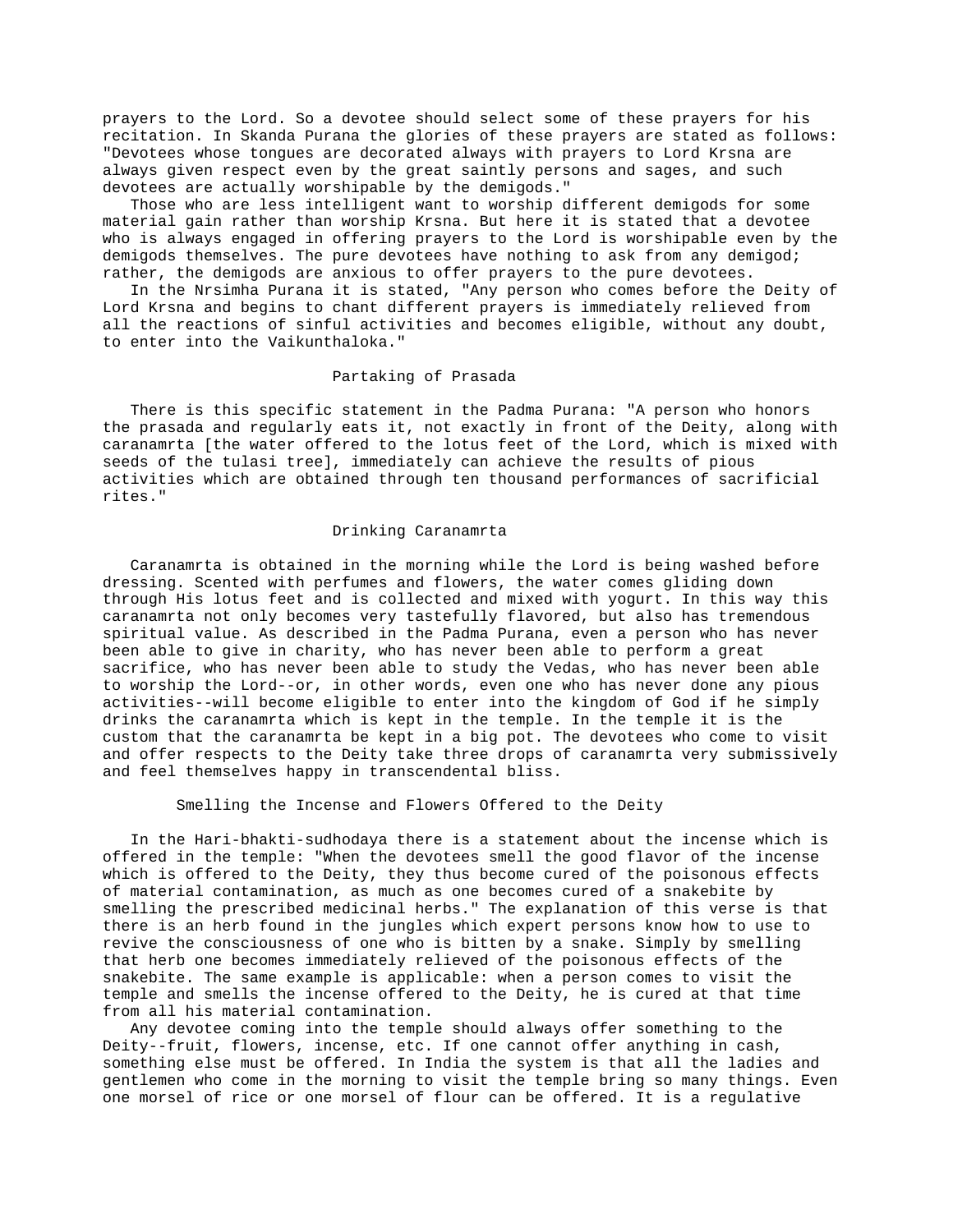principle that one should not go to see a saintly person or the Deity in the temple without any offering. The offering may be very humble, or it may be priceless. Even a flower, a little fruit, a little water--whatever is possible- must be offered. So when a devotee comes to offer something to the Deity in the morning, he is sure to smell the good flavor of the incense, and then at once he will become cleansed of the poisonous effect of material existence.

 It is stated in the Tantra-sastra, "If the smell of the garland which was offered to the Deity in the temple enters into a person's nostrils, immediately his bondage to sinful activities becomes cleared. And even if one has no sinful activities, still, by smelling such remnants of flowers, one can advance from Mayavadi [impersonalist] to devotee." There are several instances of this, a prime one being the advancement of the four Kumaras. They were impersonalist Mayavadis, but after smelling the remnants of flowers and incense in the temple, they turned to become devotees. From the above verse it appears that the Mayavadis, or impersonalists, are more or less contaminated. They are not pure.

 It is confirmed in Srimad-Bhagavatam, "One who has not washed off all reactions of sinful activities cannot be a pure devotee. A pure devotee has no more doubts about the supremacy of the Personality of Godhead, and thus he engages himself in Krsna consciousness and devotional service." A similar statement is in the Agastya-samhita: just to purify the impurities of our nostrils, we should try to smell the remnants of flowers offered to Krsna in the temple.

## Touching the Deity

 In the Visnu-dharmottara there is a statement about touching the lotus feet of the Lord. It is said, "Only a person who is initiated as a Vaisnava and is executing devotional service in Krsna consciousness has the right to touch the body of the Deity." In India there was agitation during Gandhi's political movement because the lowborn classes of men like street-sweepers and candalas are prohibited, according to the Vedic system, from entering the temple. Due to their unclean habits they are prohibited, but at the same time they are given other facilities so they may be elevated to the highest grade of devotional service by association with pure devotees. A man born in any family is not barred, but he must be cleansed. That cleansing process must be adopted. Gandhi wanted to make them clean simply by stamping them with a fictitious name, harijana ("children of God"), and so there was a great tug-of-war between the temple owners and Gandhi's followers.

 But anyway, the present law is the law of all scripture--that if anyone is purified he can enter into the temple. Actually, that is the position. Only one who is properly initiated, who is properly following the rules and regulations, can enter, and touch the Deity--not all. And one who touches the body of the Deity, following such regulative principles, is immediately delivered from the contamination of material sins, and all of his desires become fulfilled without delay.

#### Seeing the Deity

 In the Varaha Purana there is a statement praising the seeing of the Deity of Sri Krsna in the temple. A devotee says there, "My dear Vasundhara, any person who goes to Vrndavana and sees the Deity of Govindadeva is free from the courthouse of Yamaraja and is allowed to enter into the highest planetary system, in which reside the demigods." This means that even an ordinary person who goes to Vrndavana out of inquisitiveness and by chance sees the temple, especially that of Govindadeva, even if he is not elevated to the spiritual kingdom, is still assured promotion to the higher planetary systems. This means that simply by visiting the Deity of Govinda in Vrndavana one becomes highly elevated in pious life.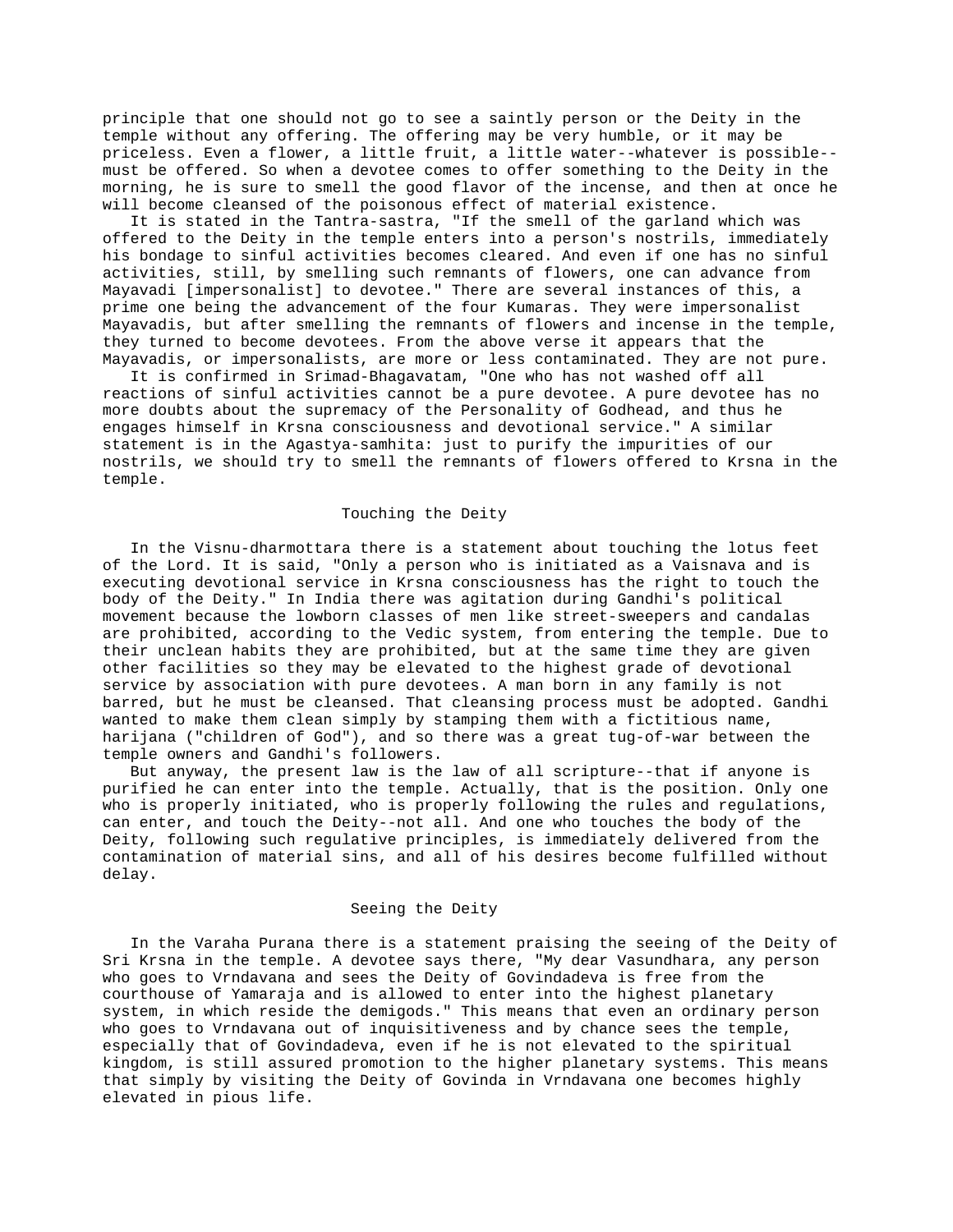## Observing Arati and Celebrations of the Lord

 In the Skanda Purana there is the following description of the result of seeing arati (worship) of the Deity: "If someone sees the face of the Lord while arati is going on, he can be relieved of all sinful reactions coming from many, many thousands and millions of years past. He is even excused from the killing of a brahmana or similar prohibited activities.

 As we have already explained, there are different ceremonies to be observed, such as the birthday of Krsna, the birthday of Lord Ramacandra, the birthday of some prominent Vaisnavas, the ceremony of Jhulana-yatra with the Lord sitting on a swing, and Dola-yatra (the Lord's activities in the month of March). In all festivals the Lord is seated on a car, and the car moves through different streets of the city so that people may take advantage of visiting the Lord. In the Bhavisya Purana it is said, "In such a ceremony, if even a candala [dogeater], simply out of curiosity, sees the Lord on the cart, he becomes counted as one of the associates of Visnu."

 In the Agni Purana it is stated, "Any person who in gladness sees the worship of the Deity in the temple will obtain the results of kriya-yoga which are described in the Pancaratra scripture." Kriya-yoga is a system of practice much like practical devotional service, but it is especially meant for the mystic yogis. In other words, by this gradual process the mystic yogis are eventually elevated to the devotional service of the Lord.

# Chapter Ten Techniques of Hearing and Remembering

 The beginning of Krsna consciousness and devotional service is hearing, in Sanskrit called sravanam. All people should be given the chance to come and join devotional parties so that they may hear. This hearing is very important for progressing in Krsna consciousness. When one links his ears to give aural reception to the transcendental vibrations, he can quickly become purified and cleansed in the heart. Lord Caitanya has affirmed that this hearing is very important. It cleanses the heart of the contaminated soul so that he becomes quickly qualified to enter into devotional service and understand Krsna consciousness.

 In the Garuda Purana the stress on hearing is expressed very nicely. It is said there, "The state of conditioned life in the material world is just like that of a man lying unconscious, having been bitten by a snake. This is because both such unconscious states can be ended by the sound of a mantra." When a man is snake-bitten he does not die immediately, but first becomes unconscious and remains in a comatose condition. Anyone who is in the material world is also sleeping, as he is ignorant of his actual self or his actual duty and his relationship with God. So materialistic life means that one is bitten by the snake of maya, illusion, and thus, without any Krsna consciousness, is almost dead. Now, the so-called dead man bitten by a snake can be brought back to life by the chanting of some mantra. There are expert chanters of these mantras who can perform this feat. Similarly, one can be brought back into Krsna consciousness from the deadly unconscious state of material life by hearing of the maha-mantra: Hare Krsna, Hare Krsna, Krsna Krsna, Hare Hare. Hare Rama, Hare Rama, Rama Rama, Hare Hare.

 In the Fourth Canto of Srimad-Bhagavatam, Twenty-ninth Chapter, verse 40, the importance of hearing of the pastimes of the Lord is stated by Sukadeva Gosvami to Maharaja Pariksit: "My dear King, one should stay at a place where the great acaryas [holy teachers] speak about the transcendental activities of the Lord, and one should give aural reception to the nectarean river flowing from the moonlike faces of such great personalities. If someone eagerly continues to hear such transcendental sounds, then certainly he will become freed from all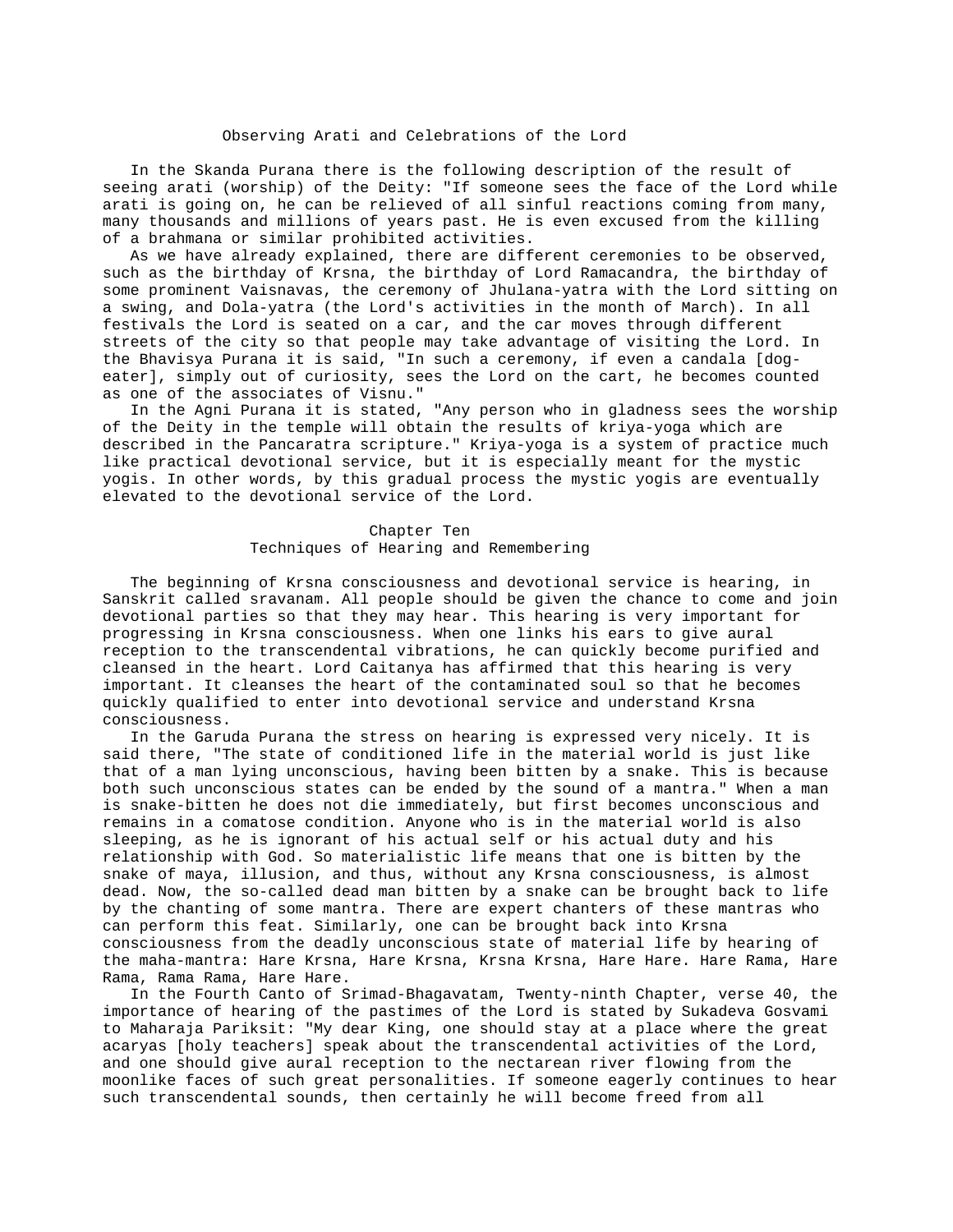material hunger, thirst, fear and lamentation, as well as all illusions of material existence."

 Sri Caitanya Mahaprabhu also recommended this process of hearing as a means of self-realization in the present age of Kali. In this age it is very difficult to follow thoroughly the regulative principles and studies of the Vedas which were formerly recommended. However, if one gives aural reception to the sound vibrated by great devotees and acaryas, that alone will give him relief from all material contamination. Therefore it is the recommendation of Caitanya Mahaprabhu that one should simply hear from authorities who are actually devotees of the Lord. Hearing from professional men will not help. If we hear from those who are actually self-realized, then the nectarean rivers, like those which are flowing on the moon planet, will flow into our ears. This is the metaphor used in the above verse.

 As stated in Bhagavad-gita, "A materialistic person can give up his material hankerings only by becoming situated in Krsna consciousness." Unless one finds a superior engagement, he will not be able to give up his inferior engagement. In the material world everyone is engaged in the illusory activities of the inferior energy, but when one is given the opportunity to relish the activities of the superior energy performed by Krsna, then he forgets all his lesser pleasures. When Krsna speaks on the Battlefield of Kuruksetra, to the materialistic person it appears that this is simply talk between two friends, but actually it is a river of nectar flowing down from the mouth of Sri Krsna. Arjuna gave aural reception to such vibrations, and thus he became freed from all the illusions of material problems.

 In the Twelfth Canto of Srimad-Bhagavatam, Third Chapter, verse 15, it is stated, "A person who desires unalloyed devotional service to Lord Krsna, who is praised by transcendental sound vibrations, should always hear about His glorification and transcendental qualities. This will surely kill all kinds of inauspiciousness in the heart."

# Expecting the Lord's Mercy

 In the Tenth Canto, Fourteenth Chapter, verse 8, it is said, "My dear Lord, any person who is constantly awaiting Your causeless mercy to be bestowed upon him, and who goes on suffering the resultant actions of his past misdeeds, offering You respectful obeisances from the core of his heart, is surely eligible to become liberated, for it has become his rightful claim."

 This statement of Srimad-Bhagavatam should be the guide of all devotees. A devotee should not expect immediate relief from the reactions of his past misdeeds. No conditioned soul is free from such reactionary experiences, because material existence means continued suffering or enjoying of past activities. If one has finished his material activities then there is no more birth. This is possible only when one begins Krsna conscious activities, because such activities do not produce reaction. Therefore, as soon as one becomes perfect in Krsna conscious activities, he is not going to take birth again in this material world. A devotee who is not perfectly freed from the resultant actions should therefore continue to act in Krsna consciousness seriously, even though there may be so many impediments. When such impediments arise he should simply think of Krsna and expect His mercy. That is the only solace. If the devotee passes his days in that spirit, it is certain that he is going to be promoted to the abode of the Lord. By such activities, he earns his claim to enter into the kingdom of God. The exact word used in this verse is daya-bhak. Daya-bhak refers to a son's becoming the lawful inheritor of the property of the father. In a similar way, a pure devotee who is prepared to undergo all kinds of tribulations in executing Krsna conscious duties becomes lawfully qualified to enter into the transcendental abode.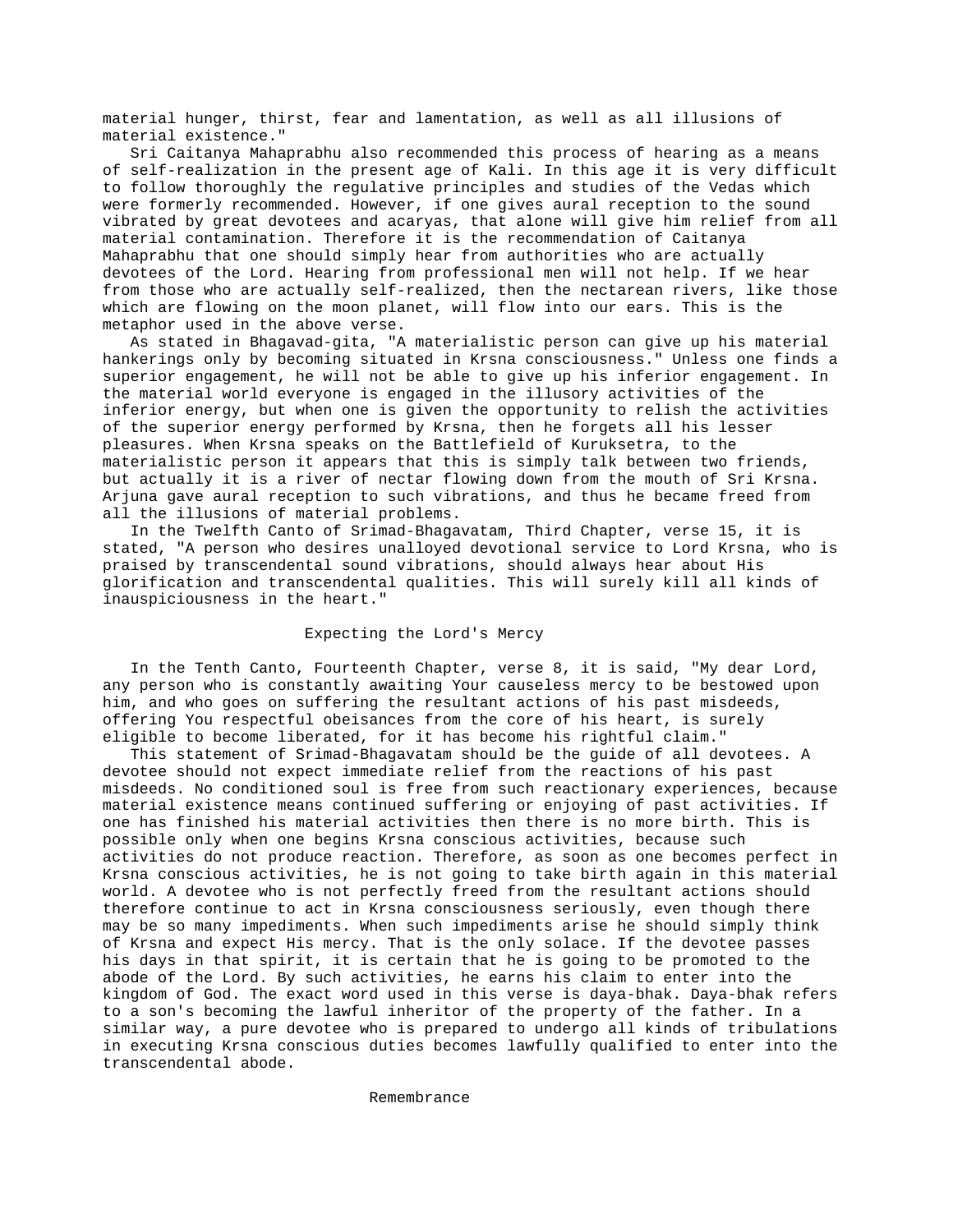Some way or other, if someone establishes in his mind his continuous relationship with Krsna, this relationship is called remembrance. About this remembrance there is a nice statement in the Visnu Purana, where it is said, "Simply by remembering the Supreme Personality of Godhead all living entities become eligible for all kinds of auspiciousness. Therefore let me always remember the Lord, who is unborn and eternal." In the Padma Purana the same remembrance is explained as follows: "Let me offer my respectful obeisances unto the Supreme Lord Krsna, because if someone remembers Him, either at the time of death or during his span of life, he becomes freed from all sinful reactions."

# Meditation

 To meditate means to engage the mind in thinking of the form of the Lord, the qualities of the Lord, the activities of the Lord and the service of the Lord. Meditation does not mean anything impersonal or void. According to Vedic literature, meditation is always on the form of Visnu.

 In the Nrsimha Purana there is a statement about meditation on the form of the Lord. It is said there, "Meditation focusing on the lotus feet of the Supreme Personality of Godhead has been accepted as transcendental and beyond the experience of material pain and pleasure. By such meditation, even one who is grossly miscreant can be delivered from the sinful reactions of his life."

 In the Visnu-dharma there is a statement about meditation on the transcendental qualities of the Lord. It is said, "Persons who are constantly engaged in Krsna consciousness, and who remember the transcendental qualities of the Lord, become free from all reactions to sinful activities, and after being so cleansed they become fit to enter into the kingdom of God." In other words, no one can enter into the kingdom of God without being freed from all sinful reactions. One can avoid sinful reactions simply by remembering the Lord's form, qualities, pastimes, etc.

 In the Padma Purana there is a statement about remembering the activities of the Lord: "A person who is always engaged in meditation on the sweet pastimes and wonderful activities of the Lord surely becomes freed from all material contamination."

 In some of the Puranas the evidence is given that if someone is simply meditating on devotional activities, he has achieved the desired result and has seen face to face the Supreme Personality of Godhead. In this connection, there is a story in the Brahma-vaivarta Purana that in the city of Pratisthanapura in South India there was once a brahmana who was not very well-to-do, but who was nevertheless satisfied in himself, thinking that it was because of his past misdeeds and by the desire of Krsna that he did not get sufficient money and opulence. So he was not at all sorry for his poor material position, and he used to live very peacefully. He was very openhearted, and sometimes he went to hear some lectures delivered by great realized souls. At one such meeting, while he was very faithfully hearing about Vaisnava activities, he was informed that these activities can be performed even by meditation. In other words, if a person is unable to actually perform Vaisnava activities physically, he can meditate upon the Vaisnava activities and thereby acquire all of the same results. Because the brahmana was not very well-to-do financially, he decided that he would simply meditate on grand, royal devotional activities, and he began this business thus:

 Sometimes he would take his bath in the River Godavari. After taking his bath he would sit in a secluded place on the bank of the river, and by practicing the yoga exercises of pranayama, the usual breathing exercises, he would concentrate his mind. These breathing exercises are meant to mechanically fix the mind upon a particular subject. That is the result of the breathing exercises and also of the different sitting postures of yoga. Formerly, even quite ordinary persons used to know how to fix the mind upon the remembrance of the Lord, and so the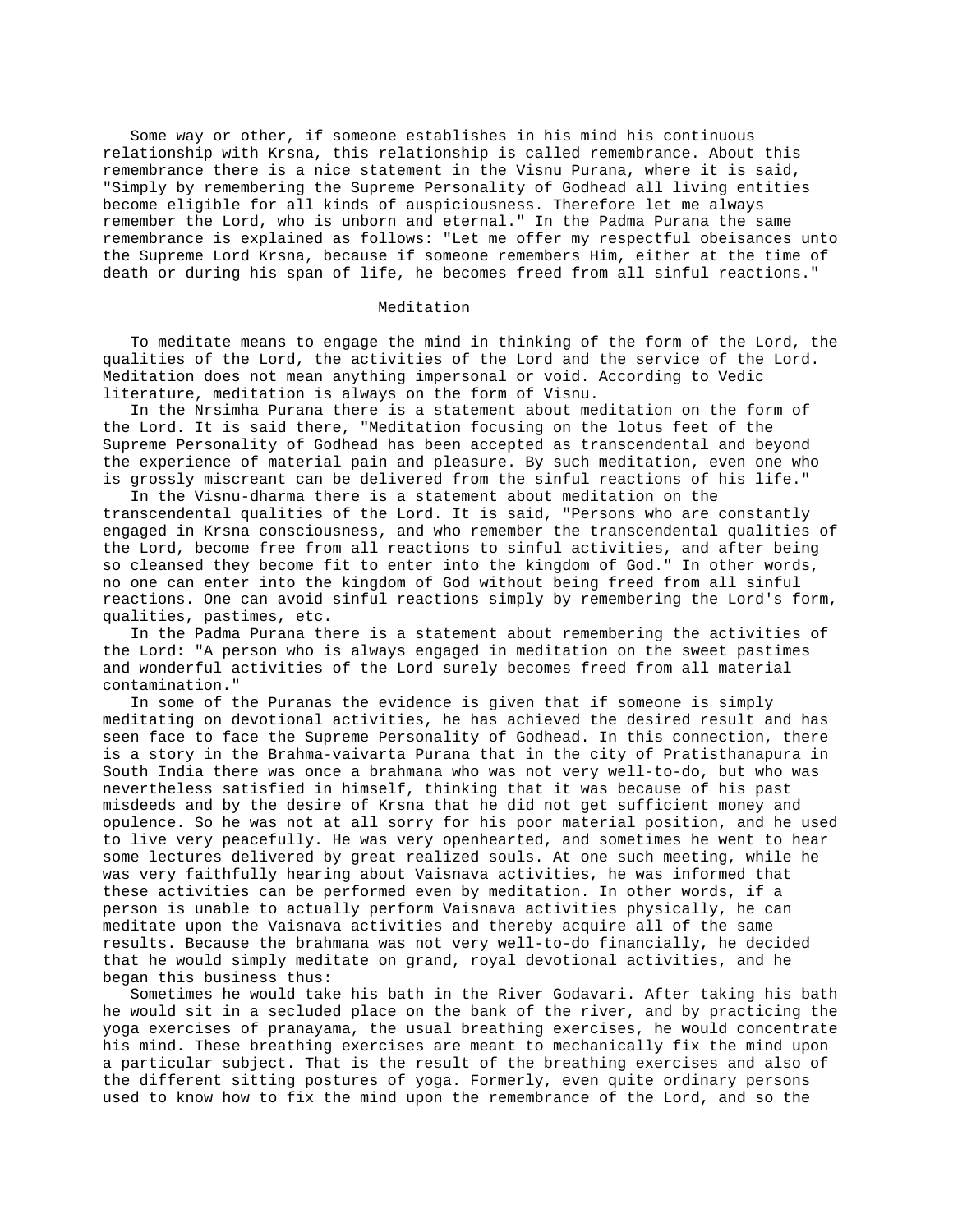brahmana was doing this. When he had fixed the form of the Lord in his mind, he began to imagine in his meditations that he was dressing the Lord very nicely in costly clothing, with ornaments, helmets and other paraphernalia. Then he offered his respectful obeisances by bowing down before the Lord. After finishing the dressing, he began to imagine that he was cleaning the temple very nicely. After cleansing the temple, he imagined that he had many water jugs made of gold and silver, and he took all those jugs to the river and filled them with the holy water. Not only did he collect water from the Godavari, but he collected from the Ganges, Yamuna, Narmada and Kaveri. Generally a Vaisnava, while worshiping the Lord, collects water from all these rivers by mantra chanting. This brahmana, instead of chanting some mantra, imagined that he was physically securing water from all these rivers in golden and silver waterpots. Then he collected all kinds of paraphernalia for worship--flowers, fruits, incense and sandalwood pulp. He collected everything to place before the Deity. All these waters, flowers and scented articles were then very nicely offered to the Deities to Their satisfaction. Then he offered arati, and with the regulative principles he finished all these activities in the correct worshiping method.

 He would daily execute similar performances as his routine work, and he continued to do so for many, many years. Then one day the brahmana imagined in his meditations that he had prepared some sweet rice with milk and sugar and offered the preparation to the Deity. However, he was not very satisfied with the offering because the sweet rice had been prepared recently and it was still very hot. (This preparation, sweet rice, should not be taken hot. The cooler the sweet rice, the better its taste.) So because the sweet rice had been prepared by the brahmana very recently, he wanted to touch it so that he could know whether it was fit for eating by the Lord. As soon as he touched the sweet rice pot with his finger, he immediately was burnt by the heat of the pot. In this way, his meditation broke. Now, when he looked at his finger, he saw that it was burnt, and he was wondering in astonishment how this could have happened. Because he was simply meditating on touching the hot sweet rice, he never thought that his finger would actually become burnt.

 While he was thinking like this, in Vaikuntha Lord Narayana, seated with the goddess of fortune, Laksmi, began to smile humorously. On seeing this smiling of the Lord, all the goddesses of fortune attending the Lord became very curious and asked Lord Narayana why He was smiling. The Lord, however, did not reply to their inquisitiveness, but instead immediately sent for the brahmana. An airplane sent from Vaikuntha immediately brought the brahmana into Lord Narayana's presence. When the brahmana was thus present before the Lord and the goddesses of fortune, the Lord explained the whole story. The brahmana was then fortunate enough to get an eternal place in Vaikuntha in the association of the Lord and His Laksmis. This shows how the Lord is all-pervading, in spite of His being locally situated in His abode. Although the Lord was present in Vaikuntha, He was present also in the heart of the brahmana when he was meditating on the worshiping process. Thus, we can understand that things offered by the devotees even in meditation are accepted by the Lord, and they help one achieve the desired result.

## Chapter Eleven Aspects of Transcendental Service

## Servitorship

 In the opinion of the karmis (fruitive workers), offering the results of karma is called servitorship. But according to Vaisnava acaryas like Rupa Gosvami, servitorship means constant engagement in some kind of service to the Lord.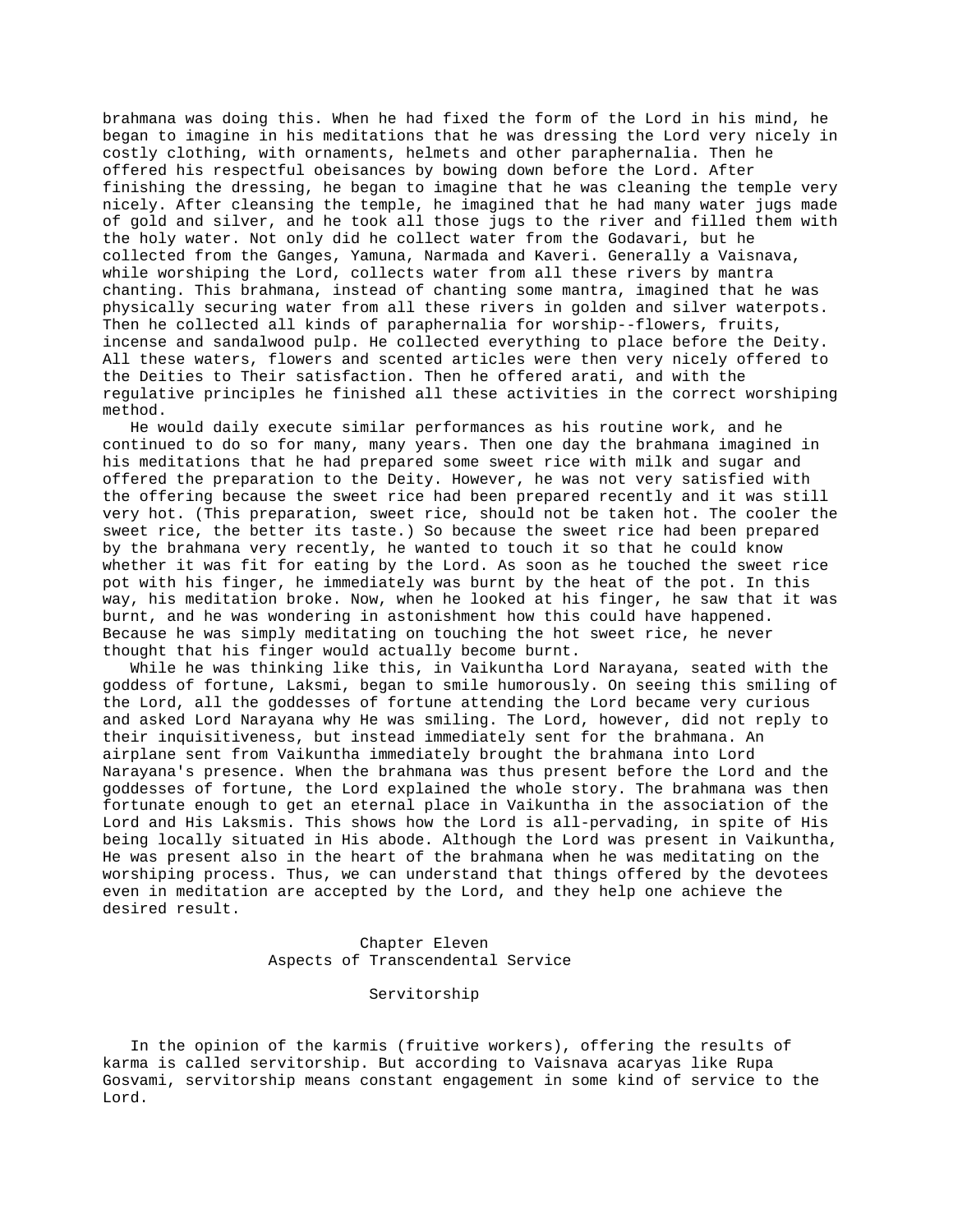In the Skanda Purana it is said that those who are attached to ritualistic activities, the four orders of social life and the four orders of spiritual life, are considered devotees. But when devotees are actually engaged in offering service to the Lord directly, these must be bhagavatas, or pure devotees. Those who are engaged in fruitive activities, or prescribed duties according to the four orders of social and spiritual life, are not actually pure devotees. But still, because they are offering the result to the Lord, they are accepted as devotees. When one has no such desire, but acts spontaneously out of love of God, such a person must be accepted as a pure devotee. The conditioned souls who have come into contact with the material world are all more or less desirous of lording it over material nature. The system of varnasrama and the prescribed duties under this system are so designed that the conditioned soul may enjoy in the material world according to his desire for sense gratification and at the same time gradually become elevated to spiritual understanding. Under these prescribed duties of varna and asrama there are many activities which belong to devotional service in Krsna consciousness. Those devotees who are householders accept Vedic ritualistic performances as well as the prescribed duties of devotional service, because both are meant for satisfying Krsna. When householder devotees perform some Vedic ritualistic duties, they do so to satisfy Krsna. As we have previously discussed, any activity aiming at satisfying the Supreme Personality of Godhead is considered devotional service.

 Srila Rupa Gosvami describes one who is fit for becoming engaged in devotional service. He says that persons who are neophytes and who have developed a little love of Godhead are not interested in the activities of sense gratification, in proportion to their devotion. But if there is still some attraction for sense gratifying activities, then the result of such activities should be offered to Krsna. This is also called engagement in the service of the Lord, with the Lord as the master and the worker as the servant.

 In the Naradiya Purana there is a statement of how this servitorship is transcendental. It is said there that a person who is constantly engaged in devotional service by his body, mind and words, or even a person who is not practically engaged but is simply desiring to be so, is considered to be liberated.

## Devotional Service in Friendship

 Devotional service in friendship can be divided into two categories: the first is to act as the confidential servant of the Lord, and the other is to act as the well-wisher of the Lord. The devotee who has confidence in devotional service to the Lord systematically follows the rules and regulations, with the faith that lie will achieve the platform of transcendental life. The second type of devotional friendship is to become a well-wisher of the Supreme Personality of Godhead. In Bhagavad-gita it is said that the Lord accepts a preacher as the most dear servant. Anyone who is preaching the confidential message of the Gita to the people in general is so dear to Krsna that no one can be equal to him in human society.

 In the Mahabharata, Draupadi says, "My dear Govinda, Your promise is that Your devotee can never be vanquished. I believe in that statement, and therefore in all kinds of tribulations I simply remember Your promise, and thus I live." The purport is that Draupadi and her five husbands, the Pandavas, were put into severe tribulations by their cousin-brother Duryodhana, as well as by others. The tribulations were so severe that even Bhismadeva, who was both a lifelong brahmacari and a great warrior, would sometimes shed tears thinking of them. He was always surprised that although the Pandavas were so righteous and Draupadi was practically the goddess of fortune, and although Krsna was their friend, still they had to undergo such severe tribulations. Though their tribulations were not ordinary, Draupadi was not discouraged. She knew that because Krsna was their friend, ultimately they would be saved.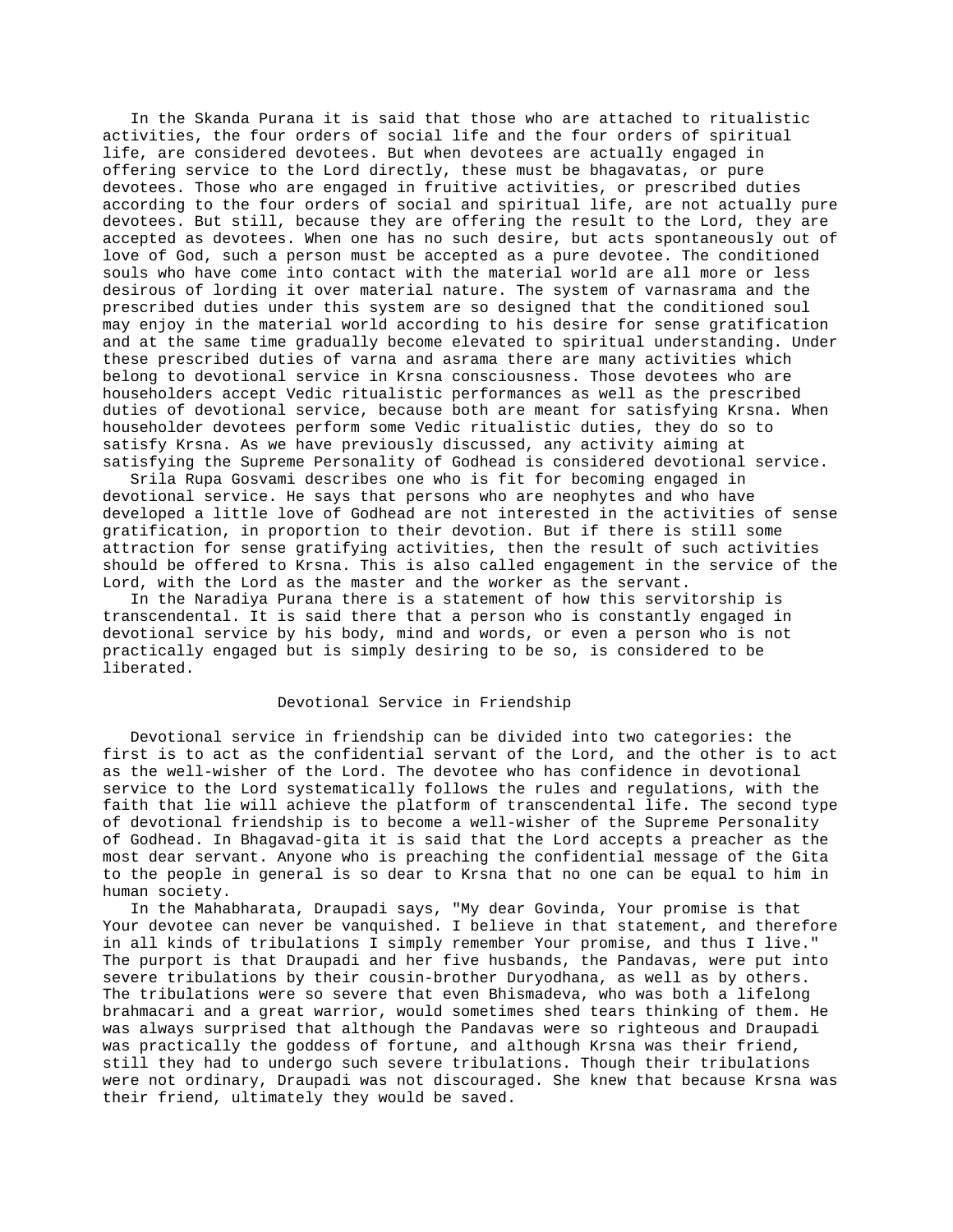A similar statement is there in the Eleventh Canto of Srimad-Bhagavatam, Second Chapter, verse 53, where Havi, the son of King Rsabha, addresses Maharaja Nimi: "My dear King, a person who never deviates even for a moment from engagement in service at the lotus feet of the Supreme Person (engagement which is sought even by great demigods like Indra), with firm conviction that there is nothing more worshipable or desirable than this, is called the first-class devotee."

 Sri Rupa Gosvami says that a neophyte devotee who has simply developed a slight love of Godhead is certainly a prospective candidate for devotional service. When he becomes firmly fixed in such devotional service, that assured status becomes a confidential part of his devotional service.

 Sometimes it is found that a pure devotee lies down in the temple of the Lord in order to serve Him as a confidential friend. Such friendly behavior of a devotee may be accepted as raganuga, or spontaneous. Although, according to regulative principles, no one can lie down in the temple of the Supreme Personality of Godhead, this spontaneous love of Godhead may be grouped under devotional service in friendship.

# Surrendering Everything to the Lord

 Regarding complete self-surrender, there is a nice description in the Eleventh Canto of Srimad-Bhagavatam, Twenty-ninth Chapter, verse 34, where the Lord says, "A person who has completely surrendered unto Me and has completely given up all other activities is protected by Me personally, both in this life and in the next. In other words, I wish to help him become more and more advanced in spiritual life. Such a person is to be understood as having already achieved sarsti [having equal opulences with the Supreme]." It is also confirmed in Bhagavad-gita that as soon as a person surrenders unto the lotus feet of Krsna, Krsna takes charge of him and gives him a guarantee of protection from all sinful reactions. He also instructs from within, so that the devotee may very quickly make advancement toward spiritual perfection.

 This self-surrender is called atma-nivedana. According to different authorities, self is differently defined. Self is sometimes considered to refer to the spirit self, or soul, and self is sometimes considered to refer to the mind or to the body. Full self-surrender, therefore, means not only surrendering one's self as spirit soul, but also surrendering one's mind and body to the service of the Lord. Srila Bhaktivinoda Thakura has sung a nice song in this connection. While offering himself as a fully surrendered soul, he said, "My mind, my household affairs, my body, whatever is in my possession, my dear Lord, I offer to You for Your service. Now You can do with them as You like. You are the supreme possessor of everything, so if You like You can kill me, or if You like You can give me protection. All authority belongs to You. I have nothing to claim as my own."

 Sri Yamunacarya, in his prayers to the Lord, has expressed a similar idea in the following words: "My dear Lord, I may be living within some body as a human being or as a demigod, but whatever mode of life, I do not mind, because these bodies are simply by-products of the three modes of material nature, and I, who am in possession of these bodies, am surrendering myself unto You."

 In the Hari-bhakti-viveka, there is a statement regarding how one can offer his body in self-surrender. There the devotee says, "My dear Lord, as a sold animal has no need to think about his maintenance and sustenance, so, because I have given up my body and soul unto You, I am no longer concerned with my maintenance and sustenance." In other words, one should not bother about his personal or family maintenance or sustenance. If one is actually surrendered in body and soul, he should always remember that his only concern is to be engaged in the service of the Lord.

 Srila Rupa Gosvami says that devotional service in friendship and devotional service in self-surrender are two difficult processes. Therefore such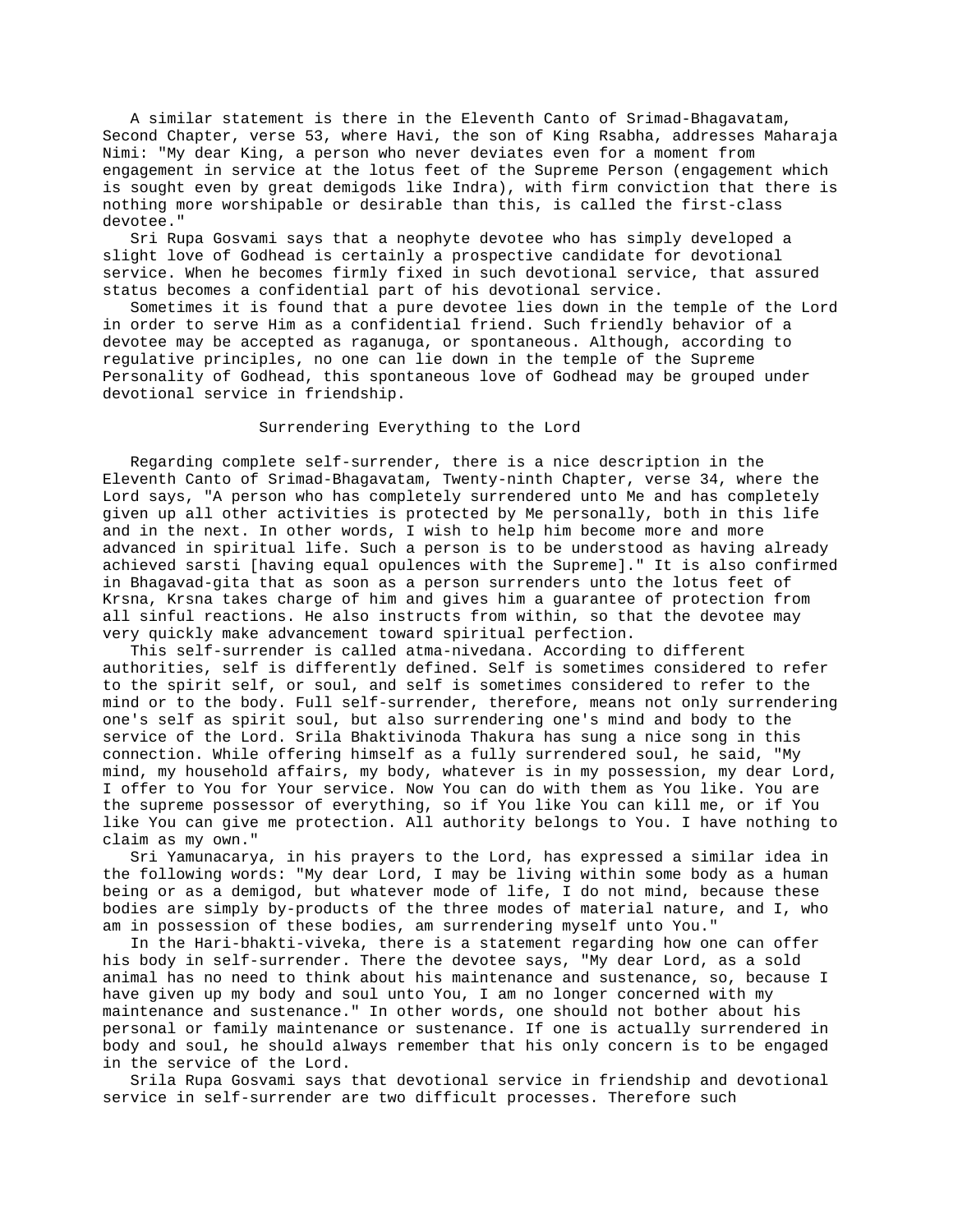relationships with the Lord can very rarely be seen. Only for the advanced devotees are these two processes easily executed. The purport is that it is very rare to see surrender which is mixed with sincere ecstatic devotion. One must give himself completely to the will of the Lord.

## Offering a Favorite Article

 In the Eleventh Canto of Srimad-Bhagavatam, Eleventh Chapter, verse 41, Lord Krsna tells Uddhava, "My dear friend, if someone offers Me the best thing in his possession, or anything which is very pleasing to him, he will be eternally benefited."

## Performing All Endeavors for Krsna

 In the Narada-pancaratra there is a statement of how one can act in all spheres of life for the satisfaction of the Lord. It is stated there that a person who is actually in devotional service must be engaged in all kinds of activities--those prescribed in the revealed scriptures and also those which are accepted for livelihood. In other words, not only should a devotee engage himself in the prescribed duties of devotional service which are mentioned in the revealed scriptures, but he should also perform the duties of his practical life in Krsna consciousness. For example, a devotee who has a great establishment or factory may offer the fruits of such a material possession for the service of the Lord.

## Being a Surrendered Soul

 In the Hari-bhakti-vilasa there is the following statement about selfsurrender: "My dear Lord, a person who has surrendered himself unto You, who is in firm conviction that he is Yours, and who actually acts in that way by his body, mind and words, can actually relish transcendental bliss."

 In the Nrsimha Purana, Lord Nrsimhadeva says, "Anyone who prays unto Me and takes shelter from Me becomes My ward, and I protect him always from all sorts of calamities."

## Serving Trees Such as the Tulasi

 In the Skanda Purana there is a statement praising the tulasi tree as follows: "Let me offer my respectful obeisances unto the tulasi tree, which can immediately vanquish volumes of sinful activities. Simply by seeing or touching this tree one can become relieved from all distresses and diseases. Simply by offering obeisances to and pouring water on the tulasi tree, one can become freed from the fear of being sent to the court of Yamaraja [the King of death, who punishes the sinful]. If someone sows a tulasi tree somewhere, certainly he becomes devoted to Lord Krsna. And when the tulasi leaves are offered in devotion at the lotus feet of Krsna, there is the full development of love of Godhead."

 In India all Hindus, even those not belonging to the Vaisnava group, take special care of the tulasi tree. Even in great cities where it is very difficult to keep a tulasi tree, people are to be found very carefully keeping this plant. They water it and offer obeisances to it, because worship of the tulasi tree is very important in devotional service.

 In the Skanda Purana there is another statement about tulasi, as follows: "Tulasi is auspicious in all respects. Simply by seeing, simply by touching, simply by remembering, simply by praying to, simply by bowing before, simply by hearing about or simply by sowing this tree, there is always auspiciousness. Anyone who comes in touch with the tulasi tree in the above-mentioned ways lives eternally in the Vaikuntha world."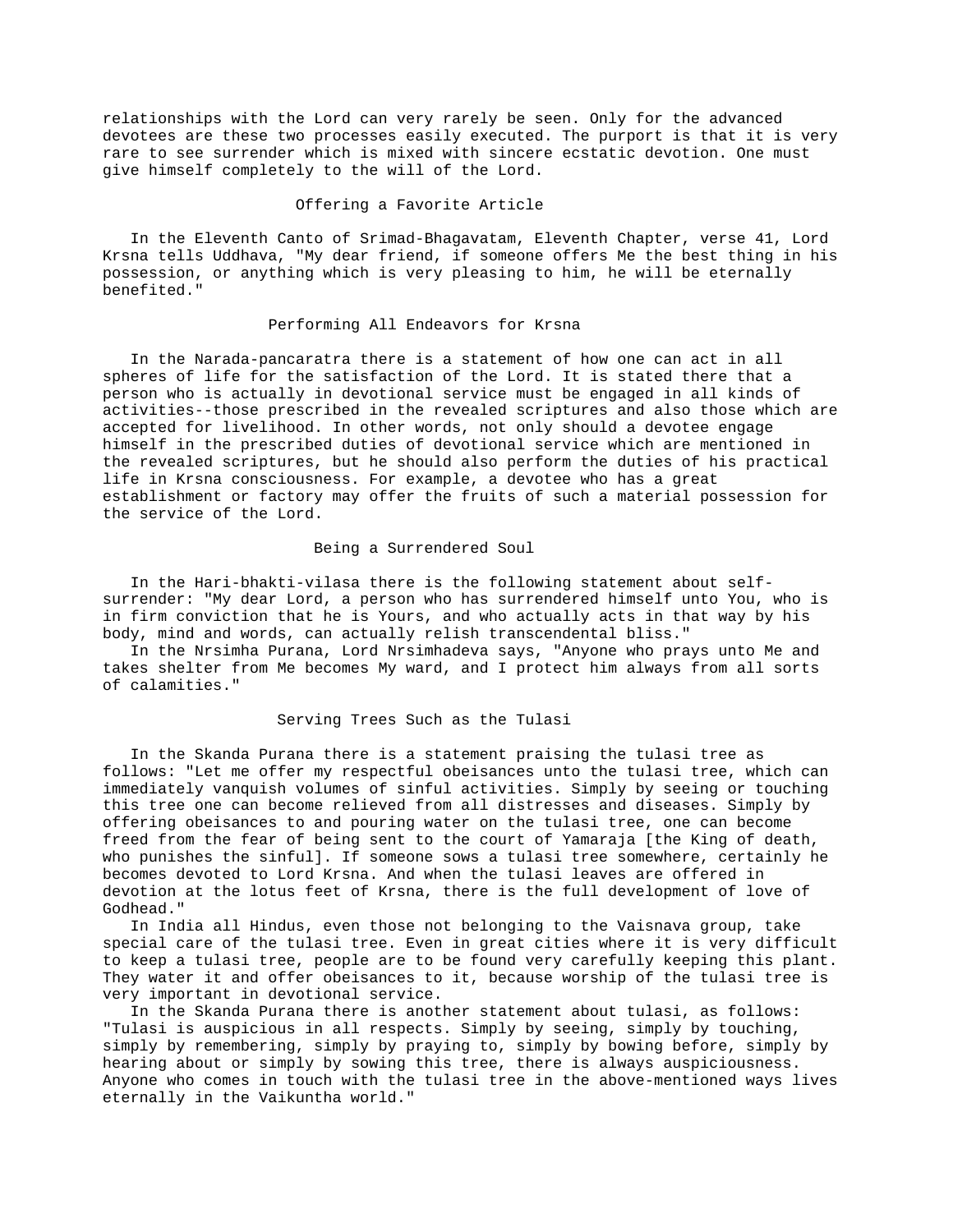"Nectar of Devotion" by His Divine Grace A.C. Bhaktivedanta Swami Prabhupada. The summary study of Sri Bhakti-rasamrta-sindhu by Srila Rupa Goswami.

COPYRIGHT NOTICE: This is an evaluation copy of the printed version of this book, and is NOT FOR RESALE. This evaluation copy is intended for personal noncommercial use only, under the "fair use" guidelines established by international copyright laws. You may use this electronic file to evaluate the printed version of this book, for your own private use, or for short excerpts used in academic works, research, student papers, presentations, and the like. You can distribute this evaluation copy to others over the Internet, so long as you keep this copyright information intact. You may not reproduce more than ten percent (10%) of this book in any media without the express written permission from the copyright holders. Reference any excerpts in the following way: "Excerpted from "Nectar of Devotion" by A.C. Bhaktivedanta Swami, courtesy of the Bhaktivedanta Book Trust International, www.Krishna.com."

This book and electronic file is Copyright 1969-2003 Bhaktivedanta Book Trust International, 3764 Watseka Avenue, Los Angeles, CA 90034, USA. All rights reserved. For any questions, comments, correspondence, or to evaluate dozens of other books in this collection, visit the website of the publishers, www.Krishna.com.

> Chapter Twelve Further Aspects of Transcendental Service

## Hearing the Revealed Scriptures

 According to Srila Rupa Gosvami, any book which gives enlightenment in the matter of advancing in devotional service is considered to be revealed scripture. Srila Madhvacarya has also defined revealed scriptures as referring to books such as the Ramayana, Mahabharata, Puranas, Upanisads, Vedanta--and any other literature written in pursuance of such revealed scriptures.

 In the Skanda Purana there is this statement: "A person who is constantly engaged in reading literature enunciating the cultivation of Vaisnava devotional service is always glorious in human society, and certainly Lord Krsna becomes pleased with him. A person who very carefully keeps such literature at home and offers respectful obeisances to it becomes freed from all sinful reactions and ultimately becomes worshipable by the demigods."

 It is also said to Narada Muni, "My dear Narada, a person who writes Vaisnava literature and keeps such literature at home has Lord Narayana always residing in his house."

 In Srimad-Bhagavatam, Twelfth Canto, Thirteenth Chapter, verse 15, it is stated, "Srimad-Bhagavatam is the essence of all Vedanta philosophy. Any person who has become attached in some way or other to the reading of Srimad-Bhagavatam cannot have any taste for reading any other literature. In other words, a person who has relished the transcendental bliss of Srimad-Bhagavatam cannot be satisfied with mundane writings."

## Residing in Mathura

 In the Varaha Purana there is a statement praising the residential quarters of Mathura. Lord Varaha tells the men of earth, "Any person who becomes attracted to places other than Mathura will certainly be captivated by the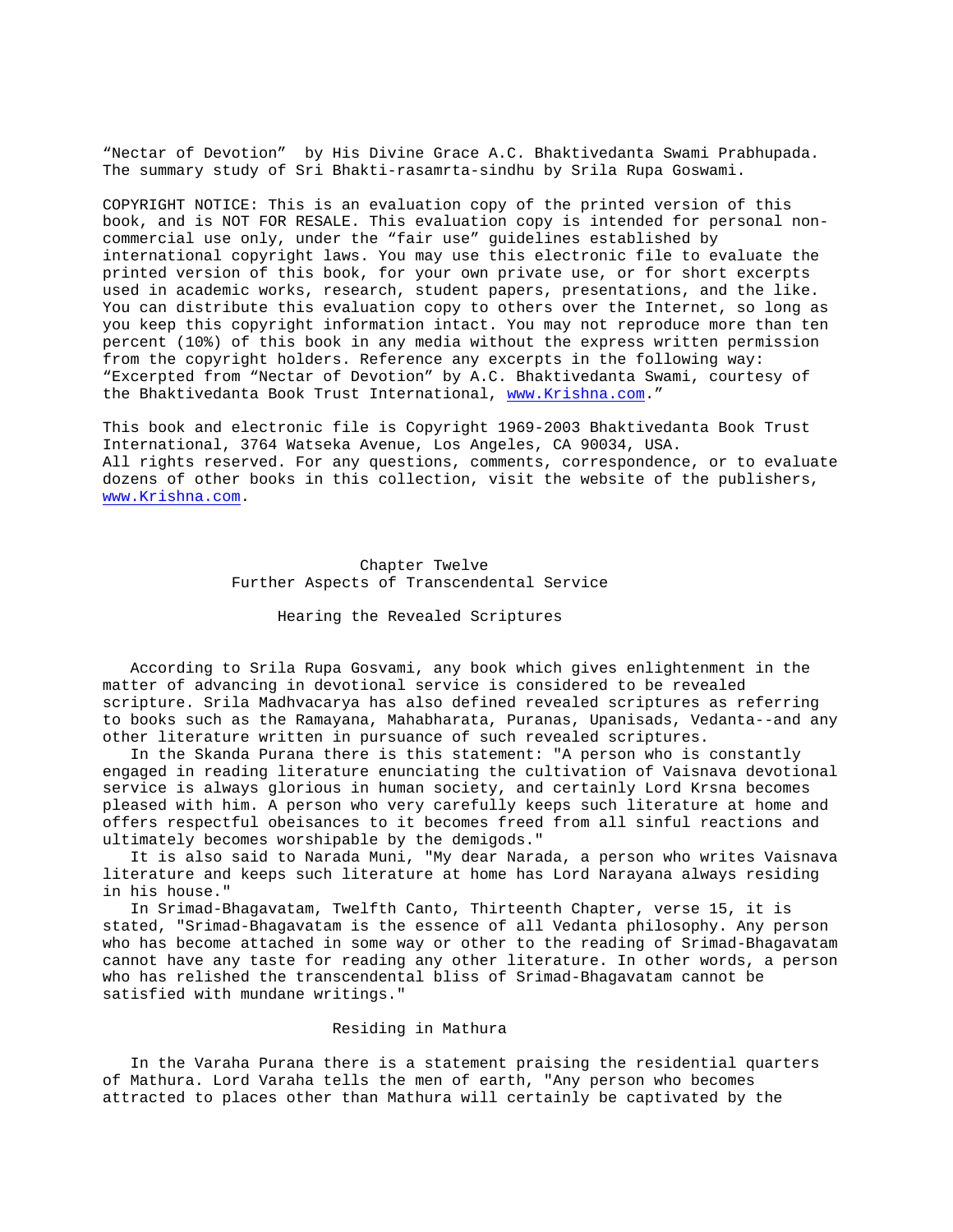illusory energy." In the Brahmanda Purana it is said that all the results of traveling on all the pilgrimages within the three worlds can be achieved simply by touching the holy land of Mathura. In many sastras (scriptures) it is said that simply by hearing, remembering, glorifying, desiring, seeing or touching the land of Mathura, one can achieve all desires.

## Rendering Service to Devotees

 In the Padma Purana, there is a nice statement praising the service of the Vaisnavas, or devotees. In that scripture Lord Siva tells Parvati, "My dear Parvati, there are different methods of worship, and out of all such methods the worship of the Supreme Person is considered to be the highest. But even higher than the worship of the Lord is the worship of the Lord's devotees."

 A similar statement is in the Third Canto, Seventh Chapter, verse 19, of Srimad-Bhagavatam: "Let me become a sincere servant of the devotees, because by serving them one can achieve unalloyed devotional service unto the lotus feet of the Lord. The service of devotees diminishes all miserable material conditions and develops within one a deep devotional love for the Supreme Personality of Godhead."

 In the Skanda Purana there is a similar statement: "Persons whose bodies are marked with tilaka, symbolizing the conchshell, wheel, club and lotus--and who keep the leaves of tulasi on their heads, and whose bodies are always decorated with gopi-candana--even seen once, can help the seer be relieved from all sinful activities."

 A similar statement is found in the First Canto, Nineteenth Chapter, verse 33, of Srimad-Bhagavatam: "There is no doubt about one's becoming freed from all reactions to sinful activities after visiting a devotee or touching his lotus feet or giving him a sitting place. Even by remembering the activities of such a Vaisnava, one becomes purified, along with one's whole family. And what, then, can be said of rendering direct service to him?"

 In the Adi Purana there is the following statement by Lord Krsna Himself, addressed to Arjuna: "My dear Partha, one who claims to be My devotee is not so. Only a person who claims to be the devotee of My devotee is actually My devotee." No one can approach the Supreme Personality of Godhead directly. One must approach Him through His pure devotees. Therefore, in the system of Vaisnava activities, the first duty is to accept a devotee as spiritual master and then to render service unto him.

 Sri Rupa Gosvami affirms that all the quotations given in the Bhaktirasamrta-sindhu from different scriptures are accepted by the great acaryas and devotees of the Lord.

#### Serving the Lord According to One's Position

 In the Padma Purana there is a statement that one should perform the ceremonies for the Lord according to one's financial position. Everyone should observe the different ceremonies and celebrations of the Lord by all means.

#### Performing Devotional Service in Karttika

 One of the most important of these ceremonial functions is called Urja-vrata. Urja-vrata is observed in the month of Karttika (October-November); especially in Vrndavana, there is a specific program for temple worship of the Lord in His Damodara form. "Damodara" refers to Krsna's being bound with rope by His mother, Yasoda. It is said that just as Lord Damodara is very dear to His devotees, so the month known as Damodara or Karttika is also very dear to them.

The execution of devotional service during Urja-vrata in the month of Karttika is especially recommended to be performed at Mathura. This system is still followed by many devotees. They go to Mathura or Vrndavana and stay there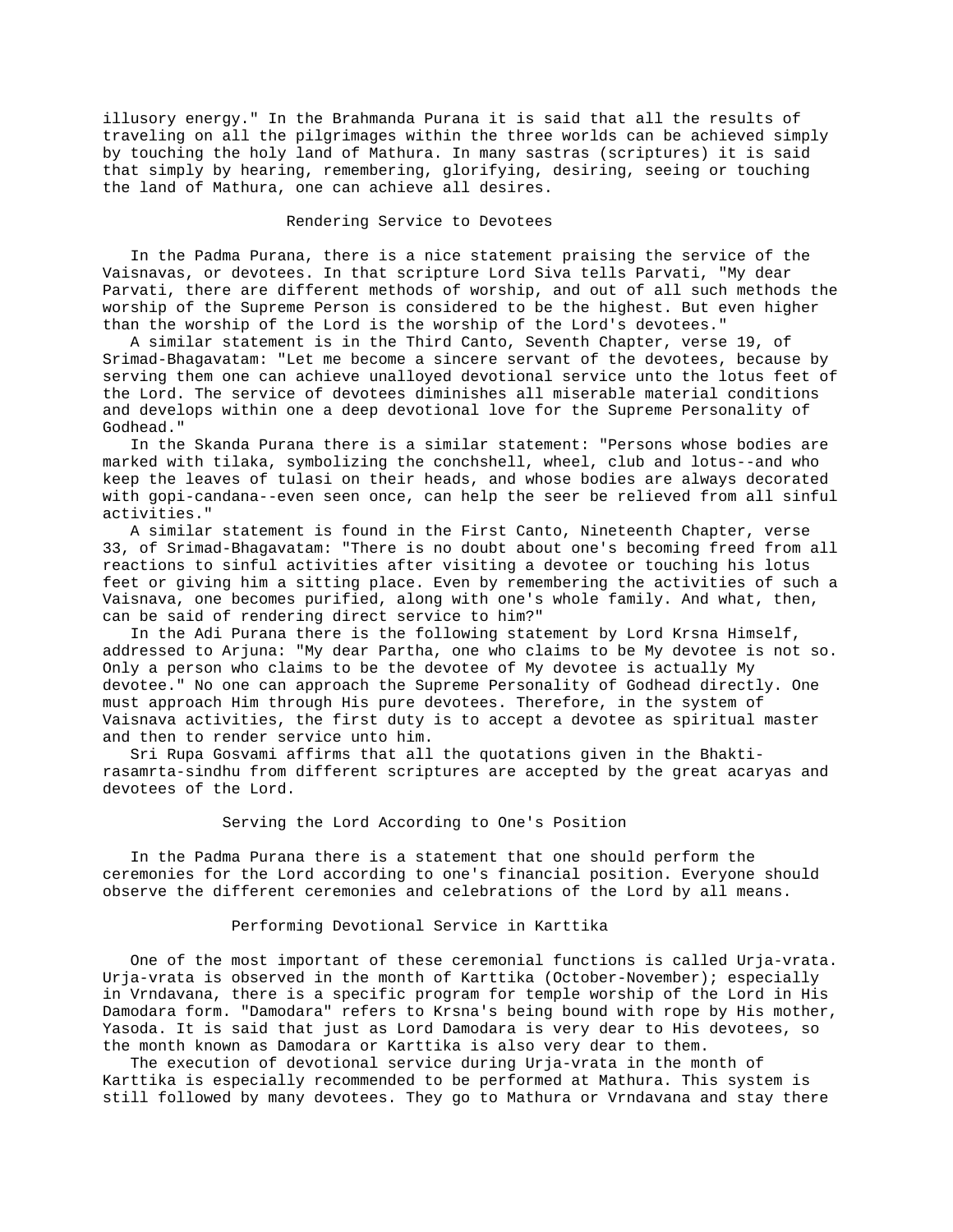during the month of Karttika specifically to perform devotional services during this period.

 In the Padma Purana it is said, "The Lord may offer liberation or material happiness to a devotee, but after some devotional service has been executed, particularly in Mathura during the month of Karttika, the devotees want only to attain pure devotional service unto the Lord." The purport is that the Lord does not award devotional service to ordinary persons who are not serious about it. But even such unserious persons who execute devotional service according to the regulative principles during the month of Karttika, and within the jurisdiction of Mathura in India, are very easily awarded the Lord's personal service.

# Observing Festivals Celebrating the Lord's Activities

 In the Bhavisya Purana there is a statement about observing different ceremonies celebrating the Lord's appearance (birthday) and other transcendental activities. It is said, "My Lord Janardana [Krsna], please let us know the date when Your mother Devaki-devi gave birth to You. If You kindly inform us about this, then we shall observe a great celebration on this date. O killer of Kesi, we are souls one-hundred-percent surrendered unto Your lotus feet, and we wish only to please You with our ceremonies."

 This statement of the Bhavisya Purana gives evidence that by observing different functions in relationship with the Lord one is sure to become pleasing to the Lord.

# Serving the Deity with Great Devotion

 It is said in the Adi Purana, "A person who is constantly engaged in chanting the holy name and who feels transcendental pleasure, being engaged in devotional service, is certainly awarded the facilities of devotional service and is never given just mukti [liberation]."

 Mukti means liberation from material contamination; when liberated, one does not have to take birth again in the material world. The impersonalists desire to merge into the spiritual existence, to end their individual existence, but according to Srimad-Bhagavatam, mukti is only the beginning of one's becoming situated in his normal condition. The normal condition of every living entity is to be engaged in the devotional service of the Lord. From the statement of the Adi Purana it appears that a devotee is satisfied simply with being engaged in devotional service. He does not aspire for any liberation from material, conditional life. In other words, anyone who is engaged in devotional service is not in the material condition of life, although he may appear so.

#### Recitation of Srimad-Bhagavatam Among Devotees

 Srimad-Bhagavatam is the desire tree of Vedic wisdom. Veda itself means "the aggregate of knowledge." And whatever knowledge is required for human society is perfectly presented in Srimad-Bhagavatam. There are different branches of knowledge in the Vedic writings, including sociology, politics, medicine and military art. All these and other branches of knowledge are perfectly described in the Vedas. So, as far as spiritual knowledge is concerned, that is also perfectly described there, and Srimad-Bhagavatam is considered to be the ripened fruit of this desire-fulfilling tree of the Vedas. A tree is honored by the production of its fruit. For example, a mango tree is considered very valuable because it produces the king of all fruits, the mango. When the mango fruit becomes ripened it is the greatest gift of that tree, and Srimad-Bhagavatam is similarly held to be the ripened fruit of the Vedic tree. And as ripened fruit becomes more relishable when first touched by the beak of a parrot, or suka, Srimad-Bhagavatam has become more relishable by being delivered through the transcendental mouth of Sukadeva Gosvami.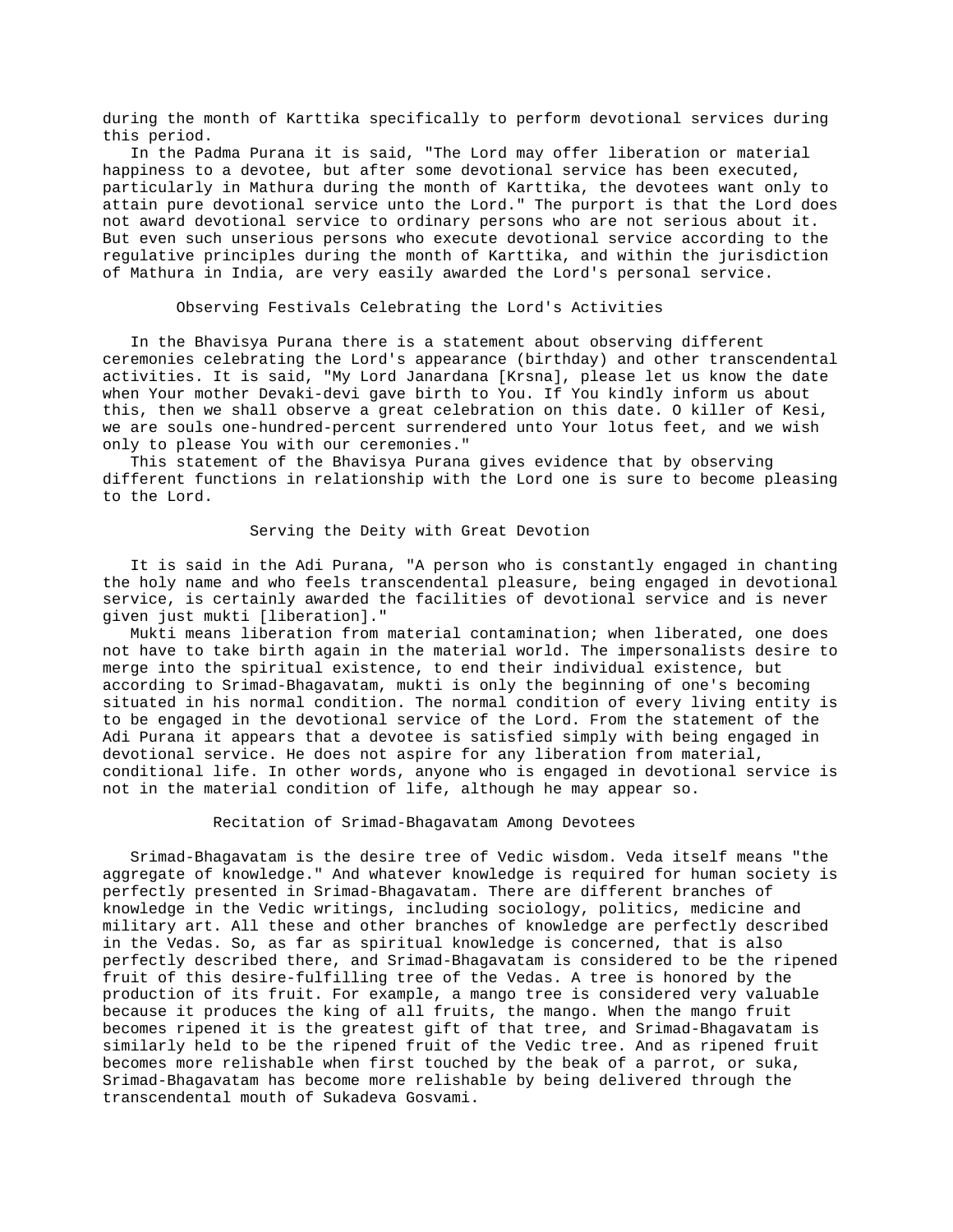Srimad-Bhagavatam should be received in disciplic succession without any breakage. When a ripened fruit comes from the upper part of the tree onto the ground by the process of being handed down from a higher branch to a lower branch by persons in the tree, the fruit does not break. Srimad-Bhagavatam, when received in the parampara system, or disciplic succession, will likewise remain unbroken. It is stated in Bhagavad-gita that the disciplic succession, or parampara, is the way of receiving transcendental knowledge. Such knowledge must come down through the disciplic succession, through authorized persons who know the real purpose of the sastra.

 Sri Caitanya Mahaprabhu recommended that one learn Srimad-Bhagavatam from the mouth of the self-realized person called bhagavatam. Bhagavata means "in relationship with the Personality of Godhead [Bhagavan]." So the devotee is sometimes called bhagavatam, and the book which is in relationship with devotional service to the Supreme Personality of Godhead is also called Bhagavatam. Sri Caitanya Mahaprabhu recommended that, in order to relish the real taste of Srimad-Bhagavatam, one should take instruction from the person bhagavatam. Srimad-Bhagavatam is relishable even by a liberated person. Sukadeva Gosvami admitted that although he was liberated from within the very womb of his mother, it was only after relishing Srimad-Bhagavatam that he became a great devotee. Thus, one who is desirous of advancing in Krsna consciousness should relish the purport of Srimad-Bhagavatam through the discussions of authorized devotees.

 In Srimad-Bhagavatam, Second Canto, First Chapter, verse 9, Sukadeva Gosvami admits that although he was very much attracted by the impersonal Brahman, when he heard the transcendental pastimes of the Supreme Personality of Godhead from the mouth of his father, Vyasadeva, he became more attracted to Srimad-Bhagavatam. The idea is that Vyasadeva was also a self-realized soul, and his mature contribution of transcendental knowledge was delivered directly to Sukadeva Gosvami in the manner indicated.

#### Associating with Advanced Devotees

 The importance of discussing Srimad-Bhagavatam in the society of pure devotees was explained by Saunaka Muni during the meeting at Naimisaranya, in the presence of Suta Gosvami. Suta Gosvami confirmed that if someone is fortunate enough to associate with a pure devotee of the Lord even for a moment, that particular moment is so valuable that even those pious activities which can promote one to the heavenly planets or give liberation from material miseries cannot compare to it. In other words, those who are attached to Srimad-Bhagavatam do not care for any kind of benefit derived from elevation to the higher planetary kingdoms, or for the liberation which is conceived of by the impersonalists. As such, the association of pure devotees is so transcendentally valuable that no kind of material happiness can compare to it.

 In the Hari-bhakti-sudhodaya there is a conversation between Prahlada Maharaja and his father, Hiranyakasipu, in which Hiranyakasipu addresses Prahlada in this way: "My dear son, association is very important. It acts just like a crystal stone, which will reflect anything which is put before it." Similarly, if we associate with the flowerlike devotees of the Lord, and if our hearts are crystal clear, then certainly the same action will be there. Another example given in this connection is that if a man is potent and if a woman is not diseased, then by their conjugation there will be conception. In the same way, if the recipient of spiritual knowledge and the deliverer of spiritual knowledge are sincere and bona fide, there will be good results.

#### Chanting the Holy Name of the Lord

 The importance of chanting Hare Krsna, Hare Krsna, Krsna Krsna, Hare Hare. Hare Rama, Hare Rama, Rama Rama, Hare Hare is very strongly stressed in the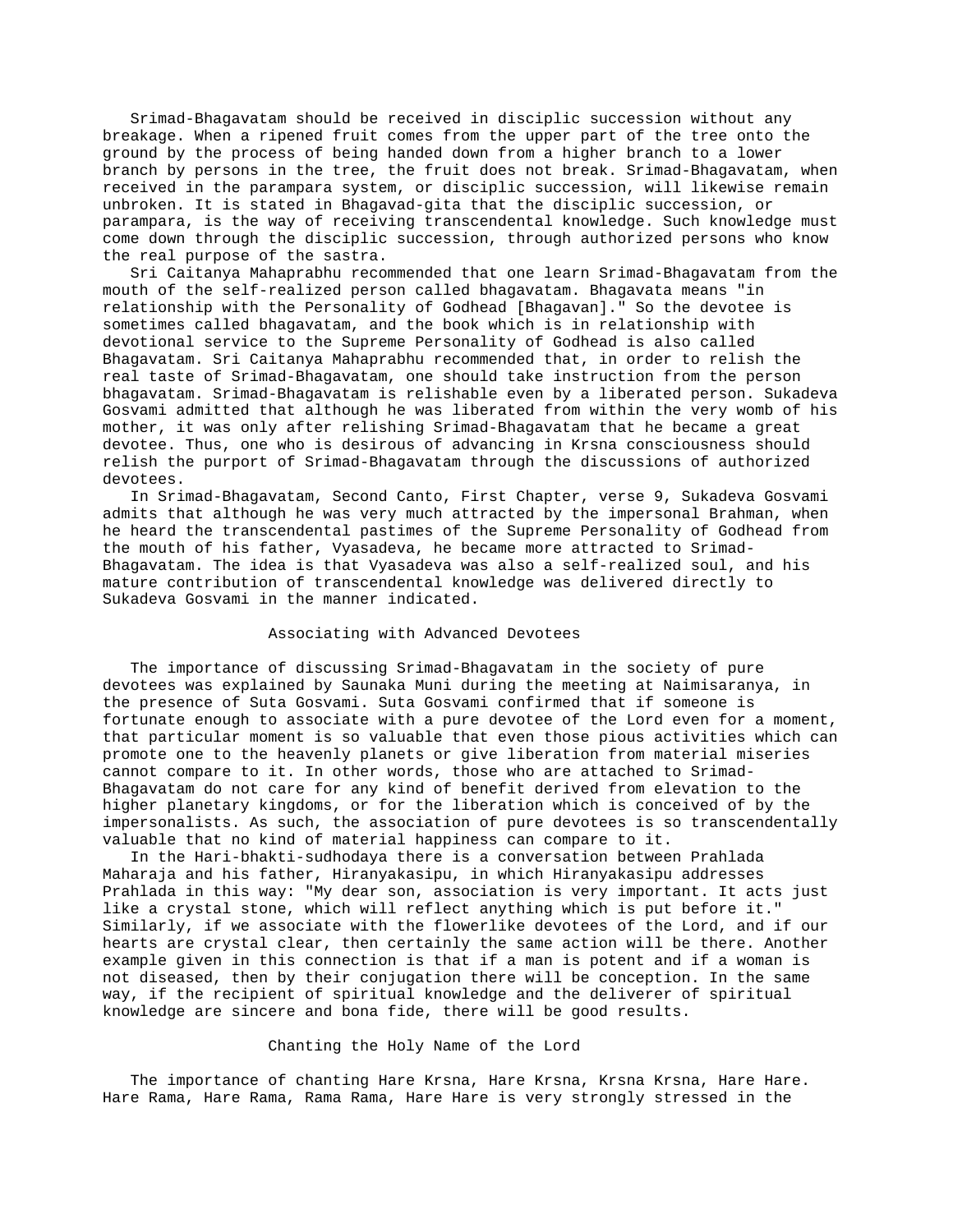Second Canto, First Chapter, verse 11, of Srimad-Bhagavatam in the following way. Sukadeva Gosvami tells Maharaja Pariksit, "My dear King, if one is spontaneously attached to the chanting of the Hare Krsna maha-mantra, it is to be understood that he has attained the highest perfectional stage." It is specifically mentioned that the karmis who are aspiring after the fruitive results of their activities, the salvationists who are aspiring to become one with the Supreme Person, and the yogis who are aspiring after mystic perfections can achieve the results of all perfectional stages simply by chanting the mahamantra. Sukadeva uses the word nirnitam, which means "it has already been decided." He was a liberated soul and therefore could not accept anything which was not conclusive. So Sukadeva Gosvami especially stresses that it has already been concluded that one who has come to the stage of chanting the Hare Krsna mantra with determination and steadiness must be considered to have already passed the trials of fruitive activities, mental speculation and mystic yoga.

 The same thing is confirmed in the Adi Purana by Krsna. While addressing Arjuna He says, "Anyone who is engaged in chanting My transcendental name must be considered to be always associating with Me. And I may tell you frankly that for such a devotee I become easily purchased."

 In the Padma Purana also it is stated, "The chanting of the Hare Krsna mantra is present only on the lips of a person who has for many births worshiped Vasudeva." It is further said in the Padma Purana, "There is no difference between the holy name of the Lord and the Lord Himself. As such, the holy name is as perfect as the Lord Himself in fullness, purity and eternity. The holy name is not a material sound vibration, nor has it any material contamination." The holy name cannot, therefore, be chanted offenselessly by one who has failed to purify his senses. In other words, materialistic senses cannot properly chant the holy names of the Hare Krsna maha-mantra. But by adopting this chanting process, one is given a chance to actually purify himself, so that he may very soon chant offenselessly.

 Caitanya Mahaprabhu has recommended that everyone chant the Hare Krsna mantra just to cleanse the dust from the heart. If the dust of the heart is cleansed away, then one can actually understand the importance of the holy name. For persons who are not inclined to clean the dust from their hearts and who want to keep things as they are, it is not possible to derive the transcendental result of chanting the Hare Krsna mantra. One should, therefore, be encouraged to develop his service attitude toward the Lord, because this will help him to chant without any offense. And so, under the guidance of a spiritual master, the disciple is trained to render service and at the same time chant the Hare Krsna mantra. As soon as one develops his spontaneous service attitude, he can immediately understand the transcendental nature of the holy names of the mahamantra.

## Living in Mathura

 In the Padma Purana there is a statement about the importance of living at holy places like Mathura or Dvaraka. It is stated there, "To travel to different places of pilgrimage means to attain emancipation from material bondage. This emancipation, however, is not the highest perfectional stage. After attaining this liberated stage, one has to become engaged in devotional service to the Lord. After attainment of the brahma-bhuta [liberation] stage, one can further advance to engagement in devotional service. So this attainment of transcendental loving devotional service to the Lord is the goal of life, and it can be achieved very easily for one who lives in Mathura-mandala even for a few seconds."

 It is further said, "Who is that person who will not agree to worship the land of Mathura? Mathura can deliver all the desires and ambitions of the fruitive workers and of the salvationists, who desire to become one with the Supreme Brahman. Certainly Mathura will deliver the desires of the devotees, who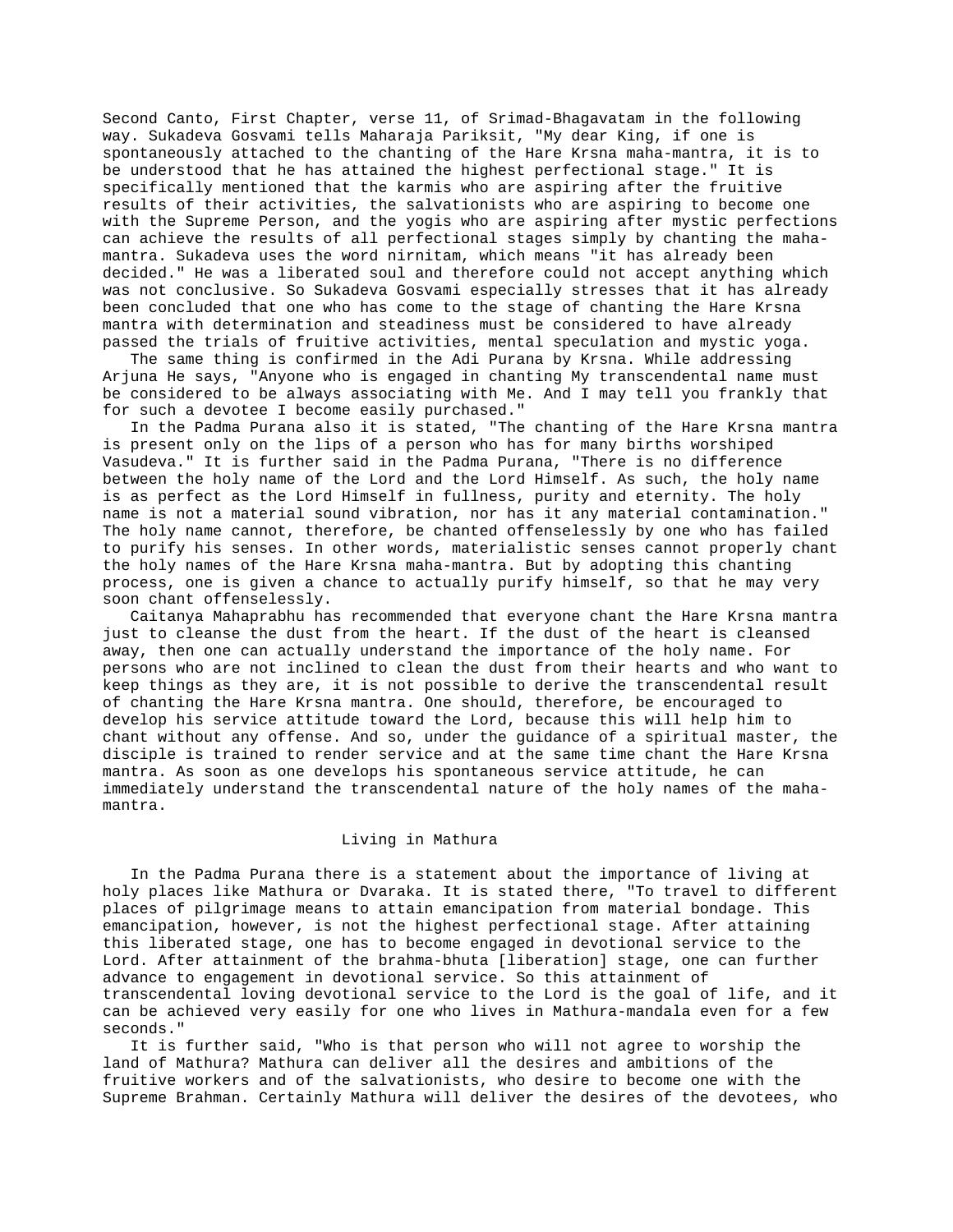simply aspire to be engaged in the devotional service of the Lord." In the Vedic literature it is also stated, "How wonderful it is that simply by residing in Mathura even for one day, one can achieve a transcendental loving attitude toward the Supreme Personality of Godhead! This land of Mathura must be more glorious than Vaikuntha-dhama, the kingdom of God!"

> Chapter Thirteen Five Potent Forms of Devotional Service

 Rupa Gosvami has stated that five kinds of devotional activities--namely residing in Mathura, worshiping the Deity of the Lord, reciting Srimad-Bhagavatam, serving a devotee and chanting the Hare Krsna mantra--are so potent that a small attachment for any one of these five items can arouse devotional ecstasy even in a neophyte.

 Regarding worship of the form of the Lord, or Deity, Rupa Gosvami has written the following verse: "My dear friend, if you still have any desire to enjoy the company of your friends within this material world, then don't look upon the form of Krsna, who is standing on the bank of Kesi-ghata [a bathing place in Vrndavana]. He is known as Govinda, and His eyes are very enchanting. He is playing upon His flute, and on His head there is a peacock feather. And His whole body is illuminated by the moonlight in the sky."

 The purport of this verse is that if someone becomes attached to the srimurti, or Deity of Krsna, by worshiping at home, then he will forget his relationships of so-called friendship, love and society. Thus it is the duty of every householder to install Deities of the Lord at home and to begin the process of worshiping along with all of his family members. This will save everyone from such unwanted activities as going to clubs, cinemas and dancing parties, and smoking, drinking, etc. All such nonsense will be forgotten if one stresses the worship of the Deities at home.

 Rupa Gosvami further writes, "My dear foolish friend, I think that you have already heard some of the auspicious Srimad-Bhagavatam, which decries seeking the results of fruitive activities, economic development and liberation. I think that now it is certain that gradually the verses of the Tenth Canto of Srimad-Bhagavatam, describing the pastimes of the Lord, will enter your ears and go into your heart."

 In the beginning of Srimad-Bhagavatam it is said that unless one has the ability to throw out, just like garbage, the fruitive results of ritualistic ceremonies, economic development and becoming one with the Supreme (or salvation), one cannot understand Srimad-Bhagavatam. The Bhagavatam deals exclusively with devotional service. Only one who studies Srimad-Bhagavatam in the spirit of renunciation can understand the pastimes of the Lord which are described in the Tenth Canto. In other words, one should not try to understand the topics of the Tenth Canto, such as the rasa-lila (love dance), unless he has spontaneous attraction for Srimad-Bhagavatam. One must be situated in pure devotional service before he can relish Srimad-Bhagavatam as it is.

 In the above two verses of Rupa Gosvami there are some metaphorical analogies that indirectly condemn the association of materialistic society, friendship and love. People are generally attracted to society, friendship and love, and they make elaborate arrangements and strong endeavors to develop these material contaminations. But to see the sri-murtis of Radha and Krsna is to forget such endeavors for material association. Rupa Gosvami composed his verse in such a way that he was seemingly praising the material association of friendship and love and was condemning the audience of sri-murti or Govinda. This metaphorical analogy is constructed in such a way that things which seem to be praised are condemned, and things which are to be condemned are praised. The actual import of the verse is that one must see the form of Govinda if one at all wants to forget the nonsense of material friendship, love and society.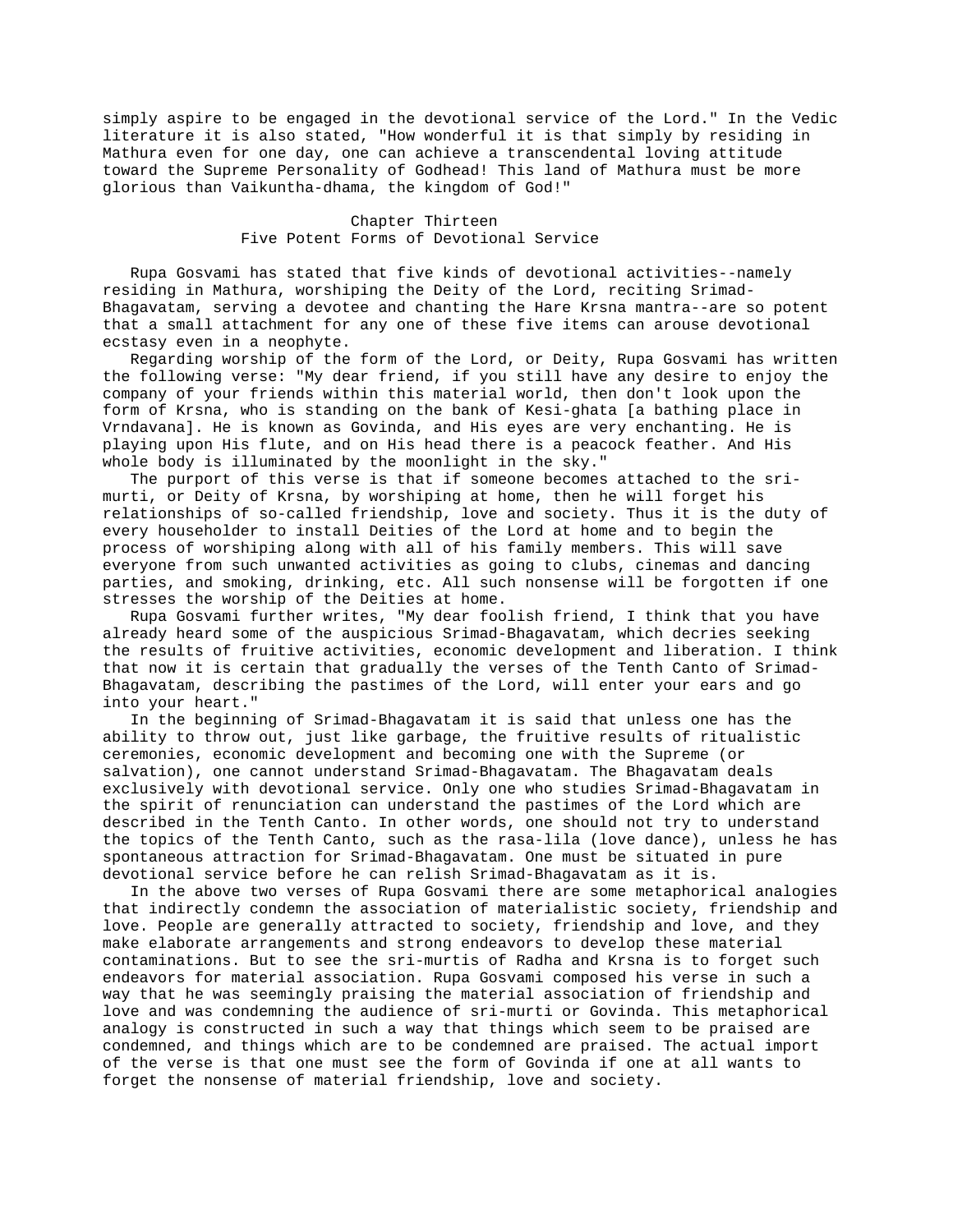Srila Rupa Gosvami has similarly described the transcendental nature of relishing topics which concern Krsna. A devotee once said, "It is very astonishing that since I have seen this Personality of Godhead, who is washed by the tears of my eyes, there is shivering of my body, and He has made me a failure in executing my material duties. Since seeing Him, I cannot remain silently at home. I wish to go out to Him always." The purport of this statement is that as soon as one is fortunate enough to contact a pure devotee, one must be anxious immediately to hear about Krsna, to learn about Krsna, or, in other words, to become fully Krsna conscious.

 Similarly, there is a statement about hearing and chanting the maha-mantra: "It is said that saints have been able to hear the vibrating strings of the vina in the hands of Narada, who is always singing the glories of Lord Krsna. Now this same sound vibration has entered my ears, and I am always feeling the presence of the Supreme Personality. Gradually I am becoming bereft of all attachment for material enjoyment."

 Again, Srila Rupa Gosvami has described Mathura-mandala: "I remember the Lord standing by the banks of the Yamuna River, so beautiful amid the kadamba trees, where many birds are chirping in the gardens. And these impressions are always giving me transcendental realization of beauty and bliss." This feeling about Mathura-mandala and Vrndavana described by Rupa Gosvami can actually be felt even by nondevotees. The places in the eighty-four-square-mile district of Mathura are so beautifully situated on the banks of the River Yamuna that anyone who goes there will never want to return to this material world. These statements by Rupa Gosvami are factually realized descriptions of Mathura and Vrndavana. All these qualities prove that Mathura and Vrndavana are situated transcendentally. Otherwise, there would be no possibility of invoking our transcendental sentiments in these places. Such transcendental feelings are aroused immediately and without fail after one arrives in Mathura or Vrndavana.

 In these statements about devotional service, sometimes it may appear that the results have been overestimated, but actually there is no overestimation. Some devotees, as revealed scriptures give evidence, have had immediate results by such association, although this is not possible for all. For example, the Kumaras immediately became devotees simply by smelling the incense in the temple. Bilvamangala Thakura simply heard about Krsna and then immediately gave up his beautiful girl friend and started out for Mathura and Vrndavana, where he became a perfect Vaisnava. So these statements are not overestimations, nor are they stories. They are actual facts, but are true for certain devotees and do not necessarily apply to all. These descriptions, even if considered overestimations, must be taken as they are, in order to divert our attention from the fleeting material beauty to the eternal beauty of Krsna consciousness. And for a person who is already in contact with Krsna consciousness, the described results are not unusual.

 Some scholars argue that simply by following the principles of varna and asrama one can gradually rise to the perfections reached by practicing devotional service, but this argument is not accepted by the great authorities. Lord Caitanya also condemned this idea while He was talking with Ramananda Raya about the gradual development of devotional service. He rejected the idea of the importance of varnasrama-dharma when it was put forward by Ramananda Raya. He said that this advancement of varna and asrama is merely external. There is a higher principle. In Bhagavad-gita also the Lord says that one has to give up all other principles of elevation and take simply to the method of Krsna consciousness. That will help one in achieving the highest perfection of life.

 In the Eleventh Canto, Twentieth Chapter, verse 9, of Srimad-Bhagavatam, the Lord Himself says, "One should execute the prescribed duties of varna and asrama as long as he has not developed spontaneous attachment for hearing about My pastimes and activities." In other words, the prescribed forms of varna and asrama are ritualistic ceremonies of religion intended for economic development, sense gratification or salvation. All of these things are recommended for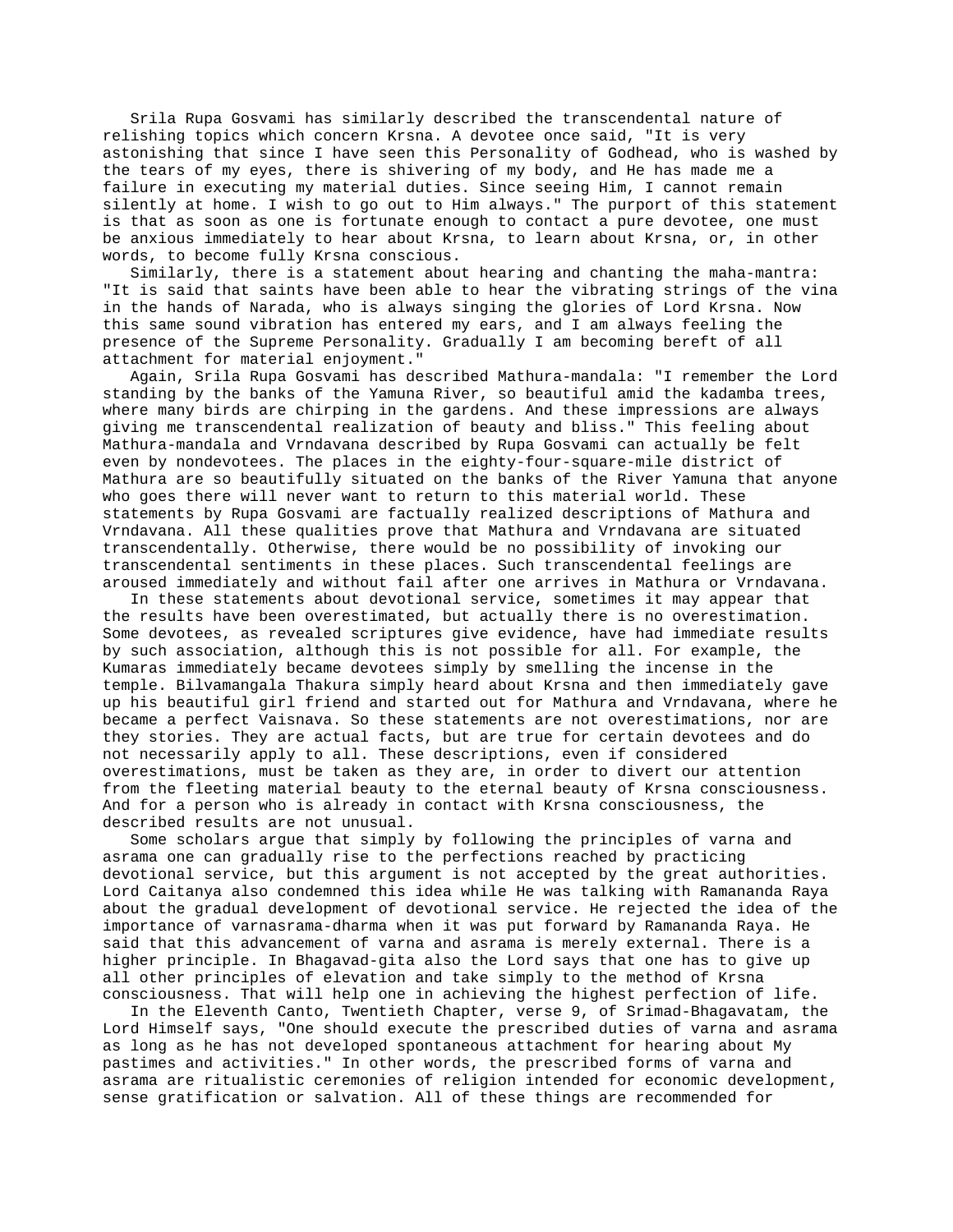persons who have not developed Krsna consciousness; in fact, all such activities are recommended in the revealed scriptures only to bring one to the point of Krsna consciousness. But one who has already developed spontaneous attachment for Krsna does not require to execute the duties prescribed in the scriptures.

# Chapter Fourteen Devotional Qualifications

 Some scholars recommend that knowledge and renunciation are important factors for elevating oneself to devotional service. But actually that is not a fact. Actually, the cultivation of knowledge or renunciation, which are favorable for achieving a footing in Krsna consciousness, may be accepted in the beginning, but ultimately they may also come to be rejected, for devotional service is dependent on nothing other than the sentiment or desire for such service. It requires nothing more than sincerity.

 It is the opinion of expert devotees that mental speculation and the artificial austerities of yoga practice may be favorable for becoming liberated from material contamination, but they will also make one's heart harder and harder. They will not help at all in the progress of devotional service. These processes are therefore not favorable for entering into the transcendental loving service of the Lord. Actually, Krsna consciousness--devotional service itself--is the only way of advancing in devotional life. Devotional service is absolute; it is both the cause and the effect. The Supreme Personality of Godhead is the cause and effect of all that be, and to approach Him, the Absolute, the process of devotional service--which is also absolute--has to be adopted.

 This is confirmed in Bhagavad-gita by the Lord Himself: "One can understand Me only through devotional service." In beginning His teaching of the Gita, the Lord said to Arjuna, "Because you are My devotee, I shall teach these secrets to you." Vedic knowledge means ultimately to understand the Supreme Lord, and the process of entering into His kingdom is devotional service. That is accepted by all authentic scriptures. Mental speculators neglect the process of devotional service, and by simply trying to defeat others in philosophical research they fail to develop the ecstasy of devotion.

 In the Eleventh Canto, Twentieth Chapter, verse 31, of Srimad-Bhagavatam, Krsna says, "My dear Uddhava, for persons who are seriously engaged in My service, the cultivation of philosophical speculation and artificial renunciation are not very favorable. When a person becomes My devotee he automatically attains the fruits of the renunciation of material enjoyment, and he gets sufficient knowledge to understand the Absolute Truth." That is the test of advancement in devotional service. A devotee cannot be in darkness, because the Lord shows him special favor and enlightens him from within.

 In the Eleventh Canto, Twentieth Chapter, verses 32 and 33, of Srimad-Bhagavatam the Lord further instructs Uddhava, "My dear friend, the profits derived from fruitive activities, austerities, the culture of philosophical knowledge, renunciation, the practice of mystic yoga, charity and all similar auspicious activities are automatically achieved by My devotees--those who are simply attached to Me by loving service. These devotees have everything at their disposal, but they desire nothing outside of My devotional service. If ever a devotee should desire some material profit, like promotion to the heavenly planets, or some spiritual profit--to go to the Vaikunthas--by My causeless mercy his desires are very easily fulfilled."

 Actually, a person who is developing Krsna consciousness and still has some attachment to material enjoyment will soon be freed from such a tendency by regularly discharging devotional service under the instruction of a bona fide spiritual master.

 Srila Rupa Gosvami, then, recommends that one should not be attached to material sense enjoyment, but should accept everything enjoyable which is in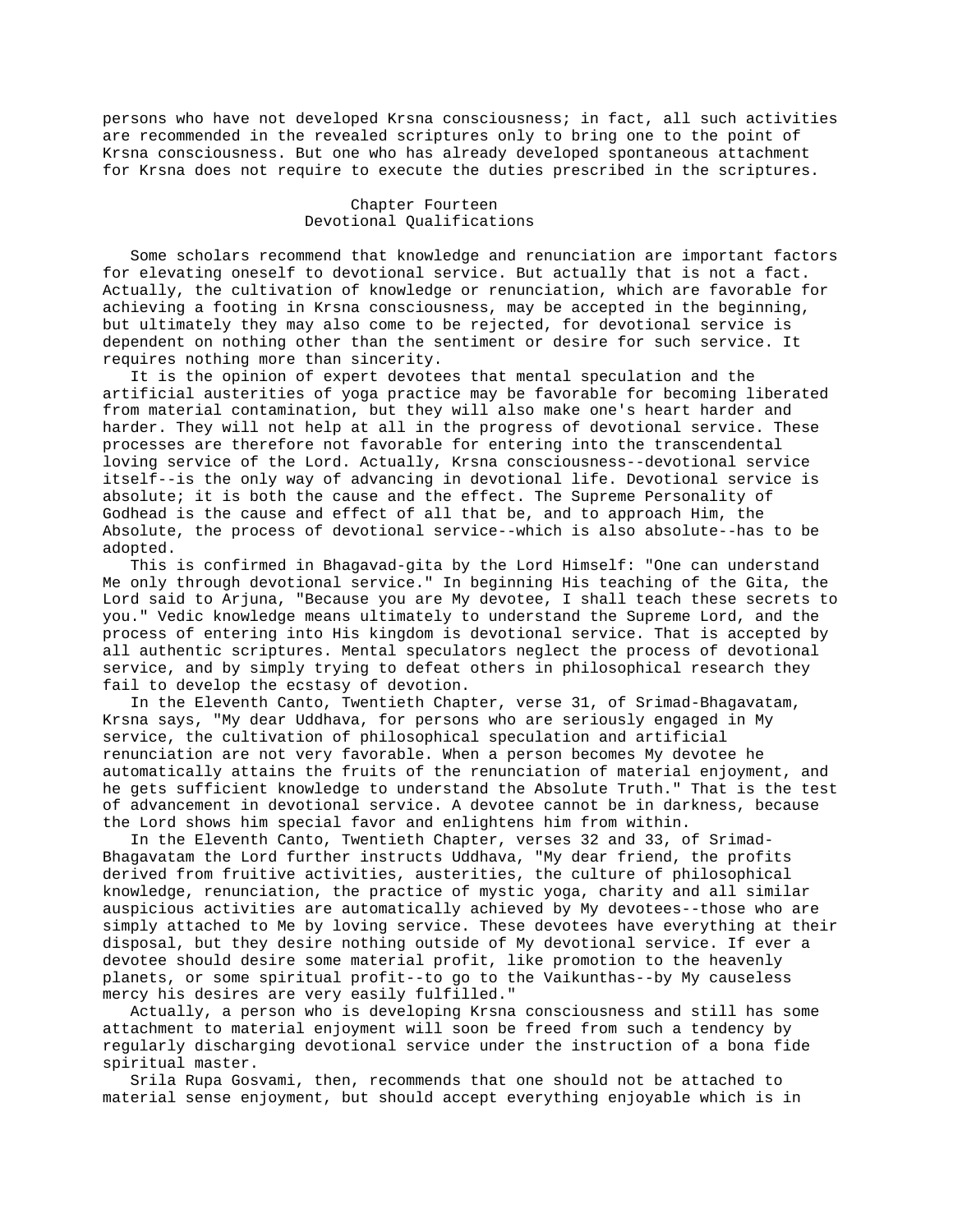relationship to Krsna. For example, eating is necessary, and one wants some palatable dishes to satisfy his sense of taste. So in that case, for the satisfaction of Krsna rather than for the satisfaction of the tongue, some palatable dishes may be prepared and offered to Krsna. Then it is renunciation. Let the palatable dishes be prepared, but unless they are offered to Krsna one should not accept them for eating. This vow of rejecting anything which is not offered to Krsna is actually renunciation. And by such renunciation one is able to satisfy the demands of the senses.

 The impersonalists, who try to avoid everything material, may undergo severe austerities, but they miss the opportunity of being engaged in the service of the Lord. Thus their renunciation is not sufficient for perfection. There are many instances where, following such artificial renunciation without any contact with devotional service, the impersonalist again fell down and became attracted to material contamination. There are many supposed renouncers even at the present moment who officially become sannyasis, or renouncers, and outwardly claim that spiritual existence is truth and material existence untruth. In this way, artificially they make a show of renunciation of the material world. However, because they cannot reach the point of devotional service, they fail to achieve the goal, and they again come back to material activities, such as philanthropic work and political agitation. There are many examples of so-called sannyasis who gave up the world as untruth but again came to the material world, because they were not seeking their real repose at the lotus feet of the Lord.

 One should not give up anything which can be utilized in the service of the Lord. That is a secret of devotional service. Anything that can be utilized in advancing Krsna consciousness and devotional service should be accepted. For instance, we are using many machines for the advancement of our present Krsna consciousness movement, machines like typewriters, dictating machines, tape recorders, microphones and airplanes. Sometimes people ask us, "Why are you utilizing material products if you condemn the advancement of material civilization?" But actually we do not condemn. We simply ask people to do whatever they are doing in Krsna consciousness. This is the same principle on which, in Bhagavad-gita, Krsna advised Arjuna to utilize his fighting abilities in devotional service. Similarly, we are utilizing these machines for Krsna's service. With such sentiment for Krsna, or Krsna consciousness, we can accept everything. If the typewriter can be utilized for advancing our Krsna consciousness movement, we must accept it. Similarly, the dictating machine or any other machine must be used. Our vision is that Krsna is everything. Krsna is the cause and effect, and nothing belongs to us. Krsna's things must be used in the service of Krsna. That is our vision.

 This does not mean, however, that we should give up the principles of discharging devotional service or neglect abiding by the rules and regulations prescribed therein. In the neophyte stage of devotion one must follow all the principles, regulated by the authority of the spiritual master. The acceptance and rejection of things should always be in pursuance of the devotional principles; not that one can independently manufacture some idea of what should be accepted or rejected. The spiritual master as the visible manifestation of Krsna is necessary, therefore, to direct the devotee on behalf of the Supreme Personality of Godhead.

 The spiritual master must never be carried away by an accumulation of wealth or a large number of followers. A bona fide spiritual master will never become like that. But sometimes, if a spiritual master is not properly authorized and only on his own initiative becomes a spiritual master, he may be carried away by an accumulation of wealth and large numbers of disciples. His is not a very high grade of devotional service. If a person is carried away by such achievements, then his devotional service becomes slackened. One should therefore strictly adhere to the principles of disciplic succession.

 A Krsna conscious person, being naturally purified, has no need of developing any other purificatory process of thought or action. On account of his being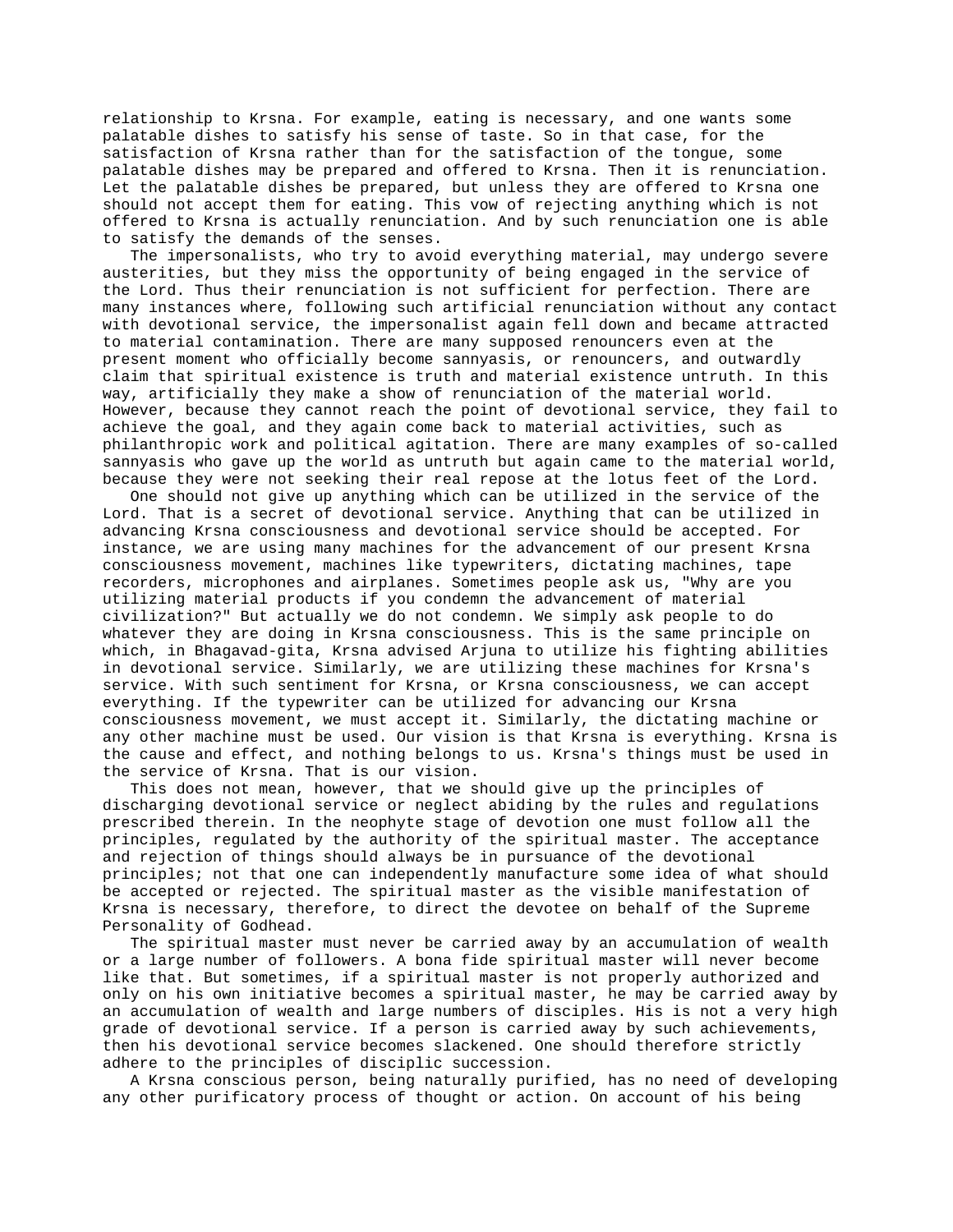highly elevated in Krsna consciousness, he has already acquired all the good qualities and is following the rules and regulations prescribed for the mystic yogic process. Such rules are automatically practiced by the devotees. A concrete example is the quality of nonviolence, which is considered a good qualification. A devotee is naturally nonviolent and therefore doesn't have to practice nonviolence separately. Some people seek purification by joining a vegetarian movement, but a devotee is automatically a vegetarian. He doesn't need to practice separately in this matter or to join any society for vegetarians. He is automatically a vegetarian.

 There are many other instances showing that a devotee needn't practice anything but Krsna consciousness; all the good qualities of the demigods automatically develop within him. Those who are intentionally practicing to be vegetarians or to become nonviolent may have good qualifications by a material estimation, but these qualifications are not sufficient to make them devotees. A vegetarian is not necessarily a devotee, nor is a nonviolent person. But a devotee is automatically both vegetarian and nonviolent. We must conclude, therefore, that vegetarianism or nonviolence is not the cause of devotion.

 In this connection, there is a story in the Skanda Purana about a hunter who was converted into a great devotee under the instruction of Narada Muni. When the hunter became a perfect devotee, he was not prepared to kill even an ant. Parvata Muni, a friend of Narada's, saw the wonderful transformation of the hunter by devotional service and remarked, "My dear hunter, your unwillingness to kill even an ant is not very astonishing. Any person who develops the devotional attitude has all the good qualities automatically manifested in his person. A devotee is never a cause of distress to anyone."

 Sri Rupa Gosvami affirms herein that purification of consciousness, purification of bodily activities, austerities, peace of mind, etc., all become automatically manifest in the person who is engaged in devotional service.

 Sri Rupa Gosvami affirms herein that there are nine different kinds of devotional service, which are listed as hearing, chanting, remembering, serving, worshiping the Deity in the temple, praying, carrying out orders, serving Krsna as a friend and sacrificing everything for Him. Each and every one of these processes is so powerful that if anyone follows even one single one of them, he can achieve the desired perfection without fail. For example, if one is attached simply to hearing about the Lord and another is attached to chanting the glories of the name, both will achieve their desired goal in devotional service. In the Caitanya-caritamrta this has been explained. One may execute one, two, three or all the different processes of devotional service, and at the ultimate end he will achieve the desired goal of being established in devotional service.

 There are concrete examples of how a devotee discharged one of these services and achieved perfection. King Pariksit achieved the desired goal of life simply by hearing Srimad-Bhagavatam. Sukadeva Gosvami achieved the desired goal of life simply by reciting Srimad-Bhagavatam. Prahlada Maharaja became successful in his devotional service by always remembering the Lord. Laksmi, the goddess of fortune, was successful by engaging herself in massaging the lotus feet of the Lord. King Prthu became successful by worshiping in the temple. Akrura became successful by offering prayers. Hanuman became successful by rendering personal service to Lord Ramacandra. Arjuna became successful by being a friend of Krsna. And Bali Maharaja became successful simply by offering all of his possessions to Krsna.

 There are also examples of devotees who discharged all the different items together. In the Ninth Canto, Fourth Chapter, verses 18, 19 and 20, of Srimad-Bhagavatam, there is a statement about Maharaja Ambarisa, who followed every one of the devotional processes. In these verses, Sukadeva Gosvami says, "King Ambarisa first of all concentrated his mind on the lotus feet of Lord Krsna and then engaged his speech in describing the pastimes and activities of the Lord. He engaged his hands in washing the temple of the Lord. He engaged his ears in hearing of the transcendental glories of the Lord. He engaged his eyes in seeing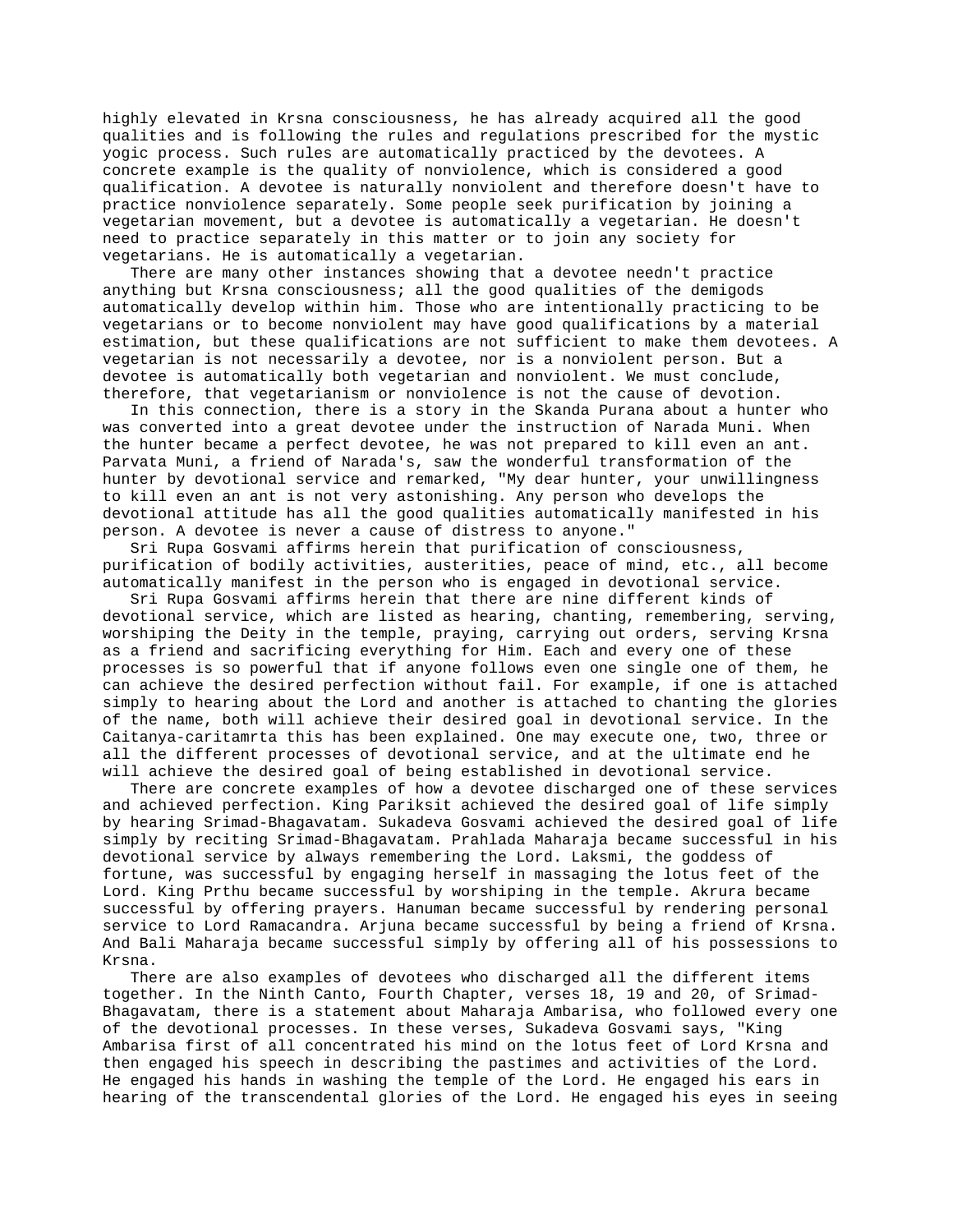the beautiful Deity in the temple. He engaged his body in associating with the pure devotees of the Lord. [When you associate with someone you have to sit down together, eat together, etc.--and in this way the touch of your body with his body is inevitable. Ambarisa Maharaja made his association only with pure devotees and did not allow his body to be touched by anyone else.] He engaged his nostrils in smelling the flowers and tulasi offered to Krsna, and he engaged his tongue in tasting Krsna prasada [food prepared specifically for offering to the Lord, the remnants of which are taken by the devotees]. Maharaja Ambarisa was able to offer very nice prasada to Krsna because he was a king and had no scarcity of finances. He used to offer Krsna the most royal dishes and would then taste the remnants as krsna-prasada. There was no scarcity in his royal style, because he had a very beautiful temple wherein the Deity of the Lord was decorated with costly paraphernalia and offered high-grade food. So everything was available, and his engagement was always completely in Krsna consciousness." The idea is that we should follow in the footsteps of great devotees. If we are unable to execute all the different items of devotional service, we must try to execute at least one of them, as exemplified by previous acaryas. If we are engaged in the execution of all the items of devotional service, as was Maharaja Ambarisa, then the perfection of devotional service is guaranteed from each one of these items. With the first complete engagement, one becomes automatically detached from material contamination, and liberation becomes the maidservant of the devotee. This idea is confirmed by Bilvamangala Thakura. If one develops unalloyed devotion to the Lord, liberation will follow the devotee as his maidservant.

 Srila Rupa Gosvami says that the regulative principles of devotional service are sometimes described by authorities as the path of serving the Lord in opulence.

# Chapter Fifteen Spontaneous Devotional Service

 Examples of spontaneous devotional service can be easily seen in Krsna's direct associates in Vrndavana. The spontaneous dealings of the residents of Vrndavana in relationship with Krsna are called raganuga. These beings don't have to learn anything about devotional service; they are already perfect in all regulative principles and have achieved the spontaneous loving service of the Supreme Personality of Godhead. For example, the cowherd boys who are playing with Krsna do not have to learn by austerities or penances or yogic practice how to play with Him. They have passed all tests of regulative principles in their previous lives, and as a result they are now elevated to the position of direct association with Krsna as His dear friends. Their spontaneous attitude is called raganuga-bhakti.

 Sri Rupa Gosvami has defined raganuga-bhakti as spontaneous attraction for something while completely absorbed in thoughts in it, with an intense desire of love. Devotional service executed with such feelings of spontaneous love is called raganuga-bhakti. Devotional service under the heading of raganuga can be further divided into two categories: one category is called "sensual attraction," and the other is called "relationship."

 In this connection, there is a statement by Narada Muni to Yudhisthira in the Seventh Canto, First Chapter, verse 30, of Srimad-Bhagavatam. There Narada says, "My dear King, there are many devotees who first become attracted to the Personality of Godhead for purposes of sense gratification, from being envious of Him, out of fear of Him or from desiring to associate affectionately with Him. Ultimately these attractions become freed from all material contamination, and gradually the worshiper develops spiritual love and achieves that ultimate goal of life desired by the pure devotee."

 The gopis may be considered to be examples of spontaneous love in sensual attraction. The gopis are young girls, and Krsna is a young boy. Superficially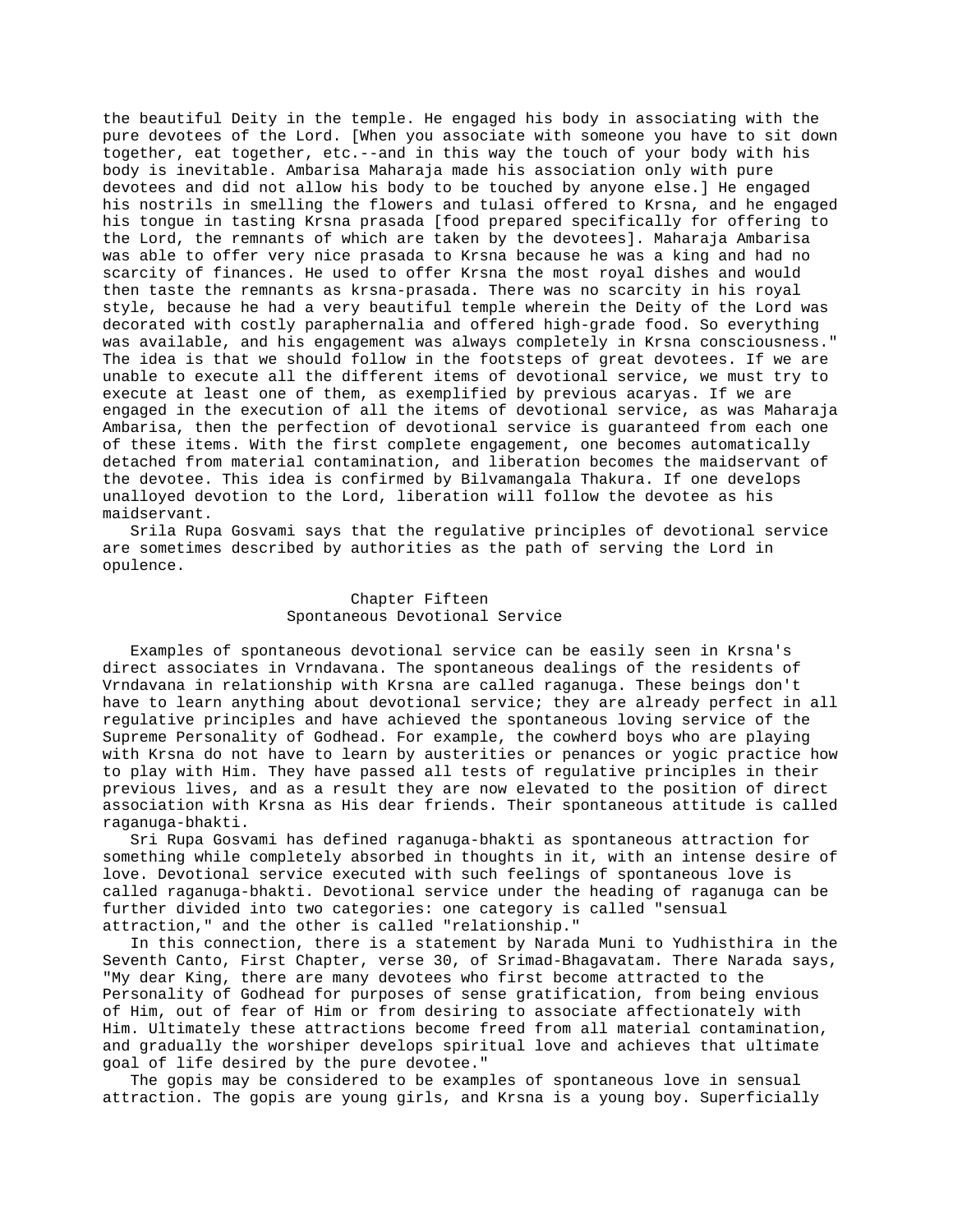it seems that the gopis are attracted to Krsna on grounds of sex. Similarly, King Kamsa was attracted to Krsna because of fear. Kamsa was always fearful of Krsna, because it had been foretold that his sister's son, Krsna, would kill him. Sisupala was also always envious of Krsna. And the descendants of King Yadu, due to their family relationship with Krsna, were always thinking of Him as one of their members. All of these different kinds of devotees have a spontaneous attraction for Krsna, in different categories, and they achieve the same desired goal of life.

 The attraction of the gopis for Krsna and the affection of the members of the Yadu dynasty are both accepted as spontaneous, or raganuga. The attraction of Kamsa to Krsna in fear and the attraction of Sisupala in envy are not accepted as devotional service, however, because their attitudes are not favorable. Devotional service should be executed only in a favorable frame of mind. Therefore, according to Srila Rupa Gosvami, such attractions are not considered to be in devotional service. Again, he analyzes the affection of the Yadus. If it is on the platform of friendship, then it is spontaneous love, but if it is on the platform of regulative principles, then it is not. And only when affection comes to the platform of spontaneous love is it counted in the category of pure devotional service.

 There may be some difficulty in understanding that both the gopis and Kamsa achieved the same goal, so this point should be clearly understood, because the attitudes of Kamsa and Sisupala were different from that of the gopis. Although in all these cases the focus is on the Supreme Personality of Godhead, and all of the devotees are elevated to the spiritual world, there is still a distinction between these two classes of souls. In the First Canto of Srimad-Bhagavatam it is said that the Absolute Truth is one and that He is manifested as impersonal Brahman, Paramatma (Supersoul) and Bhagavan (the Supreme Personality of Godhead). Here is a spiritual distinction. Although Brahman, Paramatma and Bhagavan are the same-and-one Absolute Truth, devotees like Kamsa or Sisupala could attain only to the Brahman effulgence. They could not have realization of Paramatma or Bhagavan. That is the distinction.

 An analogy can be given with the sun globe and the sunshine: to remain in the sunshine does not mean one has gone to the sun globe. The temperature of the sun globe is different from the temperature of the sunshine. One who has gone through the sunshine in jet planes or in spaceships has not necessarily gone to the sun globe. Although the sunshine and the sun globe are actually one and the same, still there is a distinction, for one is the energy and one is the energetic source. The Absolute Truth and His bodily effulgence are in the same way simultaneously one and different. Kamsa and Sisupala attained to the Absolute Truth, but they were not allowed to enter into the Goloka Vrndavana abode. Impersonalists and the enemies of the Lord are, because of attraction to God, allowed to enter into His kingdom, but they are not allowed to enter into the Vaikuntha planets or the Goloka Vrndavana planet of the Supreme Lord. To enter the kingdom and to enter the king's palace are not the same thing.

 Srila Rupa Gosvami is trying here to describe the different achievements of the impersonalists and the personalists. Generally, those who are impersonalists and are inimical to the Supreme Personality of Godhead get entrance only into the impersonal Brahman, when and if they reach spiritual perfection. The impersonalist philosophers are in one sense like the enemies of the Lord, because the out-and-out enemies of the Lord and the impersonalists are both allowed to enter only into the impersonal effulgence of the brahmajyoti. So it is to be understood that they are of similar classification. And actually the impersonalists are enemies of God, because they cannot tolerate the unparalleled opulence of the Lord. They try always to place themselves on the same level with the Lord. That is due to their envious attitude. Sri Caitanya Mahaprabhu has proclaimed the impersonalists to be offenders of the Lord. The Lord is so kind, however, that even though they are His enemies, they are still allowed to enter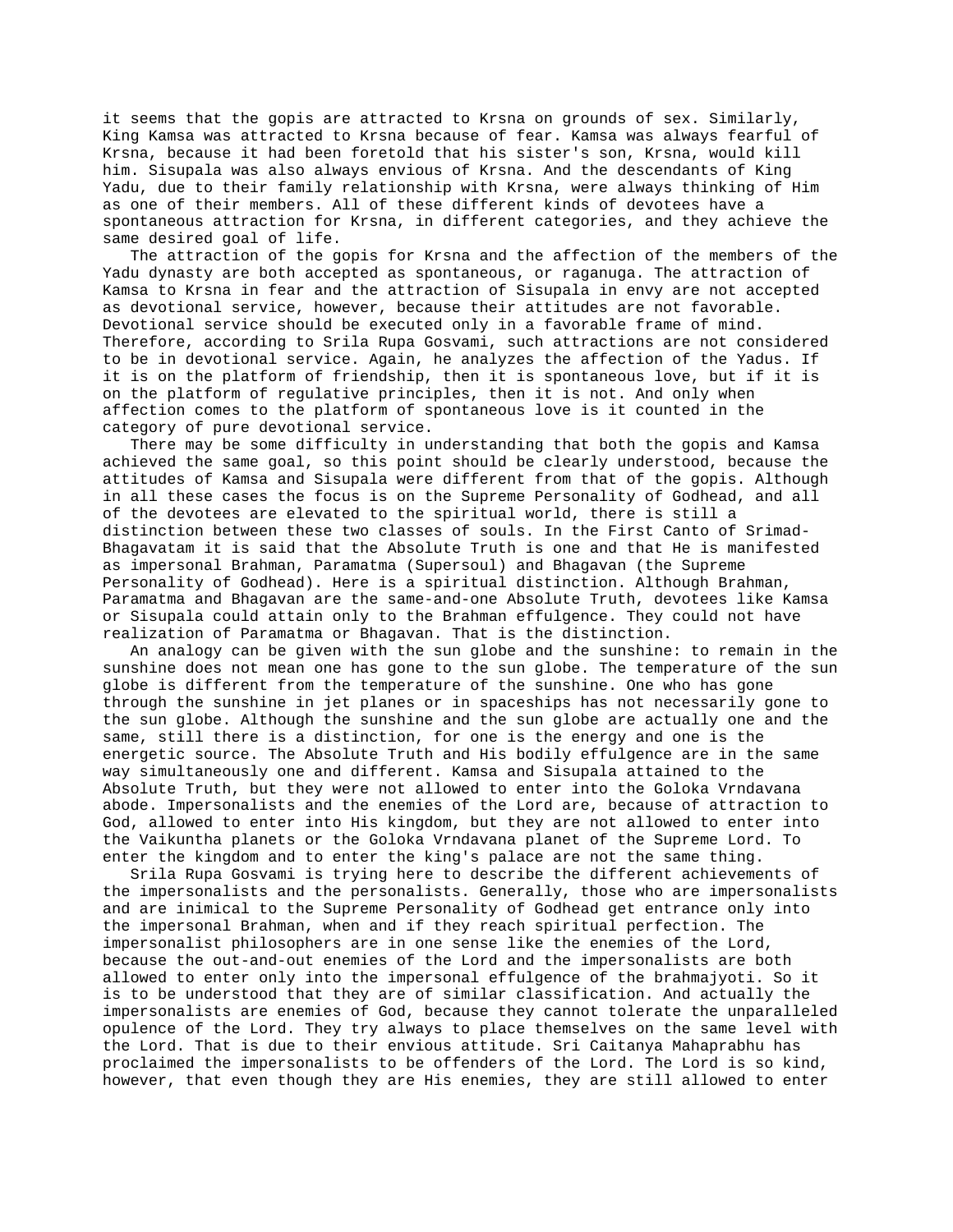into the spiritual kingdom and remain in the impersonal brahmajyoti, the undifferentiated light of the Absolute.

 Sometimes an impersonalist may gradually elevate himself to the personal conception of the Lord. Bhagavad-gita confirms this: "After many births and deaths, he who is actually in knowledge surrenders unto Me." By such surrender, an impersonalist can be elevated to the Vaikunthaloka (spiritual planet) where, as a surrendered soul, he attains bodily features like those of the Lord.

 In the Brahmanda Purana it is stated, "Those who have achieved liberation from material contamination and those who are demons and are killed by the Supreme Personality of Godhead become absorbed in the Brahman concept of life and reside in the spiritual sky of the brahmajyoti." That spiritual sky is far beyond the material sky, and it is confirmed also in Bhagavad-gita that beyond this material sky there is another, eternal sky. The enemies and the impersonalists may be allowed to enter into this Brahman effulgence, but the devotees of Krsna are promoted all the way to the spiritual planets. Because the pure devotees have developed their spontaneous love for the Supreme Personality of Godhead, they are allowed to enter into the spiritual planets to enjoy spiritual bliss in association with the Supreme Personality of Godhead.

 In the Tenth Canto, Eighty-seventh Chapter, verse 23, of Srimad-Bhagavatam, the Vedas personified address the Lord in this way: "My dear Lord, yogis meditate upon Your localized feature, and thus they achieve the spiritual perfection of being merged in the impersonal brahmajyoti. Persons who treat You as an enemy achieve the same perfection without meditating. The gopis, who are embraced by Your serpentine hands and who have such lusty attitudes, also achieve the same perfection. And as far as we are concerned, being different demigods in charge of the different parts of Vedic knowledge, we are always following in the footsteps of the gopis. Thus we hope to attain the same perfection." By "the same perfection" we must always remember the example of the sun and the sunshine. Those who are impersonalists can merge into the sunshinelike brahmajyoti, whereas those who are in love with the Supreme Person enter into the supreme abode of the Lord, Goloka Vrndavana.

 The "lusty attitude" of the gopis does not refer to any sort of sex indulgence. Srila Rupa Gosvami explains that this "lusty desire" refers to the devotee's particular attitude of association with Krsna. Every devotee in his perfectional stage has a spontaneous attraction to the Lord. This attraction is sometimes called the "lusty desire" of the devotee. The lust is the devotee's excessive desire to serve the Lord in a particular capacity. Such a desire may seem to be a desire for enjoying the Lord, but actually the endeavor is to serve the Lord in that capacity. For example, a devotee may be desiring to associate with the Personality of Godhead as His cowherd friend. He will want to serve the Lord by assisting Him in controlling the cows in the pasturing ground. This may appear to be a desire to enjoy the company of the Lord, but actually it is spontaneous love, serving Him by assisting in managing the transcendental cows.

# Sensual Attraction

 This extreme desire to serve the Lord is manifest in the transcendental land of Vraja. And it is specifically manifested among the gopis. The gopis' love for Krsna is so elevated that for our understanding it is sometimes explained as being "lusty desire."

 The author of Sri Caitanya-caritamrta, Kaviraja Krsnadasa, has explained the distinction between lusty desire and the service attitude in this statement: " 'Lusty desire' refers to the desire to gratify one's personal senses, and 'transcendental desire' refers to the desire for serving the senses of the Lord." In the material world there is no such thing as a lover's wanting to please the senses of his beloved. Actually, in the material world, everyone wants mainly to gratify his own personal senses. The gopis, however, wanted nothing at all but to gratify the senses of the Lord, and there is no instance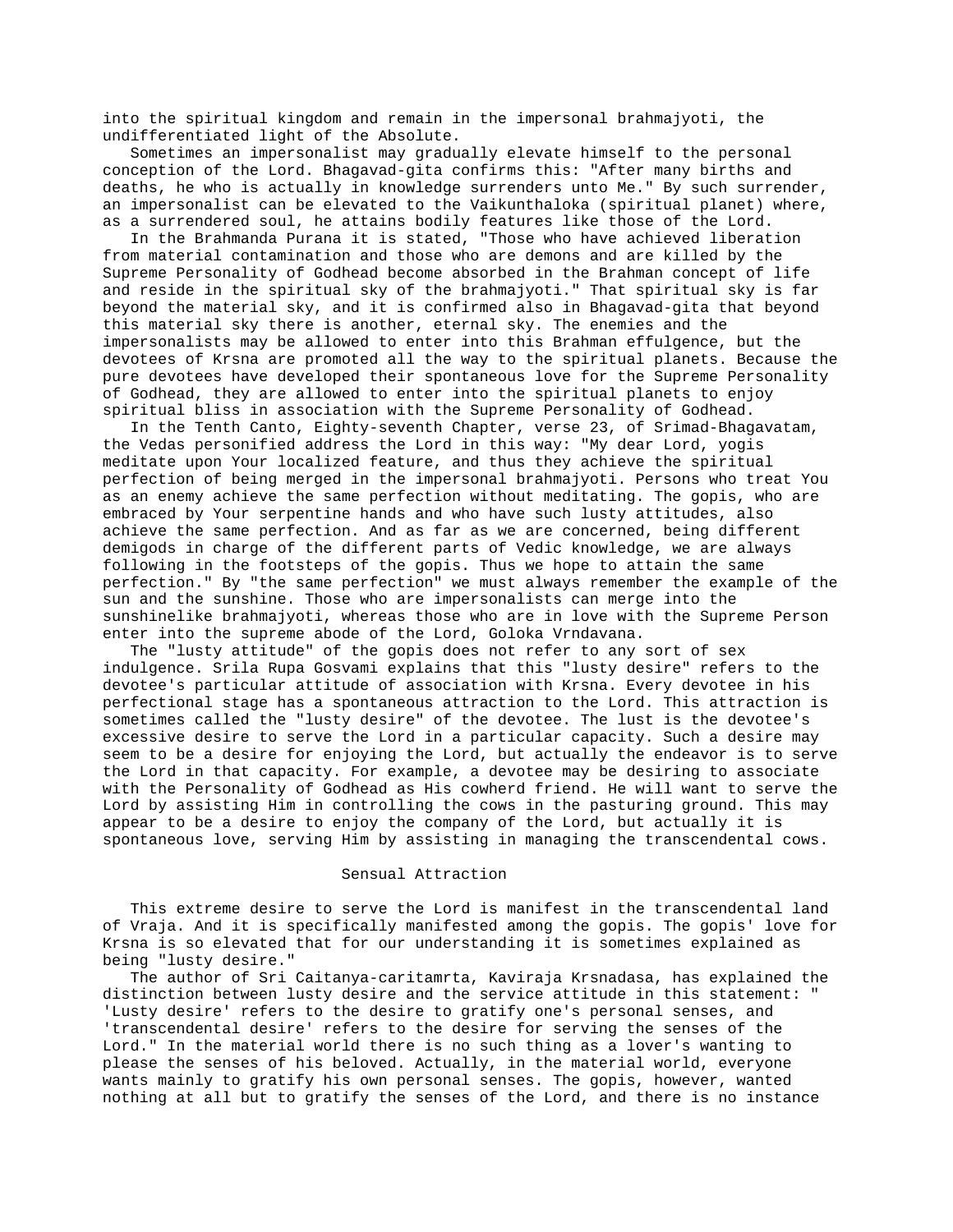of this in the material world. Therefore the gopis' ecstatic love for Krsna is sometimes described by scholars as being like the "lusty desire" of the material world, but actually this should not be taken as a literal fact. It is simply a way of trying to understand the transcendental situation.

 Great devotees up to the standard of Uddhava are very dear friends of the Lord, and they desire to follow in the footsteps of the gopis. So the gopis' love for Krsna is certainly not material lusty desire. Otherwise, how could Uddhava aspire to follow in their footsteps? Another instance is Lord Caitanya Himself. After accepting the sannyasa order of life, He was very, very strict about avoiding association with women, but still He taught that there is no better method of worshiping Krsna than that conceived by the gopis. Thus the gopis' method of worshiping the Lord as if impelled by lusty desire was praised very highly even by Sri Caitanya Mahaprabhu. This very fact means that although the attraction of the gopis for Krsna appears to be lusty, it is not in the least bit material. Unless one is fully situated in the transcendental position, the relationship of the gopis with Krsna is very difficult to understand. But because it appears to be just like ordinary dealings of young boys and girls, it is sometimes misinterpreted to be like the ordinary sex of this material world. Unfortunately, persons who cannot understand the transcendental nature of the love affairs of the gopis and Krsna take it for granted that Krsna's love affairs with the gopis are mundane transactions, and therefore they sometimes indulge in painting licentious pictures in some modernistic style.

 On the other hand, the lusty desire of Kubja is described by learned scholars as being "almost lusty desire." Kubja was a hunchbacked woman who also wanted Krsna with a great ecstatic love. But her desire for Krsna was almost mundane, and so her love cannot be compared to the love of the gopis. Her loving affection for Krsna is called kama-praya, or almost like the gopis' love for Krsna.

# Chapter Sixteen Spontaneous Devotion Further Described Relationship Spontaneous Devotion Further Described

 In the attitude of the denizens of Vrndavana, such as Nanda Maharaja and mother Yasoda, is to be found the ideal transcendental concept of being the father and mother of Krsna, the original Personality of Godhead. Factually, no one can become the father or mother of Krsna, but a devotee's possession of such transcendental feelings is called love of Krsna in a parental relationship. The Vrsnis (Krsna's relatives at Dvaraka) also felt like that. So spontaneous love of Krsna in the parental relationship is found both among those denizens of Dvaraka who belonged to the dynasty of Vrsni and among the inhabitants of Vrndavana.

 Spontaneous love of Krsna as exhibited by the Vrsnis and the denizens of Vrndavana is eternally existing in them. In the stage of devotional service where regulative principles are followed, there is no necessity of discussing this love, for it must develop of itself at a more advanced stage.

#### Eligibility for Spontaneous Devotional Service

 Persons desiring to follow in the footsteps of such eternal devotees of the Lord as the Vrsnis and Vrndavana denizens are called raganuga devotees, which means that they are trying to attain to the perfection of those devotees. These raganuga devotees do not follow the regulative principles of devotional service very strictly, but by spontaneous nature they become attracted to some of the eternal devotees such as Nanda or Yasoda, and they try to follow in their footsteps spontaneously. There is a gradual development of the ambition to become like a particular devotee, and this activity is called raganuga.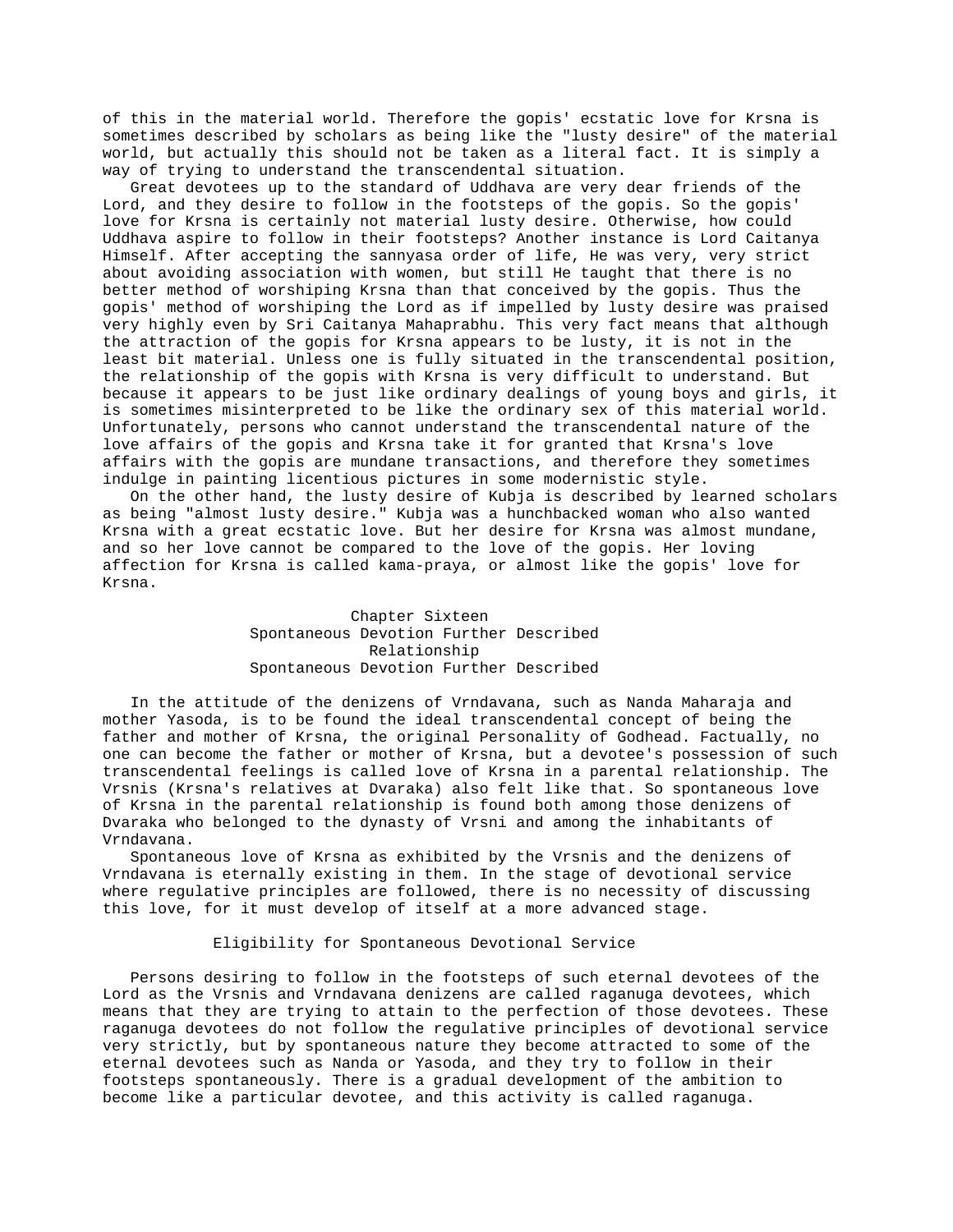We must always remember, however, that such eagerness to follow in the footsteps of the denizens of Vraja (Vrndavana) is not possible unless one is freed from material contamination. In following the regulative principles of devotional service, there is a stage called anartha-nivrtti, which means the disappearance of all material contamination. Sometimes someone is found imitating such devotional love, but factually he is not freed from anarthas, or unwanted habits. It has been seen that a so-called devotee proclaims himself a follower of Nanda, Yasoda or the gopis, while at the same time his abominable attraction for mundane sex life is visible. Such a manifestation of divine love is mere imitation and has no value. When one is actually spontaneously attracted to the loving principles of the gopis, there will be found no trace of any mundane contamination in his character.

 Therefore, in the beginning, everyone should strictly follow the regulative principles of devotional service, according to the injunctions of the scriptures and the spiritual master. Only after the stage of liberation from material contamination can one actually aspire to follow in the footsteps of the devotees in Vrndavana.

 It is said by Sri Rupa Gosvami, "When one is actually liberated from material contamination, he can always remember an eternal devotee in Vrndavana in order to love Krsna in the same capacity. And developing such an aptitude, one will always live in Vrndavana, even within his mind." The purport is that if it is possible one should go and physically be present at Vrajabhumi, Vrndavana, and be engaged always in the service of the Lord, following the devotees in Vrajadhama, the spiritual realm of Vraja. If it is not possible, however, to be physically present at Vrndavana, one can meditate anywhere upon living in that situation. Wherever he may be, one must always think about life in Vraja-dhama and about following in the footsteps of a particular devotee in the service of the Lord.

 A devotee who is actually advanced in Krsna consciousness, who is constantly engaged in devotional service, should not manifest himself, even though he has attained perfection. The idea is that he should always continue to act as a neophyte devotee as long as his material body is there. Activities in devotional service under regulative principles must be followed even by the pure devotee. But when he realizes his actual position in relationship with the Lord, he can, along with the discharging of regulative service, think within himself of the Lord, under the guidance of a particular associate of the Lord, and develop his transcendental sentiments in following that associate.

 In this connection, we should be careful about the so-called siddha-pranali. The siddha-pranali process is followed by a class of men who are not very authorized and who have manufactured their own way of devotional service. They imagine that they have become associates of the Lord simply by thinking of themselves like that. This external behavior is not at all according to the regulative principles. The so-called siddha-pranali process is followed by the prakrta-sahajiya, a pseudosect of so-called Vaisnavas. In the opinion of Rupa Gosvami, such activities are simply disturbances to the standard way of devotional service.

 Sri Rupa Gosvami says that learned acaryas recommend that we follow the regulative principles even after the development of spontaneous love for Krsna. According to the regulative principles, there are nine departmental activities, as described above, and one should specifically engage himself in the type of devotional service for which he has a natural aptitude. For example, one person may have a particular interest in hearing, another may have a particular interest in chanting, and another may have a particular interest in serving in the temple. So these, or any of the other six different types of devotional service (remembering, serving, praying, engaging in some particular service, being in a friendly relationship or offering everything in one's possession), should be executed in full earnestness. In this way, everyone should act according to his particular taste.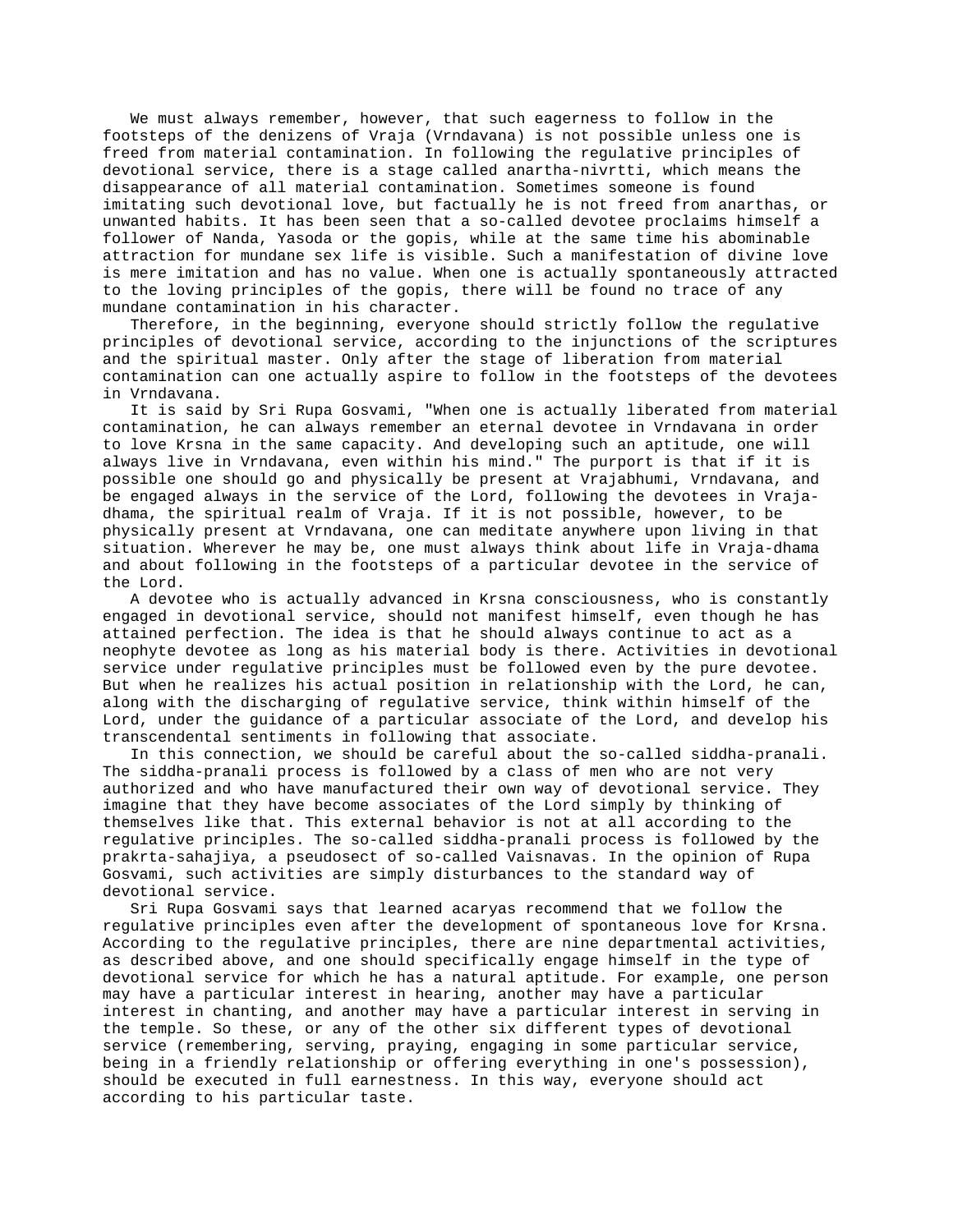### Conjugal Love

 Devotional service following in the footsteps of the gopis of Vrndavana or the queens at Dvaraka is called devotional service in conjugal love. This devotional service in conjugal love can be divided into two categories. One is indirect conjugal love, the other direct. In both of these categories, one has to follow the particular gopi who is engaged in such service in Goloka Vrndavana. To be directly attached to the Supreme Personality of Godhead in conjugal love is technically called keli. This keli performance means to directly join with the Supreme Personality of Godhead. There are other devotees who do not wish direct contact with the Supreme Person, but who relish the conjugal love affairs of the Lord with the gopis. Such devotees enjoy simply by hearing of the activities of the Lord with the gopis.

 This development of conjugal love can be possible only with those who are already engaged in following the regulative principles of devotional service, specifically in the worship of Radha and Krsna in the temple. Such devotees gradually develop a spontaneous love for the Deity, and by hearing of the Lord's exchange of loving affairs with the gopis, they gradually become attracted to these pastimes. After this spontaneous attraction becomes highly developed, the devotee is placed in either of the above-mentioned categories.

 This development of conjugal love for Krsna is not manifested in women only. The material body has nothing to do with spiritual loving affairs. A woman may develop an attitude for becoming a friend of Krsna, and, similarly, a man may develop the feature of becoming a gopi in Vrndavana. How a devotee in the form of a man can desire to become a gopi is stated in the Padma Purana as follows: In days gone by there were many sages in Dandakaranya. Dandakaranya is the name of the forest where Lord Ramacandra lived after being banished by His father for fourteen years. At that time there were many advanced sages who were captivated by the beauty of Lord Ramacandra and who desired to become women in order to embrace the Lord. Later on, these sages appeared in Goloka Vrndavana when Krsna advented Himself there, and they were born as gopis, or girl friends of Krsna. In this way they attained the perfection of spiritual life.

 The story of the sages of Dandakaranya can be explained as follows. When Lord Ramacandra was residing in Dandakaranya, the sages who were engaged in devotional service there became attracted by His beauty and immediately thought of the gopis at Vrndavana, who enjoyed conjugal loving affection with Krsna. In this instance it is clear that the sages of Dandakaranya desired conjugal love in the manner of the gopis, although they were well aware of the Supreme Lord as both Krsna and Lord Ramacandra. They knew that although Ramacandra was an ideal king and could not accept more than one wife, Lord Krsna, being the full-fledged Personality of Godhead, could fulfill the desires of all of them in Vrndavana. These sages also concluded that the form of Lord Krsna is more attractive than that of Lord Ramacandra, and so they prayed to become gopis in their future lives to be associated with Krsna.

 Lord Ramacandra remained silent, and His silence shows that He accepted the prayers of the sages. Thus they were blessed by Lord Ramacandra to have association with Lord Krsna in their future lives. As a result of this benediction, they all took birth as women in the wombs of gopis at Gokula, and as they had desired in their previous lives, they enjoyed the company of Lord Krsna, who was present at that time in Gokula Vrndavana. The perfection of their human form of life was thus achieved by their generating a transcendental sentiment to share conjugal love with Lord Krsna.

 Conjugal love is divided into two classifications--namely, conjugal love as husband and wife and conjugal love as lover and beloved. One who develops conjugal love for Krsna as a wife is promoted to Dvaraka, where the devotee becomes the queen of the Lord. One who develops conjugal love for Krsna as a lover is promoted to Goloka Vrndavana, to associate with the gopis and enjoy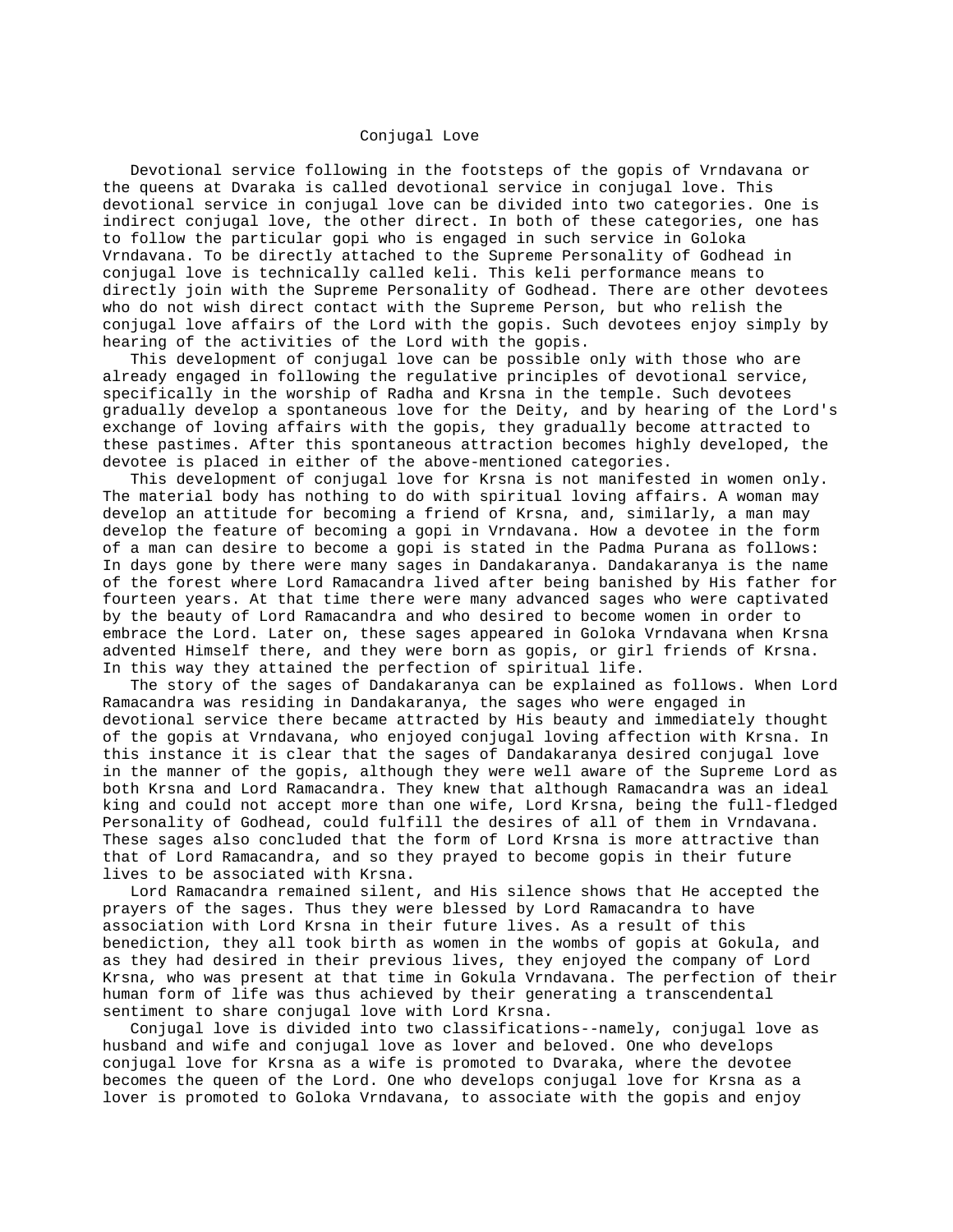loving affairs with Krsna there. We should note carefully, however, that this conjugal love for Krsna, either as gopi or as queen, is not limited only to women. Even men can develop such sentiments, as was evidenced by the sages of Dandakaranya. If someone simply desires conjugal love, but does not follow in the footsteps of the gopis, he is promoted to association with the Lord at Dvaraka.

 In the Maha-kurma Purana it is stated, "Great sages who were the sons of fire-gods rigidly followed the regulative principles in their desire to have conjugal love for Krsna. As such, in their next lives they were able to associate with the Lord, the origin of all creation, who is known as Vasudeva, or Krsna, and all of them got Him as their husband."

## Parenthood or Friendship

 Devotees who are attracted to Krsna as parents or as friends should follow in the footsteps of Nanda Maharaja or Subala, respectively. Nanda Maharaja is the foster father of Krsna, and out of all of the friends of Krsna, Subala is the most intimate in Vrajabhumi.

 In the development of becoming either the father or friend of the Lord, there are two varieties. One method is that one may try to become the father of the Lord directly, and the other is that one may follow Nanda Maharaja and cherish the ideal of being Krsna's father. Out of these two, the attempt to directly become the father of Krsna is not recommended. Such a development can become polluted with Mayavada (impersonal) philosophy. The Mayavadis, or monists, think that they themselves are Krsna, and if one thinks that he himself has become Nanda Maharaja, then his parental love will become contaminated with the Mayavada philosophy. The Mayavada philosophical way of thinking is offensive, and no offender can enter into the kingdom of God to associate with Krsna.

 In the Skanda Purana there is a story of an old man residing in Hastinapura, capital of the kingdom of the Pandus, who desired Krsna as his beloved son. This old man was instructed by Narada to follow in the footsteps of Nanda Maharaja, and thus he achieved success.

 There is a statement in the Narayana-vyuha-stava prayers that persons who are always engaged in thinking of the Lord as their husband, friend, father or wellwisher are always worshipable by everyone. This spontaneous love for Krsna can be developed only by the special mercy of Krsna or His pure devotee. This process of devotional service is sometimes called pusti-marga. Pusti means "nourishing," and marga means "path." Such development of sentiment nourishes devotional service to the highest standard. Thus it is called the path of nourishment, or pusti-marga. The Vallabha-sampradaya, which belongs to the Visnusvami sect of Vaisnava religion, worships Krsna in this pusti-marga. Generally devotees in Gujarat worship Bala Krsna, under this heading of pustimarga.

> Chapter Seventeen Ecstatic Love

 By the process of executing regulated devotional service, one is actually elevated onto the transcendental stage, beyond the material modes of nature. At that time one's heart becomes illuminated like the sun. The sun is far above the planetary systems, and there is no possibility of its being covered by any kind of cloud; similarly, when a devotee is purified like the sun, from his pure heart there is a diffusion of ecstatic love which is more glorious than the sunshine. Only at that time is the attachment to Krsna perfect. Spontaneously, the devotee becomes eager to serve the Lord in his ecstatic love. At this stage the devotee is on the platform of uttama-adhikari, perfect devotion. Such a devotee has no agitation from material affections and is interested only in the service of Radha and Krsna.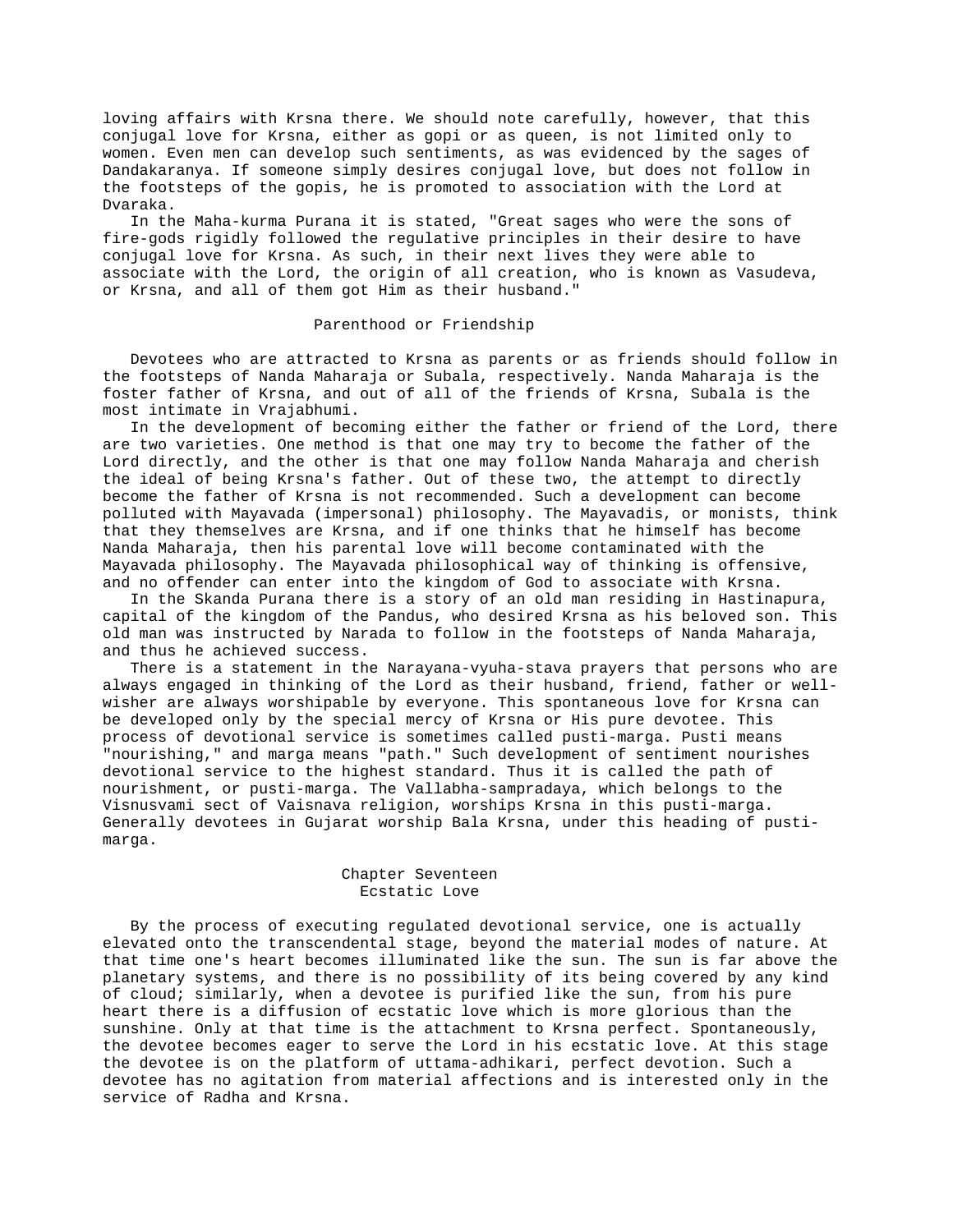To clarify, in the previous chapters the symptoms of devotional service were explained along with instructions as to how we may execute devotional service with our present senses and gradually rise to the platform of ecstasy in spontaneous love. And the two kinds of devotional service--namely devotional service through regulative principles and through spontaneous love--were discussed. Within the stage of the regulative principles of devotional service there are two divisions--namely executive and effective. This effective portion of devotional service is called bhava, or ecstasy. In this connection, there is a statement in the tantras that ecstasy is the first symptom of pure love for the Personality of Godhead, and in that stage one is sometimes found shedding tears or shivering. Not always are these symptoms manifest, but occasionally. When King Ambarisa was put into difficulty by Durvasa, he began to think of the lotus feet of the Lord, and thus there were some changes in his body, and tears were falling from his eyes. These symptoms are activities of ecstasy. They are visible in the shivering of the body and the shedding of tears. After the outward appearance of these ecstatic symptoms, they stay within the mind, and continuation of the ecstasy is called samadhi. This stage of appreciation becomes the cause of future exchanges of loving affairs with Krsna.

 Elevation to this stage of ecstasy can be possible in two ways. One way is by constant association with pure devotees. The other way is by the special mercy of Krsna or by the mercy of a pure devotee of Krsna. Elevation to the ecstatic stage of life is generally attained through association with pure devotees, while elevation to that stage by the special mercy of Krsna or His devotee is very rare. The purport is that one should execute devotional service rigidly in the association of devotees so that there will be certainty in raising oneself to that ecstatic position. In special cases, of course, there is special favor from Krsna, and although we should always expect that, we should not sit idly and simply wait for Krsna's special mercy; the regular duties must be performed. It is just as when, sometimes, it is found that a person who never attended school or college may be recognized as a great scholar, or an honorary degree from great universities may be offered to him. But this does not mean that one should avoid school and expect to automatically receive an honorary degree from some university. Similarly, one should devoutly execute the regulative principles of devotional service and at the same time hope for Krsna's favor or for His devotee's favor.

 An example of rising to the stage of ecstatic love by executing the regulative principles of devotional service is given in the life story of Narada, which is described to Vyasadeva in Srimad-Bhagavatam. Narada tells there of his previous life and how he developed to the stage of ecstatic love. He was engaged in the service of great devotees and used to hear their talks and songs. Because he had the opportunity to hear these pastimes and songs of Krsna from the mouths of pure devotees, he became very attracted within his heart. Because he had become so eager to hear these topics, he gradually developed within himself an ecstatic love for Krsna. This ecstatic love is prior to the pure love of Krsna, because in the next verse Narada confirms that by the gradual process of hearing from the great sages he developed love of Godhead. In that connection, Narada continues to say in the First Canto, Fifth Chapter, verse 28, of the Bhagavatam, "First I passed my days in the association of the great sages during the rainy autumn season. Every morning and evening I heard them while they were singing and chanting the Hare Krsna mantra, and thus my heart gradually became purified. As soon as I heard them with great attention, the influence of the modes of material ignorance and passion disappeared, and I became firmly fixed in devotional service to the Lord."

 These are practical examples of how one can develop to the stage of ecstatic love simply by the association of pure devotees. It is essential, therefore, that one constantly associate with pure devotees who are engaged morning and evening in chanting the Hare Krsna mantra. In this way one will get the chance to purify his heart and develop this ecstatic pure love for Krsna.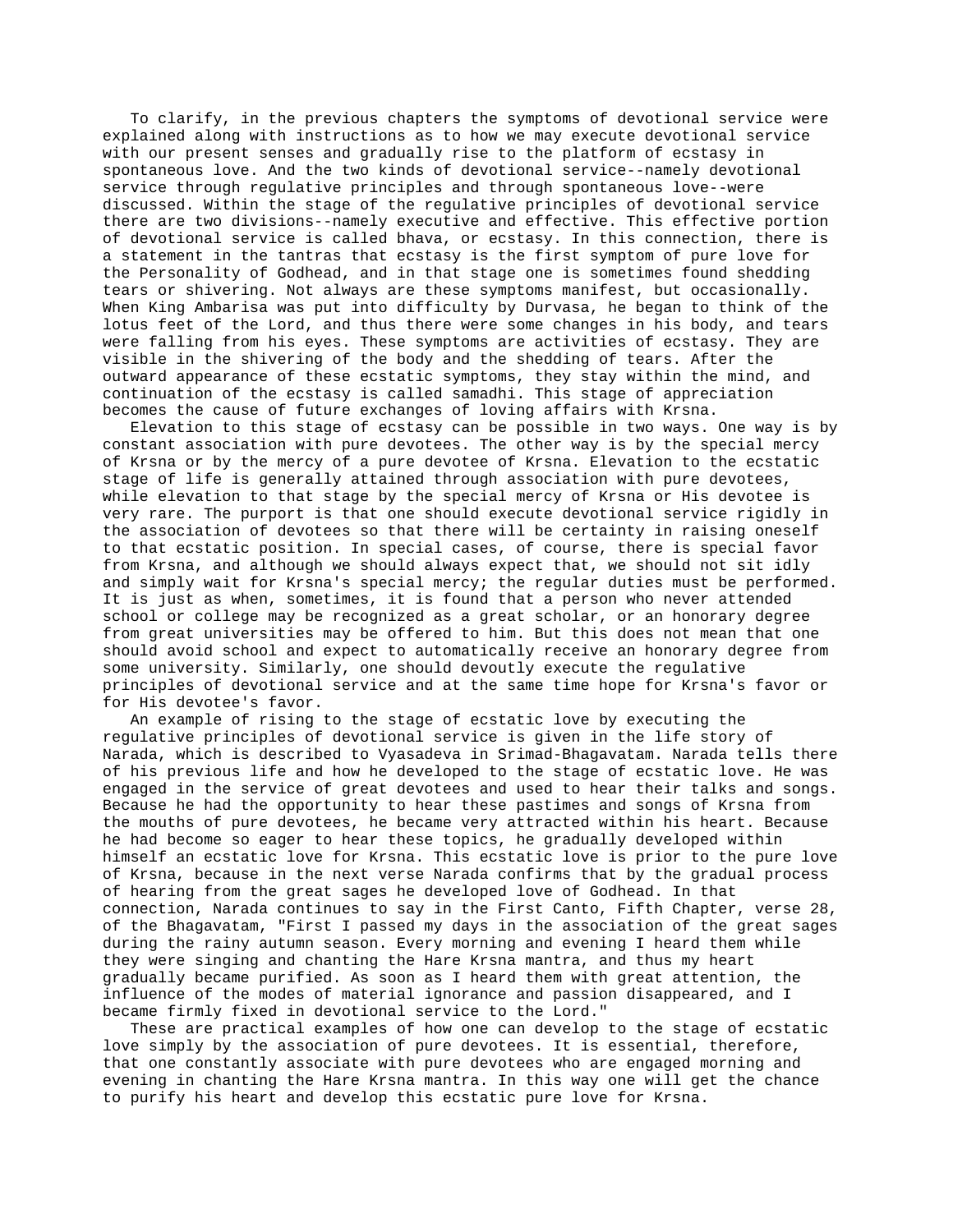This statement is also confirmed in the Third Canto, Twenty-fifth Chapter, verse 25, of Srimad-Bhagavatam, where Lord Kapila says, "My dear mother, when a person is actually in association with pure devotees, the sublime potency of My devotional service can be experienced." In other words, when a pure devotee speaks, his words act upon the hearts of the audience. What is the secret of hearing and chanting? A professional speaker cannot impress transcendental ecstasy within the hearts of the listeners. However, when a realized soul who is engaged in the service of the Lord is speaking, he has the potency to inject spiritual life within the audience. One should, therefore, seek the association of such pure, unalloyed devotees, and by such association and service a neophyte devotee will certainly develop attachment, love and devotion for the Supreme Personality of Godhead.

 In the Padma Purana there is the story of a neophyte devotee who, in order to raise herself to the ecstatic platform, danced all night to invoke the Lord's grace upon her.

 Sometimes, however, it is found that without undergoing any devotional process, one all of a sudden develops devotion for Lord Krsna. This sudden development of the devotional attitude in a person must be understood as a special mercy of Krsna or of His devotee. This apparently accidental development of ecstatic feelings through the causeless mercy of Krsna can be divided into three groups: simply by speaking, simply by glancing and simply by good wishes.

 In the Naradiya Purana there is a statement about development of ecstatic love simply by speaking. Lord Krsna said to Narada, "O best of the brahmanas, I wish that you may develop unalloyed devotional service to Me, which is full of transcendental bliss and all auspiciousness."

 In the Skanda Purana there is a statement about developing ecstatic love toward Krsna simply by glancing. It is stated there, "When the inhabitants of Jangala Province saw the Personality of Godhead, Krsna, they were so stricken with feeling that they could not withdraw their glance from Him."

 As far as heartfelt wishes are concerned, there is a statement in the Sukasamhita where Narada tells Srila Vyasadeva, "You have a son who is the greatest devotee of the Personality of Godhead, and I can observe that without any following of the regulative principles of devotional service, he is already enriched with many of the symptoms achieved by the execution of devotional service after many, many births."

 As for ecstatic love of Krsna, there is a statement in the Seventh Canto, Fourth Chapter, verse 36, of Srimad-Bhagavatam, in which Narada addresses King Yudhisthira, "My dear King, it is very difficult to describe the character of Prahlada. He developed a natural attraction for Krsna, and whatever I can explain about his character will simply be an arrangement of words; his actual character is impossible to describe." This means that Narada himself admitted that the natural development of Prahlada's ecstatic love was by the grace of Lord Krsna.

 This natural attraction for Krsna on the part of Prahlada was developed simply by the mercy of Narada. When Prahlada Maharaja was within the womb of his mother, she was being sympathetically instructed by Narada about the science of devotional service, and at the same time Narada was wishing that the child within the womb could also take advantage of the instructions. Because Narada, an authorized devotee and great associate of the Personality of Godhead, was desiring auspiciousness for Prahlada Maharaja, he developed all the characteristics of a high-grade devotee. This is called natural attraction. It is caused by the special grace of the Personality of Godhead or by the special grace of a great devotee like Narada.

 There is a statement in the Skanda Purana wherein Parvata Muni tells Narada, "My dear Narada, of all saintly persons you are so great and glorious that simply by your good wishes a lowborn hunter also has become a great, elevated devotee of Lord Krsna."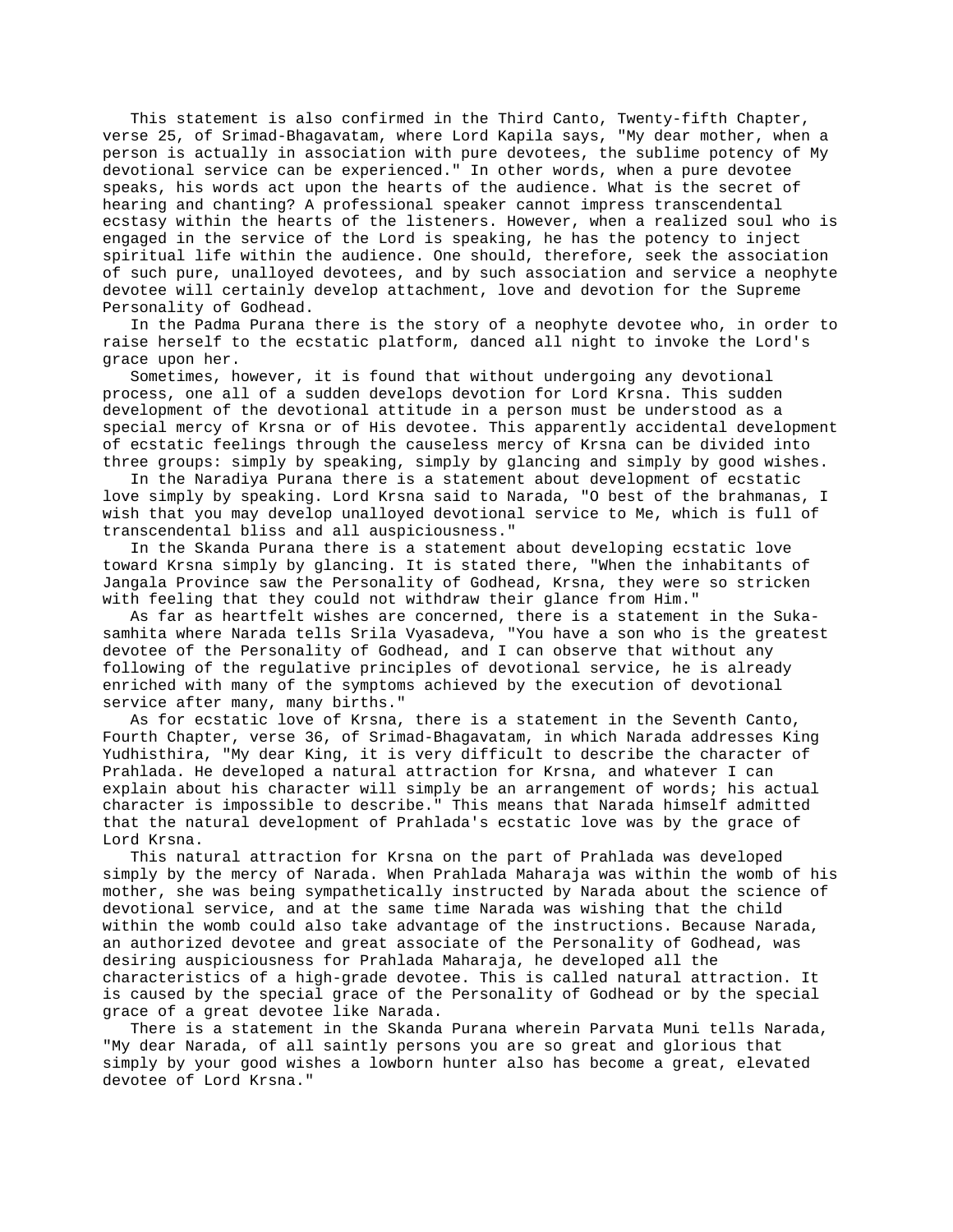This ecstatic love for Krsna can be divided into five divisions, which will be described by Sri Rupa Gosvami later on.

## Chapter Eighteen Character of One in Ecstatic Love

 Rupa Gosvami next describes the characteristics of a person who has actually developed his ecstatic love for Krsna. The characteristics are as follows:

 (1) He is always anxious to utilize his time in the devotional service of the Lord. He does not like to be idle. He wants service always, twenty-four hours a day, without deviation.

(2) He is always reserved and perseverant.

(3) He is always detached from all material attraction.

(4) He does not long for any material respect in return for his activities.

(5) He is always certain that Krsna will bestow His mercy upon him.

(6) He is always very eager to serve the Lord faithfully.

(7) He is very much attached to the chanting of the holy names of the Lord.

(8) He is always eager to describe the transcendental qualities of the Lord.

 (9) He is very pleased to live in a place where the Lord's pastimes are performed, e.g., Mathura, Vrndavana or Dvaraka.

#### Utilization of Time

 An unalloyed devotee who has developed ecstatic love for Krsna is always engaging his words in reciting prayers to the Lord. Within the mind he is always thinking of Krsna, and with his body he either offers obeisances by bowing down before the Deity or engages in some other service. During these ecstatic activities he sometimes sheds tears. In this way his whole life is engaged in the service of the Lord, with not a moment wasted on any other engagement.

#### Perseverance

 When a person is undisturbed even in the presence of various causes of disturbance, he is called reserved and perseverant. An example of this perseverance and reservation is found in the behavior of King Pariksit, as described in the First Canto, Nineteenth Chapter, verse 15, of Srimad-Bhagavatam. The King says there to all the sages present before him at the time of his death, "My dear brahmanas, you should always accept me as your surrendered servant. I have come to the bank of the Ganges just to devote my heart and soul unto the lotus feet of Lord Krsna. So please bless me, that mother Ganges may also be pleased with me. Let the curse of the brahmana's son fall upon me--I do not mind. I only request that at the last moment of my life all of you will kindly chant the holy name of Visnu, so that I may realize His transcendental qualities."

 This example of Maharaja Pariksit's behavior, his remaining patient even at the last point of his life, his undisturbed condition of mind, is an example of reservation. This is one of the characteristics of a devotee who has developed ecstatic love for Krsna.

#### Detachment

 The senses are always desiring sense enjoyment, but when a devotee develops transcendental love for Krsna his senses are no longer attracted by material desires. This state of mind is called detachment. There is a nice example of this detachment in connection with the character of King Bharata. In the Fifth Canto, Fourteenth Chapter, verse 43, of Srimad-Bhagavatam it is stated, "Emperor Bharata was so attracted by the beauty of the lotus feet of Krsna that even in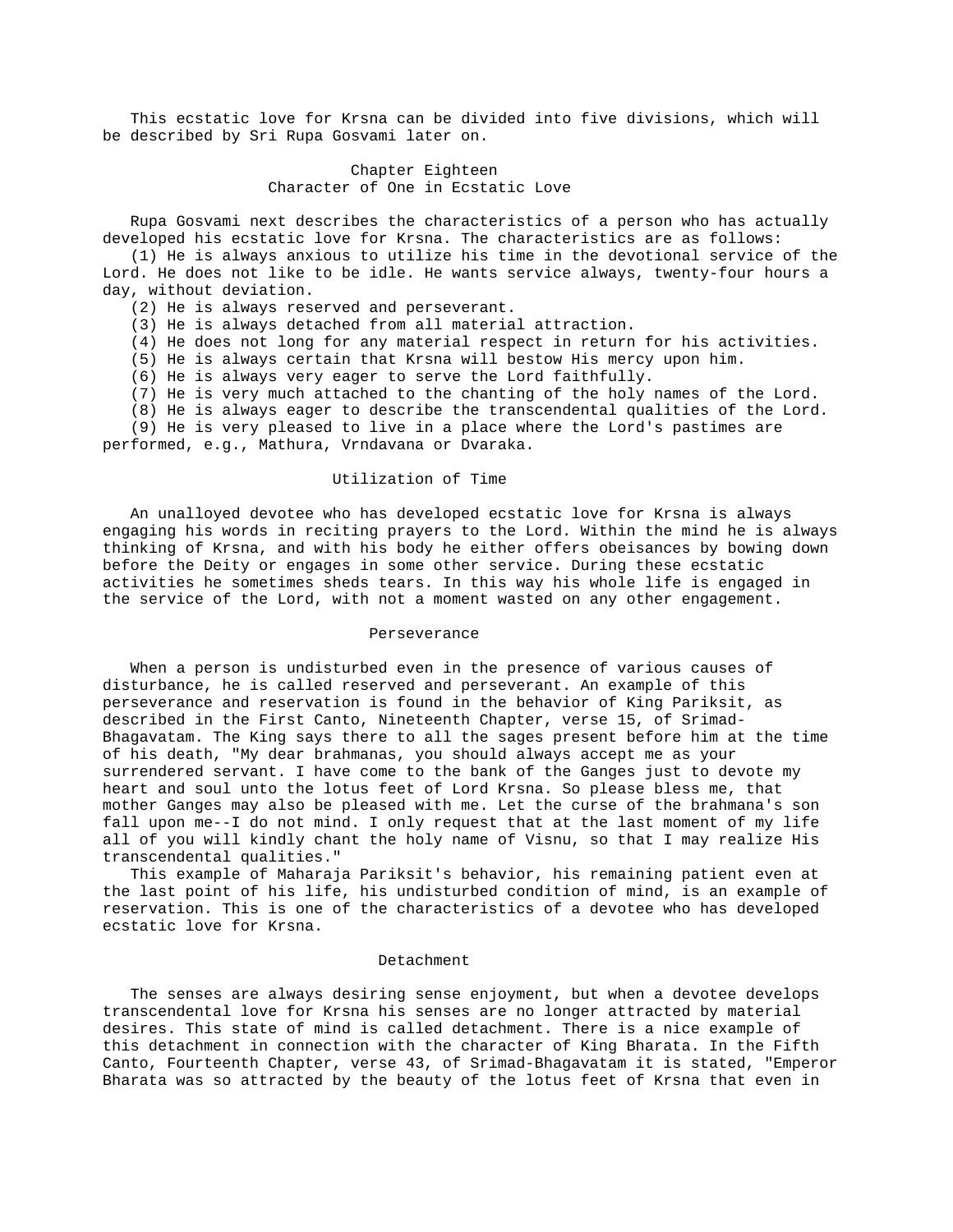his youthful life he gave up all kinds of attachments to family, children, friends, kingdom, etc., as though they were untouchable stools."

 Emperor Bharata provides a typical example of detachment. He had everything enjoyable in the material world, but he left it. This means that detachment does not mean artificially keeping oneself aloof and apart from the allurements of attachment. Even in the presence of such allurements, if one can remain unattracted by material attachments, he is called detached. In the beginning, of course, a neophyte devotee must try to keep himself apart from all kinds of alluring attachments, but the real position of a mature devotee is that even in the presence of all allurements, he is not at all attracted. This is the actual criterion of detachment.

## Pridelessness

When a devotee, in spite of possessing all the qualities of pure realization, is not proud of his position, he is called prideless. In the Padma Purana it is stated that King Bhagiratha was the emperor above all other kings, yet he developed such ecstatic love for Krsna that he became a mendicant and went out begging even to the homes of his political enemies and untouchables. He was so humble that he respectfully bowed down before them.

 There are many similar instances in the history of India. Even very recently, about two hundred years ago or less, one big landlord known as Lal Babu, a Calcutta landholder, became a Vaisnava and lived in Vrndavana. He was also begging from door to door, even at the homes of his political enemies. Begging involves being ready to be insulted by persons to whose home one has come. That is natural. But one has to tolerate such insults for the sake of Krsna. The devotee of Krsna can accept any position in the service of Krsna.

#### Great Hope

 The strong conviction that one will certainly receive the favor of the Supreme Personality of Godhead is called in Sanskrit asa-bandha. Asa-bandha means to continue to think, "Because I'm trying my best to follow the routine principles of devotional service, I am sure that I will go back to Godhead, back to home."

 In this connection, one prayer by Rupa Gosvami is sufficient to exemplify this hopefulness. He says, "I have no love for Krsna, nor for the causes of developing love of Krsna--namely, hearing and chanting. And the process of bhakti-yoga, by which one is always thinking of Krsna and fixing His lotus feet in the heart, is also lacking in me. As far as philosophical knowledge or pious works are concerned, I don't see any opportunity for me to execute such activities. But above all, I am not even born of a nice family. Therefore I must simply pray to You, Gopijana-vallabha [Krsna, maintainer and beloved of the gopis]. I simply wish and hope that some way or other I may be able to approach Your lotus feet, and this hope is giving me pain, because I think myself quite incompetent to approach that transcendental goal of life." The purport is that under this heading of asa-bandha, one should continue to hope against hope that some way or other he will be able to approach the lotus feet of the Supreme Lord.

#### Eagerness for Achieving the Desired Success

 When one is sufficiently eager to achieve success in devotional service, that eagerness is called samutkantha. This means "complete eagerness." Actually this eagerness is the price for achieving success in Krsna consciousness. Everything has some value, and one has to pay the value before obtaining or possessing it. It is stated in the Vedic literature that to purchase the most valuable thing, Krsna consciousness, one has to develop intense eagerness for achieving success.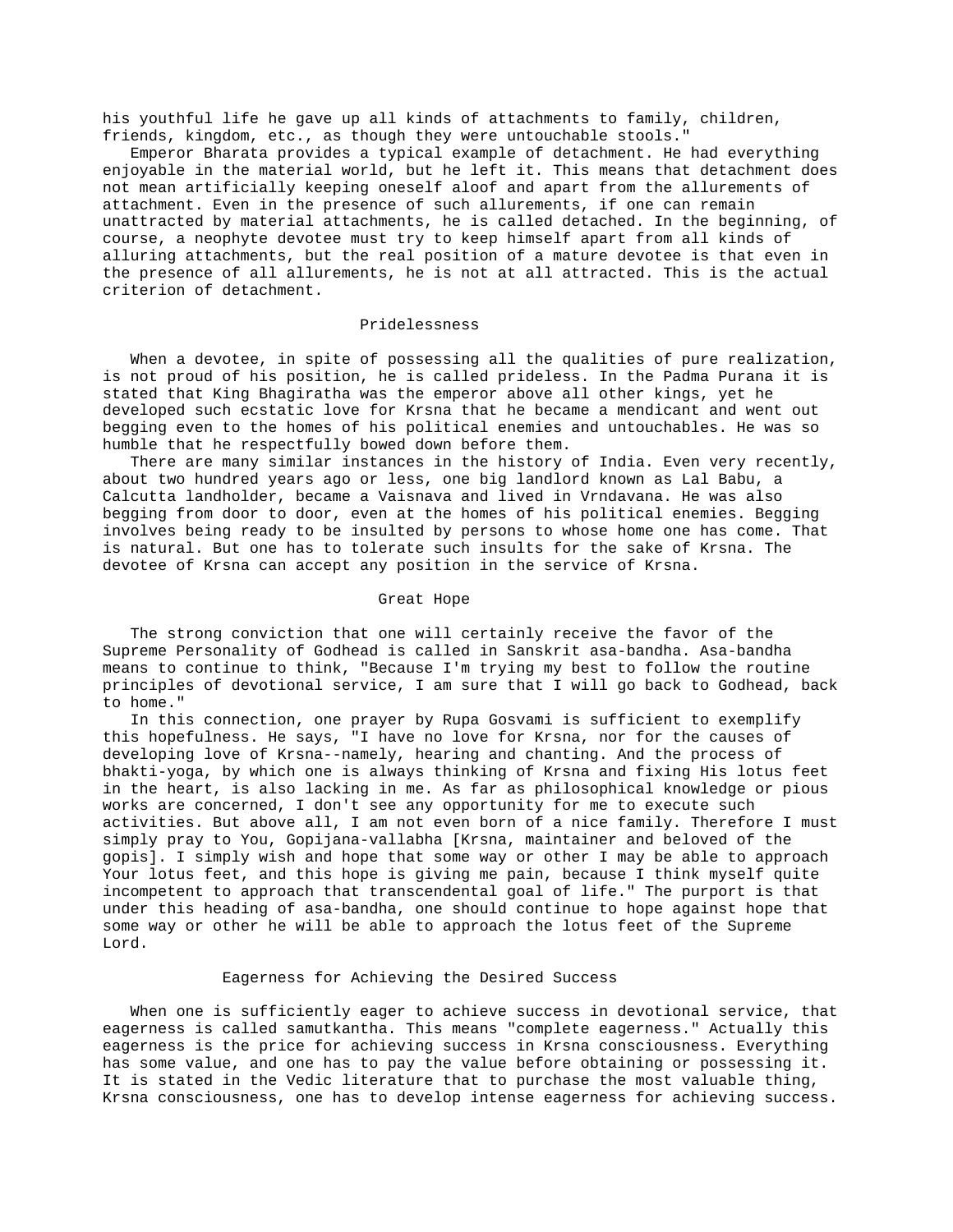This intense eagerness is very nicely expressed by Bilvamangala Thakura in his book Krsna-karnamrta. He says, "I am eagerly waiting to see that boy of Vrndavana whose bodily beauty is captivating the whole universe, whose eyes are always bounded by black eyebrows and expanded like lotus petals, and who is always eagerly glancing over His devotees and therefore moving slightly here and there. His eyes are always moist, His lips are colored like copper, and through those lips there comes a sound vibration which drives one madder than a mad elephant. I want so much to see Him at Vrndavana!"

Attachment to Chanting the Holy Names of the Lord

 In the same Krsna-karnamrta there is another statement, about the chanting of Radharani. It is said by one of the associates of Radharani, "O Lord Govinda, the girl who is the daughter of King Vrsabhanu is now shedding tears, and She is anxiously chanting Your holy name--'Krsna! Krsna!' "

Eagerness to Describe the Lord's Transcendental Qualities

 Attachment for chanting the glories of the Lord is also expressed in the Krsna-karnamrta as follows: "What shall I do for Krsna, who is pleasing beyond all pleasurable conceptions, and who is naughtier than all restless boys? The idea of Krsna's beautiful activities is attracting my heart, and I do not know what I can do!"

Attraction for Living in a Place Where Krsna Has His Pastimes

 In the book Padyavali by Rupa Gosvami there is the following statement about Vrndavana: "In this place the son of Maharaja Nanda used to live with His father, who was king of all cowherd men. In this place Lord Krsna broke the cart in which the Sakatasura demon was concealed. At this place Damodara, who can cut the knot of our material existence, was tied up by His mother, Yasoda."

 A pure devotee of Lord Krsna resides in the district of Mathura or Vrndavana and visits all the places where Krsna's pastimes were performed. At these sacred places Krsna displayed His childhood activities with the cowherd boys and mother Yasoda. The system of circumambulating all these places is still current among devotees of Lord Krsna, and those coming to Mathura and Vrndavana always feel transcendental pleasure. Actually, if someone goes to Vrndavana, he will immediately feel separation from Krsna, who performed such nice activities when He was present there.

 Such attraction for remembering Krsna's activities is known as attachment for Krsna. There are impersonalist philosophers and mystics, however, who by a show of devotional service want ultimately to merge into the existence of the Supreme Lord. They sometimes try to imitate a pure devotee's sentiment for visiting the holy places where Krsna had His pastimes, but they simply have a view for salvation, and so their activities cannot be considered attachment.

 It is said by Rupa Gosvami that the attachment exhibited by pure devotees for Krsna cannot possibly be perfected in the hearts of fruitive workers (karmis) or mental speculators, because such attachment in pure Krsna consciousness is very rare and not possible to achieve even for many liberated persons. As stated in Bhagavad-gita, liberation from material contamination is the stage at which devotional service can be achieved. For a person who simply wants to have liberation and to merge into the impersonal brahmajyoti, attachment to Krsna is not possible to acquire. This attachment is very confidentially kept by Krsna and is bestowed only upon pure devotees. Even ordinary devotees cannot have such pure attachment for Krsna. Therefore, how is it possible for success to be achieved by persons whose hearts are contaminated by the actions and reactions of fruitive activities and who are entangled by various types of mental speculation?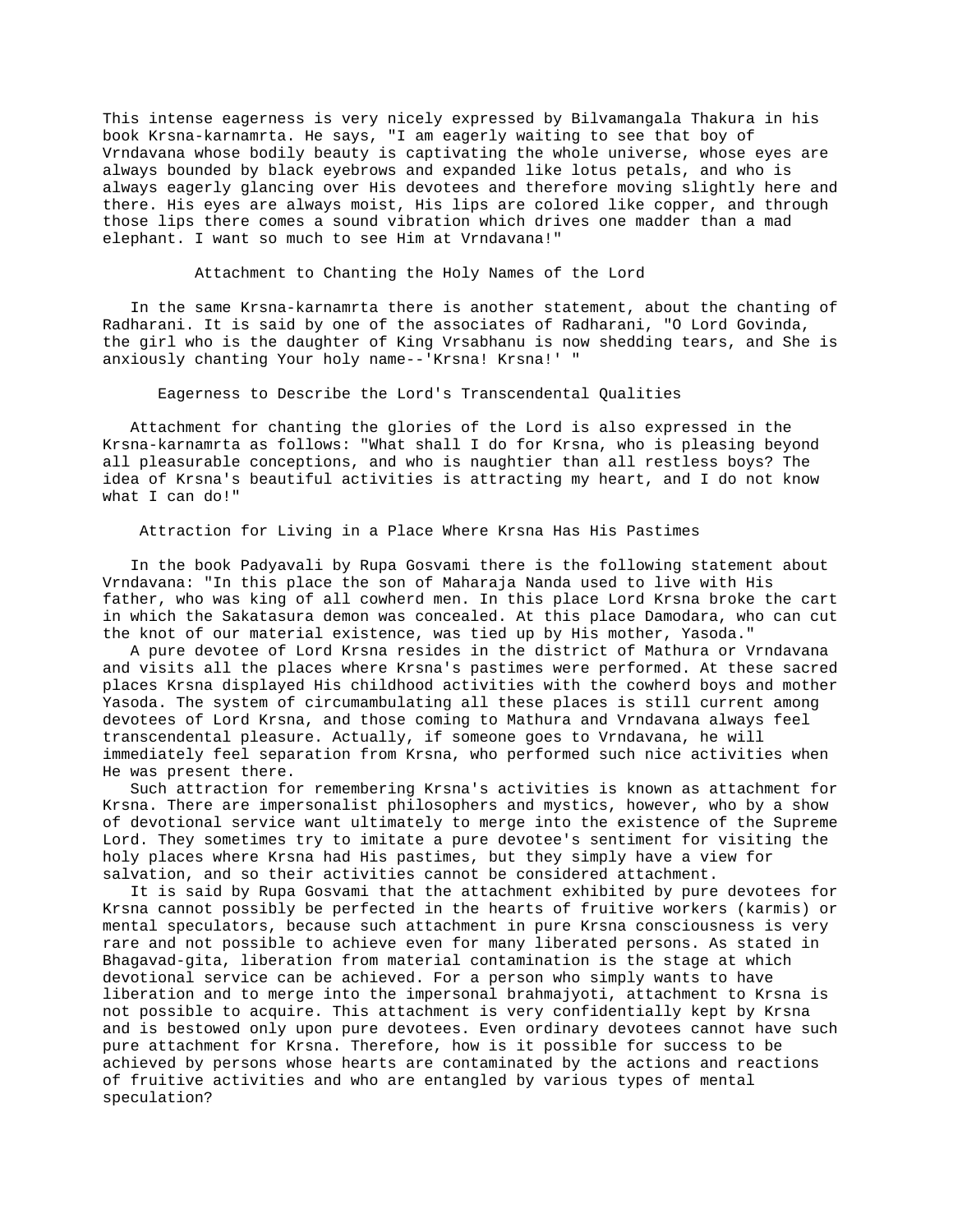There are many so-called devotees who artificially think of Krsna's pastimes known as asta-kaliya-lila. Sometimes one may artificially imitate these, pretending that Krsna is talking with him in the form of a boy, or else one may pretend that Radharani and Krsna both have come to him and are talking with him. Such characteristics are sometimes exhibited by the impersonalist class of men, and they may captivate some innocent persons who have no knowledge in the science of devotional service. However, as soon as an experienced devotee sees all of these caricatures, he can immediately evaluate such rascaldom. If such a pretender is sometimes seen possessing imitative attachment to Krsna, that will not be accepted as real attachment. It may be said, however, that such attachment gives the pretender hope that he may eventually rise onto the actual platform of pure devotional service.

 This imitative attachment can be divided into two headings--namely, shadow attachment and para (transcendental) attachment. If someone, without undergoing the regulative principles of devotional service or without being guided by a bona fide spiritual master, shows such imitative attachment, this is called shadow attachment. Sometimes it is found that a person actually attached to material enjoyment or salvation has the good fortune to associate with pure devotees while they are engaged in chanting the holy name of the Lord. By the good grace of the Lord one may also cooperate and join in the chanting. At that time, simply by the association of such pure devotees, the moonlike rays from their hearts reflect on him, and by the influence of the pure devotees he may show some likeness of attachment caused by inquisitiveness, but this is very flickering. And if by the manifestation of such shadow attachment one feels the disappearance of all material pangs, then it is called para attachment.

 Such shadow attachment or para attachment can develop if one associates with a pure devotee or visits holy places like Vrndavana or Mathura, and if an ordinary man develops such attachment for Krsna and fortunately performs devotional activities in the association of pure devotees, he can also rise to the platform of pure devotional service. The conclusion is that transcendental attachment is so powerful that if such attachment is seen manifested even in some common man, by the association of a pure devotee it can bring one to the perfectional stage. But such attachment for Krsna cannot be invoked in a person without his being sufficiently blessed by the association of pure devotees.

 As attachment can be invoked by the association of pure devotees, so attachment can also be extinguished by offenses committed at the lotus feet of pure devotees. To be more clear, by the association of pure devotees attachment for Krsna can be aroused, but if one commits offenses at the lotus feet of a devotee, one's shadow attachment or para attachment can be extinguished. This extinguishing is like the waning of the full moon, which gradually decreases and at last becomes dark. One should therefore be very careful while associating with pure devotees to guard against committing an offense at their lotus feet.

 Transcendental attachment, either shadow or para, can be nullified by different degrees of offenses at the lotus feet of pure devotees. If the offense is very serious, then one's attachment becomes almost nil, and if the offense is not very serious, one's attachment can become second class or third class.

 If someone becomes attached to the principles of salvation or to merging into the existence of the brahmajyoti, his ecstasies gradually diminish into shadow and para attachment or else transform into the principles of ahangrahopasana. This ahangrahopasana describes a living entity when he begins spiritual realization by identifying himself with the Supreme Lord. This state of selfrealization is technically known as monism. The monist thinks himself one with the Supreme Lord. Thus, because he does not differentiate between himself and the Supreme Lord, it is his view that by worshiping himself he is worshiping the supreme whole.

 Sometimes it is found that a neophyte is taking part in chanting and dancing very enthusiastically, but within himself he is under the impression that he has become one with the supreme whole. This conception of monism is completely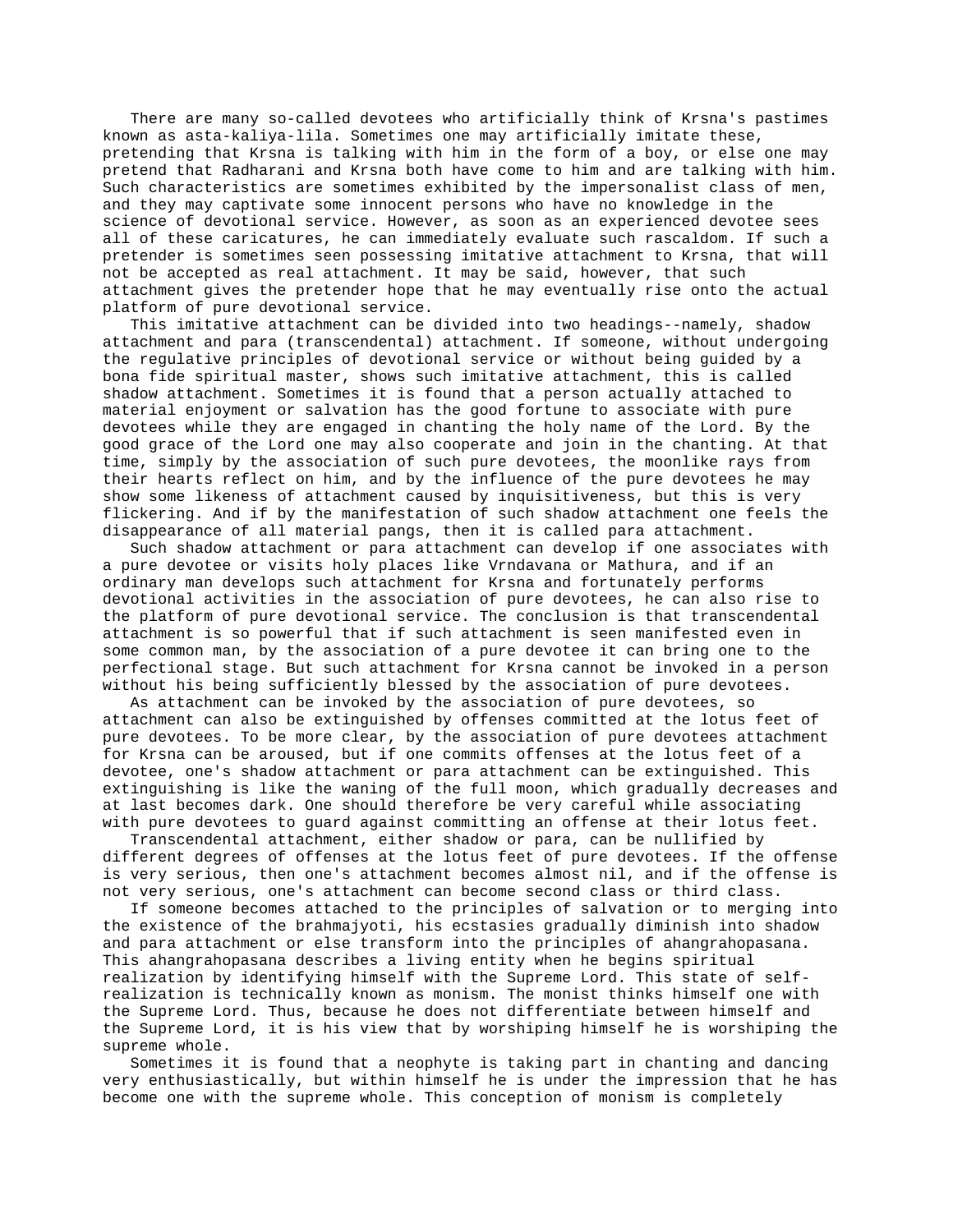different from pure, transcendental devotional service. If, however, it is seen that a person has developed a high standard of devotion without having undergone even the regulative principles, it is to be understood that his status of devotional service was achieved in a former life. For some reason or another it had been temporarily stopped, most probably by an offense committed at the lotus feet of a devotee. Now, with a good second chance, it has again begun to develop. The conclusion is that steady progress in devotional service can be attained only in the association of pure devotees.

 If one can gradually advance his status in devotional service, this is understood to be due to the causeless mercy of Krsna Himself. If a person is completely detached from material enjoyment and has developed pure ecstatic devotion, even if he is sometimes accidentally found not living up to the standard of devotional service, one should not be envious of him. It is confirmed also in Bhagavad-gita that a devotee who has unflinching faith in and devotion to the Lord, even if sometimes found to be accidentally deviated from pure devotional characteristics, should still be counted among the pure. Unflinching faith in devotional service, in Lord Krsna and in the spiritual master makes one highly elevated in the activities of devotional service.

 In the Nrsimha Purana it is stated, "If a person has completely engaged his mind, body and activities in the service of the Supreme Godhead, but externally he is found to be engaged in some abominable activities, these abominable activities will surely be very quickly vanquished by the influence of his staunch devotional force." The example is given that on the full moon there are some spots which may appear to be pockmarks. Still, the illumination spread by the full moon cannot be checked. Similarly, a little fault in the midst of volumes of devotional service is not at all to be counted as a fault. Attachment for Krsna is transcendental bliss. Amid unlimited volumes of transcendental bliss, a spot of some material defect cannot act in any way.

# Chapter Nineteen Devotional Service in Pure Love of God

 When one's desire to love Krsna in one's particular relationship becomes intensified, this is known as pure love of Godhead. In the beginning a devotee is engaged in the regulative principles of devotional service by the order of his spiritual master. When one thereby becomes completely purified of all material contamination, there develop an attachment and taste for devotional service. This taste and attachment, when gradually intensified in the course of time, become love. The word love can be actually applied only in relationship with the Personality of Godhead. In the material world, love is not applicable at all. What goes on under the name of love in the material world is nothing but lust. There is a gulf of difference between love and lust, like the difference between gold and iron. In the Narada-pancaratra it is clearly stated that when lust is completely transferred to the Supreme Godhead and the concept of kinship is completely reposed in Him, such is accepted as pure love of God by great authorities like Bhisma, Prahlada, Uddhava and Narada.

 Great authorities like Bhisma have explained that love of Godhead means completely giving up all so-called love for any other person. According to Bhisma, love means reposing one's affection completely upon one person, withdrawing all affinities for any other person. This pure love can be transferred to the Supreme Personality of Godhead under two conditions--out of ecstasy and out of the causeless mercy of the Supreme Personality of Godhead Himself.

### Ecstasy

 Ecstatic love of Godhead can be potently invoked simply by following the rules and regulations of devotional service as they are prescribed in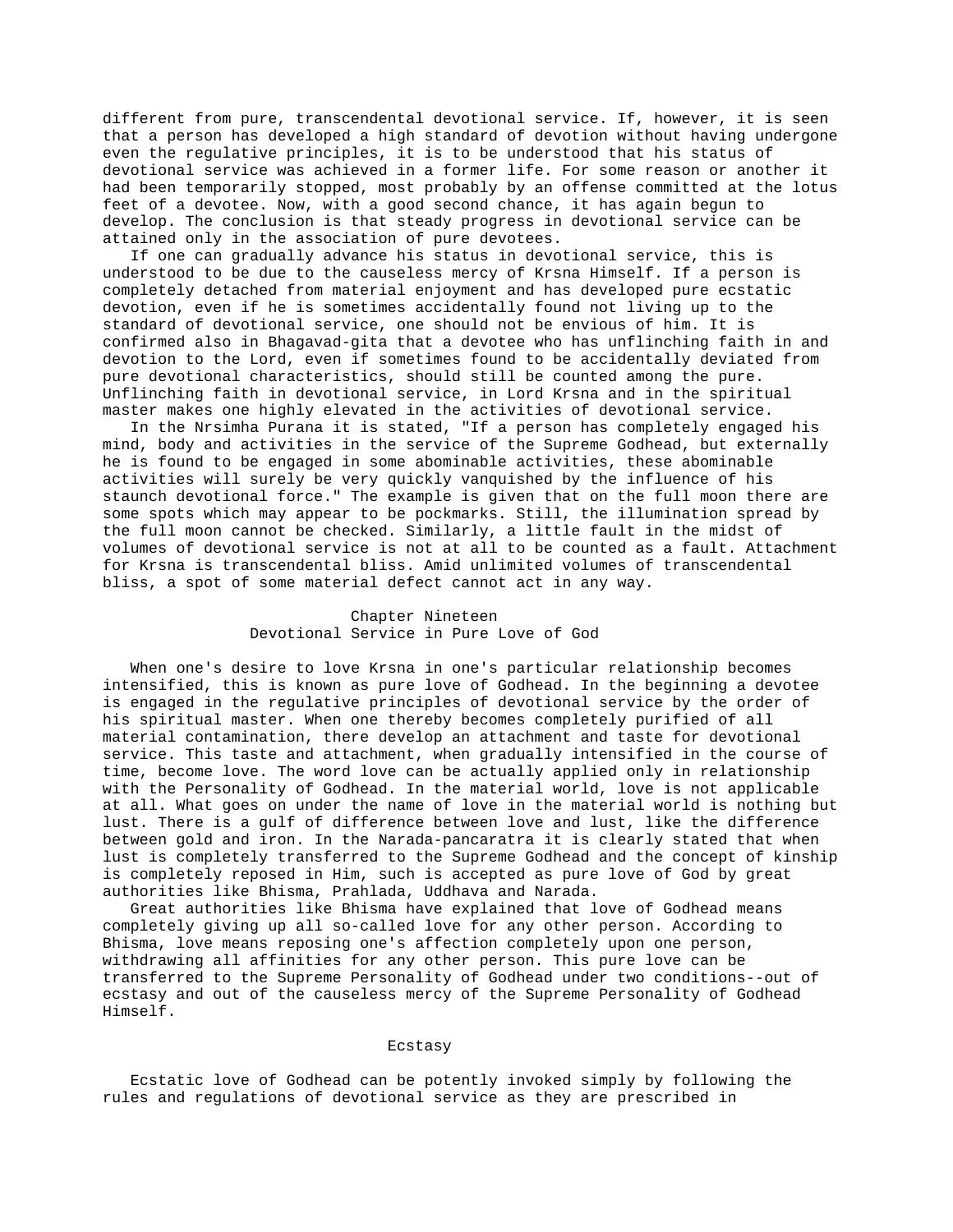scriptures, under the direction of a bona fide spiritual master. In the Eleventh Canto, Second Chapter, verse 40, of Srimad-Bhagavatam, this ecstatic love, born of the execution of regulative devotional service, is explained: "A devotee, in the course of executing the regulative principles of devotional service, develops his natural Krsna consciousness, and being thus softened at heart he chants and dances like a madman. While performing chanting of the holy name of the Lord, he sometimes cries, sometimes talks wildly, sometimes sings and sometimes--without caring for any outsider--dances like a madman."

 In the Padma Purana there is a statement about ecstatic love born of spontaneous affection. Candrakanti, a celebrated fair-faced girl, rigidly observed celibacy in order to obtain Krsna as her husband. She always engaged herself in meditating on the transcendental form of the Lord and always chanted the glories of the Lord. She did not desire to accept anyone else as her husband. She had firmly decided that only Lord Krsna would be her husband.

#### The Lord's Extraordinary Mercy

 When a devotee is found to be always associated with the Lord in ecstatic love, it is to be understood that such a position has been awarded by the Lord Himself out of His causeless extraordinary mercy. An example of such extraordinary mercy is given in the Eleventh Canto, Twelfth Chapter, verse 7, of Srimad-Bhagavatam, wherein Lord Krsna tells Uddhava, "The gopis in Vrndavana did not study the Vedas to achieve Me. Nor had they ever been in holy places of pilgrimage. Nor did they devoutly execute any regulative principle. Nor did they undergo any kind of austerity. It is simply by My association that they have attained the highest perfection of devotional service."

 From the example of Candrakanti as found in the Padma Purana and from the example of the gopis as found in Srimad-Bhagavatam, it appears that a devotee who always thinks of Krsna and who always chants His glories in ecstatic love, regardless of his condition, will attain the highest perfection of unalloyed devotional love due to Lord Krsna's extraordinary mercy. This is confirmed in Srimad-Bhagavatam: "If a person worships, adores and loves Hari, the Supreme Lord, he should be understood to have finished all kinds of austerities, penances and similar processes for self-realization. On the other hand, if after undergoing all types of austerities, penances and mystic yoga practices one does not develop such love for Hari, then all his performances are to be considered a useless waste of time. If someone always sees Krsna inside and out, then it is to be understood that he has surpassed all austerities and penances for selfrealization. And if, after executing all kinds of penances and austerities, one cannot always see Krsna inside and out, then he has executed his performances uselessly."

 Spontaneous attraction to Krsna, which is said to be due to the extraordinary mercy of the Lord, can be placed under two headings: one is profound veneration for the greatness of the Lord, and the other is one's being automatically attracted to Krsna without any extraneous consideration. In the Naradapancaratra it is said that if on account of profound veneration for the greatness of the Supreme Lord one attains a great affection and steady love for Him, one is certainly assured of attaining the four kinds of Vaisnava liberation--namely achieving the same bodily features as the Lord, achieving the same opulence as the Lord, dwelling on the planet where the Lord is residing, and attaining eternal association with the Lord. The Vaisnava liberation is completely different from the Mayavada liberation, which is simply a matter of being merged into the effulgence of the Lord.

 In the Narada-pancaratra pure, unalloyed devotional service is explained as being without any motive for personal benefit. If a devotee is continuously in love with Lord Krsna and his mind is always fixed upon Him, that devotional attitude will prove to be the only means of attracting the attention of the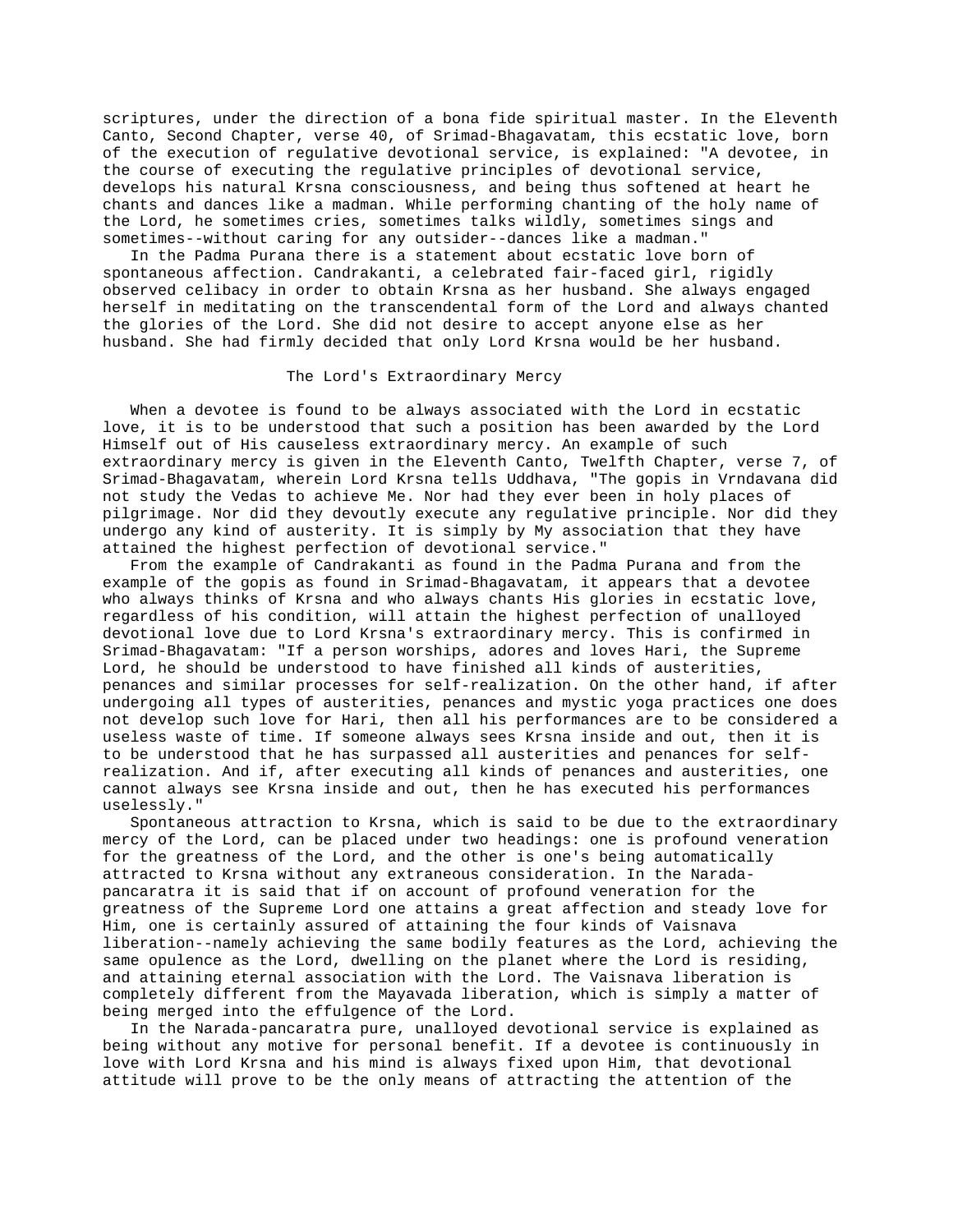Lord. In other words, a Vaisnava who is incessantly thinking of the form of Lord Krsna is to be known as a pure Vaisnava.

 Generally, a devotee who has achieved the causeless mercy of the Lord on account of following the strict rules and regulations of devotional service becomes attracted by the supreme greatness of the Lord, by the transcendental beauty of the Lord and by the spontaneous execution of devotional service. To be more clear, by executing the regulative principles of devotional service one can fully appreciate the transcendental beauty of the Lord. In any case, such exalted positions are possible only by the extraordinary mercy of the Lord upon the devotee.

## Association with Pure Devotees

 Although many different processes for developing love of Godhead have been explained so far, Srila Rupa Gosvami now gives us a general description of how one can best achieve such a high position. The beginning of ecstatic love of Godhead is basically faith. There are many societies and associations of pure devotees, and if someone with just a little faith begins to associate with such societies, his advancement to pure devotional service is rapid. The influence of a pure devotee is such that if someone comes to associate with him with a little faith, one gets the chance of hearing about the Lord from authoritative scriptures like Bhagavad-gita and Srimad-Bhagavatam. Thus, by the mercy of the Lord, who is situated in everyone's heart, one gradually develops his faith in the descriptions of such authoritative scriptures. This is the first stage of association with pure devotees. In the second stage, after one becomes a little advanced and mature, he automatically offers to follow the principles of devotional service under the guidance of the pure devotee and accepts him as the spiritual master. In the next stage, under the guidance of the spiritual master, the devotee executes regulative devotional service, and as a result of such activities, he becomes freed from all unwanted occupations. When he is freed from unwanted occupations, his faith becomes steadily fixed, and he develops a transcendental taste for devotional service, then attachment, then ecstasies, and in the last stage there is pure love of Godhead. These are the different stages of the development of pure love.

 Only the most fortunate persons can achieve such success in life. Those who are simply academic students of the Vedic scriptures cannot appreciate how such a development takes place. In the Narada-pancaratra Lord Siva therefore tells Parvati, "My dear supreme goddess, you may know from me that any person who has developed the ecstasy of love for the Supreme Personality of Godhead, and who is always merged in transcendental bliss on account of this love, cannot even perceive the material distress or happiness coming from the body or mind."

 The affection and the dealings of love that are different branches of the original tree of love precede many varieties of affectionate manifestations that will not be discussed here. These different manifestations have been described by Sanatana Gosvami in his Bhagavatamrta. Although the subject of such affections and dealings of love is very confidential, Sanatana Gosvami has described them very explicitly.

 Sri Rupa Gosvami thus concludes the first division of the Bhakti-rasamrtasindhu, offering up his treatise for the transcendental pleasure of Sanatana Gosvami, who has established the transcendental beauty, and of Gopala Bhatta Gosvami, Sri Raghunatha Bhatta Gosvami and Raghunatha dasa Gosvami. It appears from this statement that the great Srila Jiva Gosvami was not yet active when Bhakti-rasamrta-sindhu was written.

 Thus ends the Bhaktivedanta summary study of the first division of Bhaktirasamrta-sindhu, up to the descriptions of ecstatic love of Godhead, which are to follow next.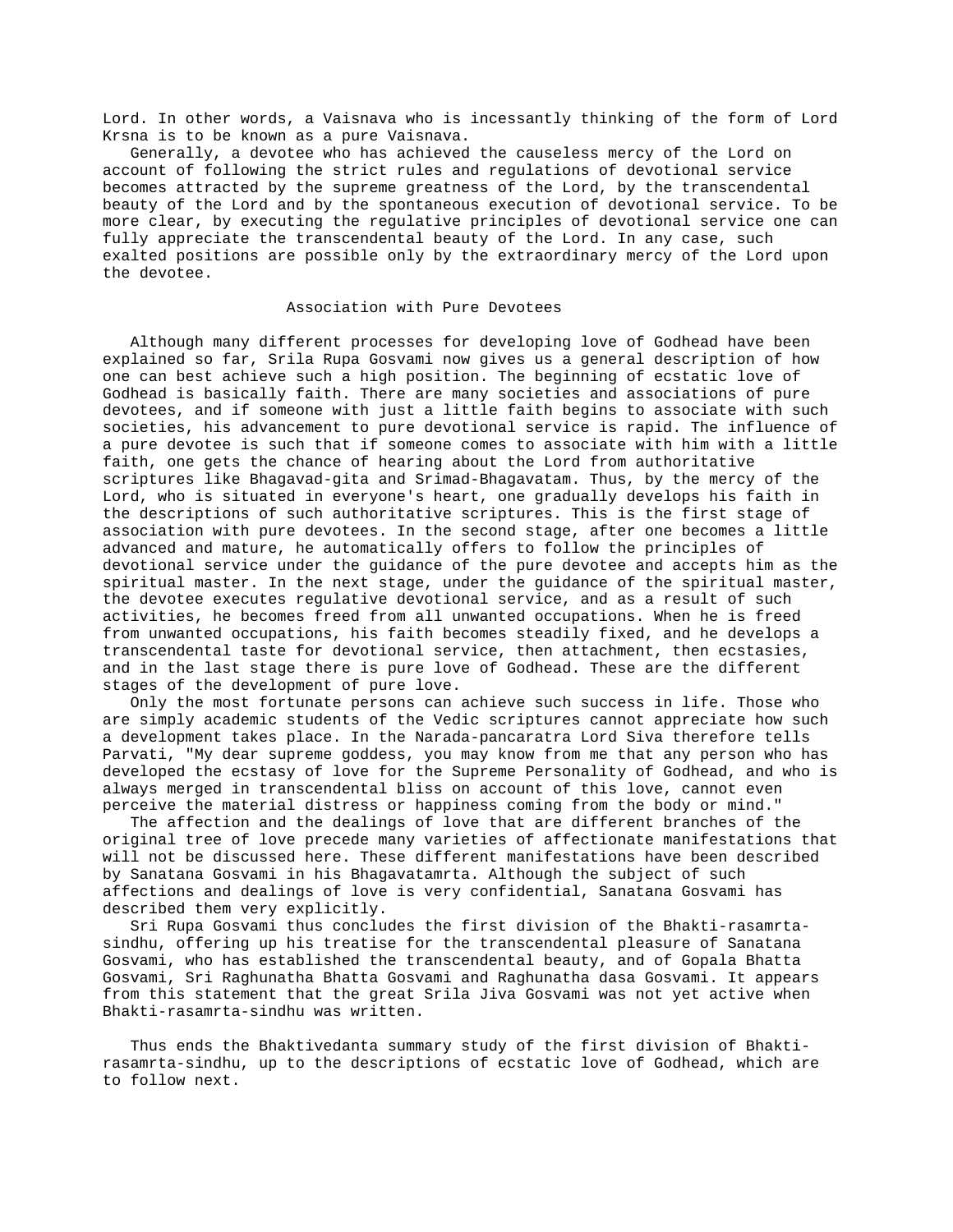# Chapter Twenty Transcendental Mellow

 In this second division of Bhakti-rasamrta-sindhu the author offers his respectful obeisances unto "Sanatana." This Sanatana can be interpreted as either Sri Krsna Himself or as Sanatana Gosvami, the elder brother and spiritual master of Rupa Gosvami. In the case where "Sanatana" is accepted to mean Sri Krsna, the obeisances are offered to Krsna because He is naturally so beautiful and because He is the killer of the demon Agha. If it is interpreted to mean Sanatana Gosvami, then it is because he is so greatly favored by Rupa Gosvami, being always served by him, and because he is the annihilator of all kinds of sinful activities. In this division of Bhakti-rasamrta-sindhu the author wants to describe the general symptoms of the transcendental mellow (loving mood) of discharging devotional service.

 In this division of Bhakti-rasamrta-sindhu there are five general topics: (1) vibhava--special symptoms or causes of ecstasy, (2) anubhava--subsequent ecstasy, (3) sattvika-bhava--constitutional or existential ecstasy, (4) vyabhicari-bhava--aggressive ecstasy and (5) sthayi-bhava--fervent or continuous ecstasy.

 The word rasa, used in the Bhakti-rasamrta-sindhu, is understood by different persons differently because the exact English equivalent is very difficult to find. But as we have seen our spiritual master translate this word rasa into "mellow," we shall follow in his footsteps and also translate the word in that way.

 The particular loving mood or attitude relished in the exchange of love with the Supreme Personality of Godhead is called rasa, or mellow. The different types of rasa, when combined together, help one to taste the mellow of devotional service in the highest degree of transcendental ecstasy. Such a position, although entirely transcendental to our experience, will be explained in this section as far as possible, following in the footsteps of Srila Rupa Gosvami.

 Without relishing some sort of mellow, or loving mood, in one's activities, no one can continue to perform such activities. Similarly, in the transcendental life of Krsna consciousness and devotional service there must be some mellow, or specific taste, from the service. Generally this mellow is experienced by chanting, hearing, worshiping in the temple and being engaged in the service of the Lord. So when a person feels transcendental bliss; that is called "relishing the mellow." To be more clear, we may understand that the various feelings of happiness derived from discharging devotional service may be termed the "mellows" of devotional service.

 This relishing of transcendental mellow in discharging devotional service cannot be experienced by all classes of men, because this sweet loving mood is developed only from one's previous life's activities or by the association of unalloyed devotees. As explained above, association with pure devotees is the beginning of faith in devotional service. Only by developing such faith in the association of a pure devotee, or by having in one's previous life executed devotional activities, can one actually relish the mellow of devotional service. In other words, this transcendental bliss is not to be enjoyed by any common man unless he is so extraordinarily fortunate as to be in association with devotees or to be continuing his previous birth's devotional activities.

 The gradual process of development to the stage of devotional service is explained in Srimad-Bhagavatam, First Canto: "The beginning is to hear about Lord Krsna in the association of devotees who have themselves cleansed their hearts by association. Hearing about the transcendental activities of the Lord will result in one's feeling transcendental bliss always." It is also explained in Bhagavad-gita that for one who has actually come to the spiritual platform, the first symptom visible will be that he is always joyful. This joyous life is attained by one's reaction to reading Bhagavad-gita or Srimad-Bhagavatam, or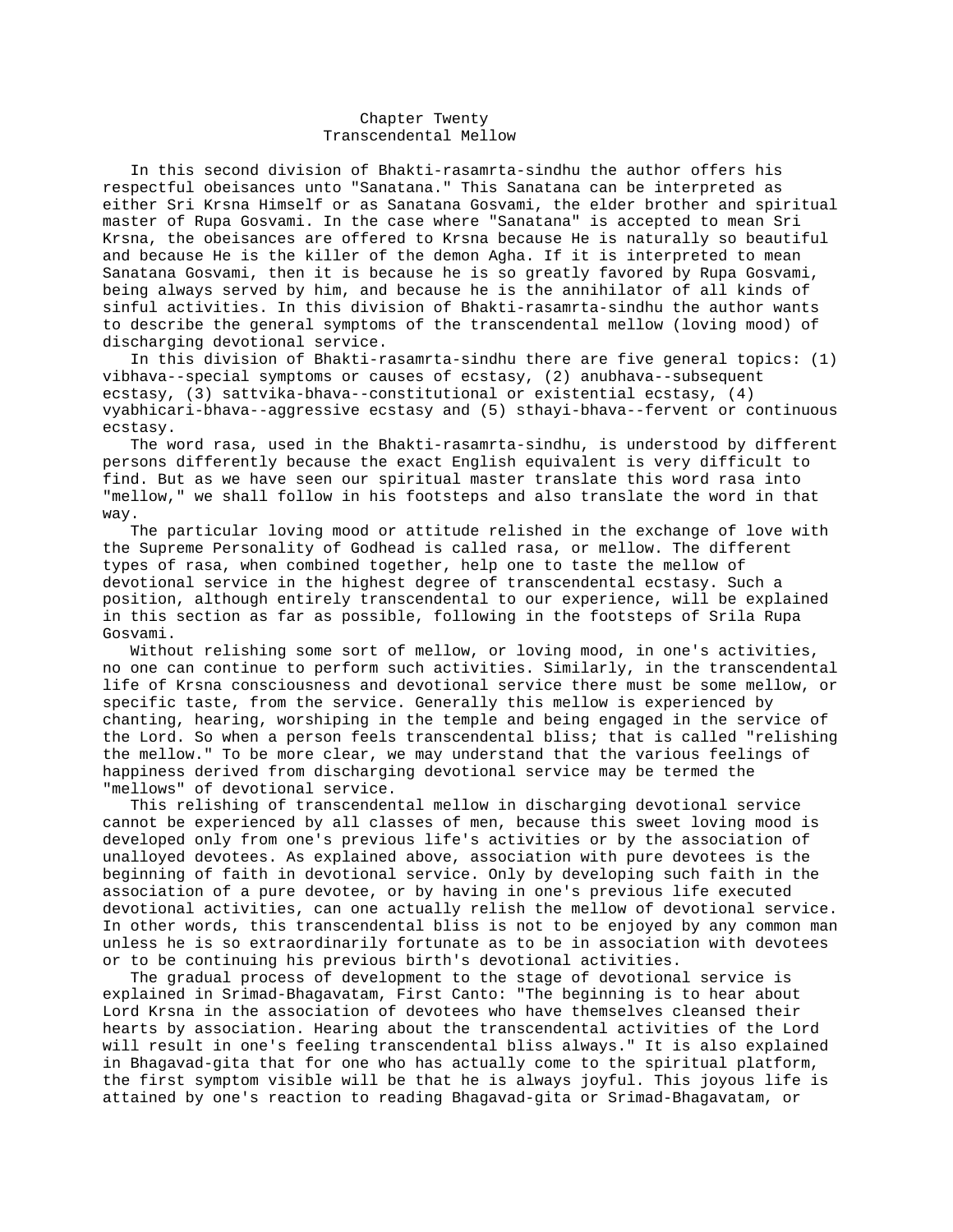else from associating with persons who are very interested in the spiritual life of Krsna consciousness--specifically those who have made the determination to achieve the favor of Govinda by being engaged in transcendental loving service at His lotus feet. Being encouraged by such a feeling, one who is constantly engaged in discharging the regulative principles of devotional service in such a way as to please the Supreme Personality of Godhead develops two principles of compelling force, which come under the heading of vibhava. Thus one enjoys transcendental bliss.

 There are several origins or causes for this compulsive love of Krsna, such as Krsna Himself, the devotees of Krsna, and Krsna's playing on the flute. The effect is sometimes loving and sometimes stunted.

 There are eight transcendental symptoms found in the body during ecstasy, and all of them are possible only by a mixture of the above-mentioned five ecstatic divisions. Without some mixture of these five ecstatic principles, one cannot relish transcendental bliss. The cause or basis for relishing transcendental mellow is exactly what we mean by vibhava. This vibhava is divided into two- namely, basic and impelling, or impetus-giving. In the Agni Purana the description of vibhava is given as follows: "The basis from which ecstatic love is born is called vibhava, which is divided into two--basic and impelling." In other words, there are two kinds of ecstatic love. The object of basic ecstatic love is Krsna and His devotee. Lord Krsna is the object of basic ecstatic love, and His pure devotee, a reservoir of such love, is the object of impelling ecstatic love. Impelling ecstatic love, then, is that love which develops when one sees an object which reminds him of Krsna.

 Lord Krsna, who is the possessor of inconceivable potencies and qualities of transcendental knowledge and bliss, is the basic cause of ecstatic love. Lord Krsna also becomes the reservoir (impetus) of ecstatic love by His different incarnations and expansions. In Srimad-Bhagavatam there is a statement in connection with the brahma-vimohana-lila which demonstrates something of this impelling or impetus-giving feature of ecstatic love. When Brahma was deluded by Krsna, who expanded Himself into so many cowherd boys, calves and cows, Krsna's elder brother, Sri Baladeva (a direct expansion of Krsna Himself), felt astonishment and said, "How wonderful it is that My ecstatic love for Krsna is again being attracted to so many cowherd boys, calves and cows!" He was struck with wonder by thinking in this way. This is one of the examples in which Krsna Himself becomes the object and reservoir of ecstatic love in the impelling aspect.

## Chapter Twenty-one Qualities of Sri Krsna

 Personal features can be divided into two: one feature is covered, and the other feature is manifested. When Krsna is covered by different kinds of dress, His personal feature is covered. There is an example of His covered personal feature in Srimad-Bhagavatam in connection with His dvaraka-lila (His residence in Dvaraka as its king). Sometimes Lord Krsna began to play by dressing Himself like a woman. Seeing this form, Uddhava said, "How wonderful it is that this woman is attracting my ecstatic love exactly as Lord Krsna does. I think she must be Krsna covered by the dress of a woman!"

 One devotee praised the bodily features of Krsna when he saw the Lord in His manifested personal feature. He exclaimed, "How wonderful is the personal feature of Lord Krsna! How His neck is just like a conchshell! His eyes are so beautiful, as though they themselves were encountering the beauty of a lotus flower. His body is just like the tamala tree, very blackish. His head is protected with a canopy of hair. There are the marks of Srivatsa on His chest, and He is holding His conchshell. By such beautiful bodily features, the enemy of the demon Madhu has appeared so pleasing that He can bestow upon me transcendental bliss simply by my seeing His transcendental qualities."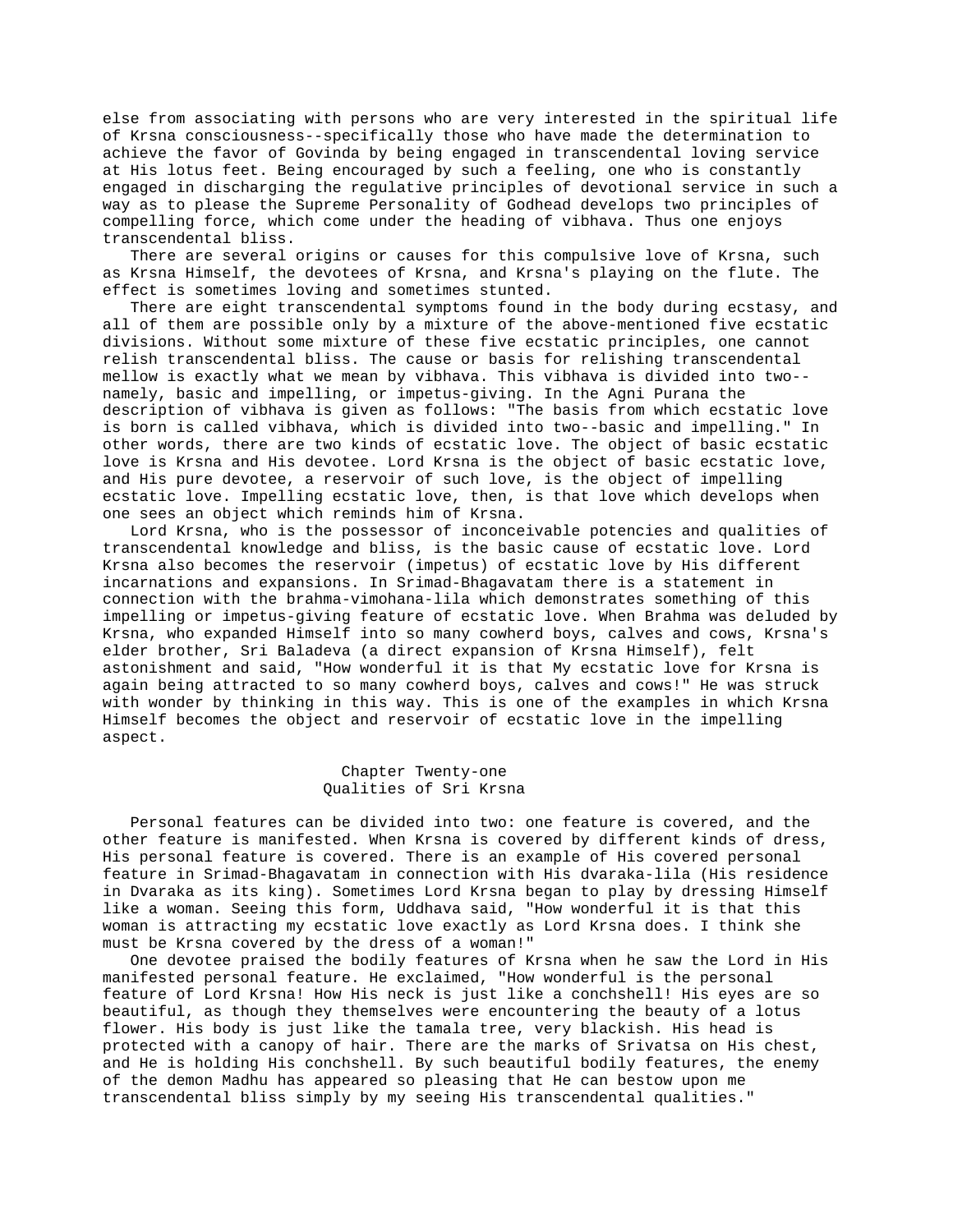Srila Rupa Gosvami, after consulting various scriptures, has enumerated the transcendental qualities of the Lord as follows: (1) beautiful features of the entire body; (2) marked with all auspicious characteristics; (3) extremely pleasing; (4) effulgent; (5) strong; (6) ever youthful; (7) wonderful linguist; (8) truthful; (9) talks pleasingly; (10) fluent; (11) highly learned; (12) highly intelligent; (13) a genius; (14) artistic; (15) extremely clever; (16) expert; (17) grateful; (18) firmly determined; (19) an expert judge of time and circumstances; (20) sees and speaks on the authority of Vedas, or scriptures; (21) pure; (22) self-controlled; (23) steadfast; (24) forbearing; (25) forgiving; (26) grave; (27) self-satisfied; (28) possessing equilibrium; (29) magnanimous; (30) religious; (31) heroic; (32) compassionate; (33) respectful; (34) gentle; (35) liberal; (36) shy; (37) the protector of surrendered souls; (38) happy; (39) the well-wisher of devotees; (40) controlled by love; (41) allauspicious; (42) most powerful; (43) all-famous; (44) popular; (45) partial to devotees; (46) very attractive to all women; (47) all-worshipable; (48) allopulent; (49) all-honorable; (50) the supreme controller. The Supreme Personality of Godhead has all these fifty transcendental qualities in fullness as deep as the ocean. In other words, the extent of His qualities is inconceivable.

 As parts and parcels of the Supreme Lord, the individual living entities can also possess all of these qualities in minute quantities, provided they become pure devotees of the Lord. In other words, all of the above transcendental qualities can be present in the devotees in minute quantity, whereas the qualities in fullness are always present in the Supreme Personality of Godhead.

 Besides these, there are other transcendental qualities which are described by Lord Siva to Parvati in the Padma Purana, and in the First Canto of Srimad-Bhagavatam in connection with a conversation between the deity of the earth and the King of religion, Yamaraja. It is said therein, "Persons Who who are desirous of becoming great personalities must be decorated with the following qualities: truthfulness, cleanliness, mercy, perseverance, renunciation, peacefulness, simplicity, control of the senses, equilibrium of the mind, austerity, equality, forbearance, placidity, learning, knowledge, detachment, opulence, chivalry, influence, strength, memory, independence, tactfulness, luster, patience, kind-heartedness, ingenuity, gentility, mannerliness, determination, perfection in all knowledge, proper execution, possession of all objects of enjoyment, gravity, steadiness, faithfulness, fame, respectfulness and lack of false egotism." Persons who are desiring to become great souls cannot be without any of the above qualities, so we can know for certain that these qualities are found in Lord Krsna, the supreme soul.

 Besides all of the above-mentioned fifty qualities, Lord Krsna possesses five more, which are sometimes partially manifested in the persons of Lord Brahma or Lord Siva. These transcendental qualities are as follows: (51) changeless; (52) all-cognizant; (53) ever fresh; (54) sac-cid-ananda (possessing an eternal blissful body); (55) possessing all mystic perfections.

 Krsna also possesses five other qualities, which are manifest in the body of Narayana, and they are listed as follows. (56) He has inconceivable potency. (57) Uncountable universes generate from His body. (58) He is the original source of all incarnations. (59) He is the giver of salvation to the enemies whom He kills. (60) He is the attractor of liberated souls. All these transcendental qualities are manifest wonderfully in the personal feature of Lord Krsna.

 Besides these sixty transcendental qualities, Krsna has four more, which are not manifest even in the Narayana form of Godhead, what to speak of the demigods or living entities. They are as follows. (61) He is the performer of wonderful varieties of pastimes (especially His childhood pastimes). (62) He is surrounded by devotees endowed with wonderful love of Godhead. (63) He can attract all living entities all over the universes by playing on His flute. (64) He has a wonderful excellence of beauty which cannot be rivaled anywhere in the creation.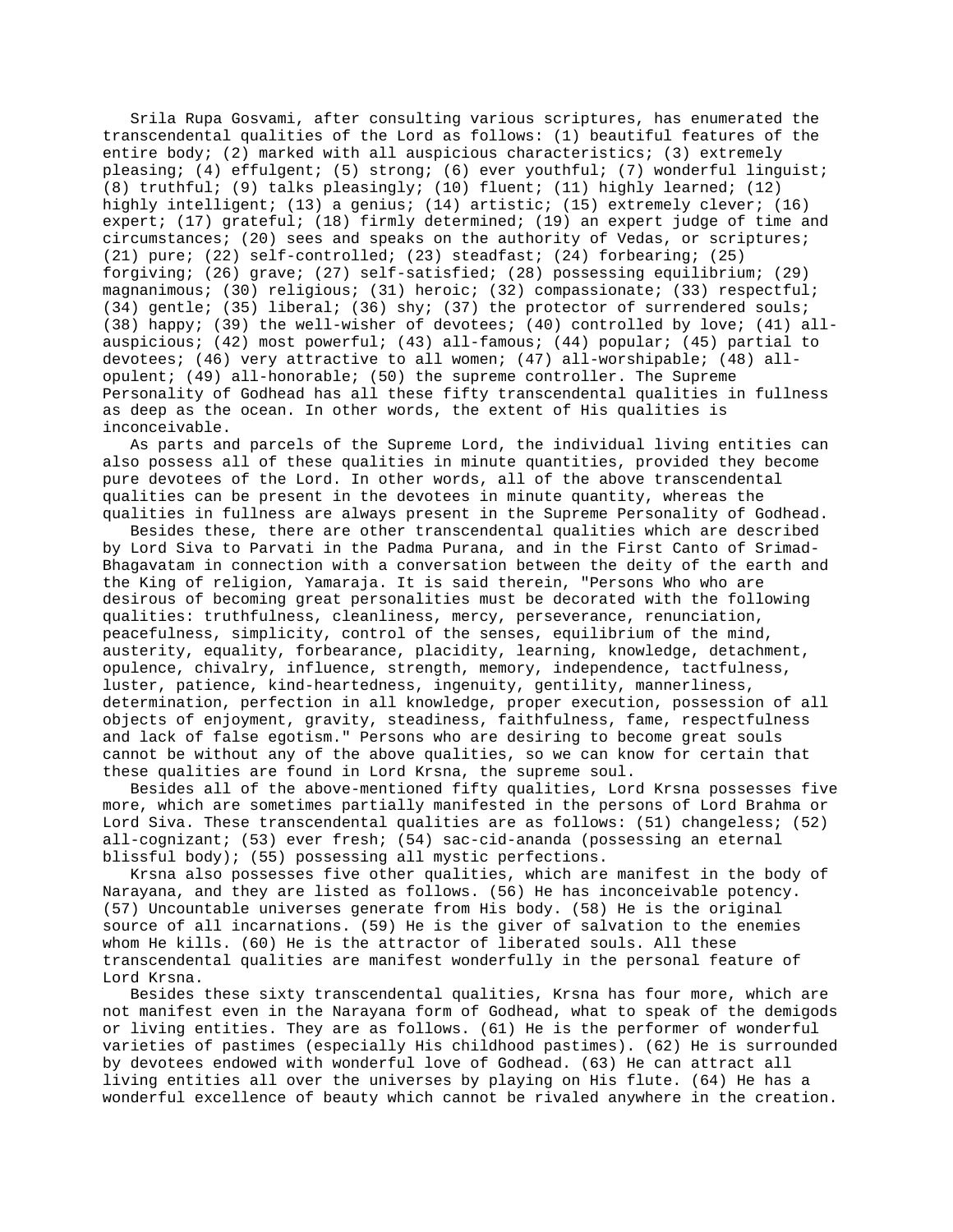Adding to the list these four exceptional qualities of Krsna, it is to be understood that the aggregate number of qualities of Krsna is sixty-four. Srila Rupa Gosvami has attempted to give evidences from various scriptures about all sixty-four qualities present in the person of the Supreme Lord.

## 1. Beautiful Bodily Features

 Any comparison of the different parts of the Lord's body to different material objects cannot factually be a complete comparison. Ordinary persons, who cannot understand how exalted are the bodily features of the Lord, are simply given a chance to understand by a material comparison. It is said that Krsna's face is as beautiful as the moon, His thighs are powerful just like the trunks of elephants, His arms are just like two pillars, His palms are expanded like lotus flowers, His chest is just like a doorway, His hips are dens, and the middle of His body is a terrace.

### 2. Auspicious Characteristics

 There are certain characteristics of different limbs which are considered to be very auspicious and are fully present in the body of the Lord. In this connection, one friend of Nanda Maharaja, speaking about Lord Krsna's auspicious bodily symptoms, said, "My dear King of the cowherds, I can find thirty-two auspicious symptoms on the body of your son! I am wondering how this boy could have taken His birth in a family of cowherd men." Generally, when Lord Krsna appears He does so in a family of ksatriyas (kings), as did Lord Ramacandra, and sometimes in a family of brahmanas. But Krsna accepted the role of son to Maharaja Nanda, despite the fact that Nanda belonged to the vaisya community. The business of the vaisya community is trade, commerce and the protection of cows. Therefore his friend, who may have been born into a brahmana family, expressed his wonder at how such an exalted child could take birth in a family of vaisyas. Anyway, he pointed out the auspicious signs on the body of Krsna to the boy's foster father.

 He continued, "This boy has a reddish luster in seven places--His eyes, the ends of His hands, the ends of His legs, His palate, His lips, His tongue and His nails. A reddish luster in these seven places is considered to be auspicious. Three parts of His body are very broad: His waist, forehead and chest. Three parts of His body are short: His neck, thighs and genitals. Three parts of His body are very deep: His voice, intelligence and navel. There is highness in five parts of His body: His nose, arms, ears, forehead and thighs. In five parts of His body there is fineness: His skin, the hairs on His head and on the other parts of His body, His teeth and His fingertips. The aggregate of all these bodily features is manifest only in the bodies of great personalities."

 The fate lines on the palm are also considered to be auspicious bodily symptoms. In this connection, one old gopi informed King Nanda, "Your son possesses various wonderful fate lines on His palms. There are the signs of lotus flowers and wheels on His palms, and on His soles there are the signs of a flag, a thunderbolt, a fish, a rod for controlling elephants, and a lotus flower. Please observe how auspicious these signs are!"

# 3. Pleasing

 Beautiful bodily features which automatically attract the eyes are called rucira (pleasing). Krsna possesses this attractive feature of rucira in His personal features. In the Third Canto, Second Chapter, verse 13, of Srimad-Bhagavatam, there is a statement about this. "The Supreme Personality of Godhead, in His pleasing dress, appeared at the scene of the sacrificial arena when King Yudhisthira was performing the Rajasuya sacrifice. All important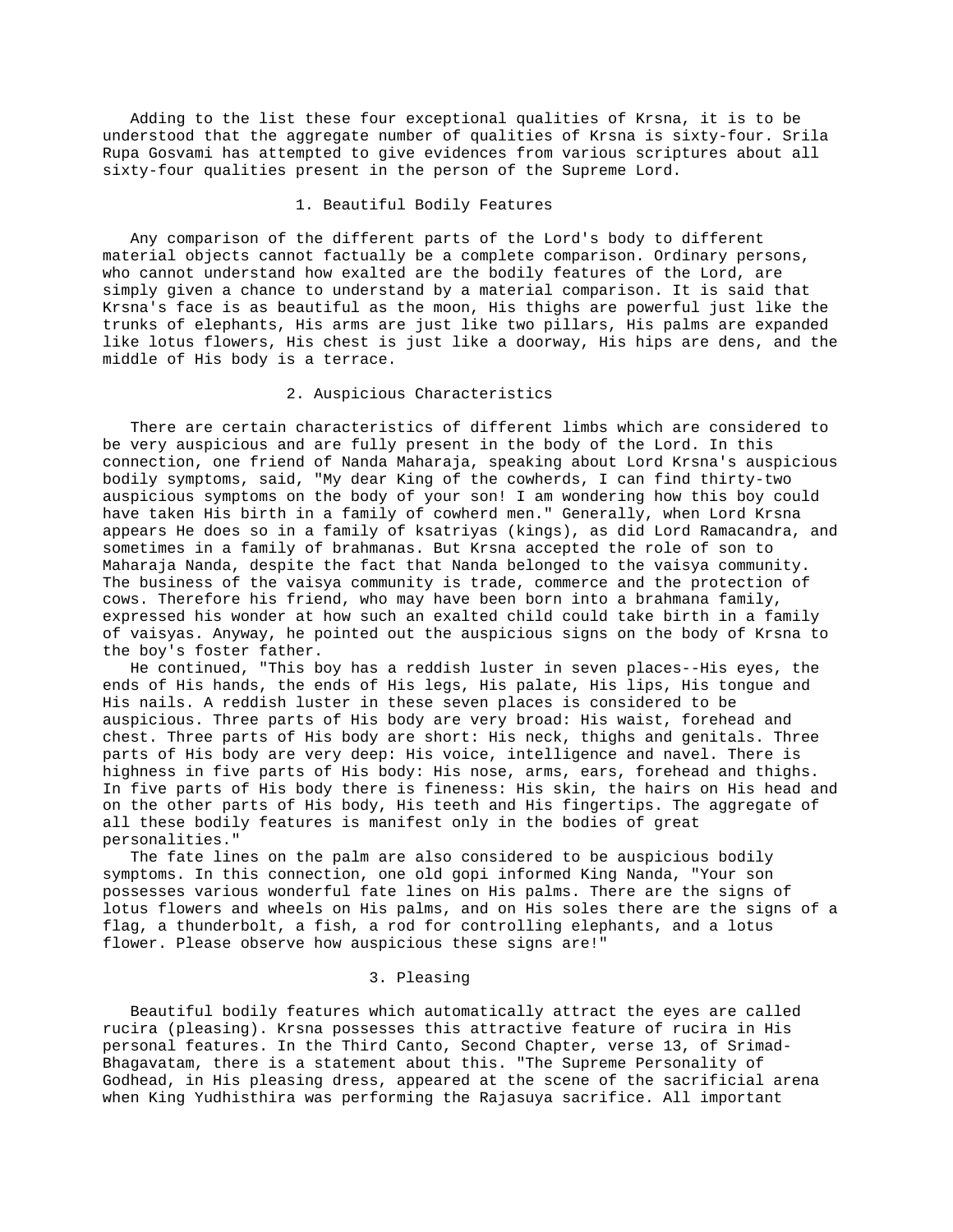personalities from different parts of the universe had been invited to the sacrificial arena, and all of them, upon beholding Krsna there, considered that the Creator had ended all of His craftsmanship in the creation of this particular body of Krsna."

 It is said that the transcendental body of Krsna resembles the lotus flower in eight parts--namely His face, His two eyes, His two hands, His navel and His two feet. The gopis and inhabitants of Vrndavana used to see the luster of lotus flowers everywhere, and they could hardly withdraw their eyes from such a vision.

#### 4. Effulgent

 The effulgence pervading the universe is considered to be the rays of the Supreme Personality of Godhead. The supreme abode of Krsna is always throwing off the effulgence known as brahmajyoti, and that effulgence is emanating from His body.

 The luster of the hosts of jewels fixed on the chest of the Lord can defeat even the luster of the sun, and still, when compared with the bodily luster of the Lord, that crest of jewels appears to be only as bright as one of the stars in the sky. Therefore the transcendental influence of Krsna is so great that it can defeat anyone. When Krsna was present in the sacrificial arena of His enemy King Kamsa, the wrestlers present, although appreciating the softness of the body of Sri Krsna, were afraid and perturbed when they thought of engaging with Him in battle.

#### 5. Strong

 A person who has extraordinary bodily strength is called baliyan. When Krsna killed Aristasura, some of the gopis said, "My dear friends, just see how Krsna has killed Aristasura! Although be was stronger than a mountain, Krsna plucked him up just like a piece of cotton and threw him away without any difficulty!" There is another passage wherein it is said, "O my dear devotees of Lord Krsna, may the left hand of Lord Krsna, which has lifted Govardhana Hill like a ball, save you from all dangers."

# 6. Ever Youthful

 Krsna is beautiful at His different ages--namely His childhood, His boyhood and His youth. Out of these three, His youth is the reservoir of all pleasures and is the time when the highest varieties of devotional service are acceptable. At that age, Krsna is full with all transcendental qualities and is engaged in His transcendental pastimes. Therefore, devotees have accepted the beginning of His youth as the most attractive feature in ecstatic love.

 At this age Krsna is described as follows: "The force of Krsna's youth was combined with His beautiful smile, which defeated even the beauty of the full moon. He was always nicely dressed, in beauty surpassing even Cupid, and He was always attracting the minds of the gopis, who were thereby always feeling pleasure."

## 7. Wonderful Linguist

 Rupa Gosvami says that a person who knows the languages of different countries, especially the Sanskrit language, which is spoken in the cities of the demigods--as well as other worldly languages, including those of the animals--is called a wonderful linguist. It appears from this statement that Krsna can also speak and understand the languages of the animals. An old woman in Vrndavana, present at the time of Krsna's pastimes, once stated in surprise, "How wonderful it is that Krsna, who owns the hearts of all the young girls of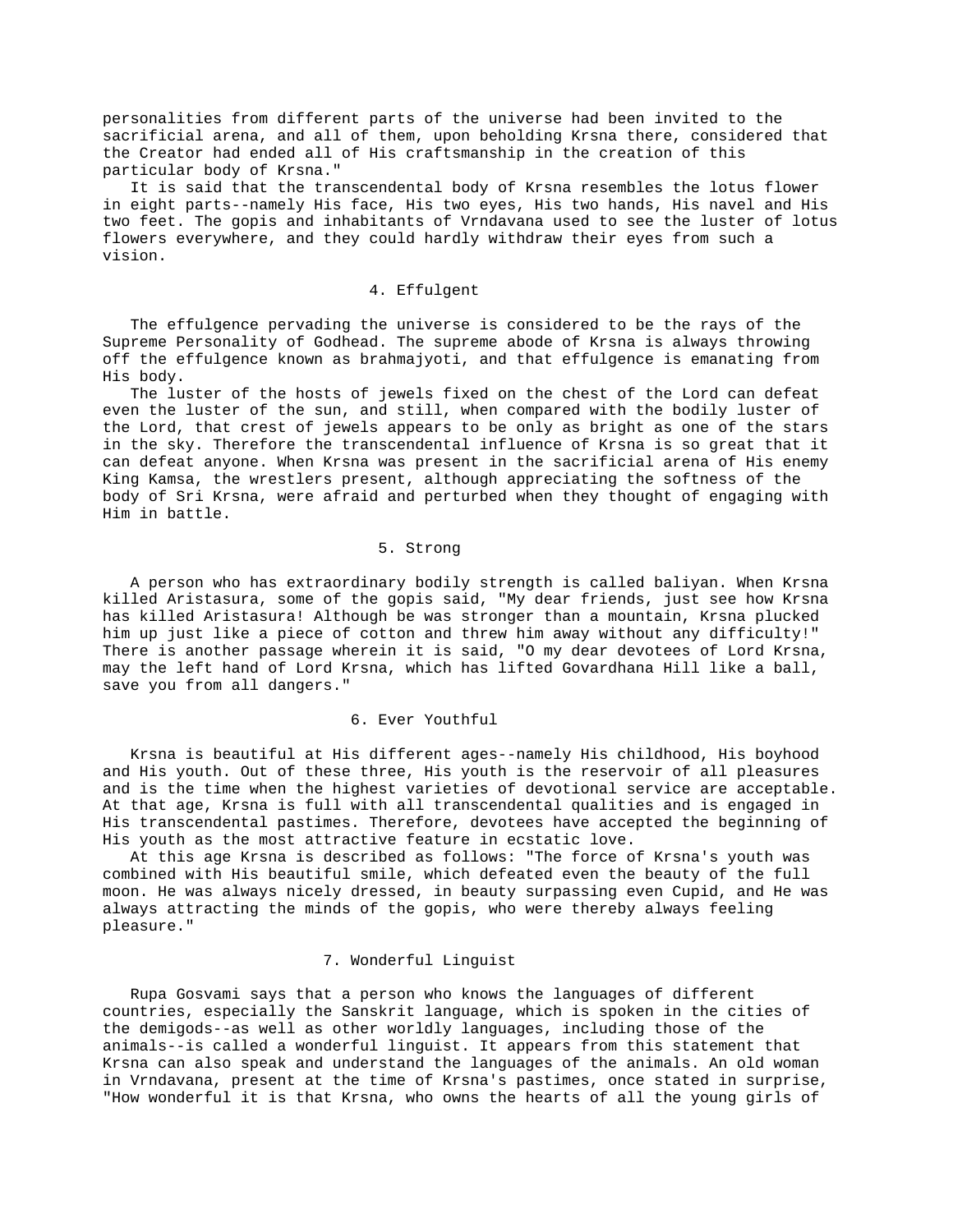Vrajabhumi, can nicely speak the language of Vrajabhumi with the gopis, while in Sanskrit He speaks with the demigods, and in the language of the animals He can even speak with the cows and buffalo! Similarly, in the language of the Kashmir Province, and with the parrots and other birds, as well as in most common languages, Krsna is so expressive!" She inquired from the gopis as to how Krsna had become so expert in speaking so many different types of languages.

### 8. Truthful

 A person whose word of honor is never broken is called truthful. Krsna once promised Kunti, the mother of the Pandavas, that He would bring her five sons back from the Battlefield of Kuruksetra. After the battle was finished, when all the Pandavas had come home, Kunti praised Krsna because His promise was so nicely fulfilled. She said, "Even the sunshine may one day become cool and the moonshine one day become hot, but still Your promise will not fail." Similarly, when Krsna, along with Bhima and Arjuna, went to challenge Jarasandha, He plainly told Jarasandha that He was the eternal Krsna, present along with two of the Pandavas. The story is that both Krsna and the Pandavas--in this case Bhima and Arjuna--were ksatriyas (warrior-kings). Jarasandha was also a ksatriya and was very charitable toward the brahmanas. Thus Krsna, who had planned to fight with Jarasandha, went to him with Bhima and Arjuna in the dress of brahmanas. Jarasandha, being very charitable toward the brahmanas, asked them what they wanted, and they expressed their desire to fight with him. Then Krsna, dressed as a brahmana, declared Himself to be the same Krsna who was the King's eternal enemy.

### 9. Pleasing Talker

 A person who can speak sweetly even with his enemy just to pacify him is called a pleasing talker. Krsna was such a pleasing talker that after defeating His enemy Kaliya in the water of the Yamuna, He said, "My dear King of the snakes, although I have given you so much pain, please do not be dissatisfied with Me. It is My duty to protect these cows, which are worshiped even by the demigods. Only in order to save them from the danger of your presence have I been obliged to banish you from this place."

 Kaliya was residing within the water of the Yamuna, and as a result the back portion of that river had become poisoned. Thus so many cows who had drunk the water had died. Therefore Krsna, even though He was only four or five years old, dipped Himself into the water, punished Kaliya very severely and then asked him to leave the place and go elsewhere.

 Krsna said at that time that the cows are worshiped even by the demigods, and He practically demonstrated how to protect the cows. At least people who are in Krsna consciousness should follow in His footsteps and give all protection to the cows. Cows are worshiped not only by the demigods. Krsna Himself worshiped the cows on several occasions, especially on the days of Gopastami and Govardhana-puja.

## 10. Fluent

 A person who can speak meaningful words and with all politeness and good qualities is called vavaduka, or fluent. There is a nice statement in Srimad-Bhagavatam regarding Krsna's speaking politely. When Krsna politely bade His father, Nanda Maharaja, to stop the ritualistic offering of sacrifice to the rain-god, Indra, a wife of one village cowherd man became captivated. She later thus described the speaking of Krsna to her friends: "Krsna was speaking to His father so politely and gently that it was as if He were pouring nectar into the ears of all present there. After hearing such sweet words from Krsna, who will not be attracted to Him?"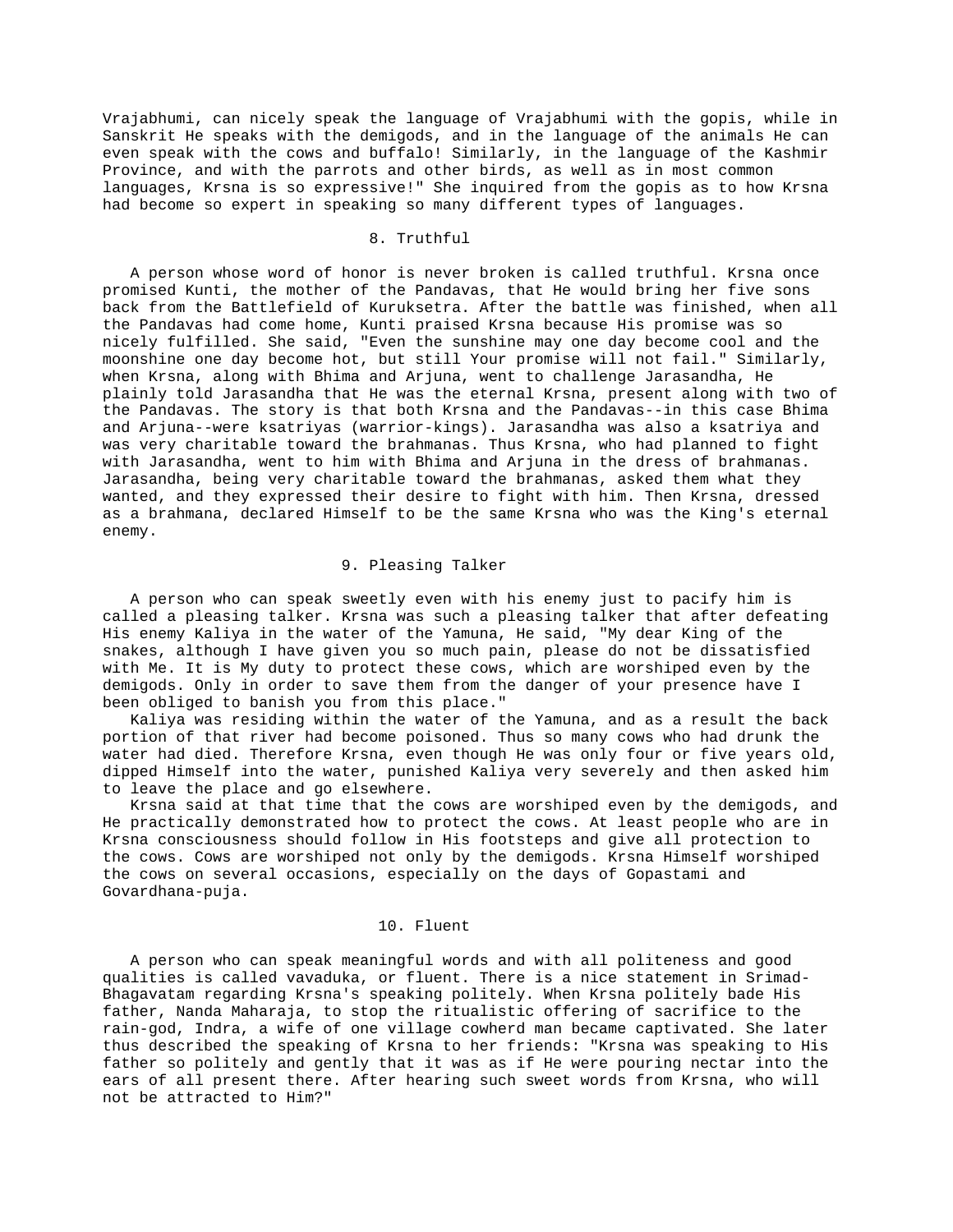Krsna's speech, which contains all good qualities in the universe, is described in the following statement by Uddhava: "The words of Krsna are so attractive that they can immediately change the heart of even His opponent. His words can immediately solve all of the questions and problems of the world. Although He does not speak very long, each and every word from His mouth contains volumes of meaning. These speeches of Krsna are very pleasing to my heart."

## 11. Highly Learned

 When a person is highly educated and acts strictly on moral principles, he is called highly learned. A person conversant in different departments of knowledge is called educated, and because he acts on moral principles, he is called morally stout. Together, these two factors constitute learning.

 Krsna's receiving education from Sandipani Muni is described by Sri Narada Muni as follows: "In the beginning, Lord Brahma and others are like clouds of evaporated water from the great ocean of Krsna. In other words, Brahma first received the Vedic education from Krsna, as the clouds receive water from the ocean. That Vedic education or instruction which was spoken by Brahma to the world was then reposed upon the mountain of Sandipani Muni. Sandipani Muni's instructions to Krsna are like a reservoir of water on the mountain, which flows as a river and goes again to mix with the source, the ocean of Krsna." To be more clear, the idea is that Krsna actually cannot be instructed by anyone, just as the ocean does not receive water from any source but itself. It only appears that the rivers are pouring water into the ocean. So it is clear that Brahma received his education from Krsna, and from Brahma, via the disciplic succession, this Vedic instruction was distributed. Sandipani Muni is likened to the river which is flowing down again to that same original ocean of Krsna.

 The Siddhas, the inhabitants of Siddhaloka (where all are born with fully developed mystic powers), and the Caranas, the inhabitants of a similar planet, pray to Krsna as follows: "My Lord Govinda, the goddess of learning is decorated with fourteen kinds of educational ornaments, her intelligence is all-pervading within the four departments of the Vedas, her attention is always on the lawbooks given by great sages like Manu, and she is appareled in six kinds of expert knowledge--namely Vedic evidence, grammar, astrology, rhetoric, vocabulary and logic. Her constant friends are the supplements of the Vedas, the Puranas, and she is decorated with the final conclusion of all education. And now she has acquired an opportunity to sit with You as a class friend in school, and she is now engaged in Your service."

 Krsna, the Supreme Personality of Godhead, does not require any education, but He gives a chance to the goddess of learning to serve Him. Being selfsufficient, Krsna does not require the service of any living entity, although He has many devotees. It is because Krsna is so kind and merciful that He gives everyone the opportunity to serve Him, as though He required the service of His devotees.

 Regarding His moral principles, it is stated in Srimad-Bhagavatam that Krsna is ruling over Vrndavana as death personified to the thieves, as pleasing bliss to the pious, as the most beautiful Cupid to the young girls and as the most munificent personality to the poor men. He is as refreshing as the full moon to His friends, and to His opponents He is the annihilating fire generated from Lord Siva. Krsna is therefore the most perfect moralist in His reciprocal dealings with different kinds of persons. When He is death personified to the thieves, it is not that He is without moral principles or that He is cruel; He is still kind, because to punish thieves with death is to exhibit the highest quality of moral principles. In Bhagavad-gita, also, Krsna says that He deals with different kinds of persons according to their dealings with Him. Krsna's dealings with devotees and with nondevotees, although different, are equally good. Because Krsna is all-good, His dealings. with everyone are always good.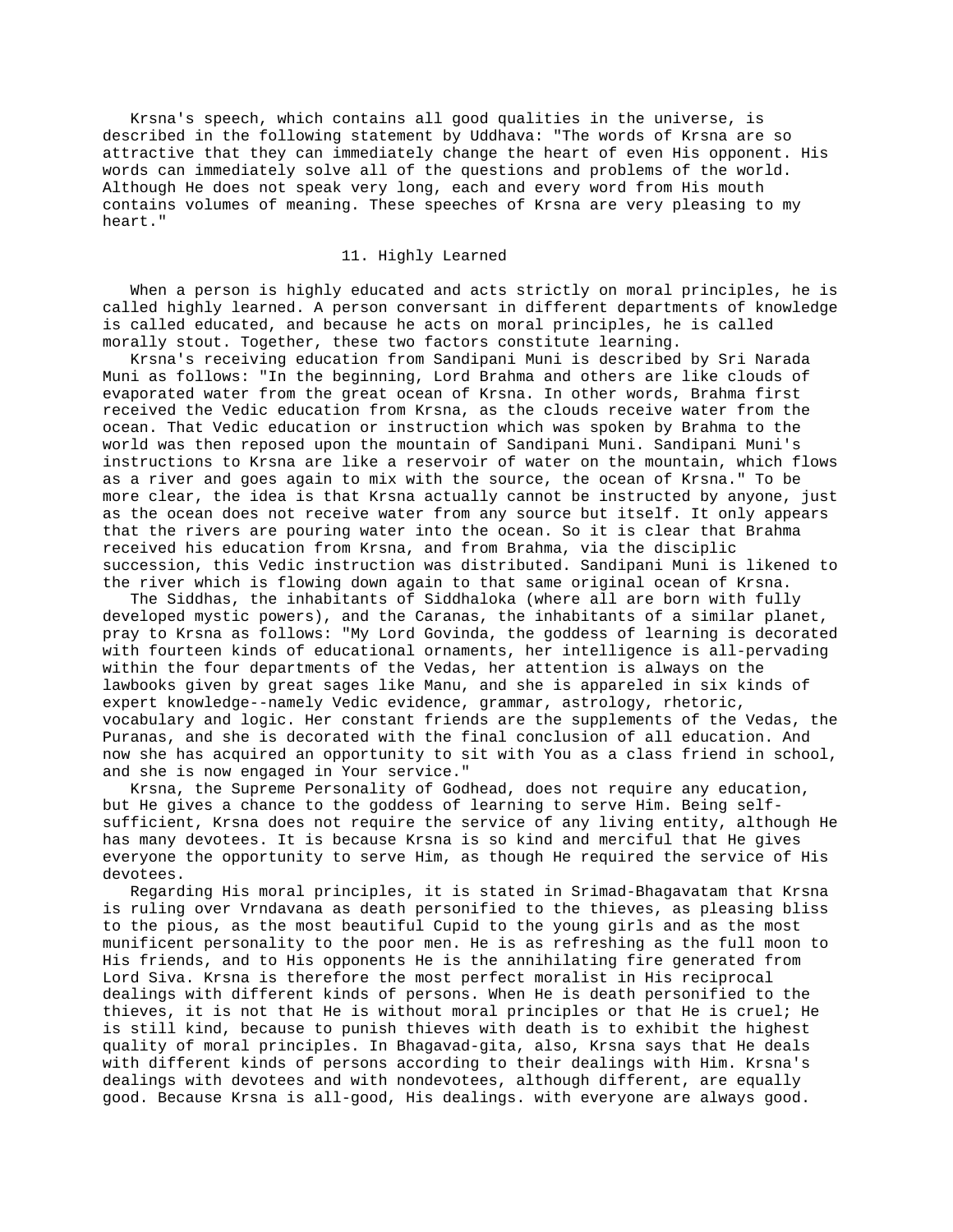# 12. Highly Intelligent

 A man is called intelligent if he has a sharp memory and fine discretion. As far as Krsna's memory is concerned, it is said that when He was studying in the school of Sandipani Muni in Avantipura, He showed such a sharp memory that by once taking instructions from the teacher He immediately became perfect in any subject. Actually, His going to the school of Sandipani Muni was to show the people of the world that however great or ingenious one may be, he must go to higher authorities for general education. However great one may be, he must accept a teacher or spiritual master.

 Krsna's fine discretion was exhibited when He was fighting with the untouchable king who attacked the city of Mathura. According to Vedic rites, those who are untouchable are not to be touched by the ksatriya kings, not even for killing. Therefore, when the untouchable king seized the city of Mathura, Krsna did not think it wise to kill him directly with His own hand. Still the king had to be killed, and therefore Krsna decided with fine discretion that He should flee from the battlefield so that the untouchable king would chase Him. He could then lead the king to the mountain where Mucukunda was lying asleep. Mucukunda had received a benediction from Karttikeya to the effect that when he awoke from his sleep, whomever he might see would at once be burnt to ashes. Therefore Krsna thought it wise to lead the untouchable king to that cave, so that the king's presence would awaken Mucukunda and he would at once be burnt to ashes.

## 13. Genius

 A person is called a genius when he can refute any kind of opposing element with newer and newer arguments. In this connection there is a statement in Padyavali which contains the following conversation between Krsna and Radha. One morning, when Krsna came to Radha, Radha asked Him, "My dear Kesava, where is Your vasa at present?" The Sanskrit word vasa has three meanings: one meaning is residence, one meaning is fragrance, and another meaning is dress.

 Actually Radharani inquired from Krsna, "Where is Your dress?" But Krsna took the meaning as residence, and He replied to Radharani, "My dear captivated one, at the present moment My residence is in Your beautiful eyes."

 To this Radharani replied, "My dear cunning boy, I did not ask You about Your residence. I inquired about Your dress."

 Krsna then took the meaning of vasa as fragrance and said, "My dear fortunate one, I have just assumed this fragrance in order to be associated with Your body."

 Srimati Radharani again inquired from Krsna, "Where did You pass Your night?" The exact Sanskrit word used in this connection was yaminyamusitah. Yaminyam means "at night," and usitah means "pass." Krsna, however, divided the word yaminyamusitah into two separate words, namely yaminya and musitah. By dividing this word into two, it came out to mean that He was kidnapped by Yamini, or night. Krsna therefore replied to Radharani, "My dear Radharani, is it possible that night can kidnap Me?" In this way He was answering all of the questions of Radharani so cunningly that He gladdened this dearest of the gopis.

# 14. Artistic

 One who can talk and dress himself very artistically is called vidagdha. This exemplary characteristic was visible in the personality of Sri Krsna. It is spoken of by Radharani as follows: "My dear friend, just see how Krsna has nicely composed songs and how He dances and speaks funny words and plays on His flute, wearing such nice garlands. He has dressed Himself in such an enchanting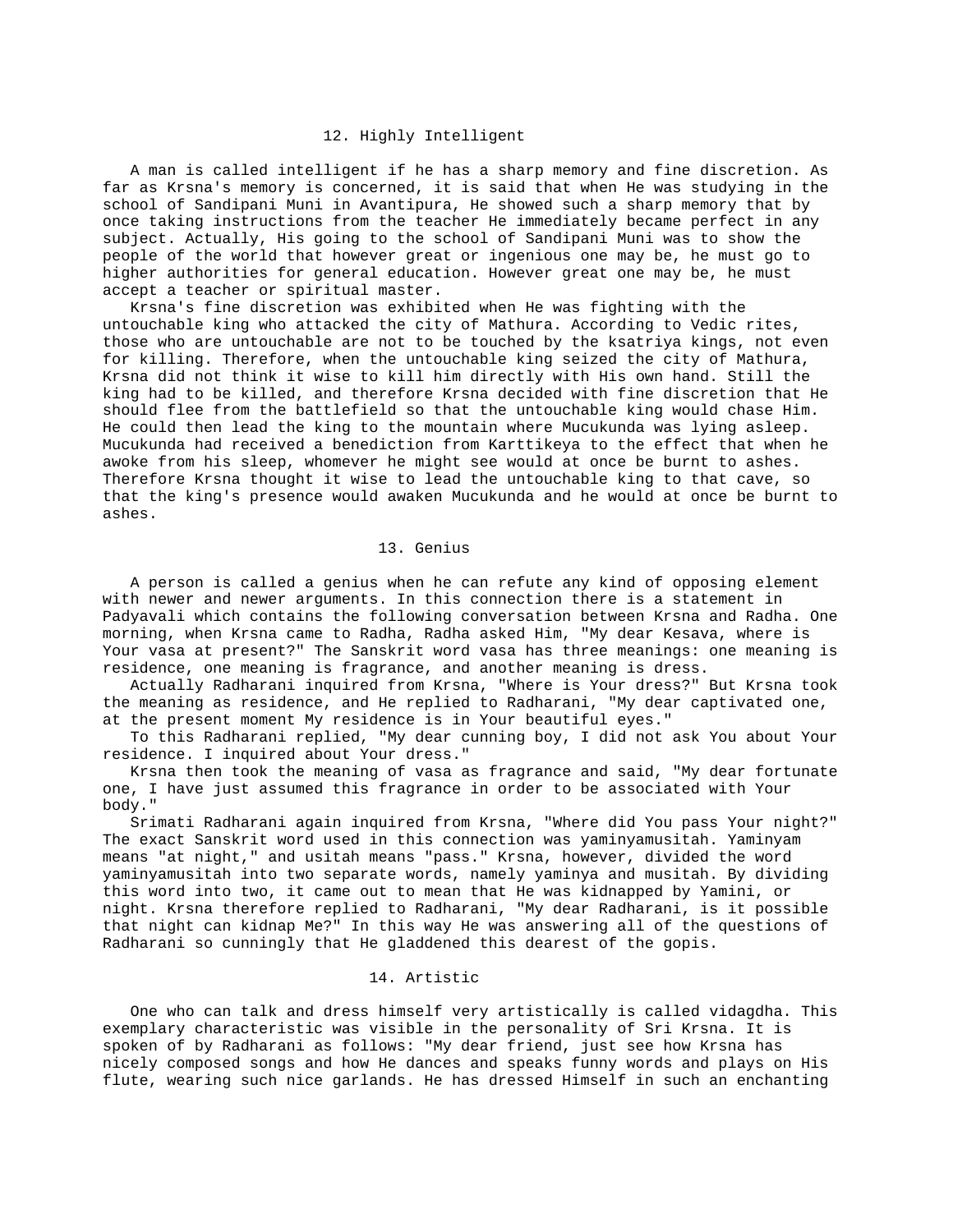way, as though He had defeated all kinds of players at the chessboard. He lives wonderfully at the topmost height of artistic craftsmanship."

#### 15. Clever

 A person who can perform various types of work at once is called clever. In this connection one of the gopis said, "My dear friends, just see the clever activities of Sri Krsna! He has composed nice songs about the cowherd boys and is pleasing the cows. By the movement of His eyes He is pleasing the gopis, and at the same time, He is fighting with demons like Aristasura. In this way, He is sitting with different living entities in different ways, and He is thoroughly enjoying the situation."

## 16. Expert

 Any person who can quickly execute a very difficult task is called expert. About the expertise of Krsna there is a statement in the Tenth Canto, Fiftyninth Chapter, verse 17, of Srimad-Bhagavatam, wherein Sukadeva Gosvami tells Maharaja Pariksit, "O best of the Kurus, Sri Krsna cut to pieces all the different weapons used by different fighters." Formerly, fighting was done by releasing different kinds of arrows. One party would release a certain arrow, and the other party had to defeat it by counteracting it with another arrow. For example, one party might release an arrow which would cause water to pour from the sky, and to counteract this the opposing party would have to release an arrow which could immediately turn the water into clouds. So from this statement it appears that Krsna was very expert in counteracting the enemy's arrows. Similarly, at the rasa dance, each and every gopi requested that Krsna individually become her partner, and Krsna immediately expanded Himself into so many Krsnas in order to be coupled with each and every gopi. The result was that each gopi found Krsna by her side.

### 17. Grateful

 Any person who is conscious of his friend's beneficent activities and never forgets his service is called grateful. In the Mahabharata, Krsna says, "When I was away from Draupadi, she cried with the words, 'He govinda!' This call for Me has put Me in her debt, and that indebtedness is gradually increasing in My heart!" This statement by Krsna gives evidence of how one can please the Supreme Lord simply by addressing Him, "He krsna! He govinda!"

 The maha-mantra (Hare Krsna, Hare Krsna, Krsna Krsna, Hare Hare. Hare Rama, Hare Rama, Rama Rama, Hare Hare) is also simply an address to the Lord and His energy. So to anyone who is constantly engaged in addressing the Lord and His energy, we can imagine how much the Supreme Lord is obliged. It is impossible for the Lord to ever forget such a devotee. It is clearly stated in this verse that anyone who addresses the Lord immediately attracts the attention of the Lord, who always remains obliged to him.

 Another instance of Krsna's feeling of obligation is stated in connection with His dealings with Jambavan. When the Lord was present as Lord Ramacandra, Jambavan, the great king of the monkeys, rendered very faithful service to Him. When the Lord again appeared as Lord Krsna, He married Jambavan's daughter and paid him all the respect that is usually given to superiors. Any honest person is obliged to his friend if some service has been rendered unto Him. Since Krsna is the supreme honest personality, how can He forget an obligation to His servitor?

18. Determined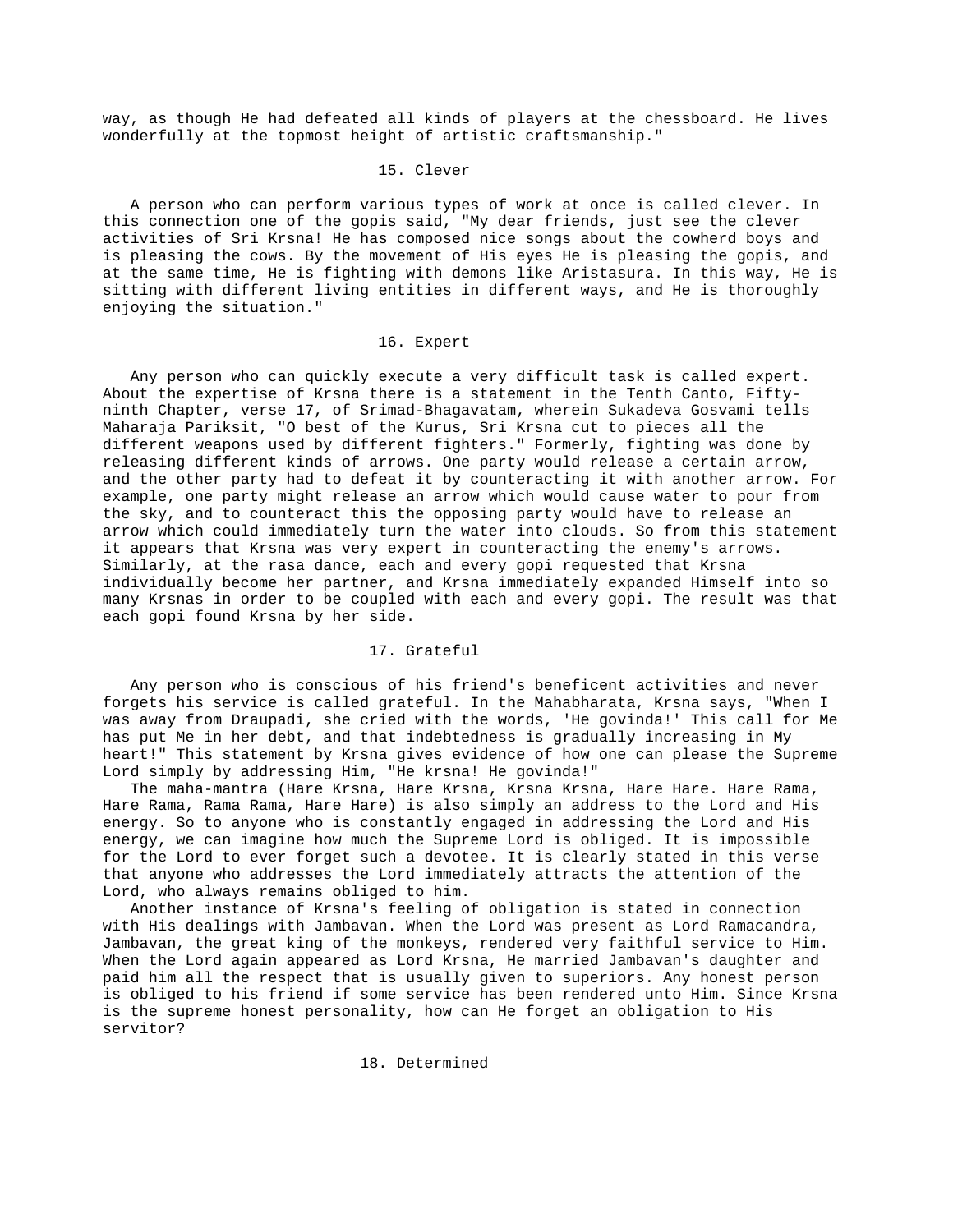Any person who observes regulative principles and fulfills his promises by practical activity is called determined. As far as the Lord's determination is concerned, there is an example in His dealings in the Hari-vamsa. This is in connection with Lord Krsna's fighting the King of heaven, Indra, who was forcibly deprived of the parijata flower. Parijata is a kind of lotus flower grown on the heavenly planets. Once, Satyabhama, one of Krsna's queens, wanted that lotus flower, and Krsna promised to deliver it; but Indra refused to part with his parijata flower. Therefore there was a great fight, with Krsna and the Pandavas on one side and all of the demigods on the other. Ultimately, Krsna defeated all of them and took the parijata flower, which He presented to His queen. So, in regard to that occurrence, Krsna told Narada Muni, "My dear great sage of the demigods, now you can declare to the devotees in general, and to the nondevotees in particular, that in this matter of taking the parijata flower, all the demigods--the Gandharvas, the Nagas, the demon Raksasas, the Yaksas, the Pannagas--tried to defeat Me, but none could make Me break My promise to My queen."

 There is another promise by Krsna in Bhagavad-gita to the effect that His devotee will never be vanquished. So a sincere devotee who is always engaged in the transcendental loving service of the Lord should know for certain that Krsna will never break His promise. He will always protect His devotees in every circumstance.

 Krsna showed how He fulfills His promise by delivering the parijata flower to Satyabhama, by saving Draupadi from being insulted and by freeing Arjuna from the attacks of all enemies.

 The promise of Krsna that His devotees are never vanquished had also previously been admitted by Indra when he was defeated in the govardhana-lila. When Krsna stopped the villagers of Vraja (Vrndavana) from worshiping Indra, Indra became angry and therefore inundated Vrndavana with continuous rain. Krsna, however, protected all of the citizens and animals of Vrndavana by lifting Govardhana Hill, which served as an umbrella. After the incident was over, Indra surrendered to Krsna with many prayers, in which he admitted, "By Your lifting Govardhana Hill and protecting the citizens of Vrndavana, You have kept Your promise that Your devotees are never to be vanquished."

## 19. Expert Judge of Time and Circumstances

 Krsna was very expert in dealing with people according to circumstances, country, time and paraphernalia. How He could take advantage of a particular time, circumstance and person is expressed by Him while talking to Uddhava about His rasa dance with the gopis. He says, "The most opportune time is the fullmoon night in autumn, like tonight. The best place within the universe is Vrndavana, and the most beautiful girls are the gopis. So, My dear friend Uddhava, I think I should now take advantage of all these circumstances and engage Myself in the rasa dance."

## 20. Seer by the Authority of the Scriptures

 A person who acts exactly according to the tenets of scripture is called sastra-caksus. Sastra-caksus means one who sees through the eyes of the authorized scriptures. Actually, any man of knowledge and experience should see everything through these books. For example, with our naked eye we perceive the sun globe simply as some glaring substance, but when we see through authorized books of science and other literature, we can understand how much greater the sun globe is than this earth and how powerful it is. So seeing things through the naked eye is not actually seeing. Seeing things through the authorized books or authorized teachers is the correct way to see. So, although Krsna is the Supreme Personality of Godhead and can see all that is past, present and future, to teach the people in general He used to always refer to the scriptures. For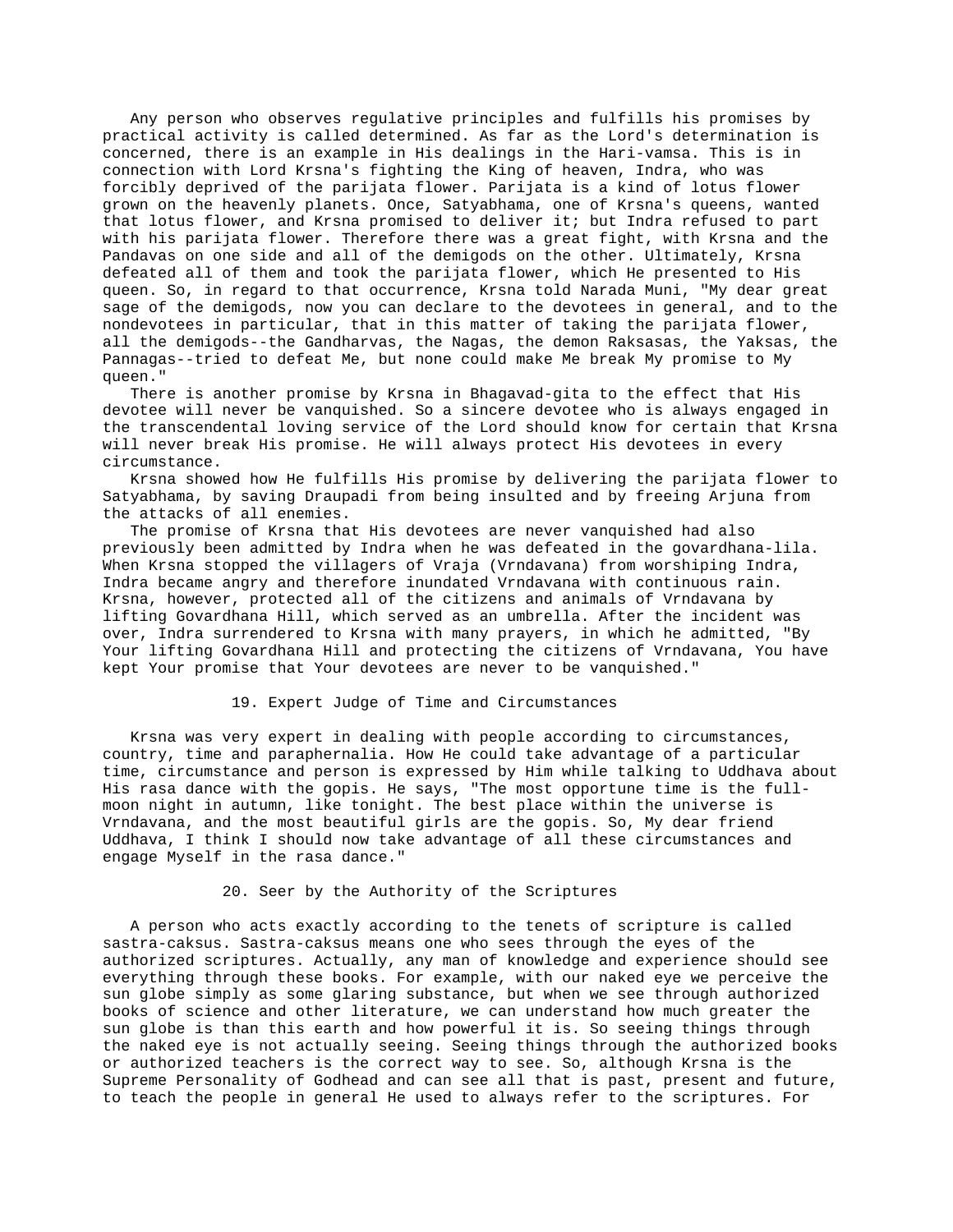example, in Bhagavad-gita, although Krsna was speaking as the supreme authority, He still mentioned and quoted Vedanta-sutra as authority. There is a statement in Srimad-Bhagavatam wherein a person jokingly says that Krsna, the enemy of Kamsa, is known as the seer through the sastras. In order to establish His authority, however, He is now engaged in seeing the gopis, whereby the gopis are becoming maddened.

#### 21. Pure

 There are two kinds of supreme purity. When one type is possessed, one is able to deliver a sinful person. When the other type is possessed, one does not do anything which is impure. A person who possesses either of these qualities is called supremely pure. Krsna is both; He can deliver all sinful conditioned souls, and at the same time, He never does anything by which He can be contaminated.

 In this connection, Vidura, while trying to detach his elder brother, Dhrtarastra, from his familial attachments, said, "My dear brother, you just fix your mind on the lotus feet of Krsna, who is worshiped with beautiful, erudite verses by great sages and saintly persons. Krsna is the supreme deliverer among all deliverers. Undoubtedly there are great demigods like Lord Siva and Lord Brahma, but their positions as deliverers depend always upon the mercy of Krsna." Therefore Vidura advised his elder brother, Dhrtarastra, to concentrate his mind and worship only Krsna. If one simply chants the holy name of Krsna, this holy name will rise within one's heart like the powerful sun and will immediately dissipate all the darkness of ignorance. Vidura advised Dhrtarastra to therefore think always of Krsna, so that the volumes of contaminations due to sinful activities would be washed off immediately. In Bhagavad-gita also Krsna is addressed by Arjuna as param brahma param dhama pavitram--the supreme pure. There are many other instances exhibiting Krsna's supreme purity.

## 22. Self-controlled

 A person who can control his senses fully is called vasi, or self-controlled. In this connection it is stated in Srimad-Bhagavatam, "All the sixteen thousand wives of Krsna were so exquisitely beautiful that their smiling and shyness were able to captivate the minds of great demigods like Lord Siva. But still they could not even agitate the mind of Krsna, in spite of their attractive feminine behavior." Every one of the thousands of wives of Krsna was thinking that Krsna was captivated by her feminine beauty, but this was not the case. Krsna is therefore the supreme controller of the senses, and this is admitted in Bhagavad-gita, where He is addressed as Hrsikesa--the master of the senses.

#### 23. Steadfast

 A person who continues to work until his desired goal is achieved is called steadfast.

 There was a fight between Krsna and King Jambavan, and Krsna was to take the valuable Syamantaka jewel from the King. The King tried to hide himself in the forest, but Krsna would not become discouraged. Krsna finally got the jewel by seeking out the King with great steadfastness.

## 24. Forbearing

 A person who tolerates all kinds of troubles, even though such troubles appear to be unbearable, is called forbearing.

 When Krsna was residing at the place of His spiritual master, He did not mind taking all troubles in rendering service to His guru, although His body was very soft and delicate. It is the duty of the disciple to execute all services unto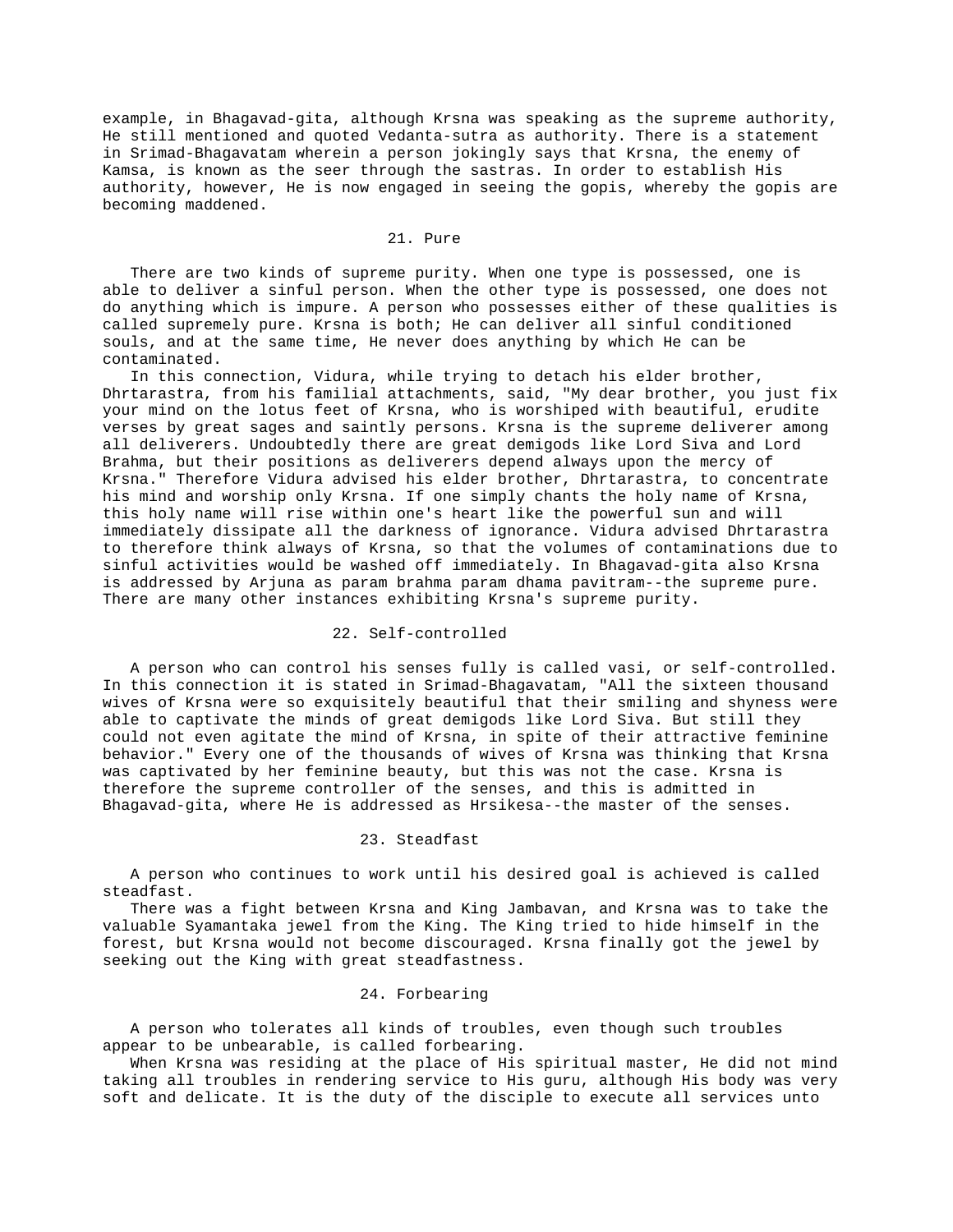the spiritual master, despite all kinds of difficulties. The disciple living at the residence of the spiritual master has to go begging from door to door and bring everything back to the spiritual master. When prasada is being served, the spiritual master is supposed to call each and every disciple to come eat. If by chance the spiritual master forgets to call a disciple to partake of the prasada, it is enjoined in the scriptures that the student should fast on that day rather than accept food on his own initiative. There are many such strictures. Sometimes, also, Krsna went to the forest to collect dry wood for fuel.

#### 25. Forgiving

 A person who can tolerate all kinds of offenses from the opposite party is known to be forgiving.

 Lord Krsna's forgiving quality is described in the Sisupala-vadha in connection with His forbidding the killing of Sisupala. King Sisupala was the monarch of the Cedi kingdom, and although he happened to be a cousin of Krsna's, he was always envious of Him. Whenever they would meet, Sisupala would try to insult Krsna and call Him ill names as much as possible. In the arena of the Rajasuya sacrifice of Maharaja Yudhisthira, when Sisupala began to call Lord Krsna ill names, Krsna did not care and remained silent. Some of the people at the arena were prepared to kill Sisupala, but Krsna restricted them. He was so forgiving. It is said that when there is a thundering sound in the clouds, the mighty lion immediately replies with his thundering roar. But the lion doesn't care when all the foolish jackals begin to make their less important sounds.

 Sri Yamunacarya praises Krsna's power of forgiveness with the following statement: "My dear Lord Ramacandra, You are so merciful to have excused the crow's clawing on the nipples of Janaki simply because of his bowing down before You." Once Indra, the King of heaven, assumed the form of a crow and attacked Sita (Janaki), Lord Ramacandra's wife, by striking her on the breast. This was certainly an insult to the universal mother, Sita, and Lord Ramacandra was immediately prepared to kill the crow. But because later on the crow bowed down before the Lord, the Lord excused his offense. Sri Yamunacarya further says in his prayer that the forgiving power of Lord Krsna is even greater than that of Lord Ramacandra, because Sisupala was always in the habit of insulting Krsna- not only in one lifetime, but continually throughout three lives. Still, Krsna was so kind that He gave Sisupala the salvation of merging into His existence. From this we can understand that the goal of the monist to merge into the effulgence of the Supreme is not a very difficult problem. Persons like Sisupala who are consistently inimical to Krsna can also get this liberation.

#### 26. Grave

 A person who does not express his mind to everyone, or whose mental activity and plan of action are very difficult to understand, is called grave. After Lord Sri Krsna had been offended by Brahma, Brahma prayed to Him to be excused. But in spite of his offering nice prayers to Krsna, Brahma could not understand whether Krsna was satisfied or still dissatisfied. In other words, Krsna was so grave that He did not take the prayers of Brahma very seriously. Another instance of Krsna's gravity is found in connection with His love affairs with Radharani. Krsna was always very silent about His love affairs with Radharani, so much so that Baladeva, Krsna's elder brother and constant companion, could not understand the transformations of Krsna on account of His gravity.

27. Self-satisfied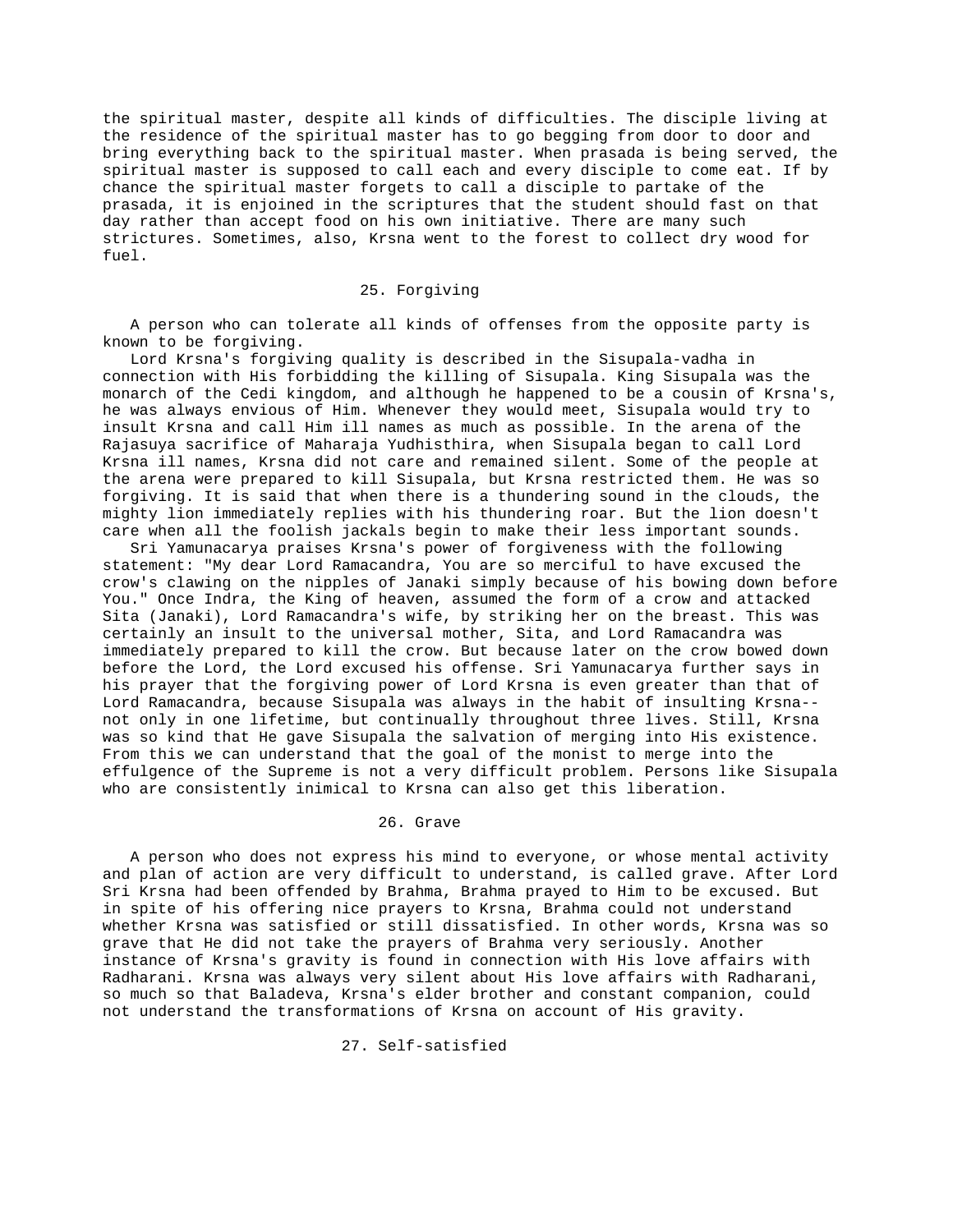A person who is fully satisfied in himself, without any hankering, and who is not agitated even in the presence of serious cause for distress, is called selfsatisfied.

 An example of Krsna's self-satisfaction was exhibited when He, Arjuna and Bhima went to challenge Jarasandha, the formidable king of Magadha, and Krsna gave all credit to Bhima for the killing of Jarasandha. From this we can understand that Krsna never cares at all for fame, although no one can be more famous.

 An example of His not being disturbed was shown when Sisupala began to call Him ill names. All the kings and brahmanas assembled at the sacrificial arena of Maharaja Yudhisthira became perturbed and immediately wanted to satisfy Krsna by offering nice prayers. But all these kings and brahmanas could not discover any disturbance in Krsna's person.

## 28. Possessing Equilibrium

 A person who is unaffected by attachment and envy is said to possess equilibrium.

 An example of Krsna's equilibrium is given in the Tenth Canto, Sixteenth Chapter, verse 33, of Srimad-Bhagavatam in connection with His chastising Kaliya, the hundred-headed serpent. While Kaliya was being severely punished, all of his wives appeared before the Lord and prayed as follows: "Dear Lord, You have descended to punish all kinds of demoniac living creatures. Our husband, this Kaliya, is a greatly sinful creature, and so Your punishment for him is quite appropriate. We know that Your punishment for Your enemies and Your dealings with Your sons are both the same. We know that it is in thinking of the future welfare of this condemned creature that You have chastised him."

 In another prayer it is said, "My dear Lord Krsna, best of all the Kuru dynasty, You are so impartial that if even Your enemy is qualified, You will reward him; and if one of Your sons is a culprit, You will chastise him. This is Your business, because You are the supreme author of the universes. You have no partiality. If anyone finds any partiality in Your characteristics, he is surely mistaken."

## 29. Magnanimous

Any person who is very charitably disposed is called magnanimous.

 When Krsna was reigning over Dvaraka, He was so magnanimous and charitably disposed that there was no limit to His charity. In fact, so great was His charity in Dvaraka that even the spiritual kingdom, with all of its opulence of cintamani (touchstone), desire trees and surabhi cows, was surpassed. In the spiritual kingdom of Lord Krsna, named Goloka Vrndavana, there are surabhi cows which give unlimited quantities of milk. There are desire trees from which anyone can take all kinds of fruits, as much as he may desire. The land is made of touchstone, which when touched to iron will transform it into gold. In other words, although in the spiritual kingdom, the abode of Krsna, everything is wonderfully opulent, still when Krsna was in Dvaraka His charity exceeded the opulences of Goloka Vrndavana. Wherever Krsna is present, the limitless opulence of Goloka Vrndavana is automatically present.

 It is also stated that while Lord Krsna was living in Dvaraka, He expanded Himself into 16,108 forms, and each and every expansion resided in a palace with a queen. Not only was Krsna happily living with His queens in those palaces, but He was giving in charity from each palace an aggregate number of 13,054 cows completely decorated with nice clothing and ornaments. From each of Krsna's 16,108 palaces, these cows were being given in charity by Krsna every day. No one can estimate the value of such a large number of cows given in charity, but that was the system of Krsna's daily affairs while He was reigning in Dvaraka.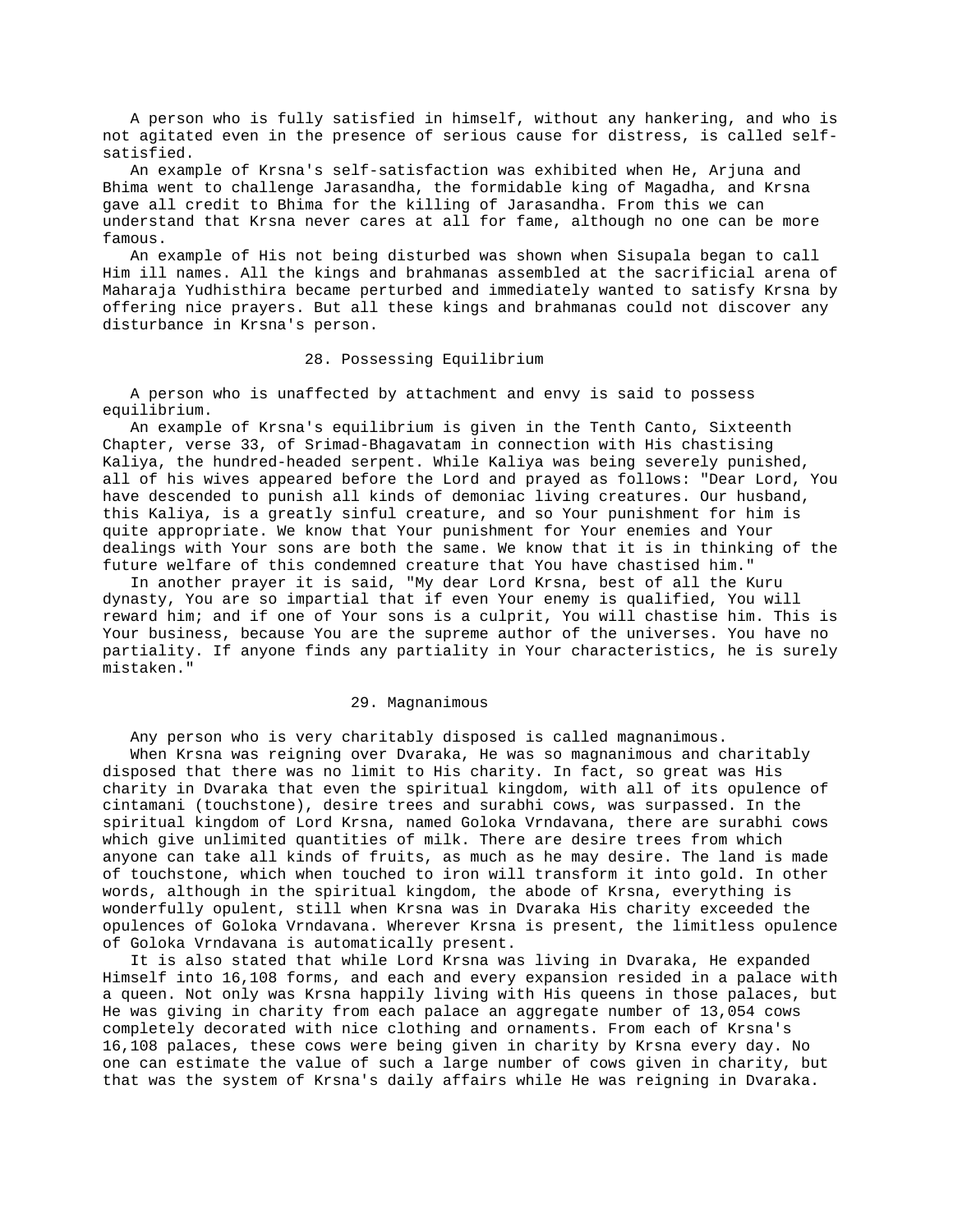## 30. Religious

 A person who personally practices the tenets of religion as they are enjoined in the sastras and who also teaches others the same principles is called religious. Simply professing a kind of faith is not a sign of religiousness. One must act according to religious principles, and by his personal example he should teach others. Such a person is to be understood as religious.

 When Krsna was present on this planet, there was no irreligion. In this connection, Narada Muni once addressed Krsna jokingly, "My dear Lord of the cowherd boys, Your bulls [bulls are the representation of religion], while eating grass from the pasturing ground and moving on their four legs, have certainly eaten up all the grass of irreligion!" In other words, by the grace of Krsna, religious principles were so well cared for that hardly any irreligious activities could be found.

 It is said that because Krsna was constantly performing various types of sacrifices and was inviting the demigods from the higher planetary systems, the demigods were almost always absent from their consorts. Therefore the wives of the demigods, regretting the absence of their husbands, began to pray for the appearance of Lord Buddha, Krsna's ninth incarnation, who appears in the age of Kali. In other words, instead of being pleased that Lord Krsna had come, they began to pray for Lord Buddha, who is the ninth incarnation, because Lord Buddha stopped the ritualistic ceremonies and sacrifices recommended in the Vedas in order to discourage animal-killing. The demigods' wives thought that if Lord Buddha appeared, all kinds of sacrifices would be stopped, and thus their husbands would not be invited to such ceremonies and would not be separated from them.

 Sometimes it is inquired, "Why don't the demigods from higher planetary systems come to this earth planet nowadays?" The plain answer is that since Lord Buddha appeared and began to deprecate the performance of sacrifice in order to stop animal-killing on this planet, the process of offering sacrifices has been stopped, and the demigods do not care to come here anymore.

## Chapter Twenty-two Qualities of Krsna Further Explained

## 31. Heroic

 A person who is very enthusiastic in military activities and expert in releasing different kinds of weapons is called heroic.

 Regarding Krsna's heroism in fighting, there is the following statement: "My dear killer of the enemy, just as the elephant while taking bath in the lake destroys all the lotus stems within the water by swinging its trunk, so simply by moving Your arms, which are compared to the trunks of elephants, You have killed so many lotuslike enemies."

 Regarding Krsna's expertise in releasing weapons, when Jarasandha and thirteen divisions of soldiers attacked Krsna's army, they were unable to hurt even one soldier on the side of Krsna. This was due to Krsna's expert military training. This is unique in the history of military art.

#### 32. Compassionate

 A person who is unable to bear another's distress is called compassionate. Krsna's compassion for distressed persons was exhibited when He released all of the kings imprisoned by Magadhendra. While dying, Grandfather Bhisma prayed to Krsna and described Him as the sun which eradicated darkness. The kings imprisoned by Magadhendra were put into dark cells, and when Krsna appeared there, the darkness immediately disappeared, just as if the sun had risen. In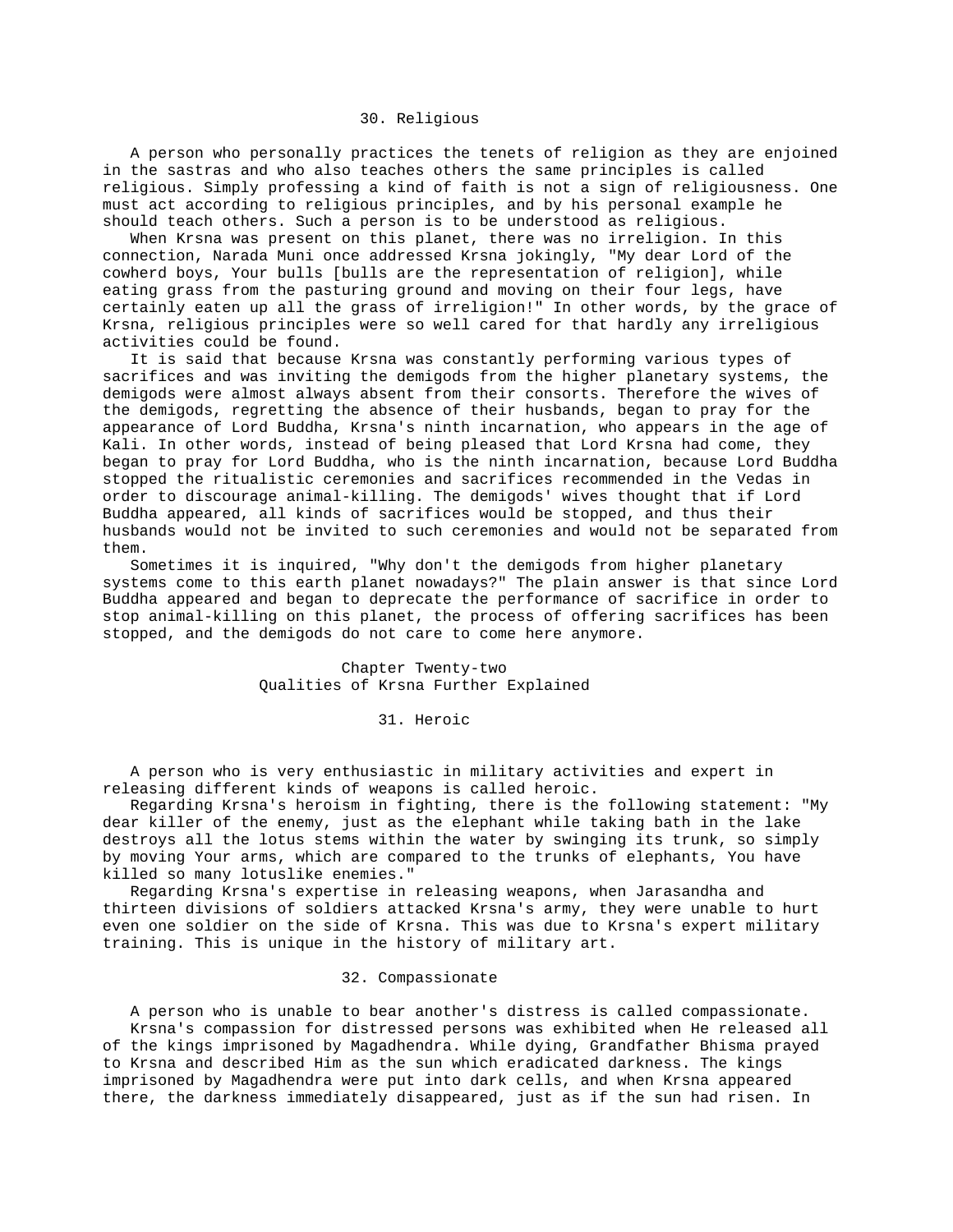other words, although Magadhendra was able to imprison so many kings, upon the appearance of Krsna they were all released. Krsna released the kings out of His sincere compassion for them.

 Krsna's compassion was also exhibited when Grandfather Bhisma was lying on the bed of arrows which had been shot through his body. While lying in this position, Bhisma was very anxious to see Krsna, and thus Krsna appeared there. Upon seeing the pitiable condition of Bhisma, Krsna began speaking with tears in His eyes. Not only was He shedding tears, but He also forgot Himself in His compassion. Therefore, instead of offering obeisances to Krsna directly, devotees offer obeisances to His compassionate nature. Actually, because Krsna is the Supreme Personality of Godhead, it is very difficult to approach Him. But the devotees, taking advantage of His compassionate nature, which is represented by Radharani, always pray to Radharani for Krsna's compassion.

## 33. Respectful

 A person who shows adequate respect to a spiritual master, a brahmana and an old person is to be understood as being respectful.

 When superior persons assembled before Krsna, Krsna first of all offered respect to His spiritual master, then to His father, and then to His elder brother, Balarama. In this way Lord Krsna, the lotus-eyed, was completely happy and pure at heart in all of His dealings.

## 34. Gentle

 Any person who neither becomes impudent nor exhibits a puffed-up nature is called gentle.

 The example of Krsna's gentle behavior was manifested when He was coming to the arena of the Rajasuya sacrifice arranged by Maharaja Yudhisthira, Krsna's older cousin. Maharaja Yudhisthira knew that Krsna was the Supreme Personality of Godhead, and he was attempting to get down from his chariot to receive Krsna. But before Yudhisthira could get down, Lord Krsna got down from His own chariot and immediately fell at the feet of the King. Even though Krsna is the Supreme Personality of Godhead, He never forgets to show social etiquette in His dealings.

## 35. Liberal

 Any person who is by his natural behavior very mild is called liberal. A statement by Uddhava after the Syamantaka jewel plundering confirms that Krsna is so kind and favorable that if a servitor is accused even of great offenses, Krsna does not take this into consideration. He simply considers the service that is rendered by His devotee.

#### 36. Shy

 A person who sometimes exhibits humility and bashfulness is called shy. As described in the Lalita-madhava, Krsna's shyness was manifested when He lifted Govardhana Hill by the little finger of His left hand. All of the gopis were observing Krsna's wonderful achievement, and Krsna was also smiling at seeing the gopis. When Krsna's glance went over the breasts of the gopis, His hand began to shake, and upon seeing His hand shake, all of the cowherd men underneath the hill became a little disturbed. Then there was a tumultuous roaring sound, and they all began to pray to Krsna for safety. At this time Lord Balarama was smiling, thinking that these cowherd men had been frightened by the shaking of Govardhana Hill. But, seeing Balarama smile, Krsna thought that Balarama had understood His mind in observing the breasts of the gopis, and He immediately became bashful.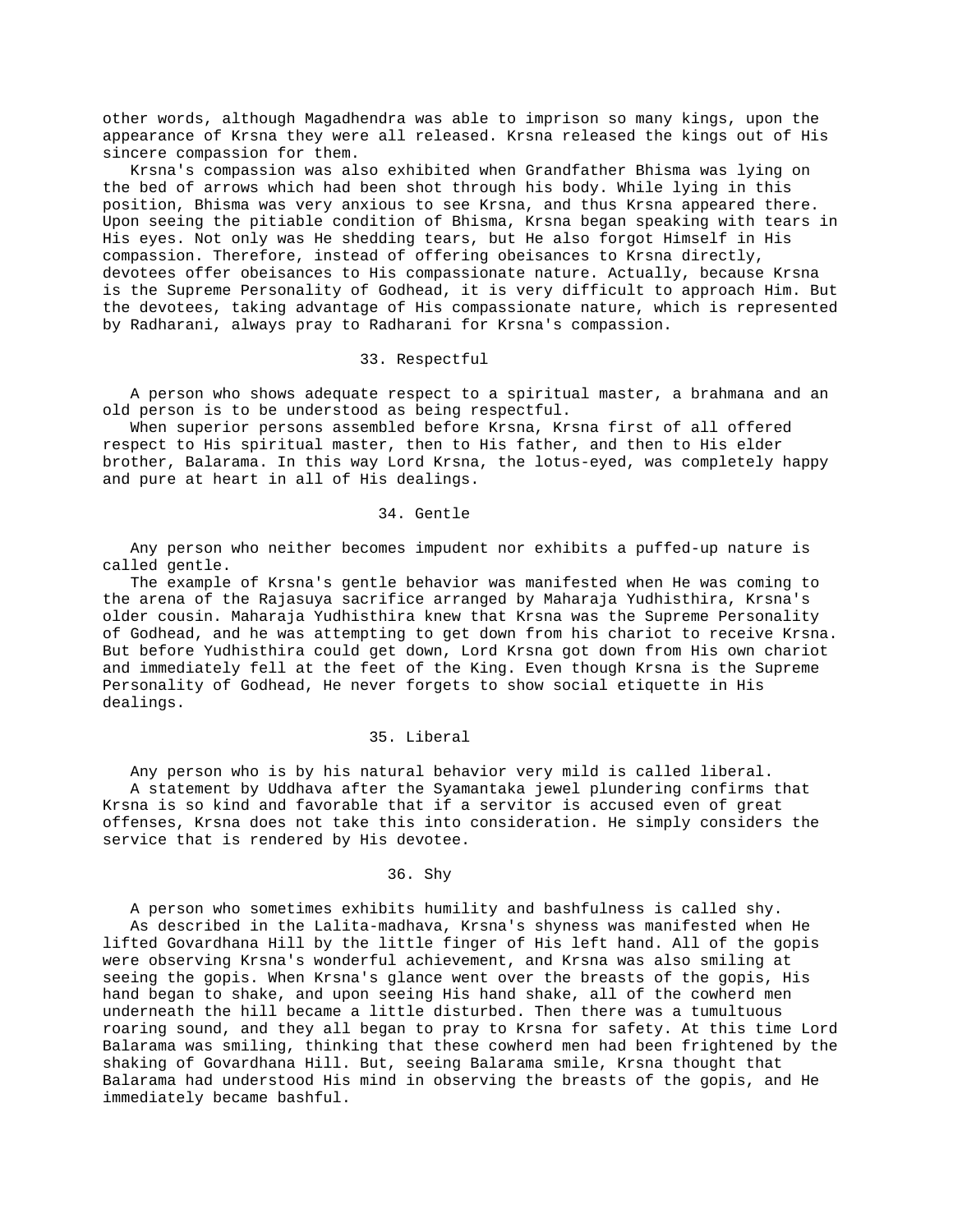## 37. Protector of Surrendered Souls

Krsna is the protector of all surrendered souls.

 Some enemy of Krsna's was enlivened with the thought that he needn't fear Krsna, because if he simply surrendered unto Him, Krsna would give him all protection. Krsna is sometimes compared to the moon, which does not hesitate to distribute its soothing rays, even on the houses of the candalas and other untouchables.

#### 38. Happy

 Any person who is always joyful and untouched by any distress is called happy.

 As far as Krsna's enjoyment is concerned, it is stated that the ornaments which decorated the bodies of Krsna and His queens were beyond the dreams of Kuvera, the treasurer of the heavenly kingdom. The constant dancing before the doors of Krsna's palaces was not to be imagined even by the demigods in the heavenly kingdom. In the heavenly kingdom, Indra always sees the dancing of the society girls. But even Indra could not imagine how beautiful were the dances being performed at the gates of Krsna's palaces. Gauri means "white woman," and Lord Siva's wife is called Gauri. The beautiful women residing within the palaces of Krsna were so much whiter than Gauri that they were compared to the moonshine, and they were constantly visible to Krsna. Therefore, no one can be enjoying more than Krsna. The conception of enjoyment is beautiful women, ornaments and riches. And all of these were fabulously present in the palaces of Krsna, defeating even the imagination of Kuvera, Lord Indra or Lord Siva.

 Not even a slight distress can touch Krsna. Once some of the gopis went to the place where the brahmanas were performing sacrifices and said, "Dear wives of the brahmanas, you must know that not even a slight smell of distress can touch Krsna. He knows no loss, He knows no defamation, He has no fear, He has no anxiety, and He does not know calamity. He is simply encircled by the dancers of Vraja and is enjoying their company in the rasa dance."

## 39. Well-wisher of His Devotees

 It is said of Krsna's devotees that if they offer even a little water or a tulasi leaf in devotion to Lord Visnu, Lord Visnu is so kind that He will sell Himself to them.

 Krsna's favoritism toward His devotees was exhibited in His fight with Bhisma. When Grandfather Bhisma was lying at the point of death on the bed of arrows, Krsna was present before him, and Bhisma was remembering how Krsna had been kind to him on the battlefield. Krsna had promised that in the Battle of Kuruksetra He would not even touch a weapon to help either side; He would remain neutral. Although Krsna was Arjuna's charioteer, He had promised that He would not help Arjuna by using any weapons. But one day Bhisma, in order to nullify Krsna's promise, exhibited his fighting spirit so magnificently against Arjuna that Krsna was obliged to get down from His chariot. Taking up a broken chariot wheel, He ran toward Grandfather Bhisma as a lion runs toward an elephant to kill it. Grandfather Bhisma remembered this scene, and He later praised Krsna for His glorious favoritism toward His devotee, Arjuna, even at the risk of breaking His own promise.

#### 40. Controlled by Love

 Krsna becomes obliged to the loving spirit of the devotee and not exactly to the service rendered. No one can serve Krsna completely. He is so complete and self-sufficient that He has no need of any service from the devotee. It is the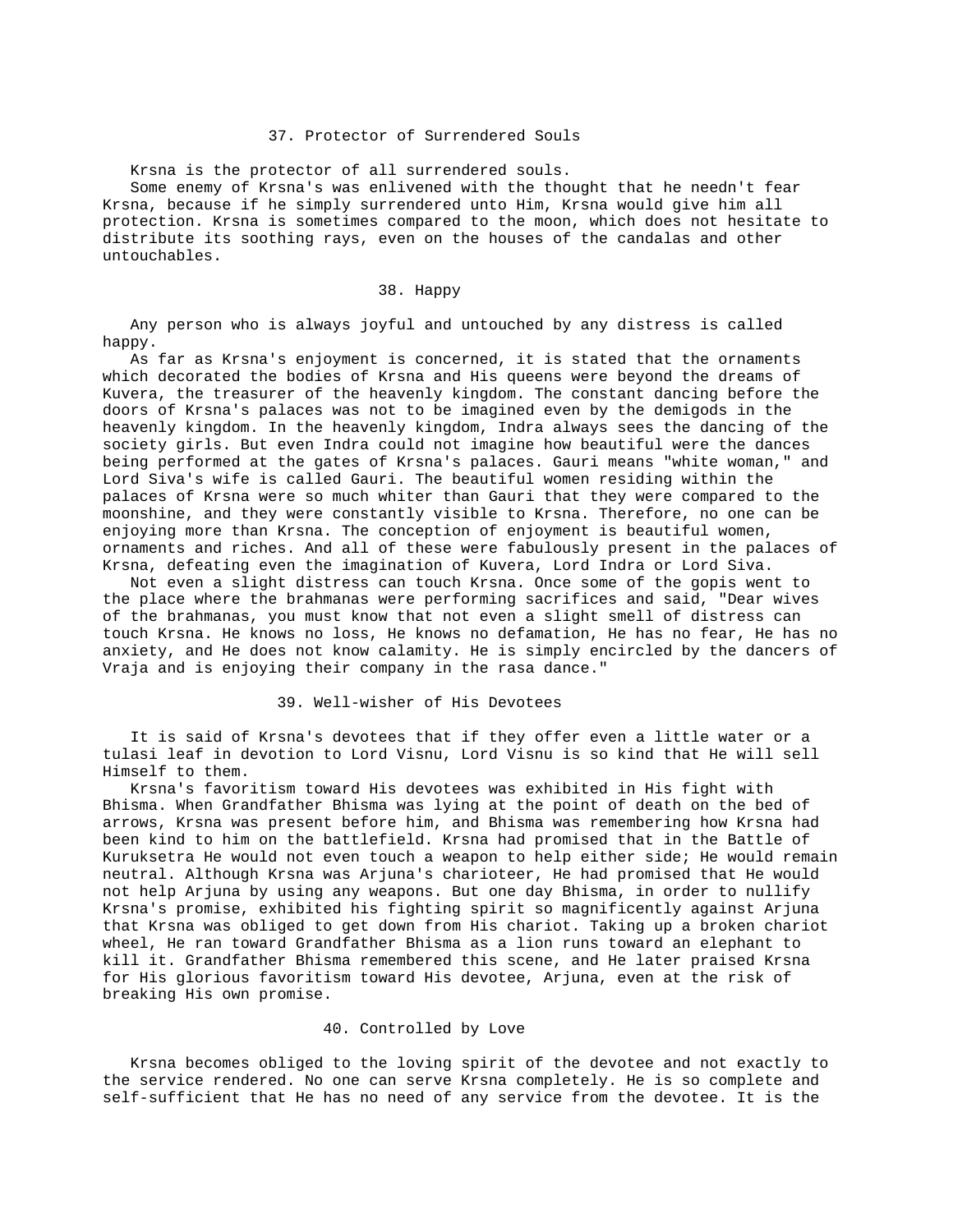devotee's attitude of love and affection for Krsna that makes Him obliged. A very nice example of this obligatory behavior was manifested when Sudama Vipra went to Krsna's palace. Sudama Vipra had been a class friend of Krsna's, and due to his poverty he was induced by his wife to see Krsna to request some aid. When Sudama Vipra reached Krsna's palace, Krsna received him very well, and both He and His wife washed the feet of Sudama Vipra, showing respect to the brahmana. Remembering His loving affairs with Sudama in their childhood, Krsna began to shed tears while receiving him.

 Another instance of Krsna's obligation to His devotee is described in the Tenth Canto, Ninth Chapter, verse 18, of Srimad-Bhagavatam, where Sukadeva Gosvami tells King Pariksit, "My dear King, when mother Yasoda was perspiring, tired of trying to bind Krsna up with rope, Krsna agreed to allow her to bind Him." Krsna, as a child, was disturbing His mother by His naughty activities, and she wanted to bind Him up. Mother Yasoda brought some rope from the house and tried to tie up the child, but she could not tie a knot due to the shortness of the rope. She tied together many ropes, but when she finished still the rope was too short. After a while she felt very tired and began to perspire. At that time Krsna agreed to be bound up by His mother. In other words, no one can bind Krsna by any means other than love. He is bound only by obligation to His devotees, because of their ecstatic love for Him.

#### 41. All-auspicious

 A person who is always engaged in auspicious welfare activities for everyone is known as all-auspicious.

 After the disappearance of Lord Krsna from this planet, Uddhava began to remember the activities of the Lord and said, "Krsna satisfied all great sages by His wonderful pastimes. He demolished all of the demoniac activities of the cruel royal order, protected all pious men and killed all cruel fighters on the battlefield. Therefore He is all-auspicious for all men."

#### 42. Most Powerful

 A person who can always put his enemy into calamities is called powerful. When Krsna was present on this planet, just as the powerful sun drives all darkness to take shelter in caves, He drove away all of His enemies, who fled like owls to take shelter beyond His sight.

#### 43. All-famous

 A person who becomes well known due to his spotless character is called famous.

 It is stated that the diffusion of Krsna's fame is like the moonshine, which turns darkness into light. In other words, if Krsna consciousness is preached all over the world, the darkness of ignorance and the anxiety of material existence will turn into the whiteness of purity, peacefulness and prosperity.

 When the great sage Narada was chanting the glories of the Lord, the bluish line on the neck of Lord Siva disappeared. Upon seeing this, Gauri, the wife of Lord Siva, suspected Lord Siva of being someone else disguised as her husband, and out of fear she immediately left his company. Upon hearing the chanting of Krsna's name, Lord Balarama saw that His dress had become white, although He was generally accustomed to a bluish dress. And the cowherd girls saw all of the water of the Yamuna River turn into milk, so they began to churn it into butter. In other words, by the spreading of Krsna consciousness, or the glories of Krsna, everything became white and pure.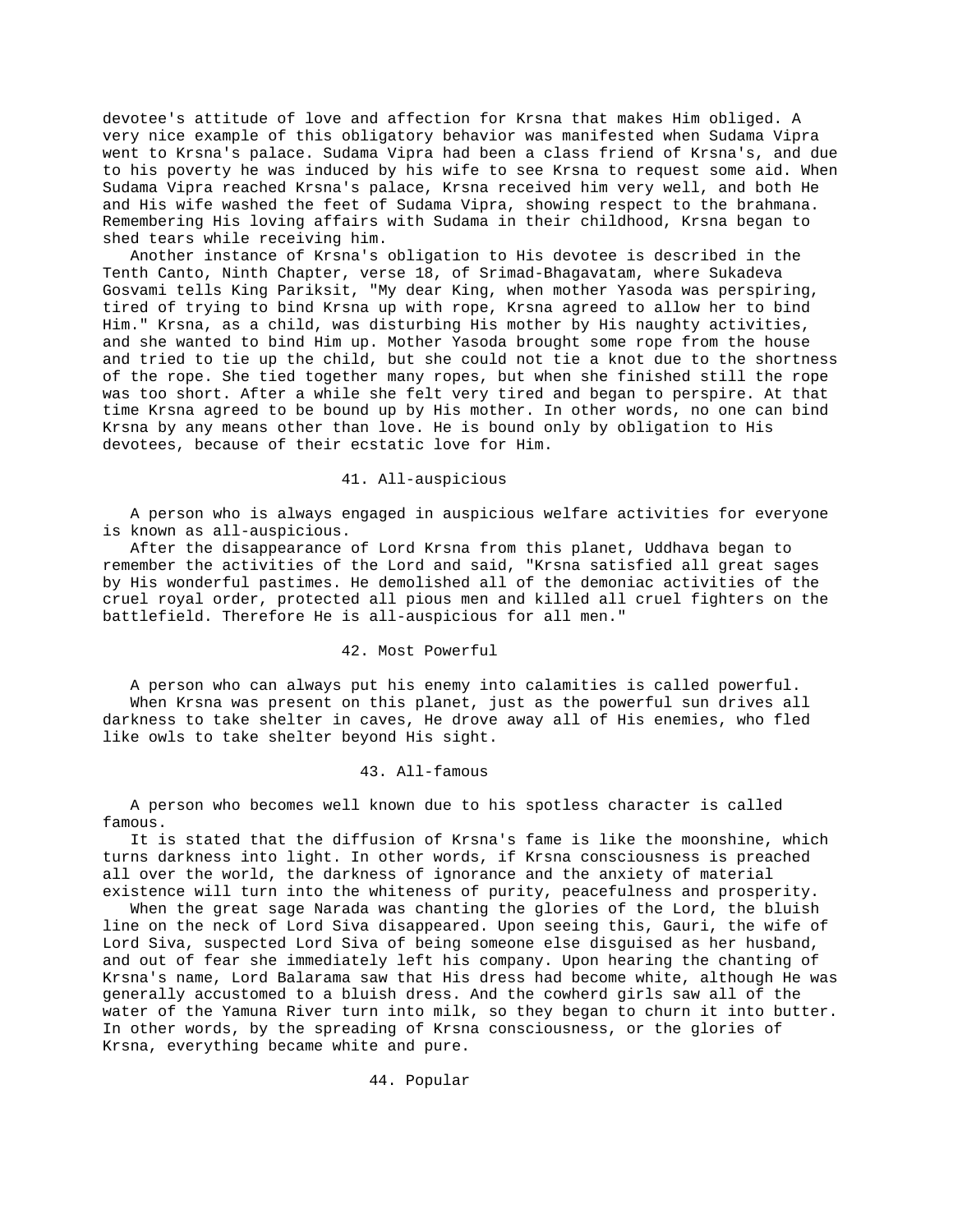Any person who is very dear to people in general is called a popular man. As for Krsna's popularity, there is a statement in the First Canto, Eleventh Chapter, verse 9, of Srimad-Bhagavatam, that deals with His returning home from the capital of Hastinapura. While He had been absent from Dvaraka at the Battle of Kuruksetra, all the citizens of Dvaraka had become morose. Then, when He returned, the citizens joyfully received Him and said, "Dear Lord, while You were absent from the city, we passed our days in the darkness of night. As in the darkness of night every moment appears to be a long duration of time, so while You were gone every moment appeared to us like millions of years. Your separation is completely unbearable to us." This statement shows how popular Krsna was all over the country.

 A similar incident occurred when Krsna entered the arena of sacrifice arranged by King Kamsa for His death. As soon as He entered the place, all the sages began to cry, "Jaya! Jaya! Jaya!" (which means "Victory!"). Krsna was a boy at that time, and all the sages offered their respectful blessings to Him. The demigods who were present also began to offer beautiful prayers to Krsna. And the ladies and girls present expressed their joy from all corners of the arena. In other words, there was no one in that particular place with whom Krsna was not very popular.

## 45. Partiality to Devotees

 Although Krsna is the Supreme Personality of Godhead and is therefore not partial to anyone, it is stated in Bhagavad-gita that He has special attraction for a devotee who worships His name in love and affection. When Krsna was on this planet, one devotee expressed his feeling in this way: "My dear Lord, if You had not appeared on this planet, then the asuras [demons] and atheists would have surely created havoc against the activities of the devotees. I cannot imagine the magnitude of such devastation prevented by Your presence." From the very beginning of His appearance, Krsna was the greatest enemy of all demoniac persons, although Krsna's enmity toward the demons is actually comparable to His friendship with the devotees. This is because any demon who is killed by Krsna receives immediate salvation.

## 46. Very Attractive to All Women

 Any person who has special qualifications becomes immediately very attractive to women.

 A devotee made the following statement about the queens of Dvaraka: "How shall I describe the glories of the queens of Dvaraka, who were personally engaged in the service of the Lord? The Lord is so great that simply by chanting His name all the great sages like Narada can enjoy transcendental bliss. So what can be said about those queens, who were at every moment seeing the Lord and serving Him personally?" Krsna had 16,108 wives in Dvaraka, and each and every one of them was attracted to Krsna just as iron is attracted by a magnet. There is a statement by a devotee: "My dear Lord, You are just like a magnet, and all the damsels of Vraja are just like iron: in whichever direction You are moving they are following You, as iron is attracted by magnetic force."

## 47. All-worshipable

 A person who is respected and worshiped by all kinds of human beings and demigods is called sarvaradhya, or all-worshipable.

 Krsna is worshiped not only by all living entities, including the great demigods like Lord Siva and Lord Brahma, but also by Visnu expansions (forms of Godhead) such as Baladeva and Sesa. Baladeva is a direct expansion of Krsna, but He still accepts Krsna as worshipable. When Krsna appeared in the arena of the Rajasuya sacrifice organized by Maharaja Yudhisthira, to all present, including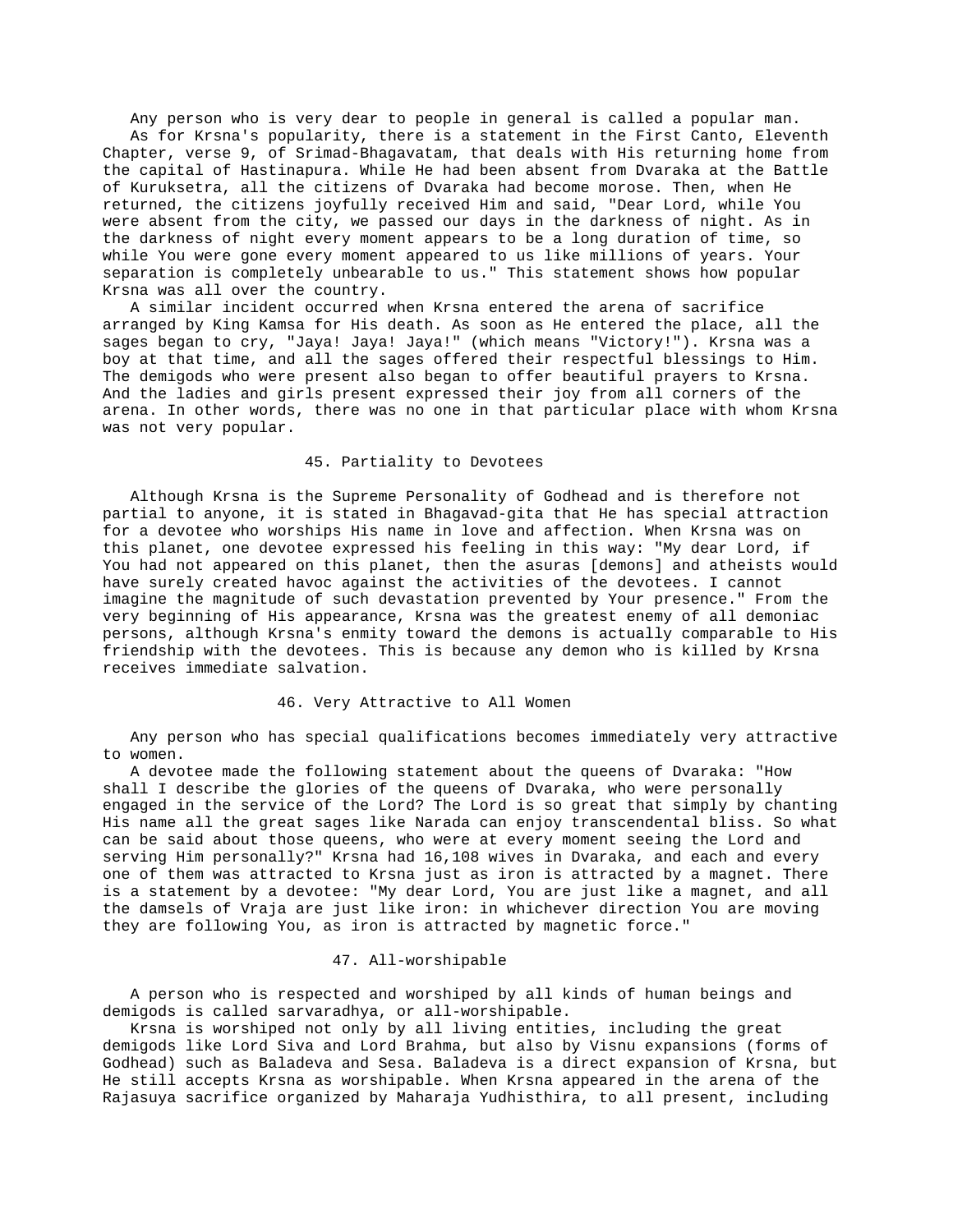great sages and demigods, Krsna became the cynosure, the center of attraction, and everyone offered Him respects.

# 48. All-opulent

 Krsna is full in all opulences--namely strength, wealth, fame, beauty, knowledge and renunciation. When Krsna was present in Dvaraka, His family, which is known as the Yadu dynasty, consisted of 560 million members. And all of these family members were very obedient and faithful to Krsna. There were more than 900,000 big palatial buildings there to house all the people, and everyone in them respected Krsna as the most worshipable. Devotees were astonished to see the opulence of Krsna.

 This was verified by Bilvamangala Thakura when in Krsna-karnamrta he addressed Krsna thus: "My dear Lord, what can I say about the opulence of Your Vrndavana? Simply the ornaments on the legs of the damsels of Vrndavana are more than cintamani, and their dresses are as good as the heavenly parijata flowers. And the cows exactly resemble the surabhi cows in the transcendental abode. Therefore Your opulence is just like an ocean that no one can measure."

#### 49. All-honorable

 A person who is chief among all important persons is called all honorable. When Krsna was living at Dvaraka, demigods like Lord Siva, Lord Brahma, Indra the King of heaven and many others used to come to visit Him. The doorkeeper, who had to manage the entrance of all these demigods, one very busy day said, "My dear Lord Brahma and Lord Siva, please sit down on this bench and wait. My dear Indra, please desist from reading your prayers. This is creating a disturbance. Please wait silently. My dear Varuna, please go away. And my dear demigods, do not waste your time uselessly. Krsna is very busy; He cannot see you!"

#### 50. The Supreme Controller

 There are two kinds of controllers, or lords: one who is independent is called controller, and one whose orders cannot be neglected by anyone is called controller.

 Regarding Krsna's complete independence and lordship, Srimad-Bhagavatam says that although Kaliya was a great offender, Krsna still favored him by marking his head with His lotus feet, whereas Lord Brahma, although having prayed to Krsna with so many wonderful verses, still could not attract Him.

 This contradictory treatment by Krsna is just befitting His position, because in all the Vedic literature He is described as the complete independent. In the beginning of Srimad-Bhagavatam the Lord is described as svarat, which means "completely independent." That is the position of the Supreme Absolute Truth. The Absolute Truth is not only sentient, but is also completely independent.

 As for Krsna's orders not being neglected by anyone, in Srimad-Bhagavatam, Third Canto, Second Chapter, verse 21, Uddhava tells Vidura, "Lord Krsna is the master of the three modes of material nature. He is the enjoyer of all opulences, and therefore there is no one equal to or greater than Him." All the great kings and emperors used to come before Him, offer their gifts and pay obeisances with their helmets at the feet of the Lord. One devotee said, "My dear Krsna, when You order Brahma, 'Now you may create the universe,' and when You order Lord Siva, 'Now you dissolve this material manifestation,' You are in this way creating and dissolving the material creation Yourself. Simply by Your orders and by Your partial representation of Visnu, You are maintaining the universes. In this way, O Krsna, O enemy of Kamsa, there are so many Brahmas and Sivas who are simply carrying out Your orders."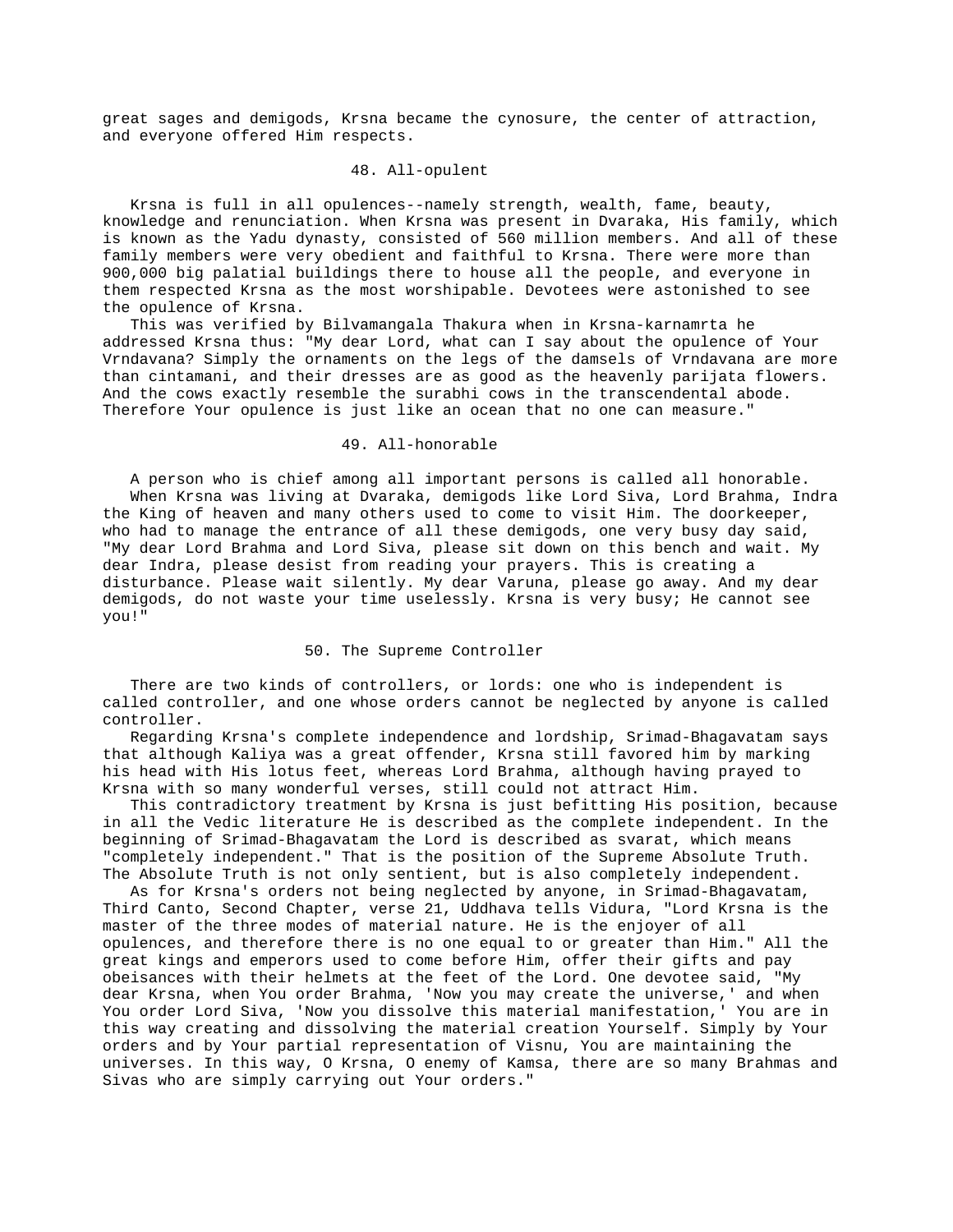### 51. Changeless

 Krsna does not change His constitutional position, not even when He appears in this material world. Ordinary living entities have their constitutional spiritual positions covered. They appear in different bodies, and under the different bodily concepts of life they act. But Krsna does not change His body. He appears in His own body and is therefore not affected by the modes of material nature. In the First Canto, Eleventh Chapter, verse 38, of Srimad-Bhagavatam it is stated that the special prerogative of the supreme controller is that He is not at all affected by the modes of nature. The practical example of this is that devotees who are under the protection of the Lord are also not affected by material nature. To overcome the influence of material nature is very difficult, but the devotees or the saintly persons who are under the protection of the Lord are not affected. So what need is there to speak of the Lord Himself? To be more clear, although the Lord sometimes appears in this material world, He has nothing to do with the modes of material nature, and He acts with full independence in His transcendental position. This is the special quality of the Lord.

## 52. All-cognizant

 Any person who can understand the feelings of all persons and incidents in all places at all times is called all-cognizant.

 A nice example of the all-cognizant quality of the Lord is described in Srimad-Bhagavatam, First Canto, Fifteenth Chapter, verse 11, in connection with Durvasa Muni's visit to the house of the Pandavas in the forest. Following a calculated plan, Duryodhana sent Durvasa Muni and his ten thousand disciples to be guests of the Pandavas in the forest. Duryodhana arranged for Durvasa and his men to reach the place of the Pandavas just when the Pandavas' lunchtime ended, so that the Pandavas would be caught without sufficient means to feed such a large number of guests. Knowing Duryodhana's plan, Krsna came to the Pandavas and asked their wife, Draupadi, if there were any remnants of food which she could offer to Him. Draupadi offered Him a container in which there was only a little fragment of some vegetable preparation, and Krsna at once ate it. At that moment all of the sages accompanying Durvasa were taking bath in the river, and when Krsna felt satisfaction from eating Draupadi's offering, they also felt satisfaction, and their hunger was gone. Because Durvasa and his men were unable to eat anything more, they went away without coming into the house of the Pandavas. In this way the Pandavas were saved from the wrath of Durvasa. Duryodhana had sent them because he knew that since the Pandavas would not be able to receive such a large number, Durvasa would become angry, and the Pandavas would be cursed. But Krsna saved them from this calamity by His trick and by His all-cognizant quality.

"Nectar of Devotion" by His Divine Grace A.C. Bhaktivedanta Swami Prabhupada. The summary study of Sri Bhakti-rasamrta-sindhu by Srila Rupa Goswami.

COPYRIGHT NOTICE: This is an evaluation copy of the printed version of this book, and is NOT FOR RESALE. This evaluation copy is intended for personal noncommercial use only, under the "fair use" guidelines established by international copyright laws. You may use this electronic file to evaluate the printed version of this book, for your own private use, or for short excerpts used in academic works, research, student papers, presentations, and the like. You can distribute this evaluation copy to others over the Internet, so long as you keep this copyright information intact. You may not reproduce more than ten percent (10%) of this book in any media without the express written permission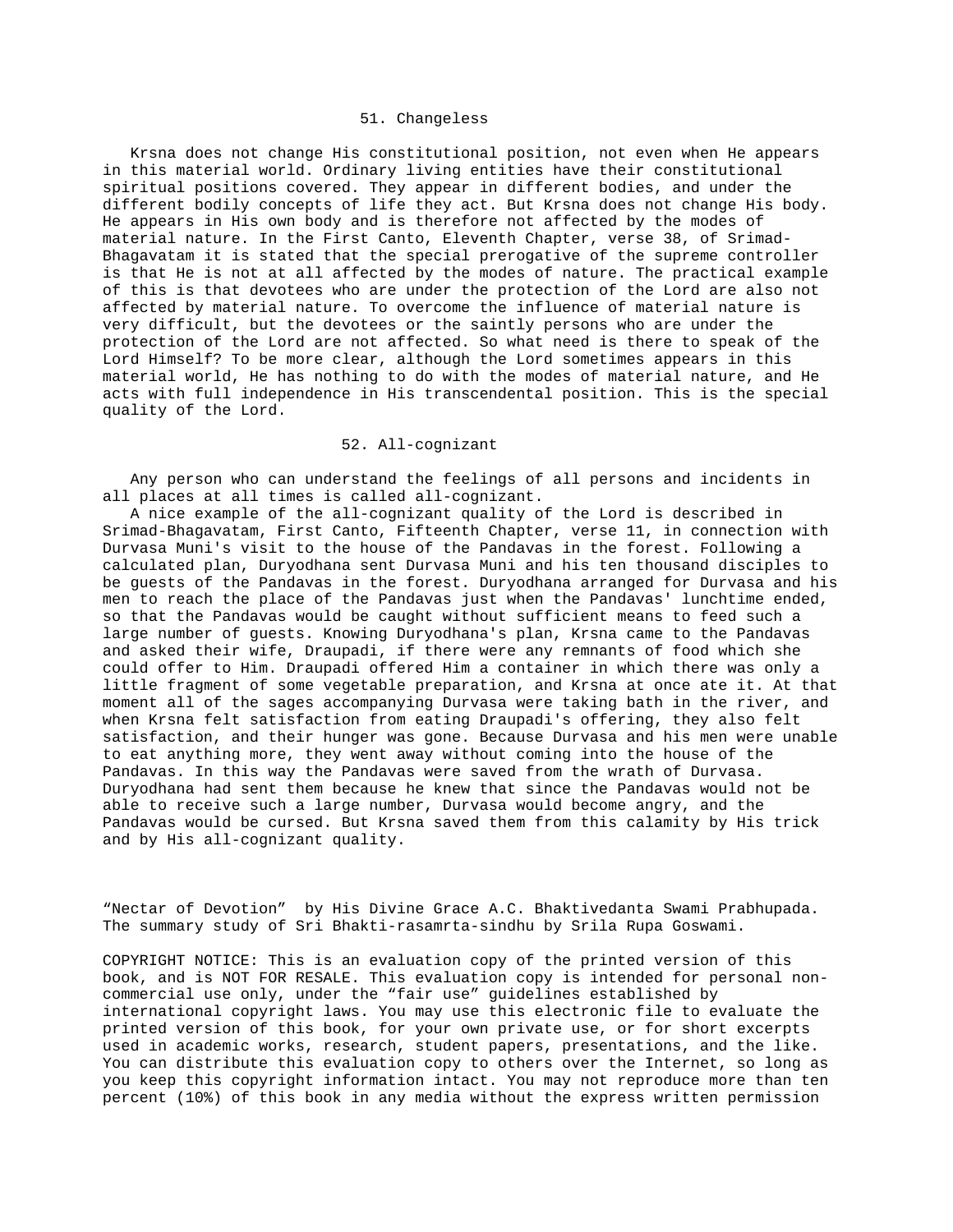from the copyright holders. Reference any excerpts in the following way: "Excerpted from "Nectar of Devotion" by A.C. Bhaktivedanta Swami, courtesy of the Bhaktivedanta Book Trust International, www.Krishna.com."

This book and electronic file is Copyright 1969-2003 Bhaktivedanta Book Trust International, 3764 Watseka Avenue, Los Angeles, CA 90034, USA. All rights reserved. For any questions, comments, correspondence, or to evaluate dozens of other books in this collection, visit the website of the publishers, www.Krishna.com.

## 53. Ever Fresh

 Krsna is always remembered, and His name is always chanted by millions of devotees, but the devotees never become saturated. Instead of becoming disinterested in thinking of Krsna and in chanting His holy name, the devotees get newer and newer impetus to continue the process. Therefore Krsna is ever fresh. Not only Krsna Himself, but also Krsna's knowledge is ever fresh. Bhagavad-gita, which was imparted five thousand years ago, is still being read repeatedly by many, many men, and still new light is always being found in it. Therefore, Krsna and His name, fame, qualities--and everything in relationship with Him--is ever fresh.

 All the queens at Dvaraka were goddesses of fortune. It is said in Srimad-Bhagavatam, First Canto, Eleventh Chapter, verse 33, that the goddesses of fortune are very fickle and restless, so no one can consistently captivate them. Thus one's luck will always change sometime. Yet the goddesses of fortune could not leave Krsna for even a moment when they were residing with Him at Dvaraka. This means that Krsna's attraction is ever fresh. Even the goddesses of fortune cannot leave His company.

 Regarding Krsna's attractive features being ever fresh, there is a statement by Radharani in the Lalita-madhava in which Krsna is compared to the greatest sculptor, because He is expert in chiseling at the chastity of women. In other words, although chaste women may follow the rules and regulations of Vedic principles to become ever faithful to their husbands, Krsna is able to break their stonelike chastity with the chisel of His beauty. Most of the girl friends of Krsna were married, but because Krsna was their friend before their marriages, they could not forget His attractive features, which were always fascinating to them, even after their marriages.

### 54. Sac-cid-ananda-vigraha

 Krsna's transcendental body is eternal, full of knowledge and bliss. Sat means ever-existing for all time and in all places; in other words, allpervading in time and space. Cit means full of knowledge. Krsna has nothing to learn from anyone. He is independently full of all knowledge. Ananda means the reservoir of all pleasure. The impersonalists are seeking to merge into the Brahman effulgence of eternity and knowledge, but the major portion of the absolute pleasure which is in Krsna is avoided by them. One can enjoy the transcendental blissfulness of merging into the Brahman effulgence after being freed from the contamination of material illusion, false identification, attachment, detachment and material absorption. These are the preliminary qualifications of a person who can realize Brahman. It is stated in Bhagavadgita that one has to become full of joyfulness; this is not exactly joyfulness, but a sense of freedom from all anxieties. Freedom from all anxieties may be the first principle of joyfulness, but it is not actual joyfulness. Those who realize the self, or become brahma-bhuta, are only preparing themselves for the platform of joyfulness. That joyfulness can be actually achieved only when one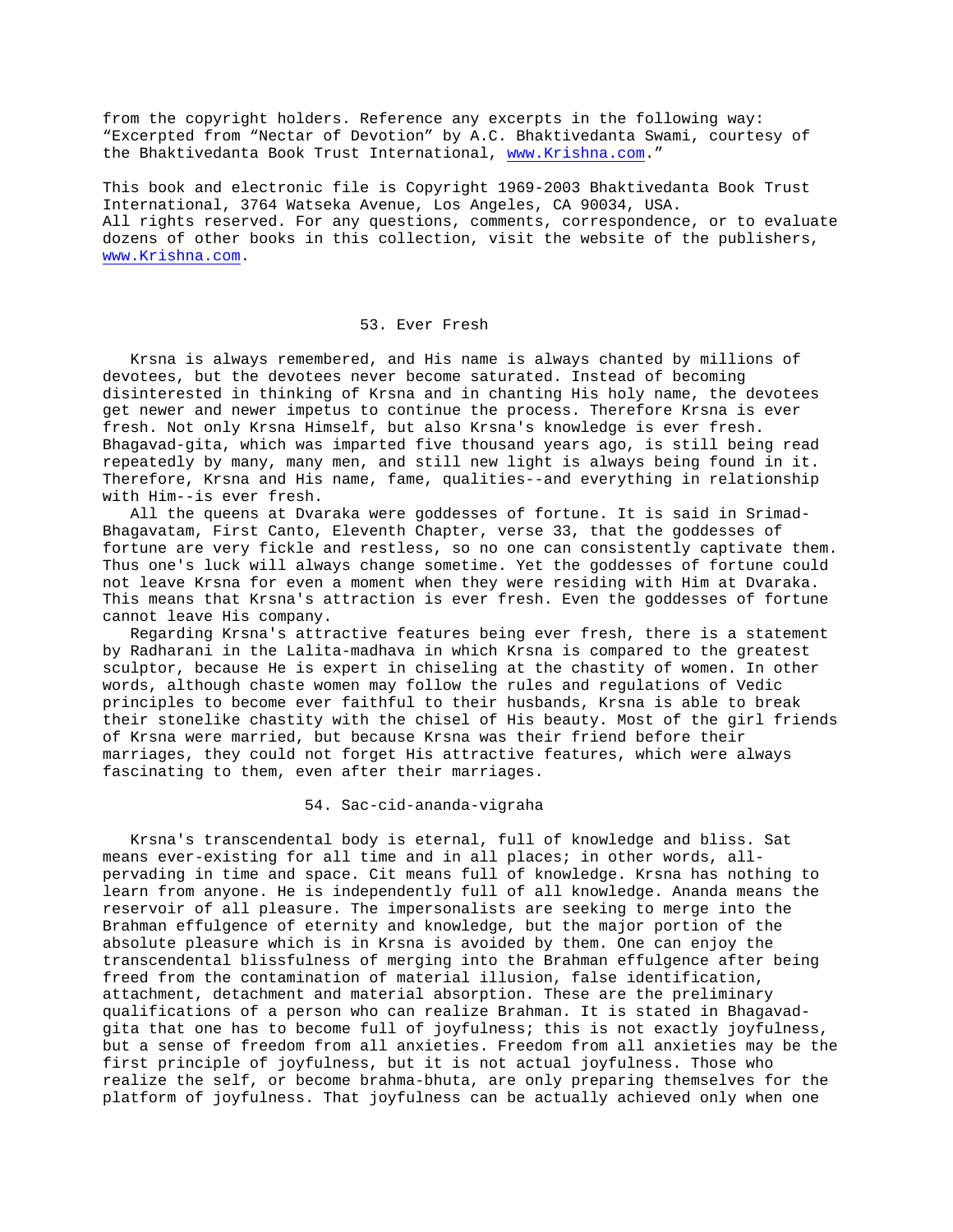comes into contact with Krsna. Krsna consciousness is so complete that it includes the transcendental pleasure derived from impersonal or Brahman realization. Even the impersonalist will become attracted to the personal form of Krsna, known as Syamasundara.

 It is confirmed by the statement of Brahma-samhita that the Brahman effulgence is the bodily ray of Krsna; the Brahman effulgence is simply an exhibition of the energy of Krsna. Krsna is the source of the Brahman effulgence, as He Himself confirms in Bhagavad-gita. From this we can conclude that the impersonal feature of the Absolute Truth is not the ultimate end; Krsna is the ultimate end of the Absolute Truth.

 The members of the Vaisnava schools therefore never try to merge into the Brahman effulgence in their pursuit of spiritual perfection. They accept Krsna as the ultimate goal of self-realization. Therefore Krsna is called Parambrahman (the Supreme Brahman) or Paramesvara (the supreme controller). Sri Yamunacarya has prayed as follows: "My dear Lord, I know that the gigantic universe and gigantic space and time within the universe are covered by the ten layers of the material elements, each layer ten times larger than the previous one. The three material modes of nature, the Garbhodakasayi Visnu, the Ksirodakasayi Visnu, the Maha-Visnu, and beyond them the spiritual sky and its spiritual planets, known as Vaikunthas, and the Brahman effulgence in that spiritual sky--all of these taken together are nothing but a small exhibition of Your potency."

## 55. Possessing All Mystic Perfections

 There are many standards of perfection. The highest material perfections, obtained by perfect yogis, are listed as eight: to become the smallest of the small, to become the greatest of the great, etc. All of these material perfections, as well as all spiritual perfections, can be found fully in Krsna's personality.

#### 56. Krsna's Inconceivable Potencies

 Krsna is present everywhere, not only within the universe, not only within the hearts of all living entities, but also within every atom. In the prayers of Queen Kunti we find mention of this inconceivable potency of Krsna. While Krsna was talking with Kunti, He simultaneously entered the womb of Uttara, who was in danger due to the atomic weapon of Asvatthama. Krsna can illusion even Lord Brahma and Lord Siva, and He can protect all surrendered devotees from the reactions of sinful activities. These are some of the examples of His inconceivable potencies.

 Srila Rupa Gosvami therefore offers his obeisances unto Krsna by saying, "Krsna, who is present as a human being, has as His mere shadow the whole material nature. He has expanded Himself into so many cows, calves and cowherd boys, and He has again manifested Himself in all of them as the four-handed Narayana. He has taught millions of Brahmas self-realization, and thus He is worshipable not only by the heads of all universes, but by everyone else also. Therefore let me always accept Him as the Supreme Personality of Godhead."

 When Indra was defeated by Krsna in the matter of taking the parijata plant from heaven, Narada met Indra and criticized him, "O Indra, great King of heaven, Krsna has already defeated Lord Brahma and Lord Siva. So what can be said of an insignificant demigod like you?" Narada Muni, of course, was criticizing Indra jokingly, and Indra enjoyed it. In Narada's statement it is confirmed that Krsna was able to illusion even Lord Brahma and Lord Siva, as well as Indra. So there is no question of Krsna's power to do the same to lesser living entities.

 A description of Krsna's power in minimizing the sufferings of sinful reactions is given in Brahma-samhita as follows: "Beginning from the great King of heaven down to the ant, everyone is undergoing the reactions of past deeds.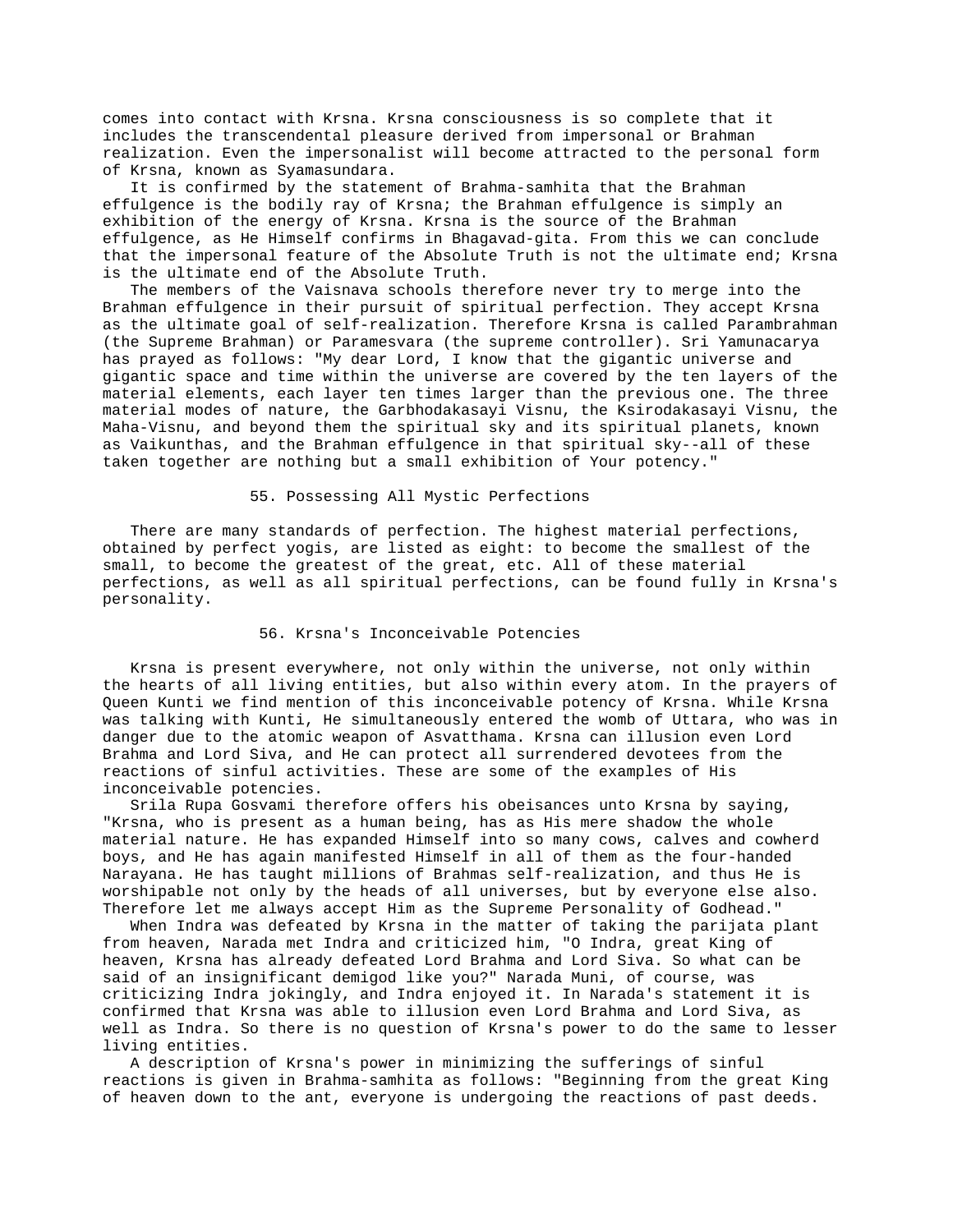But a devotee of Krsna is relieved from such reactions by the grace of Krsna." This was clearly proved when Krsna went to the place of Yamaraja, the Lord of death, to reclaim the dead son of His teacher. Krsna's teacher had requested Krsna to bring back his dead son, and to do so Krsna went to the place of Yamaraja to claim that soul, who had been brought there by Yamaraja and was being kept under his control. Krsna immediately ordered Yamaraja, "Be benefited by My order and return that soul unto Me!" The purport of this incident is that even a person who is under the regulative principles of the laws of nature, and is therefore punishable by Yamaraja under these laws, can be granted complete immunity by the grace of Krsna.

 Krsna's inconceivable potencies have been described by Sukadeva Gosvami as follows: "Krsna is bewildering my intelligence because, although He is unborn, He has appeared as the son of Nanda Maharaja. He is all-pervading, but still He is held on the lap of Yasoda. In spite of His being all-pervasive, He has become limited by the love of Yasoda. Although He has innumerable forms, still He is moving as one Krsna before His father and mother, Nanda and Yasoda." In the Brahma-samhita also it is said that although Krsna is eternally living in Goloka Vrndavana, His transcendental abode, He is still present everywhere, even within the atoms.

#### 57. Krsna's Body Generates Innumerable Universes

 In the Tenth Canto, Fourteenth Chapter, verse 11, of Srimad-Bhagavatam, Lord Brahma says, "My dear Lord, false ego, intelligence, mind, sky, air, fire, water and earth are the material ingredients of this universe, which can be compared to a gigantic pot. In that gigantic pot my body is of insignificant measurement, and even though one of the many universes is created by me, innumerable universes are coming and going from the pores of Your body, just as atomic particles are seen flickering in the sunlight. I think I am very, very insignificant before You, and I am therefore begging Your pardon. Please be merciful toward me."

 If one takes account of only one universe, he will find so many combinations of wonderful things within, because there are innumerable planets, innumerable residences and places of demigods. The diameter of the universe is four billion miles, and it is infested with many unfathomable regions known as Patalas, or lower planetary systems. Although Krsna is the origin of all this, He can always be seen in Vrndavana, exhibiting His inconceivable potencies. So who can adequately worship such an all-powerful Lord, possessed of such inconceivable energy?

### 58. The Original Source of All Incarnations

 Jayadeva Gosvami, in his Gita-govinda, has sung as follows: "The Lord has saved the Vedas in His form as a fish, and He has borne the whole universe on His back in the form of a tortoise. He has picked up this earthly planet from the water in the form of a boar. He has killed Hiranyakasipu in the form of Nrsimha. He has cheated Maharaja Bali in the form of Vamana. He has annihilated all the dynasties of the ksatriyas in the form of Parasurama. He has killed all the demons in the form of Lord Rama. He has accepted the great plow in the form of Balarama. He has annihilated all the atheistic persons in the form of Kalki. And He has saved all the poor animals in the form of Lord Buddha." \*<footnote> All of these incarnations of Godhead are described in the These are some of the descriptions of the incarnations emanating from Krsna, and from Srimad-Bhagavatam it is understood that innumerable incarnations are always coming out from the body of Krsna, just like waves in the ocean. No one can even count how many waves there are, and similarly no one can count how many incarnations are coming from the Lord's body.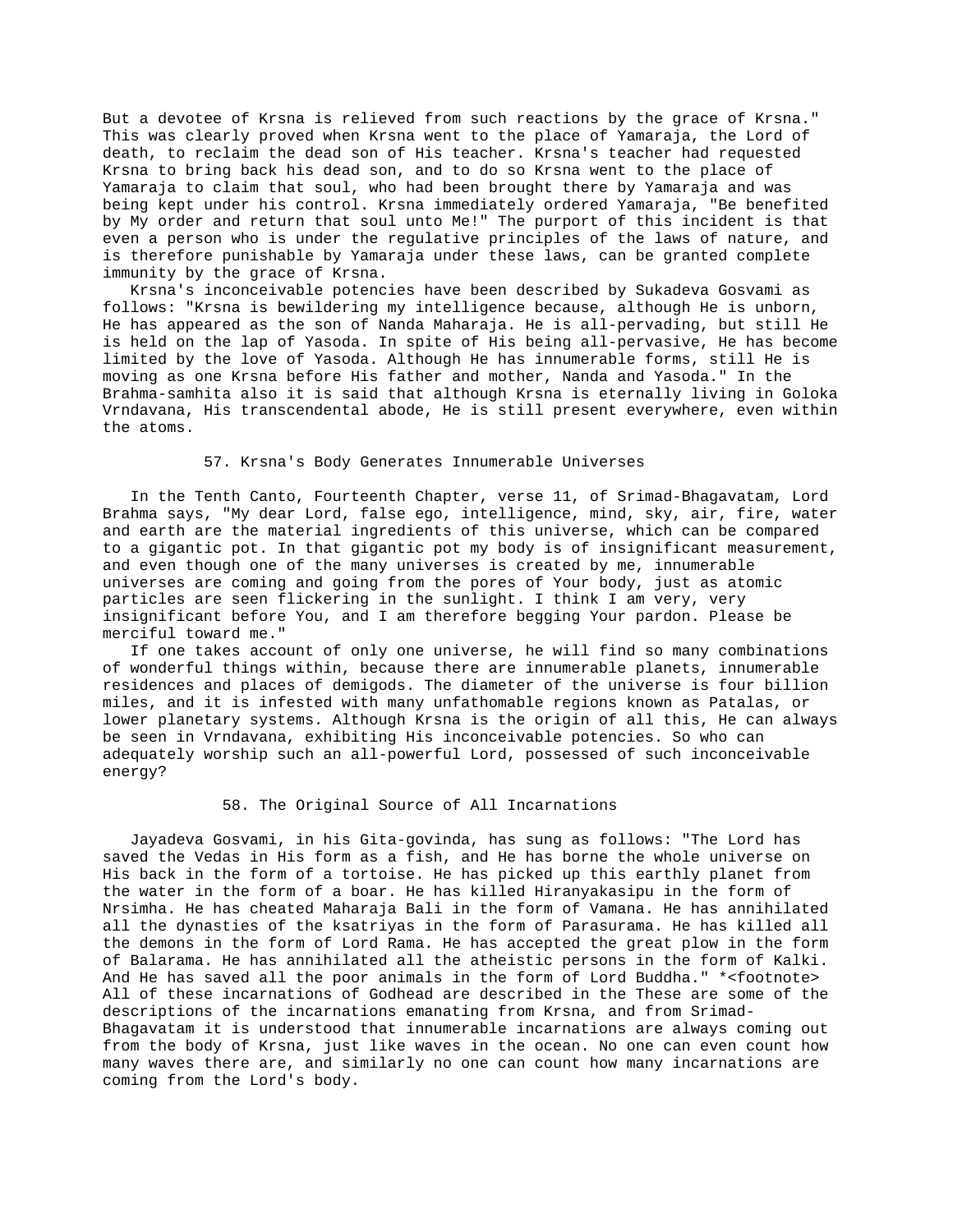## 59. Krsna Gives Salvation to the Enemies That He Kills

 Another name for salvation is apavarga. Apavarga is the opposite of pavarga, or the various miserable conditions of material existence. The word pa-varga indicates the combination of five Sanskrit letters: pa, pha, ba, bha and ma. These letters are the first letters of the words for five different conditions as described below. The first letter, pa, comes from the word parabhava, which means "defeat." In this material struggle for existence, we are simply meeting defeat. Actually, we have to conquer birth, death, disease and old age, and because there is no possibility of overcoming all these miserable conditions, due to the illusion of maya we are simply meeting with parabhava, or defeat. The next letter, pha, is taken from the word phena. Phena is the foam which is found on the mouth when one is very tired (as is commonly observed with horses). The letter ba comes from the word bandha, or bondage. Bha is taken from the word bhiti, or fearfulness. Ma is taken from the word mrti, or death. So the word pavarga signifies our struggle for existence and our meeting with defeat, exhaustion, bondage, fearfulness and, at last, death. Apavarga means that which can nullify all of these material conditions. Krsna is said to be the giver of apavarga, the path of liberation.

 For the impersonalists and the enemies of Krsna, liberation means merging into the Supreme. The demons and the impersonalists do not care for Krsna, but Krsna is so kind that He gives this liberation even to His enemies and to the impersonalists. There is the following statement in this connection: "O Murari [Krsna]! How wonderful it is that although the demons, who were always envious of the demigods, have failed to penetrate Your military phalanx, they have penetrated the region of mitra, the sun globe." The word mitra is used metaphorically. Mitra means "the sun globe," and mitra also means "friend." The demons who opposed Krsna as enemies wanted to penetrate His military phalanx, but instead of doing this, they died in battle, and the result was that they penetrated the planet of Mitra, or the sun planet. In other words, they entered into the Brahman effulgence. The example of the sun planet is given here because the sun is ever-illuminating, like the spiritual sky, where there are innumerable illuminating Vaikuntha planets. The enemies of Krsna were killed, and instead of penetrating Krsna's phalanx, they entered into the friendly atmosphere of the spiritual effulgence. That is the mercy of Krsna, and therefore He is known as the deliverer of His enemies also.

### 60. The Attractor of Liberated Souls

 There are many examples of how Krsna attracted even great liberated souls like Sukadeva Gosvami and the Kumaras. In this connection the following statement was given by the Kumaras: "How wonderful it is that although we are completely liberated, free from desire and situated at the stage of paramahamsa, we are still aspiring to taste the pastimes of Radha and Krsna."

## 61. Performer of Wonderful Activities

 In the Brhad-vamana Purana, the Lord says, "Although I have many fascinating pastimes, whenever I think of the rasa-lila, which I perform with the gopis, I become eager to have it again."

 One devotee has said, "I know about Narayana, the husband of the goddess of fortune, and I also know about many other incarnations of the Lord. Certainly all the pastimes of such incarnations are exciting to my mind, but still the pastimes of the rasa-lila performed by Lord Krsna Himself are wonderfully increasing my transcendental pleasure."

62. Krsna Is Surrounded by Loving Devotees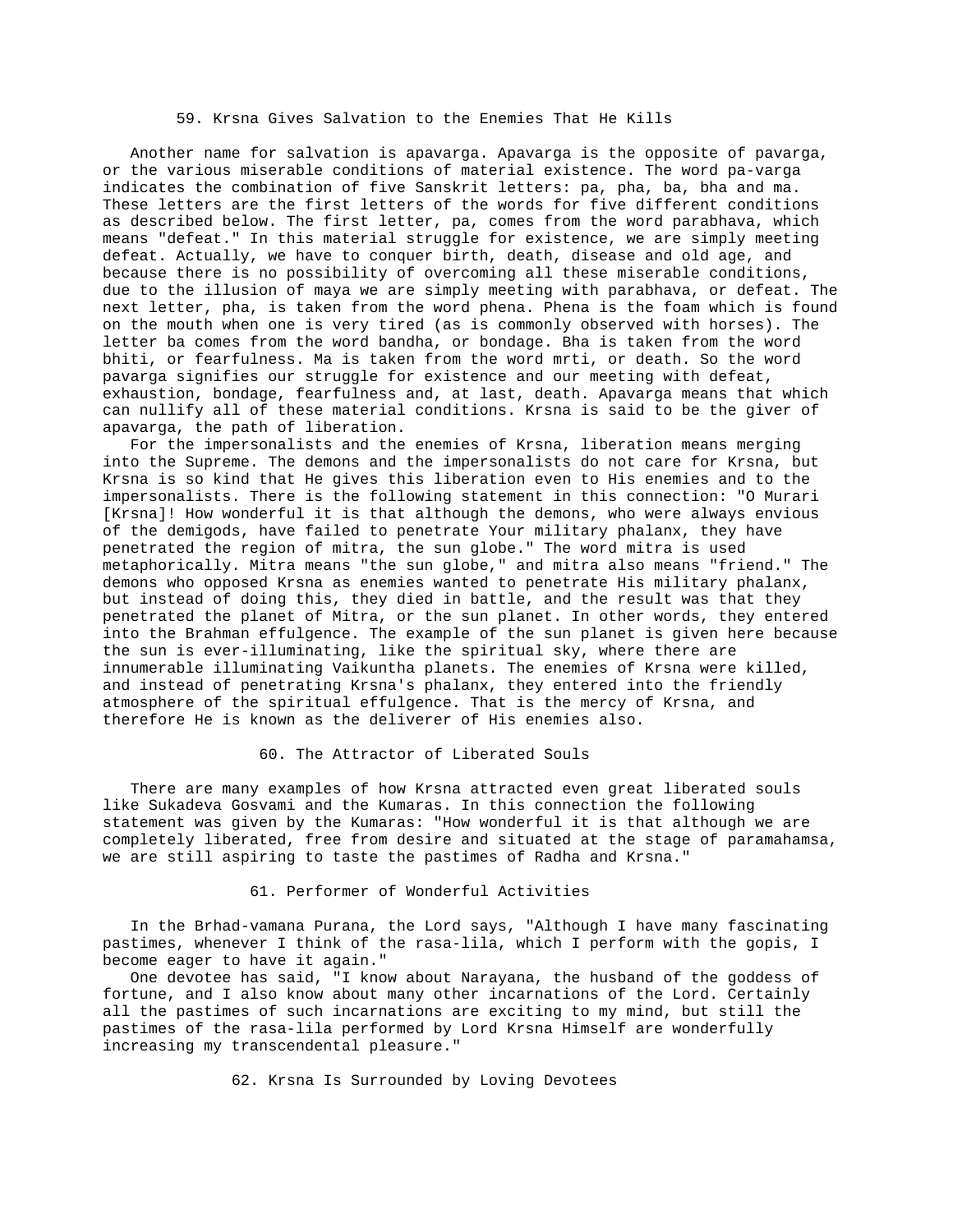When we speak of Krsna, Krsna is not alone. "Krsna" means His name, His qualities, His fame, His friends, His paraphernalia, His entourage--all of these are included. When we speak of a king, it is to be understood that he is surrounded by ministers, secretaries, military commanders and many other people. Similarly, Krsna is not impersonal. In His Vrndavana lila especially, He is surrounded by the gopis, the cowherd boys, His father, His mother and all the inhabitants of Vrndavana.

 In the Tenth Canto, Thirty-first Chapter, verse 15, of Srimad-Bhagavatam, the gopis lament, "My dear Krsna, during the daytime when You go out into the forest of Vrndavana with Your cows, we consider one moment to be twelve years, and it is very difficult for us to pass the time. And again when You come back at the end of the day, by seeing Your beautiful face we are so much attracted that we are unable to stop looking upon You constantly. At these times, when there is occasional blinking of our eyelids, we condemn the creator, Lord Brahma, as a dunce, because he does not know how to make perfect eyes!" In other words, the gopis were disturbed by the blinking of their eyes, because for the moment that their eyes were closed they could not see Krsna. This means that the gopis' love for Krsna was so great and ecstatic that they were disturbed by even His momentary absence. And when they saw Krsna, they were also disturbed. This is a paradox.

 One gopi, expressing herself to Krsna, says, "When we meet You at night, we consider the duration of night to be very small. And why speak of only this night? Even if we had a night we would consider it a very short time!" We get an idea of Brahma's day from the following statement of Bhagavad-gita (8.17): "By human calculation, a thousand yuga cycles taken together is Brahma's one day. And such also is the duration of his night." The gopis said that even if they could have that duration of night, it would still not be sufficient for their meeting with Krsna.

## 63. Krsna's Attractive Flute

 In the Tenth Canto, Thirty-fifth Chapter, verse 15, of Srimad-Bhagavatam, the gopis tell mother Yasoda, "When your son plays on His flute, Lord Siva, Lord Brahma and Indra--although they are supposed to be the greatest learned scholars and personalities--all become bewildered. Although they are all very great personalities, by hearing the sound of Krsna's flute they humbly bow down and become grave from studying the sound vibrated."

 In his book Vidagdha-madhava, Sri Rupa Gosvami thus describes the vibration of Krsna's flute: "The sound vibration created by the flute of Krsna wonderfully stopped Lord Siva from playing his dindima drum, and the same flute has caused great sages like the four Kumaras to become disturbed in their meditation. It has caused Lord Brahma, who was sitting on the lotus flower for the creative function, to become astonished. And Anantadeva, who was calmly holding all the planets on His hood, was moving in this way and that due to the transcendental vibration from Krsna's flute, which penetrated through the covering of this universe and reached to the spiritual sky."

### 64. Krsna's Exquisite Beauty

 In the Third Canto, Second Chapter, verse 12, of Srimad-Bhagavatam, Uddhava tells Vidura, "My dear sir, Krsna's form was most wonderful when He appeared on this planet and exhibited the potency of His internal energy. His wonderfully attractive form was present during His pastimes on this planet, and by His internal potency He exhibited His opulences, which are striking to everyone. His personal beauty was so great that there was no necessity for His wearing ornaments on His body. In fact, instead of the ornaments' beautifying Krsna, Krsna's beauty enhanced the ornaments."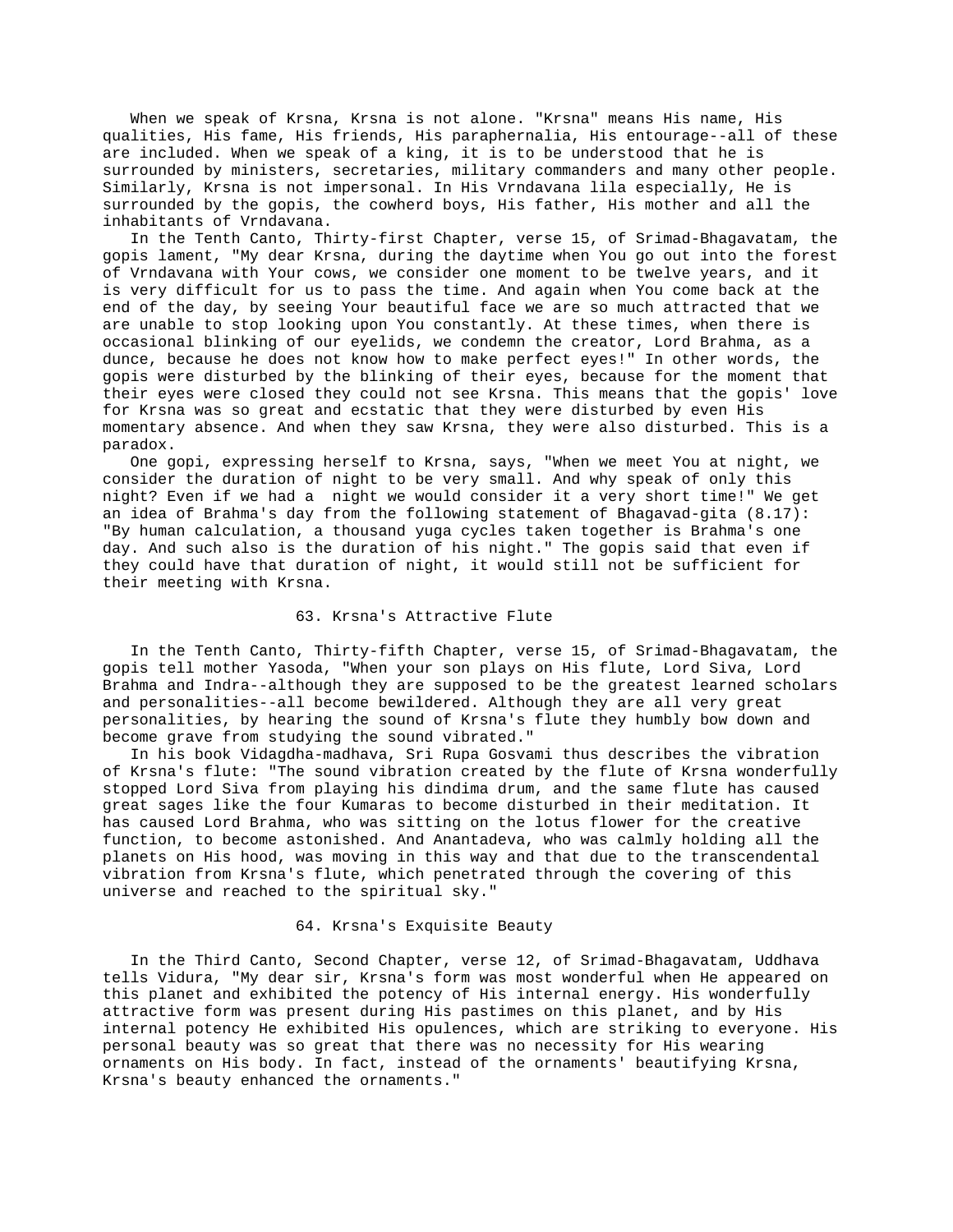Regarding the attractiveness of Krsna's bodily beauty and the sound vibration of His flute, in the Tenth Canto, Twenty-ninth Chapter, verse 40, of Srimad-Bhagavatam, the gopis address Krsna as follows: "Although our attitude toward You resembles loving affairs with a paramour, we cannot but wonder at how no woman can maintain her chastity upon hearing the vibration from Your flute. And not only women, but even stronghearted men are subject to falling down from their position at the sound of Your flute. In fact, we have seen that in Vrndavana even the cows, the deer, the birds, the trees--everyone--has been enchanted by the sweet vibration of Your flute and the fascinating beauty of Your person."

 In Rupa Gosvami's Lalita-madhava, it is said, "One day Krsna happened to see the shadow of His beautiful form reflected on the jeweled foreground. Upon seeing this bodily reflection, He expressed His feelings: 'How wonderful it is that I have never seen such a beautiful form! Although it is My own form, still, like Radharani, I am trying to embrace this form and enjoy celestial bliss.'" This statement shows how Krsna and His shadow reflection are one and the same. There is no difference between Krsna and His shadow reflection, nor between Krsna and His picture. That is the transcendental position of Krsna.

 The above statements describe some of the wonderful reservoirs of pleasure within Krsna, as well as the transcendental qualities of His personality. The transcendental qualities of Krsna are compared to the ocean: no one can estimate the length and breadth of the ocean. But as one can understand the ocean's contents simply by testing one drop of it, so these statements will give us some understanding of Krsna's transcendental position and qualities.

 In the Tenth Canto, Fourteenth Chapter, verse 7, of Srimad-Bhagavatam, Lord Brahma says, "My dear Lord, the inconceivable qualities, beauties and activities which You have revealed by Your presence on this planet cannot be calculated by any material measurement. If one even tries to imagine, 'Krsna may be like this,' that is also impossible. The day may come when the material scientist, after many, many births or after many, many years, will be able to estimate the atomic constitution of the whole world, or he may be able to count the atomic fragments that permeate the sky, or he may even give an estimate of all the atoms within the universe, but still he will never be able to count the transcendental qualities in Your reservoir of transcendental bliss."

> Chapter Twenty-three Krsna's Personality

 Srila Rupa Gosvami states that although Lord Krsna is the reservoir of unlimited pleasure and the greatest leader of all, He is still dependent upon His devotees in three ways. According to the emotional status of the devotee, the Supreme Personality of Godhead is appreciated in three ways: as the most perfect, as very perfect and as perfect. When He exhibits Himself in fullness, He is appreciated by great learned scholars as most perfect. When He exhibits Himself in lesser degrees, He is called very perfect. And when He exhibits still less, He is called perfect. This means that Krsna is appreciated for three degrees of perfection. These three degrees of perfection are especially exhibited as follows: when He is in Goloka Vrndavana His transcendental qualities are exhibited as most perfect, when He is in Dvaraka He exhibits His qualities as very perfect, and when He is in Mathura He exhibits His qualities as perfect.

 Krsna's personality is analyzed as dhirodatta, dhira-lalita, dhira-prasanta and dhiroddhata. If one asks how a personality can be beheld in four quite opposing ways, the answer is that the Lord is the reservoir of all transcendental qualities and activities. Therefore, His different aspects can be analyzed according to the exhibition of His limitless variety of pastimes, and as such there is no contradiction.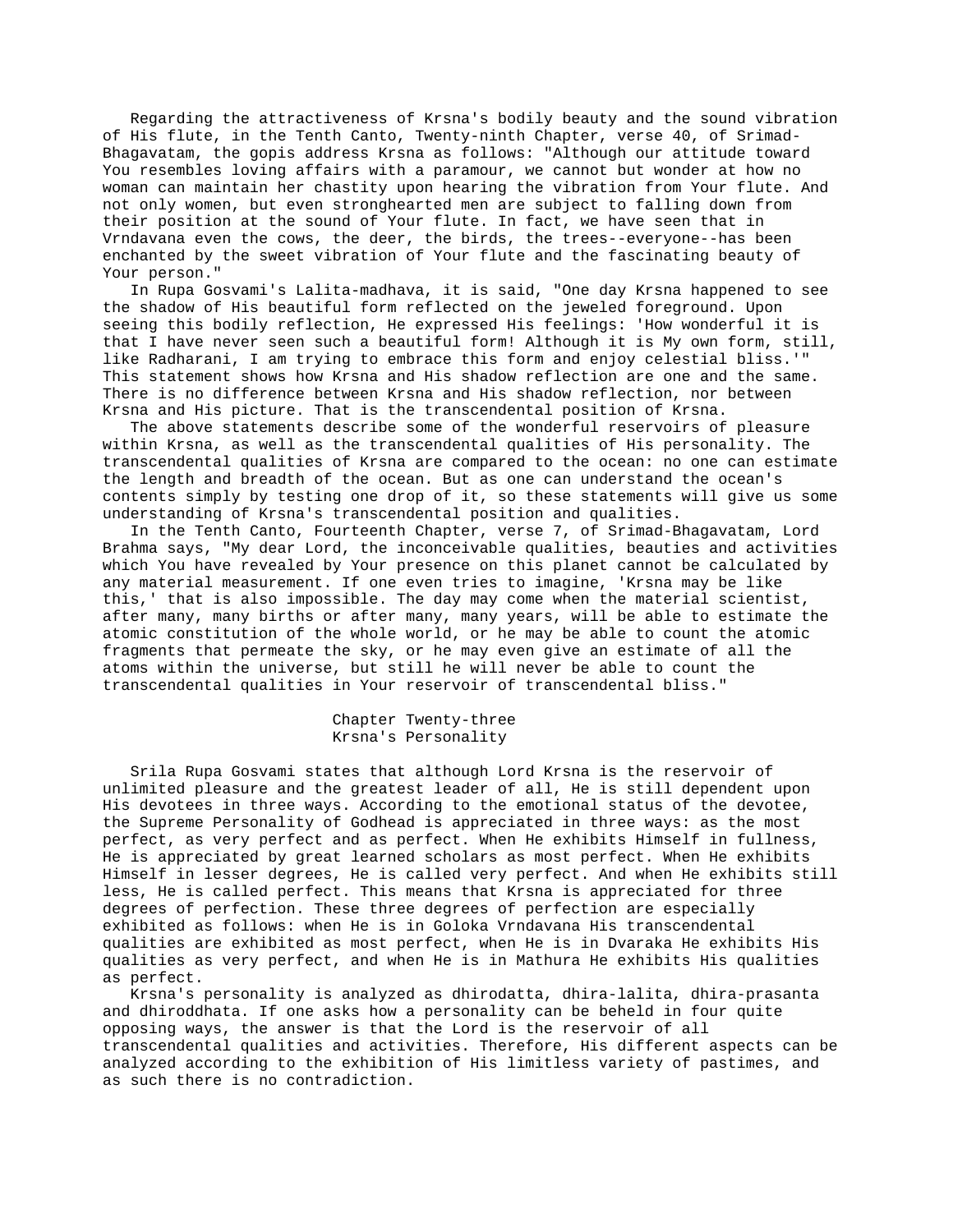### Dhirodatta

 A dhirodatta is a person who is naturally very grave, gentle, forgiving, merciful, determined, humble, highly qualified, chivalrous and physically attractive.

 In this connection, the following statement given by Indra, the King of heaven, is very significant: "My dear Lord, I admit that I have committed great offenses unto You, but I cannot express my feelings of regret, being bewildered at seeing Your extraordinary chivalrous spirit, Your endeavor to protect Your devotees, Your determination, Your steadiness in lifting the great hill of Govardhana, Your beautiful bodily features and Your astonishing characteristic of being pleased simply by accepting the prayers of Your devotees and offenders."

 The above statement by the King of heaven is an exact corroboration of Krsna's being dhirodatta. Many learned scholars have agreed to also accept Lord Ramacandra as dhirodatta, but all of Lord Ramacandra's qualities are also included in the character of Lord Krsna.

## Dhira-lalita

 A person is called dhira-lalita if he is naturally very funny, always in full youthfulness, expert in joking and free from all anxieties. Such a dhira-lalita personality is generally found to be domesticated and very submissive to his lover. This dhira-lalita trait in the personality of Krsna is described by Yajna-patni, the wife of one of the brahmanas who were performing sacrifices in Vrndavana. She tells her friends, "One day Srimati Radharani, accompanied by Her associates, was taking rest in Her garden, and at that time Lord Sri Krsna arrived in that assembly. After sitting down, He began to narrate very impudently about His previous night's pastimes with Radharani. While He was speaking in that way, Radharani became very embarrassed. She was feeling ashamed and was absorbed in thought, and Krsna took the opportunity to mark Her breasts with different kinds of tilaka. Krsna proved Himself to be very expert in that art." In this way Krsna, as dhira-lalita, was enjoying His youthful proclivities in the company of the gopis.

 Generally, those who are expert in writing drama choose to call Cupid the ideal dhira-lalita, but we can more perfectly find in the personality of Krsna all the characteristics of dhira-lalita.

### Dhira-prasanta

 A person who is very peaceful, forbearing, considerate and obliging is called dhira-prasanta. This dhira-prasanta trait of Krsna was exhibited in His dealings with the Pandavas. On account of the Pandavas' faithful devotion to the Lord, He agreed to become their charioteer, their advisor, their friend, their messenger and sometimes their bodyguard. Such is an example of the result of devotional service toward Visnu. When Krsna was speaking to Maharaja Yudhisthira about religious principles, He demonstrated Himself to be a great learned scholar, but because He accepted the position of younger cousin to Yudhisthira, He was speaking in a very gentle tone which enhanced His beautiful bodily features. The movements of His eyes and the mode of His speech proved that He was very, very expert in giving moral instruction. Sometimes, Maharaja Yudhisthira is also accepted by learned scholars as dhira-prasanta.

## Dhiroddhata

 A person who is very envious, proud, easily angered, restless and complacent is called dhiroddhata by learned scholars. Such qualities were visible in the character of Lord Krsna, because when He was writing a letter to Kalayavana,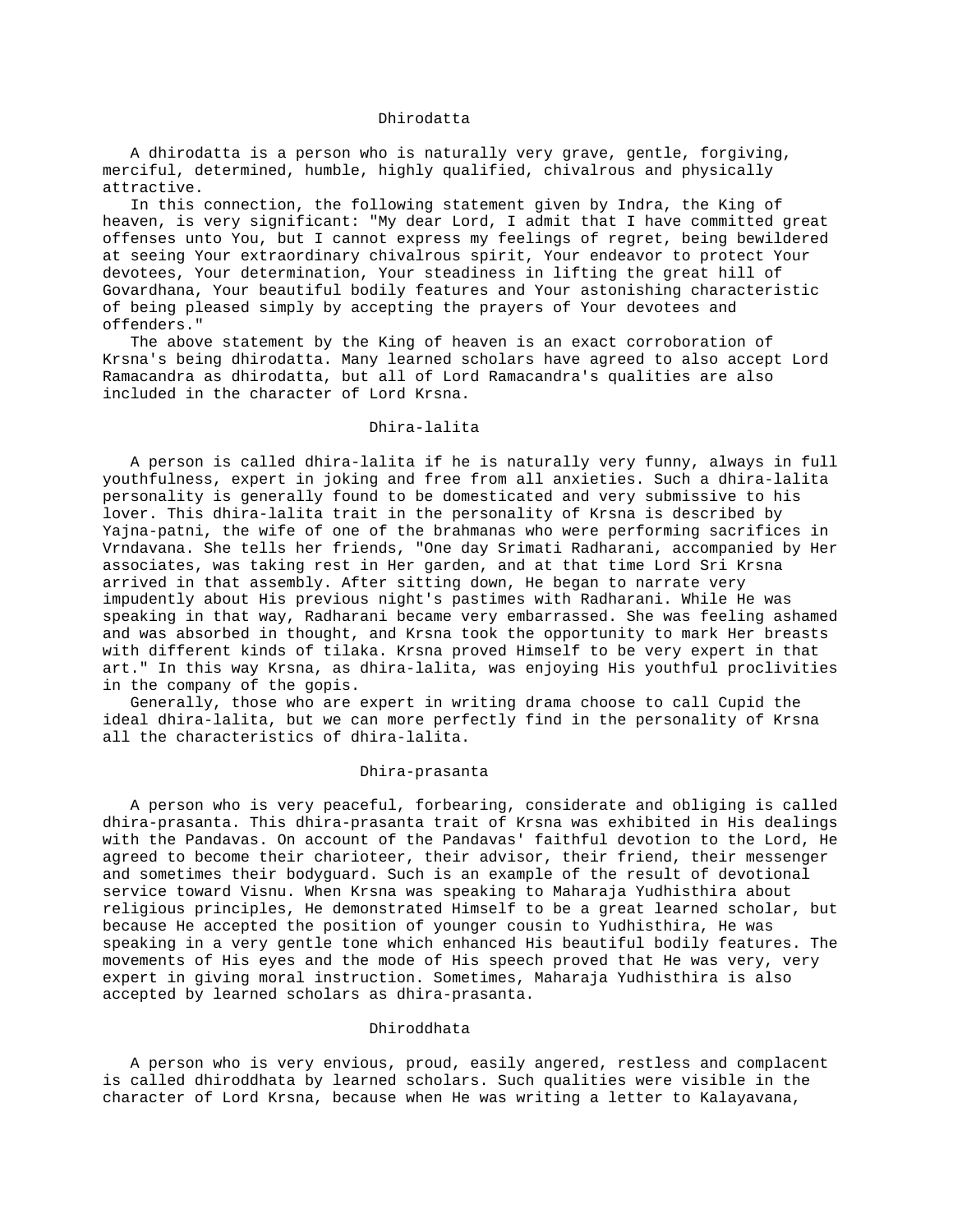Krsna addressed him as a sinful frog. In His letter Krsna advised Kalayavana that he should immediately go and find some dark well for his residence, because there was a black snake named Krsna who was very eager to devour all such sinful frogs. Krsna reminded Kalayavana that He could turn all the universes to ashes simply by looking at them.

 The above statement by Krsna seems apparently to be of an envious nature, but according to different pastimes, places and times this quality is accepted as a great characteristic. Krsna's dhiroddhata qualities have been accepted as great because Krsna uses them only to protect His devotees. In other words, even undesirable traits may also be used in the exchange of devotional service.

 Sometimes Bhima, the second brother of the Pandavas, is also described as dhiroddhata.

 Once, while fighting with a demon who was appearing as a deer, Krsna challenged him in this way: "I have come before you as a great elephant named Krsna. You must leave the battlefield, accepting defeat, or else there is death awaiting you." This challenging spirit of Krsna's is not contradictory to His sublime character; because He is the Supreme Being, everything is possible in His character.

 There is a nice statement in the Kurma Purana about these contradictory traits of the Supreme Personality of Godhead. It is stated there that the Supreme Person is neither very fat nor very thin; He is always transcendental to material qualities, and yet His bodily luster is blackish. His eyes are reddish, He is all-powerful, and He is equipped with all different kinds of opulences. Contradictory traits in Krsna's person are not at all surprising; one should not consider the characteristics of Krsna, the Supreme Personality of Godhead, to be actually contradictory. One should try to understand the traits of Krsna from authorities and try to understand how these characteristics are employed by the supreme will of the Lord.

 In the Maha-varaha Purana it is confirmed that the transcendental bodies of the Supreme Personality of Godhead and His expansions are all existing eternally. Such bodies are never material; they are completely spiritual and full of knowledge. They are reservoirs of all transcendental qualities. In the Visnu-yamala-tantra there is a statement that because the Personality of Godhead and His expanded bodies are always full of knowledge, bliss and eternity, they are always free from the eighteen kinds of material contaminations--illusion, fatigue, errors, roughness, material lust, restlessness, pride, envy, violence, disgrace, exhaustion, untruth, anger, hankering, dependence, desire to lord over the universe, seeing duality and cheating.

 Regarding all of the above-mentioned statements, it is understood that the Maha-Visnu is the source of all incarnations in the material world. But because of His greater, extraordinary opulence, we can understand that the son of Nanda Maharaja is the source of the Maha-Visnu also. This is confirmed in the Brahmasamhita, wherein it is stated, "Let me offer my respectful obeisances unto Govinda, whose partial representation is the Maha-Visnu." The gigantic form of the Maha-Visnu is the source of generation for innumerable universes. Innumerable universes are coming out of His exhaling breath, and the same universes are going back in with His inhaling breath. This Maha-Visnu is also a plenary portion of a portion of Krsna.

> Chapter Twenty-four Further Traits of Sri Krsna

 After describing the different opulences of Krsna, Srila Rupa Gosvami tries to further describe the transcendental beauties and qualities of the Lord as decorated, enjoying, pleasing, dependable, steady and predominating. He is also described as a meticulous dresser and a magnanimous personality. These are generally considered to be the qualities of great personalities.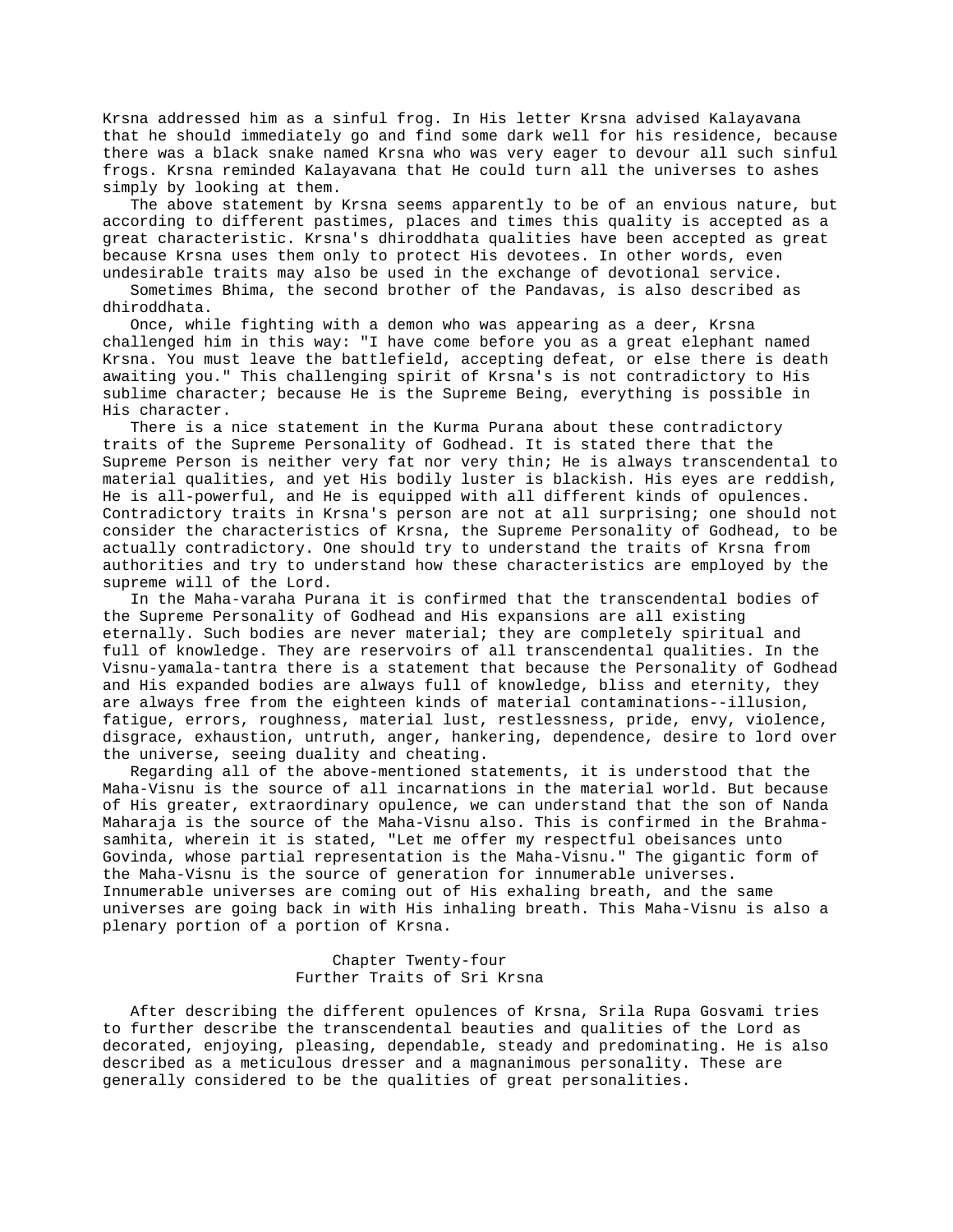#### Decorated

 It is said that a person is great if he is decorated with the qualities of being very merciful toward the unfortunate, very powerful, superior, chivalrous, enthusiastic, expert and truthful. These decorations were manifested in the character of Krsna during His govardhana-lila. At that time the whole tract of land in Vrndavana was being disturbed by the rains sent by Indra, as described elsewhere. At first Krsna thought, "Let Me retaliate against this vengeance of Indra by destroying his heavenly kingdom," but later on, when He thought of the insignificance of the King of heaven, Krsna changed His mind and felt merciful toward Indra. No one is able to tolerate the wrath of Krsna, so instead of retaliating against Indra, He simply showed His compassion for His friends in Vrndavana by lifting the whole of Govardhana Hill to protect them.

#### Enjoying

 When a person is seen to be always happy and is accustomed to speak smilingly, he is considered to be in the mode of enjoyment. This trait was found in Krsna when He appeared at the sacrificial arena of King Kamsa. It is described that the lotus-eyed Krsna entered among the wrestlers without being impolite to them, glanced over them with determination and seemed to them just like an elephant attacking some plants. Even while speaking to them, Krsna was still smiling, and in this way He stood valiantly upon the wrestling dais.

## Pleasing

 When one's characteristics are very sweet and desirable, his personality is called pleasing. An example of Krsna's pleasing nature is thus described in Srimad-Bhagavatam: "One day while Krsna was awaiting the arrival of Srimati Radharani by the bank of the Yamuna, He began to make a garland of kadamba flowers. In the meantime, Srimati Radharani appeared there, and at that time Murari [Krsna], the enemy of Mura, glanced over Radharani very sweetly."

## Dependable

 Any person who is reliable in all circumstances is called dependable. In this connection Rupa Gosvami says that even the demons were relying upon the dependability of Krsna, because they were confident that Krsna would never attack them without due cause. Therefore, with faith and confidence, they used to live with their doors wide open. And the demigods, although afraid of the demons, were confident of the protection of Krsna. Therefore, even in the midst of danger they were engaged in sportive activities. Persons who had never undergone the reformatory ritualistic ceremonies of the Vedas were confident that Krsna would accept only faith and devotion, and so they were engaged in Krsna consciousness and were freed from all anxieties. In other words, all kinds of men, from the demigods down to the uncultured, can rely on the causeless mercy of the Supreme Lord.

### Steady

 A person who is not disturbed even in a situation of reverses is called steady. This steadiness was observed in Krsna in connection with His chastising the demon known as Bana. The Bana demon had many hands, and Krsna was cutting off these hands one after another. This Bana was a great devotee of Lord Siva and the goddess Durga. Thus, when Bana was being chastised, Lord Siva and Durga became very furious at Krsna. But Krsna did not care for them.

Predominating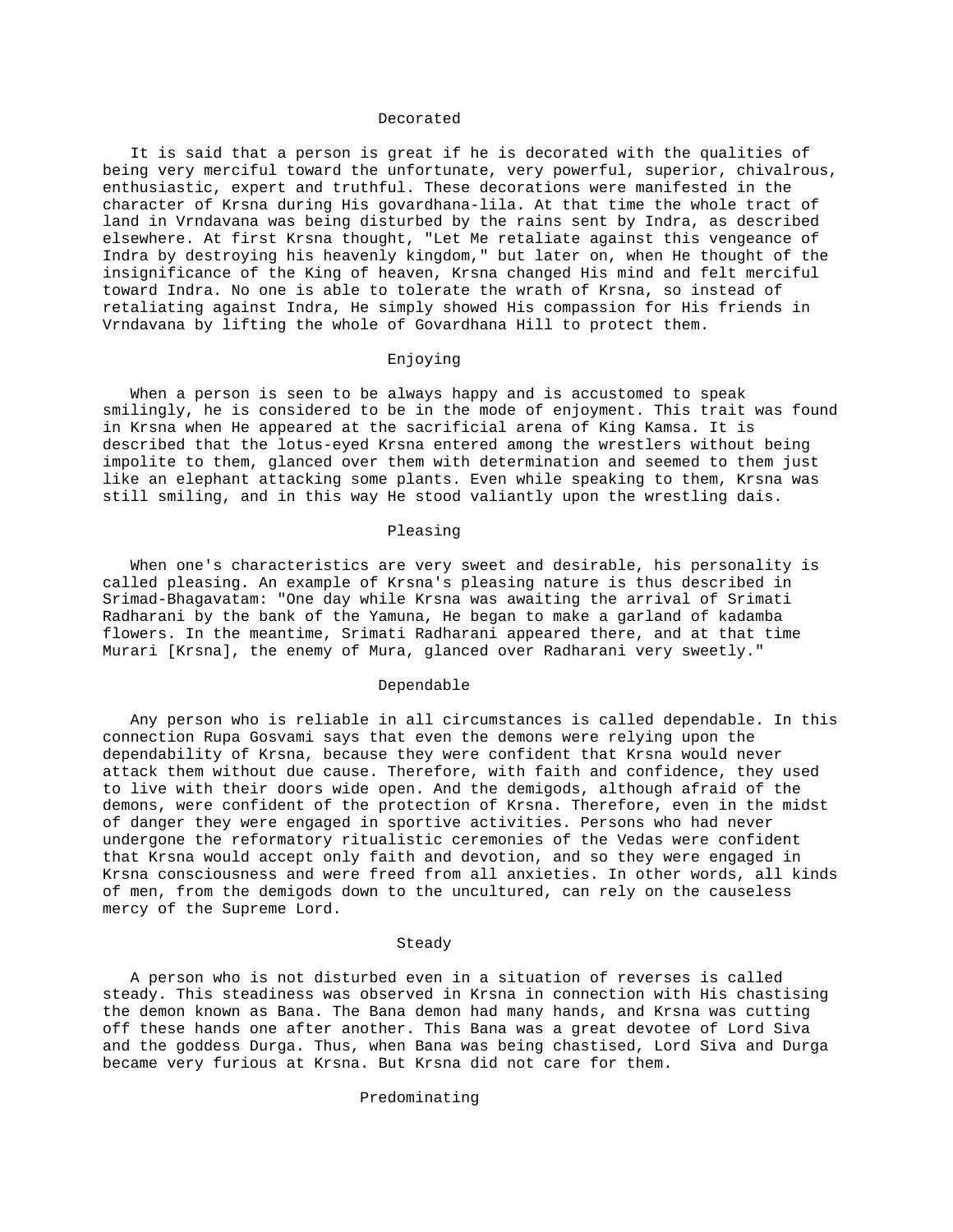A person who can affect the mind of everyone is called predominating. As far as Krsna's predomination is concerned, in the Tenth Canto, Forty-third Chapter, verse 17, of Srimad-Bhagavatam, Krsna is described thus by Sukadeva Gosvami to King Pariksit: "My dear King, Krsna is a thunderbolt to the wrestlers; to the common man He is the most beautiful human being; to the young girls He is just like Cupid; to the cowherd men and women He is the most intimate relative; to the impious kings He is the supreme ruler; to His parents, Nanda and Yasoda, He is just a baby; to Kamsa, the King of Bhoja, He is death personified; to the dull and stupid He is just like a stone; to the yogis He is the Supreme Absolute Truth; and to the Vrsnis He is the Supreme Personality of Godhead. In such a predominating position, Krsna appeared in that arena along with His older brother, Balarama." When Krsna, the reservoir of all mellows, was present in the arena of Kamsa, He appeared differently to the different persons who were related to Him in different mellows. It is stated in Bhagavad-gita that He appears to every person according to one's relationship with Him.

 Sometimes learned scholars describe "predominating" to mean a person intolerant of being neglected. This peculiarity in Krsna was visible when Kamsa was insulting Maharaja Nanda. Vasudeva was asking Krsna's assistance in killing Kamsa, and Krsna was glancing over Kamsa with longing eyes, just like a prostitute, and was just preparing to jump at the King.

## Meticulous Dresser

 A person who is very fond of dressing himself is called lalita, or a meticulous dresser. This characteristic was found in Krsna in two ways: sometimes He used to decorate Srimati Radharani with various marks, and sometimes, when He was preparing to kill demons like Aristasura, He would take care to arrange His belt very nicely.

#### Magnanimous

 Persons who can give themselves to anyone are called magnanimous. No one could be more magnanimous than Krsna, because He is always prepared to give Himself completely to His devotee. Even to one who is not a devotee, Krsna in His form of Lord Caitanya is prepared to give Himself and to grant deliverance.

 Although Krsna is independent of everyone, out of His causeless mercy He is dependent upon Garga Rsi for religious instruction; for learning the military art He is dependent upon Satyaki; and for good counsel He is dependent upon His friend Uddhava.

## Chapter Twenty-five Devotees of Krsna

 A person who is always absorbed in Krsna consciousness is called a devotee of Krsna. Srila Rupa Gosvami says that all the transcendental qualities discussed previously are also found in the devotees of Krsna. The devotees of Krsna can be classified into two groups: those who are cultivating devotional service in order to enter into the transcendental kingdom and those who are already in the perfectional stage of devotional service.

 A person who has attained the stage of attraction for Krsna and who is not freed from the material impasse, but who has qualified himself to enter into the kingdom of God, is called sadhaka. Sadhaka means one who is cultivating devotion in Krsna consciousness. The description of such a devotee is found in the Eleventh Canto, Second Chapter, verse 46, of Srimad-Bhagavatam. It is said there that a person who has unflinching faith in and love for the Personality of Godhead, who is in friendship with devotees of Krsna, and who is very merciful to the ignorant, raising them to the standard of devotional service, and who is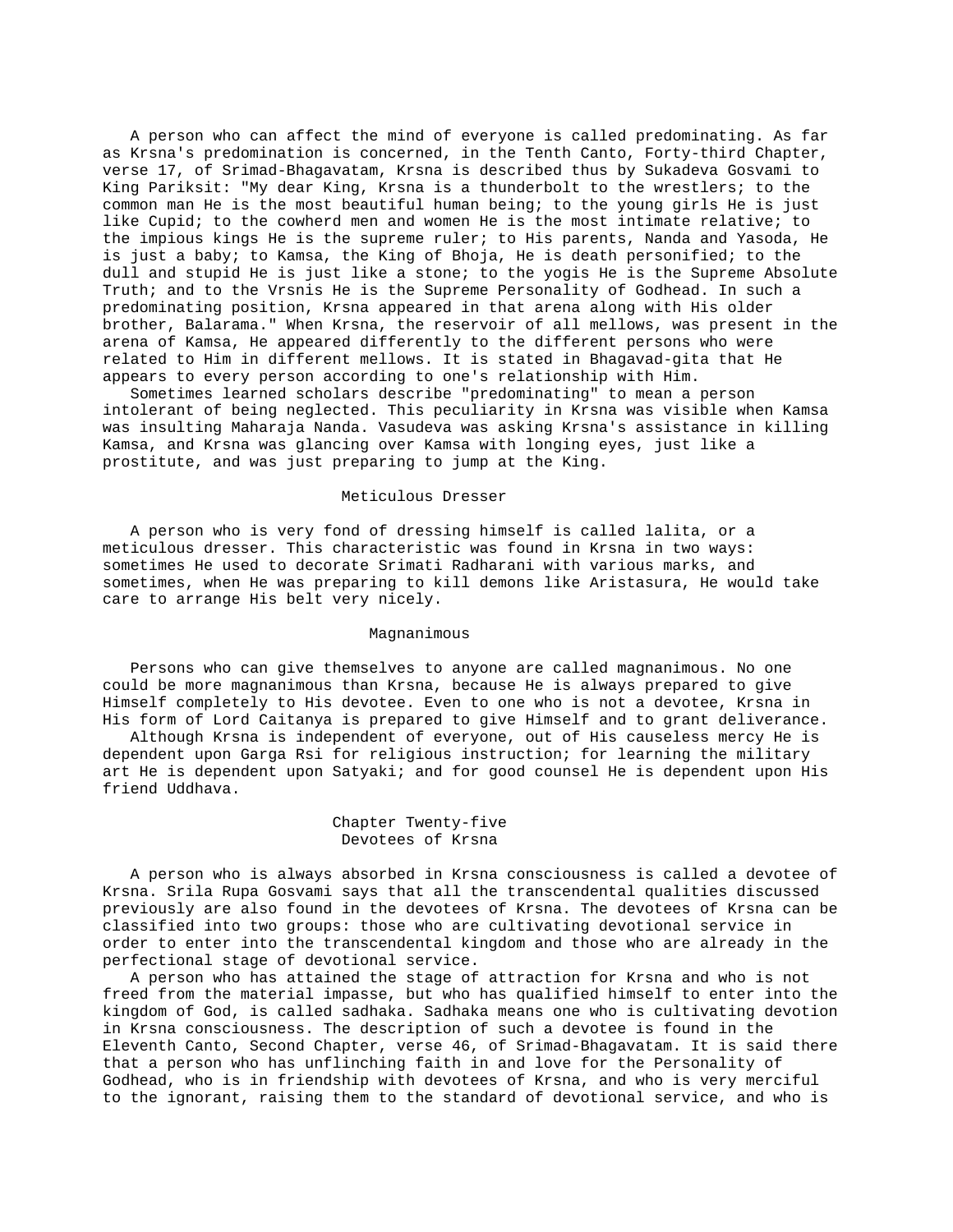uninterested in nondevotees, is considered to be situated in the position of cultivating devotional service.

 When one is found shedding tears by hearing of the pastimes of the Lord, it is to be understood that the blazing fire of material existence will be extinguished by such watering. When there is shivering of the body and the hairs of the body stand up, it is to be understood that the devotee is nearing perfection. An example of a sadhaka cultivating devotional service is Bilvamangala Thakura.

 When a devotee is never tired of executing devotional service and is always engaged in Krsna conscious activities, constantly relishing the transcendental mellows in relationship with Krsna, he is called perfect. This perfectional stage can be achieved in two ways: one may achieve this stage of perfection by gradual progress in devotional service, or one may become perfect by the causeless mercy of Krsna, even though he has not executed all the details of devotional service.

 There is the following nice statement in the Third Canto, Fifteenth Chapter, verse 25, of Srimad-Bhagavatam, describing a devotee who achieves perfection by regularly executing devotional service: A person who is freed from the false egotism of material existence, or an advanced mystic, is eligible to enter into the kingdom of God, known as Vaikuntha. Such a mystic becomes so joyful by constant execution of the regulative principles of devotional service that he thereby achieves the special favor of the Supreme Lord. Yamaraja, the mighty superintendent of death, is afraid to go near such a devotee; so we can imagine the potency of advanced devotional service, especially when devotees sit together and engage in talking of the pastimes of the Supreme Personality of Godhead. Those devotees express their feelings in such a way that they automatically melt with ecstasy, and many transcendental symptoms become manifested in their bodies. Anyone desiring advancement in devotional service must follow in the footsteps of such devotees.

 Prahlada Maharaja said that no one can attain the perfectional stage of devotional service without bowing down before exalted devotees. Learned sages like Markandeya Rsi attained perfection in devotional service simply by executing such regulative principles of service.

 A person's achieving perfection in devotional service simply by the causeless mercy of the Lord is explained in Srimad-Bhagavatam in connection with the brahmanas and their wives who were engaged in performing yajna, or sacrifice. When the wives of the brahmanas were favored by Lord Krsna and immediately attained the ecstasy of love of Godhead, their husbands said, "How wonderful it is that although these women have undertaken no reformatory performances such as accepting the sacred thread, have not resided in the monasteries of the spiritual master, have not observed the strict principles of celibacy, have not undergone any austerities and have not philosophized upon the observance of ritualistic ceremonies, they still have attained the favor of Krsna, which is aspired after even by great mystics! How wonderful it is that these women have attained such perfection, while we, although brahmanas who have performed all the reformatory activities, cannot attain to this advanced stage!"

 There is a similar statement by Narada, addressed to Sukadeva Gosvami: "My dear Sukadeva Gosvami, you never took the trouble to reside under the care of a spiritual master, and yet you have attained such a great status of transcendental knowledge. You never took the trouble to undergo severe austerities, and still, how wonderful it is that you have been situated in the most perfect stage of love of Godhead."

 Sukadeva Gosvami and the wives of the brahmanas performing yajna are vivid examples of devotees who achieved the perfectional stage of devotional service by the grace of the Supreme Personality of Godhead.

Eternal Perfection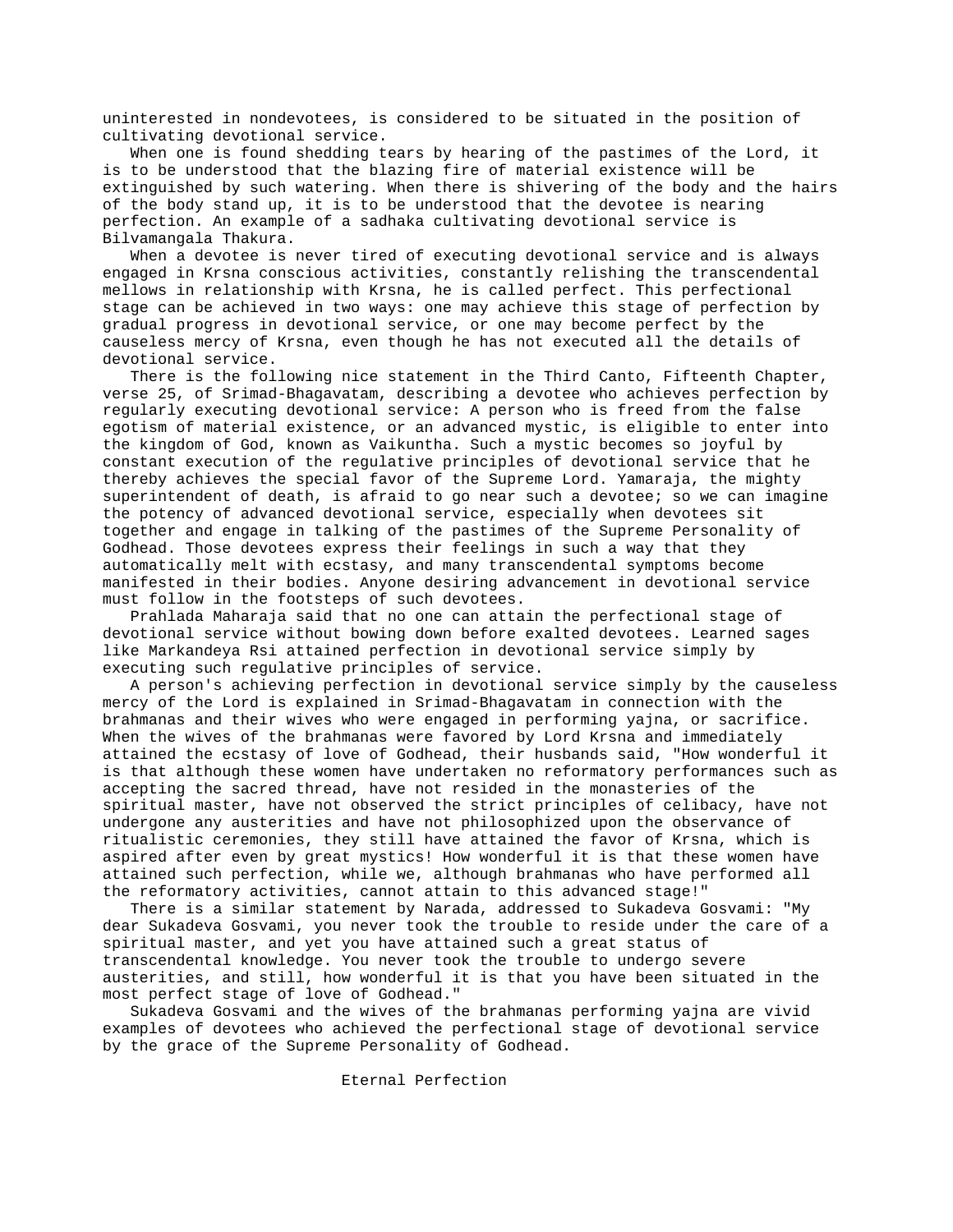Persons who have achieved eternal, blissful life exactly on the level of Sri Krsna, and who are able to attract Lord Krsna by their transcendental loving service, are called eternally perfect. The technical name is nitya-siddha. There are two classes of living entities--namely, nitya-siddha and nitya-baddha. The distinction is that the nitya-siddhas are eternally Krsna conscious without any forgetfulness, whereas the nitya-baddhas, or eternally conditioned souls, are forgetful of their relationship with Krsna.

 The position of the nitya-siddhas is explained in the Padma Purana in connection with the narration of the Supreme Personality of Godhead and Satyabhama-devi. The Lord tells Satyabhama, "My dear Satyabhama-devi, I have descended to this earthly planet by the request of Lord Brahma and other demigods. Those who are born into this family of Yadu are all My eternal associates. My dear wife, you should not consider that My associates are ever separated from Me; they are My personal expansions, and as such, you must know that they are almost as powerful as I am. Because of their transcendental qualities, they are very, very dear to Me, as I am very, very dear to them." Anyone who becomes exhilarated by hearing of the pastimes of Lord Krsna when He was present on this earth with His associates is to be understood as nityasiddha, eternally perfect.

 In the Tenth Canto, Fourteenth Chapter, verse 32, of Srimad-Bhagavatam there is this statement: "How wonderful are the fortunate residents of Vrndavana, such as Nanda and the other cowherd men. The Supreme Personality of Godhead, the Supreme Brahman, has actually become their intimate friend!"

 A similar statement is there in the Tenth Canto, Twenty-sixth Chapter, verse 10, of Srimad-Bhagavatam. When Lord Krsna lifted Govardhana Hill, the cowherd men, under the protection of Lord Krsna, became struck with wonder and went to Nanda Maharaja and inquired from him, "My dear Nanda Maharaja, how is it that we are so intensely attached to Krsna and that Krsna is also so affectionately attached to us? Does it mean that He is the Supersoul of everyone?"

 All of the residents of Vrndavana and Dvaraka--namely, the cowherd men and the members of the Yadu family--are eternally perfect devotees of the Lord. As the Lord descends by His causeless mercy upon this planet, so, in order to help in the pastimes of the Lord, these devotees also come here. They are not ordinary living entities or conditioned souls; they are ever-liberated persons, associates of the Personality of Godhead. And just as Lord Krsna behaves like an ordinary man when He descends to this planet, so the members of the Yadu dynasty and the residents of Vrndavana execute activities just like ordinary men. But they are not ordinary men; they are as liberated as Lord Krsna Himself.

 In the Padma Purana, Uttara-khanda section, it is stated, "Just as Lord Ramacandra descends along with Laksmana (an expansion of Sankarsana) and Bharata (an expansion of Pradyumna), so the members of the Yadu dynasty and the cowherd men of Vrndavana also descend with Lord Krsna in order to join in the transcendental pastimes of the Lord. When the Supreme Lord returns to His eternal abode, His associates return with Him to their respective places. As such, these ever-liberated Vaisnavas are not bound by the material laws of birth and death."

 As stated in Bhagavad-gita by the Lord Himself, His birth, deeds and activities are all transcendental. Similarly, the birth, deeds and activities of the associates of the Lord are also transcendental. And as it is an offense to consider oneself to be Krsna, so it is offensive to consider oneself to be Yasoda, Nanda or any other associate of the Lord. We should always remember that they are transcendental; they are never conditioned souls.

 It is described that Krsna, the enemy of Kamsa, has sixty-four transcendental qualities, and all of the ever-liberated souls who accompany the Lord have the first fifty-five of the qualities, without any doubt. Such devotees are related to the Supreme Personality of Godhead in any of five transcendental mellows- namely neutrality, servitorship, friendship, parenthood and conjugal love. These relationships with the Lord are eternal, and therefore nitya-siddha devotees do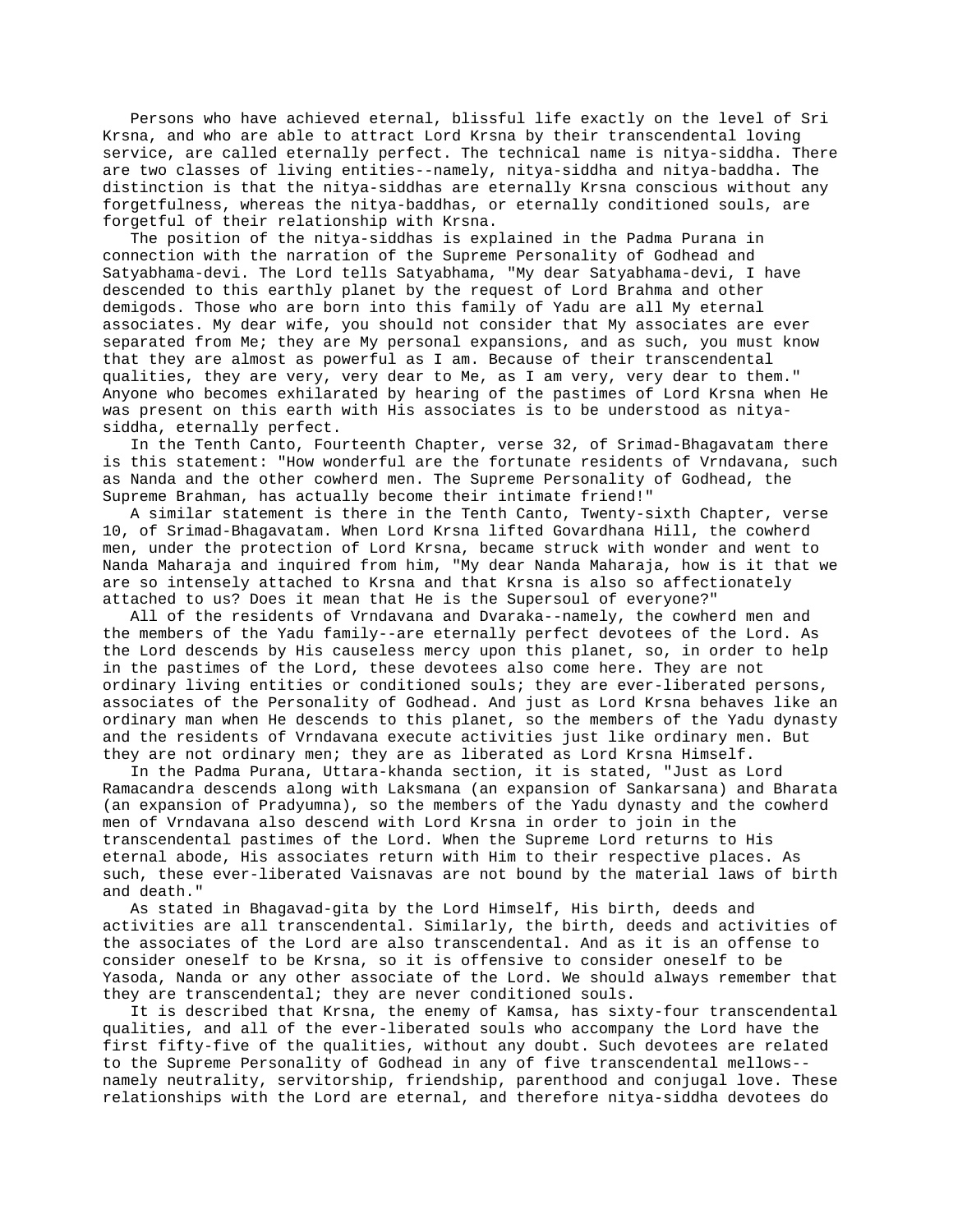not have to strive to attain the perfectional stage by executing regulative devotional principles. They are eternally qualified to serve Krsna.

> Chapter Twenty-six Stimulation for Ecstatic Love

 Some things which give impetus or stimulation to ecstatic love of Krsna are His transcendental qualities, His uncommon activities, His smiling features, His apparel and garlands, His flute, His buffalo horn, His leg bells, His conchshell, His footprints, His places of pastimes (such as Vrndavana), His favorite plant (tulasi), His devotee and the periodical occasions for remembering Him. One such occasion for remembrance is Ekadasi, which comes twice a month on the eleventh day of the moon, both waning and waxing. On that day all the devotees remain fasting throughout the night and continuously chant the glories of the Lord.

> Krsna's Transcendental Qualities, His Uncommon Activities and His Smile

 As far as Krsna's transcendental qualities are concerned, they can be divided into three groups: qualities pertaining to His transcendental body, qualities pertaining to His transcendental speech and qualities pertaining to His transcendental mind.

 Krsna's age, His transcendental bodily features, His beauty and His mildness are qualities pertaining to His body. There is no difference between Krsna and His body, and therefore the transcendental features pertaining to His body are the same as Krsna Himself. But because these qualities stimulate the devotee's ecstatic love, they have been analyzed as separate causes of that love. To be attracted by the qualities of Krsna means to be attracted by Krsna Himself, because there is no real distinction between Krsna and His qualities. Krsna's name is also Krsna. Krsna's fame is also Krsna. Krsna's entourage is also Krsna. Krsna and everything related with Krsna which gives stimulation to love of Krsna are all Krsna, but for our understanding these items may be considered separately.

 Krsna is the reservoir of all transcendental pleasure. Therefore, the impetuses to love of Krsna, although seemingly different, are not actually distinct from Krsna Himself. In the technical Sanskrit terms, such qualities as Krsna's name and fame are accepted both as reservoirs of and as stimulation for love of Krsna.

 Krsna's age is considered in three periods: from His appearance day to the end of His fifth year is called kaumara, from the beginning of the sixth year up to the end of the tenth year is called pauganda, and from the eleventh to the end of the fifteenth year is called kaisora. After the beginning of the sixteenth year, Krsna is called a yauvana, or a youth, and this continues with no change.

 As far as Krsna's transcendental pastimes are concerned, they are mostly executed during the kaumara, pauganda and kaisora periods. His affectionate pastimes with His parents are executed during His kaumara age. His friendship with the cowherd boys is exhibited during the pauganda period. And His friendship with the gopis is exhibited during the age of kaisora. Krsna's pastimes at Vrndavana are finished by the end of His fifteenth year, and then He is transferred to Mathura and Dvaraka, where all other pastimes are performed.

 Srila Rupa Gosvami gives us a vivid description of Krsna as the reservoir of all pleasure in his Bhakti-rasamrta-sindhu. Here are some parts of that description.

 Krsna's kaisora age may be divided into three parts. In the beginning of His kaisora age--that is, at the beginning of His eleventh year--the luster of His body becomes so bright that it becomes an impetus for ecstatic love. Similarly,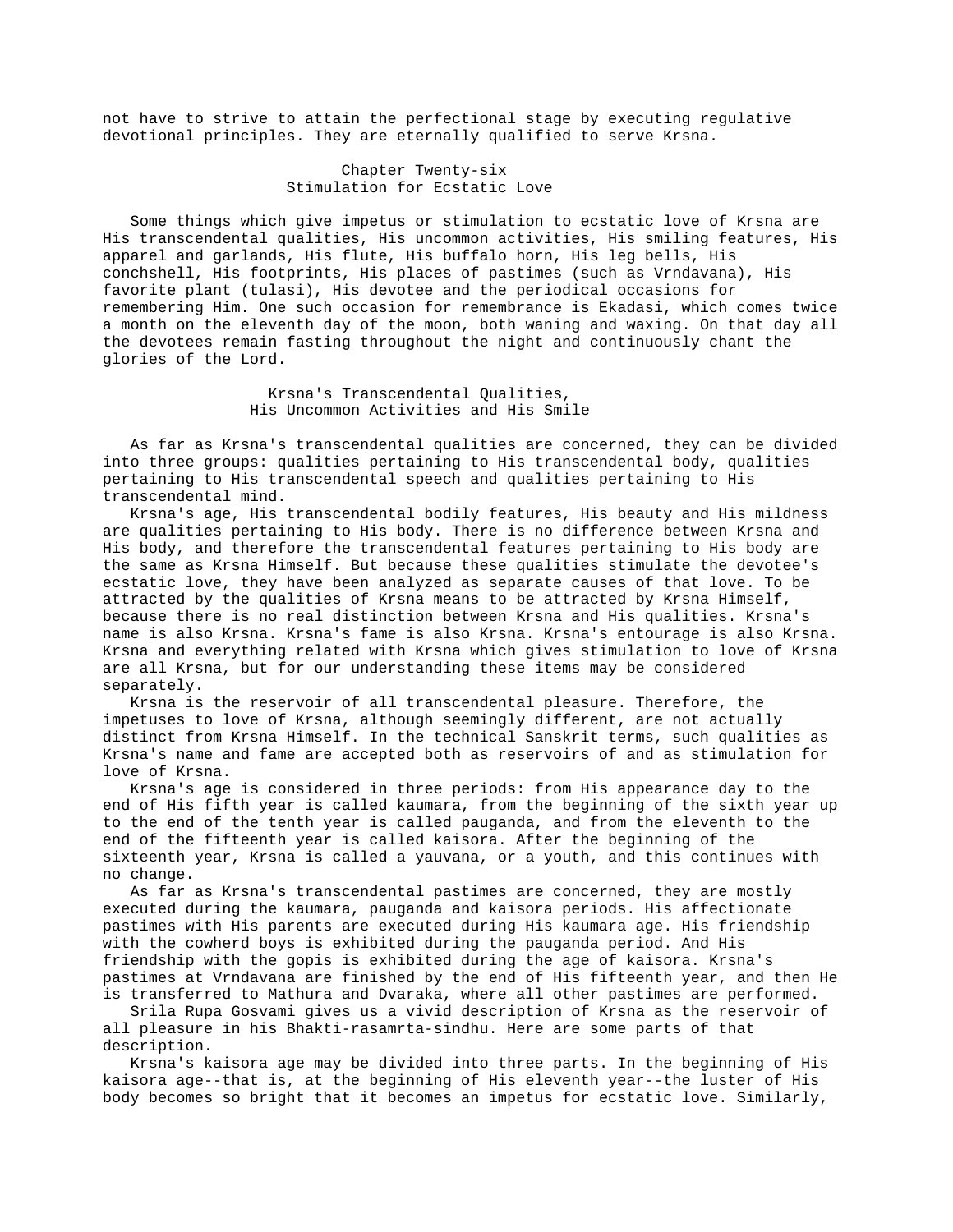there are reddish borders around His eyes, and a growth of soft hairs on His body. In describing this early stage of His kaisora age, Kundalata, one of the residents of Vrndavana, said to her friend, "My dear friend, I have just seen an extraordinary beauty appearing in the person of Krsna. His blackish bodily hue appears just like the indranila jewel. There are reddish signs on His eyes, and small soft hairs are coming out on His body. The appearance of these symptoms has made Him extraordinarily beautiful."

 In this connection, in the Tenth Canto, Twenty-first Chapter, verse 5, of Srimad-Bhagavatam, Sukadeva Gosvami tells King Pariksit, "My dear King, I shall try to describe how the minds of the gopis became absorbed in thought of Krsna. The gopis would meditate on Krsna's dressing Himself just like a dancing actor and entering the forest of Vrndavana, marking the ground with His footprints. They meditated on Krsna's having a helmet with a peacock feather and wearing earrings on His ears and yellow-gold colored garments covered with jewels and pearls. They also meditated on Krsna's blowing His flute and on all the cowherd boys' singing of the glories of the Lord." That is the description of the meditation which the gopis used to perform.

 Sometimes the gopis would think about His soft nails, His moving eyebrows and His teeth, which were catechu-colored from chewing pan. One description was given by a gopi to her friend: "My dear friend, just see how the enemy of Agha has assumed such wonderful features! His brows are just like the brows of Cupid, and they are moving just as though they were dancing. The tips of His nails are so soft--it is as if they were dried bamboo leaves. His teeth are reddish, and so it appears that He has assumed a feature of anger. Under the circumstances, where is the chance for a young girl not to be attracted by such beautiful features and not to be afraid of becoming a victim to such beauty?"

 Krsna's attractive features are also described by Vrnda, the gopi after whom Vrndavana was named. She told Krsna, "My dear Madhava, Your newly invented smile has so captivated the hearts of the gopis that they are simply unable to express themselves! As such, they have become bewildered and will not talk with others. All of these gopis have become so affected that it is as if they had offered three sprinkles of water upon their lives. In other words, they have given up all hope for their living condition." According to the Indian system, when a person is dead there is a sprinkling of water on the body. Thus, the statement of Vrnda shows that the gopis were so enchanted by the beauty of Krsna that because they could not express their minds, they had decided to commit suicide.

 When Krsna arrived at the age of thirteen to fourteen years, His two arms and chest assumed an unspeakable beauty, and His whole form became simply enchanting. When Krsna attained thirteen years of age, His two thighs were challenging the trunks of elephants, His rising chest was trying to come to peace talks with doors of jewels, and His two arms were minimizing the value of the bolts found on doors. Who can describe the wonderful beauty of these features of Krsna? The special beauty of Krsna's body was His mild smiling, His restless eyes and His world enchanting songs. These are the special features of this age.

 There is a statement in this connection that Krsna, on arriving at this age, manifested such beautiful bodily features that His restless eyes became the playthings of Cupid, and His mild smile resembled the newly grown lotus flower. The enchanting vibration of His songs became a great impediment to the young girls, who were supposed to remain chaste and faithful to their husbands.

 At this age Krsna enjoyed the rasa-lila, exhibiting His power of joking with the cowherd girls and enjoying their company in the bushes of the gardens by the bank of the Yamuna.

 In this connection there is the following statement: "Throughout the whole tract of land known as Vrndavana there were the footprints of Krsna and the gopis, and in some places peacock feathers were strewn about. In some places there were nice beddings in the bushes of the Vrndavana gardens, and in some places there were piles of dust due to the group-dancing of Govinda and the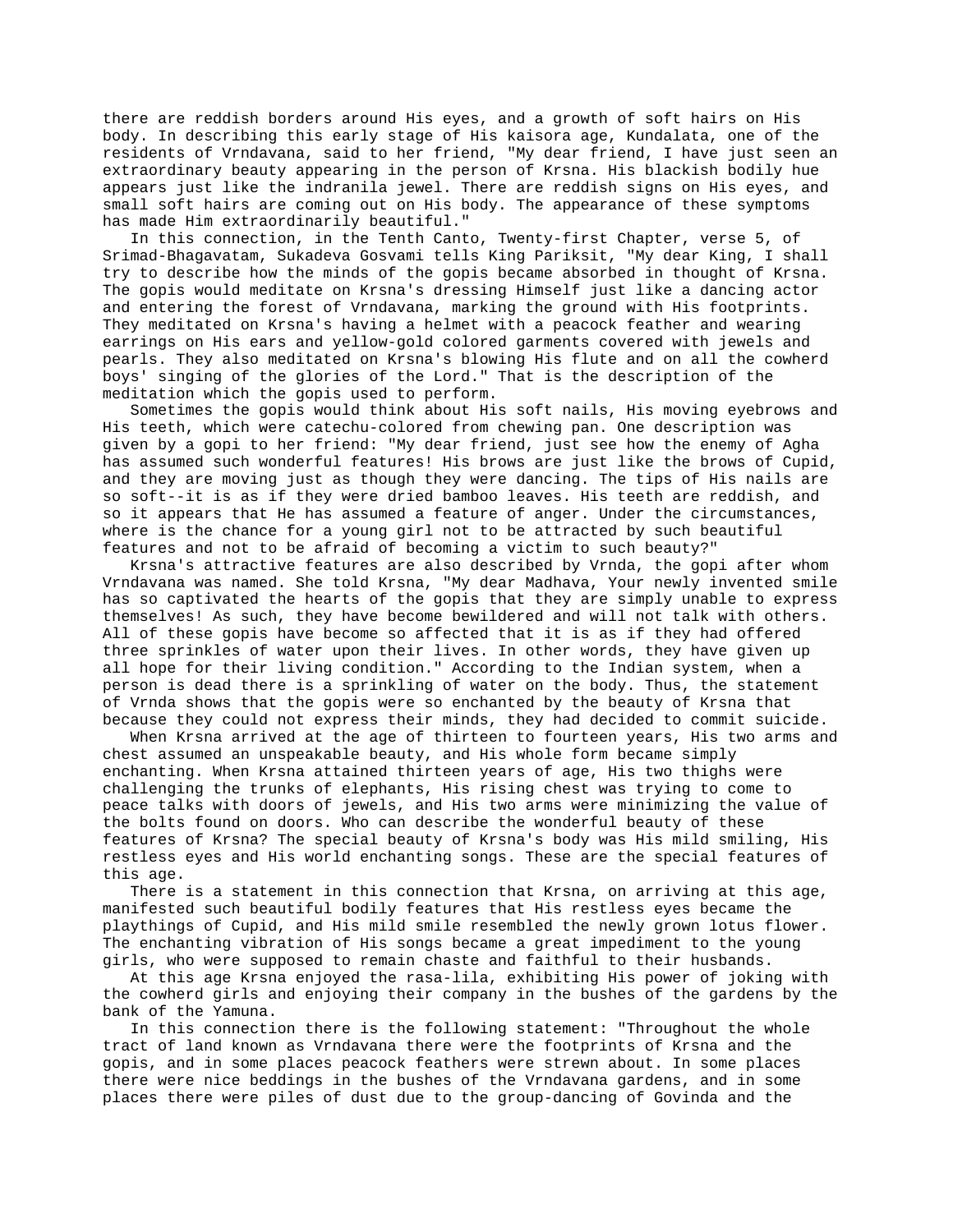gopis." These are some of the features which are due to the different pastimes invented by Sri Krsna in the place known as Vrndavana.

 There is the following statement by one gopi, describing Krsna's attractive feature during this age: "My dear friend, just see how all of a sudden in the sky of Krsna there is a powerful rising sun and how this rising sun is minimizing the rays of our chastity moon. Our attraction for Krsna is so intense that it is drying up the lotus flower of our discrimination, and we are losing our senses in deciding whether we shall continue as chaste women or be victimized by the beauty of Krsna. My dear friend, I think that we have lost all hope of life!"

 In the kaisora age, beginning from the eleventh year and continuing up to the end of the fifteenth year, Krsna's arms, legs and thighs became marked with three divisional lines. At that time Krsna's chest challenged a hill of marakata jewels, His arms challenged pillars of the indranila jewel, the three lines of His waist challenged the waves of the River Yamuna, and His thighs challenged beautiful bananas. One gopi said, "With all these exquisite features of His body, Krsna is too extraordinarily beautiful, and therefore I am always thinking of Him to protect me, because He is the killer of all demons."

 The idea expressed in this statement is that the gopis were comparing their attraction for Krsna to an attack by demons; and to counteract their attraction for the beauty of Krsna, they were also turning to Krsna hopefully, because He is the killer of all kinds of demons. In other words, they were perplexed, because on one hand they were attracted by the beauty of Krsna, and on the other they needed Krsna to drive away the demon of such attraction.

 This kaisora age can be translated as adolescence. At the end of this period all the gopis said, "Krsna is the killer of the attraction of Cupid, and as such He disturbs the patience of all newly married girls. Krsna's bodily features have become so exquisite--it is as if they were all manifesting an artistic sense of the highest sort. His dancing eyes have dimmed the brilliance of the most expert dancer, and so there is no longer any comparison to the beauty of Krsna." Learned scholars therefore describe the features of His body at this time as nava-yauvana, newly invented youthfulness. At this stage of Krsna's bodily features, the conjugal love affairs with the gopis and similar pastimes become very prominent.

 There are six features of conjugal love affairs, called peacemaking, picking a quarrel, going to meet one's lover, sitting together, separation and support. Lord Krsna expanded an empire of these six features, of which He was the ruling prince. Somewhere He was picking quarrels with the young girls, somewhere He was scratching them with the nails of parrots, somewhere He was busy going to visit the gopis, and somewhere He was negotiating through cowherd friends to take shelter of the gopis.

 Some of the gopis addressed Him thus: "Dear Krsna, because of Your adolescent age, You have just become the spiritual master of these young girls, and You are teaching them to whisper among themselves. You are teaching them to offer solemn prayers, as well as training them to cheat their husbands and to join You in the gardens at night, without caring for the instructions of their superiors. You are enthusing them by the vibration of Your enchanting flute; and, as their teacher, You are teaching them all the intricacies of loving affairs."

 It is said that even when Krsna was a boy of five He manifested such youthful energies, but learned scholars do not explain them because of the absence of suitable age. Krsna was beautiful because every part of His body was perfectly arranged without any defect. Such perfect bodily features of Krsna are described as follows: "My dear enemy of Kamsa, Your broad eyes, Your rising chest, Your two pillarlike arms and the thin middle portion of Your body are always enchanting to every lotus-eyed beautiful girl." The ornaments on the body of Krsna were not actually enhancing His beauty, but just the reverse--the ornaments were beautified by Krsna.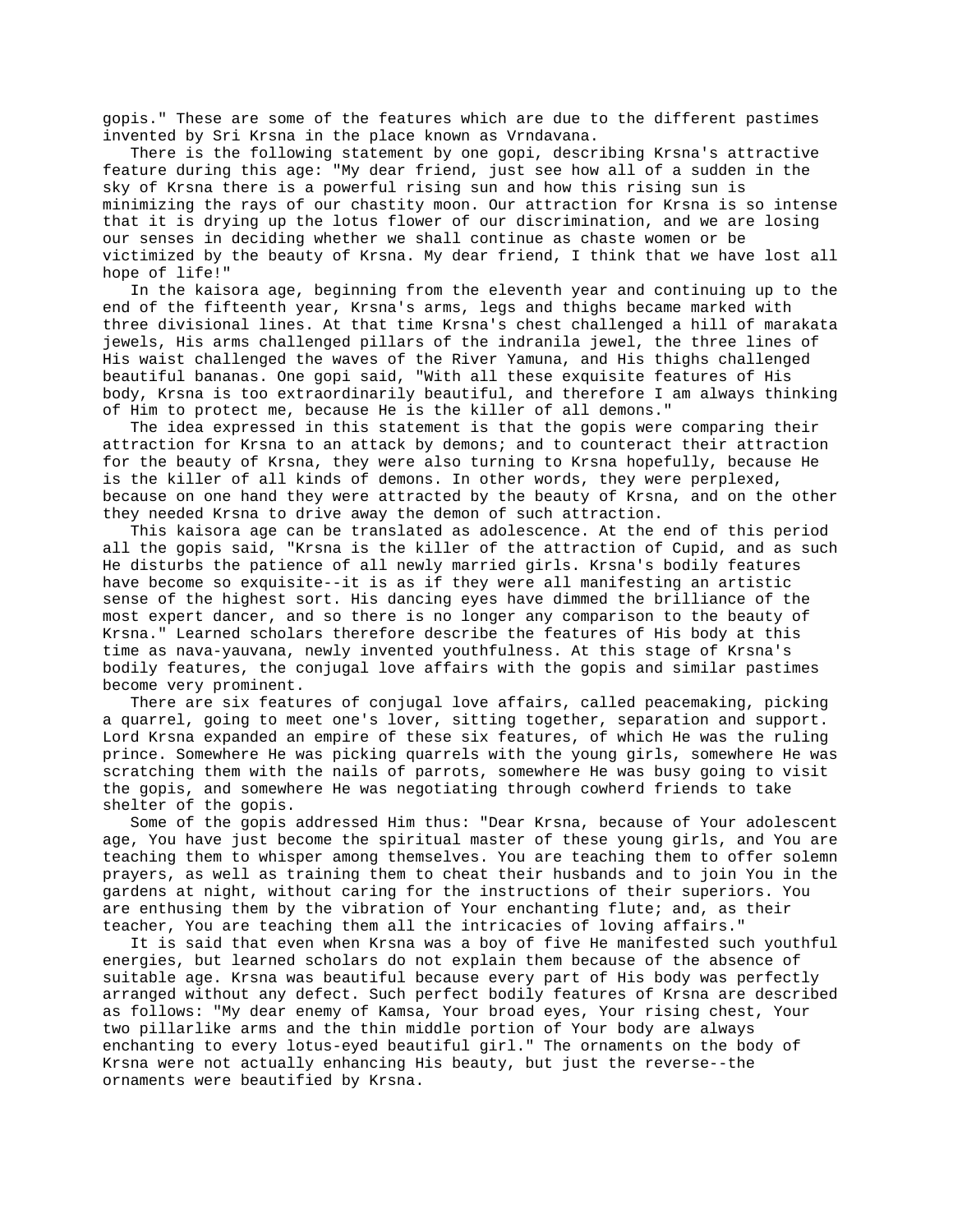A person is called mild when he cannot even bear the touch of the most soft thing. It is described that every part of Krsna's body was so soft that even at the touch of newly grown leaves, the color of the touched part of His skin would change. At this kaisora age, Krsna's endeavors were always bent toward arranging the rasa dance, as well as toward killing the demons in the forest of Vrndavana. While Krsna was engaged in enjoyment with the boys and girls within the forest of Vrndavana, Kamsa used to send his associates to kill Krsna, and Krsna would show His prowess by killing them.

#### Krsna's Apparel and Garlands

 Generally, there are four kinds of garments on the body of Krsna: His shirt, turban, belt and wearing garments. In Vrndavana, He used to put on reddish garments, with a golden shirt on His body and an orange-colored turban on His head. The different kinds of belts, combined with His enchanting smile, used to always increase the transcendental bliss of His associates. This dress of Krsna is described as gorgeous. As a baby elephant is sometimes dressed in colorful clothing, so Krsna's gorgeousness was manifested by decoration with such colorful clothing on the different parts of His body.

 Akalpa refers to the texture of Krsna's hair, His nicely dressed body anointed with sandalwood pulp and decorated with flower garlands, His tilaka and His chewing pan. Krsna was decorated constantly in this akalpa process. Krsna's hair was some times decorated with flowers placed on the middle of His head, or else it was reaching down to His back. In this way Krsna dressed His hair differently at different times. As for the ointment on His body, the pulp of sandalwood generally appeared to be white, and when it was mixed with saffron dye it appeared to be yellow.

 Krsna used to put a vaijayanti garland around His neck. This vaijayanti garland is made of flowers of at least five different colors. Such a garland was always long enough to touch Krsna's knees or feet. Besides this garland of flowers, there were other kinds of flower garlands too--sometimes decorating His head, sometimes hanging around His neck and chest. Artistic paintings with sandalwood pulp and colored sandalwood were also to be found on the body of Krsna.

 One gopi addressed her friend and began to praise the bodily features of Krsna. She praised His blackish complexion, the reddish color of chewing pan enhancing His beauty hundreds of times, the curling hair on His head, the kumkum<footnote>Kumkum is a sweetly flavored red spots on His body and the tilaka on His forehead.

 His helmet, His earrings, His necklace, His four garments, the bangles on His head, the rings on His fingers, His ankle bells and His flute--these are the different features of Krsna's ornaments. Krsna, the enemy of Agha, always looked beautiful with His incomparable helmet, His earrings made of diamonds, His necklace of pearls, His bangles, His embroidered garments and the beautiful rings on His fingers.

 Krsna is sometimes called vana-mali. Vana means "forest," and mali means "gardener," so vana-mali refers to one who extensively uses flowers and garlands on different parts of His body. Krsna was dressed like this not only in Vrndavana but also on the Battlefield of Kuruksetra. Seeing such colorful dress and the garlands of different flowers, some great sages prayed, "Lord Krsna was going to the Battlefield of Kuruksetra not to fight, but to grace all of the devotees with His presence."

## Krsna's Flute

 As far as His flute is concerned, it is said that the vibration of this wonderful instrument was able to break the meditation of the greatest sages.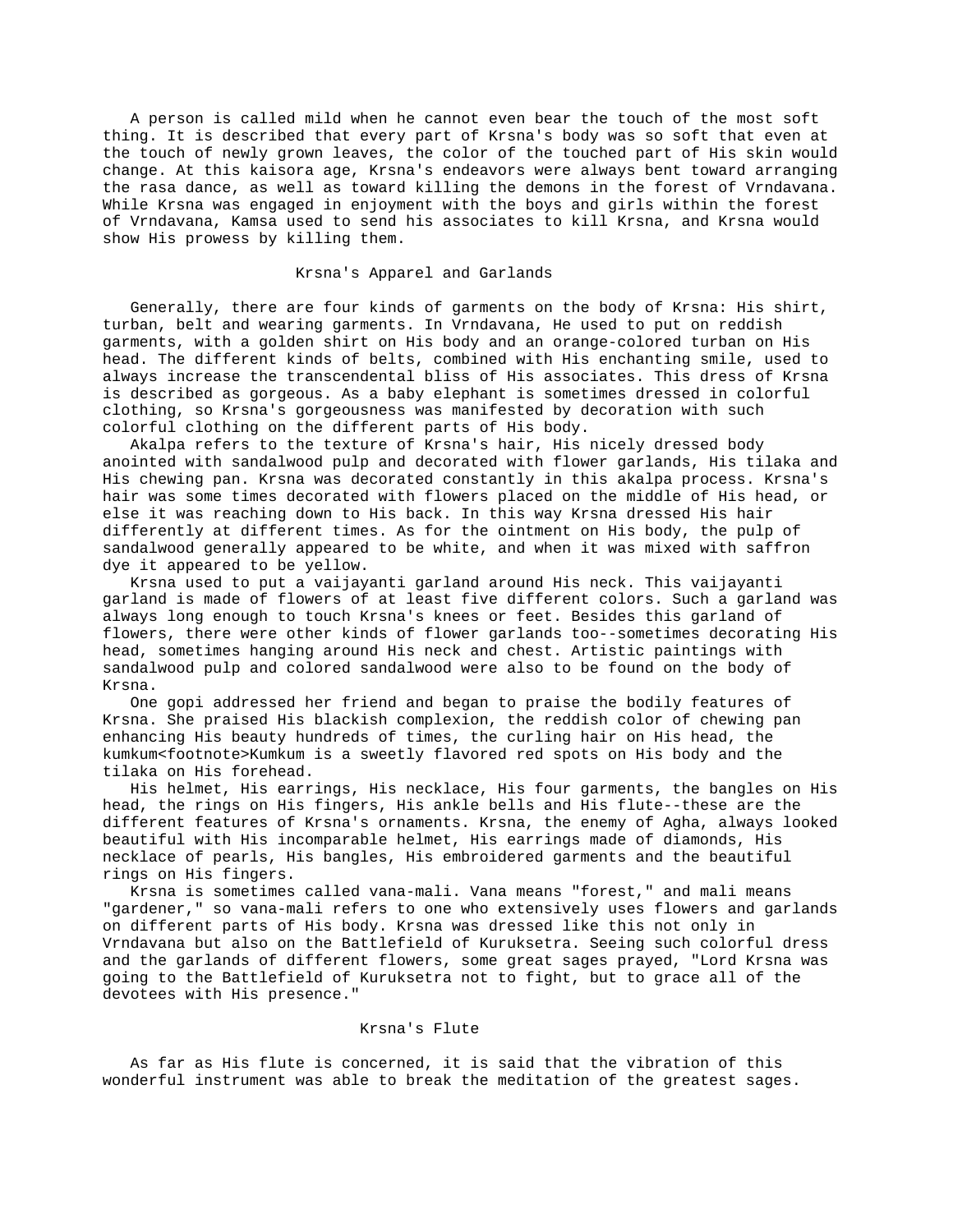Krsna was thus challenging Cupid by advertising His transcendental glories all over the world.

 There are three kinds of flutes used by Krsna. One is called venu, one is called murali, and the third is called vamsi. Venu is very small, not more than six inches long, with six holes for whistling. Murali is about eighteen inches long with a hole at the end and four holes on the body of the flute. This kind of flute produces a very enchanting sound. The vamsi flute is about fifteen inches long, with nine holes on its body. Krsna used to play on these three flutes occasionally when they were needed. Krsna has a longer vamsi, which is called mahananda, or sammohini. When it is still longer it is called akarsini. When it is even longer it is called anandini. The anandini flute is very pleasing to the cowherd boys and is technically named vamsuli. These flutes were sometimes bedecked with jewels. Sometimes they were made of marble and sometimes of hollow bamboo. When the flute is made of jewels it is called sammohini. When made of gold, it is called akarsini.

#### Krsna's Buffalo Horn

 Krsna used a buffalo horn as a bugling instrument. This instrument was always highly polished and circled with gold bands, and on the middle there was a hole. Regarding these instruments, there is a metaphorical statement about a gopi named Taravali. It is said that Taravali was bitten by the most venomous snake of Krsna's flute. Then, in order to neutralize the poisonous effect, she drank the milk produced by the buffalo horn in the hand of Krsna. But instead of decreasing the poisonous effect, it increased it a thousand times. The gopi was thus put into the most miserable poisoned condition.

#### The Attraction of Krsna's Leg Bells

 A certain gopi once stated to her friend, "My dear friend, when I heard the sound of the leg bells of Sri Krsna, I immediately started to go out of the house to see Him. But most regrettably, my superiors were present just before me at that time, and I could not go out."

## Krsna's Conchshell

 Krsna's conchshell is known as Pancajanya. This Pancajanya conch is also mentioned in Bhagavad-gita. Krsna sounded it before the Battle of Kuruksetra. It is said that when Lord Krsna blows on His transcendental conchshell, the wives of the demons become subject to abortions, and the wives of the demigods become blessed with all auspiciousness. In this way, the sound of Krsna's conchshell used to vibrate and circulate all over the world.

### Krsna's Footprints

 It is stated in Srimad-Bhagavatam that when Akrura, who drove Krsna from Vrndavana to Mathura, saw the footprints of Krsna on the land of Vrndavana, his ecstatic love for Krsna increased so much that the hairs on his body stood up. His eyes became overflooded with tears, and in such ecstasy he jumped out of the chariot and fell down on the ground and began to chant, "How wonderful this is! How wonderful this is!"

 Similar feelings were expressed by the gopis when they were going to the bank of the Yamuna and saw Krsna's footprints in the dust. When Krsna walked on the ground of Vrndavana, the marks of His sole (flag, thunderbolt, fish, a rod for controlling elephants, and a lotus flower) would be imprinted upon the dust of the land. The gopis became overwhelmed simply at seeing those marks on the ground.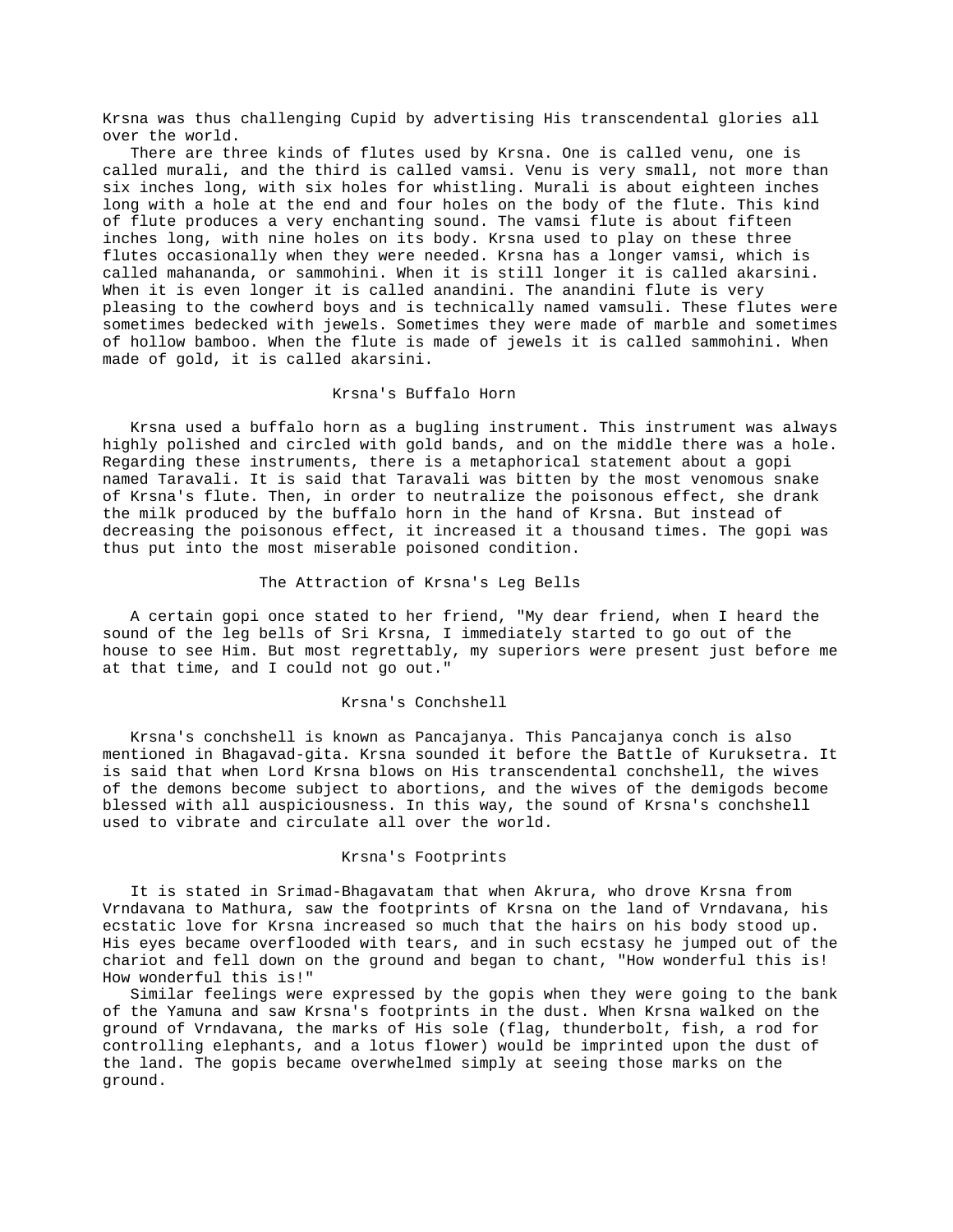### Krsna's Places of Pastimes

 One devotee has exclaimed, "Oh, I have not as yet visited the wonderful places where the pastimes of the Lord were performed. But simply by hearing the name of Mathura I have become overwhelmed with joy!"

## Krsna's Favorite Plant: Tulasi

 Lord Krsna is very fond of tulasi leaves and buds. Because tulasi buds are usually offered up to the lotus feet of Krsna, a devotee once prayed to the tulasi buds to give him some information about the lotus feet of the Lord. The devotee expected that the tulasi buds would know something about the glories of Lord Sri Krsna's lotus feet.

### Krsna's Devotees

 One may sometimes become overwhelmed with joy by seeing a devotee of the Lord. When Dhruva Maharaja saw two associates of Narayana approaching him, he immediately stood up out of sincere respect and devotion and remained before them with folded hands; but because of his ecstatic love, he could hardly offer them a proper reception.

 There is a statement by a gopi who addressed Subala, a friend of Krsna: "My dear Subala, I know that Krsna is your friend and that you always enjoy smiling and joking with Him. The other day I saw you both standing together. You were keeping your hand upon Krsna's shoulder, and both of you were joyfully smiling. When I saw the two of you standing like that in the distance, my eyes at once became overflooded with tears."

## Special Days for Remembering Krsna

 There are many statements about the festive days in connection with Krsna's different activities. One of these festive days is Janmastami, the day of Krsna's birth. This Janmastami day is the most opulent festival day for the devotees, and it is still observed with great pomp in every Hindu house in India. Sometimes even the devotees of other religious groups take advantage of this auspicious day and enjoy the performance of the ceremony of Janmastami. Ecstatic love for Krsna is also aroused on the days of Ekadasi, which are other festive days in connection with Krsna.

# Chapter Twenty-seven Symptoms of Ecstatic Love

 The bodily symptoms manifested by a devotee in expressing ecstatic love for Krsna are called anubhava. Practical examples of anubhava are as follows: dancing, rolling on the ground, singing very loudly, stretching the body, crying loudly, yawning, breathing very heavily, neglecting the presence of others, drooling, laughing like a madman, wheeling the head and belching. When there is an extraordinary excess of ecstatic love, with all of these bodily symptoms manifested, one feels relieved transcendentally.

 These symptoms are divided into two parts: one is called sita, and the other is called ksepana. When there is yawning, the symptoms are called sita, and when there is dancing they are called ksepana.

## Dancing

 While watching the rasa dance performed by Lord Krsna and the gopis, Lord Siva beheld the beautiful face of Krsna and immediately began to dance and beat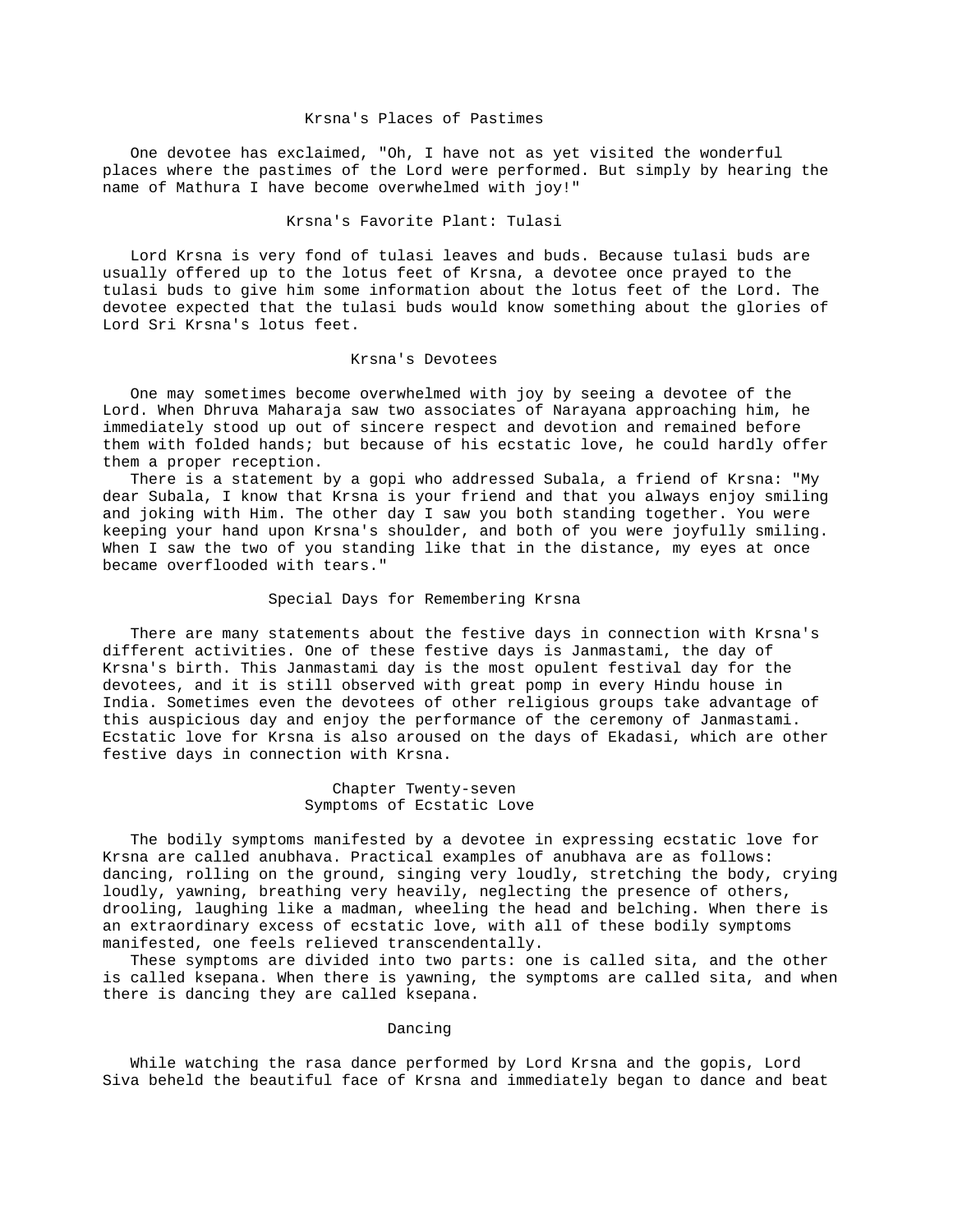upon his small dindima drum. While Lord Siva was dancing in ecstasy, his eldest son, Ganesa, joined him.

## Rolling on the Ground

 In the Third Canto, First Chapter, verse 32, of Srimad-Bhagavatam, Vidura inquires from Uddhava, "My dear friend, is Akrura in an auspicious condition? Not only is he a learned scholar and sinless, but he is also a devotee of Lord Krsna. He has such ecstatic love for Krsna that I have seen him rolling upon Krsna's footprints in the dust as if bereft of all sense." Similarly, one gopi gave a message to Krsna that Radharani, because of Her separation from Him and because of Her enchantment with the aroma of His flower garlands, was rolling on the ground, thereby bruising Her soft body.

#### Singing Loudly

 One gopi informed Krsna that when Srimati Radharani was singing about His glories, She enchanted all of Her friends in such a way that they became stonelike and dull. At the same time, the nearby stones began to melt away in ecstatic love.

 When Narada Muni was chanting the Hare Krsna mantra, he chanted so loudly that it was apprehended that Lord Nrsimha had appeared. Thus all the demons began to flee in different directions.

## Stretching the Body

 It is said that sometimes when Narada, the carrier of the vina, remembers his Lord Krsna in great ecstasy, he begins to stretch his body so vigorously that his sacred thread gives way.

# Crying Loudly

 A gopi once said to Krsna, "My dear son of Nanda Maharaja, by the sound of Your flute Srimati Radharani has become full of lamentation and fear, and thus, with a faltering voice, She is crying like a kurari bird."

 It is described that by hearing the vibration of Krsna's flute, Lord Siva becomes very puzzled and begins to cry so loudly into space that the demons become vanquished and the devotees become overwhelmed with joy.

### Yawning

 It is said that when the full moon rises, the lotus petals become expanded. Similarly, when Krsna used to appear before Radharani, Her face, which is compared to the lotus flower, would expand by Her yawning.

## Breathing Heavily

 As far as breathing heavily is concerned, it is state d, "Lalita [one of the gopis] is just like a cataki bird, which only takes water falling directly from the rain cloud and not from any other source." In this statement Krsna is compared to the dark cloud, and Lalita is compared to the cataki bird seeking only Krsna's company. The metaphor continues to say, "As a heavy wind sometimes disperses a mighty cloud, so the heavy breath from Lalita's nostrils caused her to miss Krsna, who had disappeared by the time she recovered herself."

## Neglecting the Presence of Others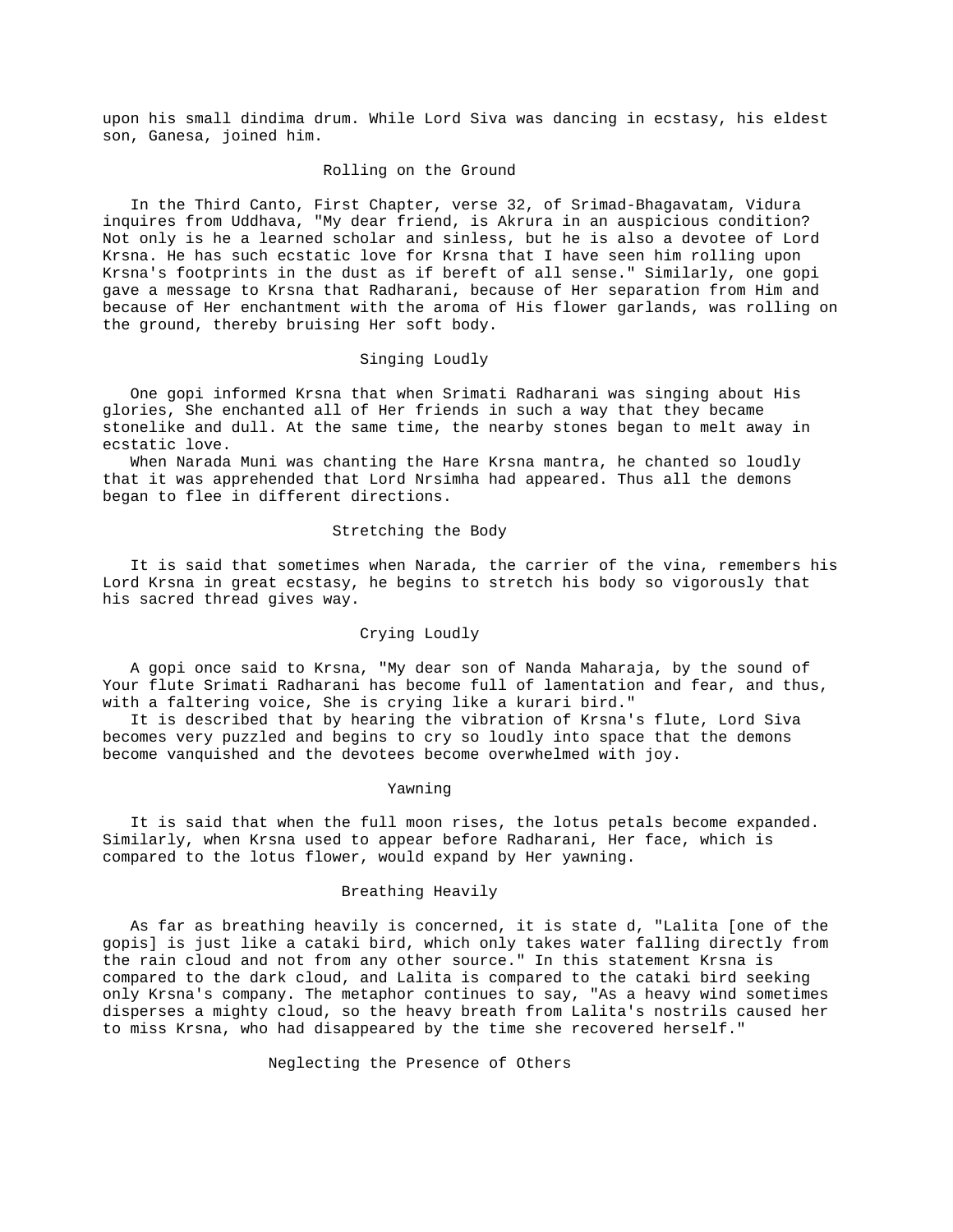As far as neglecting the presence of others is concerned, the wives of the brahmanas who were performing sacrifices at Vrndavana left home as soon as they heard that Krsna was nearby. They left their homes without caring for their learned husbands. The husbands began to discuss this among themselves: "How wonderful is the attraction for Krsna that it has made these women leave us without any care!" This is the influence of Krsna. Anyone who becomes attracted to Krsna can be relieved from the bondage of birth and death, which can be compared to the locked-up homes that were neglected by the wives of the brahmanas.

 In the Padyavali there is a statement by some devotees: "We shall not care for any outsiders. If they should deride us, we shall still not care for them. We shall simply enjoy the transcendental mellow of chanting Hare Krsna, and thus we shall roll on the ground and dance ecstatically. In this way we shall eternally enjoy transcendental bliss."

### Drooling

 As an example of the running down of saliva from the mouth, it is stated that sometimes when Narada Muni was chanting the Hare Krsna mantra, he remained stunned for a while, and saliva oozed from his mouth.

## Laughing like a Madman

 When a devotee laughs very loudly like a madman, it is done out of an extraordinary agitation of ecstatic love within the heart. Such mad laughing is an expression of the condition of the heart which is technically called attahasa. When a devotee becomes affected with this mental condition, his love is expressed through the lips. The laughing sounds, coming one after another, are compared to flowers falling from the creeper of devotion which grows within the heart of the devotee. In the Caitanya-caritamrta devotional service to the Lord is also compared to a creeper which rises up to the lotus feet of Krsna in Goloka Vrndavana.

## Wheeling of the Head

 One gopi told her friend, "It appears that Lord Krsna, the enemy of the demon Agha, has released from His mouth a whirlwind which is acting on your head and is gradually proceeding to do the same to the other lotus-eyed gopis."

## Belching

 Sometimes belching also becomes a symptom of ecstatic love for Krsna. There is evidence of this in Paurnamasi's address to one crying associate of Radharani: "My dear daughter, don't be worried because Srimati Radharani is belching. I am about to offer a remedial measure for this symptom. Do not cry so loudly. This belching is not due to indigestion; it is a sign of ecstatic love for Krsna. I shall arrange to cure this belching symptom immediately. Don't be worried." This statement by Paurnamasi is evidence that ecstatic love for Krsna is sometimes manifested through belching.

 Sometimes trembling of the whole body and hemorrhaging from some part of the body are also manifested in response to ecstatic love for Krsna, but such symptoms are very rare, and therefore Srila Rupa Gosvami does not discuss any further on this point.

> Chapter Twenty-eight Existential Ecstatic Love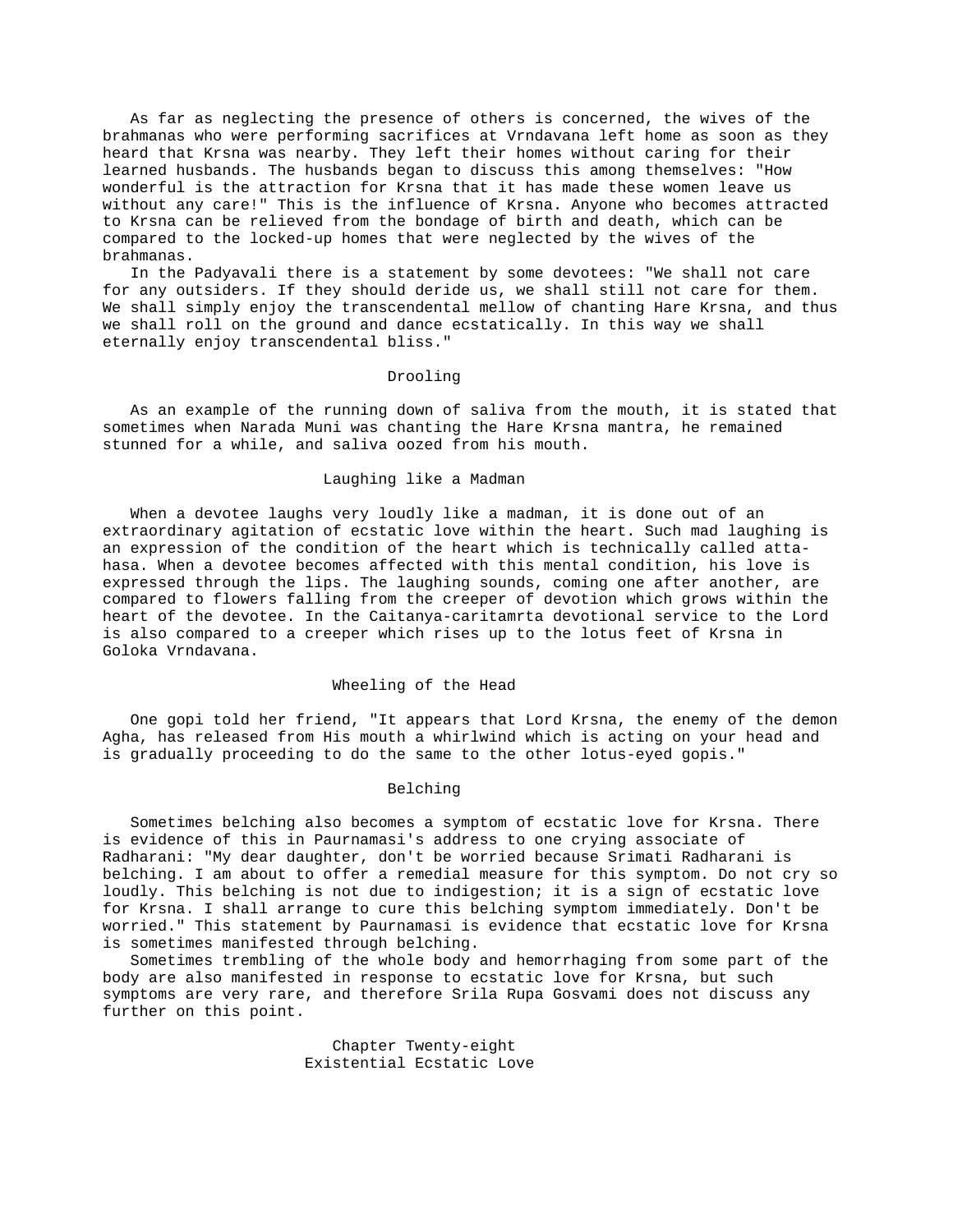When a devotee is always intensely affected by love for Krsna in a direct relationship with Him--or even a little apart from Him--his status is called existential ecstatic love. The symptoms originating from such existential ecstatic love are divided into three headings--namely moist, burnt and dried-up.

 Moist existential ecstatic love aroused in connection with Krsna is divided into two: direct and indirect. Radharani was weaving a garland of kunda flowers, and upon hearing the vibration of Krsna's flute, She immediately stopped Her work. This is an example of direct moistened existential ecstatic love. Indirect moistened existential ecstatic love is described in the following statement: Krsna, who is also called Purusottama, is to the eyes of mother Yasoda just like the cloud is to the eyes of the cataki bird. When Krsna had been brought to Mathura, mother Yasoda, being very anxious and angry, began to rebuke the King of Mathura.

 Burnt existential ecstatic love is divided into three, and one example is as follows: One day, mother Yasoda was dreaming that the gigantic demon Putana was lying on the courtyard of her house, and she immediately became anxious to seek out Krsna.

 When there are manifestations of ecstatic symptoms in the body of a nondevotee, these are called dried-up symptoms of ecstatic love. The nondevotees are actually materialistic, but in contact with some pure devotee, they sometimes may manifest some symptoms of ecstasy. Devotional scholars call these dried-up symptoms.

 There are eight symptoms of existential ecstatic love: becoming stunned, perspiring, standing of the hairs on the body, faltering of the voice, trembling of the body, changing of bodily colors, shedding of tears and devastation.

 The scientific explanation of these eight symptoms is given by Rupa Gosvami as follows. When the vital force of life is in contact with the earth, one is stunned. When the same force comes into contact with water, there is the shedding of tears. When the same force comes into contact with fire, there is perspiration. When the force comes into contact with the sky, there is complete devastation. And when that force comes into contact with the air, there is trembling, failing of the voice and standing of the hairs on the body.

 These symptoms are sometimes manifested internally and sometimes externally. The pure devotee always feels such symptomatic expressions within himself, but being afraid of outsiders he does not generally manifest them externally.

## Becoming Stunned

 The symptom of being stunned is caused by ecstatic tribulation, fearfulness, astonishment, lamentation and anger. This symptom is exhibited by a stoppage of talking, a stoppage of movement, a feeling of voidness and an extreme feeling of separation.

 When Uddhava was describing Krsna's pastimes to Vidura, he said, "One day the gopis became stunned when Krsna, in the dress of a gardening maid, entered the greenhouse and enlivened them with joking and laughter. Then when Krsna left the greenhouse, the gopis were seeing Krsna so ecstatically that it was as though both their minds and eyes were following Him." These symptoms signify that although the gopis' business was not finished, they had become stunned with ecstatic love.

 Another example of being stunned took place when Krsna was surrounded by various wrestlers in the sacrificial arena of Kamsa. His mother, Devaki<footnote> Devaki was the "natural" mother of Krsna, His father being Vasudeva. In order to protect the divine baby from Devaki's brother, Kamsa, Vasudeva delivered Krsna to Nanda and mother Yasoda in Vrndavana, and it was there that He exhibited His childhood pastimes. At sixteen years of age He returned to Mathura (where Devaki had given birth to Him) and vanquished Kamsa in the arena mentioned here. See the author's Krsna, as well as his Srimad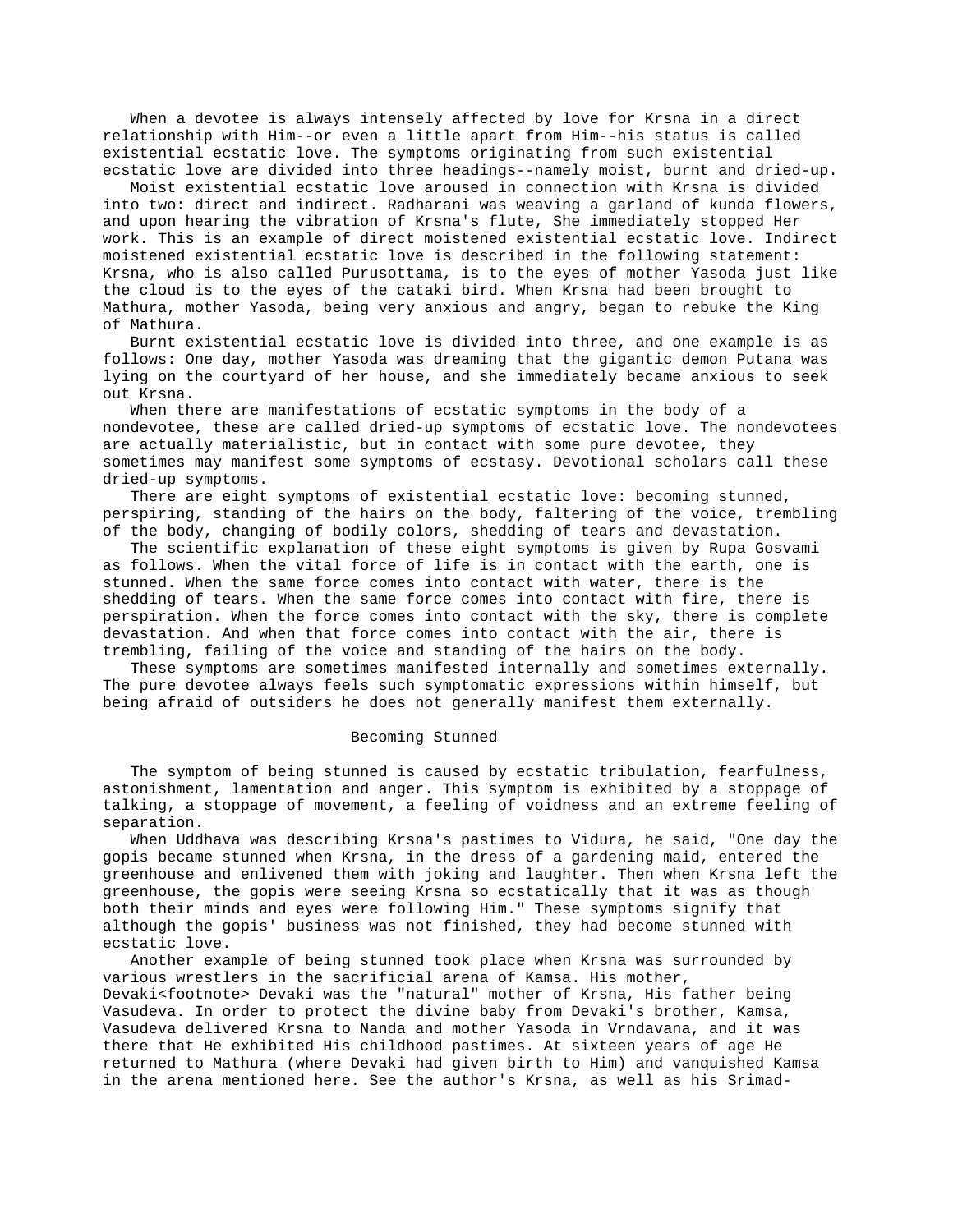Bhagavatam,, then became stunned, and her eyes dried up when she saw Krsna among the wrestlers.

 There is also an example of the astonishment of Lord Brahma. It is explained in the Tenth Canto, Thirteenth Chapter, verse 56, of Srimad-Bhagavatam, that when Brahma understood that this cowherd boy was the Supreme Personality of Godhead Himself, he became stunned. All of his sensory activities stopped when he saw all the cowherd boys again, along with Krsna. Lord Brahma was so stunned that he appeared to be a golden statue with four heads. Also, when the residents of Vraja found that Krsna had lifted Govardhana Hill with His left hand, they became stunned.

 Astonishment caused by lamentation was exemplified when Krsna was entering into the belly of the Bakasura demon and all the demigods from higher planets became stunned with lamentation. A similar example of becoming stunned was visible in Arjuna when he saw that Asvatthama was attempting to release his brahmastra<footnote> The brahmastra was a nuclear at Krsna.

#### Perspiring

 An example of perspiring because of jubilation is described in Srimad-Bhagavatam. One gopi addressed Radharani thus: "My dear Radharani, You are rebuking the sunshine unnecessarily, but I can understand that You are perspiring only because of Your becoming too lusty at seeing Krsna."

 Perspiration caused by fearfulness was exhibited by Raktaka, one of the servants of Krsna. One day Krsna dressed Himself just like Abhimanyu, the husband of Radharani. Abhimanyu did not like Radharani's association with Krsna, and therefore when Raktaka saw Krsna in the dress of Abhimanyu and thus mistook His identity, he began to strongly rebuke Him. As soon as Raktaka finally understood that it was Krsna in the dress of Abhimanyu, he began perspiring. This perspiration was caused by fearfulness.

 Perspiration due to anger was exhibited by Garuda, the eagle who is the carrier of Visnu. Once the heavenly king, Indra, was sending torrents of rain over Vrndavana. Garuda was observing the incident from above the clouds, and because of his anger, he began perspiring.

## Standing of Hairs on the Body

 The standing up of hair on the body was manifested when mother Yasoda found within Krsna's mouth all of the universal planetary systems. She had asked Krsna to open His mouth wide just to see whether He had eaten dirt. But when Krsna opened His mouth, she saw not only the entire earth, but also many other planets within His mouth. This caused a standing up of the hair on her body.

 The standing up of hair on the body resulting from jubilation is described in the Tenth Canto, Thirtieth Chapter, verse 10, of Srimad-Bhagavatam, in connection with the gopis engaged in the rasa dance. During this rasa dance Krsna disappeared all of a sudden with Radharani, and the gopis began to search Him out. At that time they addressed the earth and said, "Dear earthly planet, how many austerities and penances you must have undergone to have the lotus feet of Krsna always touching your surface. I think that you must be very jubilant, because the trees and plants, which are just like hairs on your body, are standing up so gloriously. May we ask when you first got these symptoms? Have you been enjoying this jubilation since you were touched by the incarnation Vamana or since you were delivered by the incarnation Varaha?"

 Krsna would sometimes perform mock fighting along with the cowherd boys. When Krsna blew His horn in this mock fighting, Sridama, who was on the opposing side, felt his bodily hairs stand up. Similarly, when Arjuna saw Krsna in His gigantic universal form, there was a standing of the hairs on his body.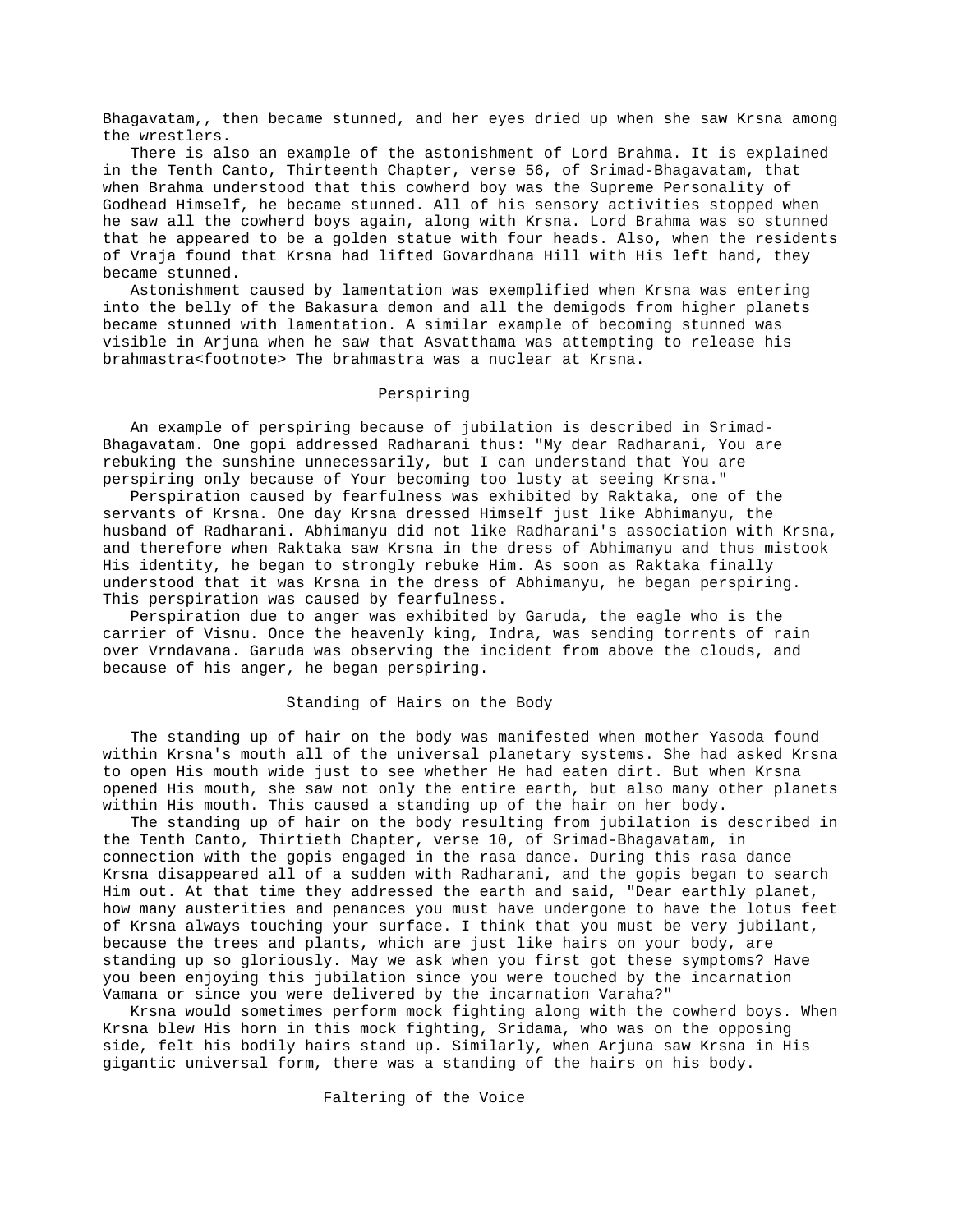When Krsna was going to Mathura on the chariot driven by Akrura, Yasoda and all the gopis came to try to forbid Him to pass and to block His way. At that time Radharani was so perturbed that in a faltering voice She requested mother Yasoda to please stop Akrura.

 Faltering of the voice resulting from wonder was exhibited by Brahma. It is said in Srimad-Bhagavatam, Tenth Canto, Thirteenth Chapter, verse 64, that after bowing down before Lord Krsna, when Brahma began to rise he prayed to the Lord in a faltering voice.

 In the Tenth Canto, Twenty-ninth Chapter, verse 30, another example of faltering of the voice was exhibited by the gopis when they came to Krsna, desiring to dance with Him. Krsna asked them to go back to their husbands and homes. The gopis apparently became very angry and began to talk to Krsna with faltering voices.

 In the Tenth Canto, Thirty-ninth Chapter, verses 56 and 57, of Srimad-Bhagavatam, a faltering voice due to jubilation was exhibited by Akrura when he was shown all of the Vaikuntha planets resting within the River Yamuna. When Akrura understood that Krsna was the Supreme Personality of Godhead, he bowed his head to Krsna's lotus feet and with folded hands began to pray in a faltering voice.

 There are also examples of faltering of the voice caused by fearfulness. One of Krsna's friends praised Him thus: "My dear friend, Your flute was given to Your servant Patri, and when I asked him to return it he began speaking in a faltering voice, and his complexion became yellow."

### Trembling

 When Krsna was trying to capture the demon Sankha, Radharani began trembling out of fearfulness. Similar trembling of the body was exhibited in Sahadeva, the younger brother of Nakula. When Sisupala was vehemently blaspheming the Lord, Sahadeva began to tremble out of anger.

 Trembling of the body was also exhibited by Radharani out of tribulation. Radharani trembled as She told one of the gopis, "Don't joke with this disappointing boy! Please ask Him not to approach Me, because He is always the cause of all grief for us."

## Changing of Bodily Color

 Sometimes, due to great aggrievement caused by the dealings of Krsna, the body changes color. The gopis therefore addressed the Lord thus: "Dear Krsna, due to separation from You, all of the denizens of Vrndavana have changed their color. And because of this change of color even the great sage Narada was thinking of Vrndavana as a white island in the ocean of milk."

 When Krsna and Balarama were present in the arena of Kamsa, Kamsa's body changed color. Similarly, Indra's face changed color when he saw that Krsna was protecting all the denizens of Vraja by lifting Govardhana Hill. If the color change takes place due to excessive jubilation, the hue turns red. Because such a change of color is so rare, Srila Rupa Gosvami does not further discuss this point.

### Tears

 Out of jubilation, anger or separation there may be the pouring down of tears from the eyes. When such tears are very cold they are due to jubilation, and when they are due to anger the tears become hot. In all cases there is a severe movement of the eyes, and the eyes generally become reddish. There is also an itching sensation which causes the sufferer to rub his eyes.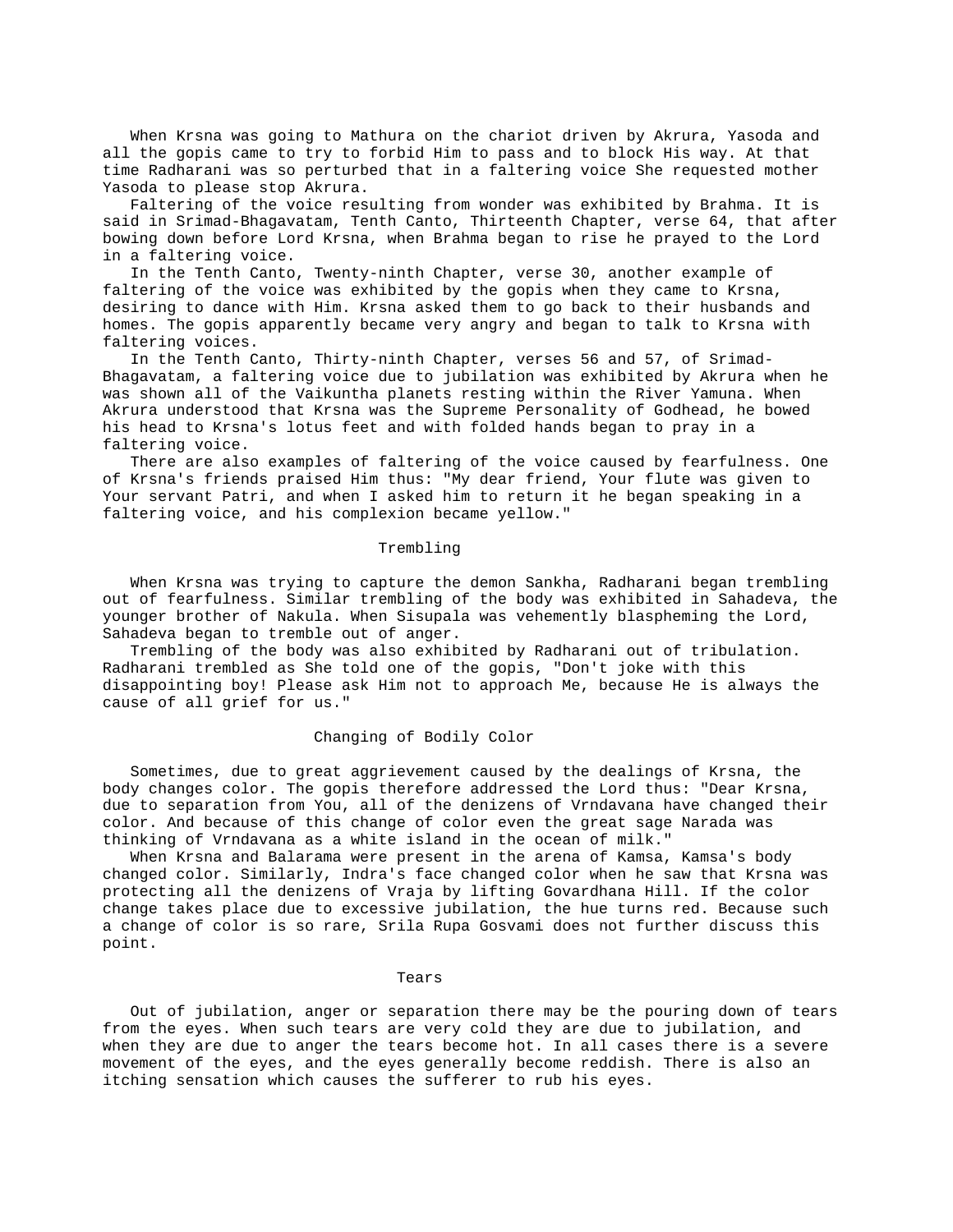When the lotus-eyed Rukmini, the first queen of Krsna in Dvaraka, was shedding tears out of ecstatic jubilation, she did not like the tears. There is a passage in the Hari-vamsa wherein Satyabhama begins to shed tears because of her great affection for Krsna.

 An example of shedding tears because of anger was exhibited by Bhima when he saw that Sisupala was insulting Krsna in the Rajasuya arena of sacrifice. Bhima wanted to kill Sisupala immediately, but because Krsna did not order him to do so, he became morose with anger. It is described that there were hot tears covering his eyes, as a thin cloud sometimes covers the evening moon. In the evening, when the moon is slightly covered by a thin cloud, it looks very nice, and when Bhima was shedding tears on account of his anger, he also looked very nice.

 In the Tenth Canto of Srimad-Bhagavatam, Sixtieth Chapter, verse When Krsna and Rukmini were talking, Rukmini became frightened of separation from Krsna, and therefore she began scratching the earth with her red, lotuslike nails. Because she was shedding tears, the black ointment from her eyes was dripping, along with the tears, onto her breasts, which were covered with kumkum powder. Rukmini was so aggrieved that her voice was choked up.

### Devastation

 When a person is confused by simultaneous happiness and tribulation and does not know what to do, this state of confusion is called pralaya, or devastation. In this condition of pralaya one sometimes falls down on the ground, and all the symptoms of ecstatic love become manifest. When the gopis were searching after Krsna and all of a sudden He came out from the bushes and creepers, all of them became stunned and almost senseless. In this state the gopis appeared very beautiful. This is an example of pralaya, or devastation, in happiness.

 There are also instances of pralaya in distress. One such example is described in the Tenth Canto, Thirty-ninth Chapter, verse 15, of Srimad-Bhagavatam, wherein Sukadeva Gosvami tells King Pariksit, "My dear King, when the gopis were missing Krsna, they were so much absorbed in meditation upon Him that all of their senses stopped functioning, and they lost all bodily sense. It was as though they had become liberated from all material conditions."

## Degrees of Ecstatic Symptoms

 Out of the many ecstatic symptoms of the body, the symptom of being stunned is especially significant. According to the degree of being stunned, the vital force within the body becomes agitated, and due to such a state, the other ecstatic loving symptoms sometimes become altered. These transcendental ecstatic symptoms gradually develop, and in the course of such development they are sometimes called smoky, sometimes called blazing, and sometimes called shining. These three degrees are experienced for many, many years, and they extend to different parts of the body. Unlike the shedding of tears and faltering of the voice, the condition of being stunned is spread all over the body. The shedding of tears and faltering of the voice are simply localized symptoms.

 The shedding of tears, however, sometimes makes the eyes become swollen and whitish, and sometimes the lenses of the eyes become differently focused. Faltering of the voice may sometimes cause choking in the throat and extreme anxiety. As the different symptoms of these ecstatic manifestations are localized, they are accompanied by different local reactions; e.g., when the throat is choked up because of a faltering voice, there may be a sound like "ghura." Such sounds choke the voice, and with extreme mental anxiety they may be manifest in different ways. All these symptoms are listed under the dried-up existential condition known as smoky, and they are exhibited in different ways.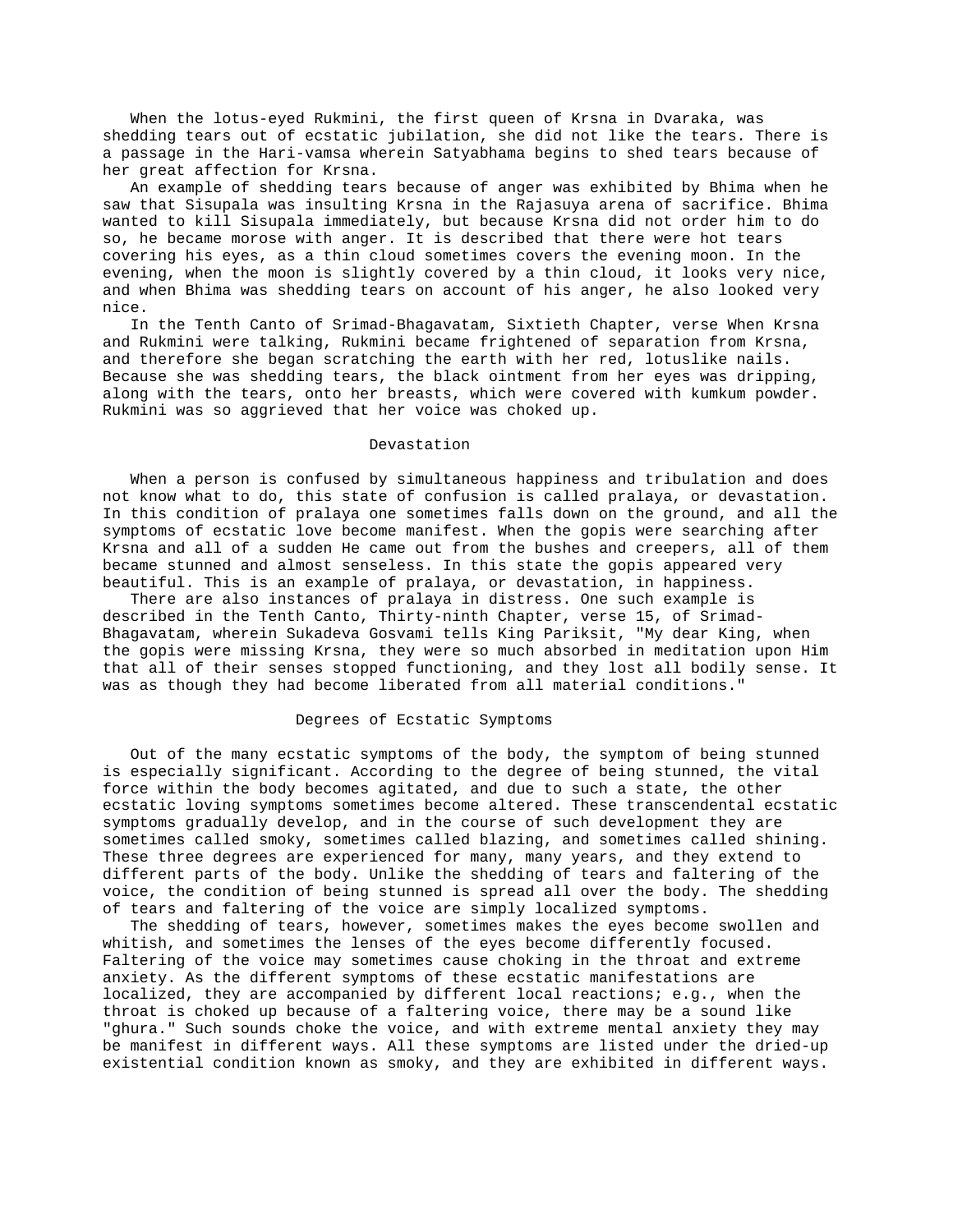Sometimes, while participating in ceremonies celebrating Krsna's pastimes, or in the society of devotees, there is dancing ecstasy. Such sentiments are called blazing.

 None of the above symptoms can be manifested without the basic principle of strong attachment for Krsna. In the smoky condition of such ecstatic expressions, the symptoms could otherwise be hidden. This type of symptom was experienced by Priest Gargamuni, who was performing some ritualistic ceremony in the house of Nanda Maharaja. When he heard about Krsna's killing of the Aghasura demon, there were some tears visible in his eyes, his throat was trembling, and perspiration covered his whole body. In this way Priest Gargamuni's beautiful face assumed a nice condition.

 When several such ecstatic symptoms are visible, the condition is called blazing. For example, one of Krsna's friends told Him, "My dear friend, as soon as I heard the sound of Your flute from within the forest, my hands became almost motionless, and my eyes became full of tears--so much so, in fact, that I could not recognize Your peacock feather. My thighs became almost completely stunned so that I could not move even an inch. Therefore, my dear friend, I must acknowledge the wonderful vibration of Your transcendental flute."

 Similarly, one gopi said to another, "My dear friend, when I heard the sound of Krsna's flute, I tried to hide myself from the reaction of the vibrations. But still I could not check the trembling of my body, and therefore all of my friends in the house could detect my attachment for Krsna without any doubt."

 When the ecstatic symptoms cannot be checked and they simultaneously appear in four or five different categories, this stage of ecstatic love is called shining. The example is cited, in this connection, that when the sage Narada saw Lord Krsna standing before him, his body became so stunned that he stopped playing on his vina. Because of his faltering voice, he could not offer any prayers to Krsna, and his eyes filled with tears. Thus, Narada's ability to see Krsna was also obstructed.

 When similar symptoms were manifest in the body of Srimati Radharani, some of Her friends criticized Her: "Dear friend, You are blaming the aroma of the flowers for the tears in Your eyes. You are rebuking the air for the standing of the hairs on Your body. And You are cursing Your walking in the forest for Your thighs' being stunned. But Your faltering voice reveals the cause to be different: it is just Your attachment for Krsna!"

 Srila Rupa Gosvami remarks that when various symptoms become manifest very prominently, the devotee's condition may be called the brightest. For example, a friend of Krsna addressed Him as follows: "My dear Pitambara, because of separation from You all the residents of Goloka Vrndavana are perspiring. They are lamenting with different words, and their eyes have become moistened with tears. Actually, all of them are in great confusion."

 There is a supreme symptom of ecstatic love which is called mahabhava. This mahabhava expression was possible only in Radharani, but later on when Sri Krsna Caitanya appeared to feel the mode of love of Radharani, He also expressed all of the symptoms of mahabhava. Sri Rupa Gosvami says in this connection that when the symptoms of ecstatic love become the most bright, that stage is accepted as mahabhava.

 Srila Rupa Gosvami further analyzes the ecstatic loving expression into four divisions which are called sattvikabhasa.

 Sometimes impersonalists, who are not actually in devotional service, may also exhibit such symptoms of ecstatic love, but this is not accepted as actual ecstasy. It is a reflection only. For example, sometimes in Varanasi, a holy city for impersonalist scholars, there may be seen a sannyasi crying from hearing the glories of the Lord. Impersonalists also sometimes chant the Hare Krsna mantra and dance, but their aim is not to serve the Lord. It is to become one with the Lord and merge into His existence. Rupa Gosvami therefore says that even if the reactions to chanting are manifested in the impersonalist's body, they should not be considered to be symptoms of actual attachment, but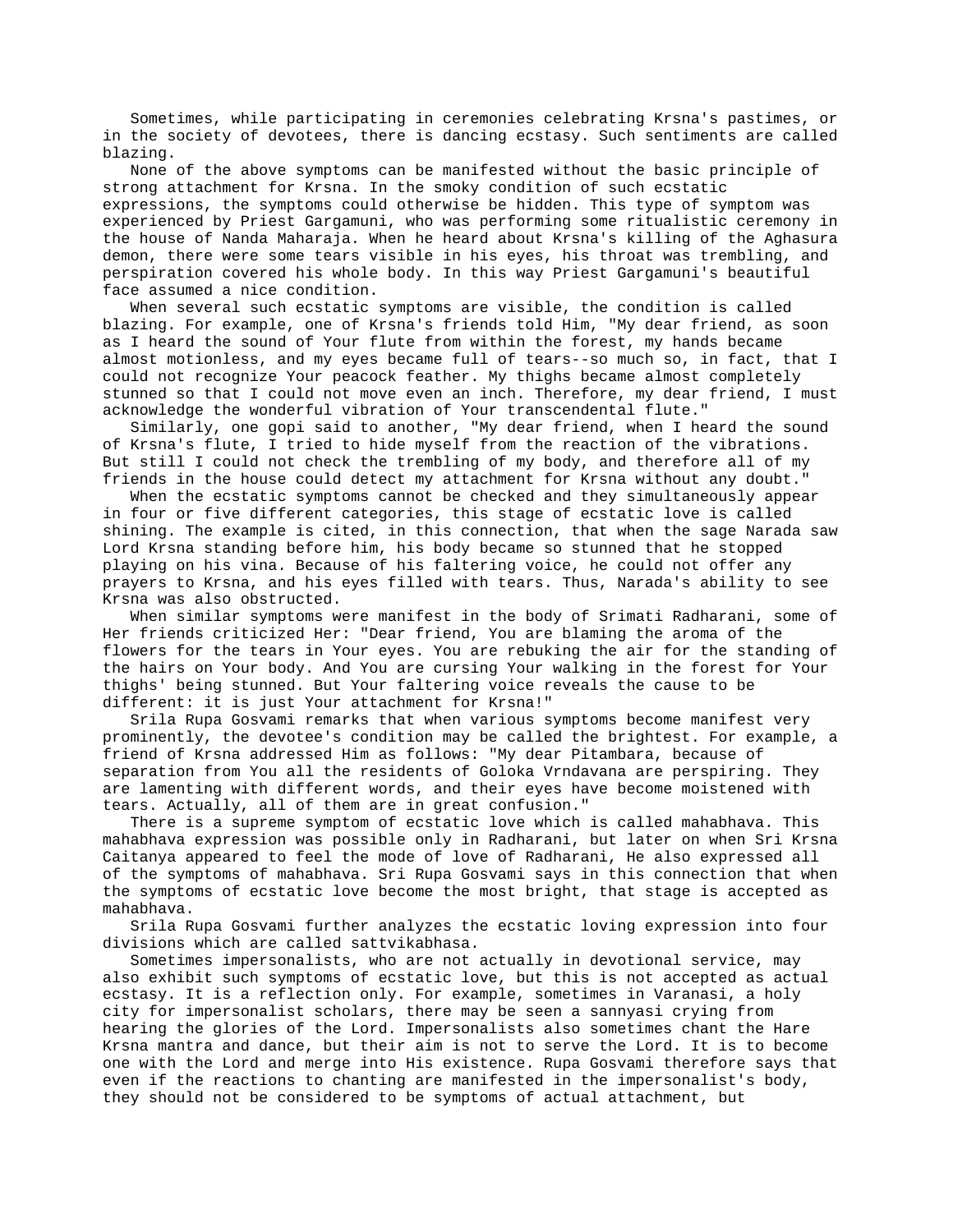reflections only, just like the sun reflected in a dark room through some polished glass. The chanting of Hare Krsna, however, is so nice and transcendental that it will eventually melt even the hearts of persons who are impersonalists. Rupa Gosvami says that the impersonalists' symptoms are simply reflections of ecstatic love, not the real thing.

 Sometimes it is found that when staunch logicians, without any trace of devotional service and without actually understanding the transcendental glories of the Lord, sit down to hear the glories of the Lord, they appear to be melting and shedding tears. In this connection there is a statement by a devotee who addresses the Lord thus: "My dear Mukunda, I cannot properly express the glories of Your pastimes. Even when the nondevotees hear of Your glorious pastimes they become affected and shed tears and start to tremble." Such nondevotees are not actually melted; they are hardhearted. But the influence of the glories of the Lord is so great that even the nondevotees sometimes shed tears.

 Sometimes it is found that a nondevotee who has practically no taste for Krsna and who follows no rules or regulations can, by practice, make a show of devotional symptoms, even crying in an assembly of devotees. This shedding of tears is not actually an ecstatic loving expression, however. It is done simply by practice. Although there is no need to describe these reflections of ecstatic love, Rupa Gosvami gives some instances where there is no actual devotional service and such expressions are manifested.

# Chapter Twenty-nine Expressions of Love for Krsna

 There are some bodily symptoms which express overwhelming ecstatic love (vyabhicari-bhava). They are counted at thirty-three as follows: disappointment, lamentation, humility, guilt, fatigue, intoxication, pride, doubt, apprehension, intense emotion, madness, forgetfulness, disease, confusion, death, laziness, inertness, bashfulness, concealment, remembrance, argumentativeness, anxiety, thoughtfulness, endurance, happiness, eagerness, violence, haughtiness, envy, impudence, dizziness, sleepiness and alertness.

## Disappointment

 When one is forced to act in a way which is forbidden, or to refrain from acting in a way which is proper, he becomes regretful and thinks himself dishonored. At that time there is a sense of disappointment. In this kind of disappointment one becomes full of anxiety, sheds tears, changes bodily color, feels humility and breathes heavily.

 When Krsna, in punishing the Kaliya serpent, appeared to have drowned Himself in the poisonous water of the Yamuna, Nanda Maharaja addressed Yasoda-devi thus: "My dear wife, Krsna has gone deep into the water, and so there is no longer any need to maintain our bodies, which are so full of sinful activities! Let us also enter into the poisonous water of the Yamuna and compensate for the sinful activities of our lives!" This is an instance of severe shock, wherein the devotee becomes greatly disappointed.

 When Krsna left Vrndavana, Subala, His intimate friend, decided to leave also. While leaving, Subala was contemplating that without Krsna there was no longer any pleasure to be found in Vrndavana. The analogy is given that as the bees go away from a flower that has no honey, Subala left Vrndavana when he found that there was no longer any relishable transcendental pleasure there.

 In Dana-keli-kaumudi Srimati Radharani addresses one of Her friends in this manner: "My dear friend, if I cannot hear of the glorious activities of Krsna, it is better for Me to become deaf. And because I am now unable to see Him, it would be good for Me to be a blind woman." This is another instance of disappointment due to separation from Krsna.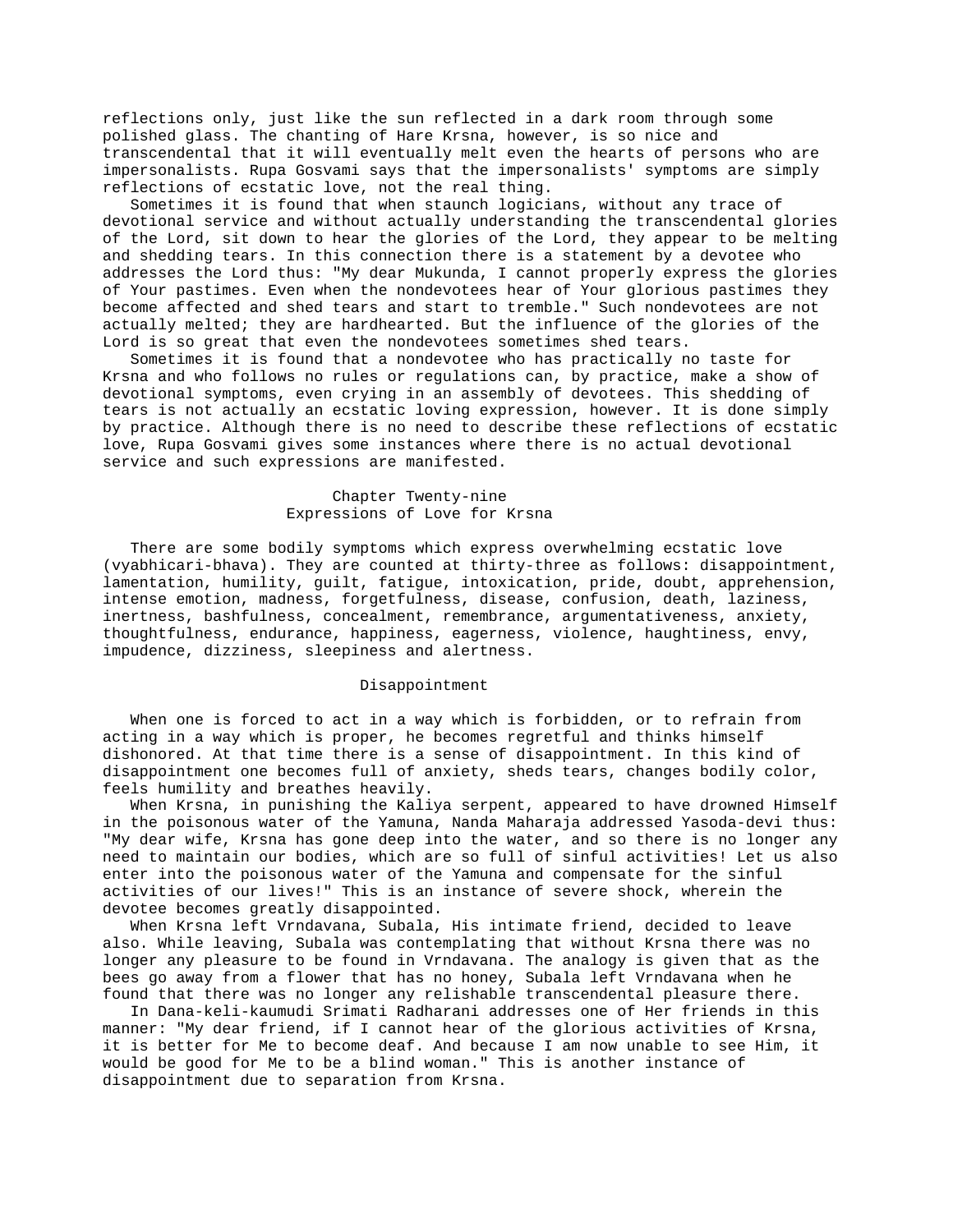There is a statement in the Hari-vamsa wherein Satyabhama, one of the queens of Krsna in Dvaraka, tells her husband, "My dear Krsna, since I heard Narada glorifying Rukmini before You, I can understand that there is no need of any talking about myself!" This is an instance of disappointment caused by envy. Rukmini and Satyabhama were co-wives, and because Krsna was husband of both, there naturally was some feminine envy between them. So when Satyabhama heard the glories of Rukmini, she was envious of her and thus became disappointed.

 In the Tenth Canto, Fifty-first Chapter, verse 47, of the Srimad-Bhagavatam, there is this statement: "My dear Krsna, I cannot say that it is only other people who are implicated in material existence, because I too am much entangled with the bodily concept of life. I am always too anxious about my family, home, wife, wealth, land and kingdom. And because I have been so maddened by this material atmosphere, I am thinking now that my life has been simply spoiled." This statement is an instance of disappointment caused by lamentation.

 According to Bharata Muni, this disappointment is inauspicious. But there are other learned scholars who have accepted such disappointment as being in the mood of neutrality and as being a preservative of ecstatic love.

## Lamentation

 When one is unsuccessful in achieving his desired goal of life, when one finds no fulfillment in his present occupation, when one finds himself in reversed conditions and when one feels guilt--at such a time one is said to be in a state of lamentation.

 In this condition of lamentation one becomes questioning, thoughtful, tearful, regretful and heavy-breathed. His bodily color changes, and his mouth becomes dry.

 One aged devotee of Krsna addressed Him in this way: "My dear Krsna, O killer of the demon Agha, my body is now invalid due to old age. I cannot speak very fluently, my voice is faltering, my mind is not strong, and I am often attacked by forgetfulness. But, my dear Lord, You are just like the moonlight, and my only real regret is that for want of any taste for Your pleasant shining I did not advance myself in Krsna consciousness." This statement is an instance of lamentation due to one's being unable to achieve his desired goal.

 One devotee said, "This night I was dreaming of collecting various flowers from the garden, and I was thinking of making a garland to offer to Krsna. But I am so unfortunate that all of a sudden my dream was over, and I could not achieve my desired goal!" This statement is an instance of lamentation resulting from nonfulfillment of one's duties.

 When Nanda Maharaja saw his foster son Krsna embarrassed in the sacrificial arena of Kamsa, he said, "How unfortunate I am that I did not keep my son bolted within a room. Unfortunately, I have brought Him to Mathura, and now I see that He's embarrassed by this giant elephant named Kuvalaya. It is as though the moon of Krsna were eclipsed by the shadow of the earth." This is an instance of lamentation caused by reversed conditions.

 In the Tenth Canto, Fourteenth Chapter, verse 9, of the Srimad-Bhagavatam there is a statement by Brahma: "My dear Lord, just see my impudence! You are the unlimited, the original Personality of Godhead, the Supersoul--and You rule over the most perfect illusory energies! And just see my impudence! I wanted to supersede You by my own personal power, and I was very puffed up with this tiny power of mine. Just as a simple spark from a fire cannot do any harm to the fire, so my bewildering potency was completely unsuccessful in thwarting Your superior illusory power. Therefore I find myself to be most insignificant and think of myself as a most useless person." This statement by Brahma is an instance of lamentation caused by committing an offense.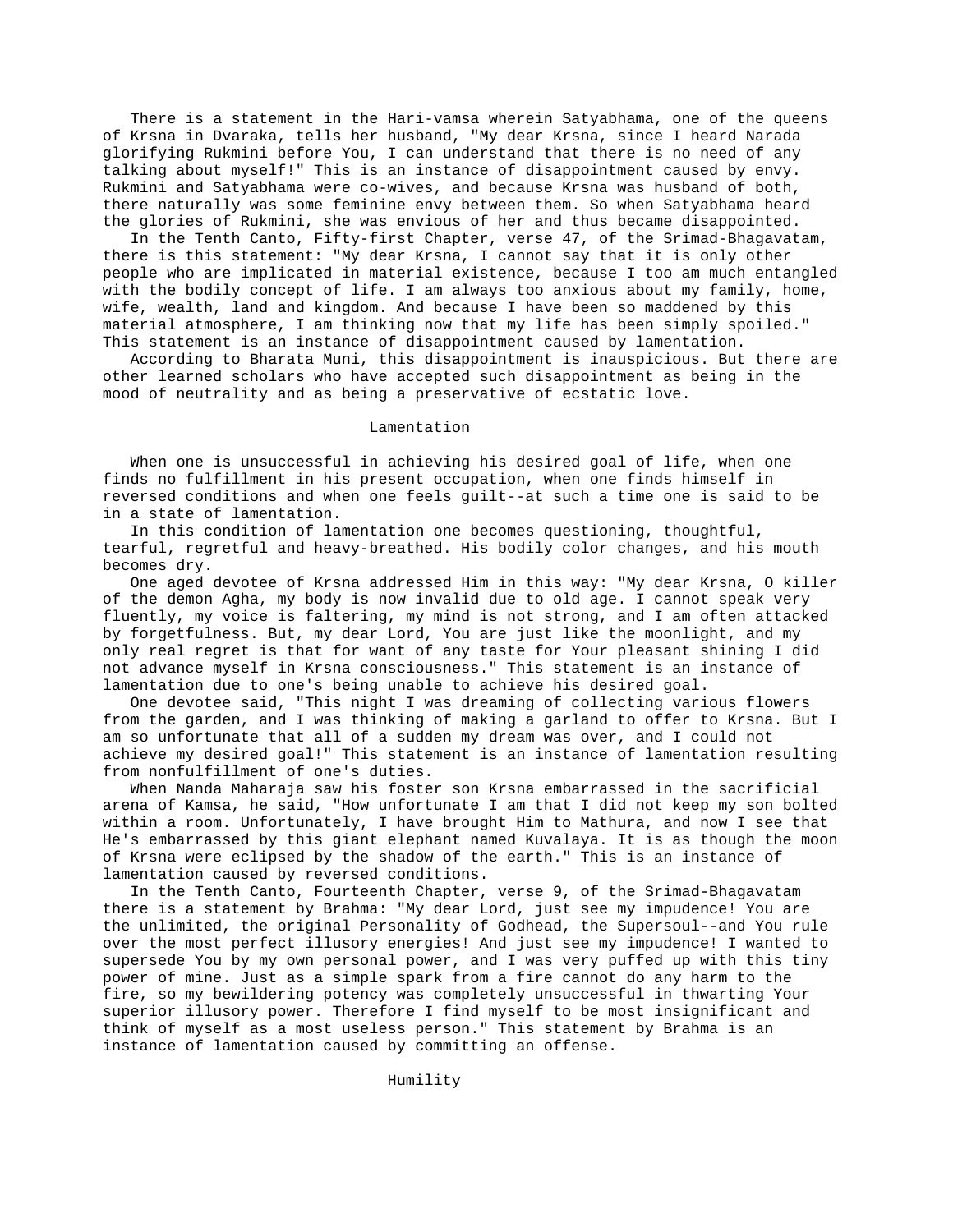A sense of weakness caused by distress, fear or offensiveness is called humility. In such a humble condition one becomes talkative, small in heart, dirty in mind, full of anxiety and inactive.

 In the Tenth Canto, Fifty-first Chapter, verse 57, of the Srimad-Bhagavatam, there is the following statement by King Mucukunda: "My dear Lord, because of my bad deeds in the past I am everlastingly aggrieved. I am always suffering from my desires, but still my senses are never satisfied with material enjoyments. Somehow or other, by Your grace, I am now in a peaceful condition because I have taken shelter of Your lotus feet, which are always free from all lamentation, fear and death. O supreme protector, O supreme soul! O supreme controller! Kindly give me Your protection. I am so much embarrassed." This statement by Mucukunda is an instance of humility resulting from a severely miserable condition of material existence.

 When Uttara was attacked by the brahmastra of Asvatthama, she became afraid of losing her child, Maharaja Pariksit, who was still within the womb. She immediately surrendered to Krsna and said, "My dear Lord, kindly save my child! I do not mind if I myself must be killed by the brahmastra of Asvatthama." This is an instance of humility caused by fear.

 In the Tenth Canto, Fourteenth Chapter, verse 10, of the Srimad-Bhagavatam, Lord Brahma says, "O infallible one! I am born in the mode of passion, and therefore I have been falsely proud of being the creator of this material world. My false pride was just like dense darkness, and in this darkness I had become blind. In my blindness I was considering myself a competitor to You, the Supreme Personality of Godhead. But, my dear Lord, even though I am accepted as the creator of this universe, I am eternally Your servant. Therefore, kindly always be compassionate toward me and excuse me in that way." This statement by Brahma is another instance of humility resulting from committing an offense.

 Sometimes there is humility due to shyness. For example, when Krsna stole all of the garments from the gopis while they were bathing in the river, all of them begged Krsna not to commit this injustice upon them. The gopis addressed Him thus: "Dear Krsna, we know that You are the son of Nanda Maharaja and that You are the most beloved of all Vrndavana. And You are very much loved by us also! But why are You giving us this trouble? Kindly return our garments. Just see how we are trembling from the severe cold!" This humility was due to their shyness from being naked before Krsna.

### Guilt

 When a person blames himself for committing an inappropriate action, his feeling is called guilt.

 One day Srimati Radharani was churning yogurt for Krsna. At that time the jeweled bangles on Her hands were circling around, and She was also chanting the holy name of Krsna. All of a sudden She thought, "I am chanting the holy name of Krsna, and My superiors--My mother-in-law and My sister-in-law--may hear Me!" By this thought Radharani became overanxious. This is an instance of feeling guilty because of devotion to Krsna.

 One day the beautiful-eyed Srimati Radharani entered into the forest to collect some flowers to prepare a garland for Krsna. While collecting the flowers, She became afraid that someone might see Her, and She felt some fatigue and weakness. This is an instance of guilty feelings caused by labor for Krsna.

 There is a statement in Rasa-sudhakara that after passing the night with Krsna, Radharani became so weak that She was unable to get up from bed. When Krsna took Her hand to help Her, Radharani felt guilty about having passed the night with Him.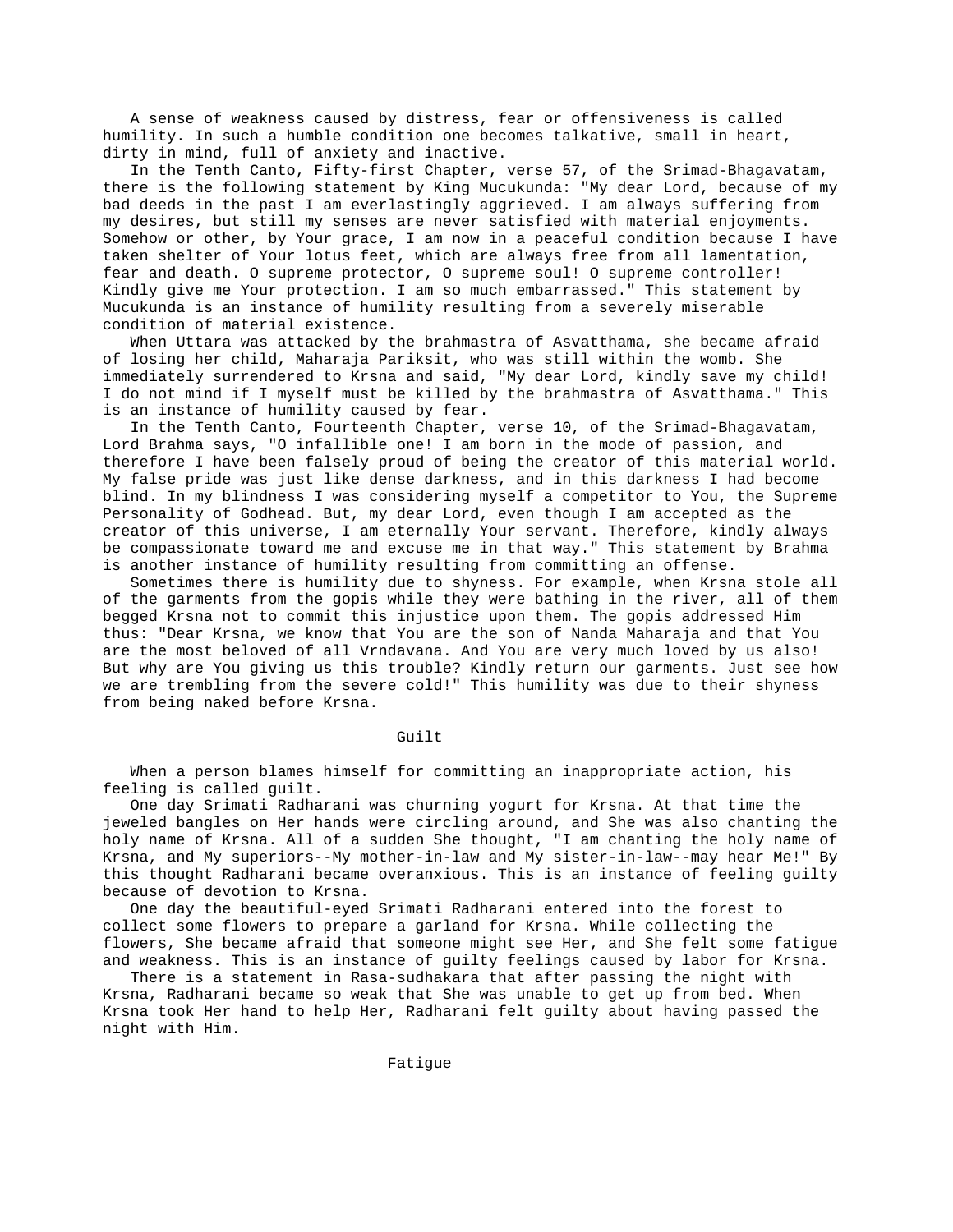One feels fatigue after walking a long distance, after dancing and after sexual activity. In this kind of fatigue there is dizziness, perspiration, inactivity of the limbs, yawning and very heavy breathing.

 One day Yasoda was chasing Krsna in the yard after He had offended her. After a while, Yasoda became very fatigued, and therefore she was perspiring, and her bunched hair became loosened. This is an instance of becoming fatigued because of working too much.

 Sometimes all of the cowherd friends of Krsna, along with Balarama, danced together in some ceremony. At these times the garlands on their necks would move, and the boys would begin to perspire. Their whole bodies became wet from their ecstatic dancing. This is an instance of fatigue caused by dancing.

 In Srimad-Bhagavatam, Tenth Canto, Thirty-third Chapter, verse 20, it is said that after enjoying love affairs with Krsna by dancing, embracing and kissing, the gopis would sometimes become very tired, and Krsna, out of His causeless mercy and compassion, would smear their faces with His lotus hands. This is an example of fatigue caused by laboring in the rasa dance.

## Intoxication

 When one becomes arrogant with false prestige due to drinking intoxicants or being too lustful, the voice becomes faulty, the eyes become swollen, and there are symptoms of redness on the body. There is a statement in the Lalita-madhava that Lord Baladeva, intoxicated from drinking excessive quantities of honey, once began to address the ants, "O you kings of the ants! Why are you hiding yourselves in these holes?" At the same time He also addressed the King of heaven, "O King Indra! You plaything of Saci! Why are you laughing? I am now prepared to smash the whole universe, and I know that Krsna will not be angry with Me."\*<footnote> Baladeva, or Balarama, is the elder brother of Krsna. He is an expansion of the Godhead Himself, and therefore to be Then He addressed Krsna, "My dear Krsna, tell Me immediately why the whole world is trembling and why the moon has become elongated! And O you members of the Yadu dynasty, why are you laughing at Me? Please give Me back My liquors made of honey from the kadamba flower!" Srila Rupa Gosvami prays that Lord Balarama will be pleased with all of us while He is thus talking just like an intoxicated person.

 In this state of intoxication, Balarama felt tired and lay down for rest. Generally, those who are exalted personalities lie down when they feel intoxicated, whereas those who are mediocre laugh and sing during intoxication, and those who are lowly use vulgar language and sometimes cry. Such intoxication is manifested according to different ages and mentalities. Srila Rupa Gosvami does not describe further in this direction because there is no necessity for such a discussion.

 There is another description of the symptoms of intoxication in the person of Sri Radharani after She saw Krsna. Sometimes She was walking hither and thither, sometimes She was laughing, sometimes She was covering Her face, sometimes She was talking without any meaning, and sometimes She was praying to Her associate gopis. Seeing these symptoms in Radharani, the gopis began to talk among themselves: "Just see how Radharani has become intoxicated simply by seeing Krsna before Her!" This is an instance of ecstatic love in intoxication.

### Pride

 Expressions of ecstatic love in pride may be the result of excessive wealth, exquisite beauty, a first-class residence or the attainment of one's ideal goal. One is also considered proud when he does not care about the neglect of others.

 Bilvamangala Thakura said, "My dear Krsna, You are leaving me, forcibly getting out of my clutches. But I shall be impressed by Your strength only when You can go forcibly from the core of my heart." This is an instance of feeling pride in ecstatic love for Krsna.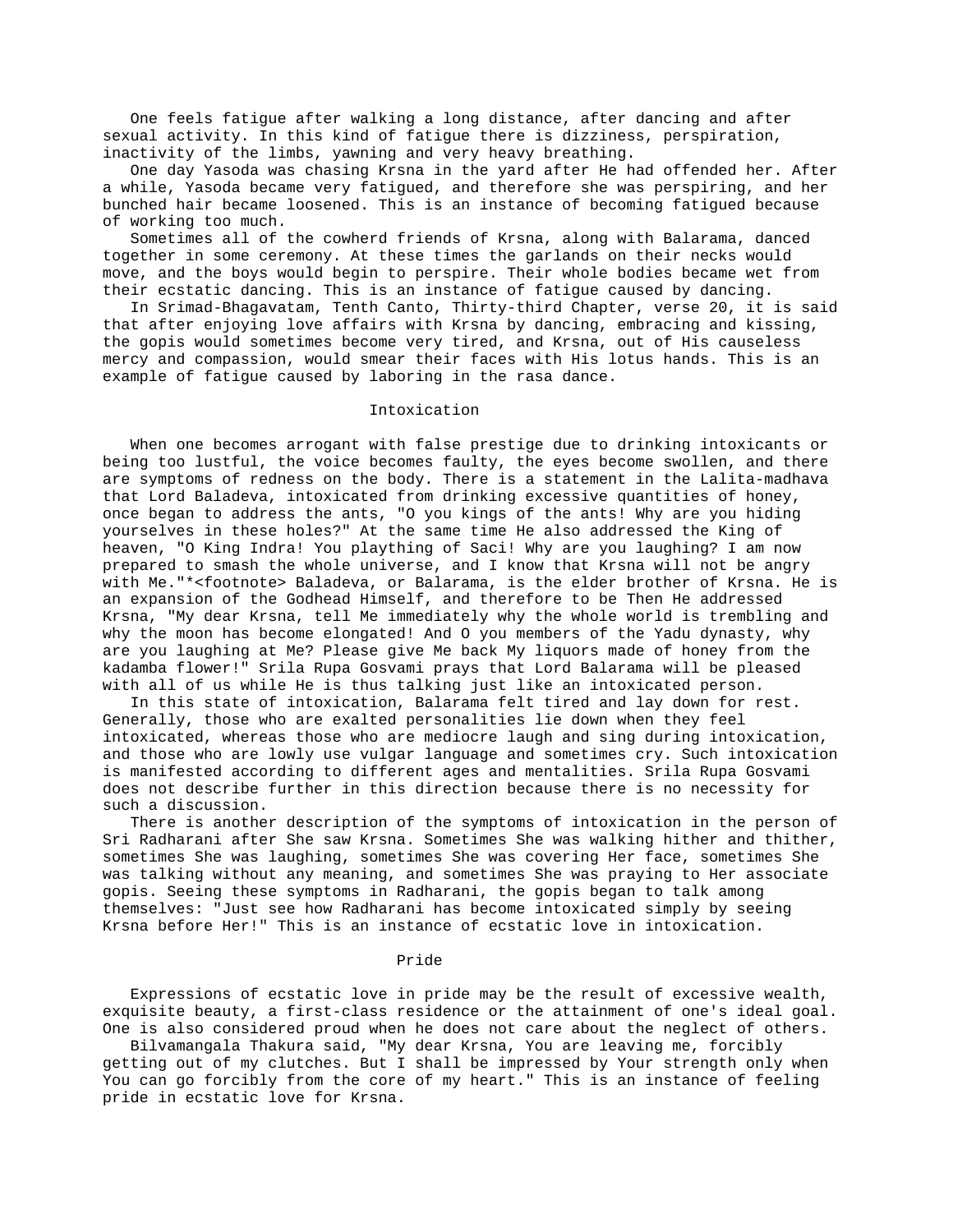Once during the rasa dance, when Radharani left the arena and Krsna went to seek Her out, one of the dear friends of Radharani addressed Krsna thus: "My dear Krsna, You have been very much obliging in serving the form of our Sri Radharani, and now You have left all the other gopis to search for Her. Please allow me to inquire how You want Her to treat You." This is an instance of feeling pride on account of exquisite beauty.

 Sometimes Radharani felt pride within Herself and said, "Although the cowherd boys prepare nice flower garlands for Krsna, when I present My garland to Him, He becomes struck with wonder and immediately accepts it and puts it on His heart."

 Similarly, in the Tenth Canto, Second Chapter, verse 33, of Srimad-Bhagavatam, Lord Brahma says, "My dear Madhusudana, persons who are pure devotees of Your Lordship actually feel Your ecstatic friendship, and as such they are never vanquished by enemies. They know they are always protected by You, and so they can matter-of-factly pass over the heads of their enemies without any care." In other words, one who has taken complete shelter under the lotus feet of the Lord is always proud of being able to conquer all enemies.

 One weaver at Mathura addressed Krsna in this way: "My dear King of Vrndavana, I have become so proud of Your causeless mercy upon me that I do not even count upon the mercy of the Lord of Vaikuntha, which is sought after by many great sages in deep meditation." In other words, although the yogis and great sages sit in meditation upon Lord Visnu, who is residing in Vaikuntha, a devotee of Krsna is so proud that he does not consider such meditation to be very valuable. This feeling of pride is due to one's having achieved the highest goal of life--Krsna.

Doubt

 After Lord Brahma had stolen all of the calves, cows and cowherd boys from Krsna, he was trying to go away. But all of a sudden he became doubtful about his stealing affairs and began to watch on all sides with his eight eyes. Lord Brahma has four heads, and therefore he has eight eyes. This is an instance of ecstatic love in doubt, caused by stealing.

 Similarly, just to please Krsna, Akrura stole the Syamantaka mani, a stone which can produce unlimited quantities of gold, but later on he repented his stealing. This is another instance of ecstatic love for Krsna in doubt caused by stealing.

 When the King of heaven, Indra, was causing torrents of rain to fall on the land of Vraja, he was advised to surrender himself at the lotus feet of Krsna. At that time Indra's face became very dark because of doubt.

#### Apprehension

 When a person becomes disturbed in his heart by seeing lightning in the sky, by seeing a ferocious animal or by hearing a tumultuous sound, his state of mind is called apprehensive. In such a state of apprehension, one tries to take shelter of something which provides safety. There may be standing of the hairs on the body, trembling of the body and sometimes the committing of mistakes. And sometimes the body may become stunned.

 In the Padyavali there is the following statement: "My dear friend, Krsna's residence in the demoniac circle at Mathura, under the supremacy of the king of demons, Kamsa, is causing me much worry." This is one instance of apprehending some danger to Krsna in ecstatic love for Him.

 When Vrsasura appeared in Vrndavana as a bull, all of the gopis became greatly affected with fear. Being perturbed in that way, they began to embrace the tamala trees. This is an instance of fear caused by a ferocious animal and of the search for shelter while remembering Krsna in ecstatic love. Upon hearing the jackals crying in the forest of Vrndavana, mother Yasoda sometimes became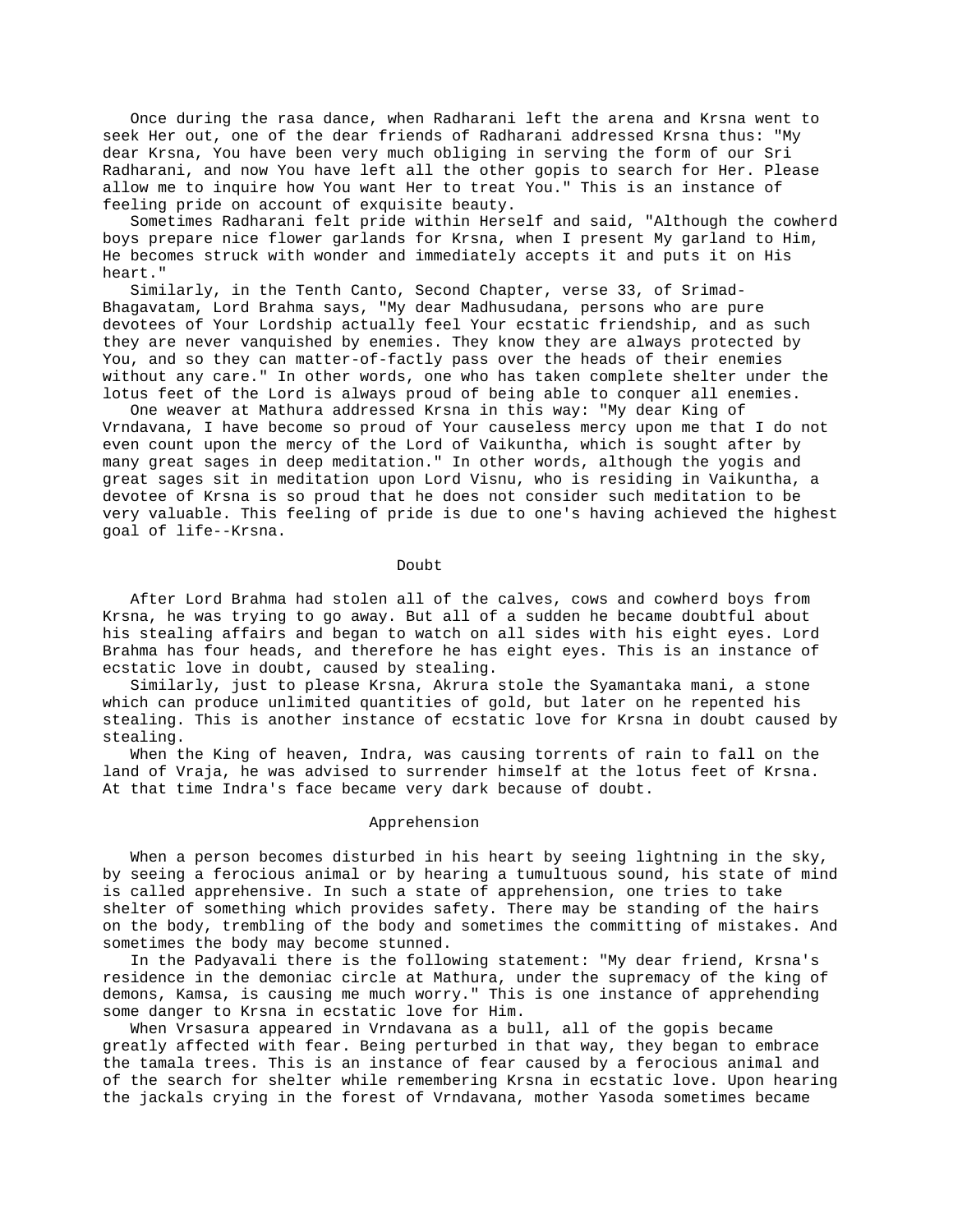very careful about keeping Krsna under her vigilance, fearing that Krsna might be attacked by them. This is an instance of ecstatic love for Krsna in fear caused by a tumultuous sound. This kind of fear is a little different from being actually afraid. When one is afraid of something, he can still think of past and future. But when there is this kind of ecstatic apprehension, there is no scope for such thinking.

### Intense Emotion

 Emotion is caused by something very dear, by something very detestable, by fire, by strong wind, by strong rainfall, by some natural disturbance, by the sight of a big elephant or by the sight of an enemy. When there is emotion caused by seeing something very dear, one can speak very swiftly and use kind words. When there is emotion caused by seeing something detestable, one cries very loudly. When there is emotion caused by seeing fire, one tries to flee. There may also be trembling of the body, closing of the eyes and tears in the eyes. When one becomes emotional on account of a strong wind, one tries to run very swiftly and rubs his eyes. When one is emotional because of rainfall, one takes an umbrella, and there is tension in his body. When there is emotion due to a sudden disturbance, one's face becomes discolored, one becomes struck with wonder, and there is trembling of the body. If there is emotion from seeing an elephant, one may jump and show various signs of fear, and sometimes one may keep looking behind him. When there is emotion due to the presence of an enemy, one looks for a fatal weapon and tries to escape.

 When Krsna returned from the forest of Vrndavana, mother Yasoda was so emotional from seeing her son that milk began to flow from her breasts. This is an instance of emotion caused by seeing a dear object.

 In the Tenth Canto, Twenty-third Chapter, verse 18, of Srimad-Bhagavatam, Sukadeva Gosvami informs King Pariksit, "My dear King, the wives of the brahmanas were usually very much attached to the glorification of Krsna, and they were always anxious to get an opportunity to see Him. Because of this, when they heard that Krsna was nearby, they became very anxious to see Him and immediately left their homes." This is an instance of emotional activity caused by the presence of someone very dear.

 When Putana, the demoniac witch, was struck down and killed by Krsna, mother Yasoda was struck with wonder and began to cry emotionally, "Oh, what is this? What is this?" When she saw that her dear baby Krsna was playing on the chest of the dead demoniac woman, mother Yasoda, at a loss what to do, began to walk this way and that. This is an instance of being emotional on account of seeing something ghastly.

 When Krsna uprooted the two arjuna trees and Yasoda heard the sound of the trees crashing down, she became overcome with emotion and simply stared upward, being too bewildered to know what else to do. This is an instance of being emotional from hearing a tumultuous sound.

 When there was a forest fire in Vrndavana, all the cowherd men assembled together and desperately appealed to Krsna for protection. This is an instance of emotion caused by fire.

 The whirlwind demon known as Trnavarta once carried Krsna off from the ground and blew Him around, along with some very big trees. At that time, mother Yasoda could not see her son, and she was so disturbed that she began to walk this way and that. This is an instance of emotion caused by severe wind.

 In the Tenth Canto, Twenty-fifth Chapter, verse 11, of Srimad-Bhagavatam, there is a description of Indra's causing severe torrents of rain at Vrndavana. All the cows and cowherd boys became so afflicted by the wind and cold that they all gathered together to take shelter under the lotus feet of Krsna. This is an instance of emotion caused by severe rainfall.

 There were severe torrents of hail when Krsna was staying in the forest of Vrndavana, and the elderly persons bade Him, "Krsna, don't You move now! Even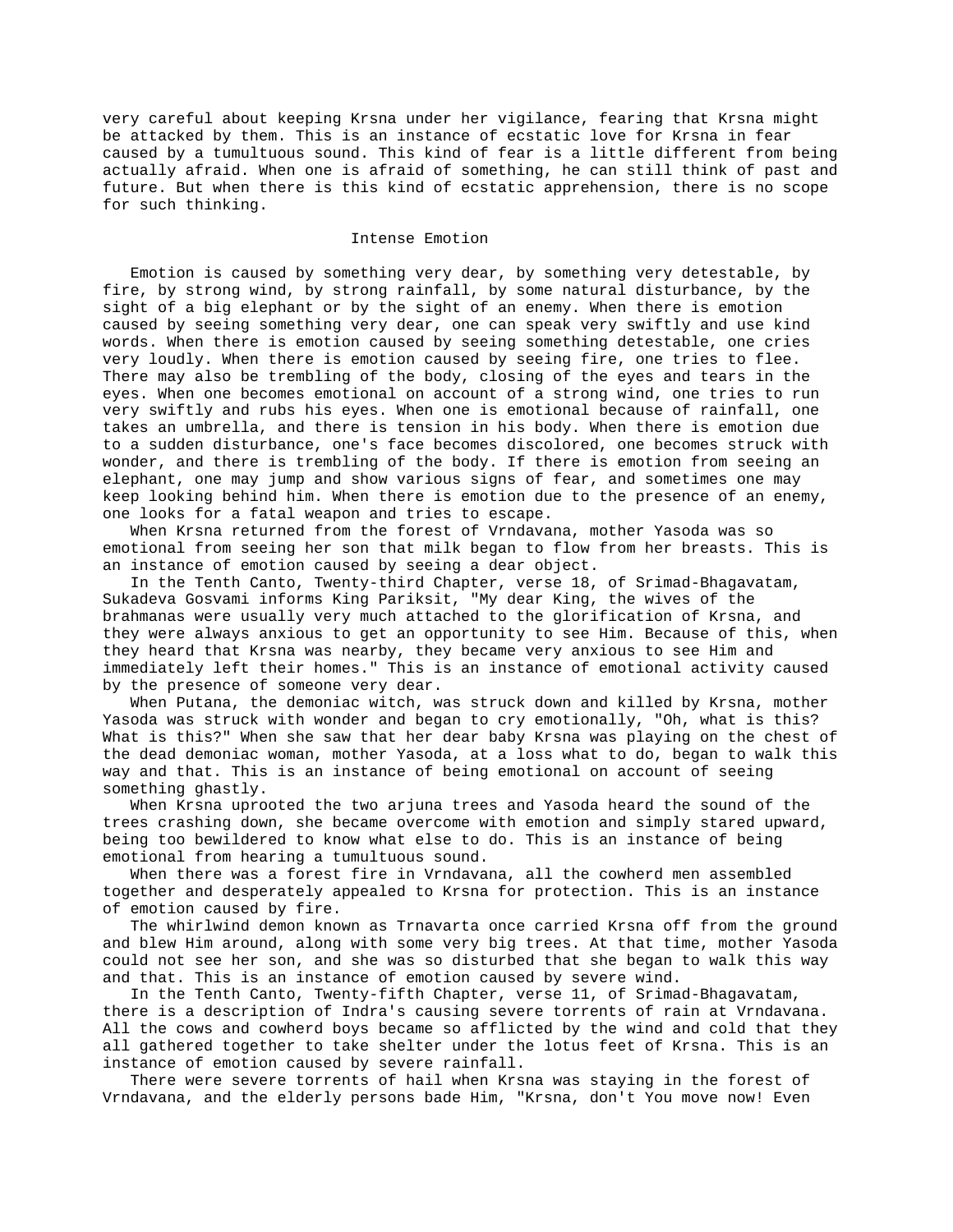persons who are stronger and older than You cannot move, and You are just a little boy. So please stay still!" This is an instance of emotion caused by heavy hailing.

 When Krsna was chastising Kaliya in the poisonous water of the Yamuna, mother Yasoda began to speak emotionally: "Oh, see how the earth appears to be trembling! There appears to be an earth tremor, and in the sky tears are flying here and there! My dear son has entered into the poisonous water of the Yamuna. What shall I do now?" This is an instance of emotion resulting from a natural disturbance.

 In the arena of Kamsa, when Krsna was attacked by big elephants, all of the ladies present began to address Him in this way: "My dear boy--please leave this place immediately! Please leave this place immediately! Don't You see the big elephants coming to attack You? Your innocent gazing upon them is causing us too much perturbation!" Krsna then told mother Yasoda, "My dear mother, don't be perturbed by the appearance of the elephants and horses that are so forcibly coming and raising dust, causing blindness to these lotus-eyed women. Let even the Kesi demon come before Me; My arms will still be adequate for victory. So please don't be perturbed."

 In the Lalita-madhava, a friend tells mother Yasoda, "How wonderful it is that when the Sankhacuda demon--vast and strong as a great hill--attacked your Cupid-like beautiful son, there was no one present in Vrndavana to help. And yet the demon was killed by your little son. It appears to be due to the result of severe penances and austerities in your past lives that your son was saved in this way."

 In the same Lalita-madhava there is an account of Krsna's kidnapping Rukmini at her royal marriage ceremony. At that time all of the princes present began to converse among themselves, saying, "We have our elephants, horses, chariots, bows, arrows and swords, so why should we be afraid of Krsna? Let us attack Him! He is nothing but a lusty cowherd boy! He cannot take away the princess in this way! Let us all attack Him!" This is an instance of emotion caused by the presence of enemies.

 Srila Rupa Gosvami is trying to prove by the above examples that in relationship with Krsna there is no question of impersonalism. All personal activities are there in relationship with Krsna.

#### Madness

 Srila Bilvamangala Thakura prays in his book as follows: "Let Srimati Radharani purify the whole world, because She has surrendered Herself completely unto Krsna. Out of Her ecstatic love for Him, She sometimes acted just like an addled person and attempted to churn yogurt, although there was no yogurt in the pot. And seeing this, Krsna became so enchanted by Radharani that He began to milk a bull instead of a cow." These are some of the instances of insanity or madness in connection with the love affairs of Radha and Krsna. In Srimad-Bhagavatam it is said that when Krsna entered the poisonous waters of the Yamuna, Srimati Yasoda-devi went insane. Instead of searching for curative herbs, she began to speak to the trees as if they were snake chanters. With folded hands she began to bow down to the trees, asking them, "What is the medicinal herb which can check Krsna's dying from this poisonous water?" This is an instance of insanity caused by some great danger.

 How a devotee can be in a state of insanity because of ecstatic love is described in the Tenth Canto, Thirtieth Chapter, verse 4, of Srimad-Bhagavatam, wherein the gopis were searching for Krsna in the forests of Vrndavana. The gopis were loudly singing the glories of Krsna and wandering from one forest to another in search of Him. They knew that Krsna is not localized, but allpervading. He is in the sky, He is in the water, He is in the air, and He is the Supersoul in everyone's heart. Thus the gopis began to inquire from all kinds of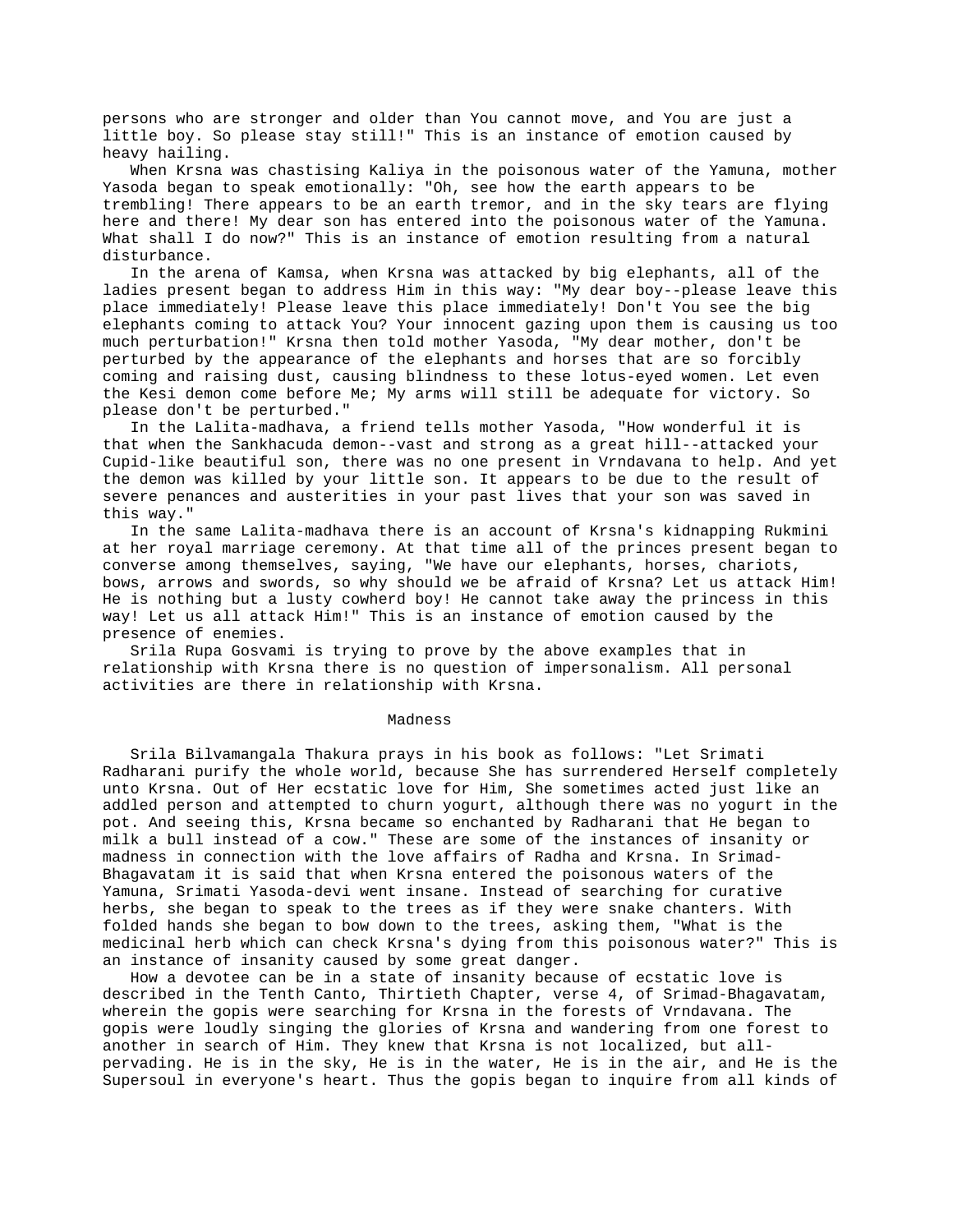trees and plants about the Supreme Personality of Godhead. This is an instance of ecstatic madness on the part of devotees.

 Similarly, there are symptoms of diseases caused by ecstatic love. This condition is credited by learned scholars as being mahabhava. This highly elevated condition is also called divyonmada, or transcendental madness.

### Forgetfulness

 When Krsna was absent from Vrndavana and was staying in Mathura, Srimati Radharani sent news to Him that His mother, the Queen of Vraja, was feeling such separation from Him that there was foam coming from her mouth, like the foam on the shore of the ocean. And sometimes she was raising her arms like the waves of the ocean, and because of her intense feelings of separation, she was rolling on the ground and creating a tumultuous roaring sound. And sometimes she was remaining completely silent, like a calm sea. These symptoms of separation from Krsna are called apasmara, or forgetfulness. One completely forgets his position when he manifests these symptoms in ecstatic love.

 Another message was once sent to Krsna informing Him that after He had killed Kamsa, one of Kamsa's demon friends had gone insane. This demon was foaming at the mouth, waving his arms and rolling on the ground. This demoniac demonstration is in relationship with Krsna in a ghastly humor. This mellow or flavor is one of the indirect relationships with Krsna. The first five kinds of relationships are called direct, and the other seven are called indirect. Some way or other, the demon must have had some relationship with Krsna, because these symptoms developed when he heard that Krsna had already killed Kamsa. Srila Rupa Gosvami remarks that there is also transcendental excellence in this kind of symptom.

#### Disease

 When Krsna was absent from Vrndavana and was staying at Mathura, some of His friends informed Him, "Dear Krsna, because of their separation from You, the inhabitants of Vraja are so afflicted that they appear to be diseased. Their bodies are feverish, and they cannot move properly. They are simply lying down on the ground and breathing heavily."

 In the Tenth Canto, Twelfth Chapter, verse 44, of Srimad-Bhagavatam, Maharaja Pariksit asked about Lord Ananta, and upon hearing this question, Sukadeva Gosvami began to show symptoms of collapsing. Yet he checked himself and answered King Pariksit's question in a mild voice. This collapsing condition is described as a feverish state resulting from ecstatic pleasure.

 There is another statement in Srimad-Bhagavatam telling of the damsels of Vraja meeting Krsna at the sacred place of Kuruksetra, many years after their childhood pastimes. When they met in that sacred place, all the gopis became stunned by the occurrence of a solar eclipse. Their breathing, blinking of the eyes and all similar activities stopped, and they stood before Krsna just like statues. This is another instance of a diseased condition resulting from exuberant transcendental pleasure.

> Chapter Thirty Further Features of Ecstatic Love for Krsna

## Confusion

 There is the following statement in the Hamsaduta: "One day when Srimati Radharani was feeling much affliction because of Her separation from Krsna, She went to the bank of the Yamuna with some of Her friends. There Radharani saw a cottage wherein She and Krsna had experienced many loving pleasures, and by remembering those incidents She immediately became overcome with dizziness. This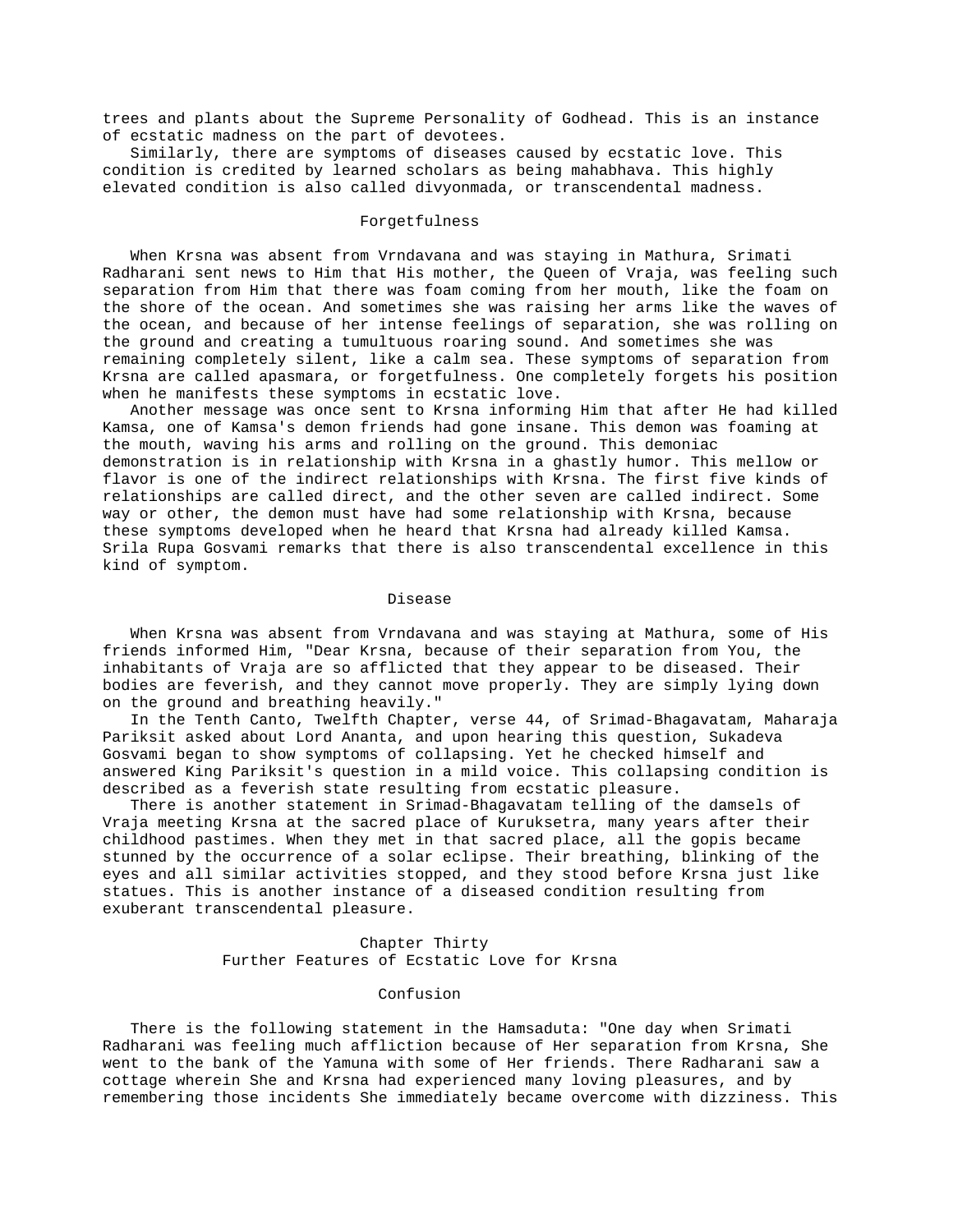dizziness was very prominently visible." This is an instance of confusion caused by separation.

 Similarly, there is a statement describing confusion caused by fearfulness. These symptoms were exhibited by Arjuna when he saw Krsna's universal form on the Battlefield of Kuruksetra. His confusion was so strong that his bow and arrows fell from his hand and he could not perceive anything clearly.

### Death

 Once the Bakasura demon assumed the shape of a very big duck and opened his mouth in order to swallow Krsna and all the cowherd boys. When Krsna was entering into the demon's mouth, Balarama and the other cowherd boys almost fainted and appeared as though they had no life. Even if devotees are illusioned by some ghastly scene or by any accidental occurrence, they never forget Krsna. Even in the greatest danger they can remember Krsna. This is the benefit of Krsna consciousness: even at the time of death, when all the functions of the body become dislocated, the devotee can remember Krsna in his innermost consciousness, and this saves him from falling down into material existence. In this way Krsna consciousness immediately takes one from the material platform to the spiritual world.

 In this connection there is a statement about persons who died at Mathura: "These persons had a slight breathing exhilaration, their eyes were wide open, the colors of their bodies were changed, and they began to utter the holy name of Krsna. In this condition they gave up their material bodies." These symptoms are prior manifestations of death.

#### Laziness

 When, because of self-satisfaction or dislike of excessive labor, a person does not perform his duty in spite of having the energy, he is called lazy. This laziness also is manifested in ecstatic love of Krsna. For example, when some brahmanas were requested by Nanda Maharaja to circumambulate Govardhana Hill, they told him that they were more interested in offering benedictions than in circumambulating Govardhana Hill. This is an instance of laziness caused by self-satisfaction.

 Once when Krsna, along with His cowherd boyfriends, was having a mock battle, Subala showed the symptoms of fatigue. Krsna immediately told His other friends, "Subala is feeling too fatigued from mock-fighting with Me. So please do not disturb him any more by inviting him to fight." This is an instance of laziness caused by dislike of excessive labor.

#### Inertness

 In the Tenth Canto, Twenty-first Chapter, verse 13, of Srimad-Bhagavatam, there is an appreciation by the gopis of the inertia of the cows in Vrndavana. The gopis saw that the cows were hearing the sweet songs vibrated by Krsna's flute and were appearing to be drinking the nectar of these transcendental sounds. The calves were stunned, and they forgot to drink the milk from the milk bags. Their eyes seemed to be embracing Krsna, and there were tears in their eyes. This is an instance of inertia resulting from hearing the transcendental vibrations of Krsna's flute.

 When Laksmana became disturbed upon hearing words against Krsna, she remained inert and did not move her eyelids. This is another example of inertia caused by hearing.

 In the Tenth Canto, Seventy-first Chapter, verse 39, of Srimad-Bhagavatam, there is an account of King Yudhisthira's bewilderment after his bringing Krsna into his home with the greatest respect. King Yudhisthira was very much bewildered because of his transcendental pleasure at having Krsna present in his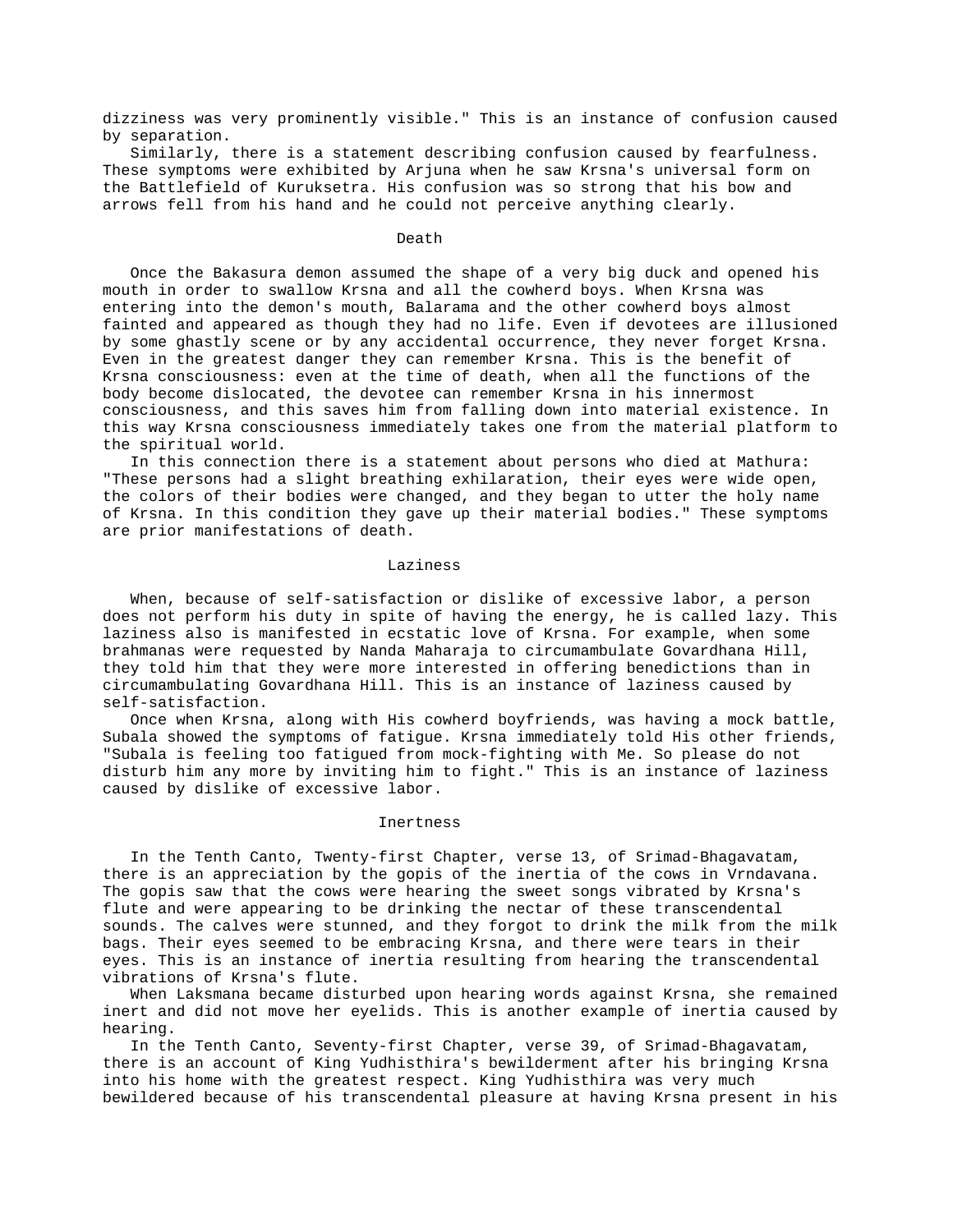house. In fact, while receiving Krsna, King Yudhisthira forgot himself. This is an instance of inertia resulting from the ecstasy of seeing Krsna.

 There is another instance in the Tenth Canto, Thirty-ninth Chapter, verse 36, of Srimad-Bhagavatam. When Krsna was going to Mathura, all of the gopis were standing behind Krsna, and upon seeing the chariot leaving, they stood there stunned and did not move. They remained like that until the flag of the chariot and the dust thrown up by its wheels became invisible.

 Krsna was once addressed by His friend thus: "My dear Mukunda [Krsna], due to their being separated from You, the cowherd boys are standing just like neglected Deities in the house of a professional brahmana." There is a class of professional brahmanas who take to Deity worship as a means of earning their livelihood. Brahmanas in this class are not very interested in the Deity; they are interested mainly in the money they can earn as holy men. So the Deities worshiped by such professional brahmanas are not properly decorated, Their dress is not changed, and Their bodies are not cleaned. They look dirty and are not very attractive. Actually, Deity worship should be done very carefully: the dress should be changed daily, and as far as possible there should be ornaments. Everything should be so clean that the Deity is attractive to all visitors. Here the example is given of the Deities in the house of a professional brahmana because such Deities are not at all attractive. The friends of Krsna, in the absence of Krsna, were appearing like such neglected Deities.

## Bashfulness

 When Radharani was first introduced to Krsna, She felt very bashful. One of Her friends addressed Her in this way: "My dear friend, You have already sold Yourself and all Your beauty to Govinda. Now You should not be bashful. Please look upon Him cheerfully. One who has sold an elephant to another person should not make a miserly quarrel about selling the trident which controls the elephant." This kind of bashfulness is due to a new introduction in ecstatic love with Krsna.

 The heavenly King, Indra, upon being defeated in his fight with Krsna for possession of the parijata flower, became very bashful because of his defeat. He was standing before Krsna, bowing down his head, when Krsna said, "All right, Indra, you can take this parijata flower. Otherwise, you will not be able to show your face before your wife, Sacidevi." Indra's bashfulness was due to defeat. In another instance, Krsna began to praise Uddhava for his various high qualifications. Upon being praised by Krsna, Uddhava also bowed down his head bashfully.

 In the Hari-vamsa, Satyabhama, feeling slighted by Rukmini's high position, said, "My dear Krsna, the Raivataka Mountain is always full of spring flowers, but when I have become persona non grata to You, what is the use of my observing them?" This is an instance of bashfulness resulting from being defeated.

#### Concealment

 There is a symptom of ecstatic love known as concealment, or trying to hide one's real mental condition by externally showing another attitude. In this state of mind one tries to hide his mind by looking away in different directions, by unnecessarily trying for something which is impossible, or by using words which cover one's real thoughts. According to acaryas expert in the study of psychological activities, these attempts at hiding one's real affections are another part of ecstatic feeling for Krsna.

 In the Tenth Canto, Thirty-second Chapter, verse 15, of Srimad-Bhagavatam, Sukadeva Gosvami states, "My dear King, the gopis were always beautiful and decorated with confidential smiles and alluring garments. In their movements, intended to give impetus to lusty feelings, they would sometimes press Krsna's hand on their laps, and sometimes they would keep His lotus feet on their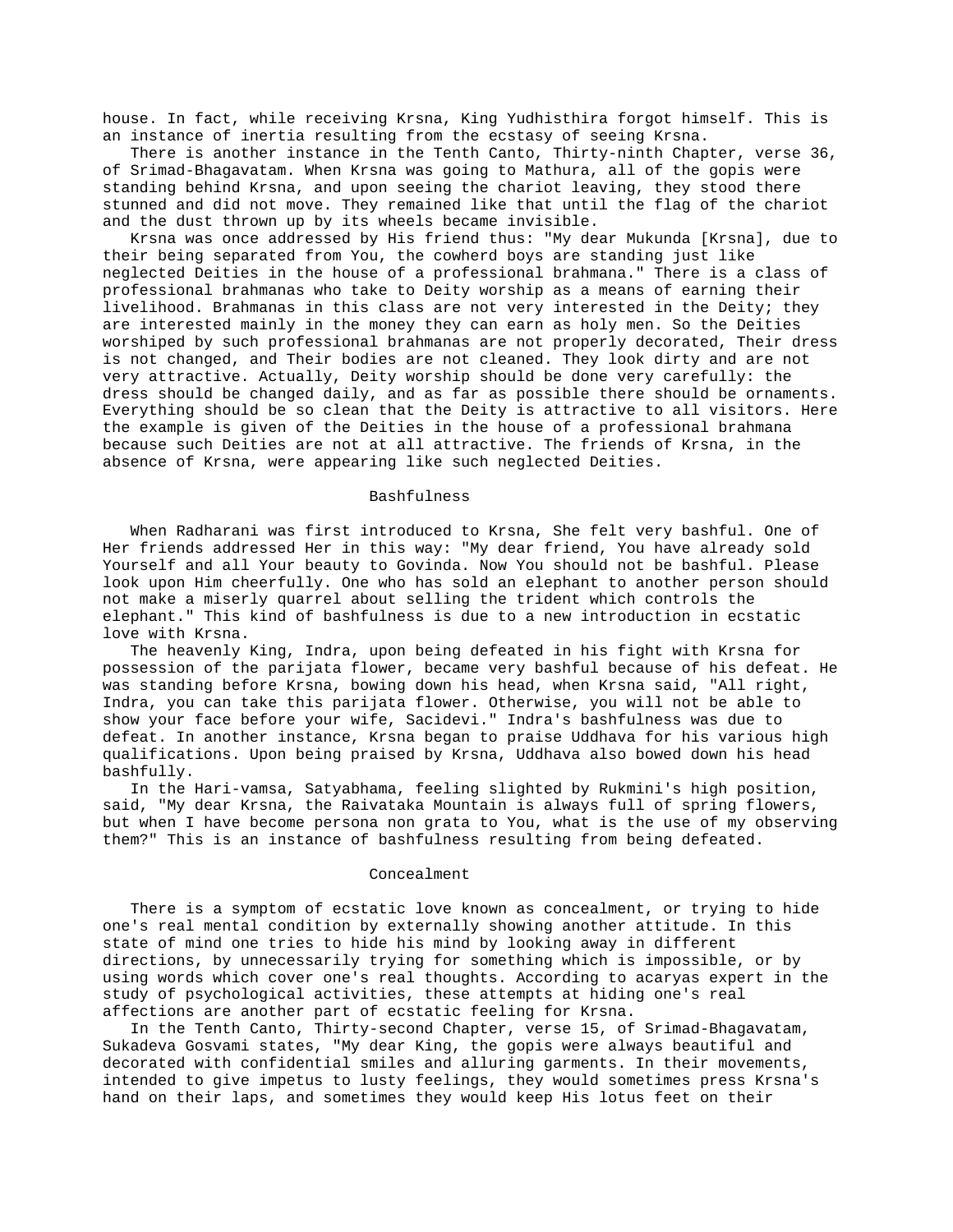breasts. After doing this, they would talk with Krsna as if they were very angry with Him."

 There is another instance of this concealment in ecstatic love. When Krsna, the supreme joker, planted the parijata tree in the courtyard of Satyabhama, Rukmini, the daughter of King Vidarbha, became very angry, but due to her natural gentle behavior, she did not express anything. No one could understand Rukmini's real mental condition. This is an instance of competitive concealment.

 There is another instance in the First Canto, Eleventh Chapter, verse 32, of Srimad-Bhagavatam. After entering Dvaraka, Krsna was received in different ways by different members of His family. Upon seeing their husband from a distance, the queens of Dvaraka immediately embraced Him within their minds and slowly glanced over Him. As Krsna came nearer, they pushed their sons forward to embrace Him. Others were trying, out of shyness, not to shed tears, but they still could not keep the tears from gliding down. This is an instance of concealment caused by shyness.

 On another occasion, when Srimati Radharani thought that Krsna was involved with another woman, She addressed Her friend in this manner: "My dear friend, as soon as I think of Krsna the cowherd boy attached to some other woman, I become stricken with fear, and the hairs on My body stand up. I must be very careful that Krsna not see Me at such times." This is an instance of concealment caused by shyness and diplomatic behavior.

 It has been stated, "Although Srimati Radharani developed a deep loving affection for Krsna, She hid Her attitude in the core of Her heart so that others could not detect Her actual condition." This is an instance of concealment caused by gentleness.

 Once when Krsna and His cowherd friends were enjoying friendly conversation, Krsna began to address His associates in casual language. At that time Krsna's servant Patri was also enjoying the conversation. But then, remembering his position of servitude, Patri bowed down before his master, and with great respect and control, he stifled his smiling. This subdued smiling is an instance of concealment caused by a respectful attitude.

### Remembrance

 There are many symptoms of ecstatic love caused by remembering Krsna. For example, one friend of Krsna informed Him, "My dear Mukunda, just after observing a bluish cloud in the sky, the lotus-eyed Radharani immediately began to remember You. And simply by observing this cloud She became lusty for Your association." This is an instance of remembering Krsna in ecstatic love because of seeing something resembling Him. Krsna's bodily complexion is very similar to the bluish hue of a cloud, so simply by observing a bluish cloud, Srimati Radharani remembered Him.

 One devotee said that even when he was not very attentive he would sometimes, seemingly out of madness, remember the lotus feet of Krsna within his heart. This is an instance of remembrance resulting from constant practice. In other words, devotees who are constantly thinking of the lotus feet of Krsna, even if they are momentarily inattentive, will see the figure of Lord Krsna appearing within their hearts.

#### Argumentativeness

 Madhumangala was an intimate friend of Krsna coming from the brahmana community. Krsna's friends were mostly cowherd boys belonging to the vaisya community, but there were others who belonged to the brahmana community. Actually, in Vrndavana the vaisya community and the brahmana community are considered prominent. This Madhumangala one day addressed Krsna in this fashion: "My dear friend, I can see that You are not aware of the peacock feathers that are falling on the ground, and at the same time You are unmindful of the flower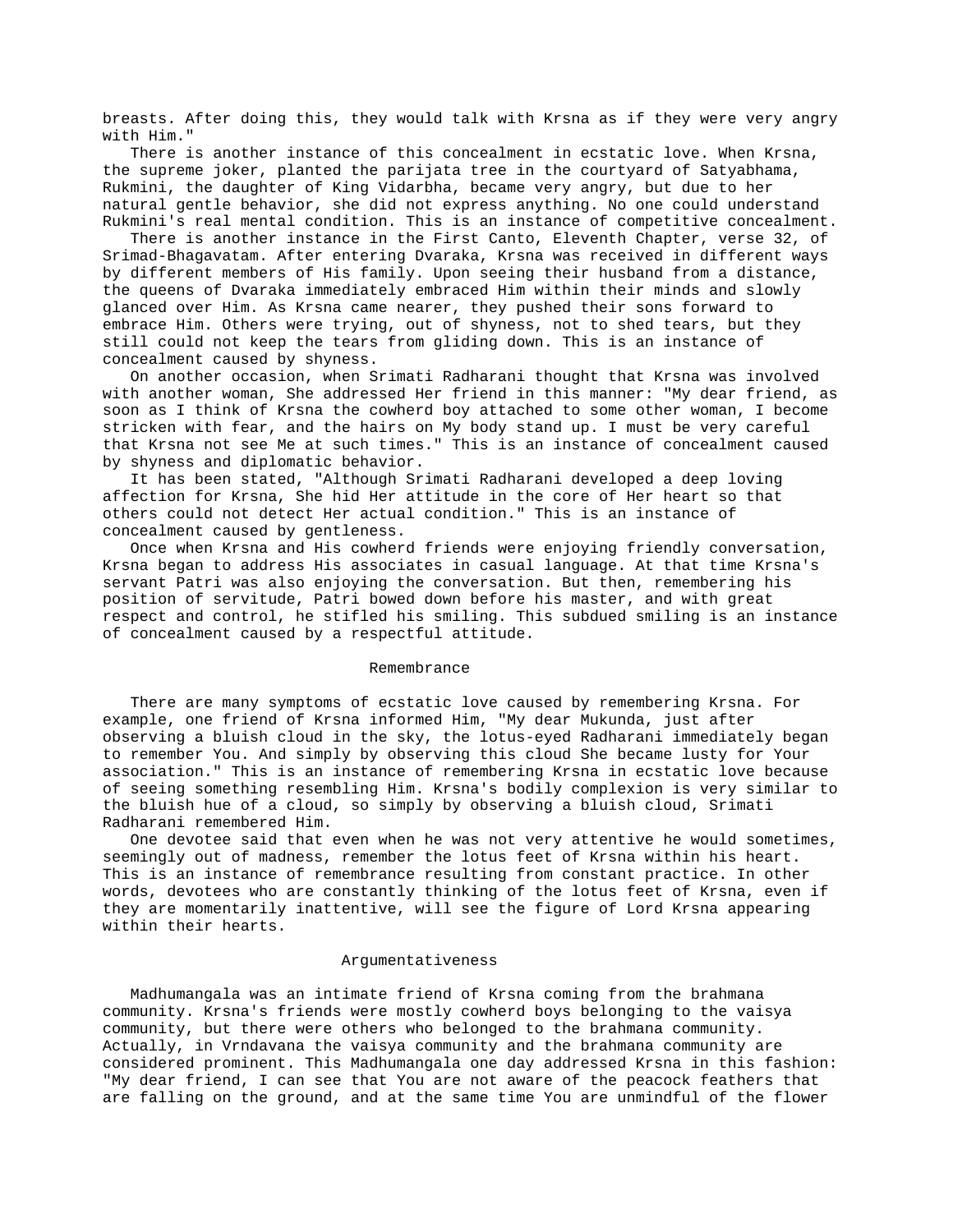garlands which are offered to You. I think I can guess the reason for Your absentmindedness when I see Your two eyes flying over to the eyes of Srimati Radharani, just like black drones flying to lotus flowers." This is an instance of an argumentative suggestion in ecstatic love.

 Once while Krsna was out walking, one of the associates of Radharani told Her, "My dear friend, do You think that this walking personality is a tamala<footnote> The tamala tree is always tree? If He is a tamala tree, then how is it possible for Him to walk and be so beautiful? Then, this personality might be a cloud. But if He's a cloud, then where is the beautiful moon within? Under the circumstances, I think it may be granted that this person is the same enchanting Personality of Godhead by whose flute vibration the three worlds are captivated. He must be the same Mukunda who is standing before Govardhana Hill." This is another instance of an argumentative presentation of ecstatic love.

### Anxiety

 In the Tenth Canto, Twenty-ninth Chapter, verse 29, of Srimad-Bhagavatam, when Krsna asked all the gopis to go back to their homes, they did not like it. Because of their grief at this, they were sighing heavily, and their beautiful faces appeared to be drying up. In this condition they remained, without making a sound. They began to draw lines on the ground with their toes, and with their tears they washed the black ointment from their eyes onto their breasts, which were covered with red kumkum powder. This is an instance of anxiety in ecstatic love.

 One of the friends of Krsna once informed Him, "My dear killer of the demon Mura, Your kind and gentle mother is very anxious because You have not returned home, and with great difficulty she has passed the evening constantly sitting on the balcony of Your home. It is certainly astonishing how You could forget Your mother while You are off somewhere engaged in Your playful activities!" This is another instance of deep anxiety in ecstatic love.

 When mother Yasoda was very anxiously waiting for Krsna to return from Mathura, Maharaja Nanda gave her this solace: "My dear Yasoda, please don't be worried. Please dry your beautiful lotuslike face. There is no need for you to breathe so hotly. I will go immediately with Akrura to the palace of Kamsa and get your son back for you." Here is an instance of anxiety in ecstatic love caused by Krsna's awkward position.

### Thoughtfulness

 In the Vaisakha-mahatmya section of the Padma Purana a devotee states that though in some of the eighteen Puranas the process of glorifying Lord Visnu is not mentioned and the glorifying of some demigod is offered, such glorification must be continued for millions of years. For when one studies the Puranas very scrutinizingly, he can see that ultimately Lord Visnu is the Supreme Personality of Godhead. This is an instance of ecstatic love developed out of thoughtfulness.

 In the Tenth Canto, Sixtieth Chapter, verse 39, of Srimad-Bhagavatam, there is an account of Rukminidevi's writing a letter to Krsna requesting Him to kidnap her before her marriage to another person. At that time the specific attachment of Rukmini for Krsna was expressed by Rukmini as follows: "My dear Lord Krsna, Your transcendental glories are chanted by great sages who are free from material contamination, and in exchange for such glorification You are so kind that You freely distribute Yourself to such devotees. As one can elevate oneself simply by Your grace, so also by Your direction alone one may be lost to all benedictions, under the influence of eternal time. Therefore I have selected Your Lordship as my husband, brushing aside personalities like Brahma and Indra- -not to mention others." Rukmini enhanced her love for Krsna simply by thinking of Him. This is an instance of thoughtfulness in ecstatic love.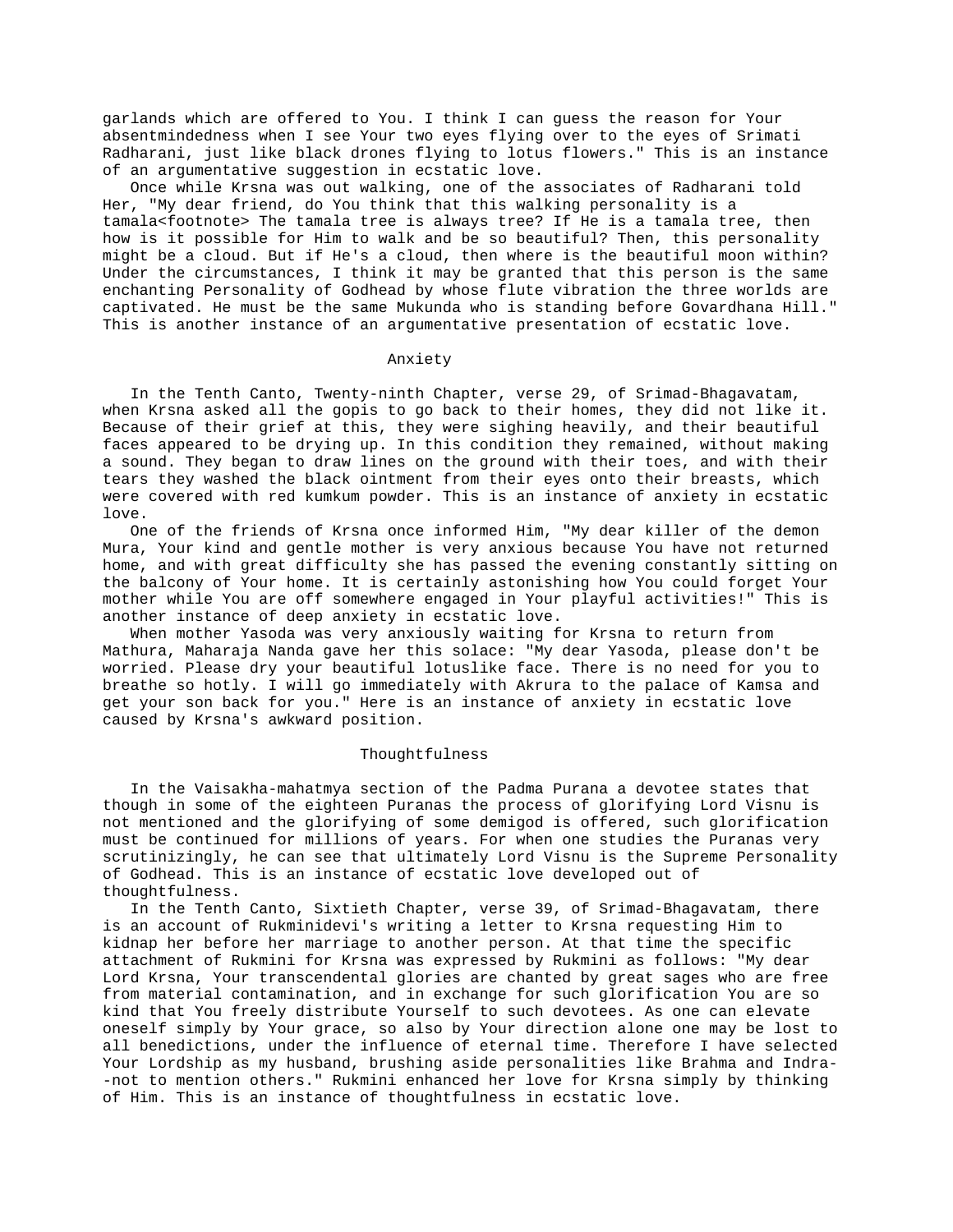### Endurance

 When a person is fully satisfied due to attaining knowledge, transcending all distress or achieving his desired goal of life in transcendental devotional service to God, his state of endurance or steady-mindedness is called dhrti. At this stage one is not perturbed by any amount of loss, nor does anything appear to be unachieved by him.

 According to the opinion of Bhartrhari, a learned scholar, when a person is elevated to this state of endurance, he thinks as follows: "I do not wish to be a highly posted government servant. I shall prefer to remain naked, without proper garments. I shall prefer to lie down on the ground without any mattress. And despite all these disadvantages, I shall refuse to serve anyone, even the government." In other words, when one is in ecstatic love with the Personality of Godhead, he can endure any kind of disadvantages calculated under the material concept of life.

 Nanda Maharaja, the father of Krsna, used to think, "In my pasturing ground the goddess of fortune is personally present, and I possess more than ten hundred thousand cows, which loiter here and there. And above all, I have a son like Krsna, who is such a powerful, wonderful worker. Therefore, even though I am a householder, I am feeling so satisfied!" This is an instance of mental endurance resulting from the absence of all distress.

 In another instance a devotee says, "I am always swimming in the nectarean ocean of the pastimes of the Personality of Godhead, and as such I have no more attraction for religious rituals, economic development, sense gratification or even the ultimate salvation of merging into the existence of Brahman." This is an instance of the mind's endurance due to achieving the best thing in the world. The best thing in the world is absorption in Krsna consciousness.

### Happiness

 It is described in the Visnu Purana that when Akrura came to take Krsna and Balarama to Mathura, just by seeing Their faces he became so cheerful that all over his body there were symptoms of ecstatic love. This state is called happiness.

 It is stated in the Tenth Canto, Thirty-third Chapter, verse 11, of Srimad-Bhagavatam, "Upon seeing that Krsna's arm was placed on her shoulder, one of the gopis engaged in the rasa dance became so ecstatically happy that she kissed Krsna on His cheek." This is an instance of feeling happiness because of achieving a desired goal.

#### Eagerness

 In the Tenth Canto, Seventy-first Chapter, verse 33, of Srimad-Bhagavatam, it is said, "When Krsna first came from His kingdom, Dvaraka, to Indraprastha<footnote> Indraprastha is the present-day, the young females of the city became so eager to see Him that even at night, when they were lying down with their husbands, they could not restrain their eagerness. Even though they were not properly dressed and although their hair was loose and there were many household duties to perform, they still gave up everything and immediately went into the street to see Krsna." This is an instance of eagerness in ecstatic love.

 In his book Stavavali, Sri Raghunatha dasa Gosvami has prayed for the mercy of Radharani, who was so captivated by the flute vibrations of Krsna that She immediately asked information of His whereabouts from residents in the Vrndavana forest. Upon first seeing Krsna, She was filled with such ecstatic love and pleasure that She began to scratch Her ears. The damsels of Vraja and Radharani were very expert in talking cunningly, so as soon as they saw Krsna they began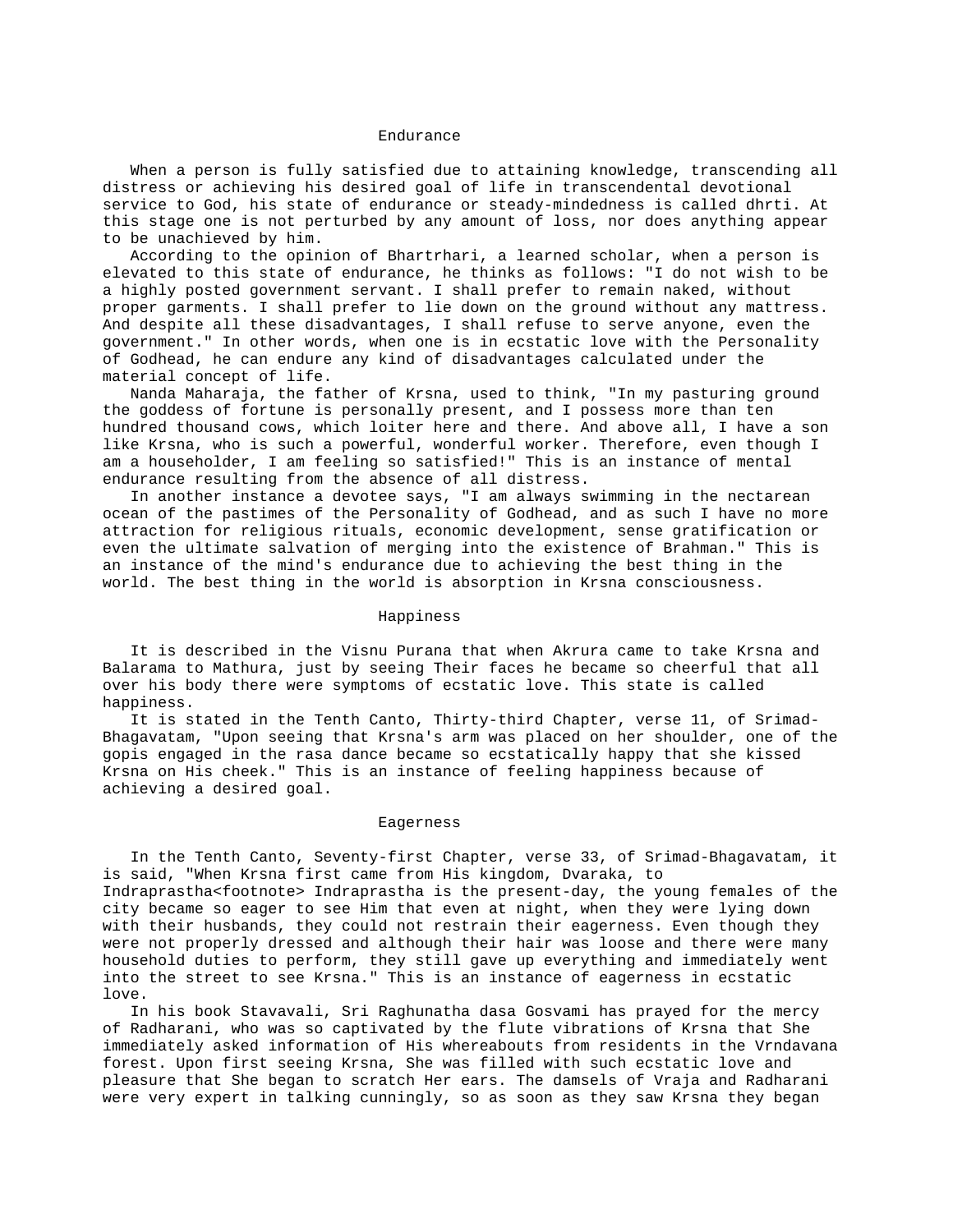their talkings; and Krsna, pretending to go for some flowers for them, immediately left that place and entered into a mountain cave. This is another instance of eager loving exchanges on the parts of both the gopis and Krsna.

#### Violence

 When Krsna was fighting with the Kaliya snake by dancing on his heads, Kaliya bit Krsna on the leg. At that time Garuda became infuriated and began to murmur, "Krsna is so powerful that simply by His thundering voice the wives of Kaliya have had miscarriages. Because my Lord has been insulted by this snake, I wish to devour him immediately, but I cannot do so in the presence of my Lord, because He may become angry with me." This is an instance of eagerness to act in ecstatic love as a result of dishonor to Krsna.

 When Sisupala objected to the worship of Krsna in the Rajasuya arena at a sacrifice organized by Maharaja Yudhisthira, Sahadeva, the younger brother of Arjuna, said, "A person who cannot tolerate the worship of Krsna is my enemy and is possessed of a demoniac nature. Therefore I wish to strike my left foot upon his broad head, just to punish him more strongly than the wand of Yamaraja!" Then Baladeva began to lament like this: "Oh, all auspiciousness to Lord Krsna! I am so surprised to see that the condemned descendants of the Kuru dynasty, who so unlawfully occupied the throne of the Kuru kingdom, are criticizing Krsna with diplomatic devices. Oh, this is intolerable!" This is another instance of eagerness caused by dishonor to Krsna.

## Haughtiness, Resulting in Dishonorable Words

 In the Vidagdha-madhava, Jatila, the mother-in-law of Radharani, began to criticize Krsna in this way: "Krsna, You are standing here, and Radharani, who has just been married to my son, is also standing here. Now I know both of You very well, so why should I not be very anxious to protect my daughter-in-law from Your dancing eyes?" This is an instance of dishonorable words used to indirectly criticize Krsna.

 Similarly, some of the gopis once began to address Krsna with these dishonorable words: "My dear Krsna, You are a first-class thief. So please leave this place immediately. We know You love Candravali more than us, but there is no use in praising her in our presence! Kindly do not contaminate the name of Radharani in this place!" This is another instance of dishonorable words cast upon Krsna in ecstatic love.

 There is another statement in the Tenth Canto, Thirty-first Chapter, verse 16, of Srimad-Bhagavatam. When all the gopis came out of their homes to meet Krsna in the Vrndavana forest, Krsna refused to accept them and asked them to go home, giving them some moral instruction. At that time the gopis spoke as follows: "Dear Krsna, there is extreme distress in being out of Your presence, and there is extreme happiness simply in seeing You. Therefore we have all left our husbands, relatives, brothers and friends and have simply come to You, being captivated by the sound of Your transcendental flute. O infallible one, You had better know the reason for our coming here. In plain words, we are here simply because we have been captivated by the sweet sound of Your flute. We are all beautiful girls, and You are so foolish that You are rejecting our association. We do not know anyone, other than Yourself, who would miss this opportunity to associate with young girls in the dead of night!" This is another instance of indirect insults used against Krsna in ecstatic love.

Envy

 In the Padyavali, one of the friends of Radharani once addressed Her thus: "My dear friend, please do not be too puffed up because Krsna has decorated Your forehead with His own hand. It may be that Krsna is yet attracted by some other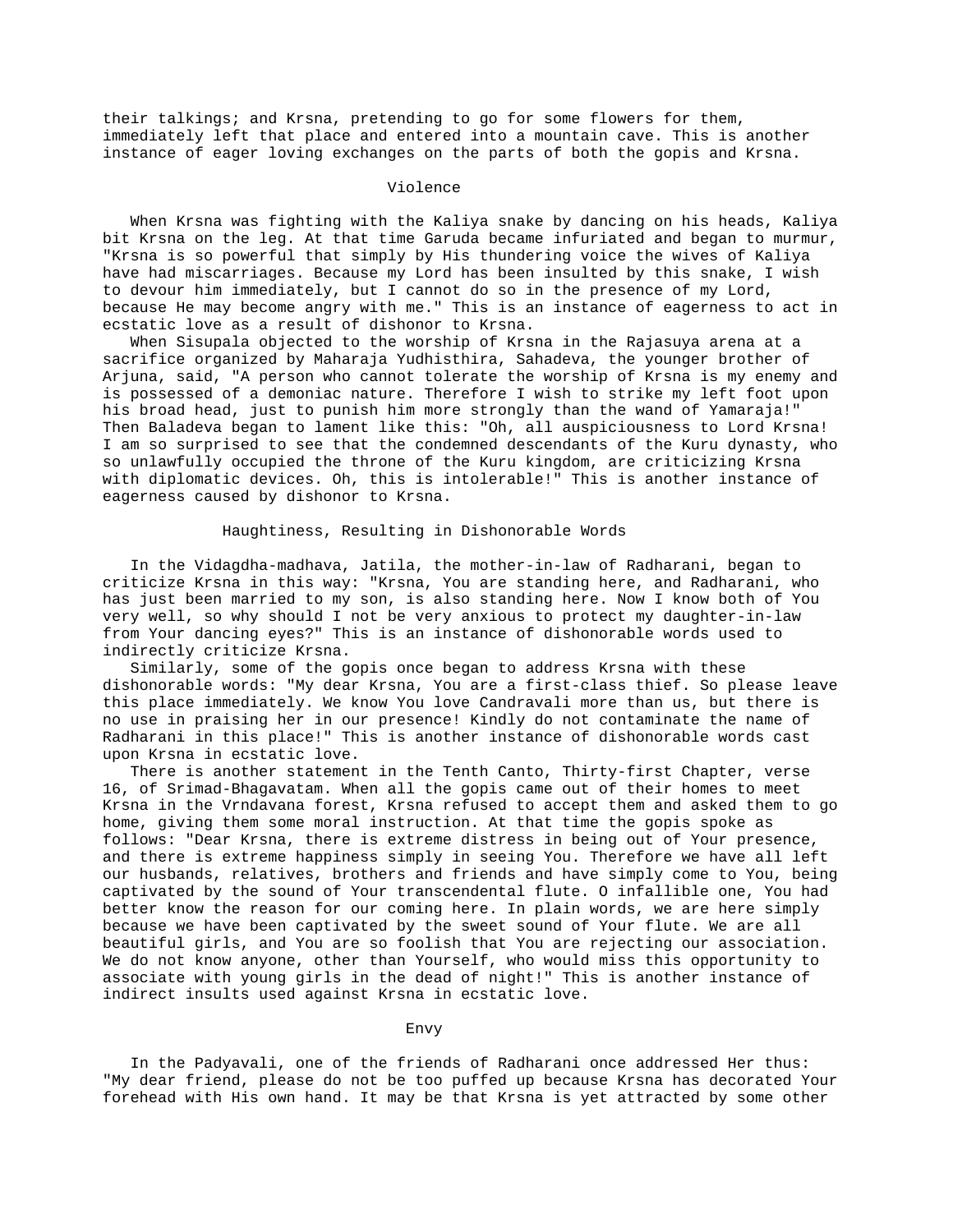beautiful girl. I see that the decoration on Your forehead is very nicely made, and so it appears that Krsna was not too disturbed in painting it. Otherwise, He could not have painted such exact lines!" This is an instance of envy caused by Radha's good fortune.

 In the Tenth Canto, Thirtieth Chapter, verse 30, of Srimad-Bhagavatam, there is the following statement: "When the gopis were searching for Krsna and Radha after the rasa dance, they thus began to speak among themselves: 'We have seen the footprints of Krsna and Radha on the ground of Vrndavana, and they are giving us great pain, because although Krsna is everything to us, that girl is so cunning that She has taken Him away alone and is enjoying His kissing without sharing Him with us!' " This is another instance of envy of the good fortune of Srimati Radharani.

 Sometimes when the cowherd boys used to play in the forests of Vrndavana, Krsna would play on one side, and Balarama would play on another. There would be competition and mock fighting between the two parties, and when Krsna's party was defeated by Balarama, the boys would say, "If Balarama's party remains victorious, then who in the world can be weaker than ourselves?" This is another instance of envy in ecstatic love.

#### Impudence

 In the Tenth Canto, Fifty-second Chapter, verse 41, of Srimad-Bhagavatam, Rukmini addresses a letter to Krsna as follows: "My dear unconquerable Krsna, my marriage day is fixed for tomorrow. I request that You come to the city of Vidarbha without advertising Yourself. Then have Your soldiers and commanders suddenly surround and defeat all the strength of the King of Magadha, and by thus adopting the methods of the demons, please kidnap and marry me."

 According to the Vedic system there are eight kinds of marriages, one of which is called raksasa-vivaha. Raksasa-vivaha refers to kidnapping a girl and marrying her by force. This is considered to be a demoniac method. When Rukmini was going to be married to Sisupala by the choice of her elder brother, she wrote the above letter to Krsna requesting Him to kidnap her. This is an instance of impudence in ecstatic love for Krsna.

 One of the gopis said, "May Krsna's sweet flute be washed away by the waves of the Yamuna, and let it fall into the ocean! The sweet sound of that flute is so impudent that it makes us lose all composure before our superiors."

### Dizziness

 Every evening at sunset Krsna used to return from the pasturing ground where He herded cows. Sometimes when mother Yasoda could not hear the sweet vibration of His flute she would become very anxious, and because of this she would feel dizzy. Thus, dizziness caused by anxiety in ecstatic love for Krsna is also possible.

 When Yasoda had tied Krsna up one time, she began to think, "Krsna's body is so soft and delicate. How could I have tied Him with rope?" Thinking this, her brain became puzzled, and she felt dizziness.

 The gopis were advised by their superiors to bolt the doors at night, but they were so carefree that they did not carry out this order very rigidly. Sometimes, by thinking of Krsna, they became so confident of being out of all danger that they would lie down at night in the courtyards of their houses. This is an instance of dizziness in ecstatic love due to natural affection for Krsna.

 It may be questioned why devotees of Krsna should be attacked by dizziness, which is usually considered a sign of the mode of ignorance. To answer this question, Sri Jiva Gosvami has said that the devotees of Lord Krsna are always transcendental to all the modes of material nature; when they feel dizziness or go to sleep, they are not considered to be sleeping under the modes of nature, but are accepted as being in a trance of devotional service. There is an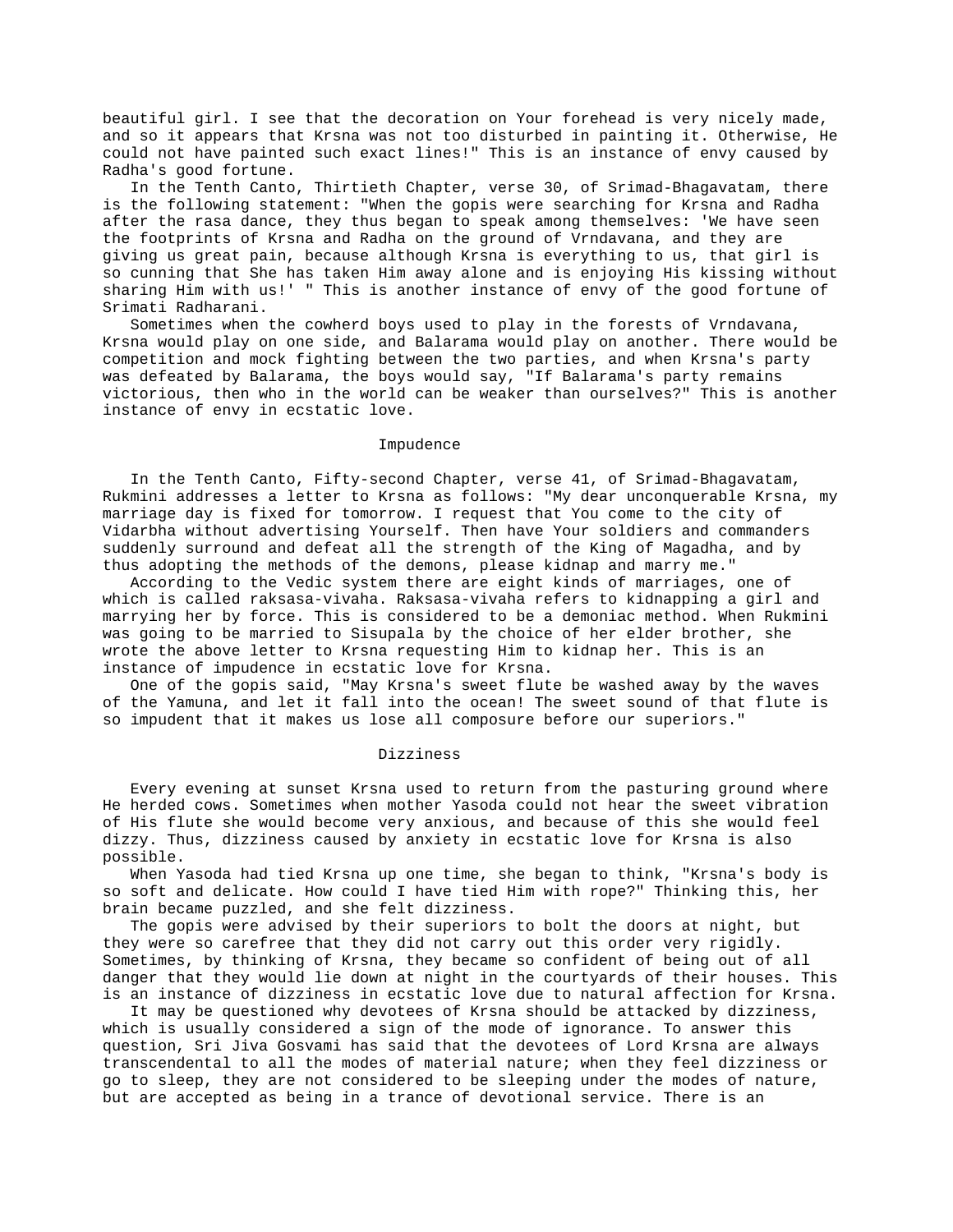authoritative statement in the Garuda Purana about mystic yogis who are under the direct shelter of the Supreme Personality of Godhead: "In all three stages of their consciousness--namely wakefulness, dreaming and deep sleep--the devotees are absorbed in thought of the Supreme Personality of Godhead. Therefore, in their complete absorption in thought of Krsna, they do not sleep."

# Sleepiness

 Once Lord Baladeva began to talk in His sleep as follows:"O lotus-eyed Krsna, Your childhood adventures are manifest simply according to Your own will. Therefore, please immediately dispose of the stubborn pride of this Kaliya serpent." By saying this, Lord Baladeva astonished the assembly of the Yadus and made them laugh for some time. Then, yawning so hard as to make ripples on His abdomen, Lord Baladeva, the bearer of the plow, returned to His deep sleep. This is an instance of sleepiness in ecstatic love.

#### Alertness

 A devotee once stated, "I have already conquered the mode of ignorance, and I am now on the platform of transcendental knowledge. Therefore I shall be engaged only in searching after the Supreme Personality of Godhead." This is an instance of alertness in ecstatic love. Transcendental alertness is possible when the illusory condition is completely overcome. At that stage, when in contact with any reaction of material elements, such as sound, smell, touch or taste, the devotee realizes the transcendental presence of the Supreme Personality of Godhead. In this condition the ecstatic symptoms (e.g., standing of the hair on the body, rolling of the eyeballs and getting up from sleep) are persistently visible.

 When Srimati Radharani first saw Krsna, She suddenly became conscious of all transcendental happiness, and the functions of Her different limbs were stunned. When Lalita, Her constant companion, whispered into Her ear the holy name of Krsna, Radharani immediately opened Her eyes wide. This is an instance of alertness caused by hearing the sound of Krsna's name.

 One day, in a joking mood, Krsna informed Radharani, "My dear Radharani, I am going to give up Your company." Upon saying this, He immediately disappeared, and because of this Radharani became so afflicted that the hue of Her body changed, and She immediately fell down upon the ground of Vrndavana. She had practically stopped breathing, but when She smelled the flavor of the flowers on the ground, She awoke in ecstasy and got up. This is an instance of transcendental alertness caused by smelling.

 When Krsna was touching the body of one gopi, the gopi addressed her companion thus: "My dear friend, whose hand is this touching my body? I had become very afraid after seeing the dark forest on the bank of the Yamuna, but suddenly the touch of this hand has saved me from hysterical fits." This is an instance of alertness caused by touching.

 One of the gopis informed Krsna, "My dear Krsna, when You disappeared from the arena of the rasa dance, our most dear friend, Radharani, immediately fell on the ground and lost consciousness. But after this, when I offered Her some of Your chewed betel nut remnants, She immediately returned to consciousness with jubilant symptoms in Her body." This is an instance of alertness caused by tasting.

 One night Srimati Radharani was talking in a dream. "My dear Krsna," She said, "please do not play any more jokes on Me! Please stop! And please don't touch My garments either. Otherwise I shall inform the elderly persons, and I shall disclose all of Your naughty behavior." While She was talking like this in a dream, She suddenly awoke and saw some of Her superiors standing before Her. Thus Radharani became ashamed and bowed Her head. This is an instance of alertness after awakening from sleep.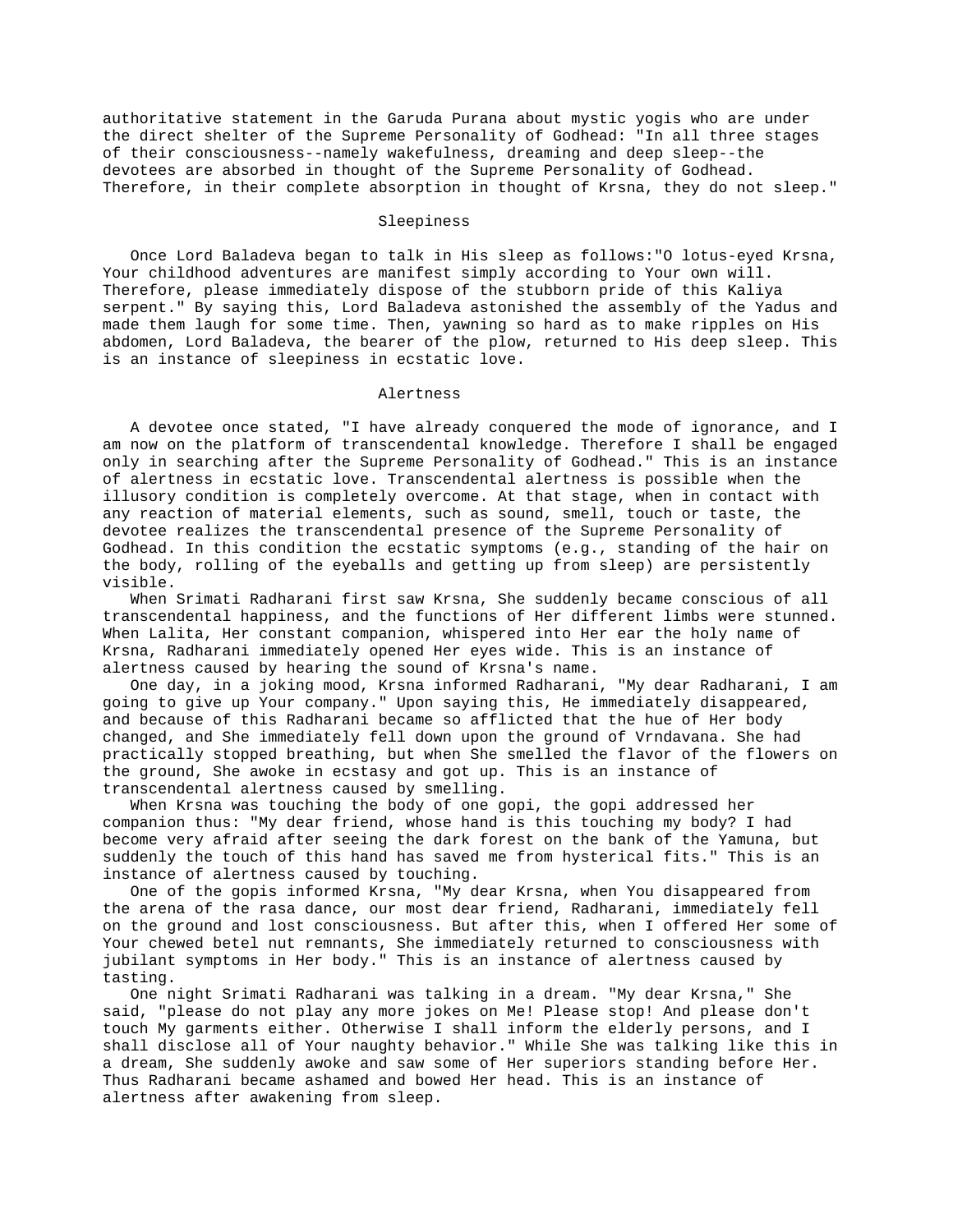There is another instance of this. A messenger from Krsna came to Srimati Radharani while She was sleeping, and Radharani immediately awakened. Similarly, when Krsna began to blow on His flute in the night, all of the gopis, the beautiful daughters of the cowherd men, immediately got up from their sleep. There is a very beautiful comparison made in this connection: "The lotus flower is sometimes surrounded by white swans, and sometimes it is surrounded by black wasps who are collecting its honey. When there is a thundering in the sky, the swans go away, but the black wasps stay to enjoy the lotus flowers." The gopis' sleeping condition is compared to the white swans, and the sound of Krsna's flute is compared to a black wasp. When Krsna's flute sounded, the white swans, which represent the sleeping condition of the gopis, were immediately vanquished, and the black wasp sound of the flute began to enjoy the lotus flower of the gopis' beauty.

# Chapter Thirty-one Additional Symptoms

 All the previously mentioned thirty-three symptoms of ecstatic love are called vyabhicari, or disturbing. All these symptoms refer to apparently disturbed conditions, but even in such disturbed conditions there is acute ecstatic love for Krsna. These symptoms, however, can be divided into three groups: first class, second class and third. There are many disturbing symptoms in ecstatic love, such as envy, anxiety, pride, jealousy, conclusion, cowardliness, forgiveness, impatience, hankering, regret, doubtfulness and impudence. These are included in the thirty-three conditions of ecstatic love. Srila Rupa Gosvami has very nicely analyzed the different kinds of disturbing symptoms, and although it is very difficult to find the exact English equivalents for many Sanskrit words used here, his analysis will now be presented.

 When one becomes malicious upon seeing another's advancement of life, his state of mind is generally called envy. When one becomes frightened at seeing a lightning bolt in the sky, that fearfulness brings on anxiety. Therefore, fearfulness and anxiety may be taken as one. One's desire to hide his real mentality is called avahittha, or concealment, and a desire to exhibit superiority is called pride. Both of these may be classified under pretension. In a pretentious attitude both avahittha and pride are to be found. One's inability to tolerate an offense committed by another is called amarsa, and one's inability to tolerate the opulence of another is called jealousy. Jealousy and amarsa are both caused by intolerance. One's ability to establish the correct import of a word may be called conclusiveness. And before such a conclusive determination of import, there must be thoughtful consideration. Therefore, the act of consideration is present during the establishment of a conclusion. When one presents himself as ignorant, his attitude is called humility, and when there is absence of enthusiasm it is called cowardice. Therefore, in humility, there is sometimes cowardice also. When the mind is steadfast it is called enduring, and one's ability to tolerate others' offenses is also called endurance. Therefore, forgiveness and endurance can be synonymous. Anxiousness for time to pass is called impatience, and when one sees something wonderful one is said to be struck with wonder. Impatience may be caused by being struck with wonder, and so impatience and being struck with wonder can be synonymous. When anxiety is in its dormant stage it is called hankering. Therefore, anxiety and hankering can also be synonymous. When one becomes regretful for some offense, his feeling is called bashfulness. In this way, bashfulness and regret can be synonymous. Doubtfulness is one of the aspects of argument. After exhibiting impudence one becomes restless. Therefore restlessness and impudence can be synonymous.

 When all such symptoms are included in ecstatic love, they are called sancari, or continuously existing ecstatic symptoms. All of these symptoms are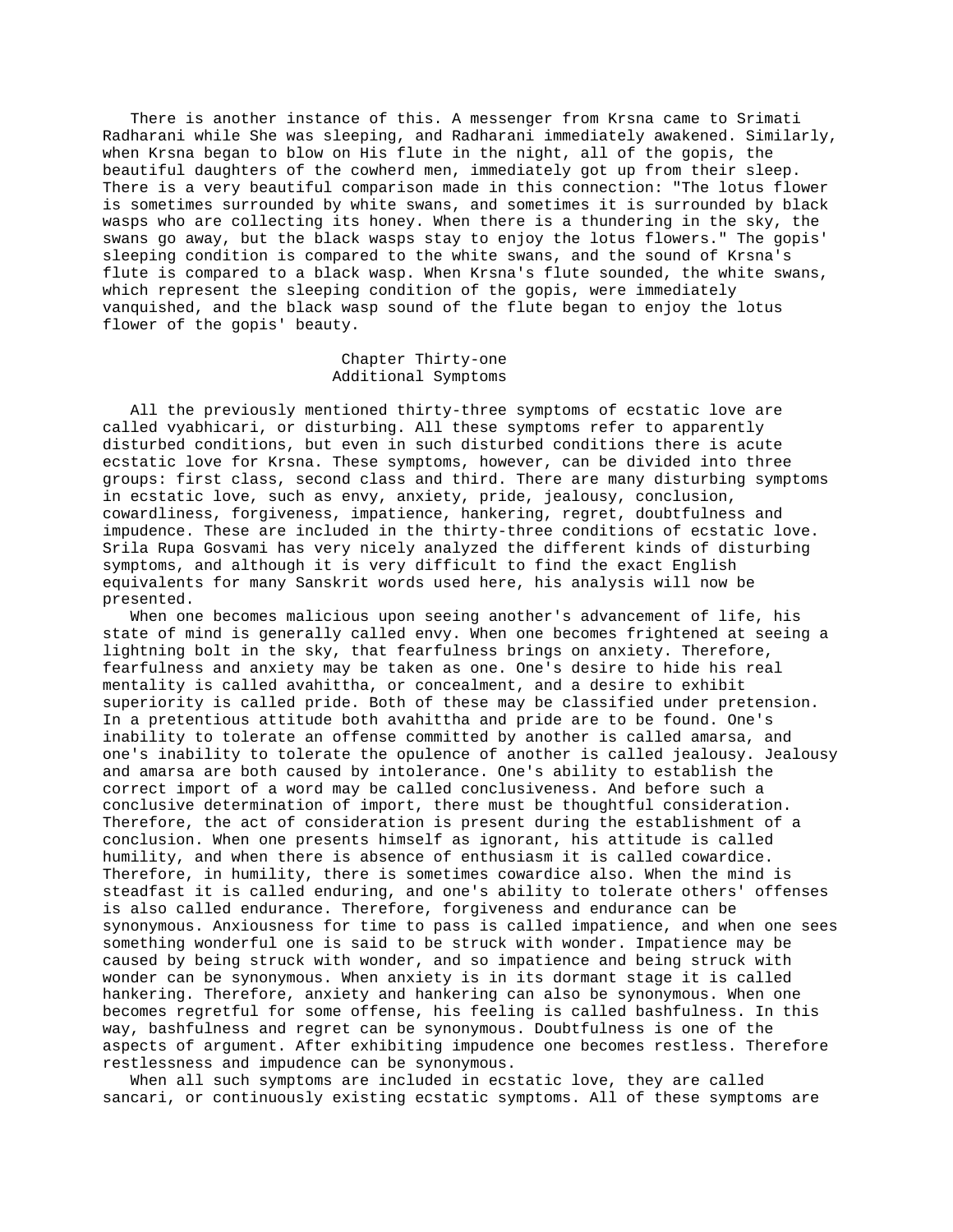transcendental, and they are exhibited in different ways, acting and interacting under different conditions. They are like the reciprocation of love between the lover and beloved.

 When a person is envious or defamed, there may be a change in the color of the body. This may be classified as vibhava, or subecstasy. Sometimes illusion, collapse and strong anxiety are also considered to be vibhava. When there are many such symptoms, they can simply be grouped together under ecstatic love.

 Srila Rupa Gosvami says that fright, sleep, fatigue, laziness and the madness of intoxication are sometimes grouped under continuous symptoms of ecstatic love, and they are due to a strong attraction.

 False argument, determination, steadiness, remembrance, joyfulness, ignorance, humility and unconsciousness are also different symptoms of ecstatic love. Dependence is also grouped under ecstatic love, and this can be divided into superior dependence and inferior dependence. The direct differentiations between superior and inferior dependence are ascertained by Rupa Gosvami and will be presented in due course.

 One devotee exclaimed, "Oh, I cannot see the district of Mathura! Even though by simply hearing the name of Mathura the hairs of my body are standing up, I cannot see the place. So of what use are my eyes?" This statement reveals a strong anxiety to see the district of Mathura resulting from a strong attachment to Krsna. There is another instance of this strong attachment for Krsna expressed by Bhima when he began to murmur, "My arms are just like thunderbolts, but despite these arms I could not smash Sisupala while he was blaspheming Krsna. Therefore, of what use are these strong arms?" In this instance Bhima became angry, and being influenced by such anger, his hopelessness became a cause for strong attachment to Krsna. This instance can be described as strong attachment for Krsna in anger.

 When Arjuna witnessed the universal form of Krsna, whose dazzling teeth were practically devouring the very existence of the universe, Arjuna's mouth became dried up. At that time Arjuna forgot himself and could not understand that he was Arjuna, Krsna's friend, although he was always dependent upon Krsna's mercy. This incident is an example of inferior dependence.

 Sometimes ghastly activities also support strong ecstatic love for Krsna. This state of mind is called ecstatic fearfulness under illusion. In the Tenth Canto, Twenty-third Chapter, verse 40, of Srimad-Bhagavatam, there is the following statement by the brahmanas who were performing sacrifices: "We have all been born into three advantageous conditions: we are in high brahmana families, we have ceremoniously received the sacred thread, and we are also properly initiated by a spiritual master. But, alas, in spite of all these advantages, we are condemned. Even our observance of brahmacarya is condemned." The brahmanas thus began to condemn their own activities. They realized that in spite of being so elevated by birth, education and culture, they still were under the spell of the illusory energy. They also admitted that even great yogis who are not devotees of the Lord are covered by the influence of material energy. This kind of hopelessness felt by the brahmanas who were performing ritualistic ceremonies shows practically no attachment for Krsna. There is another hopelessness, however, which shows attachment for Krsna. When the bull demon attacked the damsels of Vraja, they began to cry out, "Dear Krsna--please save us! We are now gone!" This is hopelessness with attachment for Krsna.

 When the Kesi demon was assassinated by Krsna, Kamsa became hopeless. He said, "Kesi-daitya was as dear to me as my own life, but he has been killed by some cowherd boy who is crude, uneducated and ignorant in fighting. Even though I have defeated the King of heaven without difficulty, still I do not know the value of life." Because this hopelessness has a slight touch of attraction for Krsna, it is considered to be a reflection of ecstatic love in hopelessness.

 Kamsa once rebuked Akrura by saying, "You are such a fool that you are accepting a cowherd boy to be the Supreme Personality of Godhead simply because He has defeated some harmless water snake! The boy may have lifted one pebble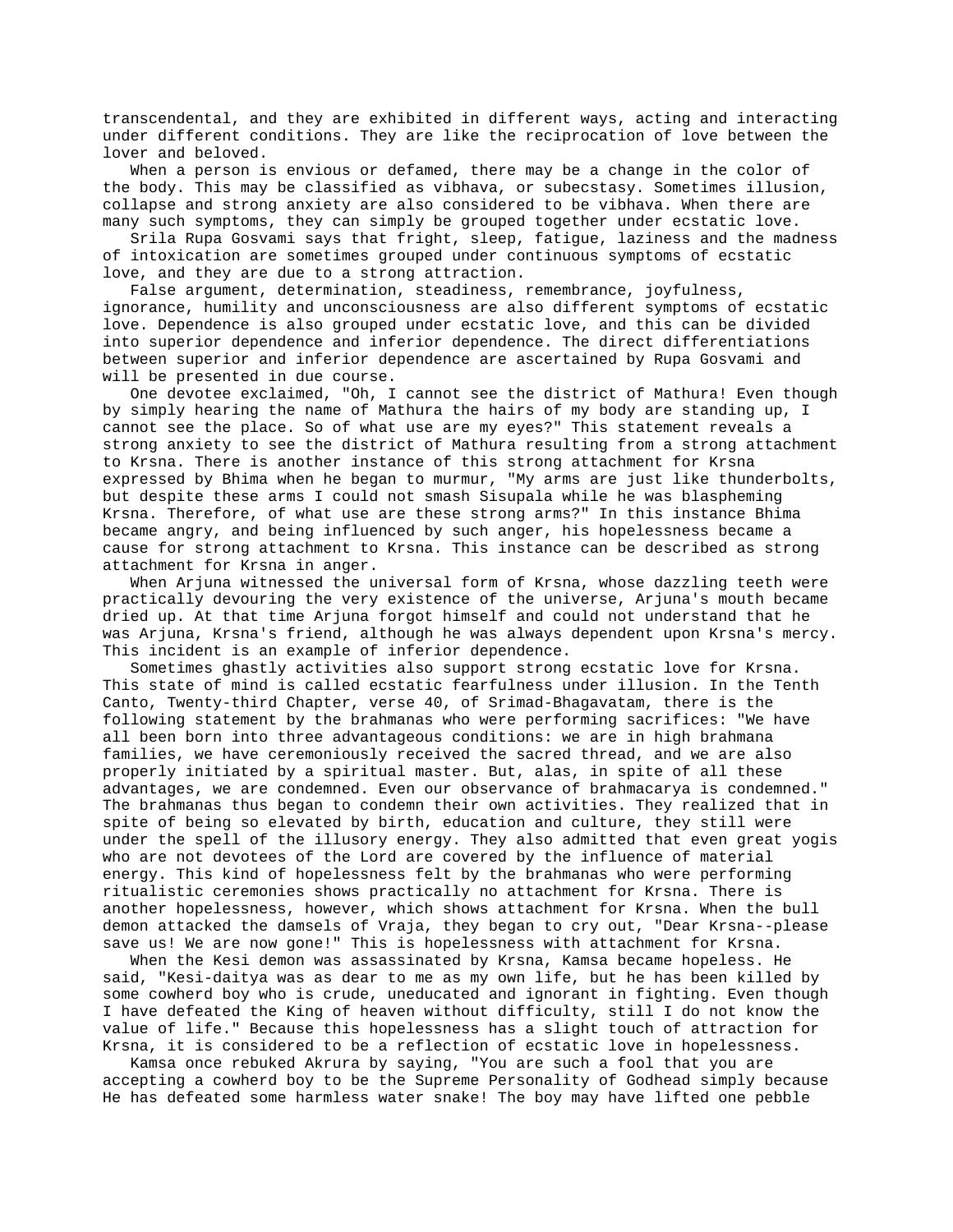called Govardhana Hill, but what is more surprising than that is your statement that this boy is the Personality of Godhead!" This is an instance of a maliciously opposing element, caused by hopelessness in ecstatic love for Krsna.

 One devotee tried to console a kadamba tree when the tree was lamenting because Krsna had not touched even its shadow. The devotee said, "My dear kadamba tree, do not be worried. Just after defeating the Kaliya snake in the Yamuna River, Krsna will come and satisfy your desire." This is an instance of inappropriate hopelessness in ecstatic love for Krsna.

 Garuda the eagle, the carrier of Visnu, once said, "Who can be more pure than I? Where is there a second bird like me, so able and competent? Krsna may not like me, He may not wish to join my party, but still He has to take advantage of my wings!" This is an instance of hopelessness in the neutral mood of ecstatic love.

 The symptoms of ecstatic love are sometimes grouped under four headings- namely generation, conjunction, aggregation and satisfaction.

 Krsna once told Radharani, "My dear friend, when You tried to meet Me alone in the morning, Your friend Mekhala remained hungry with envy. Just look at her!" When Krsna was joking with Radharani in this way, Radharani moved Her beautiful eyebrows crossly. Rupa Gosvami prays that everyone may become blessed by this movement of Srimati Radharani's eyebrows. This is an instance of the generation of malice in ecstatic love of Krsna.

 One night, after the Putana demon had been killed, baby Krsna could be seen playing upon her breast. Upon seeing this, Yasoda became stunned for some time. This is an example of a conjunction of various symptoms of ecstatic love. The conjunction can be auspicious or inauspicious. That the Putana demon had been killed was auspicious, but that Krsna was playing on her breast in the dead of night, with no one to help Him in case of trouble, was inauspicious. Yasoda was caught between auspiciousness and inauspiciousness.

 After Krsna had just learned to walk, He was going in and out of the house very frequently. Yasoda became surprised and said, "This child is too restless and cannot be controlled! He is incessantly going about the neighborhood of Gokula [Vrndavana], and then He is coming back inside the house. I see that the child is very fearless, but in spite of His fearlessness, I am becoming more and more afraid of His falling into some danger." This again is an instance of the conjunction of two opposing elements: the child was very fearless, but at the same time Yasoda was becoming fearful of some danger. Here danger is the cause, and Yasoda's feelings are in a conjunction of two opposing symptoms. In other words, Yasoda was feeling both happiness and doubt, or growing fear.

 When Devaki, the mother of Krsna, saw her son very jubilant in the presence of the wrestlers in Kamsa's arena, two kinds of tears were simultaneously gliding down her cheeks: sometimes her tears were warm, and sometimes they were cold. This is an instance of a conjunction of jubilation and lamentation due to different causes of ecstatic love.

 Once when Srimati Radharani was standing on the bank of the Yamuna River in the forest of Vrndavana, She was attacked by Krsna, who was stronger than She. Although She externally expressed a disturbed mood from this incident, within Herself She was smiling and feeling great satisfaction. Externally She moved Her eyebrows and made a show of rejecting Krsna. In this mood Radharani looked very beautiful, and Srila Rupa Gosvami glorifies Her beauty. This is an instance of exhibiting varying feelings in ecstatic love, although the cause is one only-- Krsna.

 Sometimes there were great festivals in the house of Nanda Maharaja, and all of the inhabitants of Vrndavana would assemble for these festivals. During one such festival, Srimati Radharani was seen wearing a golden necklace given Her by Krsna. This was immediately detected by mother Yasoda as well as by Radharani's mother, because the necklace was too long for Radharani's neck. At the same time Radharani could see Krsna nearby, as well as Her own husband, Abhimanyu. So all of these things combined to make Radharani feel very much ashamed, and with Her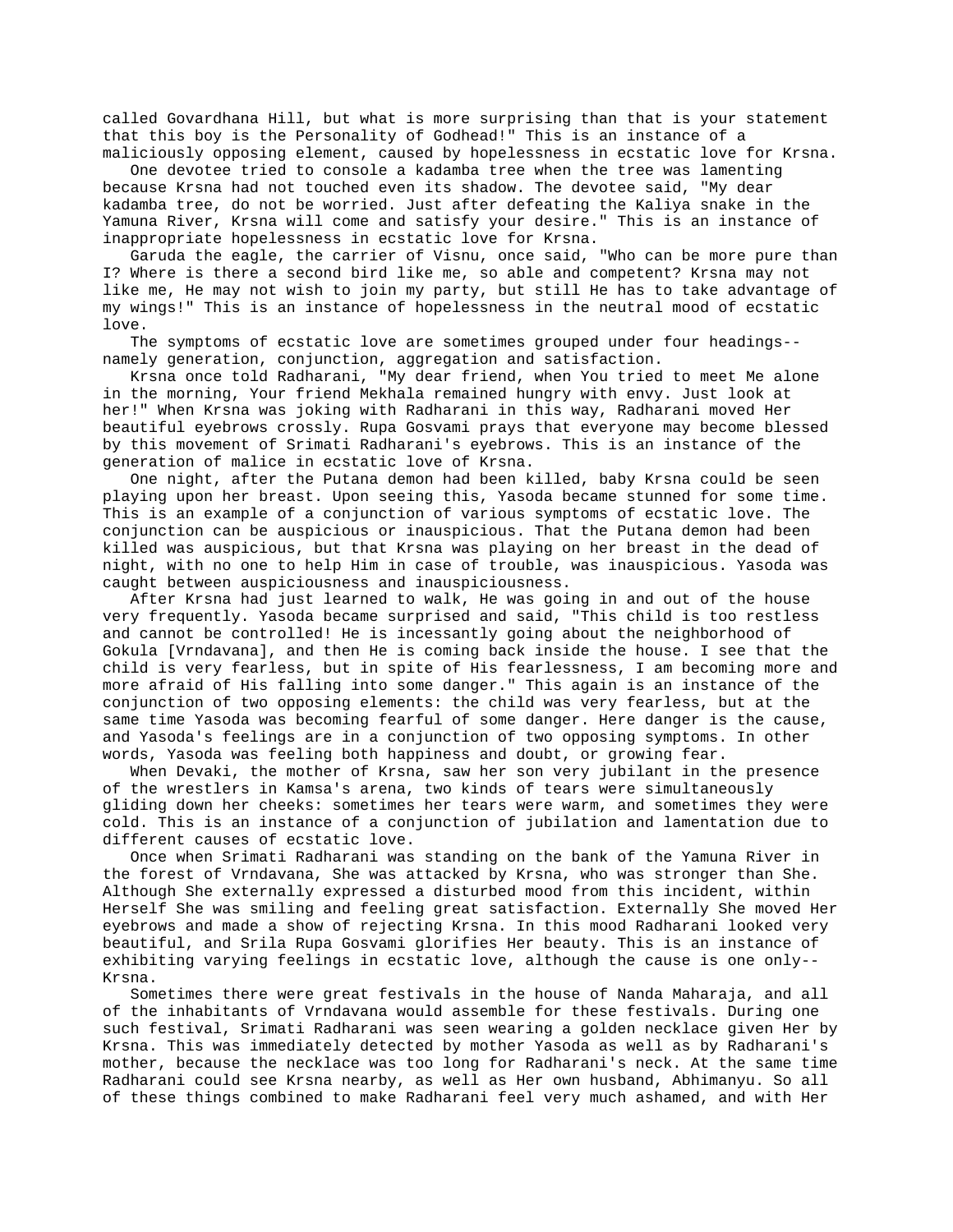face shriveled She began to look very beautiful. In this case there was a combination of bashfulness, anger, jubilation and lamentation. This is an instance of an aggregate of symptoms of ecstatic love.

 Kamsa once said, "What harm can this boy do to me? He has no power." The next moment Kamsa was informed that all of his friends had been killed by the boy. Then Kamsa began to think in perplexity, "Shall I go immediately and surrender unto Him? But how can a great warrior do this?" The next moment he thought, "Why should I be afraid of Him? There are still so many wrestlers standing to support me." But the next moment he began to consider, "The boy is certainly not common, because He has lifted Govardhana Hill with His left hand. So what can I do in this connection? Let me go to Vrndavana and inflict pains on all the residents there. But still I cannot even go out, because my heart is trembling from fear of this boy!" This condition of Kamsa's mind reveals an instance of pride, lamentation, humility, determination, remembrance, doubtfulness, anger and fear. Actually eight different symptoms comprised the mental condition of Kamsa. This is another instance of an aggregate of symptoms in hopeless ecstatic love.

 One householder devotee once said, "My Lord, I am so wretched that these two eyes are never desiring to see the glorious city of Mathura. Therefore, my eyes are actually condemned. I am nicely educated, but my education has simply been used in government service. I have not considered formidable time, stronger than anything else, which creates and annihilates everything. To whom shall I leave all of my wealth and fortune? I am becoming older and older. What shall I do? Shall I execute devotional service from here at home? This I cannot do, because my mind is being attracted by the transcendental land of Vrndavana."

 This is an instance of hopelessness, pride, doubt, patience, lamentation, determination and eagerness--an aggregation of seven different symptoms in ecstatic love for Krsna.

 There is a proverb in Sanskrit which says, "Disappointment gives rise to the greatest satisfaction." In other words, when one's sentiment or ambition becomes too great and is not fulfilled until after seemingly hopeless tribulation, that is taken as the greatest satisfaction. Once the cowherd boys in Vrndavana were vainly searching after Krsna for a long time, and for that reason their faces became blackened, and their complexions appeared faded. Just then they could hear on the hill a faint vibration from Krsna's flute. Immediately all of them became very much gladdened. This is an instance of satisfaction in the midst of disappointment.

 Srila Rupa Gosvami says that although he has no expert knowledge about the sounds and meanings and mellows of the symptoms of ecstatic love, he has tried to give some examples of different varieties of love of Krsna. He further states that the thirty-three disturbing symptoms of ecstatic love, plus eight other symptoms, all taken together equal forty-one primary symptoms of ecstatic love. These symptoms create transformations of bodily activities as well as movements of the senses. All of them can be accepted as different feelings of the heart. Sometimes some of the feelings are quite natural. Sometimes some of the feelings are just temporary appearances. Those symptoms which are very natural always remain, both within and without the devotee.

 As one can detect the color of dye a cloth was soaked in by looking at the cloth, so, simply by understanding the different signs of these symptomatic features, one can understand the actual position. In other words, attachment for Krsna is one, but because there exist different kinds of devotees, such attachment is manifested in many varieties. As clothing tinged red appears red, so the temporary appearance of a certain type of feeling can be detected or observed by the specific ecstatic symptom. In fact, all the different humors and mellows of the devotees produce various specific feelings within the mind. And according to these differences, the symptoms of ecstatic love appear in different forms and degrees. If one's heart is highly elevated, grave and magnanimous, or if one's heart is rough and crude, different symptoms of ecstatic love will appear, influenced by the condition of the heart. Actually,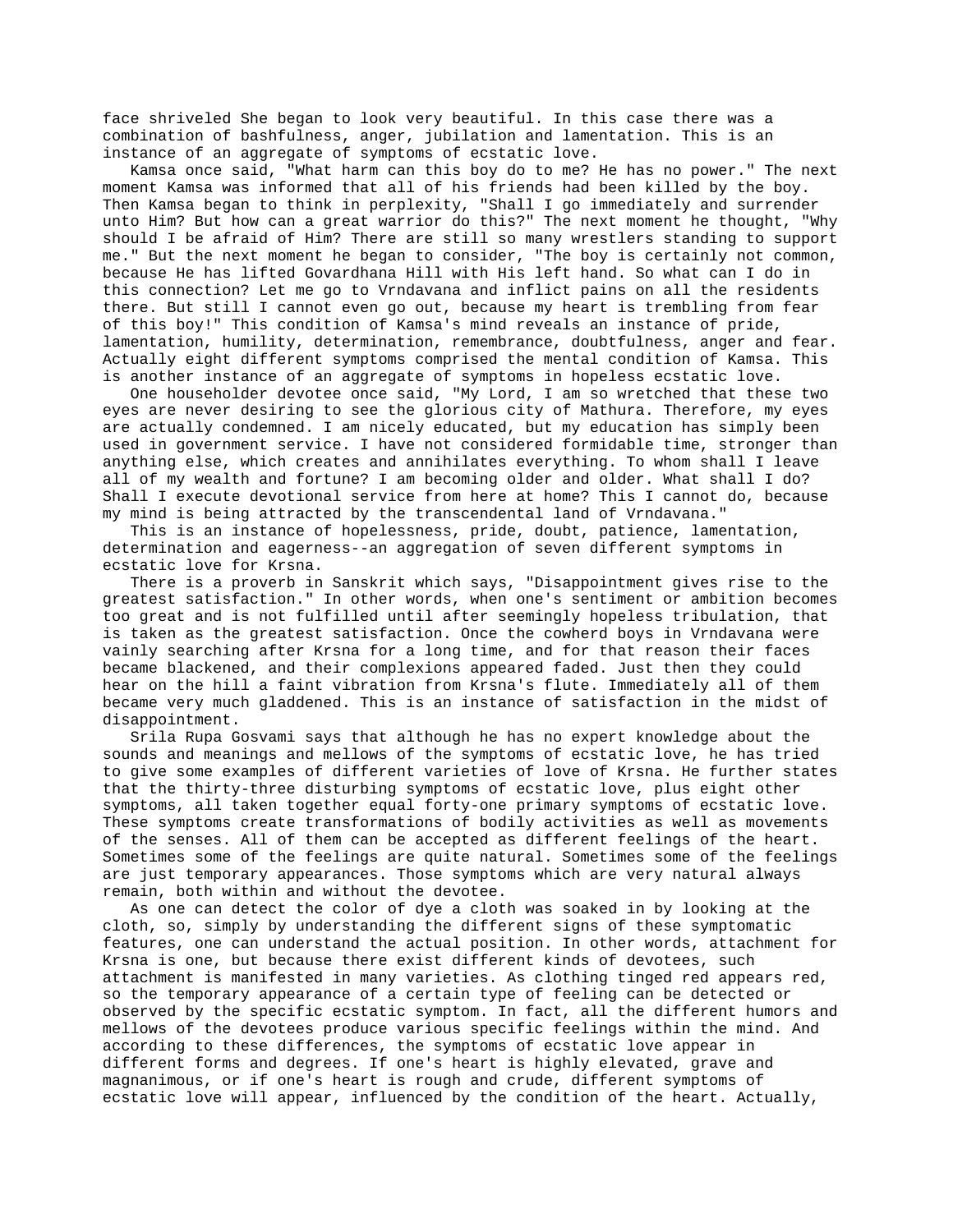people cannot generally understand such different qualities of mentality, but when one's heart is very soft or gentle, these symptoms become very easily visible, and one can understand them very clearly. The heart of one who is highly elevated and grave is compared to gold. If one's heart is very soft and gentle, his heart is compared to a cotton swab. When there is an ecstatic sensation within the mind, the golden heart or grave heart is not agitated, but the soft heart immediately becomes agitated.

 To offer another example, a grave, magnanimous heart is compared to a great city, and a soft heart to an insignificant cottage. There may be many lights, or even great elephants in the big city, but no one will take particular notice of them. But when such lights or elephants are seen near a small cottage, everyone can distinctly point them out.

 A hard heart is compared to a lightning bolt, to gold and to shellac. The lightning bolt is very strong and never becomes soft. Similarly, the hearts of those who are engaged in severe austerities and penances do not become very easily softened. The golden heart becomes melted at high temperature, as in ecstatic love. And the shellac heart is very easily melted in slight temperature.

 A soft heart is compared to honey, to butter and to nectar. And the condition of the mind is compared to sunshine. As honey and butter become melted even in slight sunshine, softhearted persons become easily melted. Nectar, however, is by its nature always liquid. And the hearts of those who are in pure ecstatic love with Krsna are by nature always liquified, just like nectar.

 A pure devotee of Krsna is always specifically qualified with nectarean qualifications and sometimes with the qualifications of butter and honey. On the whole, the heart in any of the different conditions mentioned above can be melted under certain circumstances, just as a hard diamond is sometimes melted by a combination of certain chemicals. In the Dana-keli-kaumudi it is stated, "When love develops in the heart of a devotee, he cannot check the transformation of his sentiments. His heart is just like the ocean at the rising of the moon, when the ebb tide cannot be checked: immediately there must be movement of high waves." Although in its natural state the ocean is always grave and unfathomable, when the moon rises, nothing can check the ocean's agitation. Similarly, those who are pure devotees cannot on any account check the movement of their feelings within.

## Chapter Thirty-two Symptoms of Continuous Love

 The continuous ecstasy of love can remain like a powerful king, subduing all temporary manifestations of love as well as any opposing elements of anger. It can be exhibited directly or indirectly, and thus ecstatic love can be described as direct or indirect. These symptoms of ecstatic love are possible only when one is fully situated in a transcendental position. Direct ecstatic love can be divided into two groups--namely, selfish and selfless.

 When noncontradictory symptoms of ecstatic love are distinctly manifest, any contradictory symptoms create a sense of abomination. Contradictory ecstatic love is called selfish. That ecstatic love which can adjust all contradictory or noncontradictory symptoms is called direct selfless love. These selfless symptoms can again be divided into five groups: neutrality, servitude, fraternity, parenthood and conjugal love. Such ecstatic love assumes a particular mode in contact with different objects of love.

# Neutrality

 Neutrality can be further subdivided into general, transparent and peaceful. An attraction for Krsna by the people in general or by children cannot take any specific or satisfactory position. It can be manifest sometimes in trembling of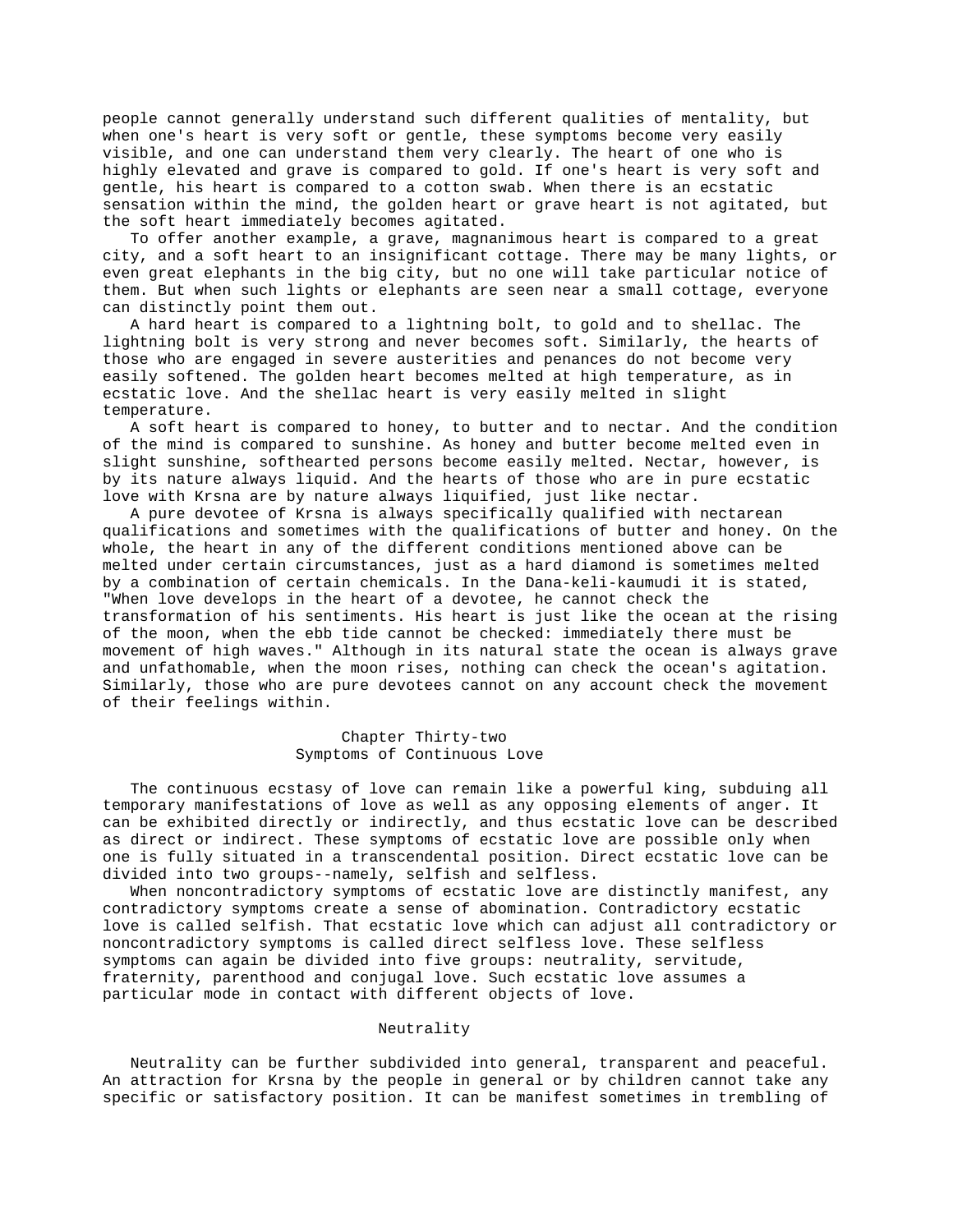the body and changing of the color of the eyes (to red, white, etc.), although there is no symptom of any particular affection.

 One old man was told by a young man, "Just see how this child--only three years old--is so jubilant! Simply by seeing Krsna he is running so swiftly, making a tumultuous sound. Just see!" This is an instance of neutral ecstatic love in the heart of a child, without any specific subdivision.

 Due to the different types of attraction for Krsna, there are different varieties of devotees. Their symptoms are manifested transparently, just like jewels. It is said that a great devotee brahmana would sometimes address the Supreme Personality of Godhead as master and sometimes joke with the Lord, using different kinds of familiar words. Sometimes he would protect the Lord with a filial affection, sometimes he would cry out to the Lord, addressing the Lord as his beloved, and sometimes he would meditate on the Lord as the Supersoul. This means that the brahmana expressed his ecstatic loving symptoms in different ways at different times. But in each instance, because of ecstatic love, the brahmana merged himself in the ocean of happiness and became situated in pure love. Thus he was a transparent medium, like a jewel that shows reality in varying colors according to its own nature.

 When the great sage Narada was glorifying the pastimes of the Lord with his vina, the four Kumaras, headed by Sanaka, although merged in the impersonal conception of Brahman, were trembling all over. Another devotee once exclaimed, "Although I can achieve liberation simply by serving the devotees, my mind is still very much anxious to see the Supreme Personality of Godhead, whose bodily complexion is just like a dark cloud." When a devotee is so anxious to contact the Supreme Personality of Godhead, that can also be accepted as a symptom of neutral love.

#### Pure and Mixed Flavors

 Generally, a devotee of Lord Krsna may be placed into one of three groups. One group consists of those who are completely dependent on the merciful affection of the Supreme Personality of Godhead, another group consists of devotees who are dealing with Krsna on friendly terms, and the third group consists of those who are dealing with Krsna as His superiors, with parental affection. These three classes of devotees gradually develop different relationships of transcendental mellow with the Personality of Godhead. When the attraction for Krsna is based on only one particular humor, that humor is called kevala, or the pure state. One in this pure state of devotional service gradually develops the desire to follow in the footsteps of an eternal associate of Krsna, e.g., to follow in the footsteps of Rasala, the personal attendant of Krsna in Goloka Vrndavana, or to follow Krsna's friends, like Sridama and Sudama, or to follow Nanda and Yasoda, devotees in parenthood. Ecstatic love for Krsna is never manifested directly with Krsna Himself. The devotee has to follow in the footsteps of the eternal associates of Krsna in Goloka Vrndavana.

When transcendental humors in relationship with Krsna become mixed (e.g., when the relationships with Krsna in friendship, servitorship and parental love become mixed together), the result is called mixed humor or flavor. Such mixed transcendental flavors are manifested by such devotees as Uddhava, Bhima and Mukhara, the personal attendant of mother Yasoda. Although devotional humors are sometimes found in mixtures, a particular humor is always found to be a prominent and constant factor. That prominent humor is to be accepted as the devotee's main relationship with Krsna. For example, Uddhava is in relationship with Krsna as a friend, but in Uddhava's character a trace of servitude to Krsna is also visible. Such friendship is called friendship in reverence. The friendship typified by Sridama and Sudama, however, is the standard of friendship without any tinge of reverence.

## Subordinate Ecstatic Love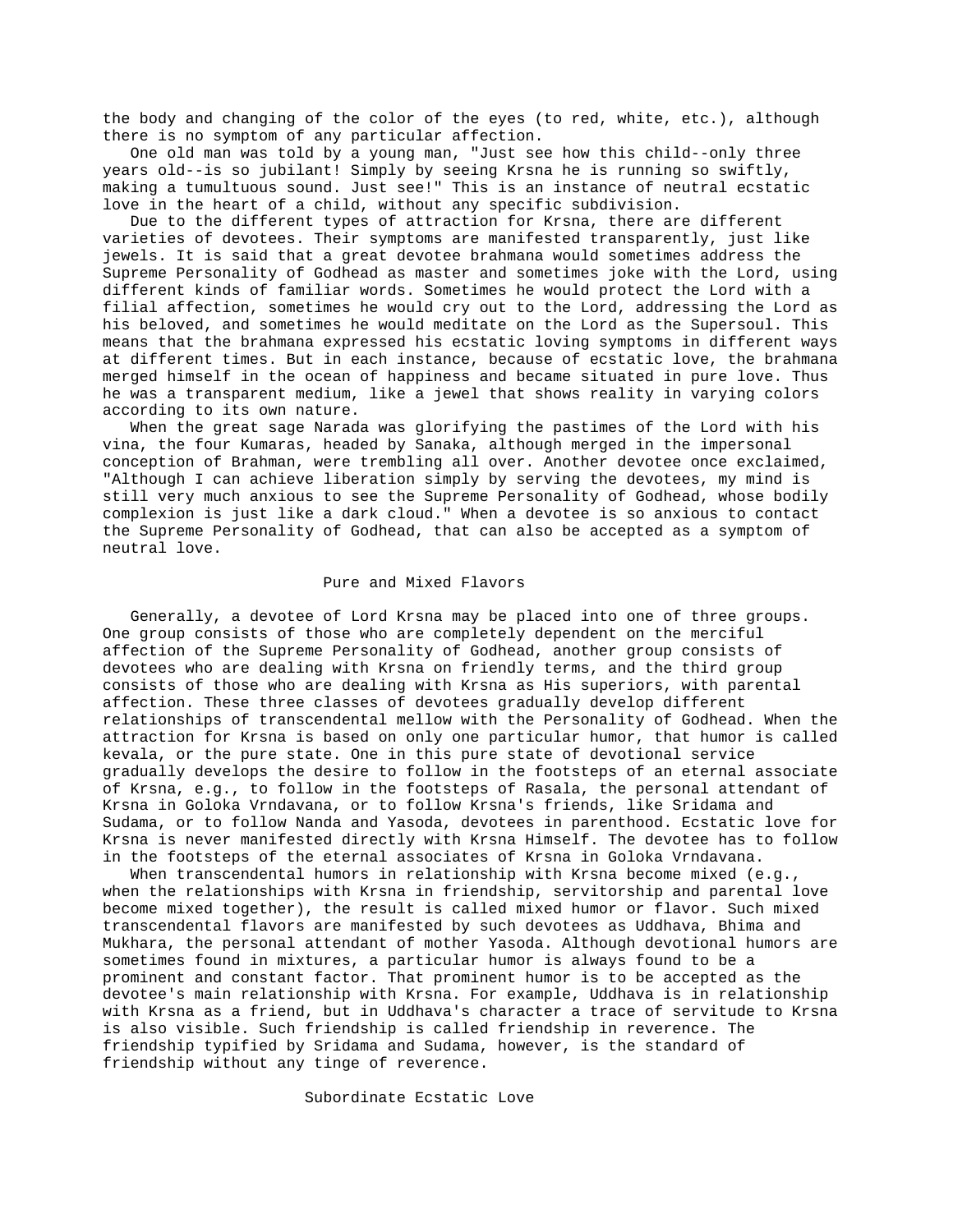The devotees who always think of Krsna as a superior are in subordinate ecstatic love. To such a devotee the concept of inferiority to the Lord is very prominent, and he rarely takes interest in any other kind of transcendental loving humor with the Lord.

 In the Mukunda-mala-stotra, compiled by King Kulasekhara, one of the prayers says, "My dear Lord, You are the deliverer of living entities from the hellish condition of materialistic life, but that does not matter to me. Whether I am elevated to the heavenly platform or remain on this earthly planet or am dispatched to some hellish planet, that does not matter at all to me. My only prayer is that at the time of my death I may simply remember Your two beautiful feet, which are just like lotus flowers fructifying during the autumn season."

## Friendship

 As far as friendship is concerned, those high-grade devotees who are almost like Krsna are considered to be great authorities in the modes of friendly relations with the Supreme Personality of Godhead. On that friendly platform there are different kinds of laughing and joking conversations. An example of such a friendly relationship with Krsna is described in Srimad-Bhagavatam when Krsna was once thinking, "Today, while I was engaged in tending the cows in the pasturing ground of Vrndavana, I went to collect some flowers in a beautiful garden. At that time My friends, the cowherd boys, were unhappy even to tolerate a two-minute separation from Me. And when they found Me, there was competition between us as to who would touch the other first with the flowers we had in hand."

 One friend criticized Krsna thus: "My dear Damodara, although You have been defeated by Sridama and have become sufficiently minimized in strength, by a false expression of strength You have somehow covered Your shameful condition of defeat."

### Parenthood, or Superiority

 When mother Yasoda heard that Krsna's cows were being forcibly moved by the strong servants of Kamsa and that the tender cowherd boys were trying to protect their cows, she began to think, "How can I protect these poor boys from the invasion of Kamsa's servants?" This is an instance of a superior attitude in a devotee.

 As soon as mother Yasoda found her son Krsna returning from the pasturing ground, she immediately began to pat Him, touching her fingers to the cheeks of the Lord.

## Conjugal Love

 Above even the humor of love between Krsna and His parents is the relationship of conjugal love. The Lord and the young gopis exhibit this in different ways--glancing, moving the eyebrows, speaking very sweet words and exchanging smiles.

 There is a statement in Govinda-vilasa to this effect: "Srimati Radharani was looking for Krsna very anxiously and almost disappointedly." When there is such an indirect expression of conjugal love, there is smiling, astonishment, enthusiasm, lamentation, anger, dread and sometimes ghastliness. These seven exchanges of conjugal love form another state of ecstatic love.

 In a direct relationship of conjugal love, there is laughter, astonishment, chivalry, lamentation, anger and dread, but there is no ghastliness. These expressions are considered to be great reservoirs of pleasure. When these seven kinds of ecstatic loving exchanges are manifested, they attain the status of steadiness by which the taste of conjugal love expands.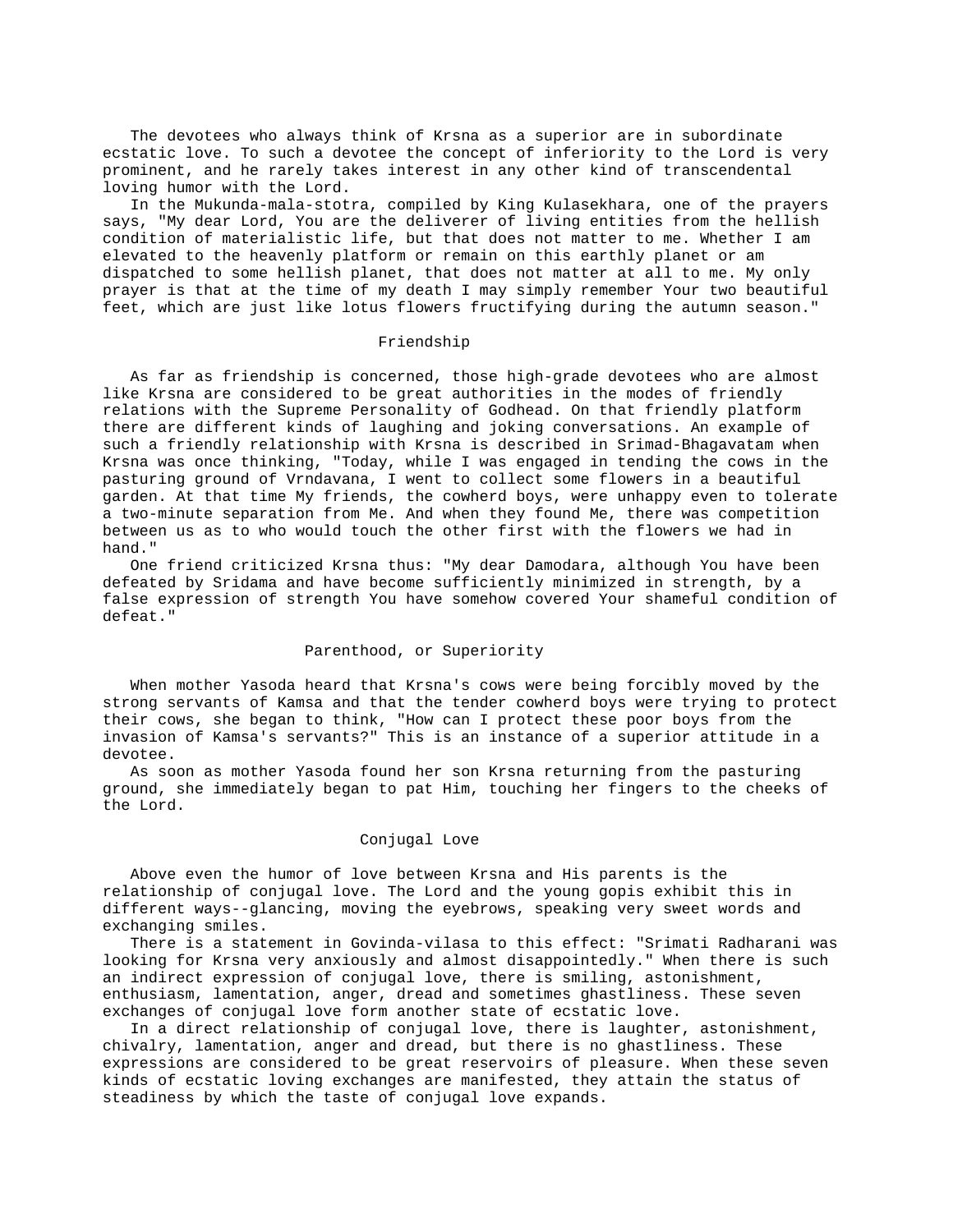## Chapter Thirty-three Indirect Expressions of Ecstatic Love

### Laughter

 After He had stolen some yogurt from the pots of two gopis, Krsna told one of His gopi friends, "My dear beautiful friend, I can take oath that I have not stolen even a drop of yogurt from your pot! But still your friend Radharani is very shamelessly smelling the flavor of My mouth. Kindly forbid Her from this devious policy of putting Her face near Mine." When Krsna was speaking like this, the friends of Radharani could not check their laughter. This is an instance of laughter in ecstatic love.

#### Astonishment

 Once Brahma was watching all the cows and the cowherd boys dressed in yellow garments and decorated with valuable jewels. The boys were expanding their four arms and were being worshiped by many hundreds of other Brahmas. All the cowherd boys began to express their joyfulness for being with Krsna, the Supreme Brahman. At that time, Brahma showed his astonishment by exclaiming, "What am I seeing here?" This is an instance of astonishment in ecstatic love.

### Chivalry

 On the bank of the Yamuna, once there was the crackling sound of dry leaves, giggling from the cowherd boys and thundering from the sky. Sridama was tightening his belt to fight with Krsna, the conqueror of the demon Agha. This is an instance of chivalry in ecstatic love.

### Lamentation

 In the Tenth Canto, Seventh Chapter, verse 25, of Srimad-Bhagavatam, there is a description of Krsna's being taken away by the whirlwind demon, Trnavarta. As Krsna was being thus carried up into the sky, all the gopis began to cry aloud. They approached mother Yasoda, stating that they could not find the son of Nanda. He had been taken away by a whirlwind. This is an instance of lamentation in ecstatic love.

 When Krsna was fighting with Kaliya, mother Yasoda exclaimed, "Krsna is now entrapped within the hoods of the Kaliya snake, and yet I am not tattered to pieces! So I must admit how wonderful is the preserving power of this material body!" This is another instance of lamentation in ecstatic love.

#### Anger

 When Jatila, the mother of Abhimanyu, saw Krsna wearing a necklace, she could understand that the jeweled ornament had been given to Him by Radharani. She therefore became absorbed in anger and began to move her eyebrows, expressing her anger in ecstatic love.

#### Ghastliness

 There is a statement by Yamunacarya to this effect: "Since I have begun to enjoy these transcendental exchanges of love, which are always newer and newer, whenever I remember the pleasure of past sex life, my lips curl and I wish to spit on the idea." This is an instance of ecstatic love in ghastliness.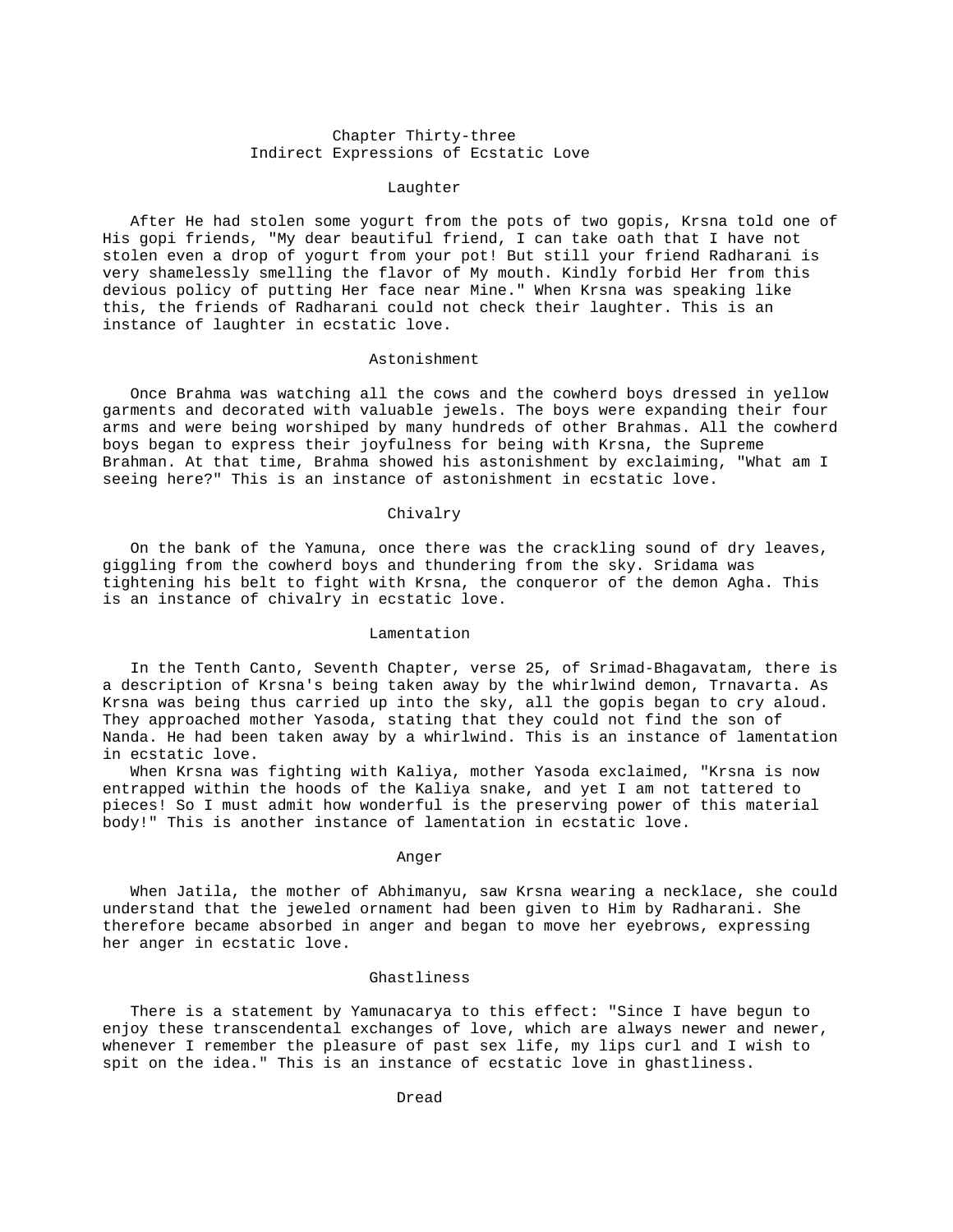One old devotee said, "My dear Lord, when we are away from You we become so anxious to see You again, and there is great misery in our lives. But then when we do see You, there immediately comes the fear of separation. Under the circumstances, both when we see You and when we do not see You, we are subjected to different kinds of tribulation." This is an instance of a contradictory mixture of ecstatic love for Krsna. Such ecstatic love is palatable, and expert critics have compared such ecstatic love to a mixture of curd, sugar candy and a little black pepper. The combined taste is very palatable.

# Chapter Thirty-four The Nectar of Devotion

 The particular type of ecstatic loving sentiment that develops within the heart of a particular devotee is considered to be vibhava. And the resultant manifestations such as moving of the eyebrows, fear, astonishment and smiling, which have been explained hereinbefore, are called anubhava. The different causes for developing anubhava and vibhava are called steady ecstasy, or sancari-bhava.

 Whenever there is a recitation of poetry or a dramatic play on the different pastimes of Krsna, the audience develops different kinds of transcendental loving service for the Lord. They enjoy different types of vibhava, anubhava and sancari-bhava.

 No one, while remaining on the material platform, should discuss these different descriptions of bhava and anubhava by quoting different statements of transcendental literatures. Such manifestations are displays of the transcendental pleasure potency of the Lord. One should simply try to understand that on the spiritual platform there are many varieties of reciprocal love. Such loving exchanges should never be considered to be material. In the Mahabharata, Udyama-parva, it is warned that things which are inconceivable should not be subjected to arguments. Actually, the transactions of the spiritual world are inconceivable to us in our present state of life. Great liberated souls like Rupa Gosvami and others have tried to give us some hints of transcendental activities in the spiritual world, but on the whole these transactions will remain inconceivable to us at the present moment. Understanding the exchanges of transcendental loving service with Krsna is possible only when one is actually in touch with the pleasure potency of the Supreme Lord.

 In this connection Sri Rupa Gosvami gives an example of the clouds in the sky. The clouds in the sky arise from the ocean, and when the clouds become water again and fall to the ground, they glide back to the ocean. Thus the pleasure potency of Krsna is compared to the ocean. The pure devotee is the pleasure-possessing cloud, and when he is filled with transcendental loving service, then he can bestow his mercy as a downpour of rain--and the pleasure potency returns to the ocean of Krsna.

# Direct and Indirect Attraction for Krsna

 Transcendental pleasure derived from devotional service can be divided into two groups: direct devotional service and indirect devotional service. Direct devotional service is divided into five transcendental humors or flavors, and indirect devotional service is divided into seven transcendental humors. Direct devotional services are as follows: neutrality, servitude, fraternity, paternity and conjugal love. Indirect devotional service is divided into laughter, compassion, anger, chivalry, dread, astonishment and ghastliness. Devotional service can therefore be divided into twelve types, each of which has a different color. The colors are white, multicolored, orange, red, light green, gray, yellow, off-whitish, smoky, pink, black and cloudy. The twelve different kinds of transcendental humors are controlled by different incarnations of God,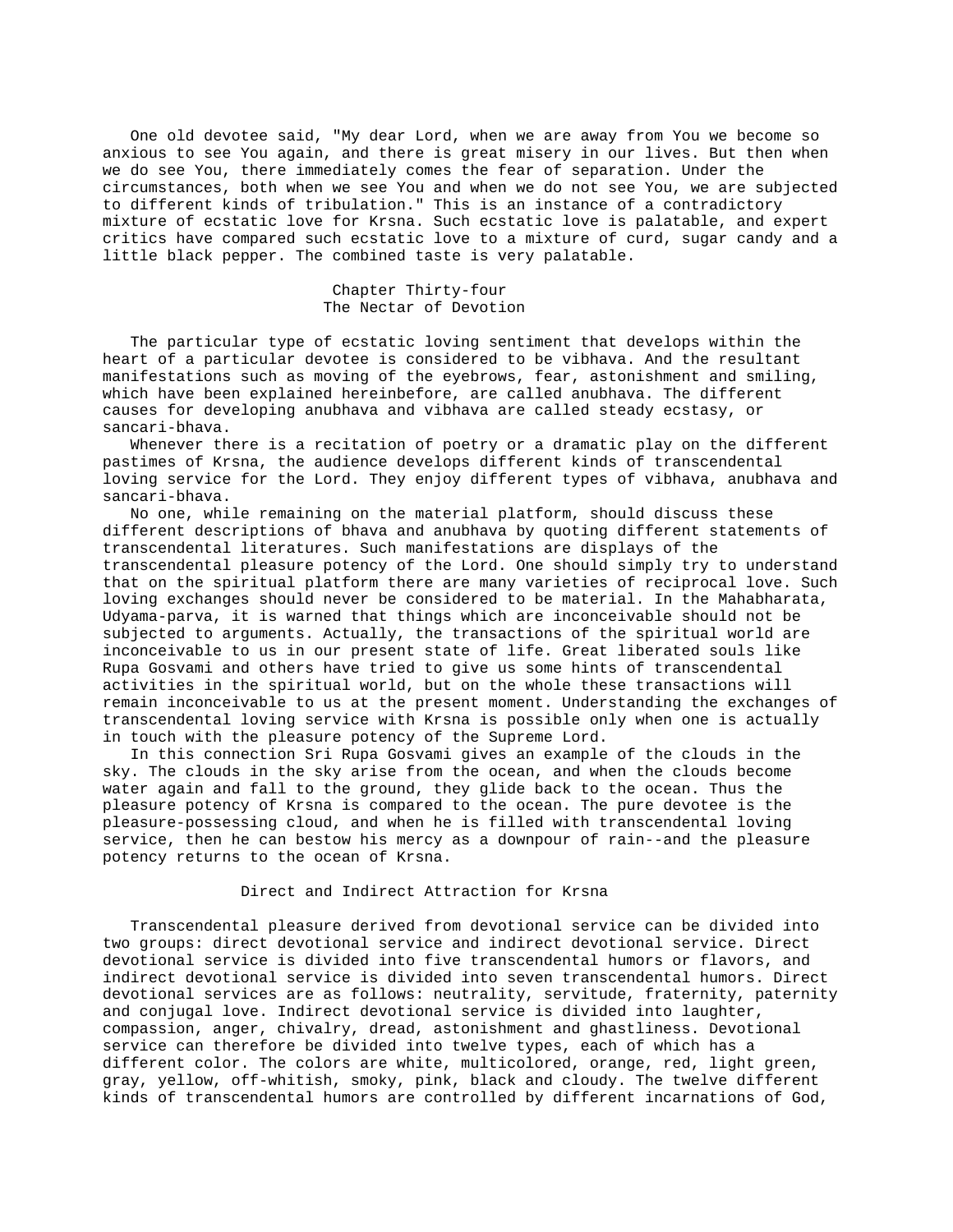such as Kapila, Madhava, Upendra, Nrsimha, Nanda-nandana, Balarama, Kurma, Kalki, Raghava, Bhargava, Varaha and Matsya.

 Sustenance, manifestation, expansion, reflection and lamentation are the five visible symptoms in exchanges of ecstatic love. The test of devotional service can therefore be made in terms of these five symptoms. In the devotional service of neutrality there is sustenance, in chivalrous devotional service there is expansion, in compassionate devotional service there is reflection, in angry devotional service there is lamentation, and so on.

 An apparently pitiable condition in devotional service may appear distressing to the inexperienced student, but the feelings of the devotee in this pitiable condition are considered to be ecstatic by expert devotees. For example, the subject matter of the Ramayana is sometimes considered pitiable and distressing to the heart, but actually that is not the fact. The Ramayana narrates how Lord Rama was sent to the forest by His father just when He was going to be enthroned. After Lord Rama's departure, Maharaja Dasaratha, His father, died. In the forest His wife, Sitadevi, was kidnapped by Ravana, and there was a great war. When Sitadevi was finally delivered from the clutches of Ravana, Ravana's whole family and kingdom, and Ravana himself, were vanquished. When Sitadevi came home she was tried by fire, and after some days she was again banished to the forest. All of these subjects in the Ramayana seem very pitiable, and they may appear very distressing to the reciter, but actually they are not. Otherwise, why would Hanuman, the great devotee of Lord Ramacandra, read daily about the activities of Lord Ramacandra, as described in the Ramayana itself? The fact is that in any of the above-mentioned twelve transcendental humors of devotional service, everything is transcendentally pleasing.

 Srila Rupa Gosvami mourns in this connection for persons who are in the fire of false renunciation, the dry speculative habit, and who neglect devotional service. Persons who are attached to the ritualistic ceremonies recommended in the Vedas and to the impersonal Brahman cannot relish the transcendental pleasure of devotional service. Sri Rupa Gosvami advises, therefore, that devotees who have already tasted the nectar of devotion be very careful to protect devotional service from such dry speculators, formal ritualistic elevationists and impersonal salvationists. Devotees should protect their valuable jewel of spiritual love from the clutches of thieves and burglars. In other words, a pure devotee should not describe devotional service and its different analytical aspects to dry speculators and false renouncers.

 Those who are not devotees can never achieve the benefits of devotional service. For them the subject of devotional service is always very difficult to understand. Only persons who have dedicated their lives unto the lotus feet of the Supreme Personality of Godhead can relish the real nectar of devotion.

 When one transcends the status of ecstatic love and thus becomes situated on the highest platform of pure goodness, one is understood to have cleansed the heart of all material contamination. In that pure stage of life, one can taste this nectar, and this tasting capacity is technically called rasa, or transcendental mood.

 Thus ends the Bhaktivedanta summary study of the second division of Bhaktirasamrta-sindhu, in the matter of general devotional service.

> Chapter Thirty-five Neutral Love of God

 Personality of Godhead, who is always so beautiful and for whom the pure devotees are always engaged in loving transcendental service. This third division of Bhakti-rasamrta-sindhu describes the five primary kinds of devotional service--namely neutrality, servitude, fraternity, parenthood and conjugal love. These five items will be very elaborately explained here, and thus they have been figuratively described as the five waves on the western side of this ocean of the nectar of devotion.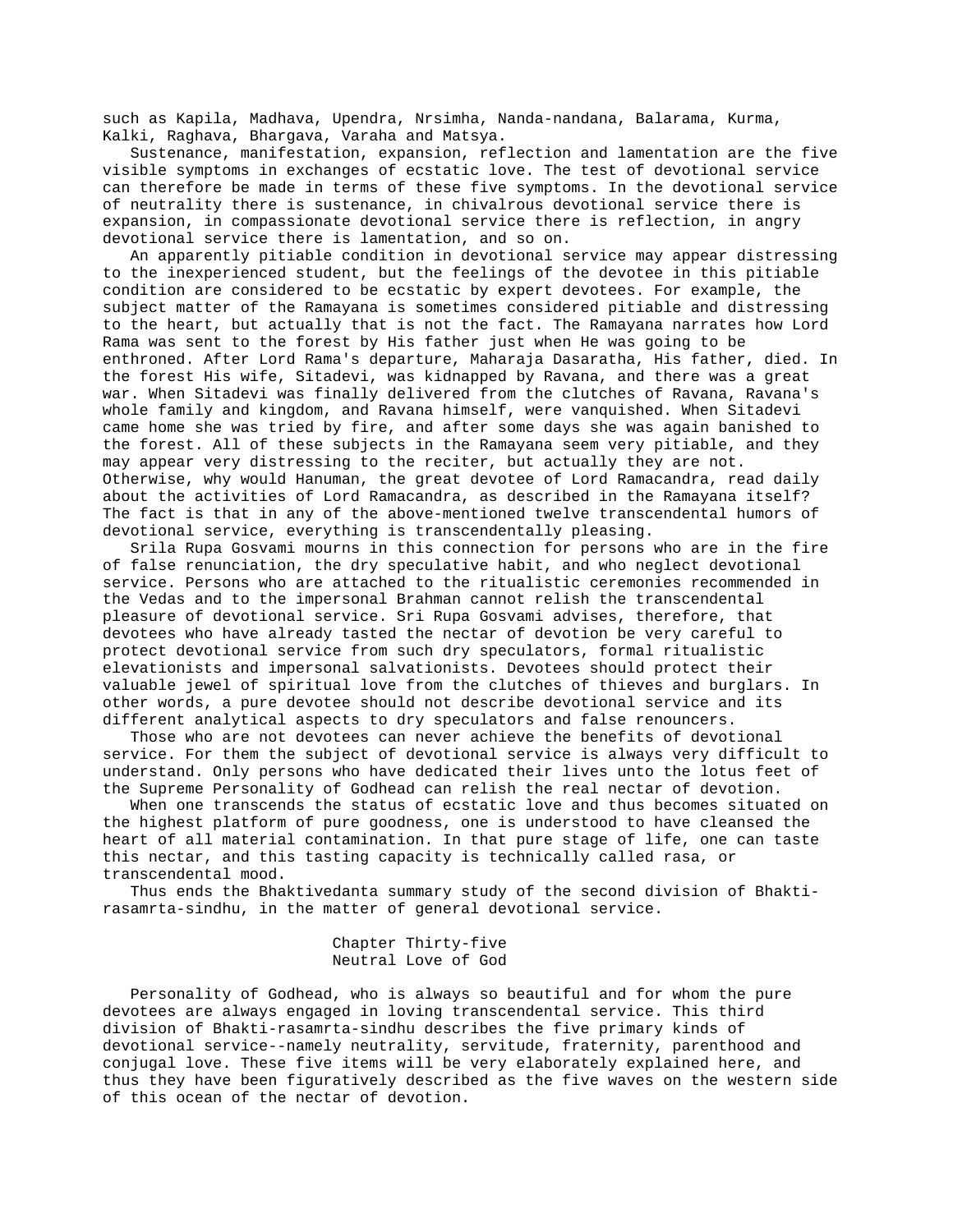When one is actually able to maintain the transcendental position, his stage is called neutrality in devotional service. Some great sages have attained this neutral position by practicing austerity, penance and meditation to control the senses. Such sages are generally called mystic yogis, and in most cases they are inclined to appreciate the spiritual pleasure of the impersonal feature of the Absolute Truth. They are practically unaware of the transcendental pleasure derived from personal contact with the Supreme Godhead.

 Actually the transcendental pleasure derived in association with the Supreme Person is far greater than the pleasure derived from impersonal Brahman realization, because of the direct meeting with the eternal form of the Lord. Impersonalists do not directly derive the transcendental pleasure of association with the Lord by hearing of His pastimes. As such, the impersonalists cannot derive any relishable transcendental pleasure from the topics of Bhagavad-gita, in which the Lord is personally talking with Arjuna. The basic principle of their impersonal attitude does not allow them the transcendental pleasure which is relished by a devotee whose basic principle of understanding is the Supreme Person. The impersonalistic commentary on Bhagavad-gita is therefore disastrous, because without understanding the transcendental pleasure of the Gita, the impersonalist wants to interpret it in his own way. If an impersonalist can, however, come in contact with a pure devotee, his transcendental position can be changed for greater elevation. Great sages are therefore recommended to worship the form of the Lord in order to achieve that highest transcendental pleasure.

 Without worshiping the arca-vigraha, the form or Deity of the Lord, one cannot understand such literature as Bhagavad-gita and Srimad-Bhagavatam. For those great sages situated in the position of transcendental neutrality, the beginning should be to take shelter of Lord Visnu, the four-handed eternal form of the Supreme Personality of Godhead. The mystic yogis are therefore advised to meditate on the form of Lord Visnu, as recommended by Kapila Muni in the sankhya yoga system. Unfortunately, many mystic yogis try to meditate on something void, and as stated in the Gita, the result is that they simply undergo trouble and do not achieve any tangible result.

 When some great saintly persons who had undergone penances and austerities saw the four-handed transcendental form of Visnu, they remarked, "This fourhanded form of the Lord, manifested in a bluish color, is the reservoir of all pleasure and the center of our living force. Actually, when we see this eternal form of Visnu, we, along with many other paramahamsas, become immediately captivated by the beauty of the Lord." This appreciation of Lord Visnu by saintly persons is an instance of situation in santa-rasa, or the neutral stage of devotional service. In the beginning, those who are aspiring for salvation try to get out of the material entanglement by performing painful austerities and penances, and ultimately they come to the impersonal status of spiritual realization. At this brahma-bhuta stage of liberation from material entanglement, the symptoms, as explained in Bhagavad-gita, are that one becomes joyous beyond any hankering or lamentation and gains a universal vision. When the devotee is situated in the santa-rasa, or neutral stage of devotional service, he appreciates the Visnu form of the Lord.

 Actually, all Vedic culture is aiming at understanding Lord Visnu. In the Rg Veda one mantra says that any advanced saintly person is always aspiring to be fixed in meditation upon the lotus feet of Visnu.

 In Srimad-Bhagavatam it is said that the foolish do not know that Visnu is the ultimate goal of life. According to the conclusion of all authoritative Vedic scriptures, when a person comes to the stage of appreciating Visnu, he is at the beginning of devotional service. If one cultivates devotional service further and further, under proper guidance, other features of devotional service will gradually become manifest. At this stage of santa-rasa, one can see Lord Visnu, the Supreme Personality of Godhead, the deliverer of even the demons. The Lord is appreciated by such would-be devotees as the eternal transcendental form, the chief of all self-realized souls, the Supersoul and the Supreme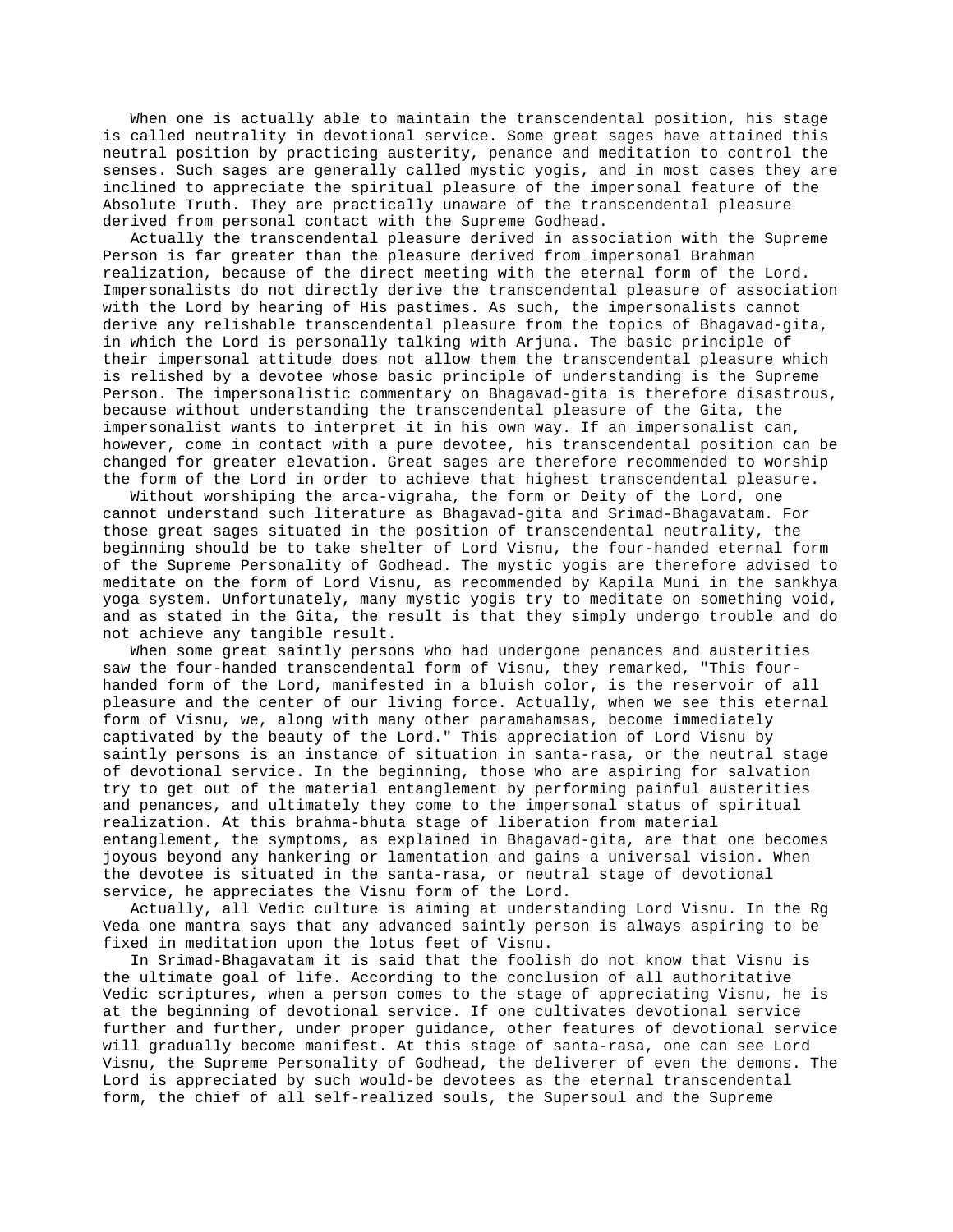Brahman. He is also appreciated as being completely peaceful, completely controlled and pure, merciful to the devotees and untouched by any material condition. This appreciation of Lord Visnu in awe and veneration by the saintly is to be understood as the sign that they are situated in the santa-rasa, or the neutral stage of devotional service.

 This stage of santa-rasa can be attained by the impersonalists only when they are in association with pure devotees. Otherwise it is not possible. After Brahman realization, when a liberated soul comes in contact with a pure devotee of Lord Krsna and submissively accepts the teachings of Lord Krsna without misinterpretation, he becomes situated in this neutral stage of devotional service. The best example of saintly persons situated in the santa-rasa are Sanaka, Sanatana, Sananda and Sanat-kumara, the Kumara brothers. These four saintly persons (known as Catuh-sana) are sons of Lord Brahma. After their birth, when they were ordered by their father to become householders and increase human society, they refused the order. They said that they had already decided not to become entangled with family life; they would rather live as saintly brahmacaris for their own perfection. So these great saints have been living for millions of years now, but still they appear to be just like boys of four or five years. Their complexions are very fair, there is an effulgence in their bodies, and they always travel naked. These four saintly persons almost always remain together.

 In one of the prayers of the Kumara brothers, this declaration is made: "O Lord Mukunda [Krsna, the giver of liberation], only so long as one does not happen to see Your eternal form of bliss and knowledge, appearing just like a newly-grown tamala tree, with a bluish hue--only for so long can the impersonal feature of the Absolute Truth, known as Brahman, be very pleasing to a saintly person."

 The qualifications of a saintly person are described in the Bhakti-rasamrtasindhu as follows. A saintly person is one who understands fully that simply by discharging devotional service he can become confident of liberation. He is always situated in the regulative principles of devotional life and at the same time aspires to be liberated from material entanglement.

 A saintly person thinks like this: "When shall I be able to live alone in the caves of the mountains? When shall I be dressed simply with undergarments? When shall I be satisfied by eating simply a little fruit and vegetables? When will it be possible for me to think always of the lotus feet of Mukunda, who is the source of the Brahman effulgence? When, in such a spiritual condition of life, shall I fully understand my days and nights to be insignificant moments in eternal time?"

 The devotees and self-realized persons who are engaged in preaching the glories of the Lord always maintain an ecstatic love for the Lord within their hearts. Thus they are benefited by the rays of the ecstatic moon, and they are called saintly persons.

 The impulse of a saintly person is to be engaged in the study of the Vedas, especially the Upanisadic portions, to live always in a place where there is no disturbance from the common people, to think always of the eternal form of Krsna, to be ready to consider and understand the Absolute Truth, to be always prominent in exhibiting knowledge, to see the Supreme Lord in His universal form (visva-rupa), to associate always with learned devotees and to discuss the conclusion of the Vedas with similarly elevated persons. All of these qualifications of a saintly person serve to raise him to the status of santarasa.

 In the Bhakti-rasamrta-sindhu it is stated that all those who attended the pious meeting held by Lord Brahma for the study of Vedic literature like the Upanisads became overwhelmed with ecstatic love for Krsna, the chief of the Yadu dynasty. Actually, the result of studying the Upanisads is to understand the Supreme Personality of Godhead. Negation of material existence is only one of the subjects of the Upanisads. The next subject concerns becoming situated in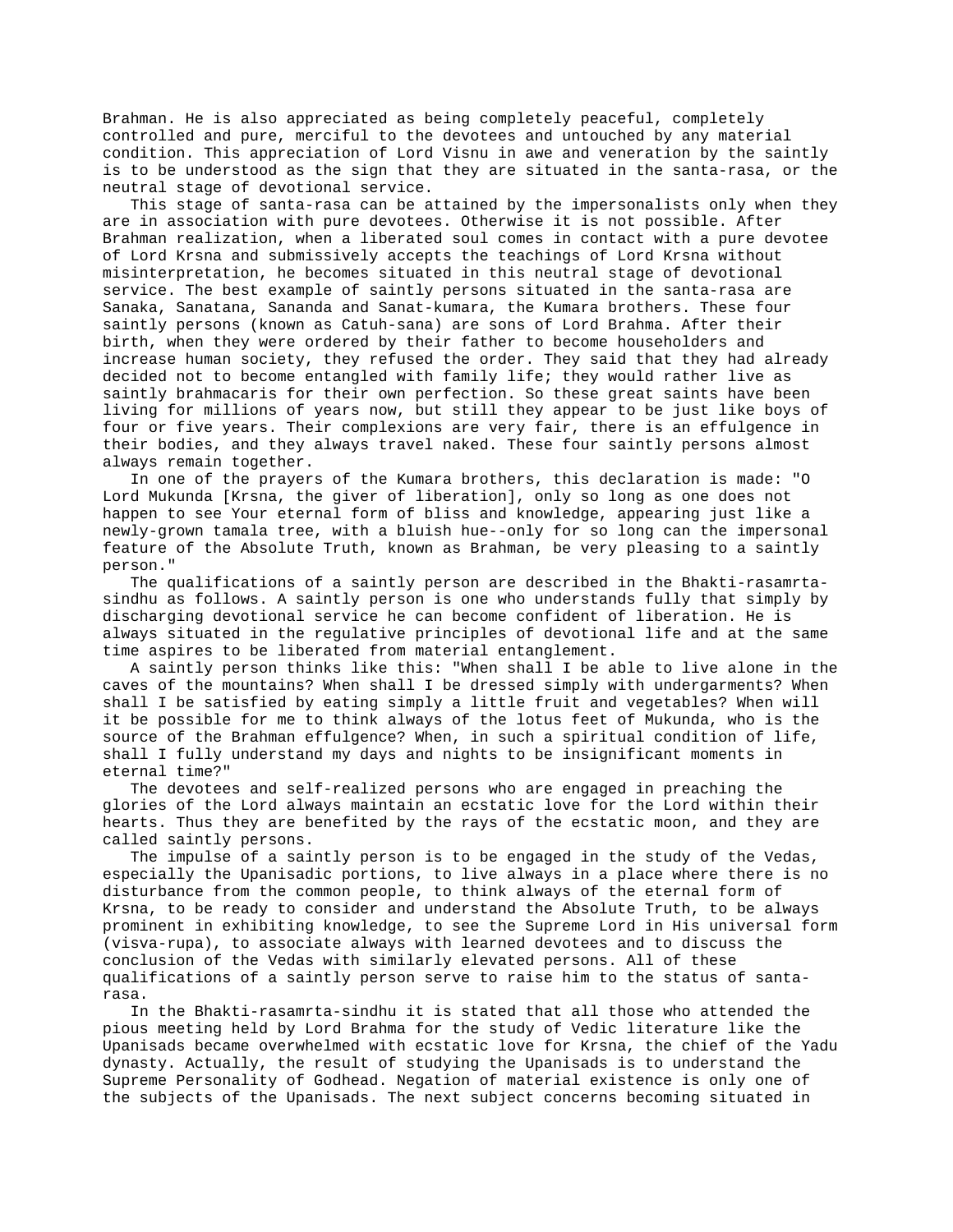the impersonal realization. And then, after penetrating through the impersonal Brahman, when one comes to the platform of associating with the Supreme Personality of Godhead, one reaches the ultimate goal in studying the Upanisads.

 Those who are situated on the platform of santa-rasa get their impetus for advancement in devotional service by smelling the tulasi offered at the lotus feet of the Lord, by hearing the sound of His conchshell, by seeing a sanctified place in some mountain or hill, by observing a forest like the ones in Vrndavana, by going to a place of pilgrimage, by visiting the course of the Ganges River, by being victorious over the dictations of bodily demands (i.e., eating, sleeping, mating and defending), by understanding the devastation of eternal time and by constantly associating with devotees engaged in Krsna consciousness. All these different items are favorable in elevating saintly persons situated in santa-rasa to the advanced stage of devotional service.

 In the Third Canto, Fifteenth Chapter, verse 43, of the Srimad-Bhagavatam, there is a statement by the four saintly persons known as Catuh-sana, headed by Sanaka-kumara. They went to visit the Lord of Vaikunthaloka in the spiritual sky, and when they bowed down before the Lord, the aroma of the tulasi, mixed with saffron, entered their nostrils and immediately attracted their minds. Although these four saintly persons were always absorbed in the thought of impersonal Brahman, from association with the Lord and from smelling the tulasi leaves the hairs on their bodies immediately stood up. This shows that even a person who is situated in Brahman realization, if he is put into association with devotees in pure devotional service, will immediately become attracted to the personal feature of the Lord.

 There are certain symptoms of great sages who are situated in santa-rasa devotional service, and these symptoms are exhibited as follows. They concentrate their eyesight on the tip of the nose, and they behave just like an avadhuta. Avadhuta means a highly elevated mystic who does not care for any social, religious or Vedic conventions. Another symptom is that such persons are very careful to step forward when giving speeches. When they speak, they join together the forefinger and thumb. (This is called the jnana-mudra position.) They are not against the atheists, nor are they particularly inclined to the devotees. Such persons give stress to liberation and detachment from the materialistic way of life. They are always neutral and have no affection for nor misidentification with anything material. They are always grave, but fully absorbed in thoughts of the Supreme Personality of Godhead. These uncommon features develop in devotees who are situated in santa-rasa.

 Regarding concentration of the eyesight on the tip of the nose, there is a statement in the Bhakti-rasamrta-sindhu by a devotee who observed this being performed by a yogi. He remarked, "This great sage is concentrating his eyesight on the tip of his nose, and from this it appears that he has already realized the eternal form of the Lord within himself."

 Sometimes a devotee in santa-rasa yawns, stretches his limbs, instructs on devotional service, offers respectful obeisances unto the form of the Lord, offers nice prayers to the Lord and has a desire to give direct service with his body. These are some of the common symptoms of the devotee who is situated in neutrality. One devotee, after observing the yawning of another devotee, addressed him thus: "My dear mystic, I think that within your heart there is some ecstatic devotional love which is causing you to yawn." It is sometimes found that a devotee in the santa-rasa falls down on the ground, his hairs stand up on his body, and he trembles all over. In this way, different symptoms of ecstatic trance are exhibited automatically by such devotees.

 In the Bhakti-rasamrta-sindhu it is said that when Lord Krsna was blowing His conchshell known as Pancajanya, many great sages who were living in the caves of the mountains immediately reacted, being awakened from their trance of meditation. They immediately saw that the hairs of their bodies were standing. Sometimes devotees in santa-rasa become stunned, peaceful, jubilant, deliberate,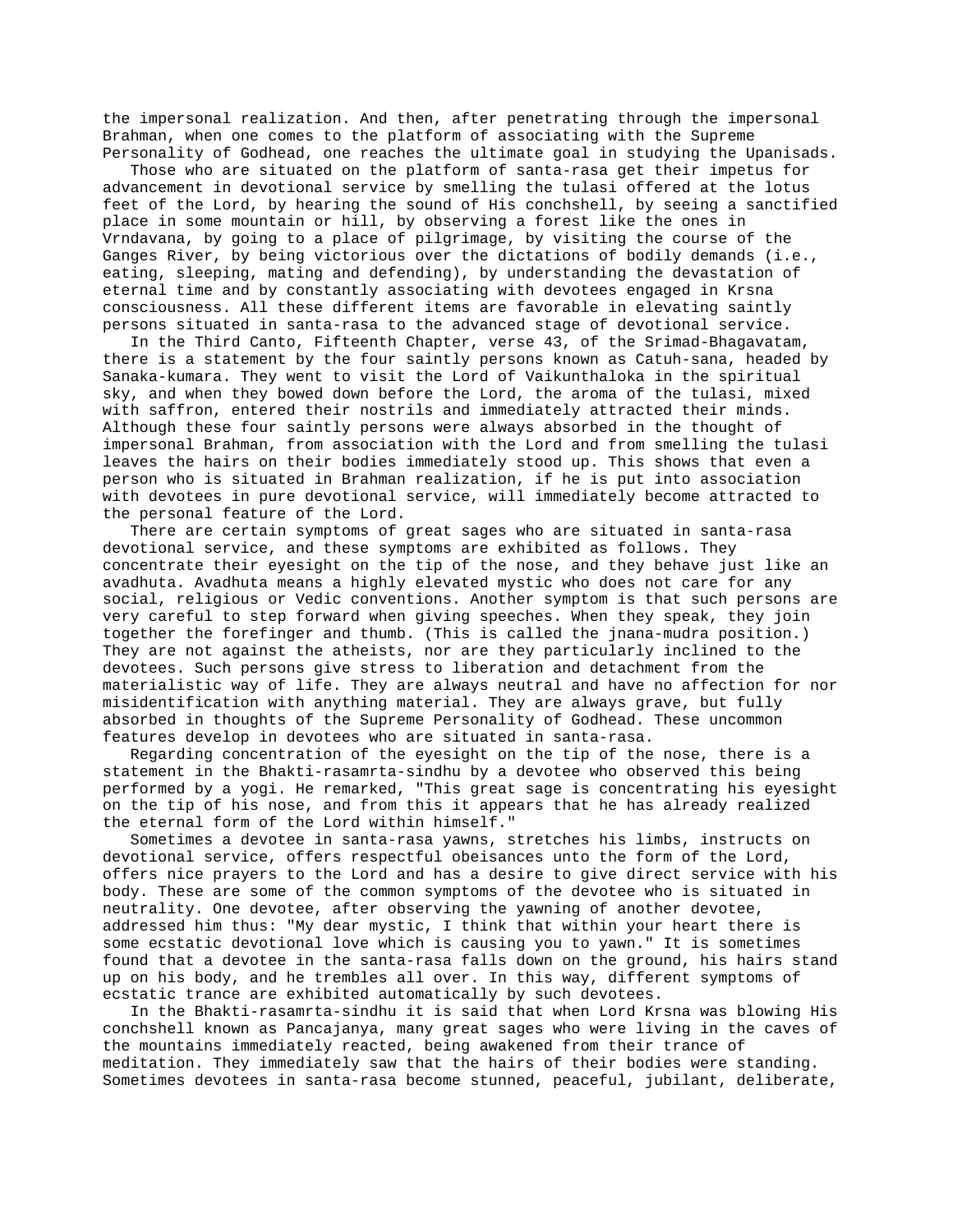reflective, anxious, dexterous and argumentative. These symptoms indicate continuous ecstasy, or established emotion.

 Once a great realized sage was lamenting that the Supreme Lord Krsna was living in Dvaraka but that he was unable to take advantage of seeing Him. After thinking this, the sage immediately became stunned. He was thinking that he was simply wasting his time. In other words, the sage lamented because the Supreme Personality of Godhead was personally present but he still could not take advantage of this because of his meditation.

 When a mystic is transcendental to all kinds of mental concoctions and is situated in Brahman, his state is called trance, beyond the influence of the material conception of life. In that stage, when one hears about the transcendental pastimes of the Lord, there may be shivering in the body.

 When a Brahman-realized devotee who has come to the stage of steady trance comes into contact with the eternal form of Krsna, his transcendental pleasure increases millions of times. One great sage once inquired from another, "My dear friend, do you think that after I perfect the eightfold yoga performance I shall be able to see the eternal form of the Supreme Personality of Godhead?" This inquiry from the sage is an instance of inquisitiveness in a devotee situated in the neutral stage of devotional service.

 When Lord Krsna, along with His elder brother Balarama and sister Subhadra, came to Kuruksetra in a chariot on the occasion of a solar eclipse, many mystic yogis also came. When these mystic yogis saw Lord Krsna and Balarama, they exclaimed that now that they had seen the excellent bodily effulgence of the Lord, they had almost forgotten the pleasure derived from impersonal Brahman realization. In this connection one of the mystics approached Krsna and said, "My dear Lord, You are always full with transcendental bliss, excelling all other spiritual positions. And so, simply by seeing You from a distant place, I have come to the conclusion that there is no need of my being situated in the transcendental bliss of impersonal Brahman."

 When a great mystic was once awakened from his meditative trance by hearing the vibration of Krsna's Pancajanya conchshell, the mystic became overpowered- so much so, in fact, that he began to bash his head on the ground, and with eyes full of tears of ecstatic love, he violated all the rules and regulations of his yoga performances. Thus he at once neglected the process of Brahman realization.

 Bilvamangala Thakura, in his book Krsna-karnamrta, says, "Let the impersonalists be engaged in the process of transcendental realization by worshiping the impersonal Brahman. Although I was also initiated into that path of Brahman realization, I have now become misled by a naughty boy--one who is very cunning, who is very much attached to the gopis and who has made me His maidservant. So I have now forgotten the process of Brahman realization."

 Bilvamangala Thakura was first spiritually initiated for impersonal realization of the Absolute Truth, but later on, by his association with Krsna in Vrndavana, he became an experienced devotee. The same thing happened to Sukadeva Gosvami, who also reformed himself by the grace of the Lord and took to the path of devotional service, giving up the way of impersonal realization.

 Sukadeva Gosvami and Bilvamangala Thakura, who gave up the impersonal conception of the Absolute Truth to take to devotional service, are the best examples of devotees situated in the neutral state. According to some authorities, this condition cannot be accepted as one of the transcendental humors, or rasas, but Srila Rupa Gosvami says that even if one does not accept it as a transcendental humor, one must still accept it as the beginning position of devotional service. However, if one is not further raised to the platform of actual service to the Lord, he is not considered to be on the platform of transcendental mellow. In this connection, in the Eleventh Canto of Srimad-Bhagavatam, Lord Krsna personally instructs Uddhava like this: "The state of being established in My personal form is called santa-rasa, and without being situated in this position, no one can advance to actual pure devotional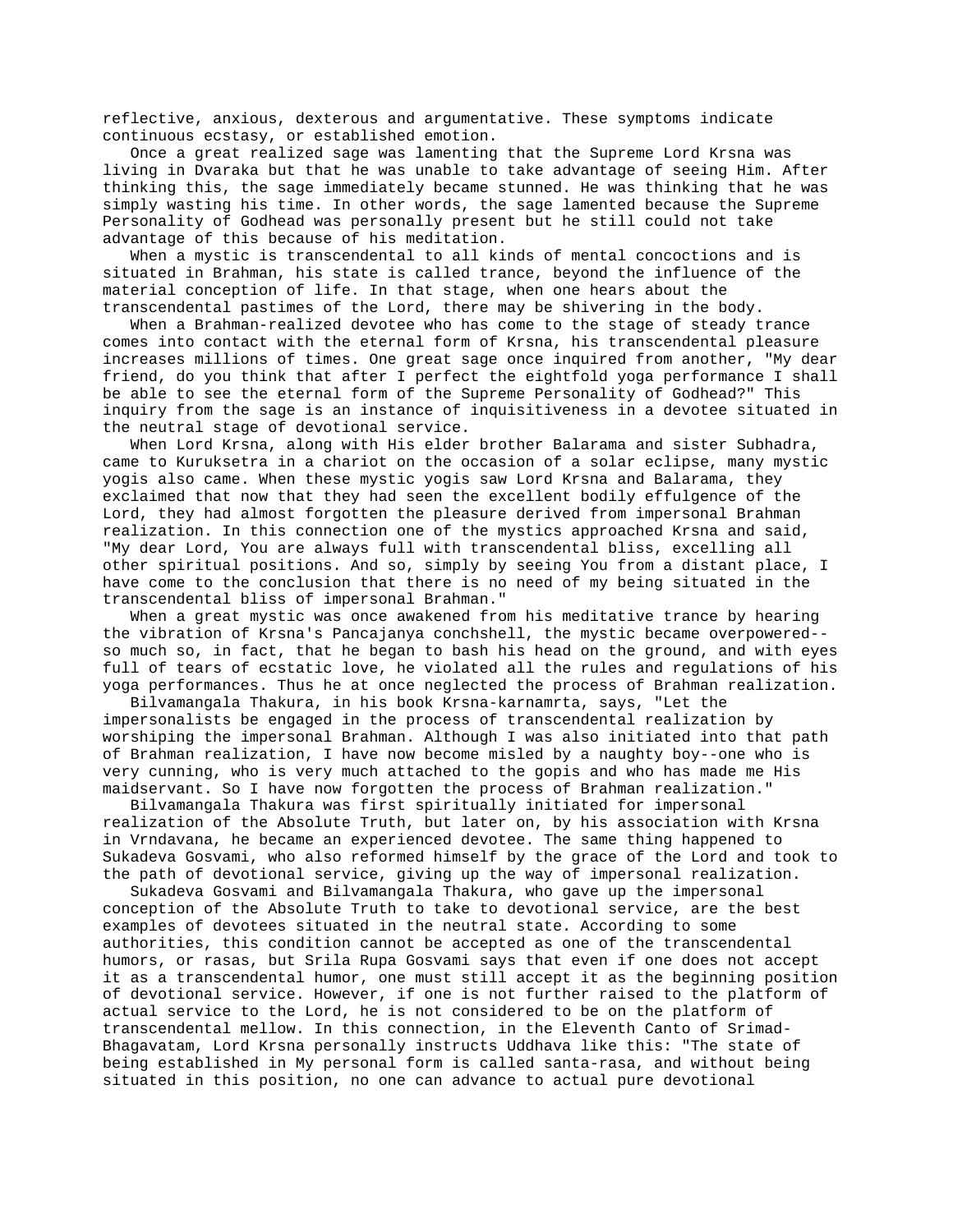service." In other words, no one can be situated in the personal feature of the Supreme Personality of Godhead without being situated at least in santa-rasa.

> Chapter Thirty-six Transcendental Affection (Servitude)

 The transcendental mellow of affection has been accepted by authorities like Sridhara Svami as a perfectional stage of devotion. It is just above the humor of neutrality and is a requisite for the development of the serving humor. In literature such as Nama-kaumudi this state of existence is accepted as continuous affection for or attraction to Krsna. Authorities like Sukadeva consider this stage of affection to be in the neutral stage, but in any case this affection is relished by the devotees in different transcendental tastes, and therefore the general name for this state is affection, or pure affection for Krsna.

 Devotees engaged in servitude are attached to Krsna in the affection of reverence. Some of the inhabitants of Gokula (Vrndavana as exhibited on earth) are attached to Krsna on this platform of affection in reverence. The inhabitants of Vrndavana used to say, "Krsna is always manifest before us with a complexion like a blackish cloud. He holds His wonderful flute in His lotus hands. He is dressed in yellow silks and bedecked with a peacock feather on His head. When Krsna walks near Govardhana Hill with these personal features, all the inhabitants of the heavenly planets, as well as the inhabitants of this earth, feel transcendental bliss and consider themselves the eternal servants of the Lord." Sometimes the devotee becomes filled with the same awe and reverence by seeing a picture of Visnu, who is dressed like Krsna and who has a similar complexion. The only difference is that Visnu has four hands, in which He holds the conchshell, the disc, the club and the lotus flower. Lord Visnu is always decorated with many valuable jewels, such as the candrakanta stone and the suryakanta stone.

 In the Lalita-madhava by Rupa Gosvami there is the following statement by Daruka, one of the servants of Krsna: "Certainly Lord Visnu is very beautiful with His necklace of kaustubha jewels, His four hands holding conchshell, disc, club and lotus flower, and His dazzlingly beautiful jewelry. He is also very beautiful in His eternal position, riding upon the shoulder of Garuda. But now the same Lord Visnu is present as the enemy of Kamsa, and by His personal feature I am completely forgetting the opulence of Vaikuntha."

 Another devotee once said, "This Supreme Personality of Godhead from whose bodily pores come millions of universes, permanently rising, who is the ocean of mercy, who is the owner of inconceivable energies, who is always equipped with all perfections, who is the origin of all incarnations, who is the attraction for all liberated persons--this very Supreme Personality of Godhead is the supreme controller and the supremely worshipable. He is all-cognizant, fully determined and fully opulent. He is the emblem of forgiveness and the protector of surrendered souls. He is munificent, true to His promise, expert, allauspicious, powerful and religious. He is a strict follower of the scripture, He is the friend of the devotees, and He is magnanimous, influential, grateful, reputable, respectable, full of all strength, and submissive to pure love. Surely He is the only shelter of devotees who are attracted to Him by the affection of servitorship."

 The devotees of the Lord in servitude are divided into four classes: appointed servants (such as Lord Brahma and Lord Siva, who are appointed to control the material modes of passion and ignorance), devotees in servitude who are protected by the Lord, devotees who are always associates and devotees who are simply following in the footsteps of the Lord.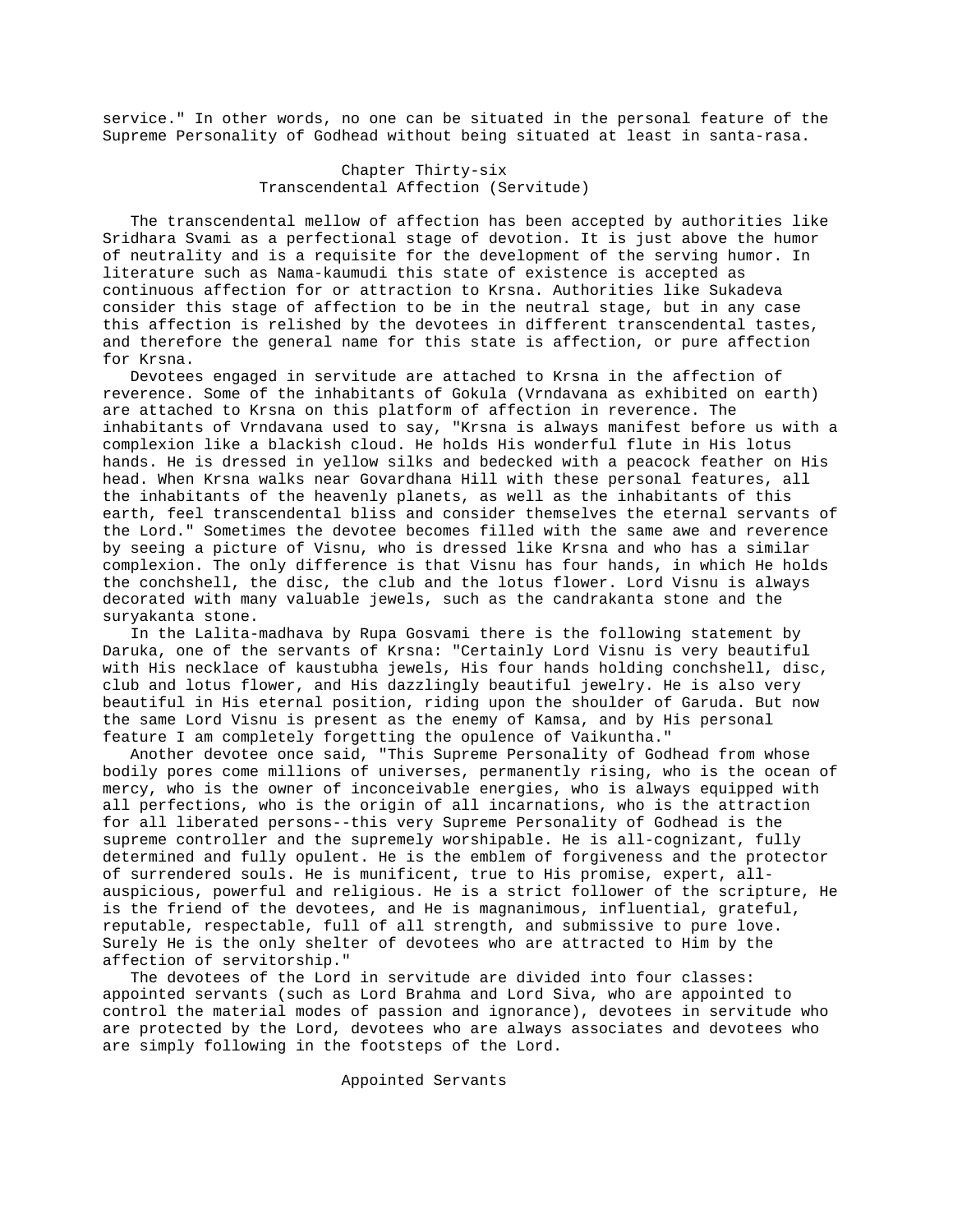In a conversation between Jambavati, one of Krsna's wives, and Kalindi, her friend, Jambavati inquired, "Who is this personality circumambulating our Krsna?" Kalindi replied, "She is Ambika, the superintendent of all universal affairs." Then Jambavati inquired, "Who is this personality who is trembling at the sight of Krsna?" Kalindi replied, "He is Lord Siva." Then Jambavati inquired, "Who is the person offering prayers?" Kalindi replied, "He is Lord Brahma." Jambavati then asked, "Who is that person who has fallen on the ground and is offering respect to Krsna?" Kalindi replied, "He is Indra, the King of heaven." Jambavati next inquired, "Who is this person who has come with the demigods and is laughing with them?" Kalindi replied, "He is my elder brother, Yamaraja, the superintendent of death." This conversation offers a description of all the demigods, including

Yamaraja, who are engaged in services appointed by the Lord. They are called adhikrta-devata, or demigods appointed to particular types of departmental service.

### Devotees Under the Protection and Shelter of the Lord

 One resident of Vrndavana once told Lord Krsna, "My dear Krsna, O pleasure of Vrndavana! Being afraid of this material existence, we have taken shelter of You, for You can completely protect us! We are well aware of Your greatness. As such, we have given up our desire for liberation and have taken complete shelter under Your lotus feet. Since we have heard about Your ever-increasing transcendental love, we have voluntarily engaged ourselves in Your transcendental service." This statement is by a devotee who is under the protection and shelter of Lord Krsna.

 Upon being chastised by Krsna's constant kicking on his head, Kaliya, the black snake of the Yamuna, came to his senses and admitted, "My dear Lord, I have been so offensive unto You, but still You are so kind that You have marked my head with the impression of Your lotus feet." This is also an instance of one's taking shelter under the lotus feet of Krsna.

 In the Aparadha-bhanjana a pure devotee expresses his feelings: "My dear Lord, I am ashamed to admit before You that I have carried out the orders of my masters named lust, anger, avarice, illusion and envy. Sometimes I have carried out their orders in a way most abominable. Yet in spite of my serving them so faithfully, they are not satisfied, nor are they kind enough to give me relief from their service. They are not even ashamed of taking service from me in that way. My dear Lord, O head of the Yadu dynasty, now I have come to my senses, and I am taking shelter of Your lotus feet. Please engage me in Your service." This is another instance of surrendering and taking shelter of the lotus feet of Krsna.

 There are many instances in the various Vedic writings of persons who were aspiring after liberation by speculative knowledge but gave up this process in order to take complete shelter under the lotus feet of Krsna. Examples of such persons are the brahmanas headed by Saunaka in the forest of Naimisaranya<footnote> These are the brahmanas to whom Srimad-Bhagavatam was spoken by Suta Gosvami, as described in the author's Srimad-Bhagavatam, First. Learned scholars accept them as devotees having complete wisdom. There is a statement in the Hari-bhakti-sudhodaya in which these great brahmanas and sages, headed by Saunaka Rsi, told Suta Gosvami, "My dear great soul, just see how wonderful it is! Although as human beings we are contaminated with so many taints of material existence, simply by our conversing with you about the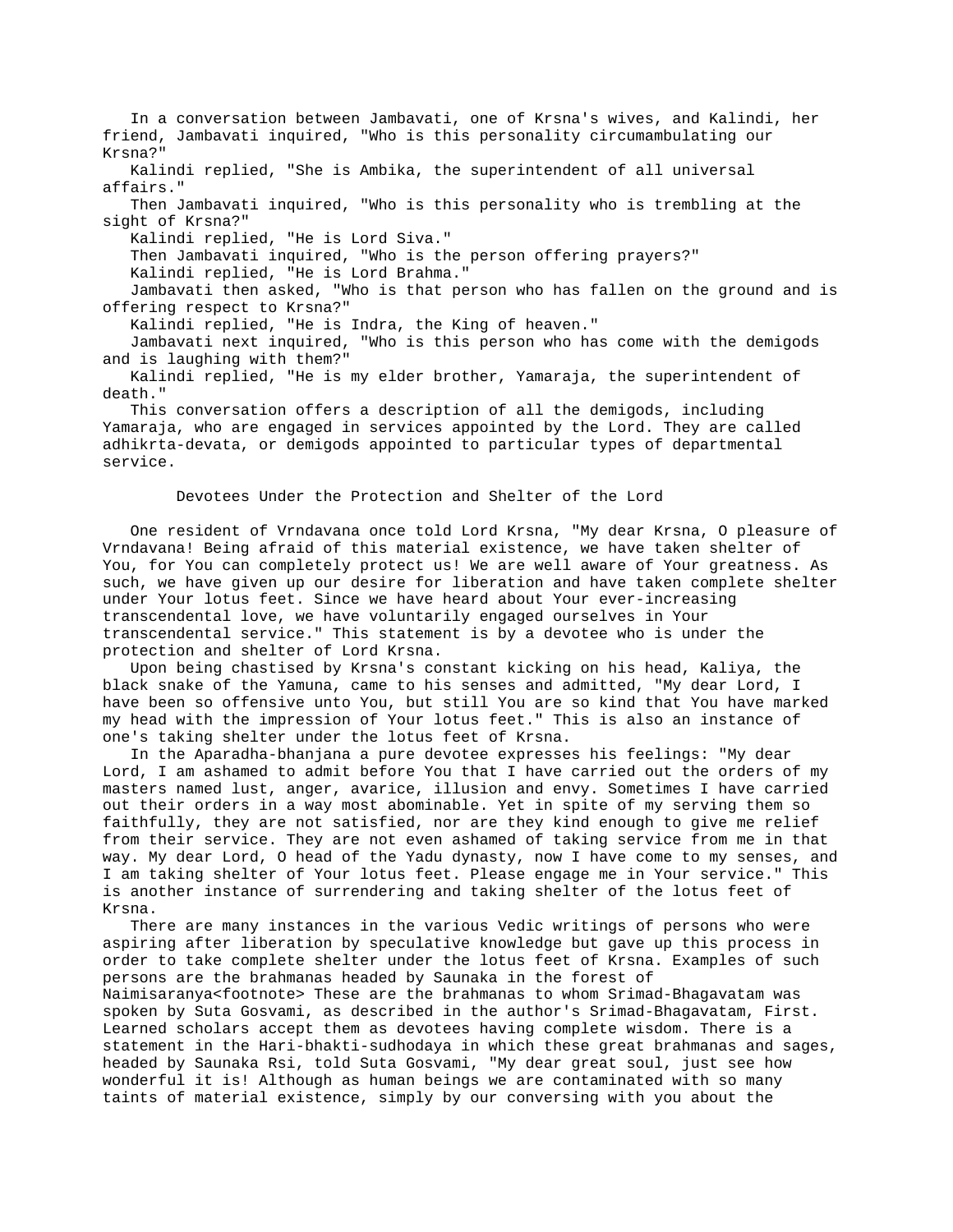Supreme Personality of Godhead we are now gradually decrying our desire for liberation."

 In Padyavali a devotee says, "Persons who are attached to speculative knowledge for self-realization, who have decided that the supreme truth is beyond meditation and who have thus become situated in the mode of goodness--let them peacefully execute their engagement. As for us, we are simply attached to the Supreme Personality of Godhead, who is by nature so pleasing, who possesses a complexion like a blackish cloud, who is dressed in yellow garments and who has beautiful lotuslike eyes. We wish only to meditate upon Him."

 Those who are from the very beginning of their self-realization attached to devotional service are called seva-nistha. Seva-nistha means "simply attached to devotional service." The best examples of such devotees are Lord Siva, King Indra, King Bahulasva, King Iksvaku, Srutadeva and Pundarika. One devotee says, "My dear Lord, Your transcendental qualities attract even the liberated souls and carry them to the assembly of devotees where Your glories are constantly chanted. Even great sages who are accustomed to living in solitary places are also attracted by the songs of Your glory. And, observing all Your transcendental qualities, I have also become attracted and have decided to dedicate my life to Your loving service."

### Constant Associates

 In the city of Dvaraka the following devotees are known as Krsna's close associates: Uddhava, Daruka, Satyaki, Srutadeva, Satrujit, Nanda, Upananda and Bhadra. All of these personalities remain with the Lord as His secretaries, but still they are sometimes engaged in His personal service. Among the Kuru dynasty, Bhisma, Maharaja Pariksit and Vidura are also known as close associates of Lord Krsna. It is said, "All the associates of Lord Krsna have lustrous bodily features, and their eyes are just like lotus flowers. They have sufficient power to defeat the strength of the demigods, and the specific feature of their persons is that they are always decorated with valuable ornaments."

 When Krsna was in the capital Indraprastha, someone addressed Him thus: "My dear Lord, Your personal associates, headed by Uddhava, are always awaiting Your order by standing at the entrance gate of Dvaraka. They are mostly looking on with tears in their eyes, and in the enthusiasm of their service they are not afraid even of the devastating fire generated by Lord Siva. They are souls simply surrendered unto Your lotus feet."

 Out of the many close associates of Lord Krsna, Uddhava is considered the best. The following is a description of him: "His body is blackish like the color of the Yamuna River, and it is similarly as cool. He is always decorated with flower garlands first used by Lord Krsna, and he is dressed with yellow silk clothing. His two arms are just like the bolts of a door, his eyes are just like lotus flowers, and he is the most important devotee among all the associates. Let us therefore offer our respectful obeisances unto Uddhava's lotus feet."

 Uddhava has described the transcendental qualities of Sri Krsna as follows: "Lord Sri Krsna, who is our master and worshipable Deity, the controller of Lord Siva and Lord Brahma, and the controller of the whole universe as well, accepts the controlling orders of Ugrasena, His grandfather. He is the proprietor of millions of universes, but still He begged a little land from the ocean. And although He is just like an ocean of wisdom, He sometimes consults me. He is so great and magnanimous, yet He is engaged in His different activities just like an ordinary person."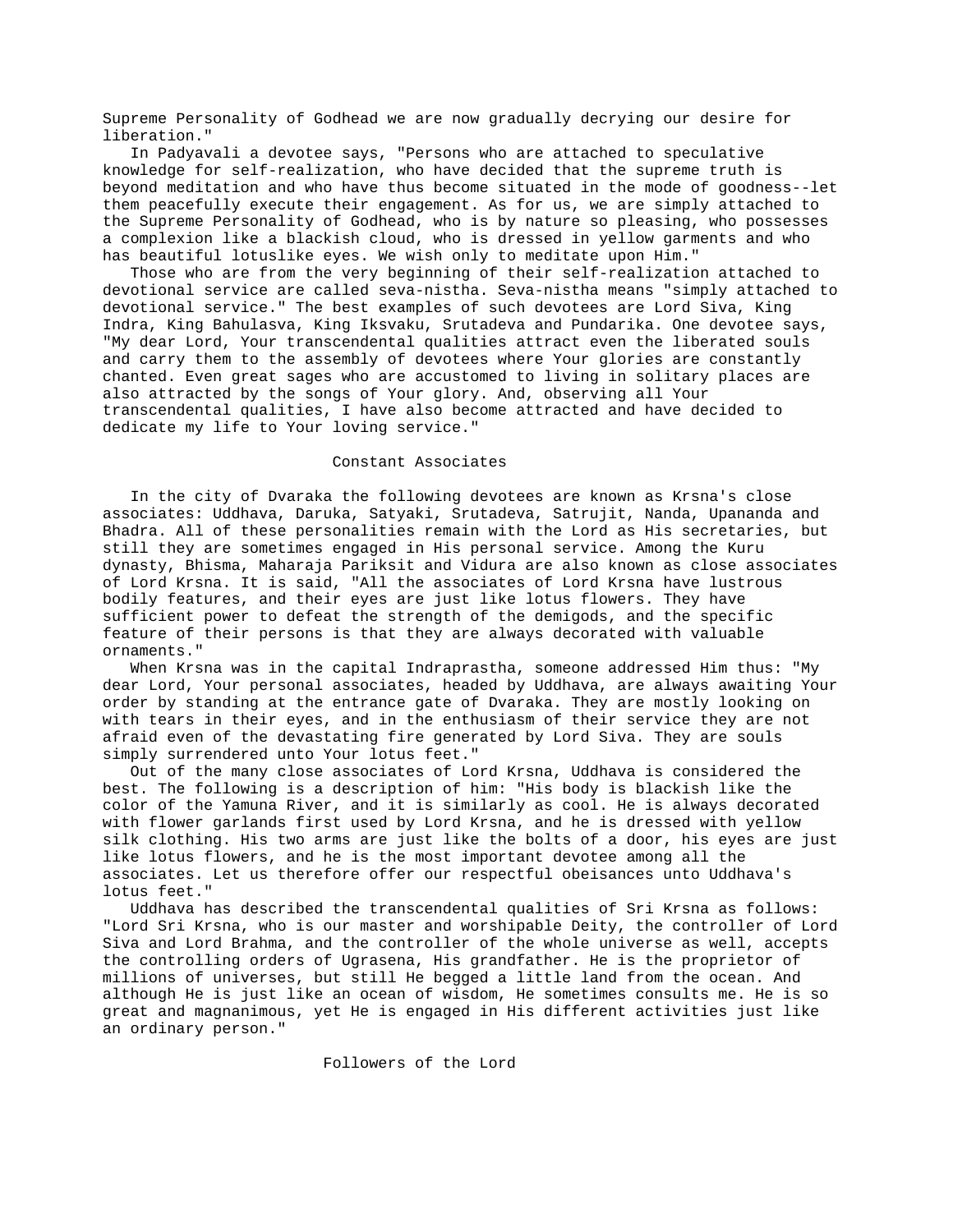Those who are constantly engaged in the personal service of the Lord are called anugas, or followers. Examples of such followers are Sucandra, Mandana, Stamba and Sutamba. They are all inhabitants of the city of Dvaraka, and they are dressed and ornamented like the other associates. The specific services entrusted to the anugas are varied. Mandana always bears the umbrella over the head of Lord Krsna. Sucandra is engaged in fanning with the white camara bunch of hair, and Sutamba is engaged in supplying betel nuts. All of them are great devotees, and they are always busy in the transcendental loving service of the Lord.

 As there are anugas in Dvaraka, so there are many anugas in Vrndavana also. The names of the anugas in Vrndavana are as follows: Raktaka, Patraka, Patri, Madhukantha, Madhuvrata, Rasala, Suvilasa, Premakanda, Marandaka, Ananda, Candrahasa, Payoda, Bakula, Rasada and Sarada.

 Descriptions of the bodily features of the anugas in Vrndavana are given in the following statement: "Let us offer our respectful obeisances unto the constant associates of the son of Maharaja Nanda. They always stay in Vrndavana, and their bodies are decorated with garlands of pearls and with bangles and bracelets of gold. Their colors are like black bees and the golden moon, and they are dressed just to suit their particular special bodily features. Their specific duties can be understood from a statement by mother Yasoda, who said, 'Bakula, please cleanse the yellowish dress of Krsna. Varika, you just flavor the bathing water with aguru scent. And Rasala, you just prepare the betel nuts. You can all see that Krsna is approaching. There is dust overhead, and the cows can be seen very distinctly.'"

 Among all the anugas, Raktaka is considered to be the chief. The description of his bodily features is as follows: "He wears yellow clothing, and his bodily color is just like newly grown grass. He is very expert in singing and is always engaged in the service of the son of Maharaja Nanda. Let us all become the followers of Raktaka in offering transcendental loving service to Krsna!" An example of the attachment felt by Raktaka toward Lord Krsna can be understood from his statement to Rasada: "Just hear me! Please place me so that I may always be engaged in the service of Lord Krsna, who has now become famous as the lifter of the Govardhana Hill."

 The devotees of Krsna engaged in His personal service are always very cautious, because they know that becoming personal servitors of Lord Krsna is not an ordinary thing. A person who offers respect even to the ants engaged in the service of the Lord becomes eternally happy, so what is there to say of one who offers Krsna direct service? Raktaka once said within himself, "Not only is Krsna my worshipable and servable Lord, but also the girl friends of Krsna, the gopis, are equally worshipable and servable by me. And not only the gopis, but anyone who is engaged in the service of the Lord is also worshipable and servable by me. I know that I must be very careful not to become overly proud that I am one of the servitors and devotees of the Lord." From this statement one can understand that the pure devotees, those who are actually engaged in the service of the Lord, are always very cautious and are never overly proud of their service.

 This mentality of the direct servitor of Krsna is called dhurya. According to expert analytical studies of the direct associates of the Lord, Srila Rupa Gosvami has divided these into three classes--namely dhurya, dhira and vira. Raktaka is classified among the dhurya, or those who are always attached to serving the most beloved gopis.

 One dhira associate of Krsna is the son of Satyabhama's nurse. Satyabhama is one of the queens of Lord Krsna in Dvaraka, and when she was married to Krsna, the son of her nurse was allowed to go with her because they had lived together from childhood as brother and sister. So this gentleman, the son of Satyabhama's nurse, used to live with Krsna as His brother-in-law, and sometimes as brotherin-law he used to play jokes with Krsna. He once addressed Krsna in this way: "My dear Krsna, I never tried to gain the favor of the goddess of fortune, who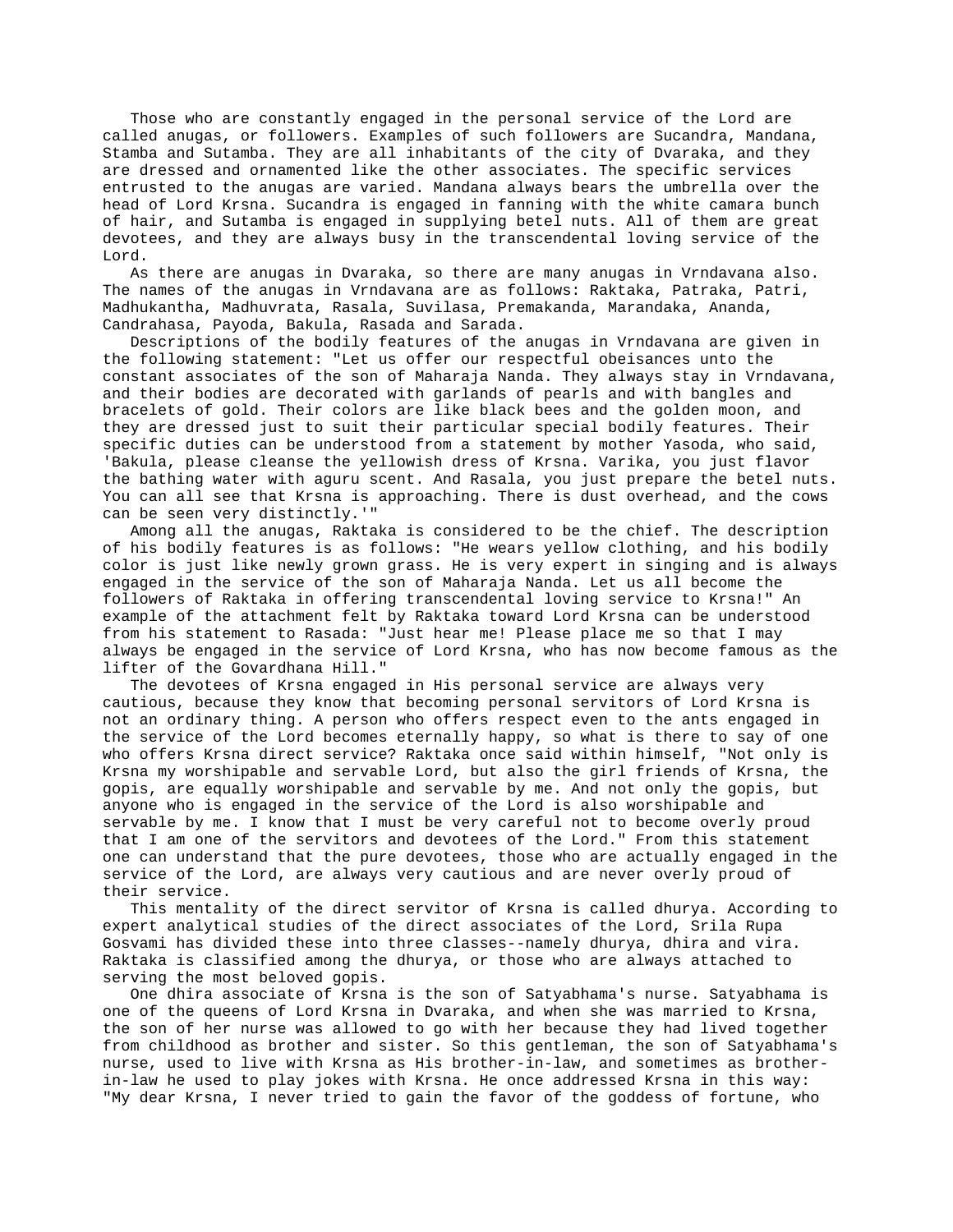is married to You, but still I am so fortunate that I am considered one of the members of Your house, the brother of Satyabhama."

 A vira associate once expressed his pride, declaring, "Lord Baladeva may be a great enemy of Pralambasura, but I have nothing to worry about from Him. And as far as Pradyumna is concerned, I have nothing to take from him, because he is simply a boy. Therefore I do not expect anything from anyone else. I simply expect the favorable glance of Krsna upon me, and so I am not even afraid of Satyabhama, who is so dear to Krsna."

 In the Fourth Canto of Srimad-Bhagavatam, Twentieth Chapter, verse 28, King Prthu addresses the Lord, saying, "My dear Lord, it may happen that the goddess of fortune becomes dissatisfied with my work, or I may even have some misunderstanding with her, but I will not mind this, because I have full confidence in You. You are always causelessly merciful to Your servants, and You consider even their menial service to be very much advanced. So I have confidence that You will accept my humble service, although it is not worthy of being recognized. My dear Lord, You are self-sufficient. You can do anything You like without the help of anyone else. So even if the goddess of fortune is not satisfied with me, I know that You will always accept my service anyway."

 Devotees attached to the transcendental loving service of the Lord may be described either as surrendered souls, as souls advanced in devotional knowledge, or as souls completely engaged in transcendental loving service. Such devotees are called (respectively) neophyte, perfect and eternally perfect.

> Chapter Thirty-seven Impetuses for Krsna's Service

 The causeless mercy of Krsna, the dust of His lotus feet, His prasada and association with His devotees are some impetuses toward a devotee's engagement in transcendental loving service to the Lord.

 Krsna exhibited His causeless mercy when He was present at the departure of Grandfather Bhisma. During the Battle of Kuruksetra, Bhismadeva, the grandfather of Arjuna, was lying on a bed of arrows before departing from this mortal world. When Lord Krsna, Maharaja Yudhisthira and the other Pandavas approached Bhismadeva, he was very grateful to Lord Krsna, and he addressed the brahmana military commander Krpacarya thus: "My dear Krpacarya, just see the wonderful causeless mercy of Lord Krsna! I am most unfortunate. I have no qualification. I was opposing Krsna's most intimate friend, Arjuna--I even tried to kill him! I have so many disqualifications, and yet the Lord is still so kind that He has come to see me at the last point of my life. He is worshipable by all great sages, but still He is so merciful that He has come to see an abominable person like me."

 Sometimes the vibration of Lord Krsna's flute, His bugling, His smiling, His footmarks on the ground, the transcendental fragrance of His body and the appearance of a new cloud in the sky also become impetuses for ecstatic love of Him.

 In the Vidagdha-madhava there is the following statement: "When Krsna was playing on His flute, Baladeva very anxiously declared, 'Just see how, after hearing the transcendental sound of Krsna's flute, Indra, the King of heaven, is crying in his heavenly kingdom! And from his teardrops falling on the ground, Vrndavana appears to have become a celestial residence for the demigods.' "

 Ecstatic love for Krsna, which is known as anubhava, is symptomized by the following signs: one becomes engaged exclusively in the service of the Lord, being attentive to carry out the orders of the Lord faithfully; one becomes undisturbed and nonenvious in full transcendental loving service to the Lord; and one makes friendship with the devotees of the Lord who are situated in faithful service to Him. All of these symptoms are called anubhava, ecstatic love.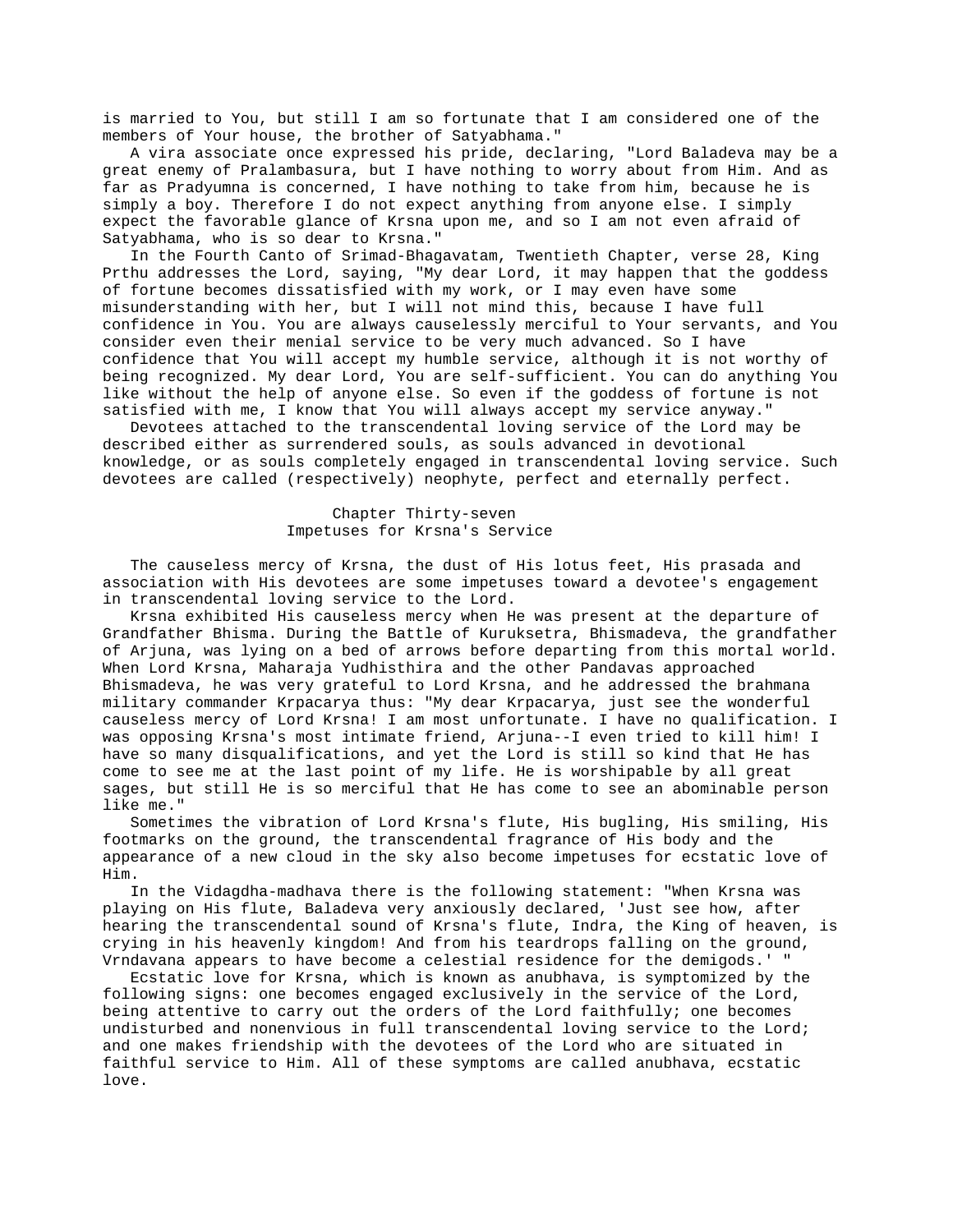The first symptom of anubhava, or engagement in a particular type of service, is exemplified by Daruka, a servant of Krsna who used to fan Krsna with a camara, a bunch of hair. When he was engaged in such service, he was filled with ecstatic love, and the symptoms of ecstatic love became manifest in his body. But Daruka was so serious about his service that he checked all of these manifestations of ecstatic love and considered them hindrances to his engagement. He did not care very much for these manifestations, although they automatically developed.

 In Srimad-Bhagavatam, Tenth Canto, Eighty-sixth Chapter, verse 38, there is a statement of how Srutadeva, a brahmana from the country called Mithila in northern India, became so overpowered with joy as soon as he saw Krsna that immediately after bowing to the Lord's lotus feet he stood up and began to dance, raising his two arms above his head.

 One of the devotees of Lord Krsna once addressed Him in this manner: "My dear Lord, although You are not a professional dancer, by Your dancing You have so astonished us that we can understand that You are personally the master of all dancing. Certainly You must have learned this dancing art directly from the goddess of love." When a devotee dances in ecstatic love, there are manifestations of symptoms which are called sattvika. Sattvika means that they are from the transcendental platform. They are not symptoms of material emotion; they come from the soul proper.

 In Srimad-Bhagavatam, Tenth Canto, Eighty-fifth Chapter, verse 38, Sukadeva Gosvami tells Maharaja Pariksit that after surrendering everything unto the lotus feet of Vamanadeva, Bali Maharaja immediately caught hold of the lotus feet of the Lord and pressed them to his heart. Being overwhelmed with joy, he manifested all the symptoms of ecstatic love, with tears in his eyes and a faltering voice.

 In such expressions of ecstatic love there are many other subsidiary symptoms, such as jubilation, withering, silence, disappointment, moroseness, reverence, thoughtfulness, remembrance, doubtfulness, confidence, eagerness, indifference, restlessness, impudence, shyness, inertness, illusion, madness, ghastliness, contemplation, dreaming, disease and signs of death. When a devotee meets Krsna, there are symptoms of jubilation, pride and perseverance, and when he is feeling great separation from Krsna, the symptoms of ghastliness, disease and signs of death become prominent.

 It is stated in the First Canto of Srimad-Bhagavatam, Eleventh Chapter, verse 5, that when Lord Krsna returned from the Battlefield of Kuruksetra to His home at Dvaraka, all the residents of Dvaraka began to talk with Him, as a child talks lovingly to his father after the father's return from foreign countries. This is an example of jubilation.

 When Bahulasva, the King of Mithila, saw Krsna at his palace, he decided to offer his respects by bowing down before Him at least a hundred times, but he was so overcome by feelings of love that after bowing down only once, he forgot his position and could not rise again.

 In the Skanda Purana a devotee tells Lord Krsna, "My dear Lord, as the sun evaporates all the water on the ground by its scorching heat, so my mental state has dried away the luster of my face and body, due to separation from You." This is an example of withering in ecstatic love.

 An expression of disappointment was made by Indra, the King of heaven. When he saw the sun-god, Indra told him, "My dear sun-god, your sunshine is very glorious because it reaches unto the lotus feet of Lord Krsna, the master of the Yadu dynasty. I have thousands of eyes, but they have proved to be useless because not even for a moment are they able to see the lotus feet of the Lord."

 Reverential devotion for the Lord gradually increases and transforms itself into ecstatic love, then affection and then attachment. In the Tenth Canto of Srimad-Bhagavatam, Thirty-eighth Chapter, verse 6, Akrura says, "Because I am going to see Lord Krsna today, all symptoms of inauspiciousness have already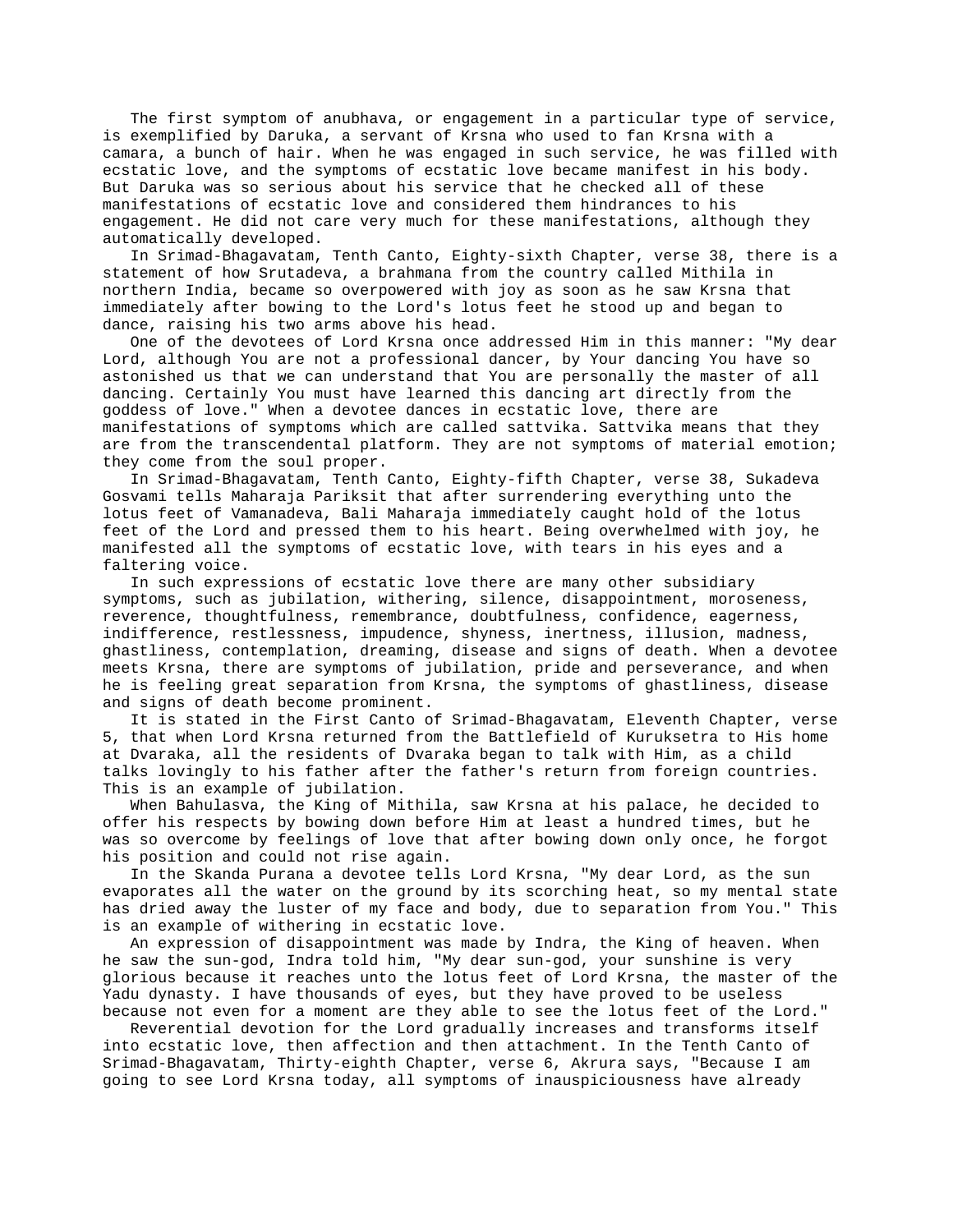been killed. My life is now successful, because I shall be able to offer my respects unto the lotus feet of the Supreme Personality of Godhead!"

 Another devotee in ecstatic reverential affection once said, "When will that glorious day in my life come when it will be possible for me to go to the bank of the Yamuna and see Lord Sri Krsna playing there as a cowherd boy?"

 When there is no diminishing of this ecstatic love and when it is freed from all kinds of doubt, the devotee has reached the stage called steady love for Krsna. In this stage, all expressions of unhappiness by the devotee are called anubhava, or ecstatic loving symptoms.

 The symptom of ecstatic affection with reverence felt by Bali Maharaja was expressed as follows: "My dear Lord, You have simultaneously punished me and showed me Your causeless mercy. My conclusion is that when I have taken shelter of Your lotus feet I shall never be disturbed in any condition of life. Whether You give me the opportunity to enjoy all the yogic perfections or You put me into the most abominable condition of hellish life, I shall never be disturbed."

 Krsna Himself, after seeing Bali Maharaja, told Uddhava, "My dear friend, how can I express the glorious characteristics of Bali Maharaja, the son of Virocana? Although the King of the suras [demigods] was cursed by this son of Virocana, and although I cheated him in My incarnation as Vamana, taking away his dominions throughout the universe, and although I still criticized him for not fulfilling his promise, I have just now seen him in his kingdom, and he feelingly expressed his love for Me." \*

 When such a feeling of love becomes intensified, it is called affection. In that affectional stage, one cannot bear separation from Krsna even for a moment.

 One devotee told Daruka, the servant of Krsna, "My dear Daruka, when you become like wood because of your separation from Krsna, it is not so wonderful. Whenever any devotee sees Krsna, his eyes become filled with water, and in separation any devotee like you would become stunned, standing just like a wooden doll. That is not a very wonderful thing."

 There is a statement about Uddhava's symptoms of love. When he saw Lord Krsna his eyes filled with tears and created a river which flowed down toward the sea of Krsna to offer tribute, as a wife offers tribute to her husband. When his body erupted with goose pimples, he appeared like the kadamba flower, and when he began to offer prayers, he appeared completely distinct from all other devotees.

 When affection is symptomized by direct happiness and distress, it is called attraction. In such an attracted state of ecstatic love, one can face all kinds of disadvantages calmly. Even at the risk of death such a devotee is never bereft of the transcendental loving service of the Lord. A glorious example of this ecstatic love was exhibited by King Pariksit when he was at the point of death. Although he was bereft of his entire kingdom, which spread over all the world, and although he was accepting not even a drop of water in the seven days remaining to him, because he was engaged in hearing the transcendental pastimes of the Lord from Sukadeva Gosvami he was not in the least distressed. On the contrary, he was feeling direct transcendental ecstatic joy in association with Sukadeva Gosvami.

 One devotee has confidently expressed this opinion: "If a drop of Lord Krsna's mercy can be bestowed upon me, then I shall feel completely carefree, even in the midst of a fire or an ocean. But if I become bereft of His causeless mercy, then even if I became the King of Dvaraka, I would be simply an object for pinpricks."

 Devotees such as Maharaja Pariksit and Uddhava are all situated in ecstatic attraction on the basis of affection, and in that state of affection a feeling of friendship becomes manifest. When Uddhava was freed from all material contamination, he saw the Lord, and his throat became choked up, and he could not speak. By the movements of his eyebrows alone he was embracing the Lord. Such ecstatic love has been divided by great scholars into two groups--addition and subtraction. If a devotee is not directly associated with the Lord, it is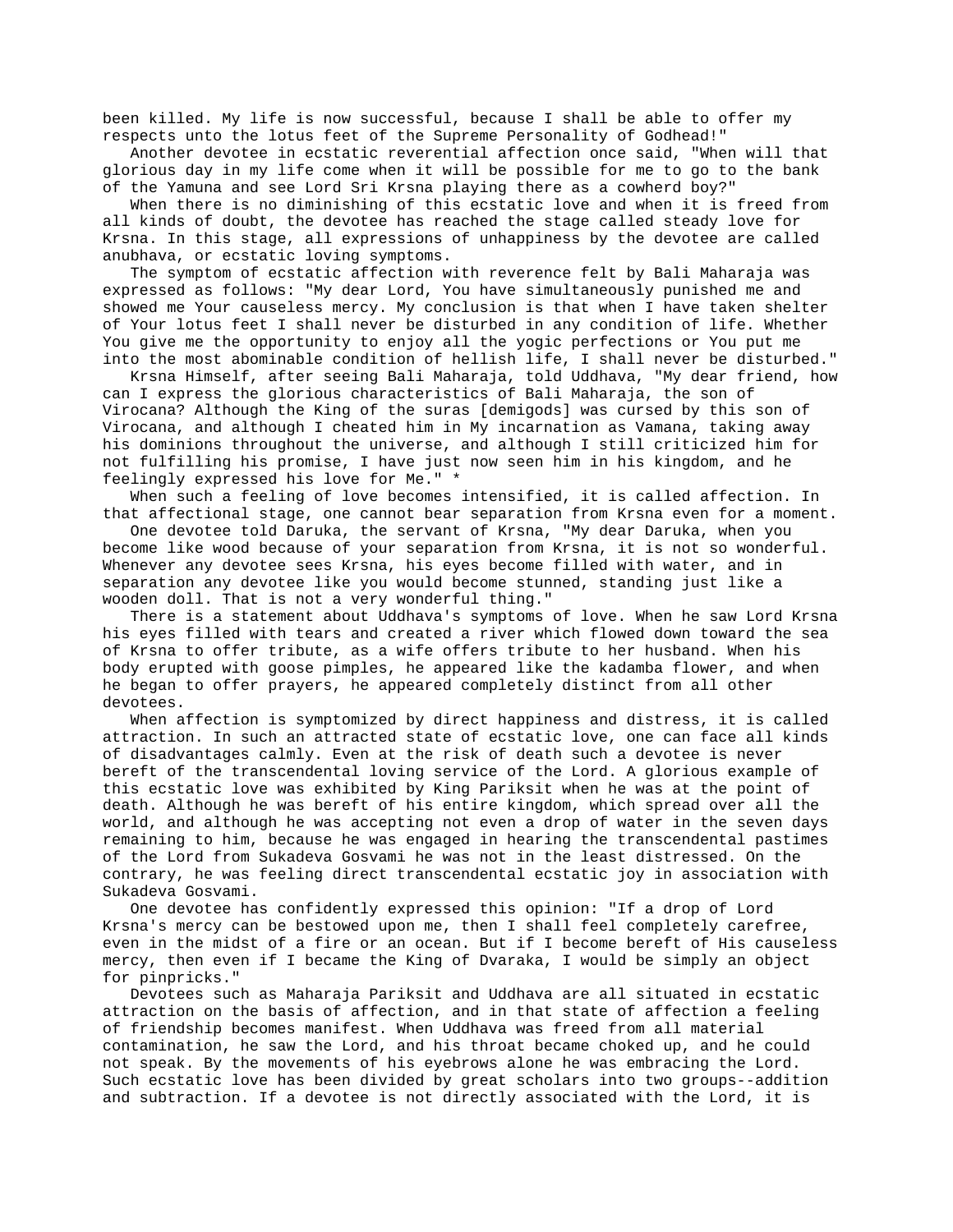called subtraction. In this state of love, one is constantly fixed with his mind at the lotus feet of the Lord. A devotee in this state becomes very eager to learn of the transcendental qualities of the Lord. The most important business of such a devotee is attaining the association of the Lord.

 In the Nrsimha Purana there is a statement about King Iksvaku which illustrates this state of ecstatic love. Because of his great affection for Krsna, King Iksvaku became greatly attached to the black cloud, the black deer, the deer's black eyes and the lotus flower, which is always compared to the eyes of the Lord. In the Tenth Canto, Thirty-eighth Chapter, verse 10, of the Bhagavatam, Akrura thinks, "Since the Lord has now appeared to diminish the great burden of the world and is now visible to everyone's eyes in His personal transcendental body, when we see Him before us, is that not the ultimate perfection of our eyes?" In other words, Akrura realized that the perfection of the eyes is fulfilled when one is able to see Lord Krsna. Therefore, when Lord Krsna was visible on the earth by direct appearance, everyone who saw Him surely attained perfection of sight.

 In the Krsna-karnamrta, written by Bilvamangala Thakura, there is this expression of eagerness in ecstatic love: "How miserable it is, my dear Krsna, O friend of the hopeless! O merciful Lord, how can I pass these thankless days without seeing You?" A similar sentiment was expressed by Uddhava when he wrote a letter to Krsna and said, "My dear Supreme King of Vraja, You are the vision of nectar for the eyes, and without seeing Your lotus feet and the effulgence of Your body, my mind is always morose. I cannot perceive any peace under any circumstance. Besides that, I am feeling every moment's separation to be like the duration of many, many long years."

 In the Krsna-karnamrta it is also said, "My dear Lord, You are the ocean of mercy. With my arms placed upon my head, I am bowing down before You with all humility and sincerity. I am praying unto You, my Lord. Would You be pleased just to sprinkle a little of the water of Your glance upon me? That will be a great satisfaction."

 A devotee of Lord Krsna said, "When even Sasisekhara [Lord Siva] is unable to see You, what chance is there for me, who am lower than an ordinary worm? I have only committed misdeeds. I know that I am not at all fit to offer my prayers to You, but because You are known as Dinabandhu, the friend of the fallen, I humbly pray that You will kindly purify me by the beams of Your transcendental glance. If I become thoroughly bathed by Your merciful glance, then I may be saved. Therefore, my Lord, I am requesting You to please bestow upon me Your merciful glance."

# Chapter Thirty-eight Indifference and Separation

 The great devotee Uddhava once wrote a letter to Krsna, "My dear Krsna, I have just finished the study of ail kinds of philosophical books and Vedic verses about the goal of life, and so now I have a little reputation for my studies. But still, in spite of my reputation, my knowledge is condemned, because although enjoying the effulgence of Vedic knowledge, I could not appreciate the effulgence emanating from the nails of Your toes. Therefore, the sooner my pride and Vedic knowledge are finished, the better it will be!" This is an example of indifference.

 Another devotee very anxiously expressed himself thus: "My mind is very flickering, so I cannot concentrate it upon Your lotus feet. And seeing this inefficiency in myself I become ashamed, and the whole night I am unable to sleep because I am exasperated by my great inability."

 In the Krsna-karnamrta Bilvamangala Thakura has explained his restlessness as follows: "My dear Lord, Your naughtiness in boyhood is the most wonderful thing in the three worlds. And You Yourself know what this naughtiness is. As such, You can very easily understand my flickering mind. This is known to You and me.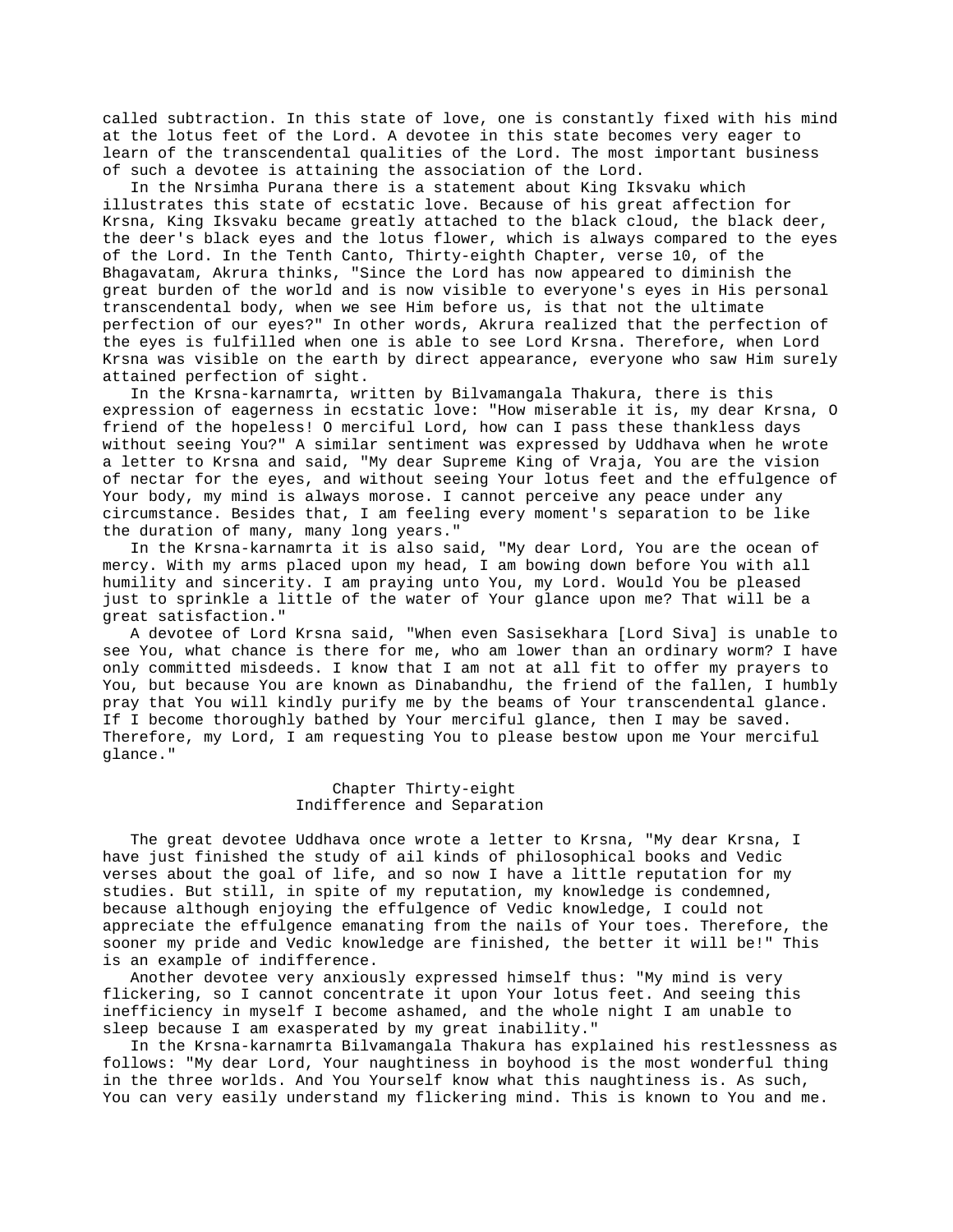Therefore, I am simply yearning to know how I can fix my mind on Your lotus feet."

 Another devotee expressed his impudence by saying, "My dear Lord, without considering my lowly position, I must confess to You that my eyes are just like black wasps, desiring to hover at Your lotus feet."

 In the Seventh Canto of Srimad-Bhagavatam, Fourth Chapter, verse 37, the great sage Narada informs Maharaja Yudhisthira about Prahlada Maharaja, who was a devotee from the very beginning of his life. The proof of Prahlada's natural devotion is that even when he was a small child he did not play with his playmates, but was always eager to preach the glories of the Lord. Instead of joining in their sportive acrobatic feats, he remained an inactive child because he was always in trance, meditating on Krsna. As such, there was no possibility of his being touched by the external world.

 The following statement is about a brahmana devotee: "This brahmana is very expert in all kinds of activities, but I do not know why he is looking up without moving his eyes. It appears that his body is fixed motionless just like a doll's. I can guess that in this condition he has been captivated by the transcendental beauty of that expert flute-player, Sri Krsna, and being attached to Him, he is simply staring at the black cloud, remembering the bodily hue of Sri Krsna." This is an example of how a devotee can become inert due to ecstatic love.

 In Srimad-Bhagavatam, Seventh Canto, Fourth Chapter, verse 40, Prahlada Maharaja says that even in his childhood, when he was loudly speaking the glories of the Lord, he used to dance just like a shameless madman. And sometimes, being fully absorbed in thought on the pastimes of the Lord, he used to imitate such pastimes. This is an instance of a devotee's being almost like a madman. Similarly, it is said that the great sage Narada was so ecstatically in love with Krsna that he would sometimes dance naked, and sometimes his whole body would become stunned. Sometimes he would laugh very loudly, sometimes he would cry very loudly, sometimes he would remain silent, and sometimes he would appear to be suffering from some disease, although he had no disease. This is another instance of becoming like a madman in the ecstasy of devotion.

 In the Hari-bhakti-sudhodaya it is stated that when Prahlada Maharaja was thinking himself unfit to approach the Supreme Personality of Godhead, he immersed himself in great distress, in an ocean of unhappiness. As such, he used to shed tears and lie down on the floor as though unconscious.

 The students of a great devotee once talked among themselves in this way: "My dear Godbrothers, our spiritual master, after seeing the lotus feet of the Lord, has thrown himself into the fire of lamentation, and because of this fire the water of his life has almost dried away. Let us now pour the nectar of the holy name through his ears, and by our doing so the swan of his life may again show signs of life."

 When Lord Krsna went to the city of Sonitapura to fight with Bali's son Bana and to cut off all his hands, Uddhava, being separated from Krsna and thinking of His fight, was almost completely stunned into unconsciousness.

 When a devotee is fully in love with the Supreme Personality of Godhead, there may be the following symptoms due to his feelings of separation from the Lord: a feverish condition of the body, withering of the body, lack of sleep, nonattachment, inertness, appearing diseased, madness, unconsciousness and sometimes death.

 As far as the feverish condition of the body is concerned, Uddhava once told Narada, "My dear great sage, the lotus flower that is a friend of the sun may be a cause of distress for us, the fire in the ocean may cause us some burning sensation, and Indivara, the friend of a demon, may distress us in various ways- -we do not mind. But the most regrettable factor is that all of them remind us of Krsna, and this is giving us too much distress!" This is an instance of the feverish condition which is due to being separated from Krsna.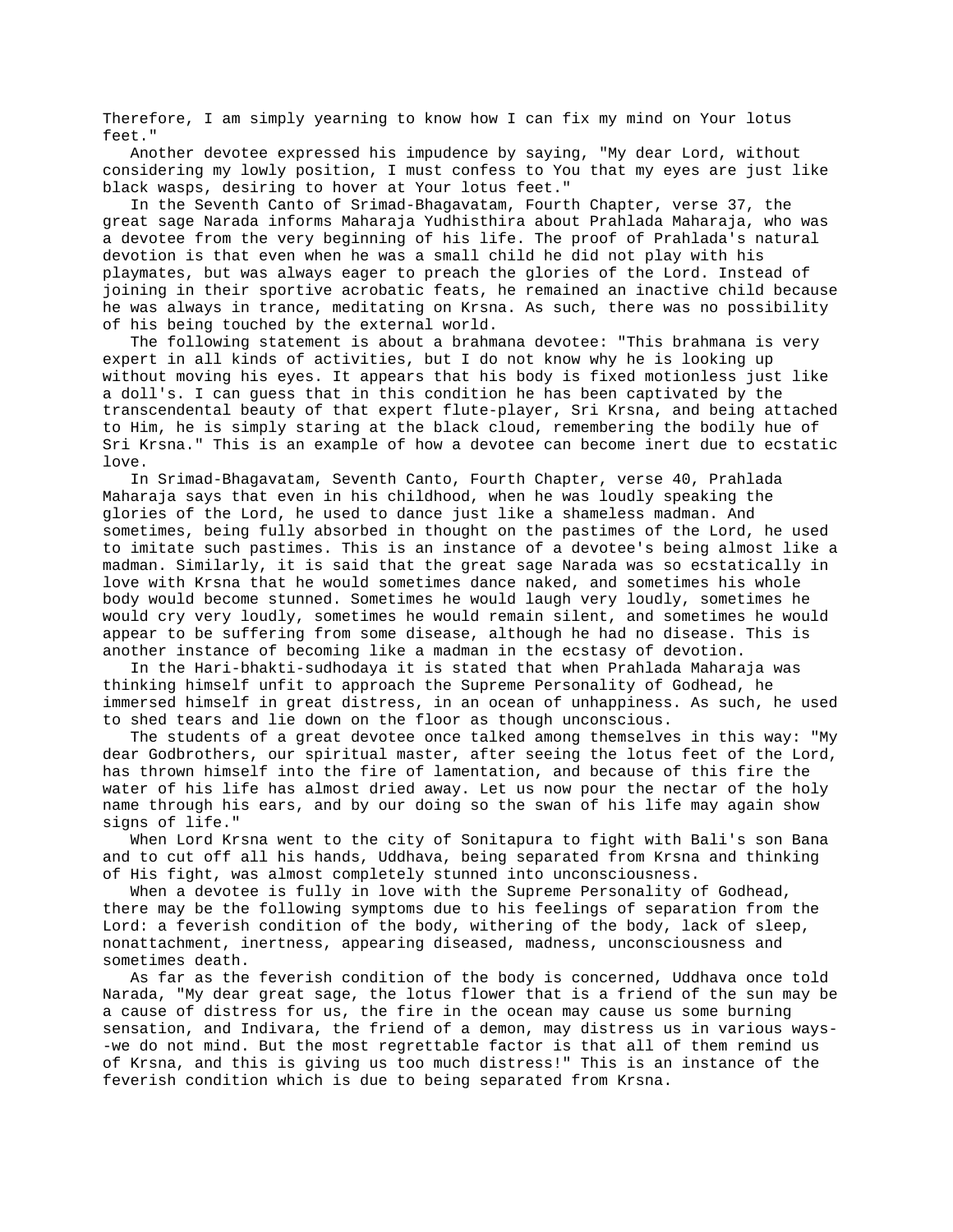Some of the devotees who went to see Krsna at Dvaraka and were detained at the door said, "My dear Krsna, O friend of the Pandus, as the swan loves to dive into the water among the lily flowers and would die if taken from the water, so we wish only to be with You. Our limbs are shrinking and fading because You have been taken away from us."

 The King of Bahula, although very comfortably situated in his palace, began to think the nights very long and distressing because of his separation from Krsna.

 King Yudhisthira once said, "Krsna, the chariot driver of Arjuna, is the only relative of mine within the three worlds. Therefore, my mind is becoming maddened day and night with separation from His lotus feet, and I do not know how to situate myself or where I shall go to attain any steadiness of mind." This is another example of lack of sleep.

 Some of the cowherd friends of Krsna said, "Dear Krsna, O enemy of the Mura demon, just think of Your personal servant Raktaka. Simply because he saw a peacock feather, he is now closing his eyes and is no longer attentive to pasturing the cows. Rather, he has left them in a faraway pasture and has not even bothered to use his stick to control them." This is an instance of mental imbalance due to separation from Krsna.

 When Lord Krsna went to the capital of King Yudhisthira, Uddhava was so afflicted by the fire of separation from Sri Krsna that the perspiration from his inflamed body and the tears from his eyes poured from him, and in this way he became completely stunned.

 When Sri Krsna left the city of Dvaraka to seek out the Syamantaka jewel and He was late returning home, Uddhava became so afflicted that the symptoms of disease became manifest on his body. Actually, due to his excessive ecstatic love for Krsna, Uddhava became known in Dvaraka as crazy. To his great fortune, on that day Uddhava's reputation as a crazy fellow was firmly established. Uddhava's craziness was practically proved when he went to Raivataka Hill to minutely observe the congested black clouds. In his disturbed condition, he began to pray to these clouds, and he expressed his jubilation by bowing down before them.

 Uddhava informed Krsna, "My dear leader of the Yadu dynasty, Your servants in Vrndavana cannot sleep at night thinking of You, so now they are all lying down on the bank of the Yamuna almost paralyzed. And it appears that they are almost dead, because their breathing is very slow." This is an instance of becoming unconscious due to separation from Krsna.

 Krsna was once informed, "You are the life and soul of all the inhabitants of Vrndavana. So because You have left Vrndavana, all of the servitors of Your lotus feet there are suffering. It is as if the lakes filled with lotus flowers have dried up from the scorching heat of separation from You." In the example given here, the inhabitants of Vrndavana are compared to lakes filled with lotus flowers, and because of the scorching heat of separation from Krsna, the lakes- along with the lotus flowers of their lives--are being burned up. And the swans in the lakes, who are compared to the vitality of the inhabitants of Vrndavana, are no longer desiring to live there. In other words, because of the scorching heat, the swans are leaving the lakes. This metaphor is used to describe the condition of the devotees separated from Krsna.

> Chapter Thirty-nine Ways of Meeting Krsna

 When Krsna and His devotees meet, the meeting is technically called yoga, or linking up with the Lord. Such meetings between Krsna and His devotees can be divided into three classes--namely perfection, satisfaction and steadiness.

 When the devotee meets with Krsna in great eagerness, that state of meeting is called perfection. In the Krsna-karnamrta, Bilvamangala Thakura describes how Krsna meets His devotee--with peacock feather on His head, with marakata jewels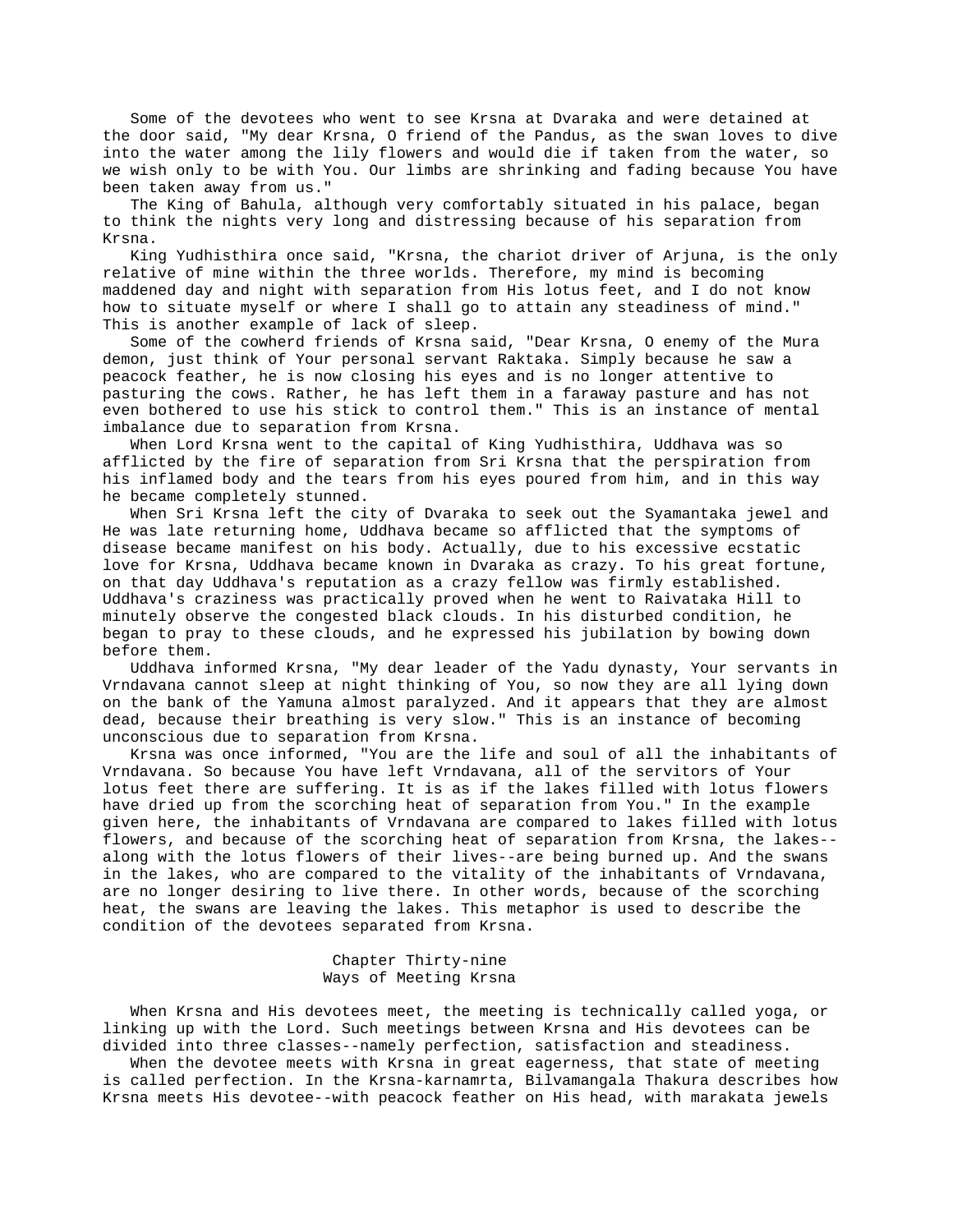on His chest and with His ever enchanting smile, His restless eyes and His very delicate body.

 In the Tenth Canto of Srimad-Bhagavatam, Thirty-eighth Chapter, verse 34, Sukadeva Gosvami tells King Pariksit, "My dear King, as soon as Akrura the chariot driver saw Lord Krsna and His elder brother Balarama in Vrndavana, he immediately got down from the chariot and, being greatly afflicted by affection for the transcendental Lord, fell down upon His lotus feet to offer respectful obeisances." These are some of the instances of perfectional meetings with Krsna.

 When a devotee meets Krsna after long separation, the meeting is one of satisfaction. In the First Canto of Srimad-Bhagavatam, Eleventh Chapter, verse 10, it is stated that when Lord Krsna returned to His capital, Dvaraka, the inhabitants said, "Dear Lord, if You remain in foreign countries for so long, we shall certainly be bereft of seeing Your smiling face! Upon observing Your face, we, Your eternal servitors, become greatly satisfied. All the anxieties of our existence are immediately mitigated. If we cannot see You because You are long absent from Dvaraka, then it will be impossible for us to live anymore." This is an instance of satisfaction in meeting Krsna after long separation.

 Krsna's personal servant, Daruka, seeing Krsna at the door of Dvaraka, forgot to offer Him respects with folded hands.

 When a devotee is ultimately situated in association with Krsna, his position is called steadiness in devotional service. This steady position in devotional service is explained in the book known as Hamsaduta. It is described there how Akrura, who was considered by the gopis to be terror personified, would talk with Krsna about the activities of the Kuru dynasty. A similar steady position was held by Uddhava, the disciple of Brhaspati. He would always massage the lotus feet of Krsna while kneeling down on the ground before Him.

 When a devotee is engaged in the service of the Lord, he is said to have reached the attainment of yoga. The English equivalent of the word yoga is "linking up." So actual linking up with Krsna, the Supreme Personality of Godhead, begins when the devotee renders service unto Him. Devotees situated in the transcendental rasa of servitorship render their particular service whenever there is an opportunity. Sometimes they sit down in front of Krsna to receive orders. Some persons are reluctant to accept this level of devotional service as actual bhakti-yoga, and in some of the Puranas also this servitorship in devotional service to Krsna is not accepted as the actual bhakti-yoga system. But Srimad-Bhagavatam has clearly indicated that the servitor relationship with Krsna is the actual beginning of yoga realization.

 In the Eleventh Canto of Srimad-Bhagavatam, Third Chapter, verse 32, it is stated that when devotees are engaged in the discharge of bhakti-yoga, sometimes they cry from thinking of Krsna, sometimes they laugh, sometimes they become jubilant, and sometimes they talk in very uncommon ways. Sometimes they dance, sometimes they sing, sometimes they are actually engaged in the service of the Lord, and sometimes they sit down silently as if absorbed in trance.

 Similarly, in the Seventh Canto of Srimad-Bhagavatam, Chapter Seven, verse 34, Prahlada Maharaja says to his friends, "My dear friends, as soon as pure devotees of Lord Krsna hear of the transcendental pastimes of the Lord, who is the eternal reservoir of pastimes, or hear about His transcendental qualities, they become overpowered with jubilation. Ecstatic symptoms are manifested in their bodies. They shed tears, talk falteringly, glorify the Lord in a loud voice and chant and dance in ecstasy. These ecstasies are always there, but sometimes they overcome all limits, and the symptoms become manifest to all."

 In the process of surrender unto the Supreme Personality of Godhead there are six items: to accept everything favorable for devotional service, to reject everything unfavorable for devotional service, to believe that Krsna will always give protection, to identify oneself with Krsna's devotees, always to feel inability without the help of Krsna and always to think oneself inferior to Krsna, even though one may have full capacity to perform something on his own.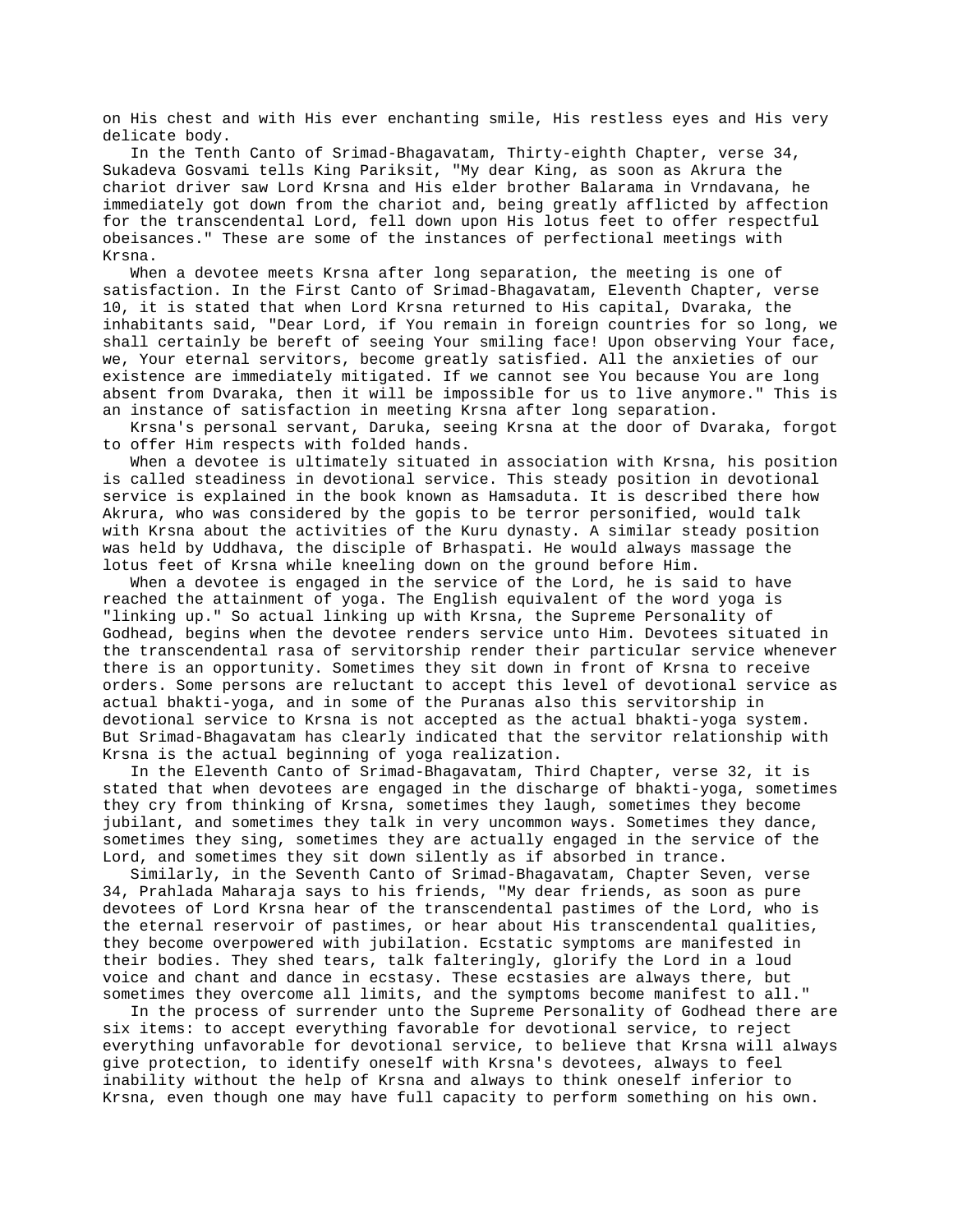When one is substantially convinced that he is always protected by Krsna in all circumstances, that feeling is called reverential devotion. Reverential devotion is executed in relation with the Supreme Personality of Godhead and with His other protected devotees.

 When Krsna was residing in Dvaraka, some of the elderly members of the Yadu family would occasionally put some important matter before Him. At such a time, Krsna would carefully give attention to those matters. And if there were some humorous topics mentioned, Krsna would immediately respond with a smiling face. Sometimes when Krsna was executing His duties in the assembly known as Sudharma, He would ask the elderly members for good advice. By such activities He is manifest as the supreme spiritual master, the supreme executive head, the superior intelligence and the supreme power, protector and maintainer.

# Chapter Forty Reverential Devotion of Sons and other Subordinates

 True reverential devotion is exhibited by persons who think themselves subordinate to Krsna and by persons who think themselves sons of Krsna. The best examples of this subordination are Sarana, Gada and Subhadra. They were all members of the Yadu dynasty, and they always used to think themselves protected by Krsna. Similarly, Krsna's sons, such as Pradyumna, Carudesna and Samba, felt the same way. Krsna had many sons in Dvaraka. He begot ten sons by each of His 16,108 queens, and all of these sons, headed by Pradyumna, Carudesna and Samba, used to think themselves always protected by Krsna. When Krsna's sons dined with Him, they would sometimes open their mouths for Krsna to feed them. Sometimes when Krsna would pat one of His sons, the son would sit on Krsna's lap, and while Krsna was blessing the son's head by smelling it, the others would shed tears, thinking how many pious activities he must have performed in his previous life. Out of Krsna's many sons, Pradyumna, a son of Krsna's chief queen, Rukmini, is considered the leader. Pradyumna's bodily features resemble Krsna's exactly. Pure devotees of Krsna glorify Pradyumna because he is so fortunate: like father like son.

 There is a description in the Hari-vamsa of Pradyumna's activities when he kidnapped Prabhavati. Pradyumna addressed Prabhavati at that time and said, "My dear Prabhavati, just look at the head of our family, Sri Krsna. He is Visnu Himself, the supreme driver of Garuda, and He is our supreme master. Because we have become so proud and confident of His protecting us, we sometimes do not even care about fighting with Tripurari [Lord Siva]."

 There are two kinds of devotees engaged in devotional service with awe and veneration--the Lord's subordinates and His sons. The servitors in the abode of Dvaraka always worship Krsna as the most respectable and revered Personality of Godhead. They are captivated by Krsna because of His superexcellent opulences. The members who always thought themselves protected by Krsna could readily convert their conviction into practical demonstration, because it was sometimes found that the sons of Krsna acted very unlawfully in various places but were nonetheless given full protection by Krsna and Balarama.

 Even Balarama, the elder brother of Krsna, sometimes unknowingly offered respect to Him. Once when Krsna came before Lord Balarama, Krsna was anxious to offer His respects to His elder brother, but at that time Balarama's club was lowered down upon Krsna's lotus feet. In other words, the club in Balarama's hand offered its own respects to Krsna. These feelings of subordination, as explained above, are sometimes manifested as anubhava.

When demigods from the heavenly planets came to Sri Krsna, all of Krsna's sons followed them, and Lord Brahma sprinkled water from his kamandalu upon them. When the demigods came before Krsna, the sons, instead of sitting on golden chairs, sat down on the floor, which was covered with deerskin.

 Sometimes the behavior of Krsna's sons appears similar to the behavior of His personal servants. For example, the sons used to offer their obeisances, they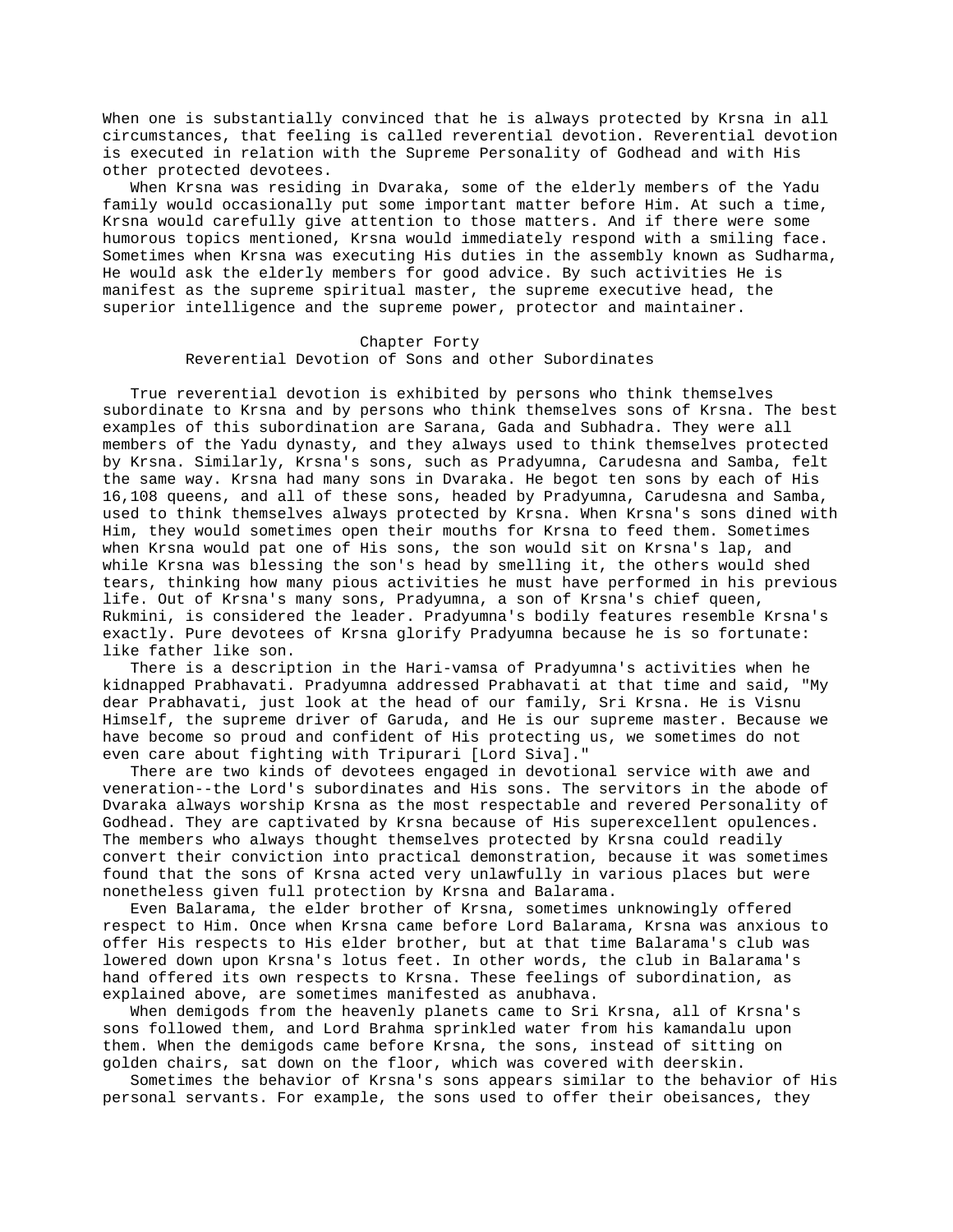were silent, submissive and gentle, and they were always ready to carry out Krsna's orders, even at the risk of life. When present before Krsna, they bowed down on the ground. They were very silent and steady, and they used to restrain coughing and laughing before the Lord. Also, they never discussed Krsna's pastimes in conjugal love. In other words, devotees who are engaged in reverential devotional service should not discuss the conjugal love affairs of Krsna. No one should claim his eternal relationship with Krsna unless he is liberated. In the conditioned state of life, the devotees have to execute the prescribed duties as recommended in the codes of devotional service. When one is mature in devotional service and is a realized soul, he can know his own eternal relationship with Krsna. One should not artificially try to establish some relationship. In the premature stage it is sometimes found that a lusty, conditioned person will artificially try to establish some relationship with Krsna in conjugal love. The result of this is that one becomes prakrta-sahajiya, or one who takes everything very cheaply. Although such persons may be very anxious to establish a relationship with Krsna in conjugal love, their conditioned life in the material world is still most abominable. A person who has actually established his relationship with Krsna can no longer act on the material plane, and his personal character cannot be criticized.

 When Cupid came on one occasion to visit Lord Krsna, some devotee addressed him thus: "My dear Cupid, because you have been so fortunate as to have placed your eyesight on the lotus feet of Krsna, the drops of perspiration on your body have become frozen, and they resemble kantaki fruits [a kind of small fruit found in thorny bushes]." These are signs of ecstasy and veneration for the Supreme Personality of Godhead. When the princes of the Yadu dynasty heard the vibration of Krsna's Pancajanya conchshell, the hairs on their bodies immediately stood up in ecstatic jubilation. It seemed at that time that all the hairs on the bodies of the princes were dancing in ecstasy.

 In addition to jubilation, there are sometimes symptoms of disappointment. Pradyumna once addressed Samba with these words: "My dear Samba, you are such a glorified personality! I have seen that once when you were playing on the ground, your body became covered with dust; yet our father, Lord Krsna, still took you up on His lap. But I am so unfortunate that I could never get such love from our father!" This statement is an example of disappointment in love.

 To regard Krsna as one's superior is called reverential feeling, and when, in addition to this, a devotee feels that Krsna is his protector, his transcendental love for Krsna is increased, and his combined feelings are called reverential devotion. When this steady reverential devotion increases further, it is called love of Godhead in reverential devotion. Attraction and affection are two prominent symptoms of this stage. In this reverential devotional attitude, Pradyumna never talked to his father in a loud voice. In fact, he never so much as unlocked the lips of his mouth, nor did he ever show his face filled with tears. He would always glance only at the lotus feet of his father.

 There is another example of steady and fixed love for Krsna in the instance of Arjuna's informing Him of the death of Arjuna's son, Abhimanyu, who was also the nephew of Krsna. Abhimanyu was the son of Subhadra, Krsna's younger sister. He was killed at the Battle of Kuruksetra by the combined efforts of all the commanders in King Duryodhana's army--namely Karna, Asvatthama, Jayadratha, Bhisma, Krpacarya and Dronacarya. In order to assure Krsna that there was no change of love on Subhadra's part, Arjuna informed Him, "Although Abhimanyu was killed almost in Your presence, Subhadra's love for You is not agitated at all, nor has it even slightly changed its original color."

 The affection that Krsna has for His devotees was expressed by Him when He asked Pradyumna not to feel so bashful before Him. He addressed Pradyumna thus: "My dear boy, just give up your feeling of inferiority, and do not hang your neck. Just talk with Me in a clear voice, and do not shed tears. You may look straight at Me, and you may place your hands on My body without any hesitation. There is no need of exhibiting so much reverence before your father."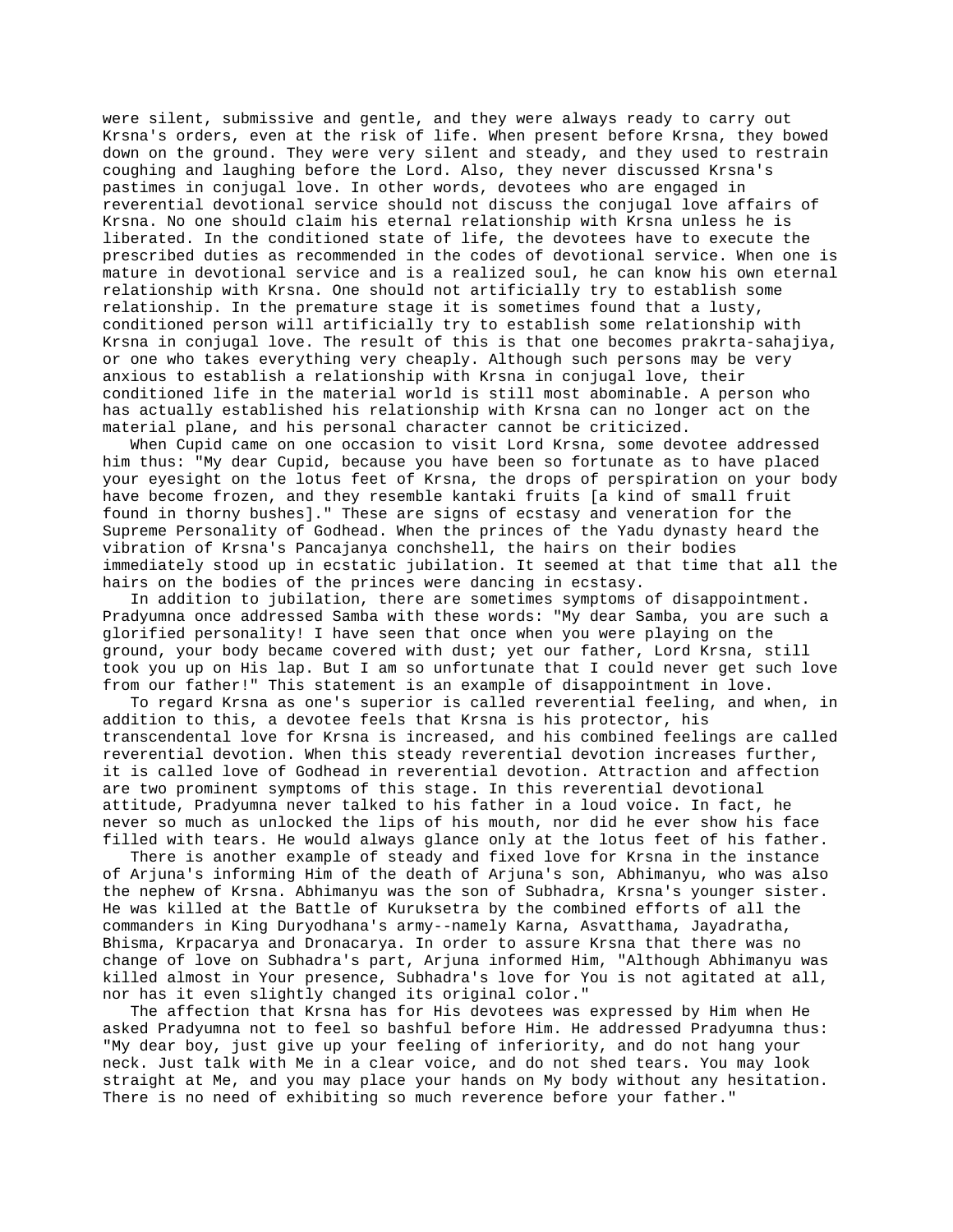Pradyumna's attachment for Krsna was always exhibited by his action. Whenever he was ordered by his father to execute something, he would immediately execute the order, taking the task as nectarean even though it may have been poison. Similarly, whenever he would find something to be disapproved of by his father, he would immediately reject it as poison, even though it may have been nectarean.

 Pradyumna's attachment in anxiety for Krsna was expressed when he said to his wife Rati, "The enemy, Sambara, is already killed. Now I am very anxious to see my father, who is my spiritual master and who always carries the conchshell known as Pancajanya." Pradyumna felt great separation from Krsna when He was absent from Dvaraka at the Battlefield of Kuruksetra. He said, "Since my father has left Dvaraka, I do not take much pleasure in practicing fighting, nor am I interested in any kind of sporting pastimes. And what need is there to speak of these things? I do not even wish to stay at Dvaraka in the absence of my father."

 When Pradyumna came back home after killing Sambarasura and saw his father, Krsna, before him, he at once became so overjoyed that he himself could not understand his joy on that occasion. This is an instance of success in separation. A similar satisfaction was observed when Krsna returned from the Battlefield of Kuruksetra to His home at Dvaraka. All of His sons were so overjoyed that out of ecstasy they repeatedly made many mistakes. These mistakes were a sign of complete satisfaction.

 Every day Pradyumna looked over Krsna's lotus feet with tears in his eyes. These signs of reverential devotion on the part of Pradyumna may be described in the same way they have been described in the cases of other devotees.

> Chapter Forty-one Fraternal Devotion

 When a devotee is permanently situated in devotional service, and by different symptoms of ecstasy he has developed and matured a fraternal mellow or flavor in relationship with the Personality of Godhead, his feeling is called fraternal love of Godhead.

 The impetus for such fraternal love of God is God Himself. When one is liberated and discovers his eternal relationship with the Supreme Lord, the Lord Himself becomes the impetus for increasing fraternal love. The eternal associates of the Lord in Vrndavana have described this as follows: "The Lord, Hari, whose bodily hue is like the indranila jewel, whose smiling is as beautiful as the kunda flower, whose silk dress is as yellow as golden autumn foliage, whose chest is beautified with garlands of flowers and who is always playing upon His flute--this enemy of the Agha demon is always attracting our hearts by wandering about Vrndavana."

 There are similar statements of fraternal love expressed outside the jurisdiction of Vrndavana. When the sons of Pandu, headed by Maharaja Yudhisthira, saw Krsna in His four-handed form on the Battlefield of Kuruksetra, holding His conchshell, disc, club and lotus flower, they completely forgot themselves and became merged in the ocean of nectarean happiness. This shows how the sons of Pandu--King Yudhisthira, Bhima, Arjuna, Nakula and Sahadeva--were all caught up in fraternal love for Krsna.

 Sometimes the different names, forms, paraphernalia and transcendental qualities provoke fraternal love. For instance, Krsna's nice dress, His strongly built body, the all-auspicious symptoms on His body, His knowledge of different languages, His learned teachings in Bhagavad-gita, His uncommon genius in all fields of endeavor, His exhibition of expert knowledge, His mercy, His chivalry, His behavior as a conjugal lover, His intelligence, His forgiveness, His attraction for all kinds of men, His opulence and His happiness--all provoke fraternal love.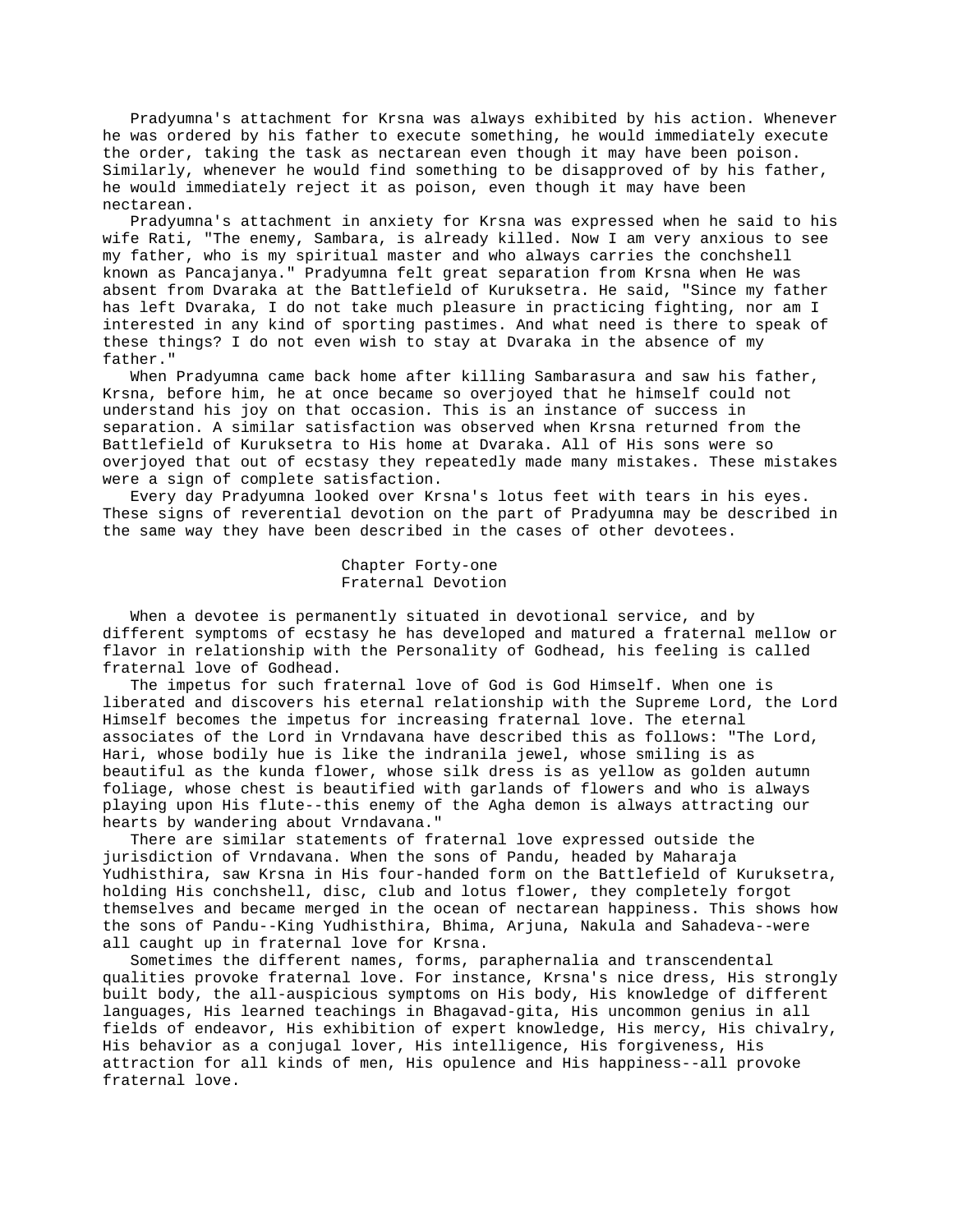The impetus to fraternal love upon seeing the associates of Krsna in Vrndavana is also very natural, for their personal bodily features, their qualities and their dress are all equal to Krsna's. These associates are always happy in their service to Krsna, and they are generally known as vayasyas, or friends of the same age. The vayasyas are fully confident of protection by Krsna. Devotees sometimes pray, "Let us offer our respectful obeisances unto the vayasyas of Krsna, who are firmly convinced of Krsna's friendship and protection and whose devotion to Krsna is ever fixed. They are fearless, and on a level equal with Krsna they discharge their transcendental loving devotional service." Such eternal vayasyas are also found beyond the jurisdiction of Vrndavana, in places such as Dvaraka and Hastinapura. Except for Vrndavana, all the places of Krsna's pastimes are called puras (towns). Mathura and Hastinapura, the capital of the Kurus, are both puras. Personalities like Arjuna, Bhima, Draupadi and Sridama Brahmana are counted among Krsna's fraternal devotees in the puras.

 How the sons of Pandu, the Pandavas, enjoy Krsna's association is described as follows: "When Sri Krsna arrived in Indraprastha, the capital of the Kurus, Maharaja Yudhisthira immediately came out to smell the flavor of Krsna's head." It is the Vedic custom that a superior smells the heads of his subordinates when the subordinates offer respect to the superior by touching his feet. Similarly, Arjuna and Bhima embraced Krsna with great jubilation, and the two younger brothers, namely Nakula and Sahadeva, touched the lotus feet of Krsna with tears in their eyes and offered their respects. In this way all the five Pandava brothers enjoyed the fraternal friendship of Krsna in transcendental mellow. Of the five Pandavas, Arjuna is the most intimately connected with Krsna. He has a nice bow called Gandiva in his hand. His thighs are compared to the trunks of elephants, and his eyes are always reddish. When Krsna and Arjuna are together on a chariot, they become celestial beauties, pleasing to the eyes of everyone. It is said that once Arjuna was lying on his bed with his head upon Krsna's lap and was talking and joking with Krsna in great relaxation, enjoying Krsna's company with smiling and great satisfaction.

 As far as the vayasyas (friends) in Vrndavana are concerned, they become greatly distressed when they cannot see Krsna even for a moment.

 There is the following prayer by a devotee for the vayasyas in Vrndavana: "All glories to Krsna's vayasyas, who are just like Krsna in their age, qualities, pastimes, dress and beauty. They are accustomed to playing on their flutes made of palm leaves, and they all have buffalo-horn bugles ornamented like Krsna's with jewels such as indranila and with gold and coral. They are always jubilant like Krsna. May these glorious companions of Krsna always protect us!"

 The vayasyas in Vrndavana are in such intimate friendship with Krsna that sometimes they think themselves as good as Krsna. Here is an instance of such friendly feeling: When Krsna was holding up Govardhana Hill with His left hand, the vayasyas said, "Dear friend, You have been standing for the last seven days and nights without any rest. This is very troublesome for us, because we see that You have undertaken a severely laborious task. We think, therefore, that You need not continue to stand in that way holding the hill. You can just transfer it onto Sudama's hand. We are very much aggrieved to see You in this position. If you think that Sudama is not able to support Govardhana Hill, then at least You should change hands. Instead of supporting it with Your left hand, please transfer it to Your right hand, so that we can give Your left hand a massage." This is an instance of intimacy, showing how much the vayasyas considered themselves to be equal to Krsna.

 In Srimad-Bhagavatam, Tenth Canto, Twelfth Chapter, verse 11, Sukadeva Gosvami tells King Pariksit, "My dear King, Krsna is the Supreme Personality of Godhead to the learned transcendentalist, He is the supreme happiness for the impersonalist, He is the supreme worshipable Deity for the devotee, and He is just like an ordinary boy to one who is under the spell of maya. And just imagine--these cowherd boys are now playing with the Supreme Person as though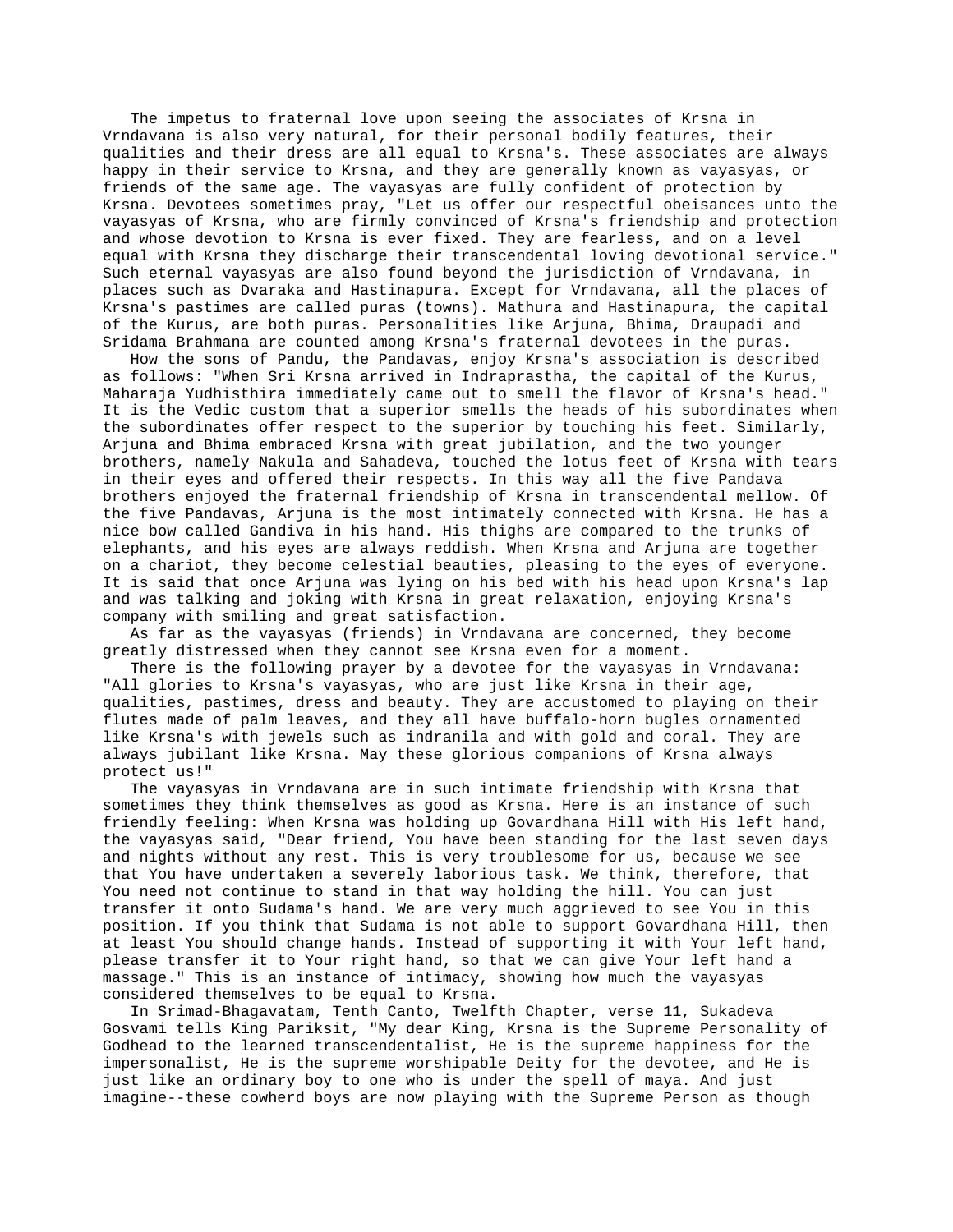they were on an equal level! By this anyone can understand that these boys must have accumulated heaps of the results of pious activities to enable them to associate with the Supreme Personality of Godhead in such intimate friendship."

 There is a description of Krsna's feeling for His vayasyas in Vrndavana. He once said to Balarama, "My dear brother, when My companions were being devoured by the Aghasura, hot tears poured down from My eyes. And as they were washing My cheeks, My dear elder brother, for at least one moment I completely lost Myself."

 Within Gokula, Krsna's vayasyas are generally divided into four groups: (1) well-wishers, (2) friends, (3) confidential friends and (4) intimate friends. Krsna's well-wisher friends are a little bit older than Krsna, and they have some parental affection for Him. Because of their being older than Krsna, they always try to protect Him from any harm. As such, they sometimes bear weapons so that they can chastise any mischievous persons who want to do harm to Krsna. Counted among the well-wisher friends, Mandalibhadra, Bhadravardhana, Gobhata, Yaksa, Indrabhata, Bhadranga, Virabhadra, Mahaguna, Vijaya and Balabhadra. They are older than Krsna and are always thinking of His welfare.

 One of the elderly friends said, "My dear Mandalibhadra, why are you wielding a shining sword as though you were running toward Aristasura to kill him? My dear Baladeva, why are You unnecessarily bearing that heavy plow? My dear Vijaya, don't be unnecessarily agitated. My dear Bhadravardhana, there is no need to make these threatening motions. If you will all look more closely you will see that it is only a thundercloud upon Govardhana Hill; it is not the Aristasura in the shape of a bull, as you have imagined." These older, wellwishing friends of Krsna had imagined a large cloud to be the Aristasura, appearing in the shape of a huge bull. In the midst of their excitement one of them ascertained that it was actually only a cloud on Govardhana Hill. He therefore informed the others not to take the trouble of worrying about Krsna, because there was no present danger from Aristasura.

 Among the well-wisher friends, Mandalibhadra and Balabhadra are the chiefs. Mandalibhadra is described as follows. His complexion is yellowish, and his dress is very attractive. He always carries a stick of various colors. He wears a peacock feather on his head and always looks very beautiful. Mandalibhadra's attitude is revealed in this statement: "My dear friends, our beloved Krsna is now very tired from working with the cows in the pasturing grounds and from traveling all over the forests. I can see that He is very fatigued. Let me massage His head silently while He is taking rest in His house. And you, Subala- -you just massage His thighs."

 One devotee described the personal beauty of Baladeva as follows "Let me take shelter of the lotus feet of Balarama, whose beauty is enhanced by the earrings touching His cheeks. His face is decorated with tilaka made from kasturi [musk], and His broad chest is decorated with a garland of gunja [small conchshells]. His complexion is as white as an autumn cloud, He wears garments of blue color, and His voice is very grave. His arms are very long, touching His thighs, and He has shown His great strength by killing the Pralamba demon. Let me take shelter of this chivalrous Balarama<footnote> Balarama and Baladeva are different names for the same expansion of Krsna. He is Krsna's elder."

 Baladeva's affection for Krsna is illustrated in this statement to Subala: "My dear friend, please inform Krsna not to go to Kaliya's lake today. Today is His birthday, and so I wish to go along with mother Yasoda to bathe Him. Tell Him He should not leave the house today." This shows how Balarama, Krsna's elder brother, took care of Krsna with parental love, within the scope of fraternal affection.

 Friends who are younger than Krsna, who are always attached to Him and who give Him all kinds of service are called ordinary friends, or, simply, friends. Such ordinary friends are called sakhas, and the names of some sakhas are Visala, Vrsabha, Ojasvi, Devaprastha, Varuthapa, Maranda, Kusumapida, Manibandha and Karandhama. All of these sakha friends of Krsna seek only to serve Him.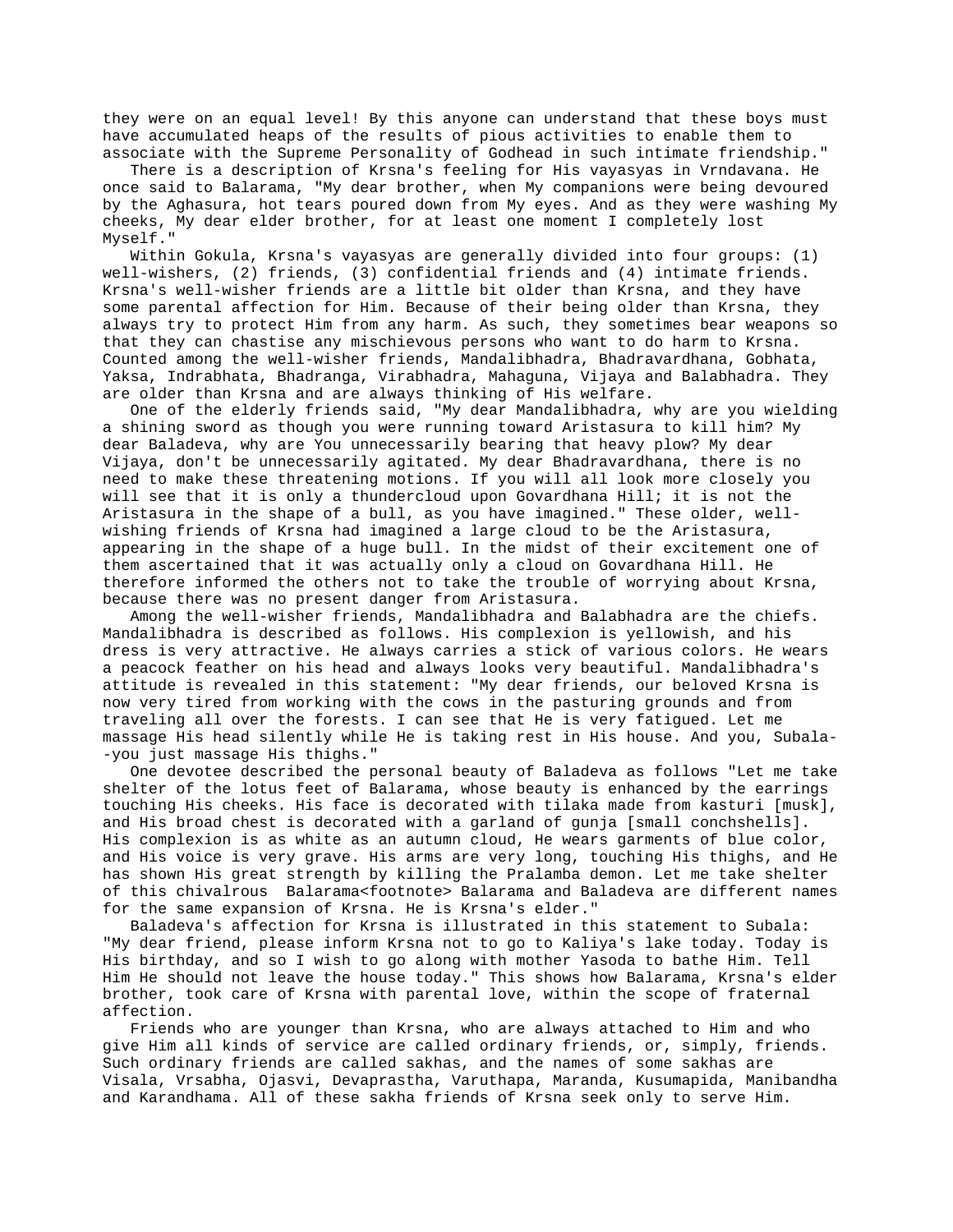Sometimes some of them would rise early in the morning and immediately go to Krsna's place and wait at the door to see Krsna and to accompany Him to the pasturing grounds. In the meantime, Krsna would be dressed by mother Yasoda, and when she would see a boy standing at the door, she would call him, "Well, Visala, why are you standing there? Come here!" So with the permission of mother Yasoda, he would immediately enter the house. And while mother Yasoda was dressing Krsna, he would try to help put on Krsna's ankle bells, and Krsna would jokingly strike him with His flute. Then mother Yasoda would call, "Krsna, what is this? Why are You teasing Your friend?" And Krsna would laugh, and the friend would also laugh. These are some of the activities of Krsna's sakhas. Sometimes the sakhas would take care of the cows who were going hither and thither. They would tell Krsna, "Your cows were going off here and there," and Krsna would thank them.

 Sometimes when Krsna and His sakhas went to the pasturing ground, Kamsa would send a demon to kill Krsna. Therefore, almost every day there was a fight with some different kind of demon. After fighting with a demon, Krsna would feel fatigued, the hairs on His head would be scattered, and the sakhas would immediately come and try to relieve Him in different ways. Some friends would say, "My dear Visala, please take this fan of lotus leaves and fan Krsna so that He may feel some comfort. Varuthapa, you just brush the scattered hairs on Krsna's head which have fallen upon His face. Vrsabha, don't talk unnecessarily! Immediately massage Krsna's body. His arms have become tired from fighting and wrestling with that demon. Oh, just see how our friend Krsna has become tired!" These are some examples of the treatment given to Krsna by the sakhas.

 One of the sakhas, known as Devaprastha, is described as follows. He is very strong, a ready scholar, and is very expert in playing ball. He wears a white dress, and he ties his hair into a bunch with a rope. Whenever there is a fight between Krsna and the demons, Devaprastha is the first to help, and he fights just like an elephant.

 One of the gopis once said to her friend, "My dear beautiful friend, when Krsna, the son of Maharaja Nanda, was taking rest within the cave of a hill, He was keeping His head on the arms of Sridama, and He was putting His left hand on Dama's chest. Taking this opportunity, Devaprastha, out of his strong affection for Krsna, immediately began to massage His legs." Such are the activities of Krsna's friends out on the pasturing grounds.

 The more confidential friends are called priya-sakhas and are almost Krsna's age. Because of their very confidential friendship, their behavior is only on the basis of pure friendship. The behavior of other friends is on the ground of paternal love or servitude, but the basic principle of the confidential friends is simply friendship on an equal level. Some confidential friends are as follows: Sridama, Sudama, Dama, Vasudama, Kinkini, Stoka-krsna, Amsu, Bhadrasena, Vilasi, Pundarika, Vitanka and Kalavinka. By their various activities in different pastimes, all of these friends used to give transcendental pleasure to Krsna.

 The behavior of these confidential friends is described by a friend of Radharani who told Radharani, "My dear graceful Radharani, Your intimate friend Krsna is also served by His intimate boyfriends. Some of them cut jokes with Him in mild voices and please Him very much by this." For example, Krsna had one brahmana friend whose name was Madhumangala. This boy would joke by playing the part of a greedy brahmana. Whenever the friends ate, he would eat more than all others, especially laddus, of which he was very fond. Then after eating more laddus than anyone else, Madhumangala would still not be satisfied, and he would say to Krsna, "If You give me one more laddu, then I shall be pleased to give You my blessings so that Your friend Radharani will be very much pleased with You." The brahmanas are supposed to give blessings to the vaisyas (farming and merchant caste), and Krsna presented Himself as the son of Maharaja Nanda, a vaisya; so the brahmana boy was right in giving blessings to Krsna. Thus Krsna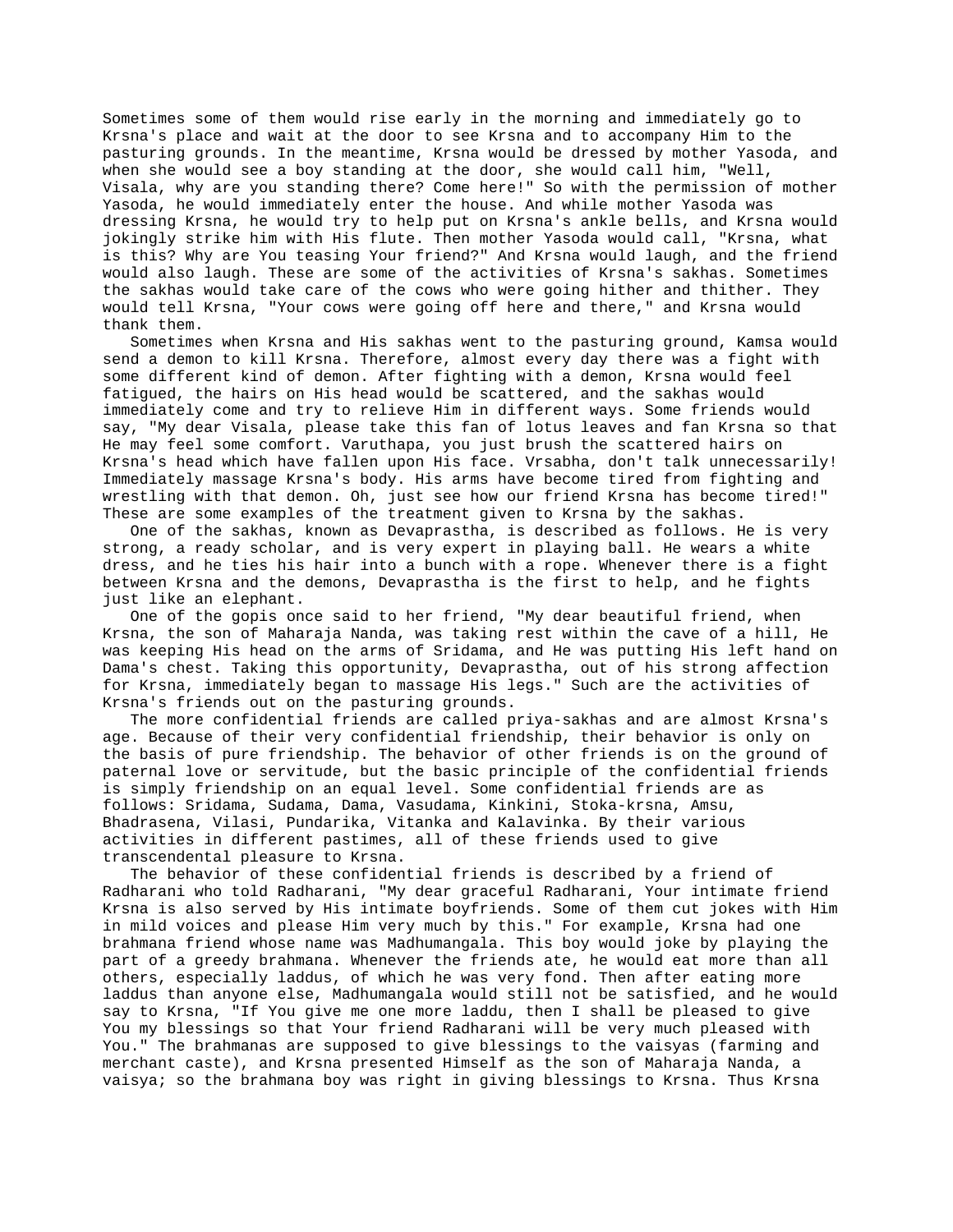was very pleased by His friend's blessings, and He would supply him with more and more laddus.

 Sometimes a confidential friend would come before Krsna and embrace Him with great affection and love. Another friend would then come up from the rear and cover Krsna's eyes with his hands. Krsna would always feel very happy by such dealings with His confidential friends.

 Out of all these confidential friends, Sridama is considered to be the chief. Sridama used to put on a yellow-colored dress. He would carry a buffalo horn, and his turban was of reddish, copper color. His bodily complexion was blackish, and around his neck there was a nice garland. He would always challenge Krsna in joking friendship. Let us pray to Sridama to bestow his mercy upon us!

 Sometimes Sridama used to address Krsna, "Oh, You are so cruel that You left us alone on the bank of the Yamuna, and we were all mad from not seeing You there! Now it is our great fortune that we are able to see You here. If You want to pacify us, You must embrace each one of us with Your arms. But believe me, my dear friend, a moment's absence from You creates great havoc, not only for us but for the cows also. Everything becomes disarranged, and we become mad after You."

 There are other friends who are still more confidential. They are called priya-narma, or intimate friends. Counted among the priya-narma friends are Subala, Arjuna, Gandharva, Vasanta and Ujjvala. There was talk among the friends of Radharani, the gopis, about these most intimate friends. One gopi addressed Radharani thus: "My dear Krsangi [delicate one], just see how Subala is whispering Your message into Krsna's ear, how he is delivering the confidential letter of Syama-dasi silently into Krsna's hand, how he is delivering the betel nuts prepared by Palika into Krsna's mouth, and how he is decorating Krsna with the garland prepared by Taraka. Did you know, my dear friend, that all these most intimate friends of Krsna are always engaged in His service in this way?" Out of the many intimate priya-narmas, Subala and Ujjvala are considered to be the most prominent.

 Subala's body is described as follows. His complexion is just like molten gold. He is very, very dear to Krsna. He always has a garland around his neck, and he wears yellow clothing. His eyes are just like lotus flower petals, and he is so intelligent that by his talking and his moral instructions all the other friends take the highest pleasure. Let us all offer our respectful obeisances unto Krsna's friend Subala!

 The degree of intimacy shared by Krsna and Subala can be understood by the fact that the talks between them were so confidential that no one else could understand what they were saying.

 The description of Ujjvala, another intimate friend, is given as follows. Ujjvala always wears some garment of orange color, and the movements of his eyes are always very restless. He likes to decorate himself with all kinds of flowers, his bodily hue is almost like Krsna's, and on his neck there is always a necklace of pearls. He is always very dear to Krsna. Let us all worship Ujjvala, the most intimate friend of Krsna!

 About the confidential service of Ujjvala, this statement is to be found, addressed by Radharani to one of Her friends: "My dear friend, it is impossible for Me to keep My prestige! I wanted to avoid talking to Krsna anymore--but just see! There again is His friend Ujjvala, coming to Me with his canvassing work. His entreaties are so powerful that it is very difficult for a gopi to resist her love for Krsna, even though she may be very bashful, devoted to her family duties and most faithful to her husband."

 The following is a statement by Ujjvala, showing his jubilant nature: "My dear Krsna, O killer of Aghasura, You have extended Your loving affairs so much that You can be compared to the great ocean, which is without limitations. At the same time, the young girls of the world, who are all searching after the perfect lover, have become just like rivers running into this ocean. Under the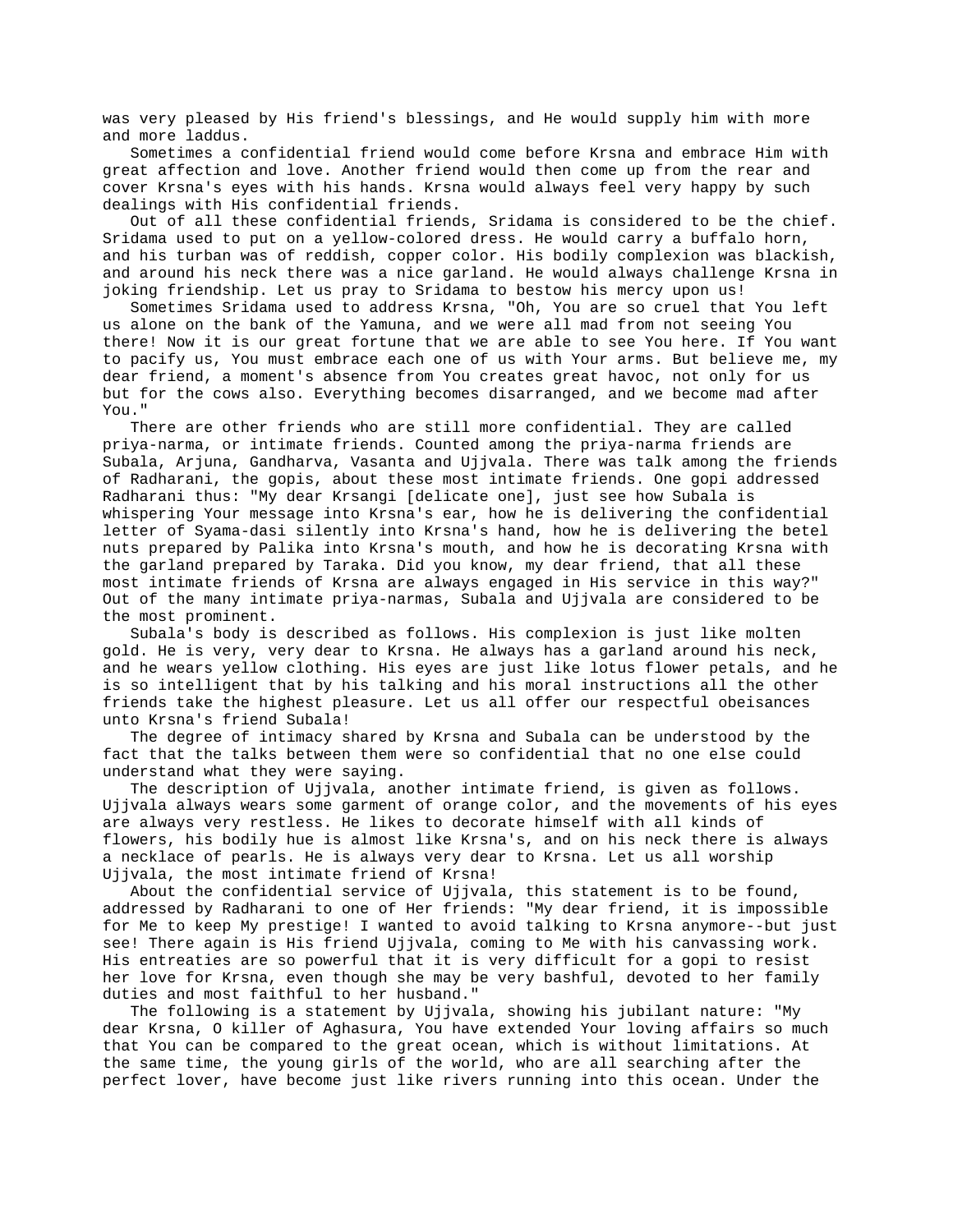circumstances, all these rivers of young girls may try to divert their courses to some other place, but at the end they must come unto You."

 Among the groups of different friends of Krsna, some are well known from various scriptures, and some are well known by popular tradition. There are three divisions among Krsna's friends: some are eternally in friendship with Krsna, some are elevated demigods, and some are perfected devotees. In all of these groups there are some who by nature are fixed in Krsna's service and are always engaged in giving counsel; some of them are very fond of joking and naturally cause Krsna to smile by their words; some of them are by nature very simple, and by their simplicity they please Lord Krsna; some of them create wonderful situations by their activities, apparently against Krsna; some of them are very talkative, always arguing with Krsna and creating a debating atmosphere; and some of them are very gentle and give pleasure to Krsna by their sweet words. All of these friends are very intimate with Krsna, and they show expertise in their different activities, their aim always being to please Krsna.

# Chapter Forty-two Fraternal Loving Affairs

 Krsna's age, His beauty, His bugle, His flute, His conchshell and His pleasing attitude all provoke love in friendship for Him. His exceptional joking abilities, exhibited sometimes by His pretending to be a royal prince, or even the Supreme Personality of Godhead, also give impetus to devotees developing love for Krsna in friendship.

 Learned scholars have divided Krsna's age into three periods: the age up through five years is called kaumara, the age from the sixth through the tenth year is called pauganda, and the age from the eleventh through fifteenth year is called kaisora. While Krsna is spending His days as a cowherd boy, He is in the kaumara and pauganda ages. In the kaisora age, when Krsna appeared in Gokula, He acted as a cowherd boy, and then, when He was sixteen, He went to Mathura to kill Kamsa.

 The kaumara age is just suitable for reciprocating the love of a child with mother Yasoda. In the Tenth Canto, Thirteenth Chapter, verse 11, of Srimad-Bhagavatam, Sukadeva Gosvami tells King Pariksit, "My dear King, although Lord Krsna is the supreme enjoyer and the beneficiary of all kinds of sacrificial ceremonies, He still used to eat with His cowherd boyfriends. This is because at that time He accepted the pastimes of an ordinary boy, keeping His flute under His arm and His bugle on the right side in His belt, along with His cane. In His left hand He would hold a lump of rice paste with yogurt, and in His fingers would be pilu, the king of fruits. When He would thus sit among His friends, it would appear that He was the whorl of a lotus flower and that the friends surrounding Him were petals. As they thus enjoyed joking among themselves, the denizens of heaven would become struck with wonder and would only stare at the scene."

 Krsna's pauganda age can be further divided into three periods--namely the beginning, middle and end. In the beginning of the pauganda age there is a very nice reddish luster on His lips, His abdomen is very thin, and on His neck are circles like those on a conchshell. Sometimes, some outside visitors would return to Vrndavana to see Krsna and, upon seeing Him again, would exclaim, "My dear Mukunda, Your beauty is gradually increasing, just like the leaf on a banyan tree! My dear lotus-eyed one, Your neck is gradually manifesting circles like those of the conchshell. And in the shining moonlight Your teeth and cheeks are competing with the padmaraga jewels in their beautiful arrangement. I am sure that Your beautiful bodily development is now giving much pleasure to Your friends."

 At this age Krsna was garlanded with various kinds of flowers. He used to put on a silk dress, colored with various kinds of dye. Such beautiful decorations are considered cosmetics for Krsna. Krsna would wear this dress when He used to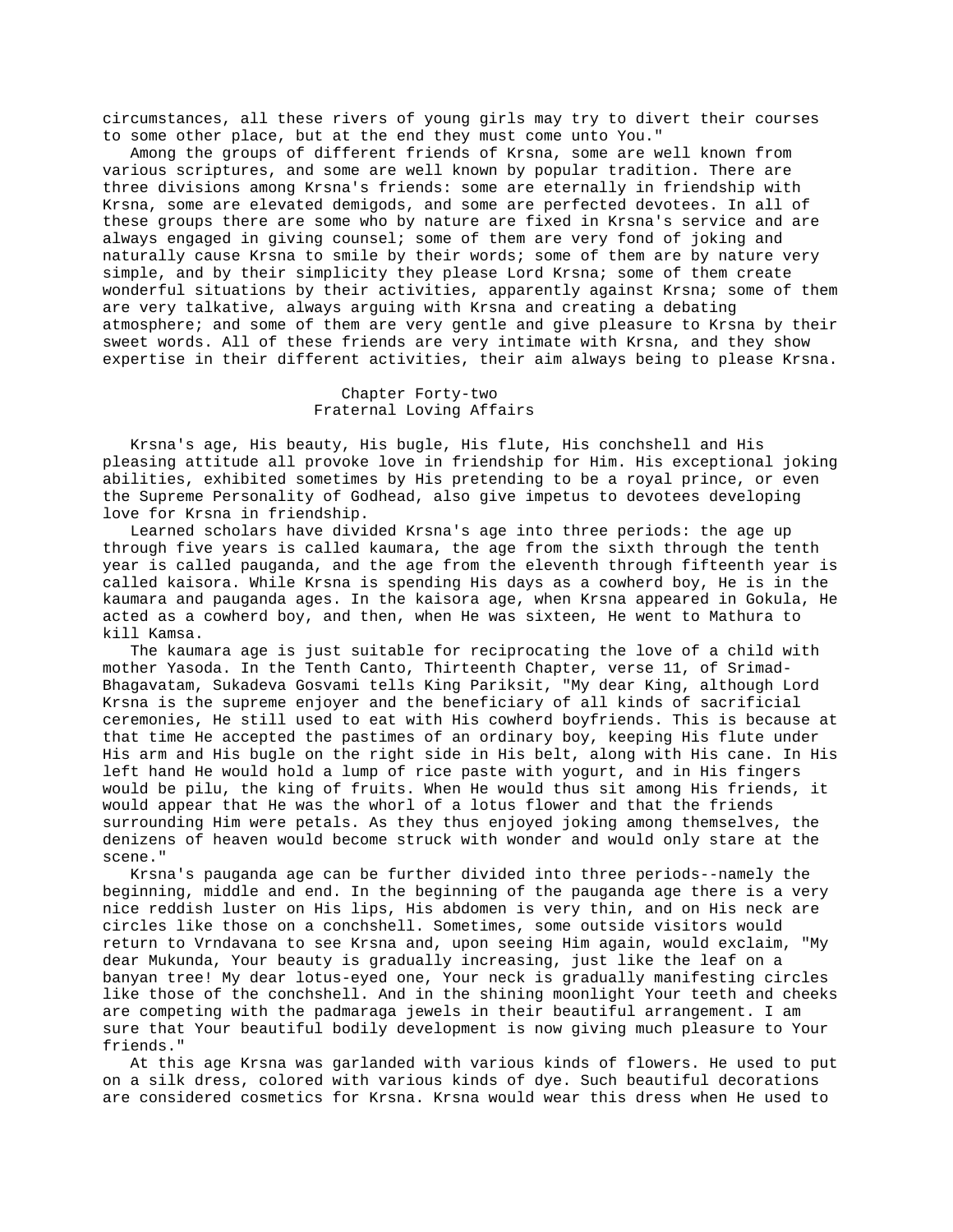go into the forest to tend the cows. Sometimes He would wrestle there with His different friends, and sometimes they would dance all together in the forest. These are some of the specific activities of the pauganda age.

 The cowherd friends of Krsna were so happy in His company that they expressed their transcendental feelings within themselves thus: "Dear Krsna, You are always busy tending the cows which are scattered all over beautiful Vrndavana. You have a beautiful garland, a small conchshell, a peacock feather on Your turban, yellow-colored silk cloth, decorations of karnikara flowers on Your ears and a mallika flower garland on Your chest. Appearing so beautiful, when You pretend, just like an actor, to be fighting with us, You give us unlimited transcendental bliss."

 When Krsna is more grown up, in the middle age of pauganda, His nails become finely sharp, and His chubby cheeks become lustrous and round. On the two sides of His waist above His belt there are three distinct lines of folded skin, called trivali.

 The cowherd boyfriends of Krsna felt very proud of their association with Him. At that time the tip of His nose defeated the beauty of sesame flowers, the luster of His cheeks defeated the glow of pearls, and the two sides of His body were exquisitely beautiful. In this age Krsna wore a silk dress that glittered like lightning, His head was decorated with a silk turban covered with gold lace, and in His hand He carried a stick about fifty-six inches long. \* <footnote> The specific pastimes in this period took place in the forest known as Bhandiravana. This Bhandiravana, along with eleven other vanas, or forests, is still existing in the Vrndavana area, and devotees who circumambulate the whole area of Vrndavana can know the beauty of these forests evenSeeing this exquisitely beautiful dress of Krsna, one devotee addressed his friend in this manner: "My dear friend, just look at Krsna! See how He is carrying in His hand a stick which is bound up and down with golden rings, how His turban with golden lace is showing such a beautiful luster, and how His dress is giving His friends the highest transcendental pleasure!"

 At the end of Krsna's pauganda age, Krsna's hair sometimes hangs down to His hips, and sometimes it becomes scattered. In this age His two shoulders become higher and broader, and His face is always decorated with marks of tilaka. When His beautiful hair scatters over His shoulders, it appears to be a goddess of fortune embracing Him, and this embracing is highly relished by His friends. Subala once addressed Him in this way: "My dear Kesava, Your round turban, the lotus flower in Your hand, the vertical marks of tilaka on Your forehead, Your kumkum-flavored musk and all of Your beautiful bodily features are defeating me today, although I am usually stronger than You or any of our friends. Since this is so, I do not know how these features of Your body can fail to defeat the pride of all the young girls of Vrndavana. When I am so defeated by this beauty, what chance is there for those who are naturally very simple and flexible?"

 At this age Krsna took pleasure in whispering into the ears of His friends, and the subject of His talks was the beauty of the gopis, who were just tarrying before them. Subala once addressed Krsna thus: "My dear Krsna, You are very cunning. You can understand the thoughts of others; therefore I am whispering within Your ear that all of these five gopis, who are most beautiful, have been attracted by Your dress. And I believe that Cupid has entrusted them with the responsibility of conquering You." In other words, the beauty of the gopis was capable of conquering Krsna, although Krsna is the conqueror of all universes.

 The symptoms of the kaisora age have already been described, and it is at this age that devotees generally most appreciate Krsna. Krsna with Radharani is worshiped as Kisora-kisori. Krsna does not increase His age that although He is the oldest personality and has innumerable different forms, His original form is always youthful. In the pictures of Krsna on the Battlefield of Kuruksetra we can see that He is youthful, although at that time He was old enough to have sons, grandsons and great-grandsons. The cowherd boyfriends of Krsna once said, "Dear Krsna, You need not decorate Your body with so many ornaments. Your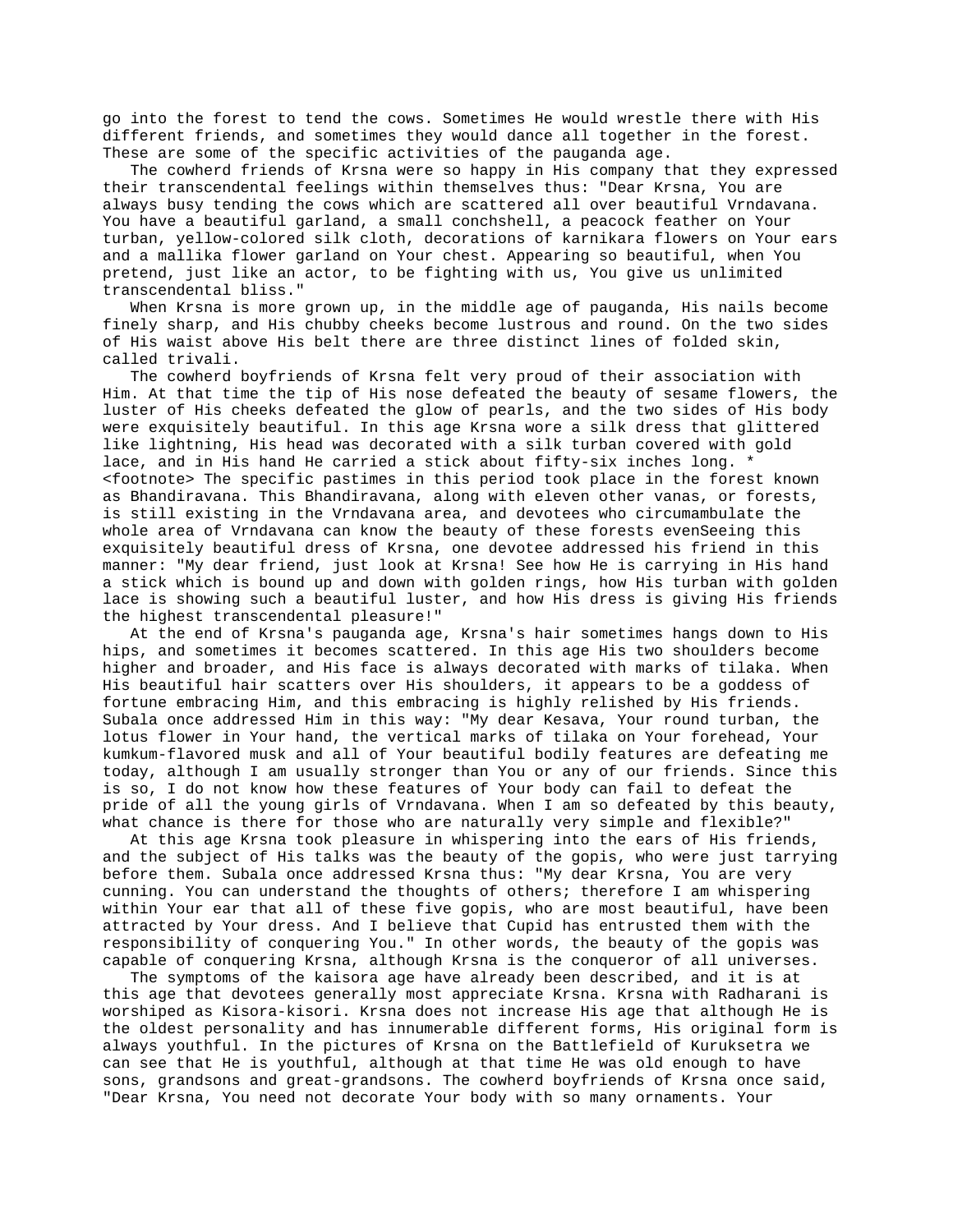transcendental features are themselves so beautiful that You do not require any ornamentation." At this age, whenever Krsna begins to vibrate His flute early in the morning, all of His friends immediately get up from bed just to join Him in going to the pasturing grounds. One of the friends once said, "My dear cowherd friends, the sound of Krsna's flute from above Govardhana Hill is telling us that we need not go to search Him out on the bank of the Yamuna."

 Parvati, the wife of Lord Siva, told her husband, "My dear Pancamukha [fivefaced], just look at the Pandavas! After hearing the sound of Krsna's conchshell, known as Pancajanya, they have regained their strength and are just like lions."

 At this age, Krsna once dressed Himself up exactly like Radharani, just to create fun among His friends. He put on golden earrings, and because He was blackish, He smeared the pulp of kumkum all over His body in order to become as fair as She. By seeing this dress, Krsna's friend Subala became very astonished.

 Krsna played with His intimate friends sometimes by fighting or wrestling with their arms, sometimes by playing ball and sometimes by playing chess. Sometimes they carried one another on their shoulders, and sometimes they exhibited their expertness at whirling logs. And the cowherd friends used to please Krsna by sitting together with Him on couches or on swings, by lying together on their beds, by joking together and by swimming in the pool. All these activities are called anubhava. Whenever all the friends would assemble in the company of Krsna, they would immediately engage in all these functions, especially in dancing together. Regarding their wrestling, one friend once asked Krsna, "My dear friend, O killer of the Agha demon, You are very proudly wandering among Your friends trying to exhibit Your arms as very strong. Is it that You are envious of me? I know that You cannot defeat me in wrestling, and I also know that You were sitting idly for a long time because You were hopeless of defeating me."

 All the friends were very daring and would risk any difficulty, because they were confident that Krsna would help them to be victorious in all adventures. They used to sit together and advise one another what to do, sometimes inducing one another to be engaged in welfare work. Sometimes they would offer betel nuts to one another, decorate one another's faces with tilaka or smear pulp of candana on one another's bodies. Sometimes, for the sake of amusement, they used to decorate their faces in strange ways. Another business of the friends was that each of them wanted to defeat Krsna. Sometimes they used to snatch His clothing or snatch away the flowers from His hands. Sometimes one would try to induce another to decorate his body for him, and failing this, they were always ready to fight, challenging one another to combat in wrestling. These were some of the general activities of Krsna and His friends.

 Another important pastime of the friends of Krsna was that they served as messengers to and from the gopis; they introduced the gopis to Krsna and canvassed for Krsna. When the gopis were in disagreement with Krsna, these friends would support Krsna's side in His presence--but when Krsna was not present, they would support the side of the gopis. In this way, sometimes supporting one side, sometimes the other, they would talk very privately, with much whispering in the ears, although none of the business was very serious.

 The servants of Krsna were sometimes engaged in collecting flowers, decorating His body with valuable ornaments and trinkets, dancing before Him, singing, helping Him herd the cows, massaging His body, preparing flower garlands and sometimes fanning His body. These were some of the primary duties of the servants of Krsna. The friends and servants of Krsna were combined together in serving Him, and all of their activities are known as anubhava.

 When Krsna came out from the Yamuna after chastising the Kaliya-naga, Sridama wanted to embrace Him first, but he could not raise his arms because of his great feeling of respect.

 When Krsna used to play on His flute, the vibration appeared just like the roaring of clouds in the sky during the constellation of Svati. According to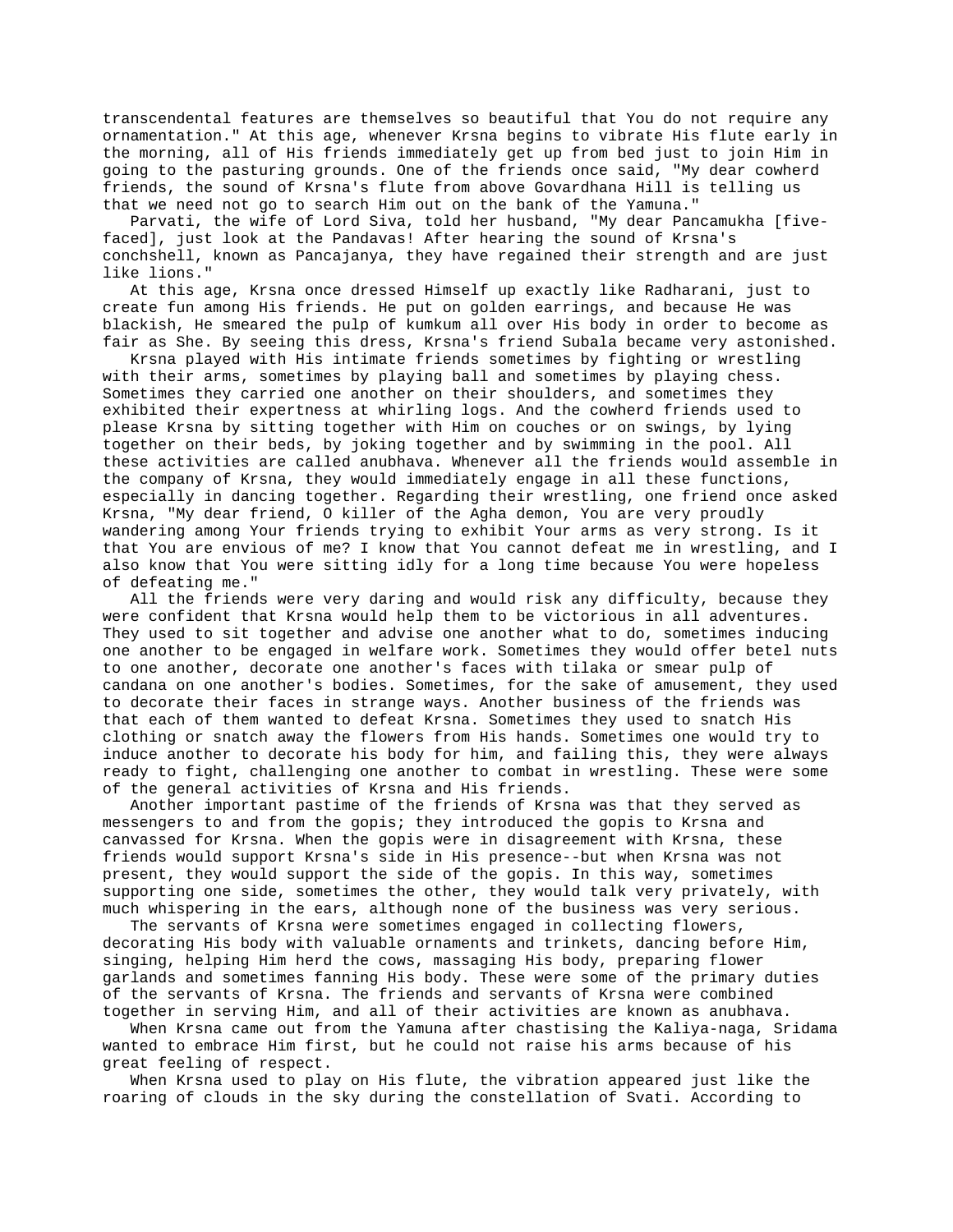Vedic astronomical calculation, if there is rain during the constellation of the Svati star, any rain falling on the sea will produce pearls, and rain falling on a serpent will produce jewels. Similarly, when Krsna's flute roared like a thundercloud under the Svati constellation, the resulting perspiration on Sridama's body appeared to be just like pearls.

 When Krsna and Subala were embracing one another, Srimati Radharani became a little envious, and hiding Her hot temperament She said, "My dear Subala, you are very fortunate because even in the presence of superiors you and Krsna have no hesitation in putting your arms on each other's shoulders. I think it must be admitted that in your previous lives you have succeeded in many kinds of austerities." The idea is that although Radharani was accustomed to putting Her arms on Krsna's shoulders, it was not possible for Her to do such a thing in the presence of Her superiors, whereas Subala could do so freely. Radharani therefore praised his good fortune.

 When Krsna entered the lake of Kaliya, His intimate friends became so perturbed that their bodily colors faded, and they all produced horrible gurgling sounds. At that time all of them fell down on the ground as if unconscious. Similarly, when there was a forest fire, all of Krsna's friends neglected their own protection and surrounded Krsna on all sides to protect Him from the flames. This behavior of the friends toward Krsna is described by thoughtful poets as vyabhicari. In vyabhicari ecstatic love for Krsna there is sometimes madness, dexterity, fear, laziness, jubilation, pride, dizziness, meditation, disease, forgetfulness and humbleness. These are some of the common symptoms in the stage of vyabhicari ecstatic love for Krsna.

 When there are dealings between Krsna and His friends which are completely devoid of any feelings of respect and they all treat one another on an equal level, such ecstatic love in friendship is called sthayi. When one is situated in this confidential friendly relationship with Krsna, one shows symptoms of love such as attraction, affection, affinity and attachment. An example of sthayi was exhibited when Arjuna<footnote> This Arjuna, living in Vrndavana, is different from the friend of the same name to whom told Akrura, "My dear son of Gandini, please ask Krsna when I shall be able to embrace Him in my arms."

 When there is full knowledge of Krsna's superiority and yet in dealings with Him on friendly terms respectfulness is completely absent, that stage is called affection. There is one brilliant example of this affection. When the demigods, headed by Lord Siva, were offering respectful prayers to Krsna, describing the glorious opulences of the Lord, Arjuna<footnote> This Arjuna, living in Vrndavana, is different from the friend of the stood before Him with his hand on His shoulders and brushed the dust from His peacock feather.

 When the Pandavas were banished by Duryodhana and forced to live incognito in the forest, no one could trace out where they were staying. At that time, the great sage Narada met Lord Krsna and said, "My dear Mukunda, although You are the Supreme Personality of Godhead, the all-powerful person, by making friendship with You the Pandavas have become bereft of their legitimate right to the kingdom of the world--and, moreover, they are now living in the forest incognito. Sometimes they must work as ordinary laborers in someone else's house. These symptoms appear to be very inauspicious materially, but the beauty is that the Pandavas have not lost their faith and love for You, in spite of all these tribulations. In fact, they are always thinking of You and chanting Your name in ecstatic friendship."

 Another example of acute affection for Krsna is given in the Tenth Canto, Fifteenth Chapter, verse 18, of Srimad-Bhagavatam. In the pasturing ground Krsna felt a little tired and wanted to take rest, so He lay down on the ground. At that time, many cowherd boys assembled there and with great affection began to sing suitable songs so that Krsna would rest very nicely.

 There is a nice example of the friendship between Krsna and Arjuna on the Battlefield of Kuruksetra. When the fighting was going on, Asvatthama, the son of Dronacarya, unceremoniously attacked Krsna, although according to the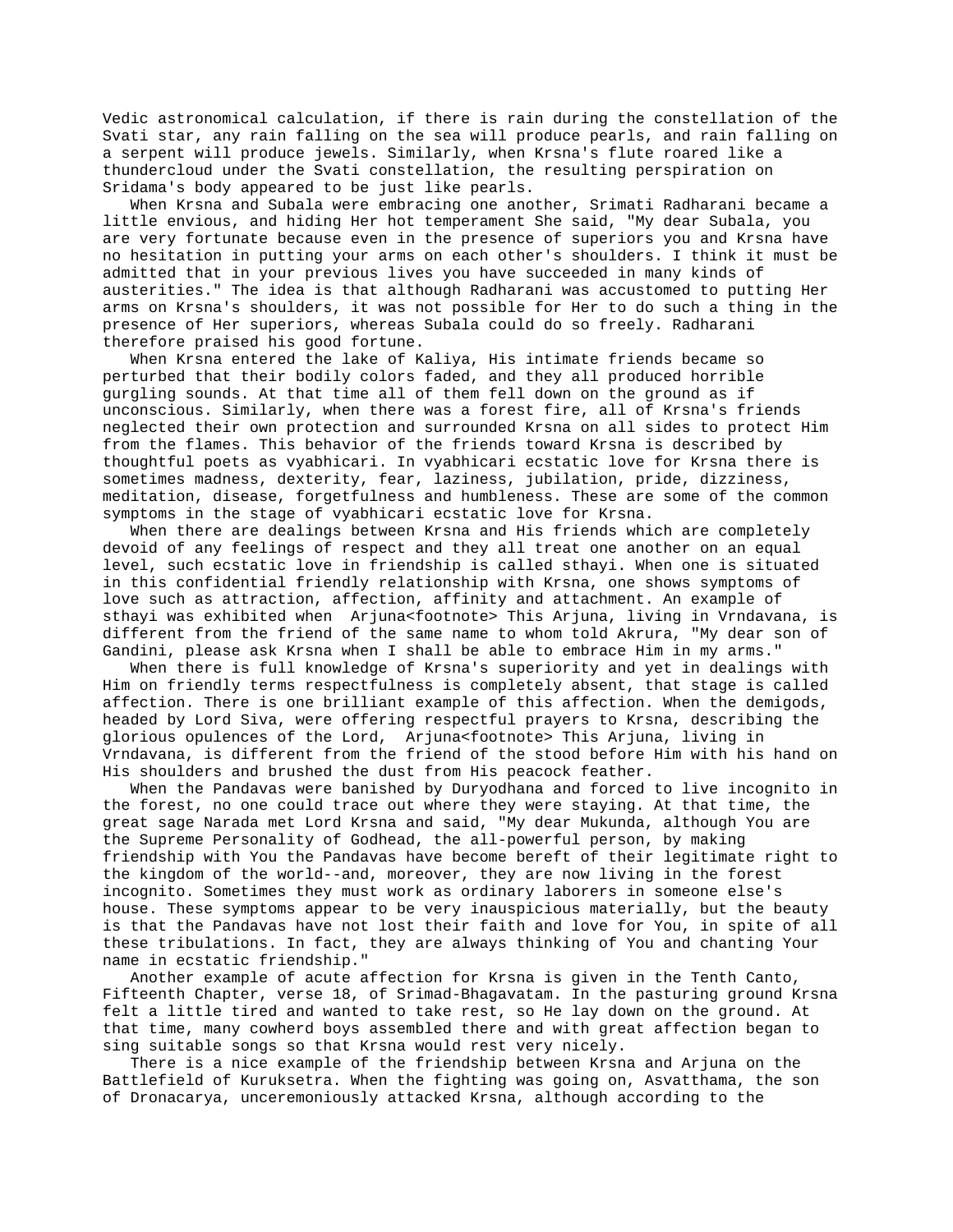prevailing rules of chivalry one's chariot driver should never be attacked by the enemy. Asvatthama behaved heinously in so many ways that he did not hesitate to attack Krsna's body, although Krsna was acting only as charioteer for Arjuna. When Arjuna saw that Asvatthama was releasing various kinds of arrows to hurt Krsna, he immediately stood in front of Krsna to intercept all of them. At that time, although Arjuna was being harmed by those arrows, he felt an ecstatic love for Krsna, and the arrows appeared to him like showers of flowers.

 There is another instance of ecstatic love for Krsna in friendship. Once when a cowherd boy named Vrsabha was collecting flowers from the forest to prepare a garland to be offered to Krsna, the sun reached its zenith, and although the sunshine was scorching hot, Vrsabha felt it to be like the moonshine. That is the way of rendering transcendental loving service to the Lord; when devotees are put into great difficulties--even like the Pandavas, as described above- they feel all their miserable conditions to be great facilities for serving the Lord.

 Another instance of Arjuna's friendship with Krsna was described by Narada, who reminded Krsna, "When Arjuna was learning the art of shooting arrows, he could not see You for so many days. But when You arrived there, he stopped all His activities and immediately embraced You." This means that even though Arjuna was engaged in learning about the military art, he had not forgotten Krsna for a moment, and as soon as there was an opportunity to see Krsna, Arjuna immediately embraced Him.

 One servant of Krsna named Patri once addressed Him like this: "My dear Lord, You protected the cowherd boys from the hunger of the Aghasura demon, and You protected them from the poisonous effects of the Kaliya snake. And You also saved them from the fierce forest fire. But I am suffering from Your separation, which is more severe than the hunger of Aghasura, the poison of Lake Kaliya and the burning of the forest fire. So why should You not protect me from the pangs of separation?" Another friend once told Krsna, "My dear enemy of Kamsa, since You have left us, the heat of separation has become extraordinary. And this heat is felt more severely when we understand that in Bhandiravana You are being refreshed by the waves of the cooling river known as Bhanu-tanaya [Radharani]." The purport is that when Krsna was engaged with Radharani, the cowherd boys headed by Subala were feeling great separation, and that was unbearable for them.

 Another friend addressed Krsna thus: "My dear Krsna, O killer of Aghasura, when You left Vrndavana to kill King Kamsa in Mathura, all the cowherd boys became bereft of their four bhutas [the elements earth, water, fire and space]. And the fifth bhuta, the air, was flowing very rapidly within their nostrils." When Krsna went to Mathura to kill King Kamsa, all the cowherd boys became so afflicted by the separation that they almost died. When a person is dead it is said that he has given up the five elements, known as bhutas, as the body again mixes with the five elements from which it was prepared. In this case, although the four elements earth, water, fire and ether were already gone, the remaining element, air, was still very prominent and was blowing through their nostrils furiously. In other words, after Krsna left Vrndavana, the cowherd boys were always anxious about what would happen in His fight with King Kamsa.

 Another friend once informed Krsna, "When one of Your friends was feeling much separation from You, there were tears covering his lotus eyes, and so the black drones of sleep became discouraged from entering his eyes and left that place." When there is a lotus flower, the black drones fly into it to collect honey. The eyes of Krsna's friend are compared to the lotus flower, and because they were full of tears the black drones of sleep could not collect honey from his lotus eyes and therefore left the place. In other words, because he was too much afflicted, his eyes were full of tears, and he could not sleep. This is an example of staying up at night because of separation from Krsna.

 An example of helplessness is described in the following statement: "Due to Krsna's departure from Vrndavana to Mathura, Krsna's dearest cowherd boys felt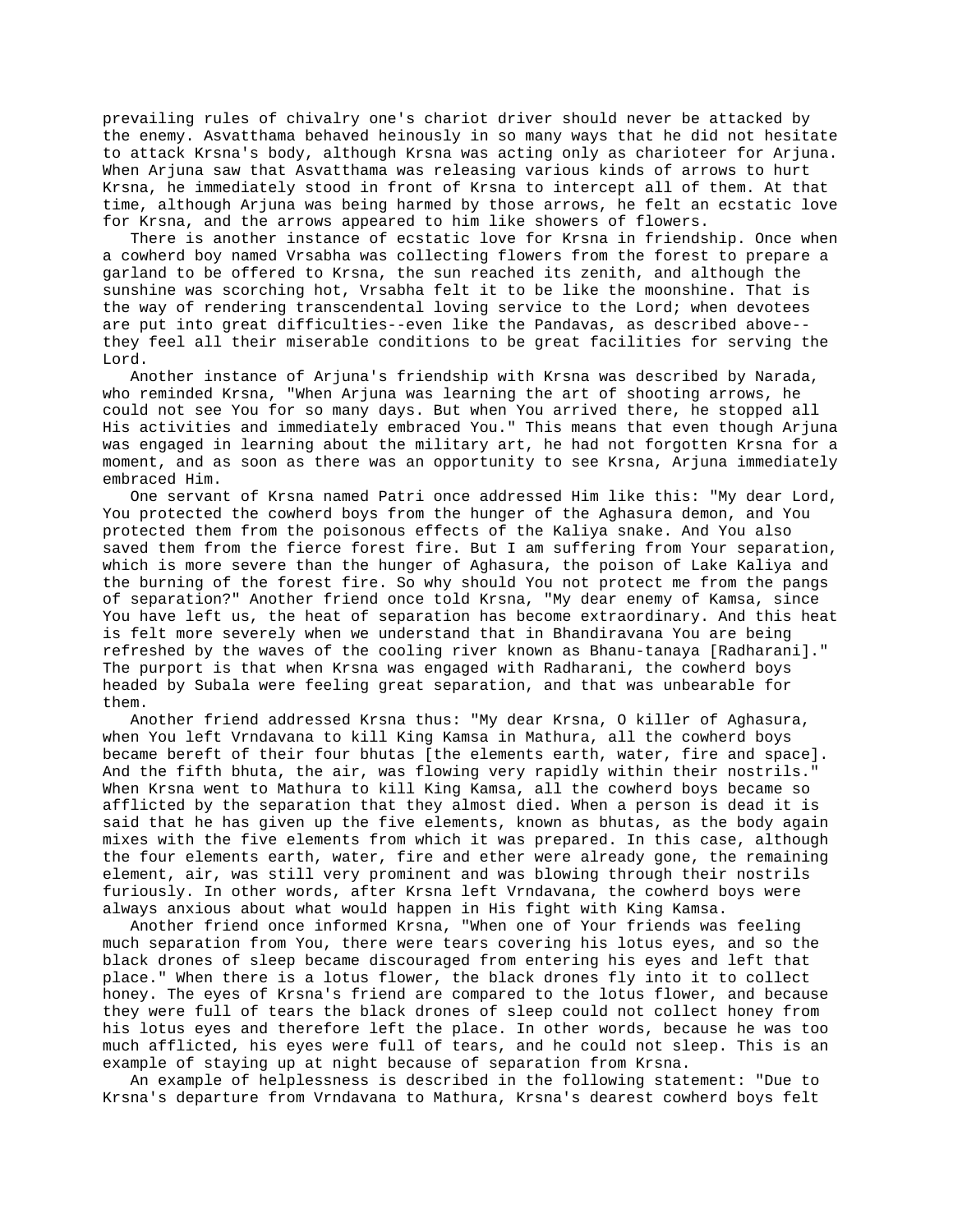as mentally light as possible. They were like fragments of cotton, lighter than the air, and were all floating in the air without any shelter." In other words, the minds of the cowherd boys became almost vacant on account of Krsna's separation. An example of impatience was also shown by the cowherd boys when Krsna went to Mathura. Out of the sorrow of separation, all these boys forgot to take care of their cowherding and tried to forget all the melodious songs they used to sing in the pasturing ground. At last they had no desire to live anymore, being separated from Krsna.

 An example of stillness was described by a friend of Krsna's who informed Him in Mathura that all the cowherd boys had become just like leafless trees on the tops of hills. They appeared almost naked, being skinny and frail, and did not carry any fruits or flowers. He informed Krsna that all the cowherd boys residing in Vrndavana were as still as the trees at the tops of hills. Sometimes they felt diseased from their separation from Krsna, and being so greatly disappointed, they were aimlessly wandering on the banks of the Yamuna.

 There is also an example of madness caused by separation from Krsna. When Krsna was absent from Vrndavana, all the cowherd boys became bewildered, and having given up all kinds of activities, they appeared to be mad and forgot all their regular business. They were sometimes lying down on the ground, sometimes rolling in the dust, sometimes laughing and sometimes running very swiftly. All of these symptoms gave them the appearance of madmen. One friend of Krsna's criticized Him by saying, "My dear Lord, You have become the King of Mathura after killing Kamsa, and that is very good news for us. But at Vrndavana all the residents have become blind from their continuous crying over Your absence. They are full only of anxieties and are not cheered at all by Your becoming the King of Mathura."

 Sometimes there were also signs of death caused by separation from Krsna. Once Krsna was told, "My dear enemy of Kamsa, because of their separation from You, the cowherd boys are suffering too much, and they are now lying down in the valleys, breathing only slightly. In order to sympathize with the boys' regrettable condition, even the forest friends, the deer, are shedding tears."

 In the Mathura-khanda chapter of the Skanda Purana, there is a description of Krsna and Balarama, surrounded by all the cowherd boys, always engaged in taking care of the cows and calves. When Krsna was met by Arjuna at a potter's shop in the city of Drupada-nagara, because of the similarity of their bodily features they made intimate friendship. This is an instance of friendship caused by the attraction of similar bodies.

 In the Tenth Canto of Srimad-Bhagavatam, Seventy-first Chapter, verse 27, it is stated that when Krsna arrived in the city of Indraprastha, Bhima was so overwhelmed with joy that with tears in his eyes and a smiling face he immediately embraced his maternal cousin. Following him were his young brothers Nakula and Sahadeva, along with Arjuna, and they all became so overwhelmed at seeing Krsna that with full satisfaction they embraced the Lord, who is known as Acyuta (the infallible). There is a similar statement about the cowherd boys of Vrndavana. When Krsna was on the Battlefield of Kuruksetra, all the cowherd boys came to see Him, wearing jeweled earrings in their ears. Becoming so greatly overjoyed, they extended their arms and embraced Krsna as their old friend. These are instances of full satisfaction in friendship with Krsna.

 In the Tenth Canto, Twelfth Chapter, verse 12, of Srimad-Bhagavatam, it is stated that even after undergoing severe penances and austerities and performing the yogic principles, the great mystic yogis can hardly become eligible to achieve the dust of the lotus feet of Krsna, but the same personality of Godhead, Krsna, is easily available to the vision of the residents of Vrndavana. This means there is no comparison to the great fortune of these devotees. The friendly relationship of the cowherd boys with Krsna is a particular type of spiritual ecstasy almost similar to the ecstasy of conjugal love. This ecstasy of loving affairs between the cowherd boys and Krsna is very difficult to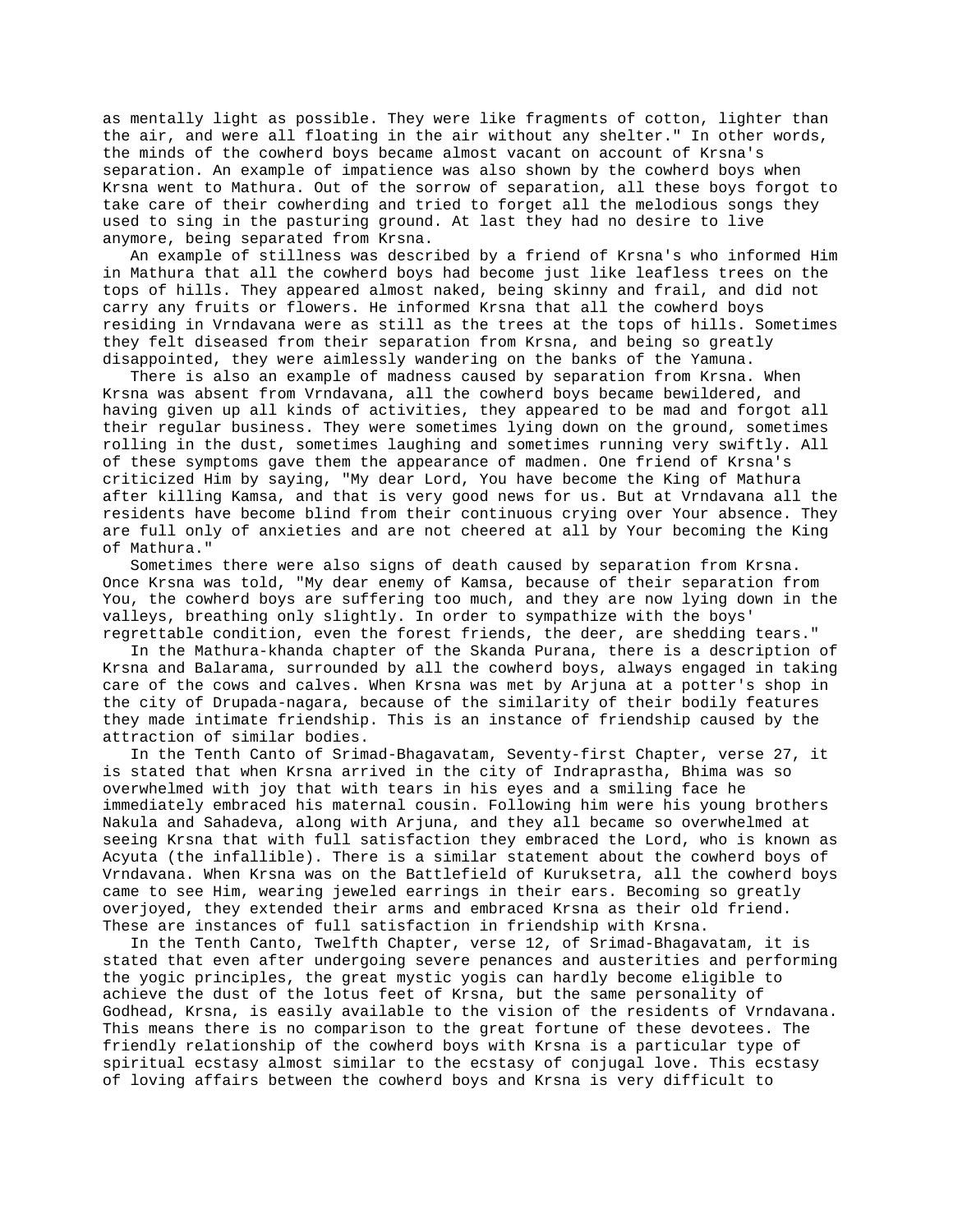explain. Great expert devotees like Rupa Gosvami express their astonishment at the inconceivable feelings which are in Krsna and His cowherd boyfriends.

 This particular type of ecstatic love shared between Krsna and His confidential friends further develops into parental love, and on from there it may develop into conjugal love, the most exalted humor, or mellow, of ecstatic love between Lord Krsna and His devotees.

# Chapter Forty-three Parenthood

 When ecstatic love develops into the relationship of parenthood and becomes steadily established, the relationship is called vatsalya-rasa. The exhibition of this vatsalya-rasa standard of devotional service can be found in the dealings of Krsna with His devotees who represent themselves as superior personalities like father, mother and teacher.

 Learned scholars have described the impetuses for parental love for Krsna, existing in the elderly personalities who are in relation with Him, as follows: "The Supreme Personality of Godhead, whose bodily complexion is just like a bluish, new-grown lotus flower, whose body is very delicate and whose lotus eyes are surrounded by scattered hair as black as bees, was walking on the streets of Vrndavana when mother Yasoda, the beloved wife of Nanda Maharaja, saw Him. Immediately the milk began to flow from her breasts, soaking her body." Some specific provocations for parental love of Krsna are listed as His blackish bodily hue, which is very attractive and pleasing to see, His all-auspicious bodily features, His mildness, His sweet words, His simplicity, His shyness, His humility, His constant readiness to offer respect to the elderly and His charity. All of these qualities are considered ecstatic provocations for parental love.

 In Srimad-Bhagavatam, Tenth Canto, Eighth Chapter, verse 45, it is stated by Sukadeva Gosvami that mother Yasoda accepted Lord Krsna as her son, although He is accepted in the Vedas as the King of heaven, in the Upanisads as the impersonal Brahman, in philosophy as the supreme male, by the yogis as the Supersoul and by the devotees as the Supreme Personality of Godhead. Once mother Yasoda addressed one of her friends in this way: "Nanda Maharaja, the leader of the cowherd men, worshiped Lord Visnu, along with me, and as a result of this worship, Krsna has been saved from the clutches of Putana and other demons. The twin arjuna trees were, of course, broken due to a strong wind, and although Krsna appeared to have lifted Govardhana Hill along with Balarama, I think that Nanda Maharaja actually held the mountain. Otherwise how could it have been possible for a little boy to lift such a great hill?" This is another example of ecstasy in parental love. This kind of parental love is generated in a devotee out of his conviction, in love, that he himself is superior to Krsna and that without being taken care of by such a devotee Krsna could not possibly live. One devotee therefore prayed to the parents of Lord Krsna as follows: "Let me take shelter of the elderly parental devotees of Lord Krsna. They are always anxious to serve Krsna and to maintain Him, and they are always so kind to Him. Let us offer our respectful obeisances unto them for being so kind to the Supreme Personality of Godhead, who is the parent of the whole universe!"

 There is a similar prayer by a brahmana who says, "Let others worship the Vedas and the Upanisads, and let others worship the Mahabharata if they are afraid of material existence and want to become liberated from that condition. But as far as I am concerned, I wish only to worship Maharaja Nanda, because the supreme absolute Personality of Godhead, Krsna, is crawling in his courtyard as his own child."

 Following is a list of respectful personalities who enjoy parental affection toward Krsna: (1) mother Yasoda, the Queen of Vraja, (2) Maharaja Nanda, the King of Vraja, (3) mother Rohini, the mother of Balarama, (4) all the elderly gopis whose sons were taken away by Lord Brahma, (5) Devaki, the wife of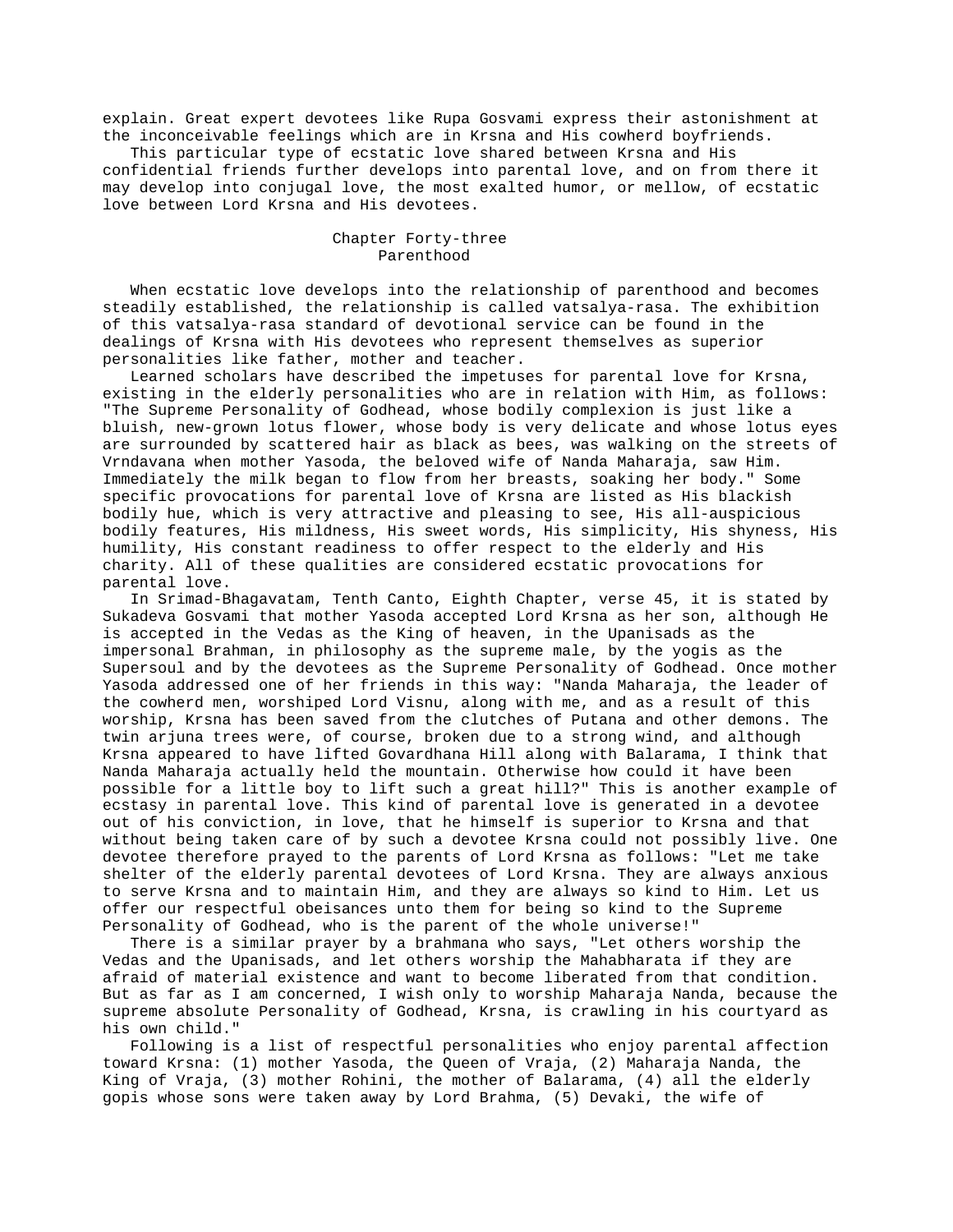Vasudeva, (6) the other fifteen wives of Vasudeva, (7) Kunti, the mother of Arjuna, (8) Vasudeva, the real father of Krsna and (9) Sandipani Muni, Krsna's teacher. All these are considered respectable elderly personalities with parental love for Krsna. This list is in order of superior importance, and thus we can see that mother Yasoda and Maharaja Nanda are considered to be the supermost of all elderly personalities.

 In Srimad-Bhagavatam, Tenth Canto, Ninth Chapter, verse 3, Sukadeva Gosvami gives Maharaja Pariksit a description of the form and beauty of mother Yasoda. He says, "My dear King, the wide hips of mother Yasoda were surrounded by silk and linen clothes, and her breasts were flowing with milk because of her affection. When she was churning butter and tightly holding the rope, the bangles on her hands and the earrings on her ears were moving, and from the nice decoration in her hair the flowers were slackening and falling down. Due to her excessive labor, there were drops of perspiration on her face."

 There is another description of mother Yasoda in a devotee's prayer: "Let me be given protection by mother Yasoda, whose curly hairs are bound with thread, whose hair is very brightly beautified by the vermilion placed in the part and whose bodily frame derides all her ornaments. Her eyes are always engaged in seeing the face of Krsna, and thus they are always filled with tears. Her complexion, which resembles the bluish lotus flower, is enhanced in beauty by her dressing herself with many colorful garments. Let her merciful glance fall on all of us so that we may be protected from the clutches of maya and smoothly progress in our devotional service!"

 There is the following description of mother Yasoda's affection for Krsna. After rising early in the morning, mother Yasoda first of all offered her breast milk to Krsna, and then she began to chant various mantras for His protection. Then she would decorate His forehead very nicely and bind His arms with protective talismans. By all of these activities, it is definitely understood that she is the emblem of all maternal affection for Krsna.

 The description of Nanda Maharaja's bodily features is as follows. The hairs on his head are generally black, but some of them are gray. His garments are of greenish color, like the new-grown leaves of a banyan tree. His belly is fatty, his complexion is exactly like the full moon, and he has a beautiful mustache. When Krsna was a baby, one day He was walking in the courtyard, capturing the finger of His father, and because He could not walk steadily He appeared to be almost falling down. While Nanda Maharaja was giving protection to His transcendental son in this way, all of a sudden there were drops of tears in his eyes, and he became overwhelmed with joy. Let us all offer our respectful obeisances unto the lotus feet of King Nanda!

 Childhood age, childish dress, movements by the child, sweet words spoken by the child, nice smiling and various forms of childish play are considered provocations for increasing parental love for Krsna. The childhood ages of Krsna are divided into three periods: the beginning of kaumara age, the middle of kaumara age and the end of kaumara age. During the beginning and middle of the kaumara age, Krsna's thighs are fatty, and the inner part of His eyes are whitish. There are signs of teeth coming out, and He is very mild and gentle. He is described as follows: "When Krsna had only three or four teeth coming out of His gums, His thighs were fatty, His body was very, very short, and He began to enhance the parental love of Nanda Maharaja and mother Yasoda with the activities of His childish body. He was sometimes stepping with His legs again and again, sometimes crying, sometimes smiling, sometimes sucking His thumb and sometimes lying down flat. These are some of the different activities of the child Krsna. When Krsna was lying down flat, sometimes sucking the toes of His feet, sometimes throwing His legs upward, sometimes crying and sometimes smiling, mother Yasoda, seeing her son in such pastimes, did not show any sign of restricting Him, but rather began to watch her child with eagerness, enjoying these childhood pastimes." In the beginning of Krsna's kaumara age, the nails of tigers were set in a golden necklace about His neck. There was protective tilaka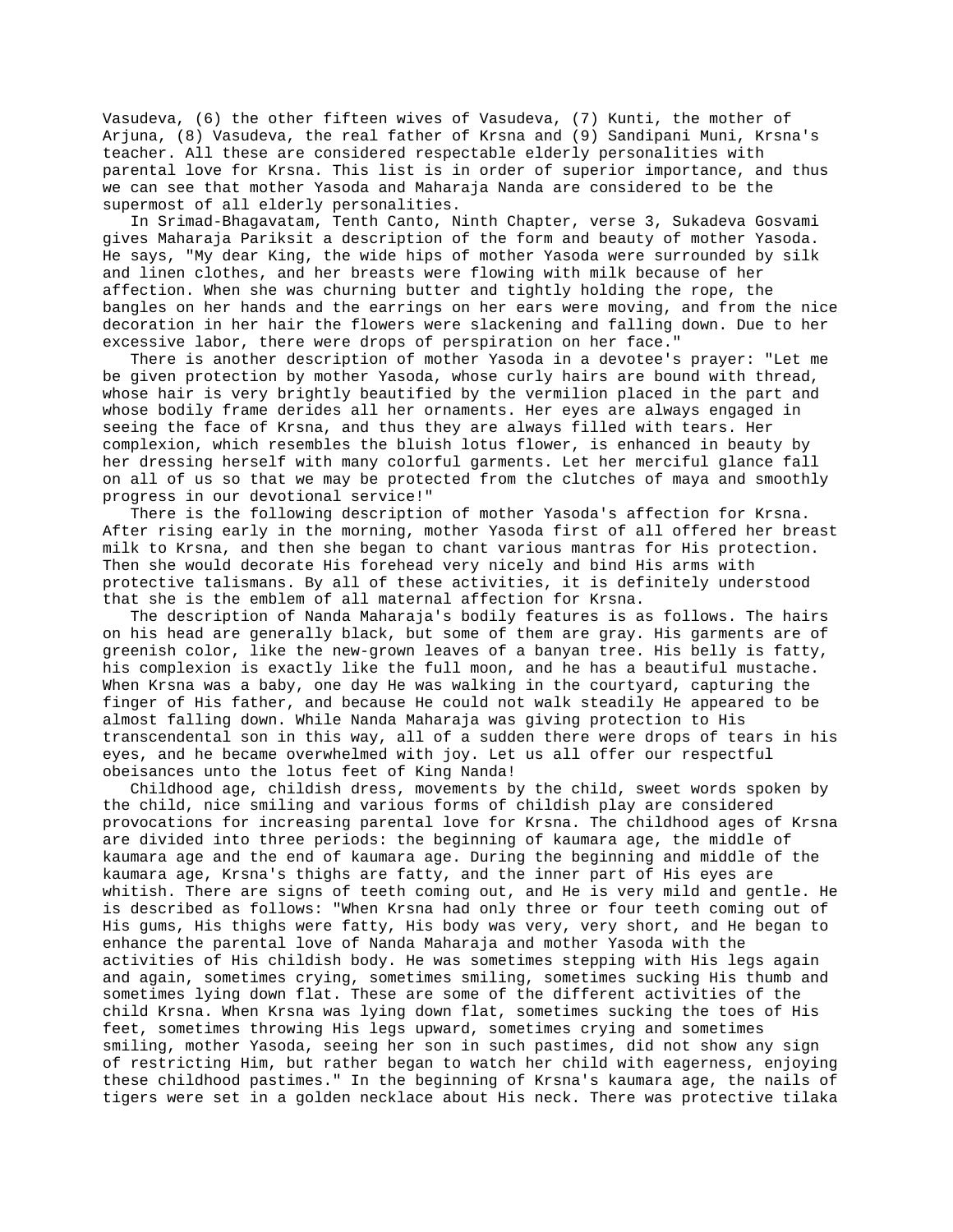on His forehead, black mascara around His eyes and silk thread around His waist. These are the descriptions of Krsna's dress at the beginning of the kaumara age.

 When Nanda Maharaja saw the beauty of child Krsna, with tiger nails on His chest, a complexion like the new-grown tamala tree, beautifully decorated tilaka made with cow's urine, arm decorations of nice silk thread, and silk clothes tied around His waist--when Nanda Maharaja saw his child like this, he never became satiated by the child's beauty.

 In the middle kaumara age, the upper portion of Krsna's hair falls around His eyes. Sometimes He is covered with cloth around the lower part of His body, and sometimes He is completely naked. Sometimes He tries to walk, taking step by step, and sometimes He talks very sweetly, in broken language. These are some of the symptoms of His middle kaumara age. He is thus described when mother Yasoda once saw Him in His middle kaumara age: His scattered hairs were touching His eyebrows, and His eyes were restless, but He could not express His feelings with proper words; still, when He was talking, His talk was so nice and sweet to hear. When mother Yasoda looked at His little ears and saw Him naked, trying to run very quickly with His little legs, she was merged into the ocean of nectar. Krsna's ornaments at this age are a pearl hanging from the septum of His nose, butter on His lotuslike palms, and some small bells hanging from His waist. It is stated that when mother Yasoda saw that the child was moving, ringing the bells on His waist, smiling at her with a pearl between His nostrils and with butter on His hands, she became wonderfully pleased to see her little child in that fashion.

 While Krsna was in the middle of His kaumara age, His waist became thinner, His chest became broader, and His head was decorated with His curly hairs, resembling the falling of the wings of a crow. These wonderful features of Krsna's body never failed to astonish mother Yasoda. At the end of His kaumara age, Krsna carried a small stick in His hand, His clothing was a little longer, and He had a knot around His waist, resembling the hood of a snake. In that dress He used to take care of the calves near the house, and sometimes He played with cowherd boys of about the same age. He had a slender flute and a buffalohorn bugle, and sometimes He played on a flute made from the leaves of trees. These are some of the symptoms of the end of Krsna's kaumara age.

 When Krsna was a little grown up and was taking care of the small calves, He would often go near the forest. And when He was a little bit late returning home, Nanda Maharaja would immediately get up on the candra-salika (a small shed built on the roof for getting a bird's-eye view all around), and he would watch for Him. Worrying about the late arrival of his little son, Nanda Maharaja would remain on the candra-salika until he could indicate to his wife that Krsna, surrounded by His little cowherd friends, was coming back with the calves. Nanda Maharaja would point out the peacock feather on his child's head and would inform his beloved wife how the child was pleasing his eyes.

 Mother Yasoda would then address Nanda Maharaja, "See my dear son, whose eyes are white, who has a turban on His head, a wrapper on His body and leg bells which tinkle very sweetly on His feet. He is coming near, along with His surabhi calves, and just see how He is wandering upon the sacred land of Vrndavana!"

 Similarly, Maharaja Nanda would address his wife, "My dear Yasoda, just look at your offspring, Krsna! See His blackish bodily luster, His eyes tinged with red color, His broad chest and His nice golden neck lace! How wonderful He looks, and how He is increasing my transcendental bliss more and more!"

 When Krsna, the beloved son of Nanda Maharaja, steps into His kaisora age, although He becomes more beautiful, His parents still consider Him to be in the pauganda age--even though He is between the ages of ten and fifteen. When Krsna is in His pauganda age, some of His servants also accept Him as being in the kaisora age. When Krsna performs His childish pastimes, His general practice is to break the milk and yogurt pots, throw the yogurt in the courtyard and steal the cream from the milk. Sometimes He breaks the churning rod, and sometimes He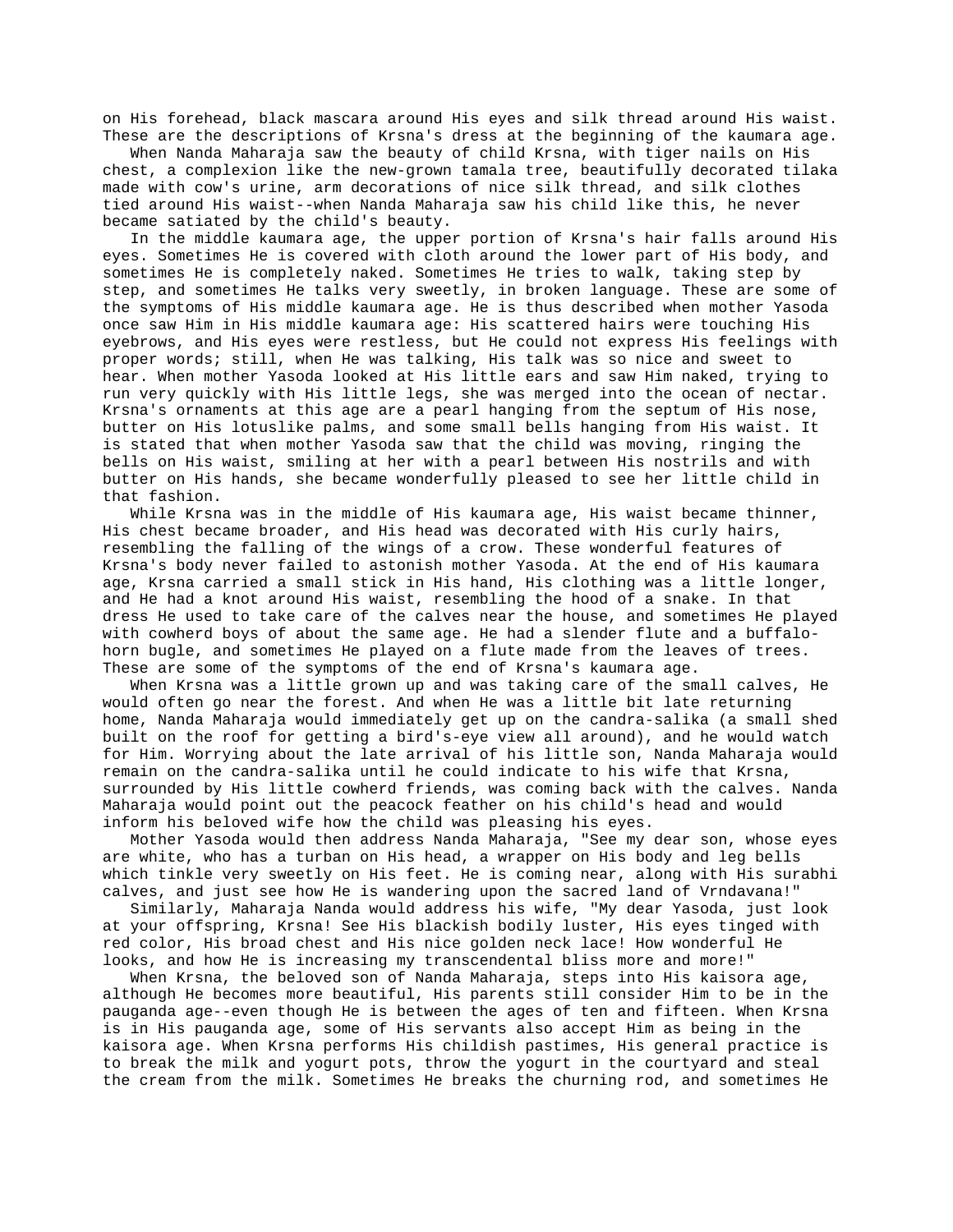throws butter on the fire. In this way, He increases the transcendental pleasure of His mother, Yasoda.

 In this connection mother Yasoda once told Mukhara, her maidservant,"Just look at Krsna looking stealthily toward all sides and slowly stepping forward from the bushes. It appears that He is coming just to steal the butter. Don't expose yourself or He may understand that we are looking toward Him. I want to enjoy the sight of His eyebrows moving in this cunning way, and I want to see His fearful eyes and beautiful face."

 In enjoying Krsna's attitude of stealing butter very stealthily, mother Yasoda experienced the ecstasy of maternal love by smelling His head, sometimes patting His body with her hand, sometimes offering blessings, sometimes ordering Him, sometimes gazing at Him, sometimes maintaining Him and sometimes giving Him good instructions not to become a thief. Such activities are in maternal ecstatic love. An important point to be observed in this connection is that the childish propensity of stealing is there even in the Supreme Personality of Godhead, and therefore this propensity is not artificial. However, in the spiritual relationship there is no inebriety to this stealing propensity, as there is in the material world.

 In Srimad-Bhagavatam, Tenth Canto, Thirteenth Chapter, verse 33, Sukadeva Gosvami tells King Pariksit, "My dear King, as soon as the elderly gopis saw their sons coming, there was an inexpressible sign of parental love, and all of them became absorbed in affection. At first they were planning to chastise their sons for stealing butter, but as soon as the sons came before their eyes, they lost all of their angry attitudes and became overwhelmed with affection. They began to embrace their sons and smell their heads. While doing this, they became almost mad after their children." In their childhood pastimes, all these cowherd boys joined with Krsna in stealing butter. But rather than become angry, mother Yasoda became wet from the milk flowing out of her breasts. Out of her affection for Krsna, she began to smell His head repeatedly.

 The general activities of all the mothers of the cowherd boys were to kiss them, to embrace them, to call them by their names and sometimes to chastise them mildly for their stealing habits. These manifestations of parental love are called sattvika ecstasy, wherein manifestations of eight kinds of ecstatic symptoms are visible in full. In Srimad-Bhagavatam, Tenth Canto, Thirteenth Chapter, verse 22, Sukadeva Gosvami tells King Pariksit, "All the mothers of the cowherd boys were illusioned by the covering influence of the yogamaya potency of the Personality of Godhead, and as soon as they heard the flute playing of their boys, they immediately stood up and mentally embraced their sons, who had been created by the direct internal potency of Krsna. Accepting them as their born sons, they lifted them into their arms and began to embrace them, resting the children's bodies upon their own. The emotions created by this incident were sweeter than nectar turned into a palatable intoxicant, and the milk flowing out of their breasts was immediately drunk up by the children."

 In the Lalita-madhava, compiled by Rupa Gosvami, Krsna is addressed as follows: "My dear Krsna, when You are engaged in herding the animals, the dust caused by the hooves of the calves and cows covers Your nice face and artistic tilaka, and You appear very dusty. But when You return home, the milk flowing out of the breasts of Your mother washes Your face of its dust covering, and You appear to be purified by this milk, just as when the Deity is washed during the performance of the abhiseka ceremony." It is the custom in the temples of Deities that if there have been some impure activities, the Deity has to be washed with milk. Krsna is the Supreme Personality of Godhead, and He was washed by the milk from the breast of mother Yasoda, which purified Him from the dust covering.

 Sometimes there are examples of mother Yasoda's becoming stunned in ecstasy. This was exhibited when she saw her son lifting Govardhana Hill. When Krsna was standing, raising the hill, mother Yasoda hesitated to embrace Him and became stunned. The dangerous position that Krsna had accepted by lifting the hill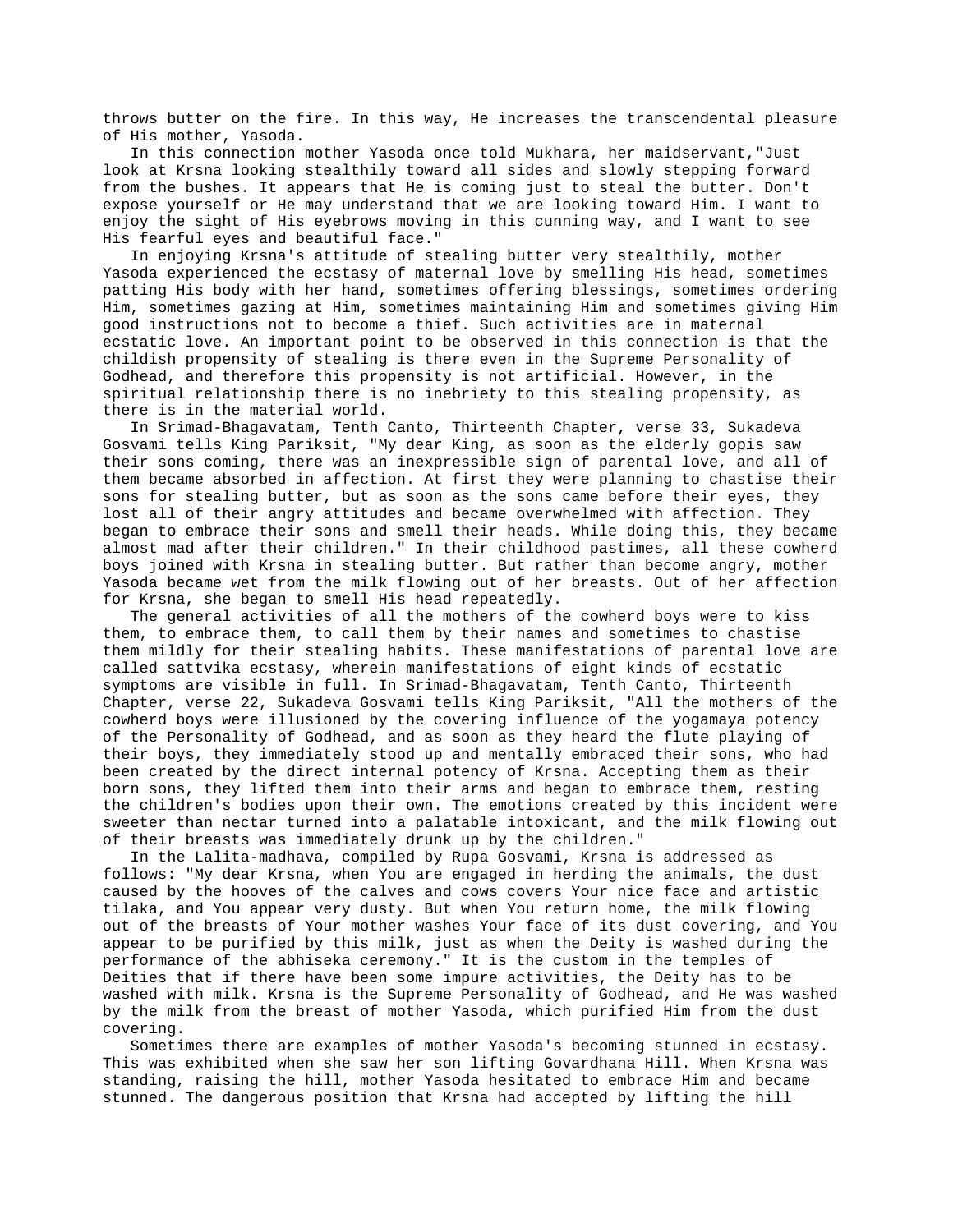brought tears to her eyes. With her eyes filled with tears she could not see Krsna anymore, and because her throat was choked up by anxiety she could not even instruct Krsna as to what He should do in that position. This is a symptom of becoming stunned in ecstatic love.

 Mother Yasoda sometimes enjoyed transcendental ecstasy in happiness when her child was saved from a dangerous situation, such as being attacked by Putana or some other demon. In Srimad-Bhagavatam, Tenth Canto, Seventeenth Chapter, verse 19, Sukadeva Gosvami says that mother Yasoda felt very, very fortunate when she got back her lost child. She immediately placed Him on her lap and began to embrace Him again and again. While she was thus embracing her son repeatedly, torrents of tears fell from her eyes, and she was unable to express her transcendental joy. It is stated in the Vidagdha-madhava of Srila Rupa Gosvami, "My dear Krsna, the touch of Your mother is so pleasing and cooling that it surpasses the cooling capacity of the pulp of sandalwood and of bright moonshine mixed with the pulp of usira root." (Usira is a kind of root which when soaked with water has a very, very cooling effect. It is especially used in the scorching heat of the sun.)

 The parental love of mother Yasoda for Krsna steadily increases, and her love and ecstasy are sometimes described as intense affection and sometimes as overwhelming attachment. An example of attachment for Krsna with overwhelming affection is given in Srimad-Bhagavatam, Tenth Canto, Sixth Chapter, verse 43, where Sukadeva Gosvami addresses Maharaja Pariksit in this way: "My dear King, when magnanimous Nanda Maharaja returned from Mathura, he began to smell the head of his son, and he was merged in the ecstasy of parental love." A similar statement is there in connection with mother Yasoda when she was too anxious to hear the sound of Krsna's flute, expecting Him back from the pasturing ground. Because she thought that it was getting very late, her anxiety to hear the sound of Krsna's flute became doubled, and milk began to flow from her breast. In that condition she was sometimes going within the house, sometimes coming out of the house. She was constantly looking to see if Govinda was coming back along the road. When many very great sages were offering prayers to Lord Krsna, glorifying His activities, the Queen of Gokula, mother Yasoda, entered the Battlefield of Kuruksetra, wetting the lower part of her sari with the milk flowing from her breast. This entrance of mother Yasoda at Kuruksetra was not during the Battle of Kuruksetra. At other times Krsna went to Kuruksetra from His paternal home (Dvaraka) during the solar eclipse, and at these times the residents of Vrndavana also went to see Him there.

 When Krsna arrived at Kuruksetra in pilgrimage, all the people assembled there began to say that Krsna, the son of Devaki, had arrived. At that time, Devaki, just like an affectionate mother, began to pat Krsna's face. And again when people cried that Krsna, the son of Vasudeva, had come, both King Nanda and mother Yasoda became overwhelmed with affection and expressed their great pleasure.

 When mother Yasoda, the Queen of Gokula, was going to see her son Krsna at Kuruksetra, one of her friends addressed her thus: "My dear Queen, the milk flowing out of your breast-mountain has already whitened the River Ganges, and the tears from your eyes, mixed with black mascara, have already blackened the color of the Yamuna. And as you are standing just between the two rivers, I think that there is no need for your anxiety to see your son's face. Your parental affection has already been exhibited to Him by these two rivers!"

 The same friend of mother Yasoda addressed Krsna as follows: "My dear Mukunda, if mother Yasoda, the Queen of Gokula, is forced to stand on fire but is allowed to see Your lotus face, then this fire will appear to her like the Himalaya Mountains: full of ice. In the same way, if she is allowed to stay in the ocean of nectar but is not allowed to see the lotus face of Your Grace, then even this ocean of nectar will appear to her like an ocean of arsenic poison." Let the anxiety of mother Yasoda of Vraja, always expecting to see the lotus face of Krsna, be glorified all over the universe!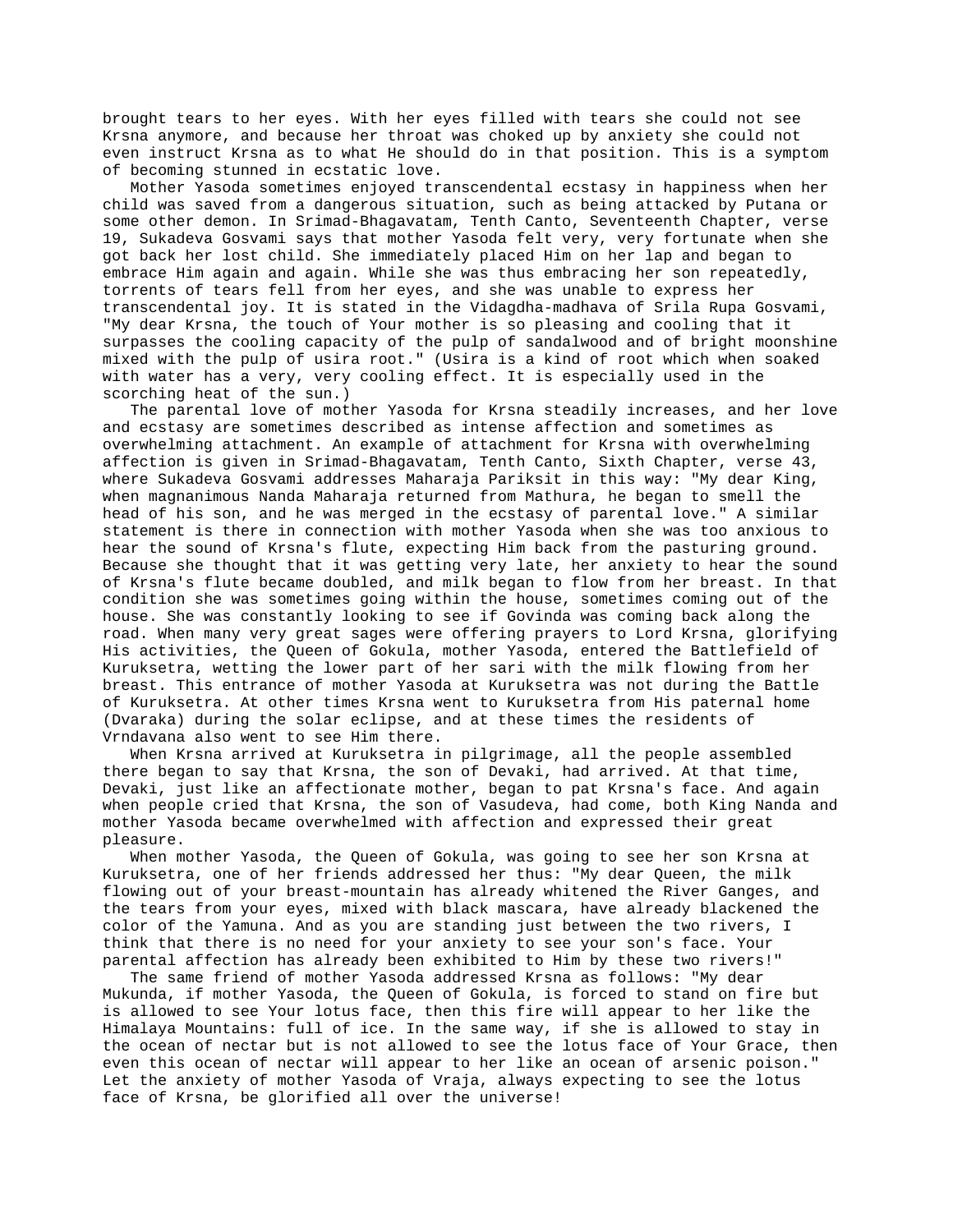A similar statement was given by Kuntidevi to Akrura: "My dear brother Akrura, my nephew Mukunda is long absent from us. Will you kindly tell Him that His Aunt Kunti is sitting among the enemy and would like to know when she will be able to see His lotus face again?"

 In Srimad-Bhagavatam, Tenth Canto, Forty-sixth Chapter, verse 28, there is this statement: "When Uddhava was present at Vrndavana and was narrating the activities of Krsna in Dvaraka, mother Yasoda, while hearing this narration, began to pour milk from her breasts and shed tears from her eyes." Another incident demonstrating Yasoda's extreme love for Krsna occurred when Krsna went to Mathura, the kingdom of Kamsa. In separation from Krsna, mother Yasoda was looking at Krsna's makeup utensils, and she fell down on the ground almost unconscious, with a great sound. When she was rolling over on the ground, there were many scratches on her body, and in that piteous condition she began to cry, "O my dear son! My dear son!" And she slapped her breasts with her two hands. This activity of mother Yasoda is explained by expert devotees as ecstatic love in separation. Sometimes there are many other symptoms, such as great anxiety, lamentation, frustration, being stunned, humility, restlessness, madness and illusion.

 As far as mother Yasoda's anxieties are concerned, when Krsna was out of the house in the pasturing ground, a devotee once told her, "Yasoda, I think your movements have been slackened, and I see that you are full of anxieties. Your two eyes appear to be without any movement, and I feel in your breathing a kind of warmth, which is bringing your breast milk to the boiling point. All these conditions prove that out of separation from your son you have a severe headache." These are some of the symptoms of mother Yasoda's anxiety for Krsna.

 When Akrura was present in Vrndavana and was narrating the activities of Krsna in Dvaraka, mother Yasoda was informed that Krsna had married so many queens and was very busy there in His householder affairs. Hearing this, mother Yasoda lamented how unfortunate she was that she could not get her son married just after He passed His kaisora age and that she therefore could not receive both her son and daughter-in-law at her home. She exclaimed, "My dear Akrura, you are simply throwing thunderbolts on my head!" These are signs of lamentation on the part of mother Yasoda in separation from Krsna.

 Similarly, mother Yasoda felt frustration when she thought, "Although I have millions of cows, the milk of these cows could not satisfy Krsna. Therefore let a curse be on this milk! And I also am condemned, because although I am so opulent in material prosperity, I am now unable to smell the head of my child and feed Him with my breast milk as I used to do when He was here in Vrndavana." This is a sign of frustration on the part of mother Yasoda in separation from Krsna.

 One friend of Krsna's addressed Him thus: "My dear lotus-eyed one, when You were living in Gokula You were always bearing a stick in Your hand. That stick is now lying idle in the house of mother Yasoda, and whenever she sees it she becomes motionless just like the stick." This is a sign of becoming stunned in separation from Krsna. In separation from Krsna, mother Yasoda became so humble that she prayed to the creator of the universe, Lord Brahma, with tears in her eyes, "My dear creator, won't you kindly bring my dear son Krsna back to me so that I can see Him at least for a moment?" Sometimes, in restlessness like a madwoman, mother Yasoda used to accuse Nanda Maharaja, "What are you doing in the palace? You shameless man! Why do people call you the King of Vraja? It is very astonishing that while being separated from your dear son Krsna, you are still living within Vrndavana as a hardhearted father!"

 Someone informed Krsna about the madness of mother Yasoda in the following words: "In madness mother Yasoda has addressed the kadamba trees and inquired from them, 'Where is my son?' Similarly, she has addressed the birds and the drones and inquired from them whether Krsna has passed before them, and she has inquired if they can say anything about You. In this way, mother Yasoda in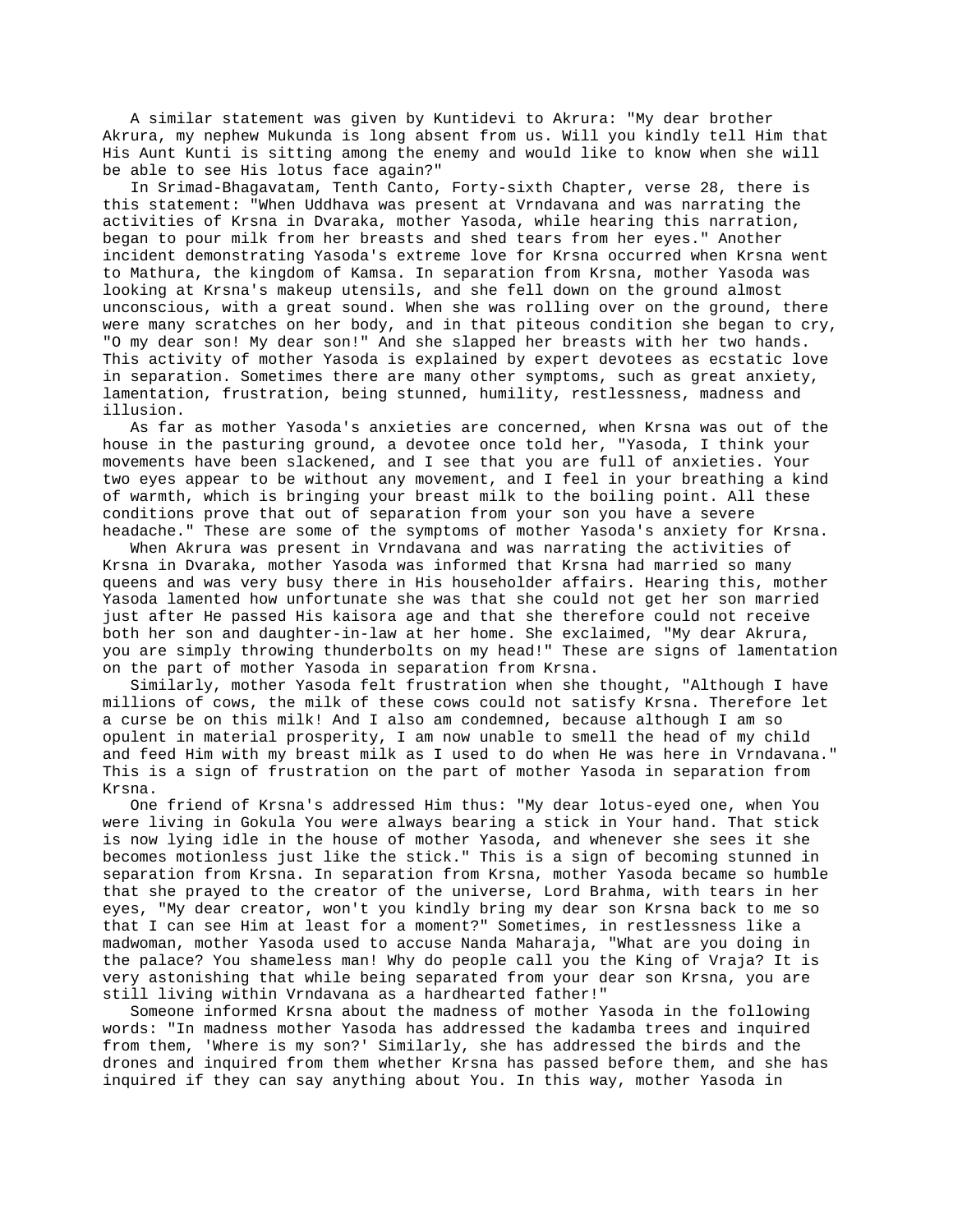illusion was asking everybody about You, and she has been wandering all over Vrndavana." This is madness in separation from Krsna.

 When Nanda Maharaja was accused by mother Yasoda of being "hardhearted," he replied, "My dear Yasoda, why are you becoming so agitated? Kindly look more carefully. Just see, your son Krsna is standing before you! Don't become a madwoman like this. Please keep my home peaceful." And Krsna was informed by some friend that His father Nanda was also in illusion in this way, in separation from Him.

 When all the wives of Vasudeva were present in the arena of Kamsa, they saw the most pleasing bodily features of Krsna, and immediately, out of parental affection, milk began to flow from their breasts, and the lower parts of their saris became wet. This symptom of ecstatic love is an example of the result of fulfillment of desire.

 In the First Canto of Srimad-Bhagavatam, Eleventh Chapter, verse 29, it is stated, "When Krsna entered Dvaraka after finishing the Battle of Kuruksetra, He first of all saw His mother and all His different stepmothers and offered His respectful obeisances unto their feet. The mothers immediately took Krsna upon their laps, and because of their parental affection, there was milk flowing out of their breasts. So their breast milk, mixed with the water of tears, became the first offering to Krsna." This is one of the examples of being satisfied after a great separation.

 There is a similar statement in the Lalita-madhava: "How wonderful it is that Yasoda, the wife of King Nanda, out of her parental affection for Krsna, mixed her tears and the milk from her breasts and thus bathed her dear son Krsna." In Vidagdha-madhava, a devotee addresses Lord Krsna as follows: "My dear Mukunda, just after seeing Your face, which was full with the scent of the lotus flower, mother Yasoda, being attracted by the moonlight of Your face, became so overjoyed in her affection that immediately from the nipples of her waterpotlike breasts, milk began to flow." She was thus constantly engaged in supplying milk to Krsna after wetting the covering cloth over the jug.

 These are some of the signs of parental love for Krsna by His mother, His father and elderly persons. Symptoms of ecstatic love in parental affection are expressed when Krsna is accepted as the son. These constant transcendental emotions for Krsna are called steady ecstasy in parental love.

 Srila Rupa Gosvami states herein that according to some learned scholars, the three kinds of transcendental mellow so far described--namely servitude, fraternity and parental affection--are sometimes mixed. For example, the fraternal feelings of Balarama are mixed with servitude and parental affection. Similarly, King Yudhisthira's attraction for Krsna is also mixed with parental affection and servitude. Similarly, the transcendental mellow of Ugrasena, Krsna's grandfather, is mixed with servitude and parental affection. The affection of all the elderly gopis in Vrndavana is a mixture of parental love, servitude and fraternity. The affection of the sons of Madri--Nakula and Sahadeva--as well as the affection of the sage Narada, is a mixture of friendship and servitude. The affection of Lord Siva, Garuda and Uddhava is a mixture of servitude and fraternity.

#### Chapter Forty-four Devotional Service in Conjugal Love

 A pure devotee's attraction to Krsna in conjugal love is called devotional service in conjugal love. Although such conjugal feelings are not at all material, there is some similarity between this spiritual love and material activities. Therefore, persons who are interested only in material activities are unable to understand this spiritual conjugal love, and these devotional reciprocations appear very mysterious to them. Rupa Gosvami therefore describes conjugal love very briefly.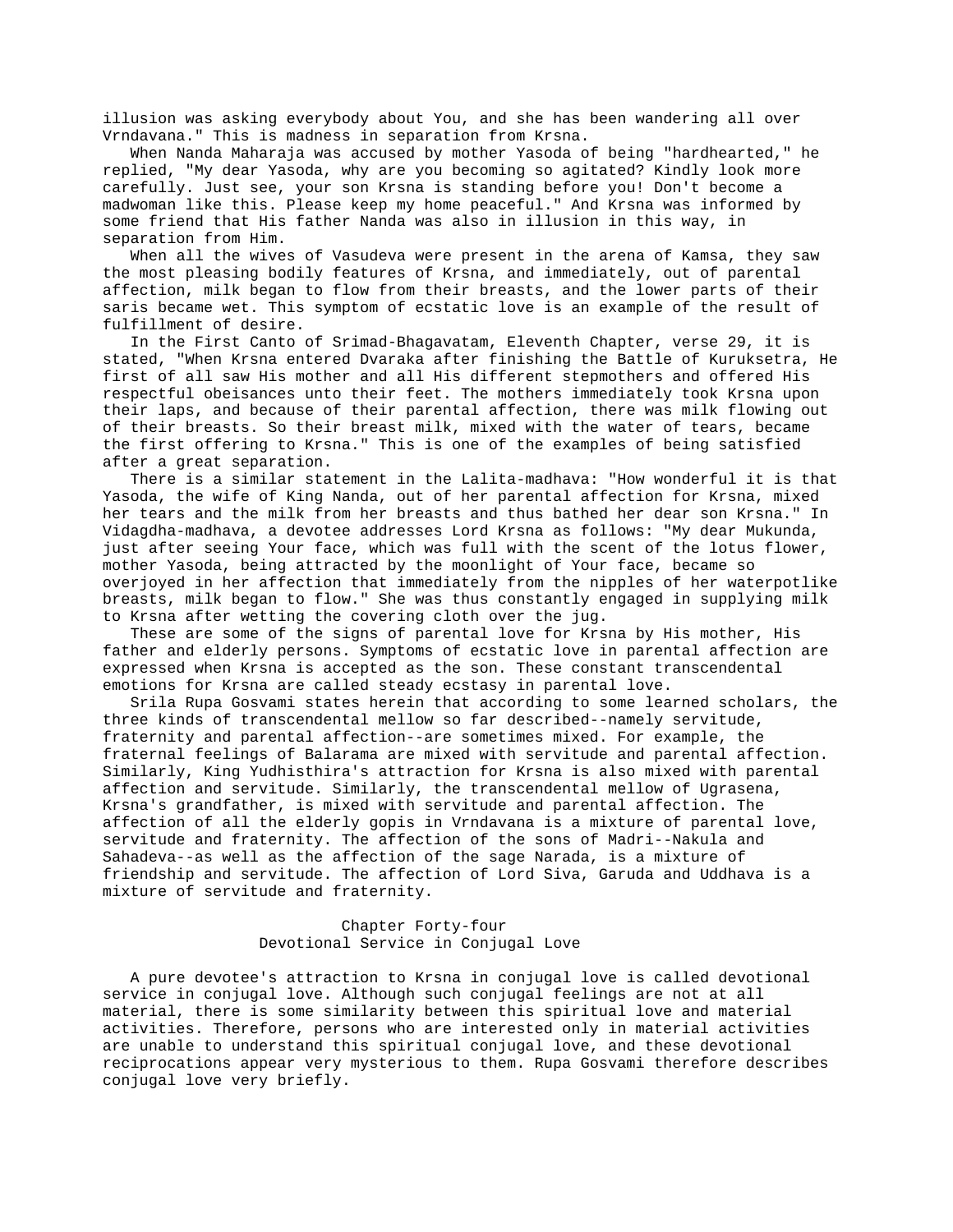The impetuses of conjugal love are Krsna and His very dear consorts, such as Radharani and Her immediate associates. Lord Krsna has no rival; no one is equal to Him, and no one is greater than Him. His beauty is also without any rival, and because He excels all others in the pastimes of conjugal love, He is the original object of all conjugal love.

 In the Gita-govinda, by Jayadeva Gosvami, one gopi tells her friend, "Krsna is the reservoir of all pleasure within this universe. His body is as soft as the lotus flower. And His free behavior with the gopis, which appears exactly like a young boy's attraction to a young girl, is a subject matter of transcendental conjugal love." A pure devotee follows in the footsteps of the gopis and worships the gopis as follows: "Let me offer my respectful obeisances to all the young cowherd girls, whose bodily features are so attractive. Simply by their beautiful attractive features they are worshiping the Supreme Personality of Godhead, Krsna." Out of all the young gopis, Srimati Radharani is the most prominent.

 The beauty of Srimati Radharani is described as follows: "Her eyes defeat the attractive features of the eyes of the cakori bird. When one sees the face of Radharani, he immediately hates the beauty of the moon. Her bodily complexion defeats the beauty of gold. Thus, let us all look upon the transcendental beauty of Srimati Radharani." Krsna's attraction for Radharani is described by Krsna Himself thus: "When I create some joking phrases in order to enjoy the beauty of Radharani, Radharani hears these joking words with great attention; but by Her bodily features and counterwords She neglects Me. And I even possess unlimited pleasure by Her neglect of Me, for She becomes so beautiful that She increases My pleasure one hundred times." A similar statement can be found in Gitagovinda, wherein it is said that when the enemy of Kamsa, Sri Krsna, embraces Srimati Radharani, He immediately becomes entangled in a loving condition and gives up the company of all other gopis.

 In the Padyavali of Rupa Gosvami it is stated that when the gopis hear the sound of Krsna's flute, they immediately forget all rebukes offered by the elderly members of their families. They forget their defamation and the harsh behavior of their husbands. Their only thought is to go out in search of Krsna. When the gopis meet Krsna, the display of their exchanging glances as well as their joking and laughing behavior is called anubhava, or subecstasy in conjugal love.

 In the Lalita-madhava, Rupa Gosvami explains that the movements of Krsna's eyebrows are just like the Yamuna and that the smiling of Radharani is just like the moonshine. When the Yamuna and the moonshine come in contact on the bank of the river, the water tastes just like nectar, and drinking it gives great satisfaction. It is as cooling as piles of snow. Similarly, in the Padyavali, one constant companion of Radharani says, "My dear moon-faced Radharani, Your whole body appears very content, yet there are signs of tears in Your eyes. Your speech is faltering, and Your chest is also heaving. By all these signs I can understand that You must have heard the blowing of Krsna's flute, and as a result of this, Your heart is now melting."

 In the same Padyavali there is the following description, which is taken as a sign of frustration in conjugal love. Srimati Radharani said, "Dear Mr. Cupid, please do not excite Me by throwing your arrows at My body. Dear Mr. Air, please do not arouse Me with the fragrance of flowers. I am now bereft of Krsna's loving attitude, and so, under the circumstances, what is the use of My sustaining this useless body? There is no need for such a body by any living entity." This is a sign of frustration in ecstatic love for Krsna.

 Similarly, in Dana-keli-kaumudi, Srimati Radharani, pointing to Krsna, says, "This clever boy of the forest has the beauty of a bluish lotus flower, and He can attract all the young girls of the universe. Now, after giving Me a taste of His transcendental body, He has enthused Me, and it is more than I can tolerate. I am now feeling like a female elephant who has been enthused by a male elephant!" This is an instance of jubilation in ecstatic love with Krsna.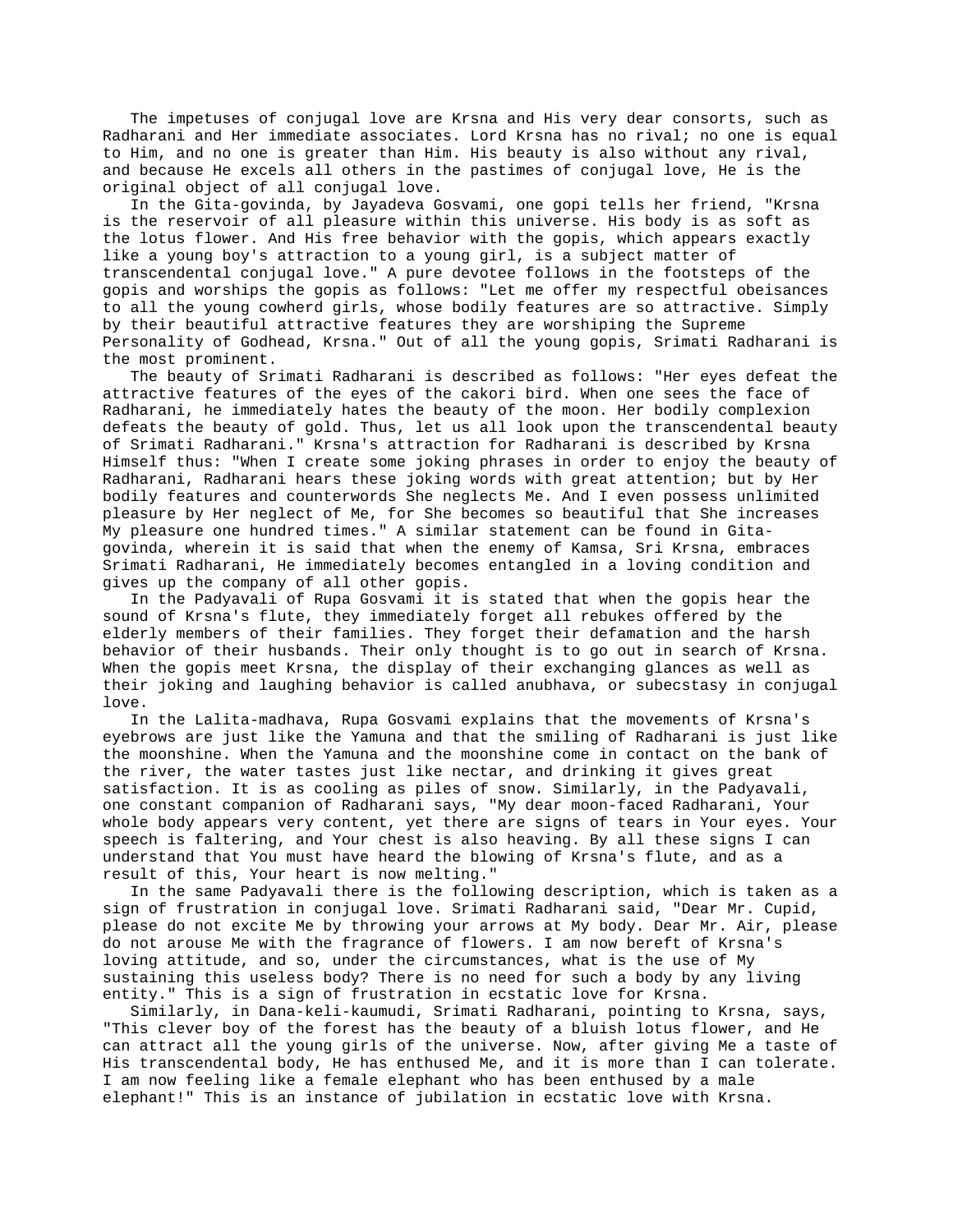The steady ecstasy of conjugal love is the original cause of bodily enjoyment. In the Padyavali this original cause of union is described when Radharani tells one of Her constant companions, "My dear friend, who is this boy whose eyelids, dancing constantly, have increased the beauty of His face and attracted My desire for conjugal love? His ears are decorated with buds of asoka flowers, and He has dressed Himself in yellow robes. By the sound of His flute, this boy has already made Me impatient."

 The conjugal love of Radha-Krsna is never disturbed by any personal consideration. The undisturbed nature of the conjugal love between Radha and Krsna is described thus: "Just a little distance away from Krsna was mother Yasoda, and Krsna was surrounded by all of His friends. In front of His eyes was Candravali, and, at the same time, on a chunk of stone in front of the entrance to Vraja stood the demon known as Vrsasura. But even in such circumstances, when Krsna saw Radharani standing just behind a bush of many creepers, immediately His beautiful eyebrows moved just like lightning toward Her."

 Another instance is described as follows: "On one side of the courtyard the dead body of Sankhasura was lying, surrounded by many jackals. On another side were many learned brahmanas who were all self-controlled. They were offering nice prayers, which were as soothing as the cool breeze in summer. In front of Krsna, Lord Baladeva was standing, causing a cooling effect. But even amid all these different circumstances of soothing and disturbing effects, the lotus flower of ecstatic conjugal love that Krsna felt for Radharani could not wither." This love of Krsna for Radharani is often compared to a blooming lotus; the only difference is that Krsna's love remains ever-increasingly beautiful.

 Conjugal love is divided into two portions: vipralambha, or conjugal love in separation, and sambhoga, or conjugal love in direct contact. Vipralambha, separation, has three subdivisions, known as (1) purvaraga, or preliminary attraction, (2) mana, or seeming anger, and (3) pravasa, or separation by distance.

 When the lover and the beloved have a distinct feeling of not meeting each other, that stage is called purva-raga, or preliminary attraction. In Padyavali Radharani told Her companion, "My dear friend, I was just going to the bank of the Yamuna, and all of a sudden a very nice boy whose complexion is like a dark blue cloud became visible in front of My eyes. He glanced over Me in a way that I cannot describe. But since this has occurred, I am sorry that I can no longer engage My mind in the duties of My household affairs." This is an instance of preliminary attraction for Krsna. In Srimad-Bhagavatam, Tenth Canto, Fifty-third Chapter, verse 2, Krsna told the messenger brahmana who came from Rukmini, "My dear brahmana, just like Rukmini I cannot sleep at night, and My mind is always fixed on her. I know that her brother Rukmi is against Me and that due to his persuasion My marriage with her has been cancelled." This is another instance of preliminary attraction.

 As far as mana, or anger, is concerned, there is the following incident described in Gita-govinda: "When Srimati Radharani saw Krsna enjoying Himself in the company of several other gopis, She became a little jealous because Her special prestige was being dimmed. Therefore, She immediately left the scene and took shelter in a nice flower bush where the black drones were humming. Then, hiding Herself behind the creepers, She began to express Her sorrow to one of Her consorts." This is an instance of a seeming disagreement.

 An example of pravasa, or being out of contact because of living in a distant place, is given in the Padyavali as follows: "Since the auspicious day when Krsna left for Mathura, Srimati Radharani has been pressing Her head on one of Her hands and constantly shedding tears. Her face is always wet now, and therefore there is no chance of Her sleeping even for a moment." When the face becomes wet, the sleeping tendency is immediately removed. So when Radharani was always weeping for Krsna because of His separation, there was no chance of Her getting any sleep for Herself. In the prahlada-samhita Uddhava says, "The Supreme Personality of Godhead, Govinda, panic-stricken due to being pierced by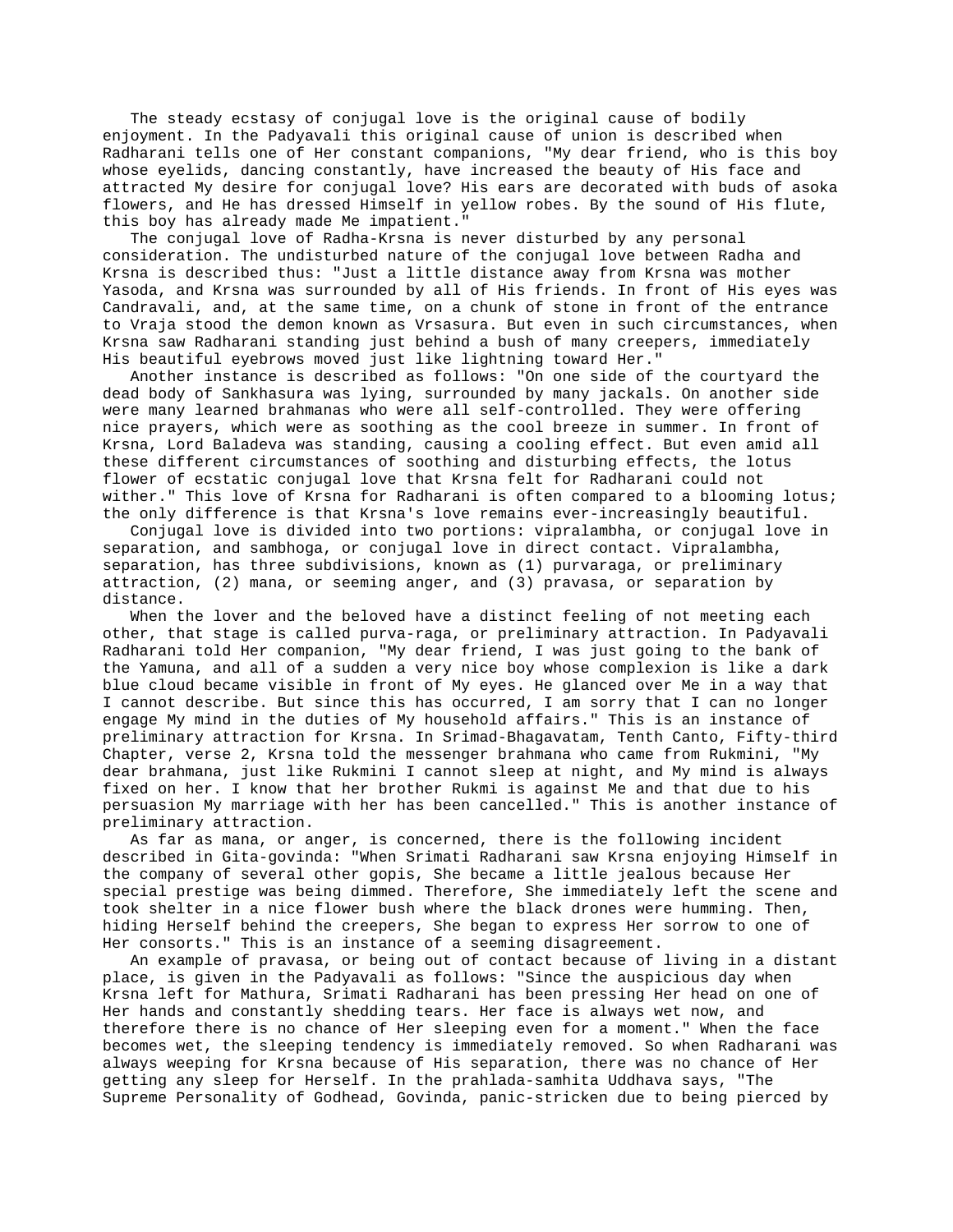the arrows of Cupid, is always thinking of you [the gopis], and He is not even accepting His regular lunch. Nor is He getting any proper rest."

 When the lover and beloved come together and enjoy one another by direct contact, this stage is called sambhoga. There is a statement in Padyavali as follows: "Krsna embraced Srimati Radharani in such an expert manner that He appeared to be celebrating the dancing ceremony of the peacocks."

 Sri Rupa Gosvami thus ends the fifth wave of his Ocean of the Nectar of Devotion. He offers his respectful obeisances to the Supreme Personality of Godhead, who appeared as Gopala, the eternal form of the Lord.

 Thus ends the Bhaktivedanta summary study of the third division of Bhaktirasamrta-sindhu in the matter of the five primary relationships with Krsna.

## Chapter Forty-five Laughing Ecstasy

 In the fourth division of Bhakti-rasamrta-sindhu, Srila Rupa Gosvami has described seven kinds of indirect ecstasies of devotional service, known as laughing, astonishment, chivalry, compassion, anger, dread and ghastliness. In this portion, Srila Rupa Gosvami further describes these ecstasies of devotional feelings, some being compatible and others incompatible with one another. When one kind of ecstatic devotional service overlaps with another in a conflicting way, this state of affairs is called rasabhasa, or a perverted presentation of mellows.

 Expert learned scholars say that laughing is generally found among youngsters or in the combination of old persons and young children. This ecstatic loving laughing is sometimes also found in persons who are very grave by nature. Once an old mendicant approached the door of mother Yasoda's house, and Krsna told Yasoda, "My dear mother, I don't wish to go near this skinny villain. If I go there, he might put Me within his begging bag and take Me away from you!" In this way, the wonderful child, Krsna, began to look at His mother, while the mendicant, who was standing in the door, tried to hide his smiling face, although he could not do so. He immediately expressed his smiling. In this instance, Krsna Himself is the object of laughing affairs.

 Once one of Krsna's friends informed Him, "My dear Krsna, if You will open Your mouth, then I shall give You one nice sugar candy mixed with yogurt." Krsna immediately opened His mouth, but instead of giving Him sugar candy with yogurt, the friend dropped a flower in His mouth. After tasting this flower, Krsna turned His mouth in a disfigured way, and upon seeing this all His friends standing there began to laugh very loudly.

 Once a palmist came to the house of Nanda Maharaja, and Nanda Maharaja asked him, "My dear sage, will you kindly check the hand of my child, Krsna? Tell me how many years He will live and whether He will become the master of thousands of cows." Upon hearing this, the palmist began to smile, and Nanda Maharaja asked him, "My dear sir, why are you laughing, and why are you covering your face?"

 In such a laughing ecstasy of love, Krsna or matters pertaining to Krsna are the cause of the laughter. In such laughing devotional service, there are symptoms of jubilation, laziness, concealed feelings and similar other seemingly disturbing elements.

 According to Srila Rupa Gosvami's calculation, laughter in ecstatic love can be broken down into six divisions. These divisions, according to different degrees of smiling, are called in the Sanskrit language smita, hasita, vihasita, avahasita, apahasita and atihasita. These six classes of smiling can be classified as major and minor. The major division includes smita, hasita and vihasita smiling, and the minor division includes avahasita, apahasita and atihasita smiling.

 When one is smiling but his teeth are not visible, one can distinctly mark a definite change in the eyes and in the cheeks. This is called smita smiling.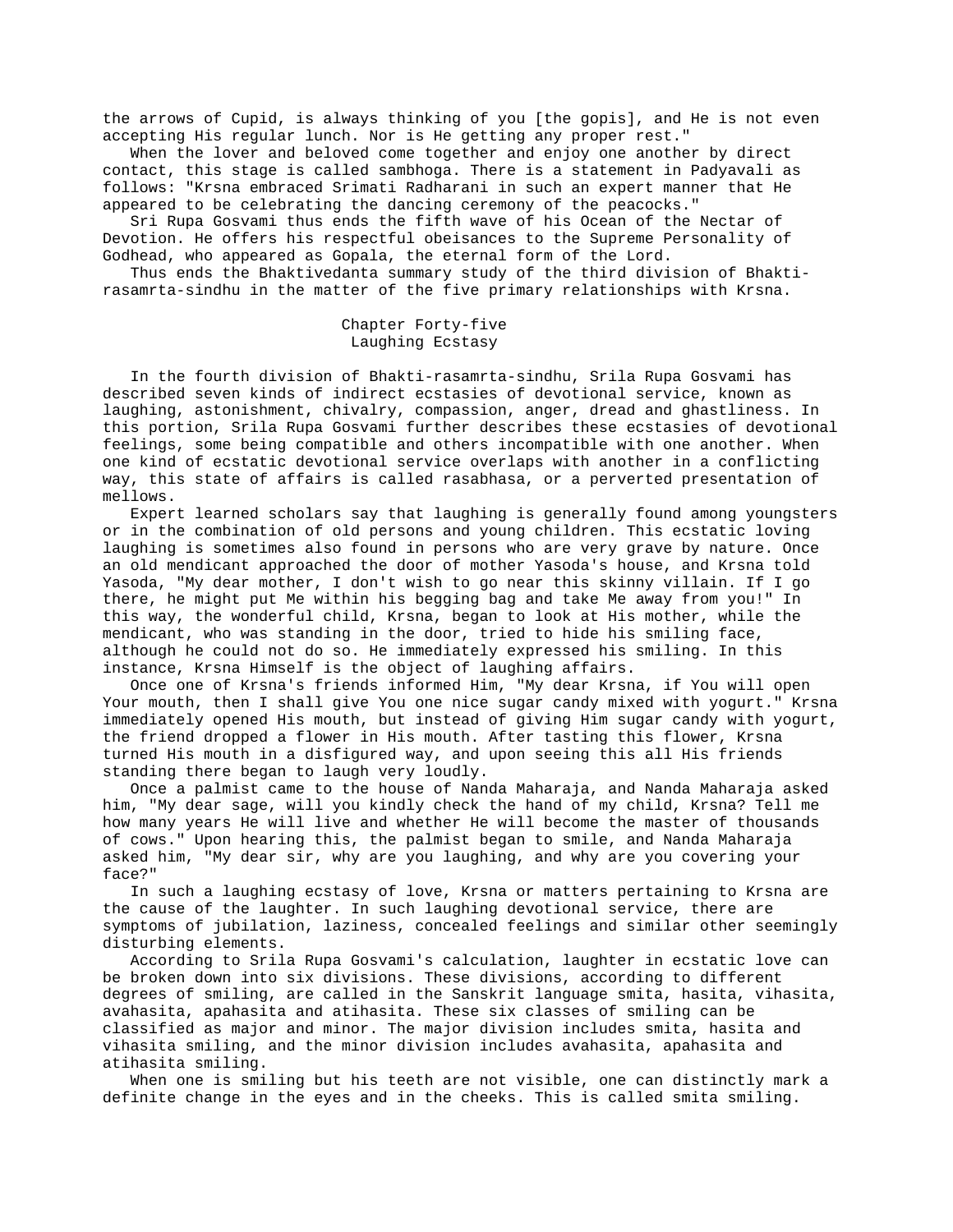Once when Krsna was stealing yogurt, Jarati, the headmistress of the house, could detect His activities, and she was therefore coming very hurriedly to catch Him. At that time, Krsna became very much afraid of Jarati and went to His elder brother, Baladeva. He said, "My dear brother, I have stolen yogurt! Just see--Jarati is coming hurriedly to catch Me!" When Krsna was thus seeking the shelter of Baladeva because He was being chased by Jarati, all the great sages in the heavenly planets began to smile. This smiling is called smita smiling.

 Smiling in which the teeth are slightly visible is called hasita smiling. One day Abhimanyu, the so-called husband of Radharani, was returning home, and at that time he could not see that Krsna was there in his house. Krsna immediately changed His dress to look exactly like Abhimanyu and approached Abhimanyu's mother, Jatila, addressing her thus: "My dear mother, I am your real son Abhimanyu, but just see--Krsna, dressed up like me, is coming before you!" Jatila, the mother of Abhimanyu, immediately believed that Krsna was her own son and thus became very angry at her real son who was coming home. She began to drive away her real son, who was crying, "Mother! Mother! What are you doing?" Seeing this incident, all the girl friends of Radharani, who were present there, began to smile, and a portion of their teeth was visible. This is an instance of hasita smiling.

 When the teeth are distinctly visible in a smile, that is called vihasita. One day when Krsna was engaged in stealing butter and yogurt in the house of Jatila, He assured His friends, "My dear friends, I know that this old lady is now sleeping very profoundly, because she is breathing very deeply. Let us silently steal butter and yogurt without making any disturbance." But the old lady, Jatila, was not sleeping; so she could not contain her smiling, and her teeth immediately became distinctly visible. This is an instance of vihasita smiling.

 In a state of smiling when the nose becomes puffed and the eyes squint, the smiling is called avahasita. Once, early in the morning when Krsna returned home after performing His rasa dance, mother Yasoda looked upon Krsna's face and addressed Him thus: "My dear son, why do Your eyes look like they have been smeared with some oxides? Have You dressed Yourself with the blue garments of Baladeva?" When mother Yasoda was addressing Krsna in that way, a girl friend who was nearby began to smile with a puffed nose and squinting eyes. This is an instance of avahasita smiling. The gopi knew that Krsna had been enjoying the rasa dance and that mother Yasoda could not detect her son's activities or understand how He had become covered with the gopis' makeup. Her smiling was in the avahasita feature.

 When tears from the eyes are added to the smiling and the shoulders are shaking, the smile is called apahasita. When child Krsna was dancing in response to the singing of the old maidservant Jarati, Narada was astonished. The Supreme Personality of Godhead, who controls all the movements of great demigods like Brahma, was now dancing to the indications of an old maidservant. Seeing this fun, Narada also began to dance, and his shoulders trembled, and his eyes moved. Due to his smiling, his teeth also became visible, and on account of the glaring effulgence from his teeth, the clouds in the skies turned silver.

 When a smiling person claps his hands and leaps in the air, the smiling expression changes into atihasita, or overwhelming laughter. An example of atihasita was manifested in the following incident. Krsna once addressed Jarati thus: "My dear good woman, the skin of your face is now slackened, and so your face exactly resembles a monkey's. As such, the King of the monkeys, Balimukha, has selected you as his worthy wife." While Krsna was teasing Jarati in this way, she replied that she was certainly aware of the fact that the King of the monkeys was trying to marry her, but she had already taken shelter of Krsna, the killer of many powerful demons, and therefore she had already decided to marry Krsna instead of the King of the monkeys. On hearing this sarcastic reply by the talkative Jarati, all the cowherd girls present there began to laugh very loudly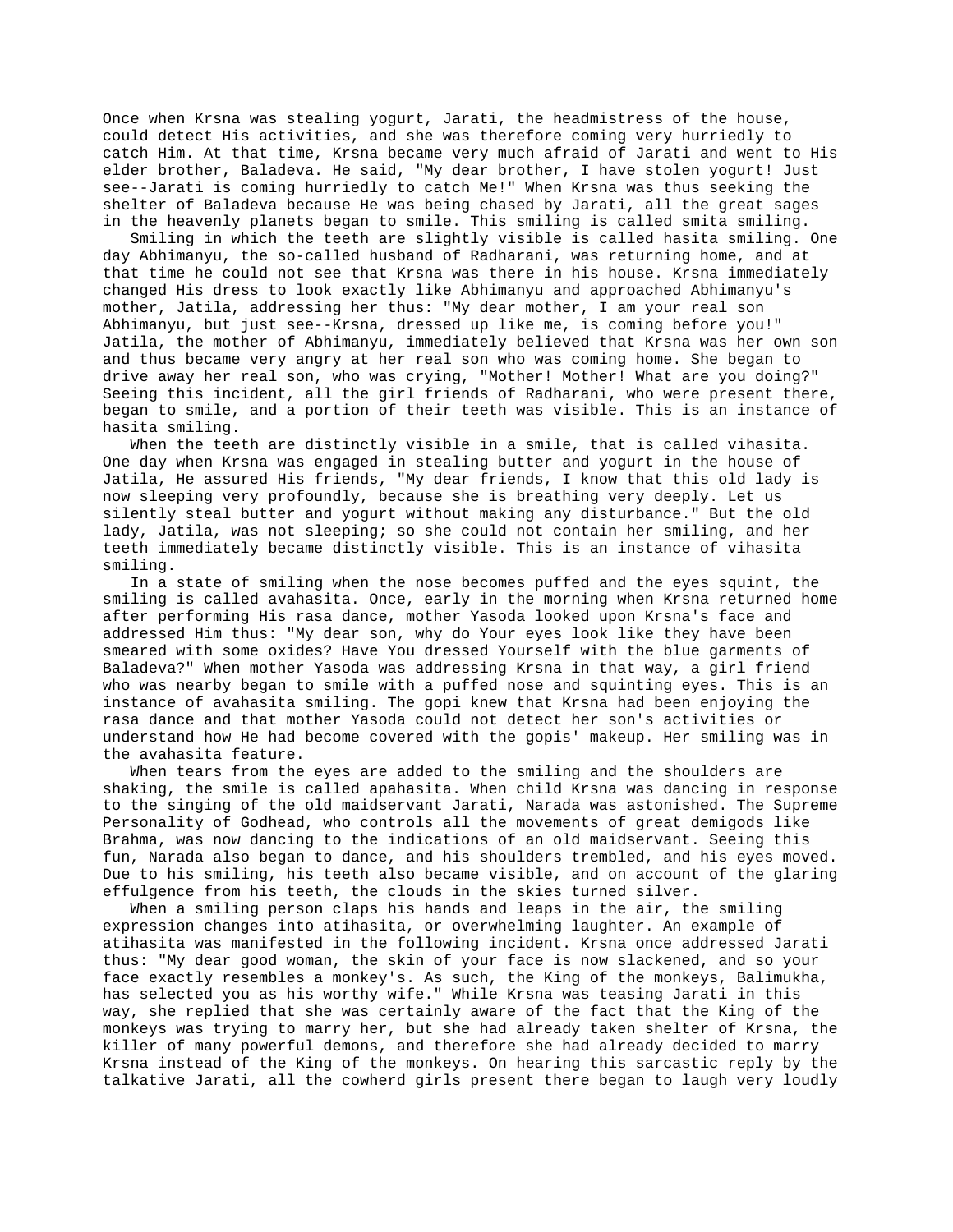and clap their hands. This laughter, accompanied by the clapping of hands, is called atihasita.

 Sometimes there are indirect sarcastic remarks which also create atihasita circumstances. An example of one such remark is a statement which was made by one of the cowherd girls to Kutila, the daughter of Jatila and sister of Abhimanyu, the so-called husband of Radharani. Indirectly Kutila was insulted by the following statement: "My dear Kutila, daughter of Jatila, your breasts are as long as string beans--simply dry and long. Your nose is so gorgeous that it defies the beauty of the noses of frogs. And your eyes are more beautiful than the eyes of dogs. Your lips defy the flaming cinders of fire, and your abdomen is as beautiful as a big drum. Therefore, my dear beautiful Kutila, you are the most beautiful of all the cowherd girls of Vrndavana, and because of your extraordinary beauty, I think you must be beyond the attraction of the sweet blowing of Krsna's flute!"

#### Chapter Forty-six Astonishment and Chivalry

 The ecstasy of astonishment in devotional service is perceived in two ways: directly, by the experience of one's own eyes, and indirectly, by hearing from others.

 When Narada came to see the activities of the Lord at Dvaraka and he saw that Krsna was present within every palace in the same body and was engaged in different activities, he was struck with wonder. This is one of the examples of astonishment in devotional service by direct perception. One of the friends of mother Yasoda said, "Yasoda, just see the fun! On the one hand, there is your child, who is always captivated by sucking the milk from your breast, and on the other hand there is the great Govardhana Hill, which can obstruct the passing of the clouds. But still, just see how wonderful it is that this great Govardhana Hill is resting on the finger of your child's left hand, just as though it were a toy. Is this not very mysterious?" This statement is another example of astonishment in devotional service by direct perception.

 An instance of astonishment in devotional service by indirect perception occurred when Maharaja Pariksit heard from Sukadeva Gosvami about Krsna's killing Narakasura, who had been fighting Krsna with eleven aksauhini divisions of soldiers. Each division of aksauhini soldiers contained several thousand elephants, several thousand horses and chariots and several hundreds of thousands of infantry soldiers. Narakasura possessed eleven such divisions, and all of them were throwing arrows toward Krsna, but Krsna killed them all, simply by throwing three arrows from His side. When Maharaja Pariksit heard of this wonderful victory, he immediately rubbed the tears from his eyes and became overwhelmed with joy. This instance is an example of astonishment in devotional service by indirect perception through aural reception.

 There is another example of indirect astonishment. Trying to test Krsna to see if He were truly the Supreme Personality of Godhead, Lord Brahma stole all the cowherd boys and cows from Him. But after a few seconds, he saw that Krsna was still present with all the cows, calves and cowherd boys, exactly in the same way as before. When Lord Brahma described this incident to his associates on the Satyaloka planet, they all became astonished. Brahma told them that after taking away all the boys, he saw Krsna again playing with the same boys in the same fashion. Their bodily complexion was blackish, almost like Krsna's, and they all had four arms. The same calves and cows were still present there, in the same original fashion. Even while describing this incident, Brahma became almost overwhelmed. "And the most astonishing thing," he added, "was that many other Brahmas from many different universes had also come there to worship Krsna and His associates."

 Similarly, when there was a forest fire in the Bhandiravana, Krsna instructed His friends to close their eyes tightly, and they all did this. Then when Krsna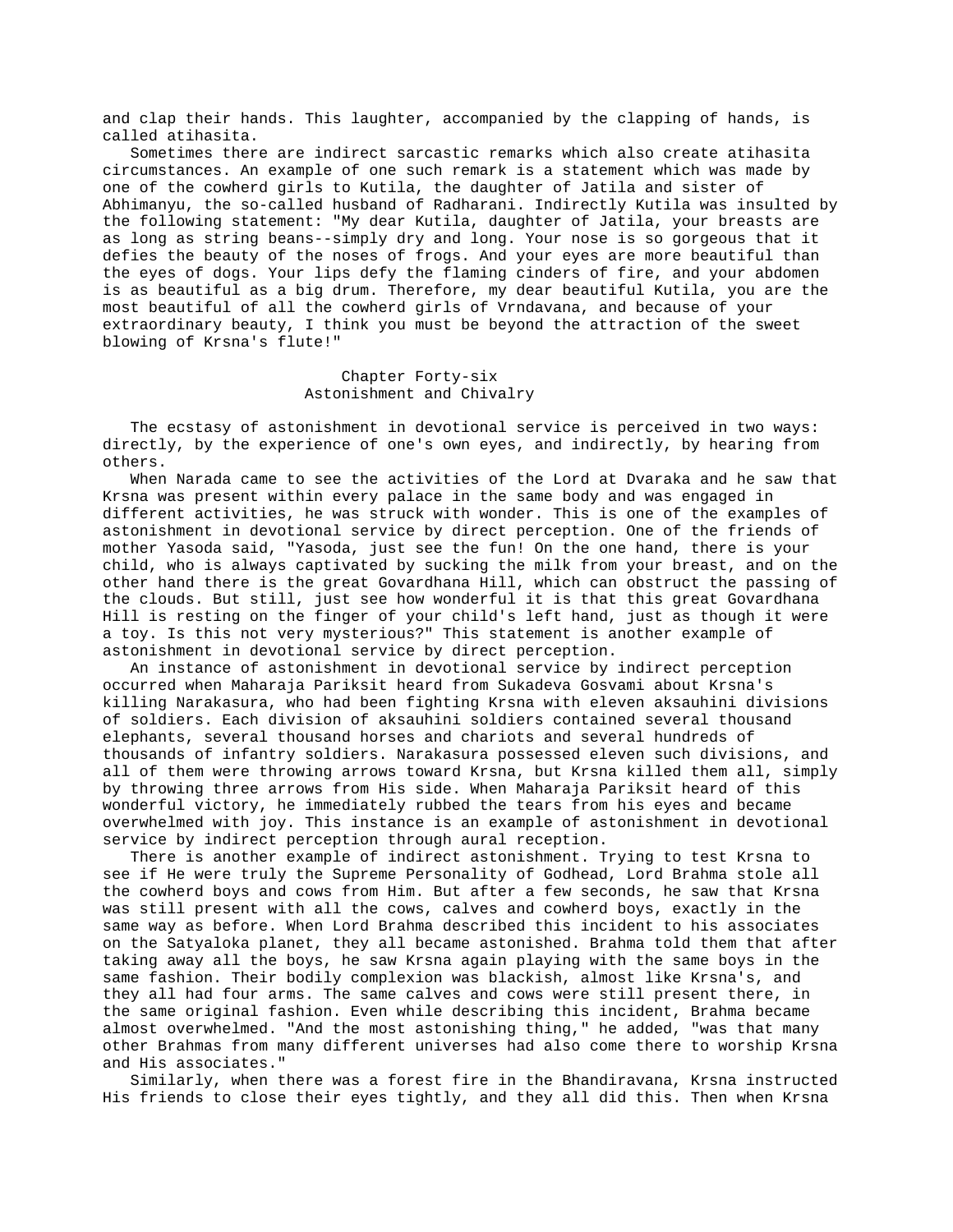had extinguished the fire, the cowherd boys opened their eyes and saw that they had been relieved from the danger and that their cows and calves were all safe. They began to perceive the wonder of the situation simply by guessing how Krsna had saved them. This is another instance of indirect perception causing astonishment in devotional service.

 The activities of a person, even if they are not very extraordinary, create an impression of wonder in the heart and mind of the person's friends. But even very wonderful activities performed by a person who is not one's friend will not create any impression. It is because of love that one's wonderful activities create an impression in the mind.

#### Chivalry

 When on account of love and devotional service for the Lord there is special valorous enthusiasm, the resultant activities are called chivalrous. These chivalrous activities can be manifested in the acts of mock-fighting, giving charity, showing mercy and executing religious principles. By performing chivalrous activities in fighting, one is called yuddha-vira. By charitable activities one is called dana-vira. By showing extraordinary mercy one is called daya-vira. And when one is munificent in executing religious rites, he is called dharma-vira. In all such different chivalrous activities, Krsna is the object.

 When a friend wants to satisfy Krsna by performing some chivalrous activities, the friend becomes the challenger, and Krsna Himself becomes the opponent; or else Krsna may give audience to the fighting, and by His desire another friend becomes the opponent. A friend once challenged Krsna thus: "My dear Madhava, You are very restless because You think that no one can defeat You. But if You do not flee from here, then I shall show You how I can defeat You. And my friends will be very satisfied to see this!"

 Krsna and Sridama were very intimate friends, yet Sridama, out of anger with Krsna, challenged Him. When both of them began to fight, all the friends on the bank of the Yamuna enjoyed the wonderful fighting of the two friends. They prepared some arrows for mock-fighting, and Krsna began to throw his arrows at Sridama. Sridama began to block these arrows by whirling his pole, and by Sridama's chivalrous activities, Krsna became very satisfied. Such mock-fighting generally takes place among chivalrous persons and creates wonderful excitement for all viewers.

 There is a statement in the Hari-vamsa that sometimes Arjuna and Krsna fought in the presence of Kunti, and Arjuna would be defeated by Krsna.

 In such chivalrous fighting between friends, there is sometimes bragging, complacence, pride, power, taking to weapons, challenging and standing as an opponent. All of these symptoms become impetuses to chivalrous devotional service.

 One friend challenged Krsna thus: "My dear friend Damodara, You are an expert only in eating. You have defeated Subala only because he is weak and You adopted cheating means. Don't advertise Yourself to be a great fighter by such action. You have advertised Yourself as a serpent, and I am the peacock who will now defeat You." The peacock is the ablest enemy of the serpent.

 In such fighting between friends, when the self-advertisement becomes personal, learned scholars say that it is subecstasy. When there is a roaring challenge, certain kinds of movement for fighting, enthusiasm, no weapons, and assurance given to frightened witnesses--all these chivalrous activities are called subecstasy.

 One friend addressed Krsna in this manner: "My dear Madhusudana, You know my strength, yet You are encouraging Bhadrasena, and not me, to challenge mighty Baladeva. By this action You are simply insulting me, because my arms are as strong as the bolts of the gate!"

 A devotee once said, "My dear Lord Krsna, may Your challenger Sridama become glorious for his chivalrous activities, such as vibrating like a thundercloud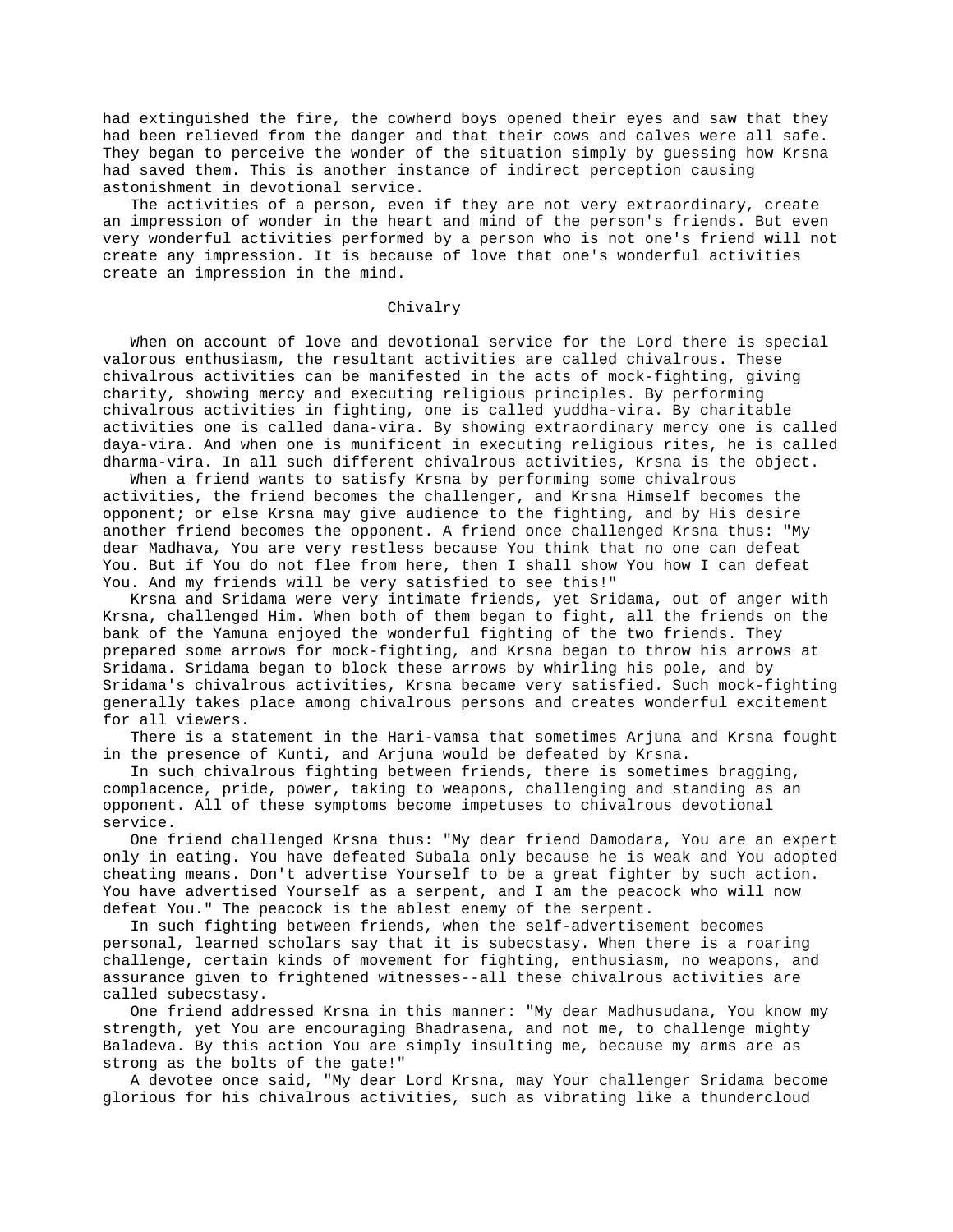and roaring like a lion. May all glories go to Sridama's chivalrous activities!" Chivalrous activities in the matter of fighting, charity, mercy and execution of religious rituals are called constitutional, whereas expressions of pride, emotion, endurance, kindness, determination, jubilation, enthusiasm, jealousy and remembrance are called unconstitutional. When Stoka-krsna, one of the many friends of Krsna, was fighting with Him, his father chastised him for fighting with Krsna, who was the life and soul of all residents of Vrndavana. Upon hearing these chastisements, Stoka-krsna stopped his fighting. But Krsna continued to challenge him, and thus, in order to meet the challenge, Stokakrsna took his pole and began to display his dexterity by whirling it.

 Once Sridama challenged Bhadrasena and said to him, "My dear friend, you needn't be afraid of me yet. I shall first of all defeat our brother Balarama, then I shall beat Krsna, and then I shall come to you." Bhadrasena therefore left the party of Balarama and joined Krsna, and he agitated his friends as much as the Mandara Hill had agitated the whole ocean. By his roaring sounds he deafened all his friends, and he inspired Krsna with his chivalrous activities.

 Once Krsna challenged all His friends and said, "My dear friends, just see--I am jumping with great chivalrous prowess. Please do not flee away." Upon hearing these challenging words, a friend named Varuthapa counterchallenged the Lord and struggled against Him.

 One of the friends once remarked, "Sudama is trying his best to see Damodara defeated, and I think that if our powerful Subala joins him, they will be a very beautiful combination, like a valuable jewel bedecked with gold."

 In these chivalrous activities, only Krsna's friends can be the opponents. Krsna's enemies can never actually be His opponents. Therefore, this challenging by Krsna's friends is called devotional service in chivalrous activities.

 Dana-vira, or chivalry in giving charity, may be divided into two parts: munificence and renunciation. A person who can sacrifice everything for the satisfaction of Krsna is called munificent. When a person desires to make a sacrifice because of seeing Krsna, Krsna is called the impetus of the munificent activity. When Krsna appeared as the son of Nanda Maharaja, in clear consciousness Nanda Maharaja desired all auspiciousness for his son and thus began to give valuable cows in charity to all the brahmanas. The brahmanas were so satisfied by this charitable action that they were obliged to say that the charity of Nanda Maharaja had excelled the charity of such past kings as Maharaja Prthu and Nrga.

 When a person knows the glories of the Lord completely and is prepared to sacrifice everything for the Lord, he is called sampradanaka, or one who gives everything in charity for the sake of Krsna.

 When Maharaja Yudhisthira went with Krsna in the arena of the Rajasuya sacrifice, in his imagination he began to anoint the body of Krsna with pulp of sandalwood, he decorated Krsna with a garland hanging down to His knees, he gave Krsna garments all embroidered with gold, he gave Krsna ornaments all bedecked with valuable jewels, and he gave Krsna many fully decorated elephants, chariots and horses. He further wished to give Krsna in charity his kingdom, his family and his personal self also. After so desiring, when there was nothing actually to give in charity, Maharaja Yudhisthira became very perturbed and anxious.

 Similarly, Maharaja Bali once told his priest, Sukracarya, "My dear sage, you are fully expert in knowledge of the Vedas, and as such you worship the Supreme Personality of Godhead, Visnu, by Vedic rituals. As far as this brahmana dwarf [the incarnation Vamanadeva] is concerned, if He is Lord Visnu, a simple brahmana or even my enemy, I have decided to give to Him in charity all the land He has asked for." Maharaja Bali was so fortunate that the Lord extended before him His hand, which was reddish from touching the breast of the goddess of fortune, who is always smeared with red kumkum powder. In other words, although the Personality of Godhead is so great that the goddess of fortune is always under His command for enjoyment, He still extended His hands to take charity from Maharaja Bali.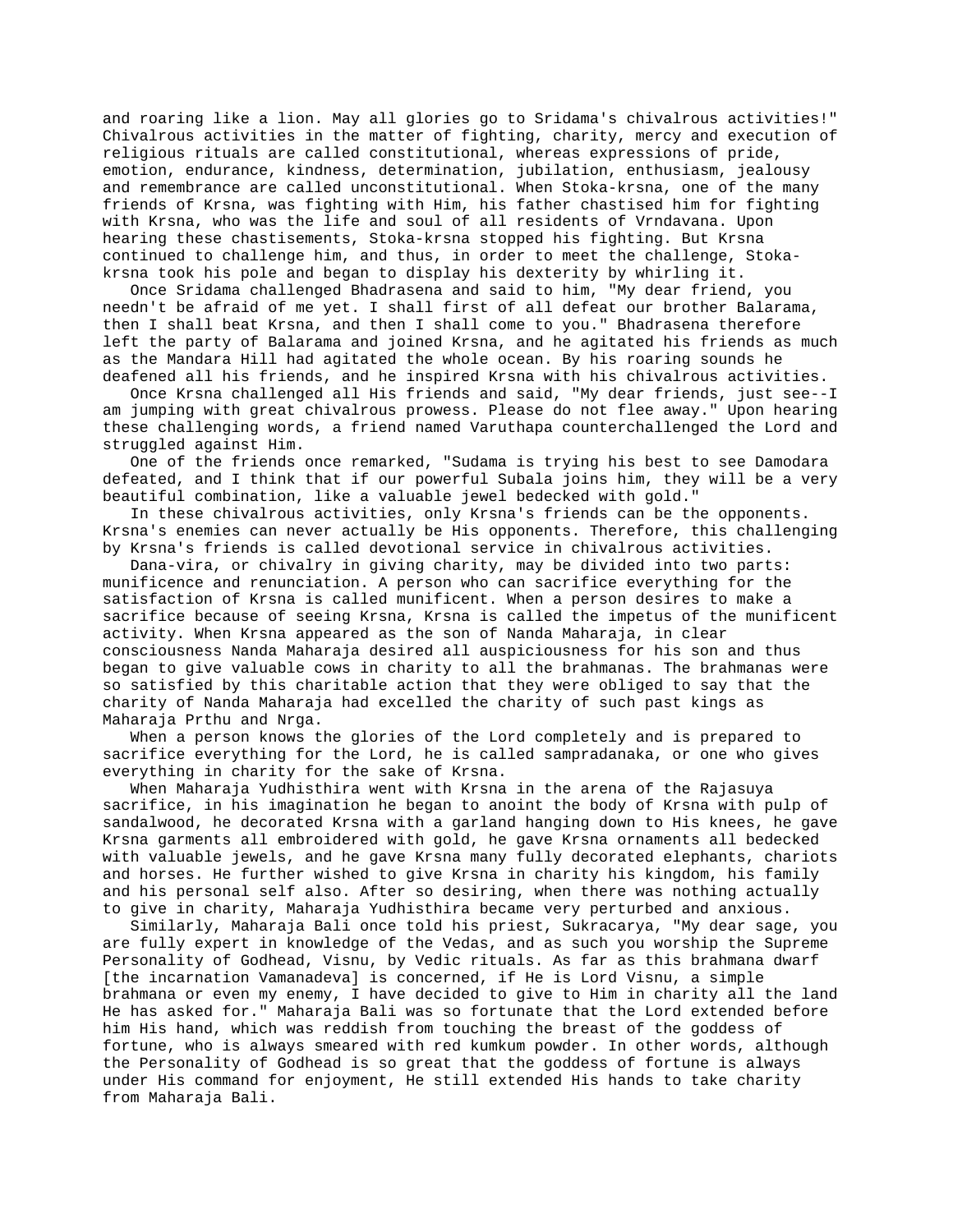A person who wants to give everything in charity to Krsna but does not want anything in return is considered the real renouncer. Thus, a devotee will refuse to accept any kind of liberation, even if it is offered by the Lord. Real love of Krsna becomes manifested when Krsna becomes the recipient of charity and the devotee becomes the giver.

 In the Hari-bhakti-sudhadaya there is another example, forwarded by Maharaja Dhruva. He says there, "My dear Lord, I have practiced austerities and penances because I was desiring to receive something from You, but in exchange You have allowed me to see You, who are never visible even to the great sages and saintly persons. I had been searching out some pieces of broken glass, but instead I have found the most valuable jewel. I am therefore fully satisfied, my Lord. I do not wish to ask anything more from Your Lordship."

 A similar statement is to be found in the Third Canto of Srimad-Bhagavatam, Fifteenth Chapter, verse 48. The four sages headed by Sanaka Muni addressed the Lord as follows: "Dear Supreme Personality of Godhead, Your reputation is very attractive and free from all material contamination. Therefore You are worthy of being glorified and are actually the reservoir of all places of pilgrimage. Auspicious persons who are fortunate enough to be engaged in glorifying Your attributes and who actually know what Your transcendental position is do not even care to accept liberation offered by You. Because they are so transcendentally enriched, they do not care to accept even the post of Indra, the heavenly King. They know that the post of the King of heaven is also fearful, whereas for those who are engaged in glorifying Your transcendental qualities there is only joyfulness and freedom from all danger. As such, why should persons with this knowledge be attracted by a post in the heavenly kingdom?"

 One devotee has described his feelings about the charity exhibited by King Mayuradhvaja: "I am faltering even to speak about the activities of Maharaja Mayuradhvaja, to whom I offer my respectful obeisances." Mayuradhvaja was very intelligent, and he could understand why Krsna came to him once, in the garb of a brahmana. Krsna demanded from him half of his body, to be sawed off by his wife and son, and King Mayuradhvaja agreed to this proposal. On account of his intense feeling of devotional service, King Mayuradhvaja was always thinking of Krsna, and when he understood that Krsna had come in the garb of a brahmana, he did not hesitate to part with half of his body. This sacrifice of Maharaja Mayuradhvaja for Krsna's sake is unique in the world, and we should offer our all-respectful obeisances to him. He had full knowledge of the Supreme Personality of Godhead in the garb of a brahmana, and he is known as the perfect dana-vira, or renouncer.

 Any person who is always ready to satisfy Krsna and who is always dexterous in executing devotional service is called dharma-vira, or chivalrous in executing religious rituals. Only advanced devotees performing religious ritualistic performances can come to this stage of dharma-vira. Dharma-viras are produced after going through the authoritative scriptures, following moral principles, being faithful and tolerant and controlling the senses. Persons who execute religious rituals for the satisfaction of Krsna are steady in devotional service, whereas persons who execute religious rituals without intending to please Krsna are only called pious.

 The best example of a dharma-vira is Maharaja Yudhisthira. A devotee once told Krsna, "My dear Krsna, O killer of all demons, Maharaja Yudhisthira, the eldest son of Maharaja Pandu, has performed all kinds of sacrifices just to please You. He has always invited the heavenly King, Indra, to take part in the yajnas [sacrifices]. Because King Indra was thus absent so often from Sacidevi, she had to pass much of her time pining over Indra's absence, with her cheeks upon her hands."

 The performance of different yajnas for the demigods is considered to be worship of the limbs of the Supreme Lord. The demigods are considered to be different parts of the universal body of the Lord, and therefore the ultimate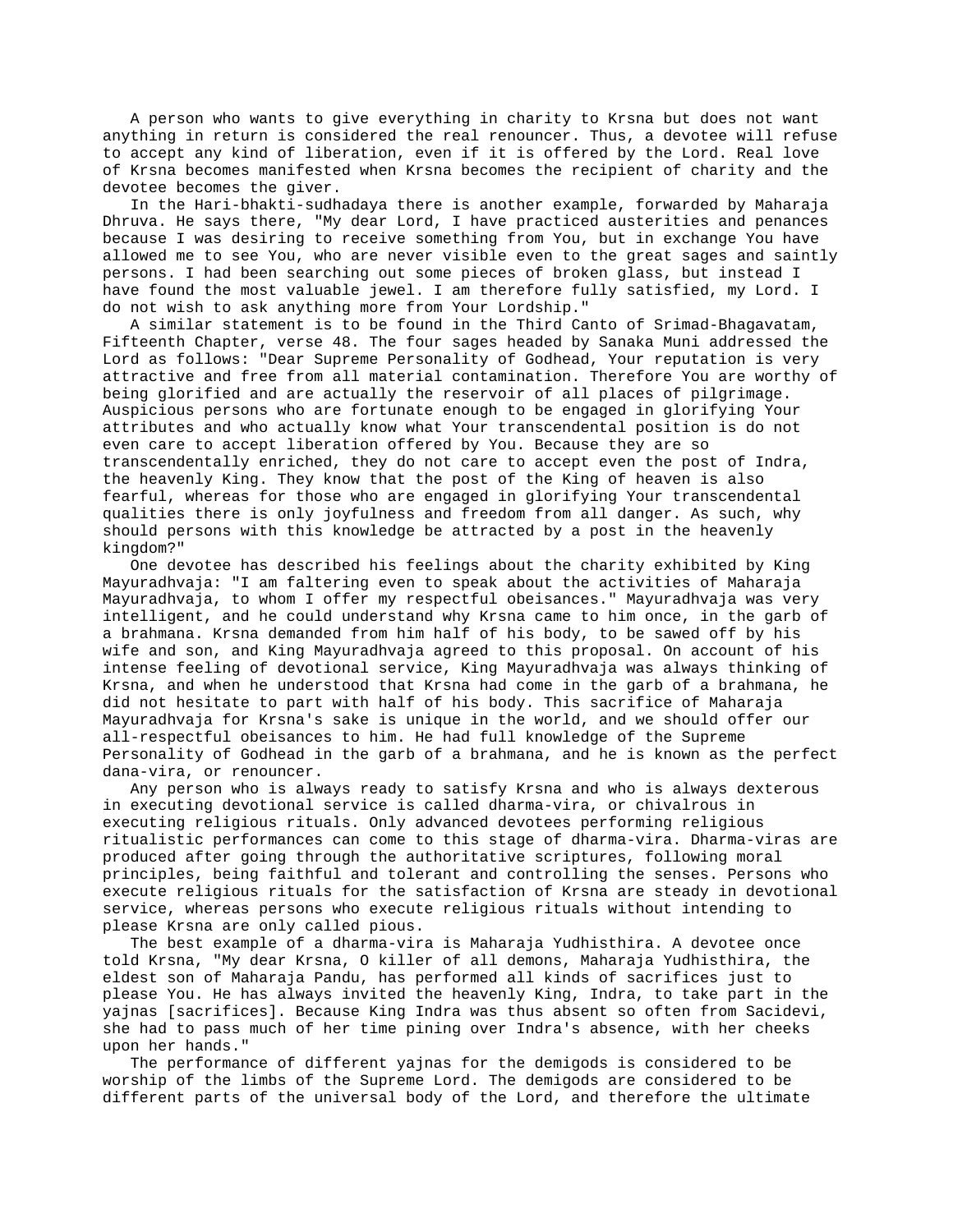purpose in worshiping them is to please the Lord by partially worshiping His different limbs. Maharaja Yudhisthira had no such material desire; he executed all sacrifices under the direction of Krsna, and not to take any personal advantage from them. He desired only to please Krsna and was therefore called the best of the devotees. He was always merged in the ocean of loving service.

## Chapter Forty-seven Compassion and Anger

 When the ecstasy of devotional service produces some kind of lamentation in connection with Krsna, it is called devotional service in compassion. The impetuses for this devotional service are Krsna's transcendental quality, form and activities. In this ecstasy of devotional service there are sometimes symptoms like regret, heavy breathing, crying, falling on the ground and beating upon one's chest. Sometimes symptoms like laziness, frustration, defamation, humility, anxiety, moroseness, eagerness, restlessness, madness, death, forgetfulness, disease and illusion are also visible. When in the heart of a devotee there is expectation of some mishap to Krsna it is called devotional service in bereavement. Such bereavement is another symptom of this devotional service in compassion.

 In Srimad-Bhagavatam, Tenth Canto, Sixteenth Chapter, verse 10, there is the following description. When Krsna was chastising the Kaliya-naga in the Yamuna, the big snake wrapped his coils all over Krsna's body, and upon seeing Krsna in this situation, all His dear cowherd friends became greatly disturbed. Out of bereavement, distress and fear, they became bewildered and began to fall on the ground. Because the cowherd boys were under the illusion that Krsna could be in some mishap, their symptoms are not at all astonishing; they had dedicated their friendship, their possessions, their desires and their very selves to Krsna.

 When Krsna entered the Yamuna River, which had become very poisonous from the presence of Kaliya, mother Yasoda feared all kinds of mishaps, and she was breathing hotly. Tears from her eyes were soaking her clothes, and she was almost collapsing.

 Similarly, when the Sankhasura demon was attacking Krsna's queens one after another, Lord Baladeva became more and more bluish.

 In the Hamsaduta, the following incident is described. The gopis requested Hamsaduta to search after the marks of Krsna's lotus feet and to accept them as Lord Brahma had accepted them on his helmet after he had stolen all Krsna's cowherd boys. Regretting his challenge to Krsna, Lord Brahma had bowed down before the Lord, and his helmet became marked with the footprints of Krsna. The gopis reminded Hamsaduta that sometimes even the great sage Narada becomes very ecstatic by seeing these footprints, and sometimes great liberated sages also aspire to see them. "You should therefore seek very enthusiastically to find the footprints of Krsna," they urged. This is another instance of devotional service in compassion.

 There is an instance when Sahadeva, the younger brother of Nakula, became greatly gladdened at seeing the effulgent glowing of Krsna's footprints. He began to cry and call out, "Mother Madri! Where are you now? Father Pandu! Where are you now? I am very sorry that you are not here to see these footprints of Krsna!" This is another instance of devotional service in compassion.

 In devotional service without strong attraction to the Lord, there may sometimes be smiling and other symptoms, but never the stress or lamentation that are symptoms of devotional service in compassion. The basic principle of this compassion is always ecstatic love. The apprehension of some mishap to Krsna or to His beloved queens, as exhibited by Baladeva and Yudhisthira, has been explained above. This apprehension is due not exactly to their ignorance of the inconceivable potencies of Krsna but to their intense love for Him. This kind of apprehension of some mishap to Krsna first of all becomes manifested as an object of lamentation, but gradually it develops into such compassionate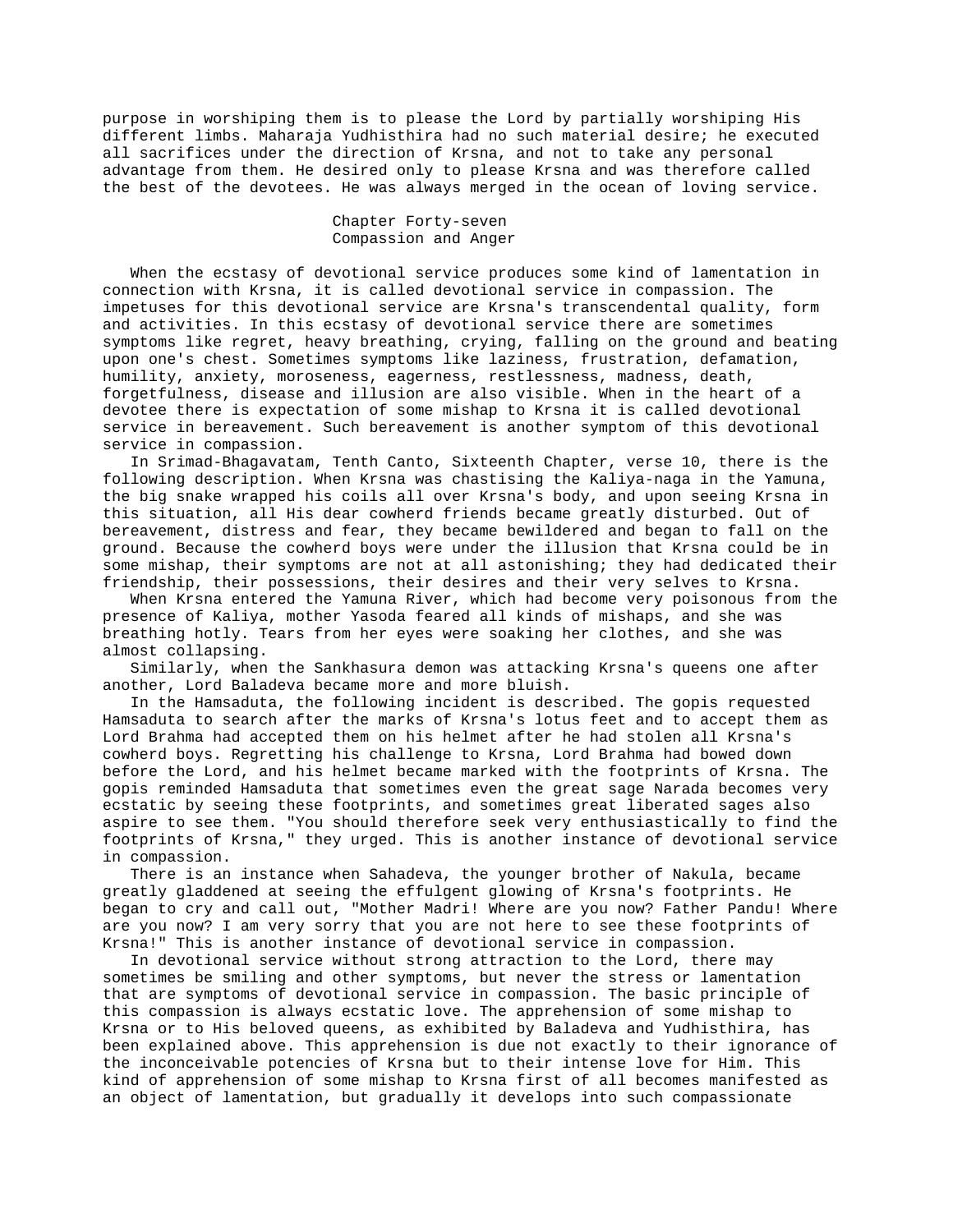loving ecstasy that it turns to another channel and gives transcendental pleasure.

## Anger

 In ecstatic loving service to Krsna in anger, Krsna is always the object. In Vidagdha-madhava, Second Act, verse 37, Lalita-gopi expressed her anger, which was caused by Krsna, when she addressed Srimati Radharani thus: "My dear friend, my inner desires have been polluted. Therefore I shall go to the place of Yamaraja. But I am sorry to see that Krsna has still not given up His smiling over cheating You. I do not know how You could repose all Your loving propensities upon this lusty young boy from the neighborhood of the cowherds."

 After seeing Krsna, Jarati sometimes said, "O You thief of young girls' properties! I can distinctly see the covering garment of my daughter-in-law on Your person." Then she cried very loudly, addressing all the residents of Vrndavana to inform them that this son of King Nanda was setting fire to the household life of her daughter-in-law.

 Similar ecstatic love for Krsna in anger was expressed by Rohini-devi when she heard the roaring sound of the two falling arjuna trees to which Krsna had been tied. The whole neighborhood proceeded immediately toward the place where the accident had taken place, and Rohini-devi took the opportunity to rebuke mother Yasoda as follows: "You may be very expert in giving lessons to your son by binding Him with rope, but don't you look to see if your son is in a dangerous spot? The trees are falling on the ground, and He is simply loitering there!" This expression of Rohini-devi's anger toward Yasoda is an example of ecstatic love in anger caused by Krsna.

 Once, while Krsna was in the pasturing ground with His cowherd boys, His friends requested Him to go to the Talavana forest, where Gardabhasura, a disturbing demon in the shape of an ass, resided. The friends of Krsna wanted to eat the fruit from the forest trees, but they could not go because of fear of the demon. Thus they requested Krsna to go there and kill Gardabhasura. After Krsna did this, they all returned home, and their report of the day's activity perturbed mother Yasoda because Krsna had been sent alone into such danger in the Talavana forest. Thus she looked upon the boys with anger.

 There is another instance of anger on the part of a friend of Radharani's. When Radharani was dissatisfied with the behavior of Krsna and had stopped talking with Him, Krsna was very sorry for Radharani's great dissatisfaction, and in order to beg forgiveness, He fell down at Her lotus feet. But even after this, Radharani was not satisfied, and She did not talk with Krsna. At that time, one of Her friends chastised Her in the following words: "My dear friend, You are allowing Yourself to be churned by the rod of dissatisfaction, so what can I say unto You? The only advice I can give You is that You had better leave this scene immediately, because Your misbehavior is giving me too much pain. I cannot bear to see Your behavior, because even though Krsna's peacock feather has touched Your feet, You still appear to be red-faced."

 The above attitudes of dissatisfaction and anger in devotional service are called irsyu.

 When Akrura was leaving Vrndavana, some of the elderly gopis rebuked him as follows: "O son of Gandini, your cruelty is defaming the dynasty of King Yadu. You are taking Krsna away, keeping us in such a pitiable condition without Him. Now, even before you have left, the life air of all the gopis has practically disappeared."

 When Krsna was insulted by Sisupala in the assembly of the Rajasuya yajna convened by Maharaja Yudhisthira, there was a great turmoil among the Pandavas and Kurus, involving grandfather Bhisma. At that time Nakula said with great anger, "Krsna is the Supreme Personality of Godhead, and the nails of His toes are beautified by the light emanating from the jeweled helmets of the authorities of the Vedas. If He is derided by anyone, I declare herewith as a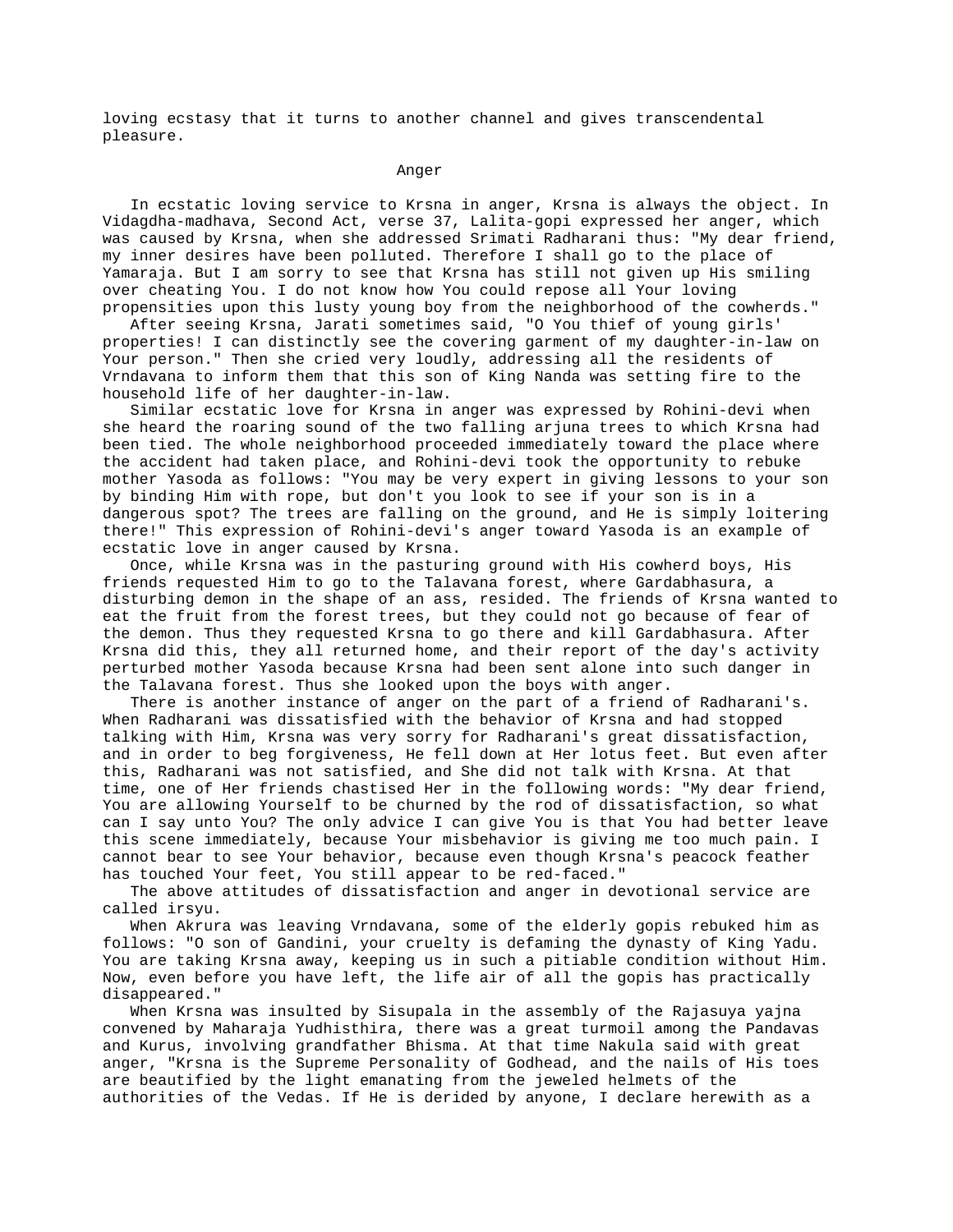Pandava that I will kick his helmet with my left foot and I will strike him with my arrows, which are as good as yama-danda, the scepter of Yamaraja!" This is an instance of ecstatic love for Krsna in anger.

 In such a transcendental angry mood sometimes sarcastic remarks, unfavorable glances and insulting words are exhibited. Sometimes there are other symptoms, like rubbing of the two hands, clacking of the teeth, clamping of the lips, moving of the eyebrows, scratching of the arms, lowering of the head, rapid breathing, uttering of strong words, nodding of the head, yellowishness at the corners of the eyes, and trembling lips. Sometimes the eyes turn red, and sometimes they fade. And there are sometimes chastisement and silence. All these symptoms of anger may be divided into two parts: constitutional and unconstitutional, or permanent and temporary symptoms. Sometimes great emotion, bewilderment, pride, frustration, illusion, impotence, jealousy, dexterity, negligence and signs of hard labor are also manifest as unconstitutional symptoms.

 In all these humors of ecstatic love, the feeling of anger is accepted as the steady factor.

 When Jarasandha angrily attacked the city of Mathura, he looked at Krsna with sarcastic glances. At that time Baladeva took up His plow weapon and gazed upon Jarasandha with colored eyes.

 There is a statement in the Vidagdha-madhava wherein Srimati Radharani, in an angry mood, addressed Her mother, Paurnamasi, after she had accused Radharani of going to Krsna. "My dear mother," Radha declared, "what can I say to you? Krsna is so cruel that He often attacks Me on the street, and if I want to cry out very loudly, this boy with a peacock feather on His head immediately covers My face so that I cannot cry. And if I want to go away from the scene because I am afraid of Him, He will immediately spread His arms to block My path. If I piteously fall down at His feet, then this enemy of the Madhu demon, in an angry mood, bites My face! Mother, just try to understand My situation, and don't be unnecessarily angry with Me. Instead, please tell Me how I can save Myself from these terrible attacks of Krsna!"

 Sometimes among contemporary personalities there are signs of ecstasy in anger because of love for Krsna. An example of such anger was exhibited in a quarrel between Jatila and Mukhara. Jatila was the mother-in-law of Radharani, and Mukhara was Her great-grandmother. Both of them were talking about Krsna's unnecessary harassment of Radharani when She was walking on the street. Jatila said, "You cruel-faced Mukhara! By hearing your words my heart feels like it is burning in a fire!" And Mukhara replied, "You sinful Jatila, by hearing your words, there is aching in my head! You cannot give any evidence that Krsna has attacked Radharani, the daughter of my granddaughter Kirtida."

 Once, when Radharani was taking off the necklace given to Her by Krsna, Jatila, her mother-in-law, told a friend, "My dear friend, just see the beautiful necklace that Krsna has presented to Radharani. She is now holding it, but still She wants to tell us that She has no connection with Krsna. This girl's activities have disgraced our whole family!"

 Natural jealousy of Krsna by persons like Sisupala cannot be accepted as ecstatic love in anger with Krsna.

> Chapter Forty-eight Dread and Ghastliness

 In ecstatic love for Krsna in dread, there are two causes of fear: either Krsna Himself or some dreadful situation for Krsna. When a devotee feels himself to be an offender at Krsna's lotus feet, Krsna Himself becomes the object of dreadful ecstatic love. And when, out of ecstatic love, friends and well-wishers of Krsna apprehend some danger for Him, that situation becomes the object of their dread.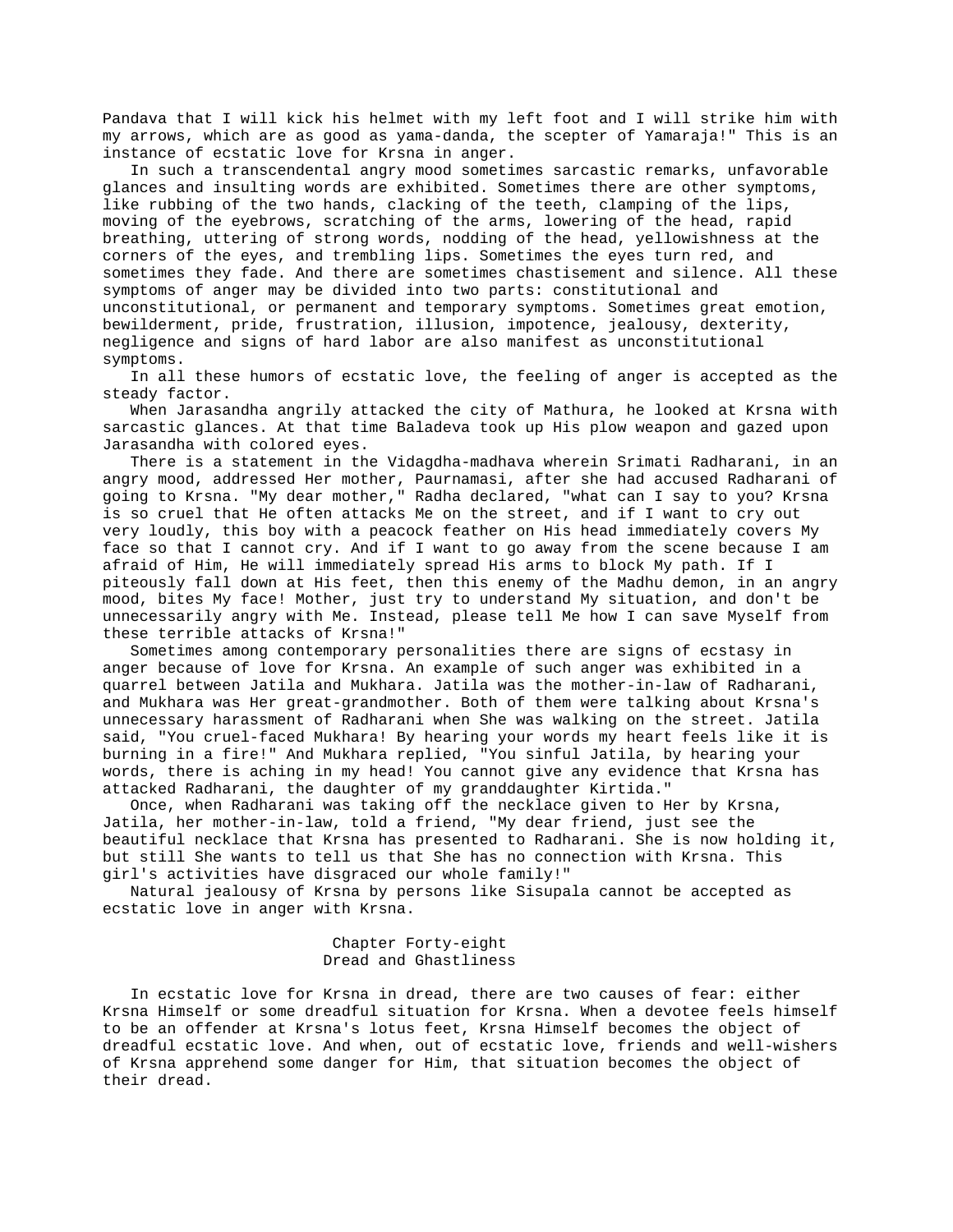When Rksaraja was in front of Krsna fighting and suddenly realized that Krsna is the Supreme Personality of Godhead, Krsna addressed him thus: "My dear Rksaraja, why is your face so dry? Please do not feel threatened by Me. There is no need for your heart to tremble like this. Please calm yourself down. I have no anger toward you. You may, however, become as angry as you like with Me--to expand your service in fighting with Me and to increase My sporting attitude." In this dreadful situation in ecstatic love for Krsna, Krsna Himself is the object of dread.

 There is another instance of a dreadful situation with Krsna as the object as follows. After being sufficiently chastised by child Krsna in the Yamuna River, the Kaliya snake began to address the Lord, "O killer of the Mura demon, I have acquired many mystic powers by my austerity and penances, but before You I am nothing; I am most insignificant. Therefore, please be kind upon a poor soul like me, and don't be angry with me. I did not know Your actual position, and out of ignorance I have committed such horrible offenses. Please save me. I am a most unfortunate, foolish creature. Please be merciful to me." This is another instance of the ecstasy of dread in devotional service.

 When the Kesi demon was causing disturbances in Vrndavana by assuming a large horse's body that was so big that he could jump over the trees, mother Yasoda told her husband, Nanda Maharaja, "Our child is very restless, so we had better keep Him locked up within the house. I have been very worried about the recent disturbances of the Kesi demon, who has been assuming the form of a giant horse." When it was learned that the demon was entering Gokula in an angry mood, mother Yasoda became so anxious to protect her child that her face dried up and there were tears in her eyes. These are some of the signs of the ecstasy of dread in devotional service, caused by seeing and hearing something that is dangerous to Krsna.

 After the Putana witch had been killed, some friends of mother Yasoda inquired from her about the incident. Mother Yasoda at once requested her friends, "Please stop! Please stop! Don't bring up the incident of Putana. I become distressed just by remembering this incident. The Putana witch came to devour my son, and she deceived me into letting her take the child on her lap. After that, she died and made a tumultuous sound with her gigantic body."

 In the ecstasy of devotional service in dread, the unconstitutional symptoms are drying up of the mouth, exuberance, glancing behind oneself, concealing oneself, bewilderment, searching after the endangered lovable object and crying very loudly. Some other unconstitutional symptoms are illusion, forgetfulness and expectation of danger. In all such circumstances the ecstatic dread is the steady or constant factor. Such dread is caused either by offenses committed or by dreadful circumstances. Offenses may be committed in varieties of ways, and the dread is felt by the person who has committed the offense. When dread is caused by a fearful object, this fearful object is generally a person who is fearsome in his features, nature and influence. An example of an object which caused ecstatic dread is the Putana witch. Dread may be caused by mischievous demoniac characters, such as King Kamsa, and it may be caused by great powerful demigods, such as Indra or Sankara.

 Demons like Kamsa feared Krsna, but their feelings cannot be described as ecstatic dread in devotional service.

#### Ghastliness

 It is understood from authoritative sources that an attachment for Krsna because of feelings of disgust sometimes presents a ghastly ecstasy in devotional service. The person experiencing such ecstatic love for Krsna is almost always in the neutral stage of devotional service, or santa-rasa. A description of ecstatic love caused by ghastliness is found in the following statement: "This person was formerly interested solely in the matter of lust and sense gratification, and he had perfected the greatest skill in exploiting women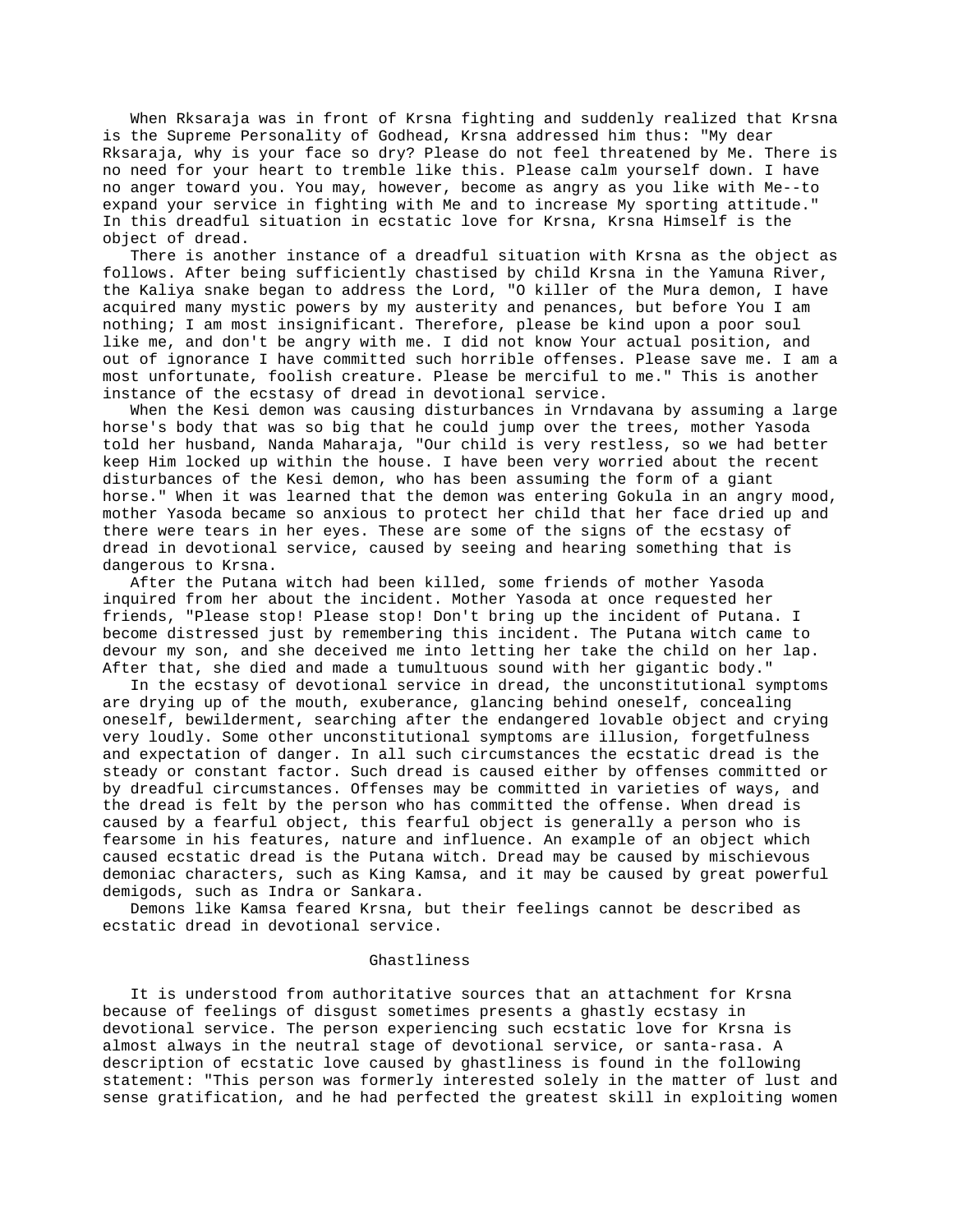to fulfill his lusty desires. But now how wonderful it is that this same man is chanting the names of Krsna with tears in his eyes, and as soon as he sees the face of a woman, he immediately becomes disgusted. From the indication of his face, I would think that now he hates sex life."

 In this mellow of devotional service in ghastliness, the subecstatic symptoms are spitting upon the consideration of one's past life, contorting the face, covering the nose and washing the hands. There is also trembling of the body, forcible twisting of the body, and perspiration. Other symptoms which may be present are shame, exhaustion, madness, illusion, frustration, humility, selfpity, restlessness, eagerness and stunning of the body.

 When a devotee, lamenting for his past abominable activities, shows special symptoms on his body, his feeling is called ecstasy in devotional service in ghastliness. This is caused by the awakening of his Krsna consciousness.

 In this connection there is the following statement: "How can a person take pleasure in the enjoyment of sex life in this body, which is a bag of skin and bones, filled with blood and covered by skin and flesh, and which produces mucus and evil smells?" This perception is possible only for one who is awakened to Krsna consciousness and who has become fully cognizant of the abominable nature of this material body.

 A fortunate child in the womb of his mother prayed to Krsna as follows: "O enemy of Kamsa, I am suffering so much because of this material body. Now I am trapped within a mess of blood, urine and liquid stool, within the womb of my mother. Because I am living in such a condition, I am suffering great pangs. Therefore, O divine ocean of mercy, please be kind to me. I have no ability to engage in Your loving devotional service, but please save me!" There is a similar statement by a person fallen in a hellish condition of life. He addressed the Supreme Lord thus: "My dear Lord, Yamaraja has placed me in a situation which is full of filthy and obnoxious smells. There are so many insects and worms, surrounded by the stools left by different kinds of diseased persons. And after seeing this horrible scene, my eyes have become sore, and I am becoming nearly blind. I therefore pray, O my Lord, O deliverer from the hellish conditions of life. I have fallen into this hell, but I shall try to remember Your holy name always, and in this way I shall try to keep my body and soul together." This is another instance of ecstatic love for Krsna in an abominable situation.

 It is to be understood that any person who is constantly engaged in chanting the holy names of the Lord--Hare Krsna, Hare Krsna, Krsna Krsna, Hare Hare. Hare Rama, Hare Rama, Rama Rama, Hare Hare--has attained a transcendental affection for Krsna, and as such, in any condition of life, he remains satisfied simply by remembering the Lord's name in full affection and ecstatic love.

 In conclusion, it may be stated that ecstatic love for Krsna in ghastliness appears during the development of dormant neutrality into developed affection.

# Chapter Forty-nine Mixing of Rasas

 As already described, there are twelve different kinds of rasas, or ecstatic relationships which are shared with Krsna. Five of these rasas are direct, and they are listed as neutrality, servitude, fraternal love, parental love and conjugal love. Seven of the rasas are indirect, and they are listed as humor, astonishment, chivalry, compassion, anger, dread and ghastliness. The five direct rasas are eternally manifested in the Vaikuntha world, the spiritual kingdom, whereas the seven indirect rasas are eternally manifesting and unmanifesting in Gokula Vrndavana, where Krsna displays His transcendental pastimes in the material world.

 Very often, in addition to one's regular rasa, there is found the presence of some other rasa, and the mixture of these loving humors is sometimes compatible, or palatable, and sometimes incompatible, or unpalatable. The following is a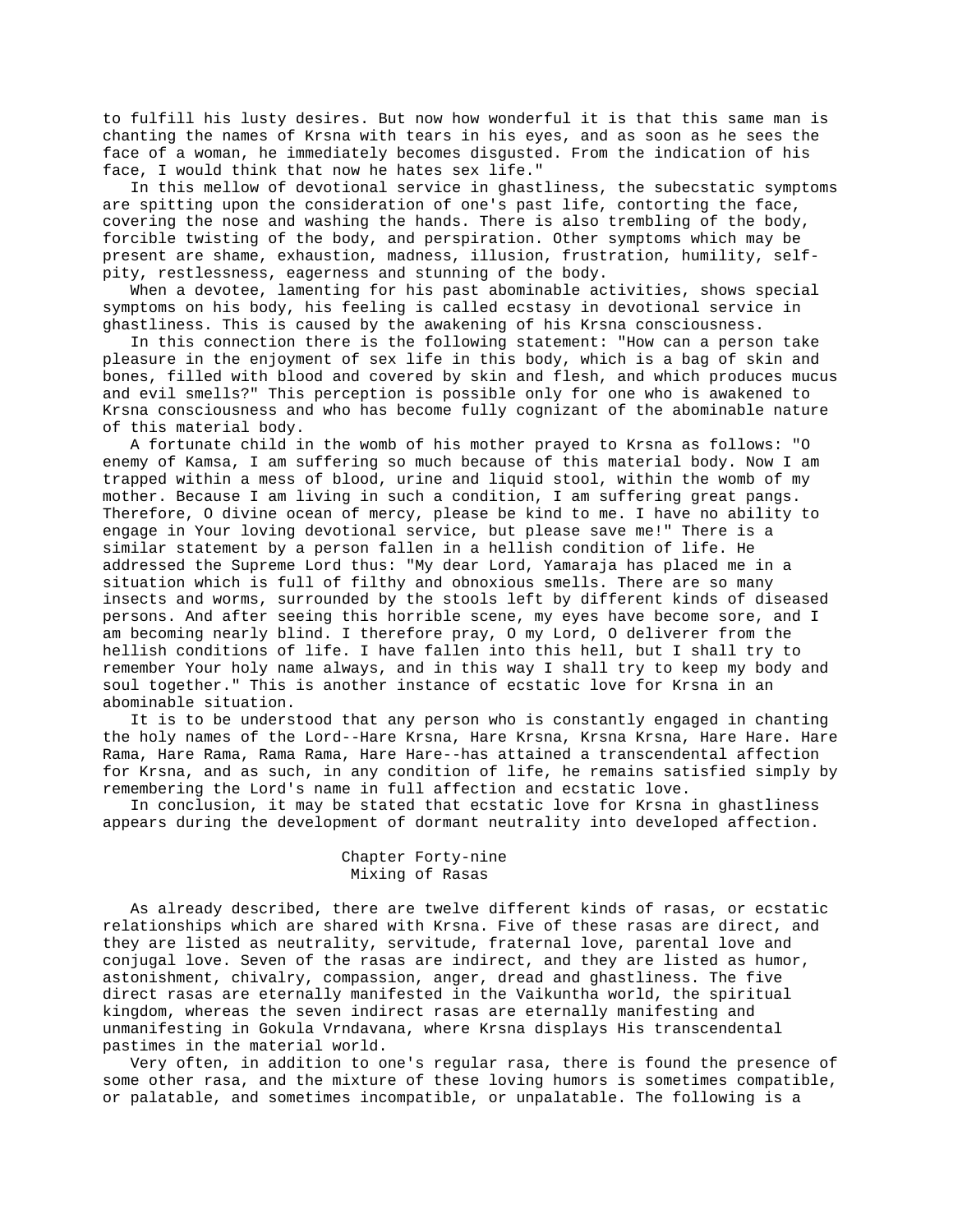scientific analysis of the compatibility and incompatibility of the mixtures of these various rasas, or loving moods.

 When in the rasa of neutral love (santa-rasa) there are found traces of ghastliness or astonishment, the result is compatible. When with this neutral love there are manifestations of conjugal love, chivalry, anger or dread, the result is incompatible.

When in the ecstasy of a serving humor there are manifestations of dread, neutral love or chivalry (such as dharma-vira and dana-vira), the result is compatible. The ecstasy of devotional service in chivalry (yuddha-vira) and anger are directly produced by Krsna Himself.

 With the ecstasy of fraternal love a mixture of conjugal love, laughter or chivalry is highly compatible. With the same fraternal love, a mixture of dread or parental love is most incompatible.

 Although there are gulfs of differences between them, with the ecstasy of parental affection a mixture of laughter, compassion or dread is compatible.

 With the ecstasy of parental love a mixture of conjugal love, chivalry or anger is incompatible.

 With the ecstasy of devotion in conjugal love a mixture of laughter or fraternity is compatible.

 According to certain expert opinions, in the ecstasy of conjugal love the feelings of chivalry known as yuddha-vira and dharma-vira are the only compatible additions. According to this view, except for these two humors, all other manifestations are taken as incompatible with conjugal love.

 With the ecstasy of devotional laughter a mixture of dread, conjugal love or parental love is compatible, whereas a mixture of compassion or ghastliness is incompatible.

 With the ecstasy of devotion in astonishment a mixture of chivalry or neutral love is compatible, whereas a mixture of anger or dread is always incompatible.

 With the ecstasy of devotional chivalry a mixture of astonishment, laughter or servitude is compatible, whereas a mixture of dread or conjugal love is incompatible. According to some expert opinions, the ecstasy of neutral love is always compatible with devotional service in chivalry.

 With the ecstasy of compassion in devotional service a mixture of anger or parental love is compatible, whereas a mixture of laughter, conjugal love or astonishment is always incompatible.

 With the ecstasy of anger in devotional service a mixture of compassion or chivalry is compatible, whereas a mixture of laughter, conjugal union or dread is completely incompatible.

 With the ecstasy of dread in devotional service a mixture of ghastliness or compassion is compatible.

 With the ecstasy of chivalry in devotional service a mixture of conjugal union, laughter or anger is always incompatible.

 In the ecstasy of ghastliness in devotional service, feelings of neutral love, laughter or servitude are compatible, whereas feelings of conjugal union and fraternity are incompatible.

 The above analysis is a sample of the study of rasabhasa, or incompatible mixing of rasas. This transcendental science of rasabhasa can thoroughly explain the humors in ecstatic love which are compatible and incompatible with one another. When Lord Caitanya Mahaprabhu was residing in Jagannatha Puri, many poets and devotees used to come to Him and offer their different kinds of poetry, but the regulation was that Lord Caitanya's secretary, Svarupa Damodara, first examined all of these writings scrutinizingly, and if he would find that there were no incompatibilities in the rasas, or transcendental mellows, he would then allow the poet to approach Lord Caitanya and recite his poetry.

 The topic of incompatibility is a very important one, and those who are pure devotees always expect to find perfect compatibility in descriptions of the different relationships with the Personality of Godhead. The study of compatibility and incompatibility sometimes becomes very involved, and a hint of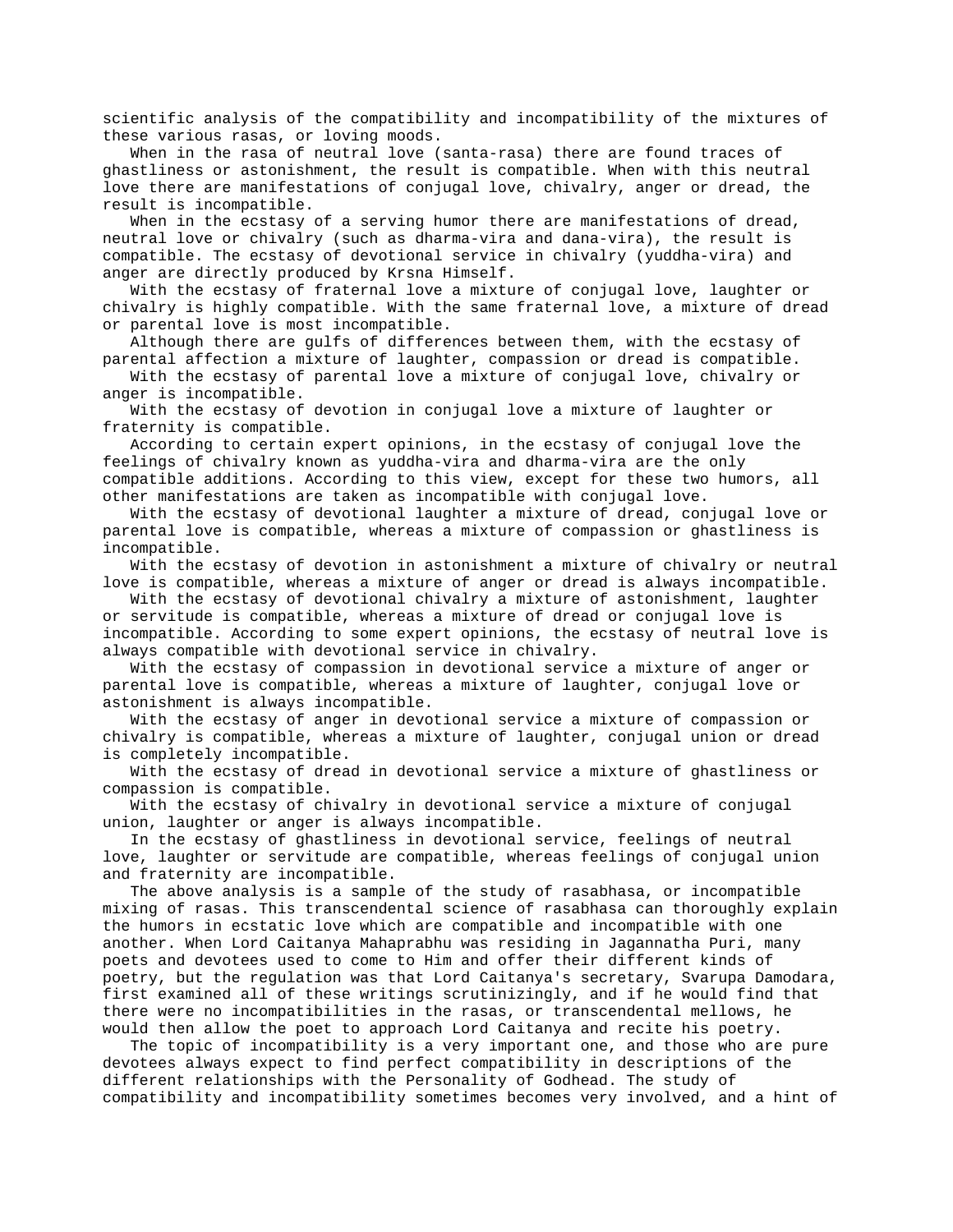why this is so is given as follows. When a friend meets another friend, the mellow produced out of that meeting is generally taken as very palatable. But actually with such meetings between two friends, there are so many feelings involved that it is difficult to ascertain when these feelings are actually becoming compatible and when they are becoming incompatible.

 Expert literary scholars have analyzed the rasas which are compatible with one another by contrasting the various rasas in a particular mixture under the names whole and part. According to this method, the prominent feeling is called the whole, and the subordinate feeling is called the part.

 The following statement elucidates the subject of part and whole: "All living entities are just like sparks from the supreme fire, and as such, I do not know if I, a tiny spark, shall be able to engage myself in the transcendental loving service of this supreme fire, Lord Krsna." In this statement, the feelings of neutral love are taken as the whole, whereas the desire to serve the Lord is taken as the part. Actually, in the Brahman effulgence there is no chance for reciprocation of loving ecstasy between the Lord and the devotee.

 There is another quotation, from a devotee who laments as follows: "Alas, I am still trying to relish different pleasurable states from this body, which is simply some skin covering mucus, semen and blood. In this state of consciousness I am so condemned that I cannot relish the transcendental ecstasy of remembering the Supreme Personality of Godhead." In this statement there are two ecstatic loving humors, namely neutrality and ghastliness. Neutrality is taken here as the whole, whereas the ecstasy of ghastliness is the part.

 There is a similar statement by a devotee as follows: "I shall now begin my service of fanning the Supreme Personality of Godhead, Sri Krsna, who is seated on a golden throne. He is the supreme Parambrahma in His eternal transcendental form of a cloudy blackish complexion. Now I shall give up my affection for my material body, which is nothing but a bunch of flesh and blood." Herein also there is a combination of servitude and ghastliness, where the ecstasy of servitude is taken as the whole and the ecstasy of ghastliness is taken as the part.

 There is another statement as follows: "When shall I be freed from the mode of ignorance? And being thus purified, when shall I attain the stage of serving Krsna eternally? Only then shall I be able to worship Him, always observing His lotus eyes and beautiful face." In this statement the whole is the ecstasy of neutrality, and the part is servitorship.

 There is another statement as follows: "Please look at this devotee of the Lord who is dancing just from remembering the lotus feet of Krsna. Simply by observing his dance you will lose all interest in even the most beautiful women!" In this statement the whole is in neutrality, and the part is in ghastliness.

 One devotee boldly said, "My dear Lord, now I am turning my face from any thought of association with young girls. As far as Brahman realization is concerned, I have lost all interest, because I am completely absorbed in thinking about You. And being absorbed so blissfully, I have lost all other desires, even the desire for mystic powers. Now my mind is attracted only to worshiping Your lotus feet." In this statement, the whole is the ecstasy of neutrality, and the part is chivalry.

 In another statement, Subala is addressed thus: "My dear Subala, the damsels of Vrndavana who had the opportunity of enjoying Krsna's kissing must be the foremost of all the fortunate women in the world." In this example, the ecstasy of fraternal devotional service is the whole, and the ecstasy of conjugal love is the part.

 The following statement was made by Krsna to the gopis: "My dear enchanted, don't gaze at Me with longing eyes like this. Be satisfied and return to your homes in Vrndavana. There is no necessity of your presence here." While Krsna was joking in this way with the damsels of Vraja, who with great hope had come to enjoy the rasa dance with Him, Subala was also on the scene, and he began to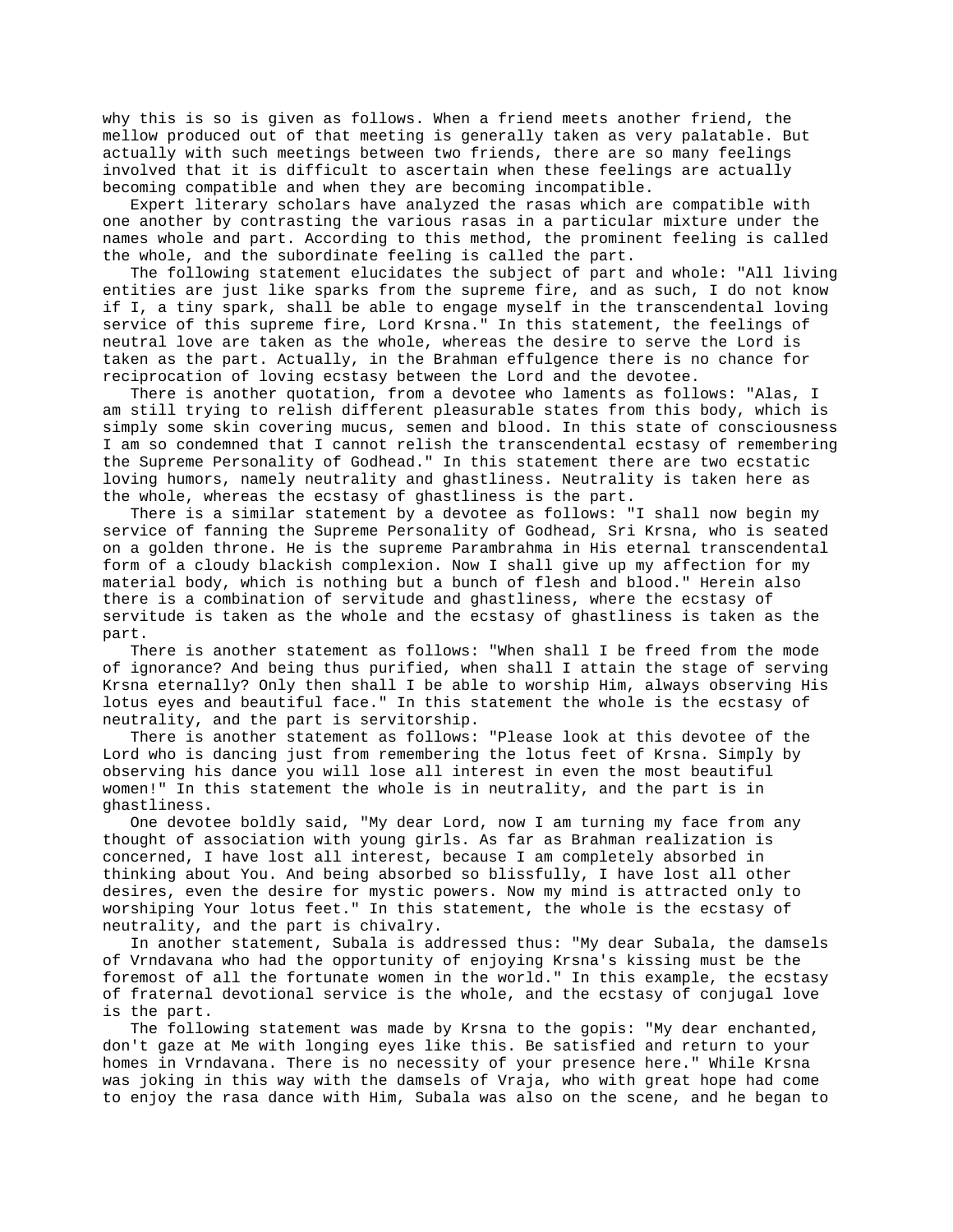look at Krsna with wide and laughing eyes. Subala's feeling contained a mixture of fraternity and laughter in devotional service. Fraternity is considered here to be the whole, and the laughter is considered the part.

 The following example contains a mixture of ecstatic fraternity and laughter, taken respectively as the whole and part. When Krsna saw that Subala, in the dress of Radharani, was silently hiding under the shade of a beautiful asoka tree on the bank of the Yamuna, He immediately arose from His seat in surprise. Upon seeing Krsna, Subala tried to hide his laughter by covering his cheeks.

 There is also an example of a mixture of parental love and compassion in devotional service. When mother Yasoda was thinking that her son was walking in the forest without any umbrella or shoes, she became greatly perturbed to think of how much difficulty Krsna must have been feeling. In this example the whole is the parental love, and the part is compassion.

 There is the following example of a mixture of parental love and laughter. A friend of mother Yasoda told her, "My dear Yasoda, your son has very cunningly stolen a lump of butter from my home. And to make me blame my own son for His mischief, He has smeared some of the butter on my son's face while he was sleeping!" Upon hearing this, mother Yasoda shook her curved eyebrows. She could only look at her friend with a smiling face. May mother Yasoda bless everyone with this smiling attitude. In this example the whole is the parental love, and the part is the laughter.

 There is an example of a mixture of several humors with devotional service as follows. When Krsna was holding up Govardhana Hill with His left hand, His hair became scattered all over His shoulders, and He appeared to be perspiring. When mother Yasoda saw this scene, she began to tremble. Then, as she stared at the scene with broadened eyes, she saw Krsna begin to exhibit varieties of facial caricatures. Mother Yasoda then became very happy and began to smile. Then again, when she thought that Krsna was holding up the hill for such an extremely long time, her clothes became soaked with perspiration. May mother Yasoda Vrajesvari protect the whole universe by her infinite mercy! In this example, the whole is parental love, and the parts are dread, wonder, laughter, compassion, etc.

 There is an example of a mixture of conjugal love and fraternal affection when Srimati Radharani said, "My dear friends, just see how Krsna is resting His hand on the shoulder of Subala, who is dressed up just like a young girl! I think He must be sending some message to Me through Subala." The purport is that the superiors of Radharani do not like Krsna or His cowherd friends to associate with Her; therefore these friends sometimes clothe themselves in female dress so they can give Radharani a message from Krsna. In this example the whole is conjugal love, and the part is fraternity.

 The following is an example of a mixture of conjugal love and laughter in devotional service. Krsna, in the dress of a young girl, told Radharani, "Oh, You hardhearted girl! Don't You know that I am Your sister? Why are You unable to recognize Me? Be merciful upon Me and please capture My shoulders and embrace Me with love!" While Krsna was dressed up exactly like Radharani, He was speaking these nice words, and Srimati Radharani could understand His purpose. But because She was in front of many of Her superiors, She simply smiled and did not say anything. In this instance, the ecstasy of conjugal love is taken as the whole, and the ecstasy of laughter is taken as the part.

 The following illustrates a mixture of several feelings. When one of the consort friends of Candravali saw that Krsna was preparing to fight with the Vrsasura demon, she began to think, "How wonderful Krsna is! His mind is captivated by the eyebrows of Candravali in a smiling spirit, His snakelike arms are on the shoulder of His friend, and at the same time He is roaring like a lion to encourage Vrsasura to fight with Him!" This is an example of conjugal love, fraternity and chivalry. The conjugal love is taken here as the whole, and the fraternity and chivalry are taken as the parts.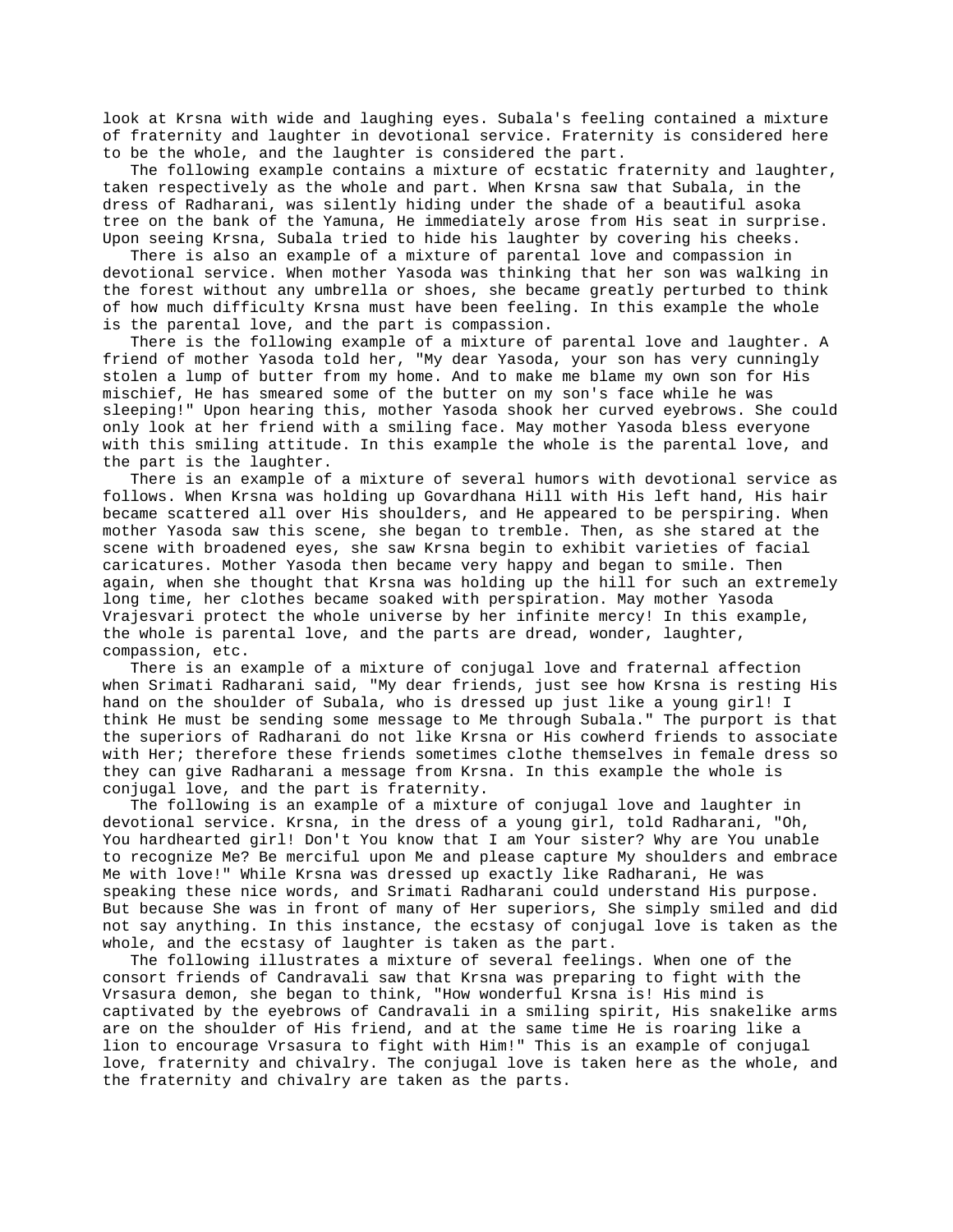When Kubja caught hold of Krsna's yellow garment because she was feeling almost lusty with sex urge, Krsna simply bowed down His head with His cheeks glowing in front of the many people who were standing there and laughing. This is an example of a mixture of ecstatic conjugal love and laughter. The laughter is taken as the whole, and the conjugal love is taken as the part.

 Visala, a cowherd boy who was attempting to fight with Bhadrasena, was addressed by another cowherd boy as follows:"Why are you attempting to show your chivalrous spirit before me? Before this, you even attempted to fight with Sridama, but you must know that Sridama does not even care to fight with hundreds of Balaramas. So why are you acting so enthusiastically when you actually have no importance at all?" This is an example of a mixture of devotional fraternity and chivalry. The chivalry is taken as the whole, and the fraternity is taken as the part.

 Sisupala was habituated to calling Krsna ill names, and by his insults he irritated the sons of Pandu more than he irritated Krsna. The Pandavas therefore equipped themselves with all kinds of weapons to kill Sisupala. Their feelings were a mixture of ecstatic anger and fraternity, the anger being taken as the whole and fraternity as the part.

 Once Krsna was watching Sridama very expertly using his stick to fight with Balarama, who was an expert club fighter and who had even killed the Pralambasura demon with His club. When Krsna saw Balarama finally defeated by Sridama, who was using only a small stick, Krsna became filled with pleasure and began to look upon Sridama with great wonder. In this instance there is a mixture of astonishment, fraternity and chivalry in devotional service. The fraternity and chivalry are considered the parts, and the astonishment is considered the whole.

 Expert analysts of these various kinds of mellows instruct us that when different mellows overlap one another, the mellow which is the whole, or the prominent humor, is called the permanent ecstasy. It is confirmed in the Visnudharmottara that when there are many mellows of devotional ecstasy mixed together, the prominent one, or the whole, is called the steady ecstasy of devotional service. Although the subordinate mellow may be manifested for a certain time, at length it will become merged into the prominent whole. Thus it is called an unconstitutional ecstasy of devotional service.

 There is a good analogy in this connection, showing the relationship between the part and whole. Lord Vamanadeva is actually the Supreme Personality of Godhead, but He appeared to have been "born" as one of the brothers of Indra. Although Vamanadeva is sometimes taken as a less important demigod, He is actually the maintainer of Indra, the King of the demigods. Thus, although sometimes Vamanadeva is considered to be a subordinate demigod, His actual position is that of the supreme whole, the source of the entire demigod system. In the same way, a rasa which is actually prominent may sometimes appear to be manifested in a subordinate way, although its actual position is as the main or prominent loving feeling of a devotee.

 When an unconstitutional ecstasy of devotional service is manifested prominently at a certain time, it is still accepted as the part. If it is not very prominently manifested, it appears only slightly and merges quickly back into the whole. At such times of slight appearance, no consideration is given to it; when one is eating some palatable dishes, if one also eats a small blade of grass he will not taste it, nor will he care to distinguish what its taste is like.

# Chapter Fifty Further Analysis of Mixed Rasas

 As already described, if certain kinds of mellows become mixed and there is a joining of opposite mellows, then the situation is called incompatible. When one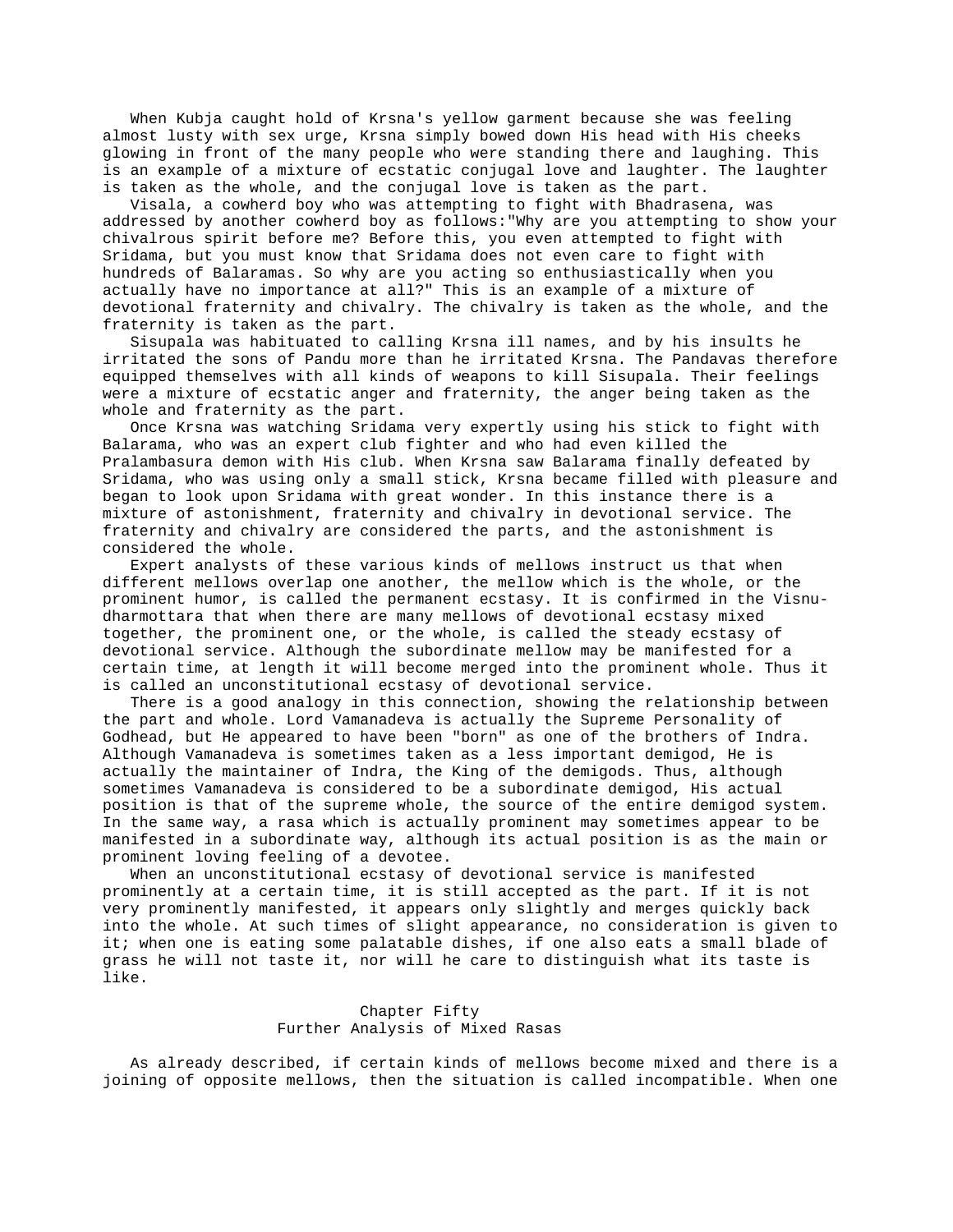is eating sweet rice and something salty or sour is mixed in, the mixture is not very tasteful, and it is called incompatible.

 An exemplary instance of incompatibility is a statement by an impersonalist who was lamenting aloud, "I have been attached simply to the impersonal Brahman feature, and I have passed my days uselessly in practicing trance. I have not given any proper attention to Sri Krsna, who is the source of the impersonal Brahman and who is the reservoir of all transcendental pleasures." In this statement there are traces of neutrality and conjugal love, and the resulting humor is incompatible.

 Sometimes it is found in places like Vrndavana that a person with a slight devotional attitude of neutral love for Krsna may immediately and artificially try to attain to the platform of conjugal love. But because of the incompatibility of neutrality and conjugal love, the person is found to fall from the standard of devotional service.

 Incompatibility was expressed by a great devotee on the platform of neutrality when he sarcastically prayed, "I am very anxious to see Krsna, the Supreme Personality of Godhead, who is many millions of times more affectionate than the Pitas [forefathers] in the Pitrloka and who is always worshiped by the great demigods and sages. I am a little surprised, however, that although Krsna is the husband of the goddess of fortune, His body is often marked with the nail pricks of ordinary society girls!" Here is an example of incompatibility due to a mixture of neutrality and high conjugal love.

There is the following statement by a gopi: "My dear Krsna, the first thing You should do is just embrace me with Your strong arms. Then, my dear friend, I shall first smell Your head, and then I shall enjoy with You." This is an example of incompatibility in which conjugal love is the whole and servitorship is the part.

 One devotee said, "My dear Krsna, how can I address You as my son when You are addressed by the great Vedantists as the Absolute Truth and by the Vaisnavas who follow the principles of Narada-pancaratra as the Supreme Personality of Godhead? You are the same Supreme Person, so how shall my tongue be so extraordinarily bold as to address You as an ordinary son?" In this statement there is a mixture of neutrality and parental love, and the result is incompatible.

 Another devotee said, "My dear friend, my youthful beauty is as temporary as lightning in the sky, and therefore my possessing attractive bodily features is unimportant. I have never met Krsna, so I request you to please arrange for my meeting Him immediately." In this statement there is the incompatibility of a neutral mellow mixed with conjugal love.

 A lusty woman in Kailasa once told Krsna, "My dear Krsna, may You have a long life!" Then, after saying this, she embraced Krsna. This is an example of incompatibility resulting from a mixture of parental love and conjugal love.

 The purpose of the above analysis is to show that in the mixture of various mellows, or reciprocations of ecstatic love between Krsna and the devotees, if the result is not pure there will be incompatibility. According to the opinion of stalwart devotees like Rupa Gosvami, as soon as there are contradictory feelings, the result is incompatible.

 Once an ordinary female devotee addressed Krsna, "My dear boy, I know that my body is just a composition of flesh and blood and can never be enjoyable to You. But still, I have been so attracted by Your beauty that I wish that You accept me as Your conjugal lover." In this statement there is incompatibility caused by a mixture of ghastliness and conjugal love in devotional service.

 Srila Rupa Gosvami warns devotees to not commit such incompatibilities in their writings or in their dealings. The presence of such contradictory feelings is called rasabhasa. When there is rasabhasa in any book of Krsna consciousness, no learned scholar or devotee will accept it.

 In the Vidagdha-madhava, Second Act, verse 17, Paurnamasi tells Nandimukhi, "Just see how wonderful it is! Great sages meditate upon Krsna after being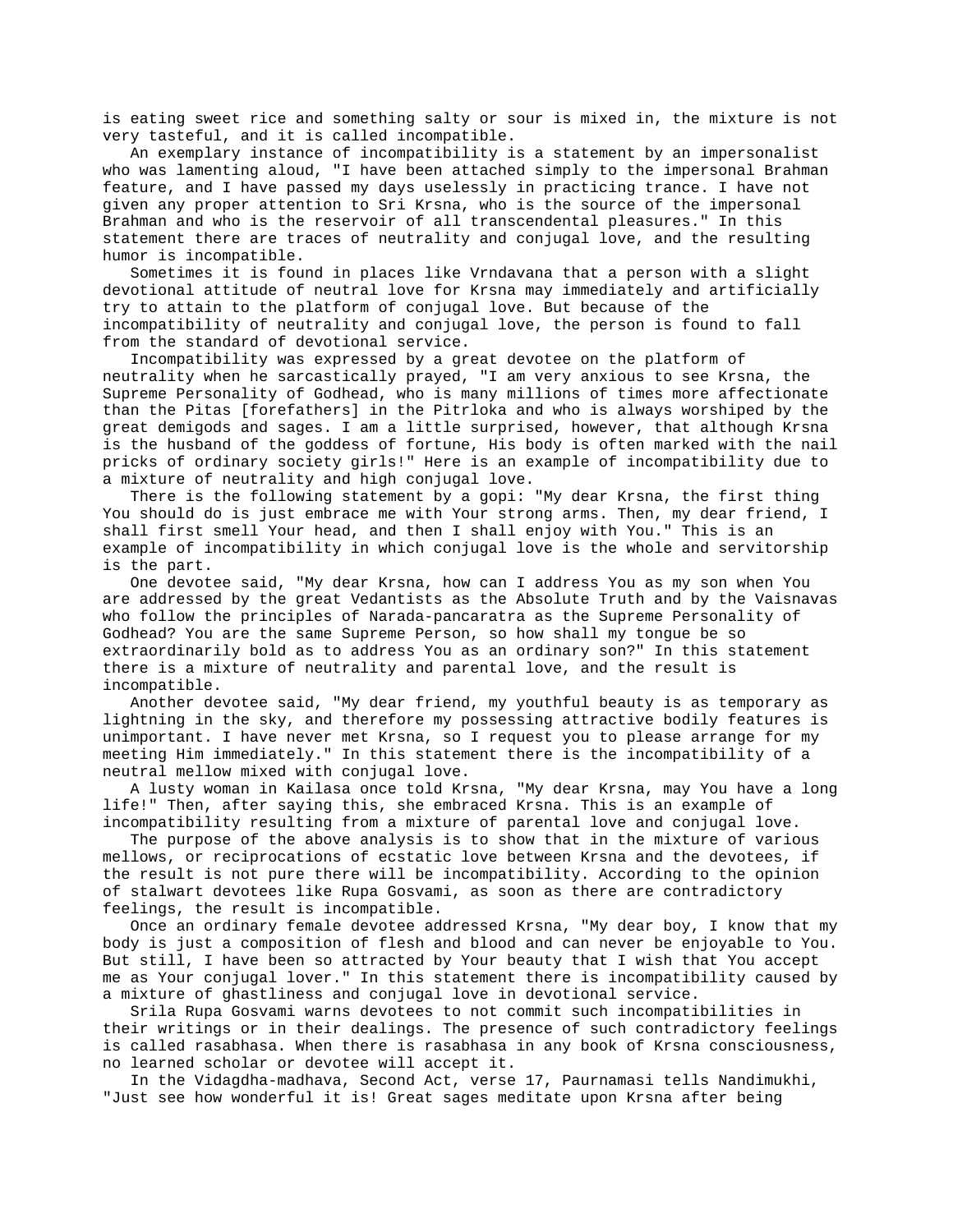relieved from all material transactions, and with great difficulty they try to situate Krsna in their hearts. And opposed to this, this young girl is trying to withdraw her mind from Krsna so that she can apply it in the material activities of sense gratification. What a regrettable thing it is that this girl is trying to drive away from her heart the same Krsna who is sought after by great sages through severe austerities and perseverance!" Although in this statement there are contradictory mellows of ecstatic devotion, the result is not incompatible, because the conjugal love is so elevated that it is defeating all other varieties of mellows. Srila Jiva Gosvami comments in this connection that such a loving state of mind is not possible for all. It is possible only in the case of the gopis of Vrndavana.

 There are many other instances of contradictory mellows where there is no perverted experience of rasabhasa. Once some minor demigod of the heavenly planets remarked, "Krsna, whose joking words were once the source of so much laughter for the residents of Vraja, has now been attacked by the serpent king, Kaliya, and He has become the object of everyone's overwhelming lamentation!" In this instance there is a mixture of laughter and compassion, but there is no incompatibility, because by both of these rasas the loving affection for Krsna is increased.

 Srimati Radharani was once told that although She had stopped all activities, She was still the supreme source of inspiration for all kinds of devotional service. The statement says, "My dear Radharani, in separation from Krsna You are now as still as the most beautiful tree, whose gracefulness is not blocked by any covering of leaves. Your tranquil mood makes You appear to be completely merged in Brahman realization!" In this example there is a mixture of conjugal love and neutral love, but the conjugal love has surpassed everything. Actually, Brahman realization is only a stunted existence. There is the following statement by Krsna Himself: "Srimati Radharani has become peace personified for Me. Because of Her, I now go without sleep. I stare constantly without blinking My eyes, and I am always in a meditative mood. Because of Her I have even made My home in the cave of a mountain!" This is an example of conjugal love mixed with neutral love, but there is no incompatibility.

 The following is a conversation consisting of questions put before Rambha, a celebrated beautiful woman, and her corresponding answers. Rambha was asked, "My dear Rambha, who are you?" She answered, "I am peace personified." Question: "Then why are you in the sky?" Answer: "I am in the sky to experience the Supreme Absolute Truth." Question: "Then why are you staring?" Answer: "Just to look into the supreme beauty of the Absolute Truth." Question: "Then why do you appear to be disturbed in mind?" Answer: "Because Cupid is acting." In the above example also there is no perverted representation of mellows, because on the whole the ecstasy of conjugal love has exceeded the neutral position of devotional service.

 In the Tenth Canto of Srimad-Bhagavatam, Sixtieth Chapter, verse 45, Rukminidevi said, "My dear husband, a woman who has no taste for the transcendental pleasure available from Your personal contact must be inclined to accept as her husband somebody who is externally a combination of mustache, beard, body hairs, fingernails and some head hair. And within him there are muscles, bones, blood, intestinal worms, stools, mucus, bile and similar things. Actually, such a husband is only a dead body, but due to not being attracted to Your transcendental form, a woman will have to accept this combination of stools and urine for her husband." This statement, which lists the ingredients of a material body, is not a perverted mellow in transcendental realization, because it shows correct discrimination between matter and spirit.

 In the Vidagdha-madhava, Second Act, verse 31, Krsna tells His friend, "My dear friend, what a wonderful thing it is that since I have seen the beautiful lotus eyes of Srimati Radharani, I have developed a tendency to spit on the moon and the lotus flower!" This is an example of conjugal love mixed with ghastliness, but there is no incompatibility.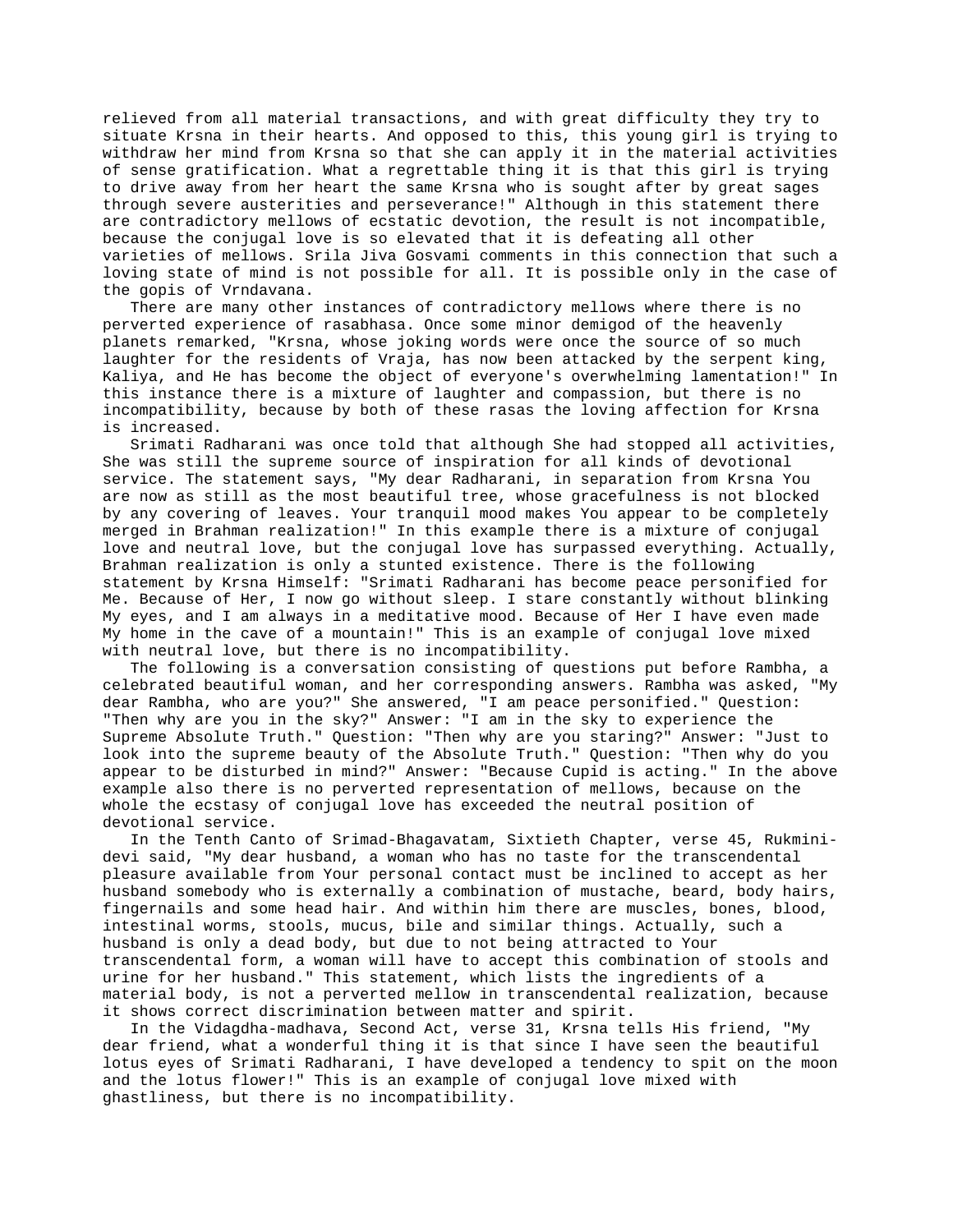The following is a statement which describes different mellows of devotional service: "Although Krsna was invincible to any enemy, the cowherd boys of Vrndavana became almost blackish with astonishment upon seeing His wonderful royal garments and His fighting feats on the Battlefield of Kuruksetra." In this statement, although there is a mixture of chivalrous activities and dread in devotional service, there is no perverted reflection of mellows.

 One resident of Mathura requested her father to bolt the doors and then go with her to the school of Sandipani Muni to find Krsna. She complained that Krsna had completely stolen her mind. In this incident there is a mixture of conjugal love and parental love, but there is no incompatibility.

 A brahmanandi (impersonalist) expressed his desire as follows: "When shall I be able to see that supreme absolute Personality of Godhead who is eternal bliss and knowledge and whose chest has become smeared with red kumkum powder by touching the breast of Rukmini?" Here there is a mixture of conjugal love and neutrality. Although this is a contradiction of mellows, there is no incompatibility, because even a brahmanandi will become attracted to Krsna.

 Nanda Maharaja told his wife, "My dear Yasoda, although your son, Krsna, is as delicate and soft as the mallika flower, He has gone to kill the Kesi demon, who is as strong as a mountain. Therefore I have become a little disturbed. But never mind, all auspiciousness to my son! I shall raise this hand, which is as strong as a pillar, and I shall kill the Kesi demon, just to give freedom from all anxieties to the inhabitants of Vraja-mandala!" In this statement there are two kinds of mellows: chivalry and dread. Both of them, however, improve the position of parental love, and therefore there is no incompatibility.

 In the Lalita-madhava of Srila Rupa Gosvami it is stated, "After Krsna's arrival in Kamsa's arena, Kamsa's priest looked at Krsna with a detestful expression. The entire arena was filled with dread on the part of Kamsa and his priest and restless expressions of pleasure on the cheeks of Krsna's friends. Frustration was felt by His envious rivals. The great sages meditated. Hot tears were in the eyes of Devaki and other motherly ladies, and hairs stood on the bodies of the expert warriors. There was astonishment in the hearts of demigods such as Indra. The servants danced, and the restless eyes of all the young girls glanced about." In this statement there is a description of a combination of different mellows, but there is no incompatibility.

 A similar statement, which is free from incompatibility, is in the Lalitamadhava, wherein the author blesses all the readers of the book in the following manner: "Although the Supreme Personality of Godhead is able to lift a mountain with a finger of His left hand, He is always humble and meek. He is always very kind to His loving devotees. He has frustrated Indra's attempt at vengeance by refusing him the sacrifice of Indra-yajna. He is the cause of all pleasure to all young girls. May He be ever compassionate upon you all!"

### Chapter Fifty-one Perverted Expression of Mellows

 Rasabhasa, or incompatible mixtures of mellows, may be classified as uparasa (false expression), anurasa (imitation) and aparasa (perverted or misrepresented mellows).

 There is the following statement by an impersonalist who had just seen Krsna: "When a person has passed completely from all contamination of material existence, he relishes a transcendental bliss of being established in trance. But as soon as I saw You, the original Personality of Godhead, I experienced the same bliss." This perverted reflection of mellows is called santa-uparasa, or a perverted reflection of mixed impersonalism and personalism.

 There is another statement as follows: "Wherever I am glancing I simply see Your personality. Therefore I know that You are the uncontaminated Brahman effulgence, the supreme cause of all causes. I think that there is nothing but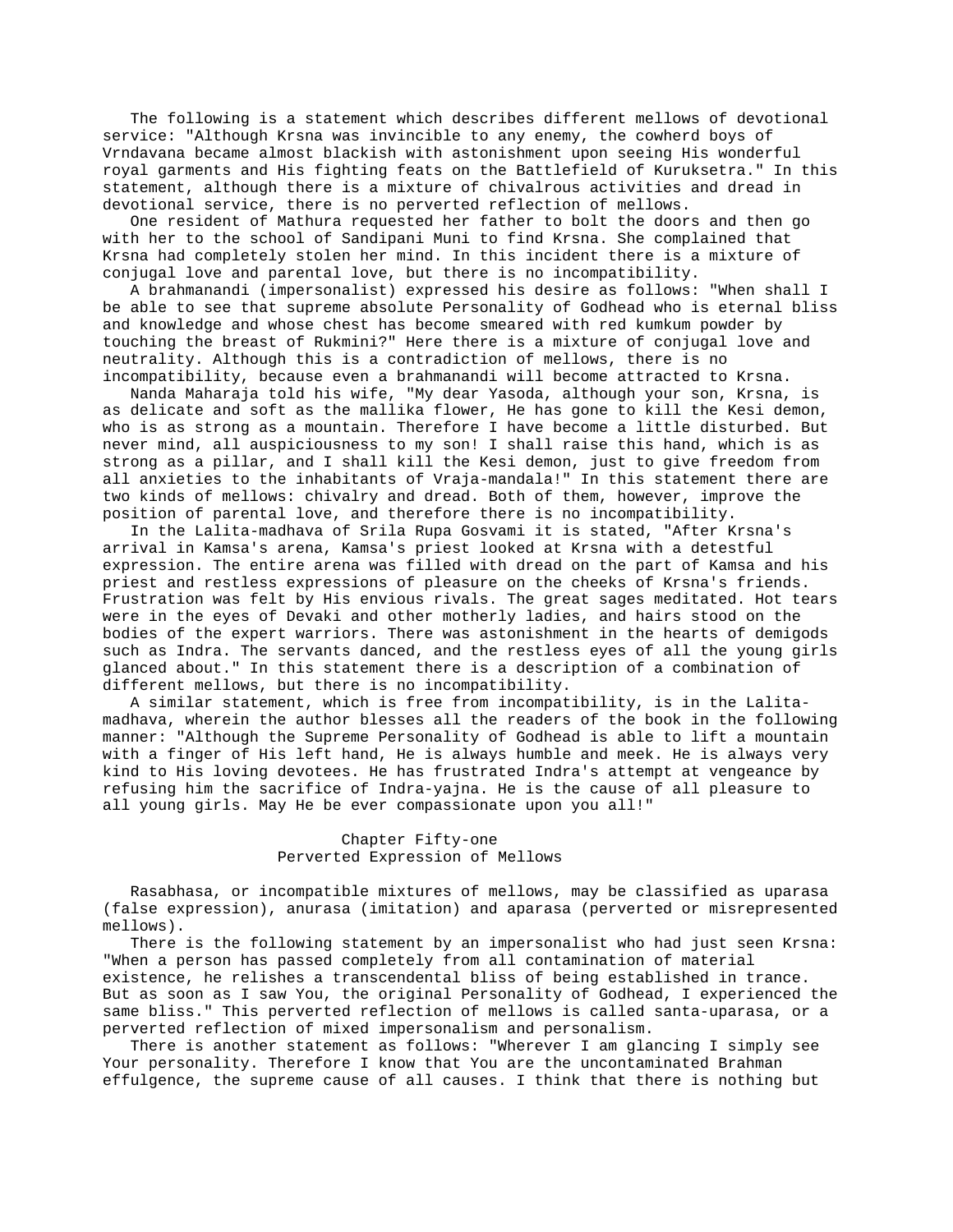You in this cosmic manifestation." This is another example of uparasa, or a perverted reflection of impersonalism and personalism.

 When Madhumangala, an intimate friend of Krsna, was dancing before Krsna in a joking manner, no one was paying attention to him, and he jokingly said, "My dear Lord, please be merciful upon me. I am praying for Your mercy." This is an example of uparasa in fraternal affection and neutrality.

 Kamsa once addressed his sister Devaki as follows: "My dear sister, having seen your dear son Krsna, I think that He is so strong that He can kill even wrestlers as strong as the mountains. So I will have no more anxieties about Him, even if He is engaged in a terrible fight." This is an instance of uparasa in a perverted reflection of parental love.

 In the Lalita-madhava, Srila Rupa Gosvami says, "The wives of the yajnika brahmanas were all young girls, and they were attracted to Krsna in the same way as the gopis of Vrndavana. Out of their attraction, they distributed food to Krsna." Here the two devotional mellows are conjugal love and parental love, and the result is called uparasa in conjugal love.

 One of the friends of Srimati Radharani told Her, "My dear friend Gandharvika [Radharani], You were the most chaste girl in our village, but now You have divided Yourself and are partially chaste and partially unchaste. It is all due to Cupid's influence upon You after You saw Krsna and heard the sound of His flute." This is another example of uparasa caused by divided interests in conjugal love.

 According to some expert learned scholars, the feelings between lover and beloved create perverted reflections of mellows in many ways.

 "The gopis have become purified by Krsna's glance, and as such, Cupid's influence is distinctly visible on their bodies." Although in the material sense the glancing of a boy at a girl is a kind of pollution, when Krsna threw His transcendental glance at the gopis, they became purified. In other words, because Krsna is the Absolute Truth, any action by Him is transcendentally pure.

 After Krsna chastised the Kaliya-naga in the Yamuna River by dancing on his heads, the Kaliya-naga's wives addressed Krsna, "Dear cowherd boy, we are all only young wives of the Kaliya-naga, so why do You agitate our minds by sounding Your flute?" Kaliya's wives were flattering Krsna so that He would spare their husband. Therefore this is an example of uparasa, or false expression.

 One devotee said, "My dear Govinda, here is a nice flowery bush in Kailasa. I am a young girl, and You are a young poetic boy. After this, what more can I say? You just consider." This is an example of uparasa, caused by impudence in conjugal love.

 When Narada Muni was passing through Vrndavana, he came to the Bhandiravana forest and saw in one of the trees the famous parrot couple that always accompanies Lord Krsna. The couple was imitating some discussion they had heard upon the Vedanta philosophy, and thus were seemingly arguing upon various philosophical points. Upon seeing this, Narada Muni was struck with wonder, and he began to stare without moving his eyelids. This is an example of anurasa, or imitation.

 When Krsna was fleeing from the battlefield, from a distant place Jarasandha was watching Him with restless eyes and was feeling very proud. Being thus puffed up with his conquest, he was repeatedly laughing. This is an example of aparasa.

 Everything in connection with Krsna is called ecstatic devotional love, although it may be exhibited in different ways: sometimes in right order and sometimes as a perverted reflection. According to the opinion of all expert devotees, anything that will arouse ecstatic love for Krsna is to be taken as an impetus for transcendental mellow.

 Thus ends the Bhaktivedanta summary study of Sri Bhakti-rasamrta-sindhu by Srila Rupa Gosvami.